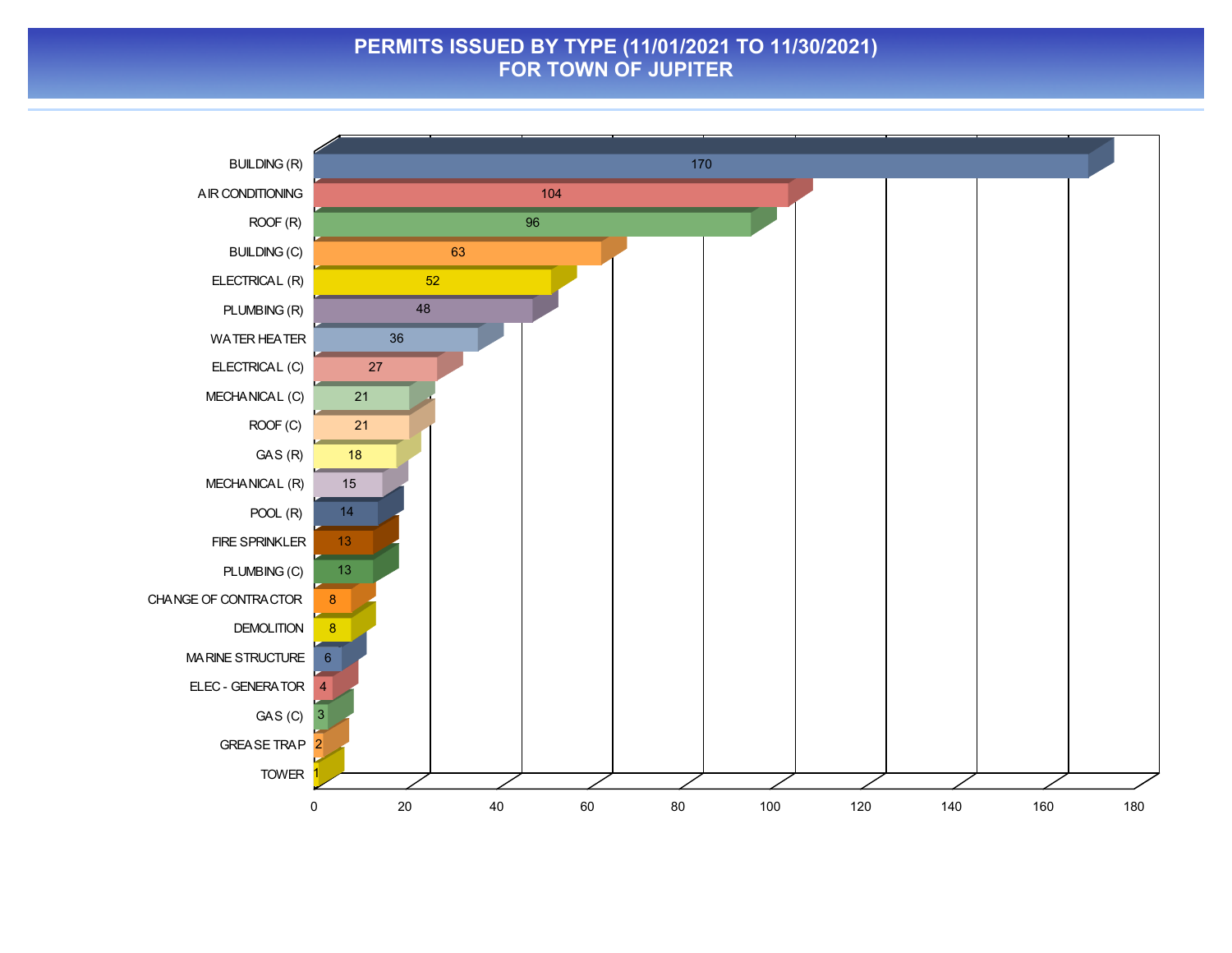|                         |                                                  |                                                   |                                          |                                                                   | PERMITS ISSUED BY TYPE (11/01/2021 TO 11/30/2021)  |                                         |                          |                       |
|-------------------------|--------------------------------------------------|---------------------------------------------------|------------------------------------------|-------------------------------------------------------------------|----------------------------------------------------|-----------------------------------------|--------------------------|-----------------------|
| Permit#                 | <b>Type</b><br><b>Application Date</b><br>Zone   | <b>Workclass</b><br><b>Issue Date</b><br>Sq Ft    | <b>Status</b><br>Expiration<br>Valuation | <b>Main Address</b><br><b>Last Inspection</b><br><b>Fee Total</b> | <b>Finaled Date</b><br><b>Assigned To</b>          | <b>Project</b><br><b>Applied Online</b> | <b>District</b>          | <b>Parcel</b>         |
| <b>AIR CONDITIONING</b> |                                                  |                                                   |                                          |                                                                   |                                                    |                                         |                          |                       |
| 21-057633-AC            | Air Conditioning                                 | Change Out                                        | 99 - Closed -<br><b>JCDS</b>             | 281 Feather Pt N, Jupiter, FL 33458                               |                                                    |                                         | Town of Jupiter -<br>All | 304241150200007<br>90 |
|                         | 10/28/2021                                       | 11/01/2021<br>2,851                               | 05/31/2022<br>\$6,954.00                 | 12/02/2021<br>\$143.17                                            | 12/03/2021<br><b>Building-Department Completed</b> | Yes                                     |                          |                       |
|                         | <b>Description: LIKE FOR LIKE</b>                |                                                   |                                          |                                                                   |                                                    |                                         |                          |                       |
| 21-057655-AC            | Air Conditioning                                 | Change Out                                        | 99 - Closed -<br><b>JCDS</b>             | 6092 Mullin St, Jupiter, FL 33458                                 |                                                    |                                         | Town of Jupiter -<br>All | 304241150100400<br>90 |
|                         | 10/29/2021                                       | 11/01/2021<br>1,661                               | 05/03/2022<br>\$7,124.79                 | 11/04/2021<br>\$146.64                                            | 11/10/2021<br><b>Building-Department Completed</b> | Yes                                     |                          |                       |
|                         | Description: AC replacement                      |                                                   |                                          |                                                                   |                                                    |                                         |                          |                       |
| 21-057667-AC            | Air Conditioning                                 | Change Out                                        | 99 - Closed -<br><b>JCDS</b>             |                                                                   | 252 Moccasin Trl W, Jupiter, FL 33458              |                                         | Town of Jupiter -<br>All | 304241102700002<br>70 |
|                         | 10/29/2021                                       | 11/01/2021<br>1,200                               | 06/06/2022<br>\$5,736.00                 | 12/07/2021<br>\$118.72                                            | 12/08/2021<br><b>Building-Department Completed</b> | Yes                                     |                          |                       |
|                         |                                                  | Description: REPLACE 3 TON AC SYSTEM              |                                          |                                                                   |                                                    |                                         |                          |                       |
| 21-057638-AC*           | Air Conditioning                                 | Change Out                                        | <b>NOC</b><br>Required                   |                                                                   | 520 Bald Eagle Dr, Jupiter, FL 33477               |                                         | Town of Jupiter -<br>All | 304341190300002<br>10 |
|                         | 10/28/2021                                       | 11/01/2021<br>$\mathbf{1}$                        | 05/02/2022<br>\$17,622.00                | \$361.25                                                          | Debbie Rogers                                      | Yes                                     |                          |                       |
|                         | LENNOX 4-TON, 16-SEER &<br>LENNOX 5-TON, 16-SEER | Description: (2) LIKE FOR LIKE AC SYSTEM REPLACE: |                                          |                                                                   |                                                    |                                         |                          |                       |
| 21-057320-AC            | Air Conditioning                                 | Change Out                                        | 99 - Closed -<br><b>JCDS</b>             |                                                                   | 142 Mangrove Bay Way, Jupiter, FL 33477            |                                         | Town of Jupiter -<br>All | 304341074000001<br>90 |
|                         | 10/18/2021                                       | 11/02/2021<br>1,330                               | 05/09/2022<br>\$6,224.00                 | 11/10/2021<br>\$128.48                                            | 11/12/2021<br><b>Building-Department Completed</b> | Yes                                     |                          |                       |
|                         | Description: A/C Change Out                      |                                                   |                                          |                                                                   |                                                    |                                         |                          |                       |
| 21-057414-AC            | Air Conditioning                                 | Change Out                                        | 99 - Closed -<br><b>JCDS</b>             | 33458                                                             | 18199 Jupiter Landings Dr, Jupiter, FL             |                                         | Town of Jupiter -<br>All | 304240340600002<br>60 |
|                         | 10/20/2021                                       | 11/03/2021<br>1,753                               | 05/23/2022<br>\$5,000.00                 | 11/23/2021<br>\$104.00                                            | 11/24/2021<br><b>Building-Department Completed</b> | Yes                                     |                          |                       |
|                         | Description: ac changeout like for like          |                                                   |                                          |                                                                   |                                                    |                                         |                          |                       |
| 21-056907-AC            | Air Conditioning                                 | Change Out                                        | 70 - Issued                              | 33477                                                             | 717 S Us Highway 1, 802, Jupiter, FL               |                                         | Town of Jupiter -<br>All | 304341050500080<br>20 |
|                         | 10/04/2021<br><b>R3 R3</b>                       | 11/04/2021<br>$\mathbf{1}$                        | 05/03/2022<br>\$4,374.00                 | \$91.48                                                           | Angela Carpentiere                                 | Yes                                     |                          |                       |
|                         |                                                  | Description: Residential Replacement with Same    |                                          |                                                                   |                                                    |                                         |                          |                       |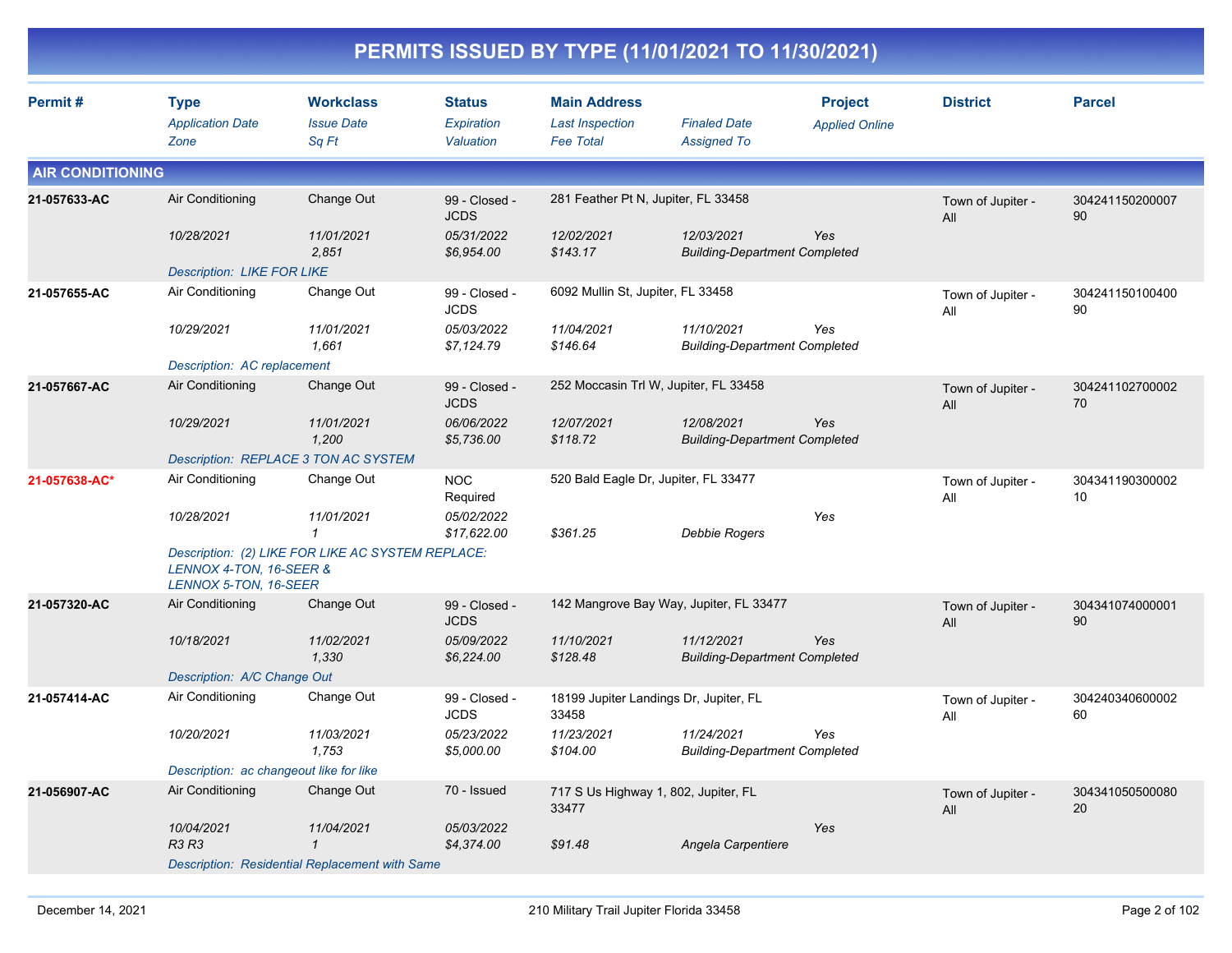| Permit#      | <b>Type</b><br><b>Application Date</b><br>Zone                                                                          | <b>Workclass</b><br><b>Issue Date</b><br>Sq Ft                                                                       | <b>Status</b><br>Expiration<br>Valuation                  | <b>Main Address</b><br><b>Last Inspection</b><br><b>Fee Total</b>      | <b>Finaled Date</b><br><b>Assigned To</b>          | <b>Project</b><br><b>Applied Online</b> | <b>District</b>          | <b>Parcel</b>         |
|--------------|-------------------------------------------------------------------------------------------------------------------------|----------------------------------------------------------------------------------------------------------------------|-----------------------------------------------------------|------------------------------------------------------------------------|----------------------------------------------------|-----------------------------------------|--------------------------|-----------------------|
| 21-056902-AC | Air Conditioning<br>10/04/2021<br>R3 R3                                                                                 | Change Out<br>11/04/2021<br>$\mathbf{1}$                                                                             | 70 - Issued<br>05/03/2022<br>\$4,374.00                   | 717 S Us Highway 1, 812, Jupiter, FL<br>33477<br>12/07/2021<br>\$91.48 | Angela Carpentiere                                 | Yes                                     | Town of Jupiter -<br>All | 304341050500081<br>20 |
| 21-057686-AC | <b>Description: Residential Replacement for same</b><br>Air Conditioning<br>11/01/2021<br>R <sub>2</sub> R <sub>2</sub> | Change Out<br>11/04/2021<br>4,931<br>Description: AC CHANGEOUT (NO DUCTWORK)                                         | 70 - Issued<br>05/03/2022<br>\$7,500.00                   | 203 Echo Dr, Jupiter, FL 33458<br>\$229.25                             | Debbie Rogers                                      | Yes                                     | Town of Jupiter -<br>All | 304241111600000<br>10 |
| 21-056904-AC | Air Conditioning<br>10/04/2021<br><b>R3 R3</b><br>Description: Residential Replace with same                            | Change Out<br>11/04/2021<br>$\mathcal I$                                                                             | 70 - Issued<br>05/03/2022<br>\$4,374.00                   | 717 S Us Highway 1, 811, Jupiter, FL<br>33477<br>12/07/2021<br>\$91.48 | Angela Carpentiere                                 | Yes                                     | Town of Jupiter -<br>All | 304341050500081<br>10 |
| 21-057429-AC | Air Conditioning<br>10/21/2021                                                                                          | Change Out<br>11/08/2021<br>3,818<br><b>Description: HVAC EQUIPMENT CHANGE OUT</b>                                   | 99 - Closed -<br><b>JCDS</b><br>05/31/2022<br>\$5,849.00  | 155 Carmela Ct, Jupiter, FL 33478<br>11/29/2021<br>\$120.98            | 11/30/2021<br><b>Building-Department Completed</b> | Yes                                     | Town of Jupiter -<br>All | 304241040100201<br>40 |
| 21-057658-AC | Air Conditioning<br>10/29/2021                                                                                          | Change Out<br>11/08/2021<br>1,025<br>Description: A/C CHANGEOUT NO DUCTWORK                                          | 99 - Closed -<br><b>JCDS</b><br>05/17/2022<br>\$4,700.00  | 6511 Chasewood Dr, B, Jupiter, FL 33458<br>11/18/2021<br>\$98.00       | 11/19/2021<br><b>Building-Department Completed</b> | Yes                                     | Town of Jupiter -<br>All | 304241031400001<br>92 |
| 21-057677-AC | Air Conditioning<br>11/01/2021                                                                                          | Change Out<br>11/08/2021<br>2,829<br>Description: Replace old AC unit with new like for like unit                    | 70 - Issued<br>05/09/2022<br>\$9,298.00                   | 103 Whale Cay Way, Jupiter, FL 33458<br>\$190.75                       | <b>Ellis Baird</b>                                 | Yes                                     | Town of Jupiter -<br>All | 304240330500020<br>40 |
| 21-057685-AC | Air Conditioning<br>11/01/2021                                                                                          | Change Out<br>11/08/2021<br>4,000<br>Description: REPLACE QTY (2) 1.5 TONS QTY (1) 2 TON & QTY (1) 3.5 TPN AC SYSTEM | 99 - Closed -<br><b>JCDS</b><br>05/17/2022<br>\$19,785.00 | 150 S Us Highway 1, Jupiter, FL 33477<br>11/18/2021<br>\$405.60        | 11/19/2021<br><b>Building-Department Completed</b> | Yes                                     | Town of Jupiter -<br>All | 304341065100100<br>10 |
| 21-057763-AC | Air Conditioning<br>11/03/2021                                                                                          | Change Out<br>11/08/2021<br>1,188                                                                                    | 99 - Closed -<br><b>JCDS</b><br>05/31/2022<br>\$5,911.00  | 1160 11Th Ct, Jupiter, FL 33477<br>11/29/2021<br>\$122.22              | 11/30/2021<br><b>Building-Department Completed</b> | Yes                                     | Town of Jupiter -<br>All | 304341200600008<br>44 |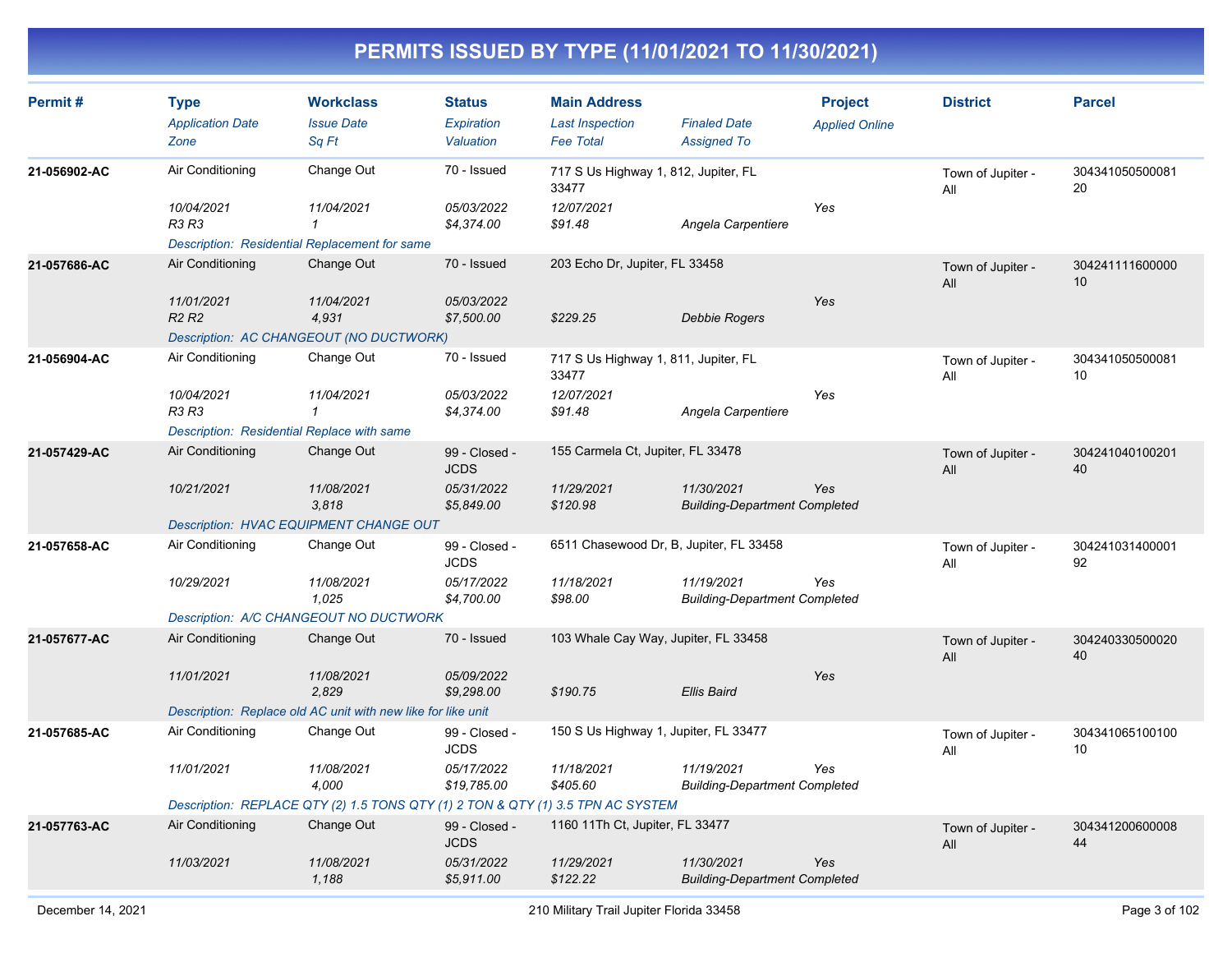| Permit#      | <b>Type</b><br><b>Application Date</b><br>Zone | <b>Workclass</b><br><b>Issue Date</b><br>Sa Ft   | <b>Status</b><br>Expiration<br>Valuation | <b>Main Address</b><br><b>Last Inspection</b><br><b>Fee Total</b>                                      | <b>Finaled Date</b><br><b>Assigned To</b>          | <b>Project</b><br><b>Applied Online</b> | <b>District</b>          | <b>Parcel</b>         |
|--------------|------------------------------------------------|--------------------------------------------------|------------------------------------------|--------------------------------------------------------------------------------------------------------|----------------------------------------------------|-----------------------------------------|--------------------------|-----------------------|
|              |                                                | Description: AC Change Out 2.5 ton vertical      |                                          |                                                                                                        |                                                    |                                         |                          |                       |
| 21-057421-AC | Air Conditioning                               | Change Out                                       | 70 - Issued                              | 1101 Seafarer Cir, 502,                                                                                |                                                    |                                         | Town of Jupiter -<br>All | 304341201101150<br>20 |
|              | 10/21/2021<br>R <sub>2</sub> R <sub>2</sub>    | 11/08/2021<br>1.385                              | 05/09/2022<br>\$6,628.00                 | \$136.56                                                                                               | <b>Ellis Baird</b>                                 | Yes                                     |                          |                       |
|              | Description: AC change out vertical            |                                                  |                                          |                                                                                                        |                                                    |                                         |                          |                       |
| 21-057483-AC | Air Conditioning                               | Change Out                                       | 99 - Closed -<br><b>JCDS</b>             | 2316 23Rd Ct, Jupiter, FL 33477                                                                        |                                                    |                                         | Town of Jupiter -<br>All | 304341200600005<br>34 |
|              | 10/22/2021                                     | 11/08/2021<br>1,250                              | 06/06/2022<br>\$4,650.00                 | 12/06/2021<br>\$97.00                                                                                  | 12/07/2021<br><b>Building-Department Completed</b> | Yes                                     |                          |                       |
|              | <b>Description: AC CHANGE OUT</b>              |                                                  |                                          |                                                                                                        |                                                    |                                         |                          |                       |
| 21-057649-AC | Air Conditioning                               | Change Out                                       | 99 - Closed -<br><b>JCDS</b>             | 1605 S Us Highway 1, 16H, Jupiter, FL<br>33477                                                         |                                                    |                                         | Town of Jupiter -<br>All | 304341080901600<br>80 |
|              | 10/29/2021                                     | 11/08/2021<br>1,160                              | 06/07/2022<br>\$3,250.00                 | 12/09/2021<br>\$79.00                                                                                  | 12/10/2021<br><b>Building-Department Completed</b> | Yes                                     |                          |                       |
|              |                                                | Description: HVAC CHANGE OUT LIKE FOR LIKE       |                                          |                                                                                                        |                                                    |                                         |                          |                       |
| 21-057665-AC | Air Conditioning                               | Change Out                                       | 70 - Issued                              | 2905 Fairway Dr N, Jupiter, FL 33477                                                                   |                                                    |                                         | Town of Jupiter -<br>All | 304341052000029<br>05 |
|              | 10/29/2021                                     | 11/08/2021<br>1,195                              | 05/09/2022<br>\$5,752.00                 | \$119.04                                                                                               | Ellis Baird                                        | Yes                                     |                          |                       |
|              |                                                |                                                  |                                          | Description: Removing existing split system and installing a new Rheem 2.5 ton, 6.0 seer w/8kw heater. |                                                    |                                         |                          |                       |
| 21-057695-AC | Air Conditioning                               | Change Out                                       | 70 - Issued                              | 328 Oak Crest Ter, Jupiter, FL 33458                                                                   |                                                    |                                         | Town of Jupiter -<br>All | 304241032200003<br>20 |
|              | 11/02/2021                                     | 11/08/2021<br>1,676                              | 05/09/2022<br>\$6,550.00                 | \$135.00                                                                                               | <b>Debbie Rogers</b>                               | Yes                                     |                          |                       |
|              | Description: like for like                     |                                                  |                                          |                                                                                                        |                                                    |                                         |                          |                       |
| 21-057422-AC | Air Conditioning                               | Change Out                                       | 99 - Closed -<br><b>JCDS</b>             | 477 Otter Ln S, Jupiter, FL 33458                                                                      |                                                    |                                         | Town of Jupiter -<br>All | 304241150200021<br>70 |
|              | 10/21/2021<br><b>R1R1</b>                      | 11/09/2021<br>2,970                              | 05/18/2022<br>\$7,450.00                 | 11/19/2021<br>\$153.24                                                                                 | 11/22/2021<br><b>Building-Department Completed</b> | Yes                                     |                          |                       |
|              |                                                | <b>Description: HVAC CHANGEOUT LIKE FOR LIKE</b> |                                          |                                                                                                        |                                                    |                                         |                          |                       |
| 21-057732-AC | Air Conditioning                               | Change Out                                       | 70 - Issued                              | 1904 Mainsail Cir, Jupiter, FL 33477                                                                   |                                                    |                                         | Town of Jupiter -<br>All | 304341160801919<br>04 |
|              | 11/03/2021                                     | 11/09/2021<br>1.822                              | 05/09/2022<br>\$6,650.00                 | \$137.00                                                                                               | Debbie Rogers                                      | Yes                                     |                          |                       |
|              |                                                | Description: HVAC CHANGEOUT SAME LOCATION        |                                          |                                                                                                        |                                                    |                                         |                          |                       |
| 21-057674-AC | Air Conditioning                               | Change Out                                       | 70 - Issued                              | 400 N A1A, 114, Jupiter, FL 33477                                                                      |                                                    |                                         | Town of Jupiter -<br>All | 304341060300011<br>40 |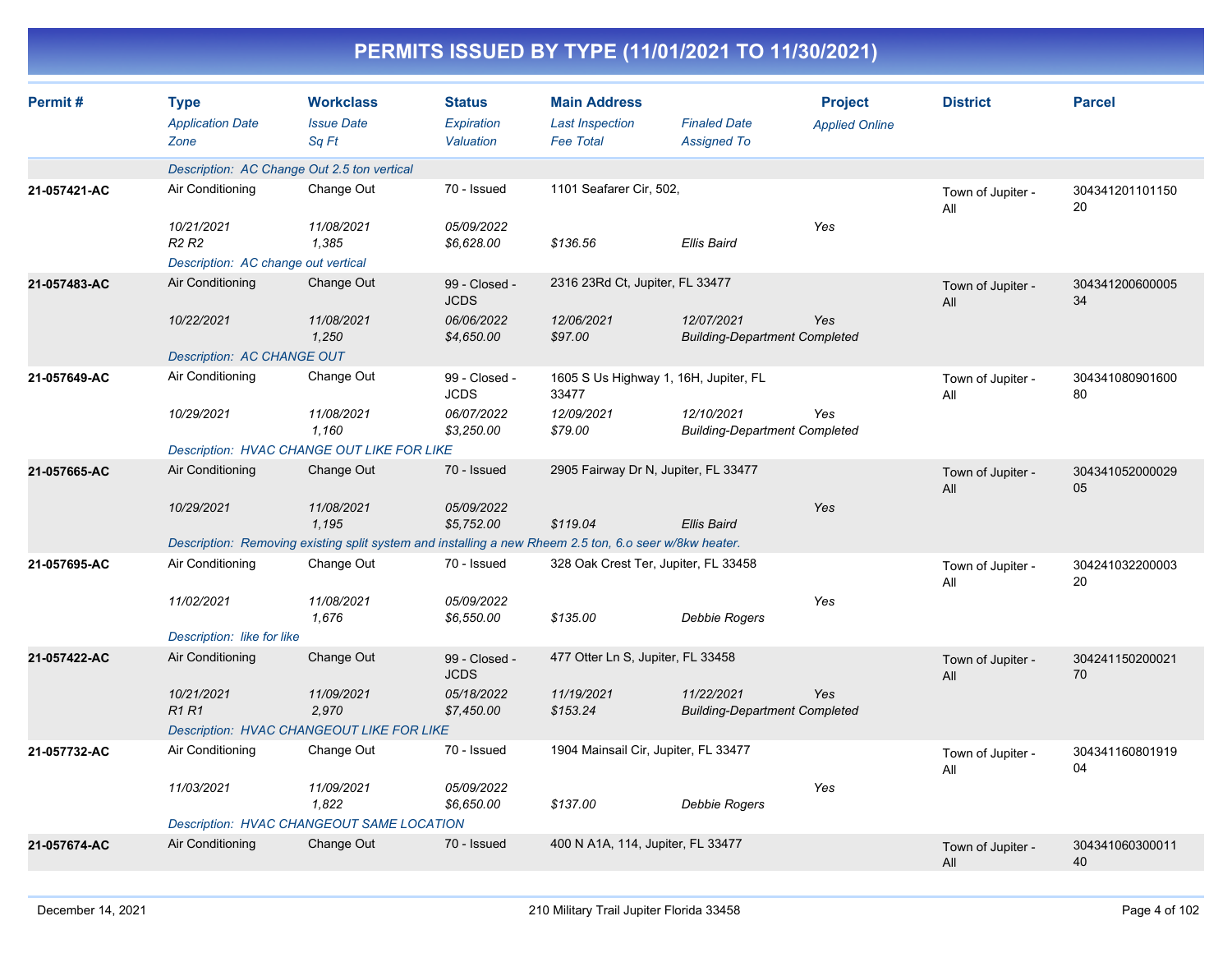| Permit#      | <b>Type</b>                                                                                           | <b>Workclass</b>                                                           | <b>Status</b>                | <b>Main Address</b>                              |                                                    | <b>Project</b>        | <b>District</b>          | <b>Parcel</b>             |
|--------------|-------------------------------------------------------------------------------------------------------|----------------------------------------------------------------------------|------------------------------|--------------------------------------------------|----------------------------------------------------|-----------------------|--------------------------|---------------------------|
|              | <b>Application Date</b><br>Zone                                                                       | <b>Issue Date</b><br>Sq Ft                                                 | Expiration<br>Valuation      | <b>Last Inspection</b><br><b>Fee Total</b>       | <b>Finaled Date</b><br><b>Assigned To</b>          | <b>Applied Online</b> |                          |                           |
|              |                                                                                                       |                                                                            |                              |                                                  |                                                    |                       |                          |                           |
|              | 11/01/2021                                                                                            | 11/09/2021<br>$\mathbf{1}$                                                 | 05/09/2022<br>\$4,100.00     | \$86.00                                          | <b>Ellis Baird</b>                                 | Yes                   |                          |                           |
|              |                                                                                                       | Description: EXACT AC CHANGEOUT TEMPSTAR 3TON 14SEER 10KW MOBILE HOME PACK |                              |                                                  |                                                    |                       |                          |                           |
| 21-057687-AC | Air Conditioning                                                                                      | Change Out                                                                 | 99 - Closed -<br><b>JCDS</b> | 18547 Lake Bend Dr, Jupiter, FL 33458            |                                                    |                       | Town of Jupiter -<br>All | 304240340800008<br>$00\,$ |
|              | 11/01/2021                                                                                            | 11/09/2021<br>2,935                                                        | 05/23/2022<br>\$6,900.00     | 11/22/2021<br>\$158.31                           | 11/23/2021<br><b>Building-Department Completed</b> | Yes                   |                          |                           |
|              |                                                                                                       | Description: INSTALL SPLIT 4T A/C LIKE FOR LIKE                            |                              |                                                  |                                                    |                       |                          |                           |
| 21-057668-AC | Air Conditioning                                                                                      | Change Out                                                                 | 99 - Closed -<br><b>JCDS</b> | 130 Palm Ave, 5, Jupiter, FL 33477               |                                                    |                       | Town of Jupiter -<br>All | 304341051100000<br>50     |
|              | 10/29/2021                                                                                            | 11/09/2021<br>2,218                                                        | 05/16/2022<br>\$6,223.25     | 11/15/2021<br>\$128.46                           | 11/16/2021<br><b>Building-Department Completed</b> | Yes                   |                          |                           |
|              |                                                                                                       | Description: REPLACE LIKE FOR LIKE AC -20 SEER LENNOX -9KW-LICATED ATTIC   |                              |                                                  |                                                    |                       |                          |                           |
| 21-057675-AC | Air Conditioning                                                                                      | Change Out                                                                 | 70 - Issued                  | 130 Juno St, Jupiter, FL 33458                   |                                                    |                       | Town of Jupiter -<br>All | 304241014600200<br>$00\,$ |
|              | 11/01/2021                                                                                            | 11/09/2021<br>2,592                                                        | 05/09/2022<br>\$5,467.00     | \$113.34                                         | Ellis Baird                                        | Yes                   |                          |                           |
|              |                                                                                                       | Description: AC change out 4 ton horizontal 10 kw                          |                              |                                                  |                                                    |                       |                          |                           |
| 21-057681-AC | Air Conditioning                                                                                      | Change Out                                                                 | 70 - Issued                  | 2718 Avalon Way, Jupiter, FL 33458               |                                                    |                       | Town of Jupiter -<br>All | 304241141900019<br>40     |
|              | 11/01/2021                                                                                            | 11/09/2021<br>2,499                                                        | 05/09/2022<br>\$6,595.00     | \$135.90                                         | <b>Ellis Baird</b>                                 | Yes                   |                          |                           |
|              |                                                                                                       | Description: A/C CHANGE OUT LIKE FOR LIKE                                  |                              |                                                  |                                                    |                       |                          |                           |
| 21-057721-AC | Air Conditioning                                                                                      | Change Out                                                                 | 70 - Issued                  | 1000 N Us Highway 1, BE303, Jupiter, FL<br>33477 |                                                    |                       | Town of Jupiter -<br>All | 304340312100030<br>30     |
|              | 11/02/2021                                                                                            | 11/09/2021<br>1                                                            | 05/09/2022<br>\$7,994.00     | \$164.28                                         | <b>Debbie Rogers</b>                               | Yes                   |                          |                           |
|              | <b>LENNOX 3.5 TON 16-SEER</b><br>$CU = 3L16XC1-042$<br>AHU = CBA38MV-042 10KW<br>AHRI CERT #201851049 | <b>Description: LIKE FOR LIKE AC REPLACE</b>                               |                              |                                                  |                                                    |                       |                          |                           |
| 21-057506-AC | Air Conditioning                                                                                      | Change Out                                                                 | 70 - Issued                  | 717 S Us Highway 1, 804, Jupiter, FL<br>33477    |                                                    |                       | Town of Jupiter -<br>All | 304341050500080<br>40     |
|              | 10/25/2021<br><b>R3 R3</b>                                                                            | 11/10/2021<br>$\mathbf{1}$                                                 | 05/09/2022<br>\$4,374.00     | \$91.48                                          | Angela Carpentiere                                 | Yes                   |                          |                           |
|              |                                                                                                       | Description: Like for Like HVAC replacement                                |                              |                                                  |                                                    |                       |                          |                           |
| 21-057828-AC | Air Conditioning                                                                                      | Change Out                                                                 | 99 - Closed -<br><b>JCDS</b> | 131 Quayside Dr, Jupiter, FL 33477               |                                                    |                       | Town of Jupiter -<br>All | 304341070900006<br>$00\,$ |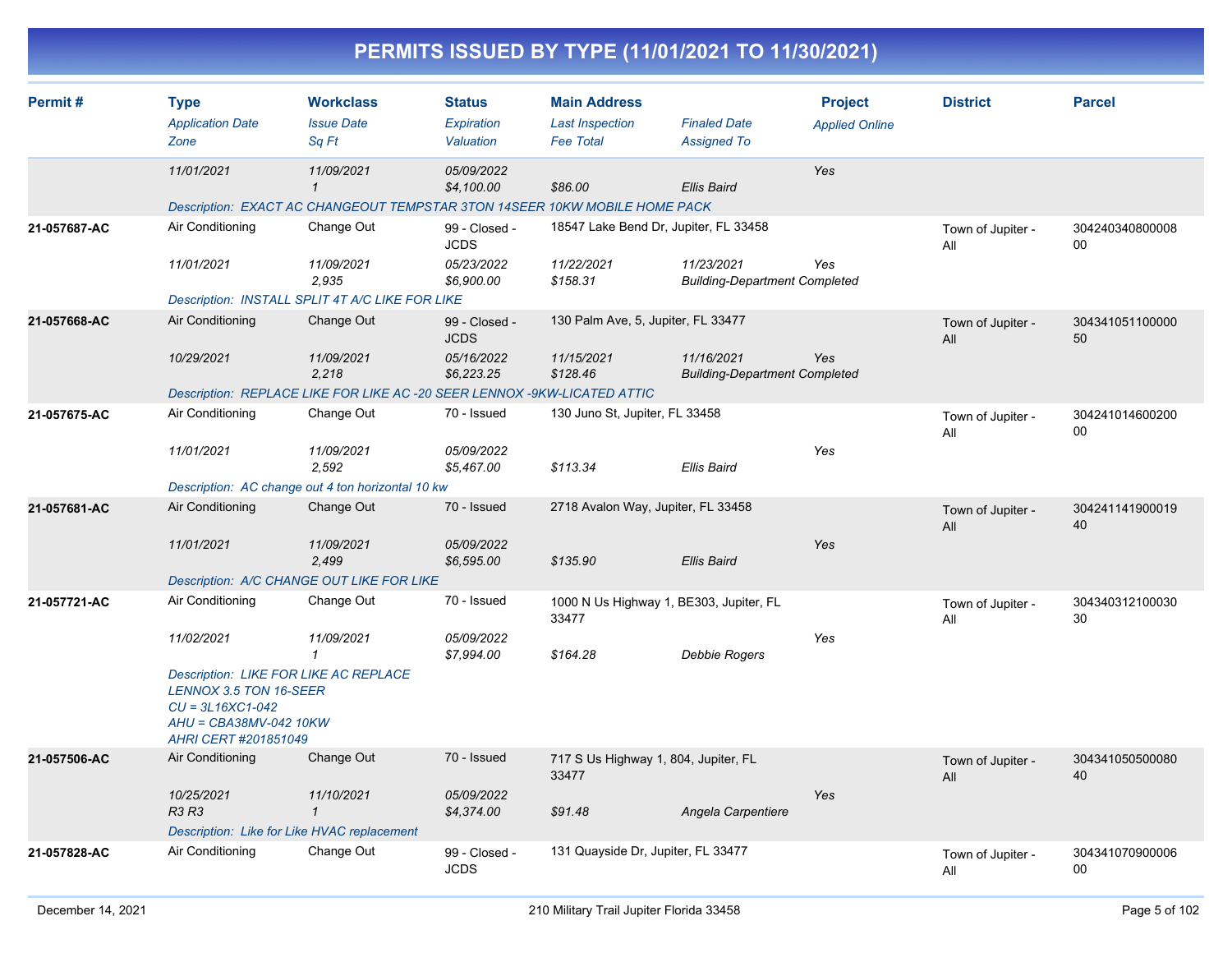| Permit#       | <b>Type</b><br><b>Application Date</b><br>Zone                                                                                          | <b>Workclass</b><br><b>Issue Date</b><br>Sq Ft        | <b>Status</b><br>Expiration<br>Valuation | <b>Main Address</b><br><b>Last Inspection</b><br><b>Fee Total</b> | <b>Finaled Date</b><br><b>Assigned To</b>          | <b>Project</b><br><b>Applied Online</b> | <b>District</b>          | <b>Parcel</b>         |
|---------------|-----------------------------------------------------------------------------------------------------------------------------------------|-------------------------------------------------------|------------------------------------------|-------------------------------------------------------------------|----------------------------------------------------|-----------------------------------------|--------------------------|-----------------------|
|               | 11/05/2021                                                                                                                              | 11/10/2021<br>1,200                                   | 05/11/2022<br>\$6,808.00                 | 11/12/2021<br>\$142.20                                            | 11/16/2021<br><b>Building-Department Completed</b> | Yes                                     |                          |                       |
|               | Description: REPLACE 2 TON AC SYSTEM                                                                                                    |                                                       |                                          |                                                                   |                                                    |                                         |                          |                       |
| 21-056903-AC  | Air Conditioning                                                                                                                        | Change Out                                            | 70 - Issued                              | 717 S Us Highway 1, 903, Jupiter, FL<br>33477                     |                                                    |                                         | Town of Jupiter -<br>All | 304341050500090<br>30 |
|               | 10/04/2021<br><b>R3 R3</b>                                                                                                              | 11/10/2021<br>$\mathcal I$                            | 05/09/2022<br>\$4,374.00                 | \$91.48                                                           | Angela Carpentiere                                 | Yes                                     |                          |                       |
|               |                                                                                                                                         | <b>Description: Residential Replacement With Same</b> |                                          |                                                                   |                                                    |                                         |                          |                       |
| 21-057507-AC  | Air Conditioning                                                                                                                        | Change Out                                            | 70 - Issued                              | 717 S Us Highway 1, 801, Jupiter, FL<br>33477                     |                                                    |                                         | Town of Jupiter -<br>All | 304341050500080<br>10 |
|               | 10/25/2021<br>R3 R3                                                                                                                     | 11/10/2021<br>$\mathbf{1}$                            | 05/09/2022<br>\$4,374.00                 | \$91.48                                                           | Angela Carpentiere                                 | Yes                                     |                          |                       |
|               |                                                                                                                                         | <b>Description: LIKE FOR LIKE HVAC REPLACEMENT</b>    |                                          |                                                                   |                                                    |                                         |                          |                       |
| 21-056909-AC  | Air Conditioning                                                                                                                        | Change Out                                            | 70 - Issued                              | 717 S Us Highway 1, 807, Jupiter, FL<br>33477                     |                                                    |                                         | Town of Jupiter -<br>All | 304341050500080<br>70 |
|               | 10/04/2021<br><b>R3 R3</b>                                                                                                              | 11/10/2021<br>$\mathbf{1}$                            | 05/09/2022<br>\$4,374.00                 | \$91.48                                                           | Angela Carpentiere                                 | Yes                                     |                          |                       |
|               |                                                                                                                                         | Description: Residential Replacement for Same         |                                          |                                                                   |                                                    |                                         |                          |                       |
| 21-057832-AC* | Air Conditioning                                                                                                                        | Change Out                                            | <b>NOC</b><br>Required                   | 131 Commodore Dr, Jupiter, FL 33477                               |                                                    |                                         | Town of Jupiter -<br>All | 304341070900002<br>90 |
|               | 11/05/2021                                                                                                                              | 11/12/2021<br>1                                       | 05/11/2022<br>\$7,857.00                 | \$163.50                                                          | <b>Ellis Baird</b>                                 | Yes                                     |                          |                       |
|               | Description: LIKE FOR LIKE AC REPLACE<br>3 TON LENNOX 16-SEER<br>$CU = 16ACX036230$<br>AHU= CBA38MV-042 W/ 10KW<br>AHRI CERT #202363219 |                                                       |                                          |                                                                   |                                                    |                                         |                          |                       |
| 21-057857-AC  | Air Conditioning                                                                                                                        | Change Out                                            | 70 - Issued                              | 141 E Riverside Dr, 11B, Jupiter, FL 33469                        |                                                    |                                         | Town of Jupiter -<br>All | 304340311701100<br>20 |
|               | 11/08/2021                                                                                                                              | 11/12/2021<br>$\mathbf{1}$                            | 05/11/2022<br>\$5,800.00                 | \$120.00                                                          | <b>Ellis Baird</b>                                 | Yes                                     |                          |                       |
|               | <b>Description: LIKE FOR LIKE AC REPLACE</b><br>2.5-TON RHEEM14-SEER<br>PACKAGE AC = RACA14030<br>7.5KW HEAT<br>AHRI CERT #204284172    |                                                       |                                          |                                                                   |                                                    |                                         |                          |                       |
| 21-057955-AC* | Air Conditioning                                                                                                                        | Change Out                                            | <b>NOC</b><br>Required                   | 162 Banyan Cir, Jupiter, FL 33458                                 |                                                    |                                         | Town of Jupiter -<br>All | 304241100300025<br>80 |
|               | 11/11/2021                                                                                                                              | 11/15/2021<br>1,562                                   | 05/16/2022<br>\$12,200.00                | \$250.10                                                          | Ellis Baird                                        | Yes                                     |                          |                       |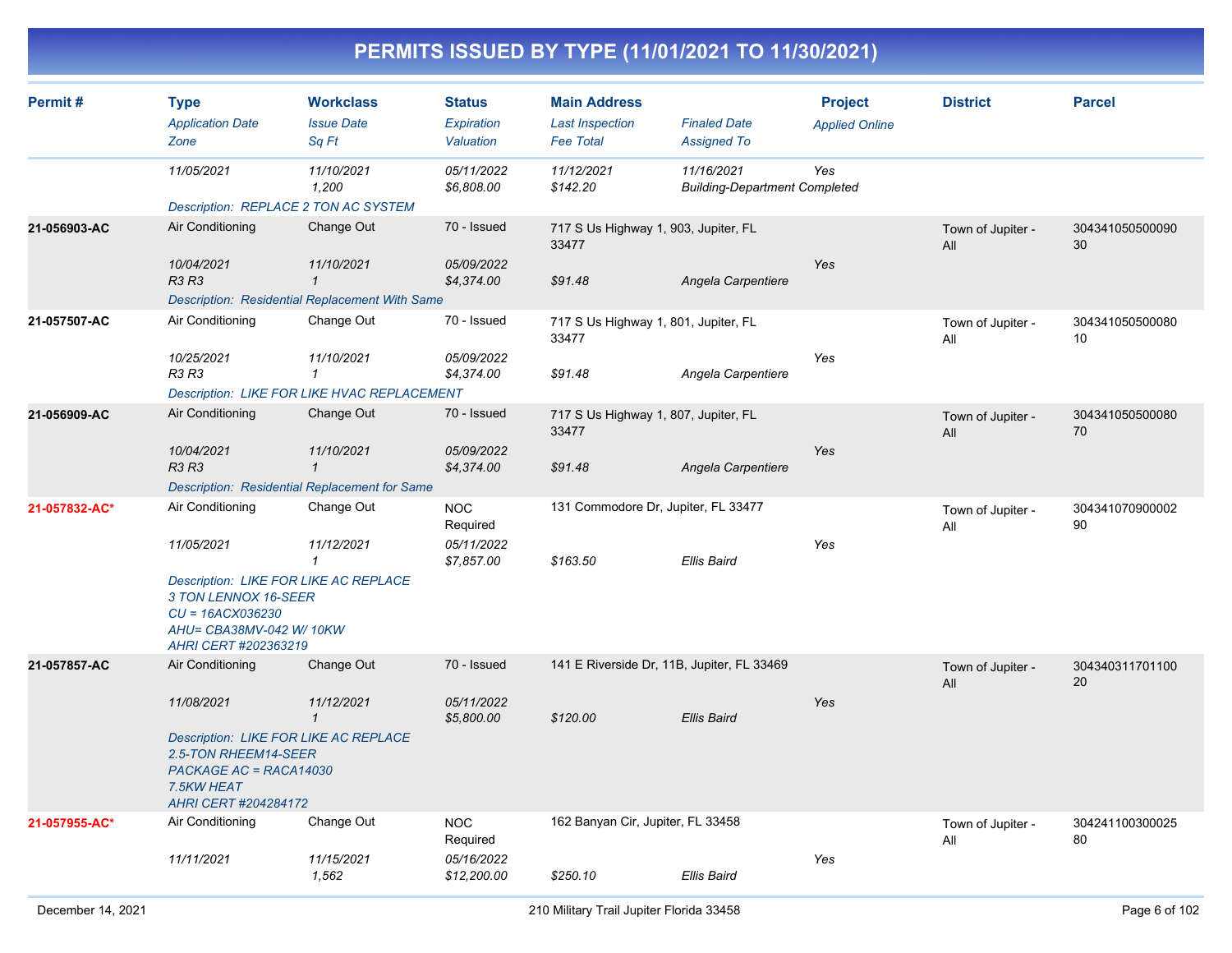| Permit#      | <b>Type</b><br><b>Application Date</b><br>Zone | <b>Workclass</b><br><b>Issue Date</b><br>Sa Ft                                     | <b>Status</b><br>Expiration<br>Valuation | <b>Main Address</b><br><b>Last Inspection</b><br><b>Fee Total</b> | <b>Finaled Date</b><br><b>Assigned To</b>          | <b>Project</b><br><b>Applied Online</b> | <b>District</b>          | <b>Parcel</b>         |
|--------------|------------------------------------------------|------------------------------------------------------------------------------------|------------------------------------------|-------------------------------------------------------------------|----------------------------------------------------|-----------------------------------------|--------------------------|-----------------------|
|              | Description: A/C CHANGE-OUT                    |                                                                                    |                                          |                                                                   |                                                    |                                         |                          |                       |
| 21-057950-AC | Air Conditioning                               | Change Out                                                                         | <b>NOC</b><br>Required                   |                                                                   | 182 Commodore Dr, Jupiter, FL 33477                |                                         | Town of Jupiter -<br>All | 304341070900014<br>30 |
|              | 11/11/2021                                     | 11/15/2021<br>6.616                                                                | 05/16/2022<br>\$16,964.00                | 12/13/2021<br>\$347.76                                            | <b>Ellis Baird</b>                                 | Yes                                     |                          |                       |
|              |                                                | Description: REPLACE (2) 2 TON TRANE SYSTEMS                                       |                                          |                                                                   |                                                    |                                         |                          |                       |
| 21-057957-AC | Air Conditioning                               | Change Out                                                                         | 70 - Issued                              |                                                                   | 280 Toney Penna Dr, 1, Jupiter, FL 33458           |                                         | Town of Jupiter -<br>All | 304241120000012<br>50 |
|              | 11/11/2021                                     | 11/15/2021<br>9.500                                                                | 05/16/2022<br>\$6,699.00                 | \$137.99                                                          | <b>Ellis Baird</b>                                 | Yes                                     |                          |                       |
|              |                                                | <b>Description: REPLACE 2 TON SYSTEM</b>                                           |                                          |                                                                   |                                                    |                                         |                          |                       |
| 21-057968-AC | Air Conditioning                               | Change Out                                                                         | 70 - Issued                              | 247 Caravelle Dr, Jupiter, FL 33458                               |                                                    |                                         | Town of Jupiter -<br>All | 304241140600021<br>10 |
|              | 11/12/2021                                     | 11/15/2021<br>1,762                                                                | 05/16/2022<br>\$6,900.00                 | \$142.07                                                          | <b>Ellis Baird</b>                                 | Yes                                     |                          |                       |
|              | Description: A/C CHANGE OUT                    |                                                                                    |                                          |                                                                   |                                                    |                                         |                          |                       |
| 21-057996-AC | Air Conditioning                               | Change Out                                                                         | 99 - Closed -<br><b>JCDS</b>             |                                                                   | 102 Pinecrest Cir, E, Jupiter, FL 33458            |                                         | Town of Jupiter -<br>All | 304241102600100<br>25 |
|              | 11/12/2021                                     | 11/15/2021<br>1.178                                                                | 05/31/2022<br>\$6,160.00                 | 11/30/2021<br>\$127.20                                            | 12/01/2021                                         | Yes                                     |                          |                       |
|              |                                                | Description: AC Change Out 2.5 ton 14.5 SEER vertical 8 kw                         |                                          |                                                                   |                                                    |                                         |                          |                       |
| 21-057999-AC | Air Conditioning                               | Change Out                                                                         | 99 - Closed -<br><b>JCDS</b>             | 2705 27Th Ct, Jupiter, FL 33477                                   |                                                    |                                         | Town of Jupiter -<br>All | 304341170211300<br>20 |
|              | 11/12/2021                                     | 11/15/2021<br>1.236                                                                | 05/23/2022<br>\$6.317.00                 | 11/23/2021<br>\$130.34                                            | 11/24/2021<br><b>Building-Department Completed</b> | Yes                                     |                          |                       |
|              |                                                | Description: AC Change Out 2 ton 14 SEER vertical 5 kw                             |                                          |                                                                   |                                                    |                                         |                          |                       |
| 21-058028-AC | Air Conditioning                               | Change Out                                                                         | 99 - Closed -<br><b>JCDS</b>             | 812 University Blvd, Jupiter, FL 33458                            |                                                    |                                         | Town of Jupiter -<br>All | 304241241200000<br>50 |
|              | 11/15/2021                                     | 11/15/2021<br>1,953                                                                | 06/06/2022<br>\$6,200.00                 | 12/07/2021<br>\$128.00                                            | 12/08/2021<br><b>Building-Department Completed</b> | Yes                                     |                          |                       |
|              |                                                | Description: Install new 4 ton 14 seer 10kw Rheem system                           |                                          |                                                                   |                                                    |                                         |                          |                       |
| 21-057778-AC | Air Conditioning                               | Change Out                                                                         | 70 - Issued                              | 4202 Fairway Dr N, Jupiter, FL 33477                              |                                                    |                                         | Town of Jupiter -<br>All | 304341052000042<br>02 |
|              | 11/04/2021                                     | 11/16/2021<br>1,346                                                                | 05/15/2022<br>\$6,808.00                 | \$140.16                                                          | Debbie Rogers                                      | Yes                                     |                          |                       |
|              |                                                | Description: Replace existing AC system with 2.5 ton 14 SEER Daikin with 5 kw heat |                                          |                                                                   |                                                    |                                         |                          |                       |
| 21-057861-AC | Air Conditioning                               | Change Out                                                                         | 70 - Issued                              | 33477                                                             | 401 Ocean Bluffs Blvd, 103, Jupiter, FL            |                                         | Town of Jupiter -<br>All | 304341160300410<br>30 |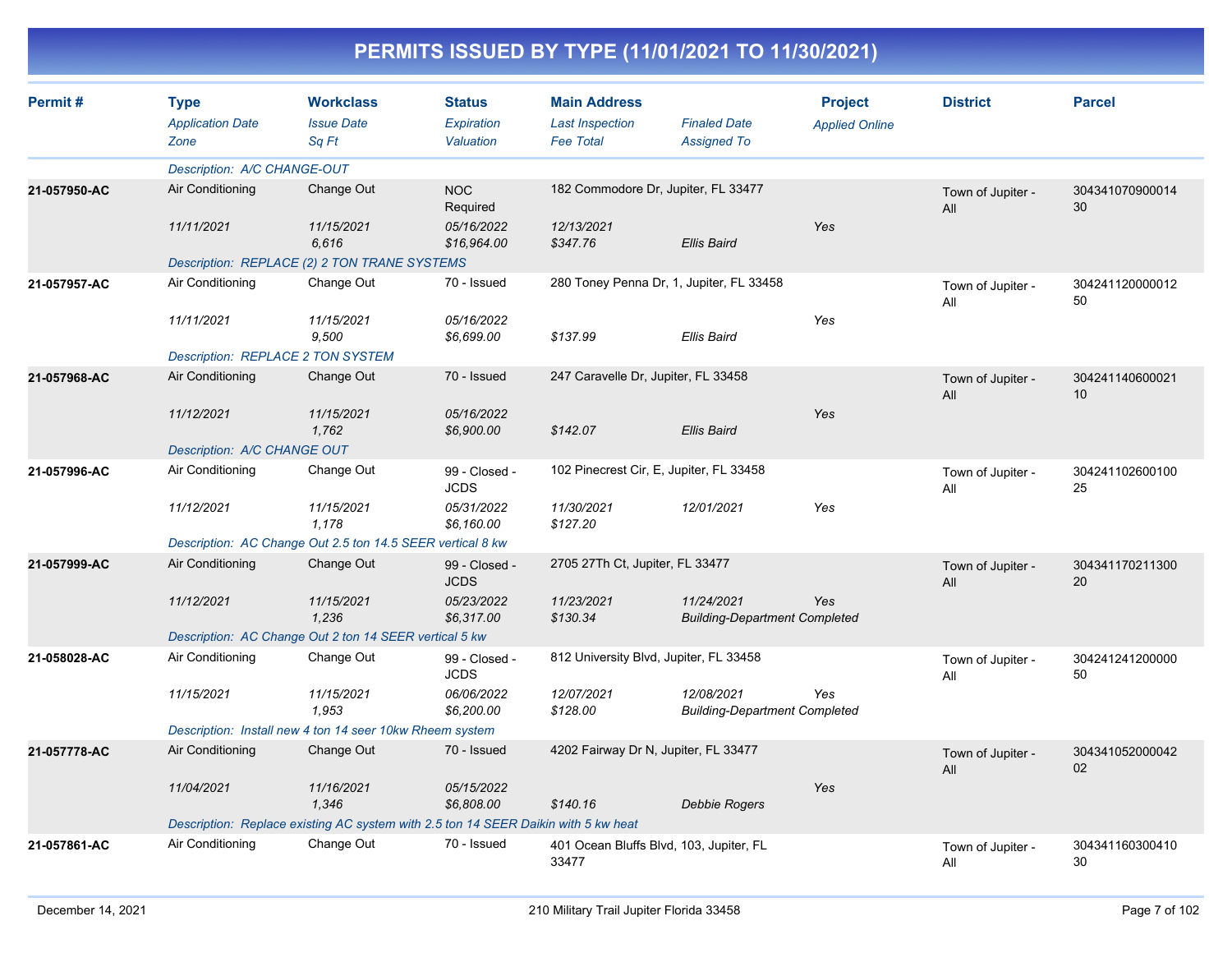| Permit#       | <b>Type</b><br><b>Application Date</b><br>Zone                                             | <b>Workclass</b><br><b>Issue Date</b><br>Sq Ft                                          | <b>Status</b><br><b>Expiration</b><br>Valuation | <b>Main Address</b><br><b>Last Inspection</b><br><b>Fee Total</b> | <b>Finaled Date</b><br><b>Assigned To</b>          | <b>Project</b><br><b>Applied Online</b> | <b>District</b>          | <b>Parcel</b>         |
|---------------|--------------------------------------------------------------------------------------------|-----------------------------------------------------------------------------------------|-------------------------------------------------|-------------------------------------------------------------------|----------------------------------------------------|-----------------------------------------|--------------------------|-----------------------|
|               | 11/09/2021                                                                                 | 11/16/2021<br>1,313<br>Description: Replace old AC system with new like for like system | 05/16/2022<br>\$6,975.00                        | \$143.59                                                          | <b>Ellis Baird</b>                                 | Yes                                     |                          |                       |
| 21-057917-AC* | Air Conditioning                                                                           | Change Out                                                                              | <b>NOC</b><br>Required                          | 147 W Bears Club Dr, Jupiter, FL 33477                            |                                                    |                                         | Town of Jupiter -<br>All | 304341191000001<br>20 |
|               | 11/10/2021                                                                                 | 11/16/2021<br>8,202                                                                     | 05/16/2022<br>\$8,543.00                        | \$175.42                                                          | Ellis Baird                                        | Yes                                     |                          |                       |
|               | Description: HVAC Equipment Change Out                                                     |                                                                                         |                                                 |                                                                   |                                                    |                                         |                          |                       |
| 21-058067-AC  | Air Conditioning                                                                           | Change Out                                                                              | 70 - Issued                                     | 1196 Egret Cir S, Jupiter, FL 33458                               |                                                    |                                         | Town of Jupiter -<br>All | 304241150200024<br>30 |
|               | 11/16/2021                                                                                 | 11/17/2021<br>3,207                                                                     | 05/16/2022<br>\$6,480.00                        | \$133.60                                                          | Ellis Baird                                        | Yes                                     |                          |                       |
|               | Description: A/C Change Out                                                                |                                                                                         |                                                 |                                                                   |                                                    |                                         |                          |                       |
| 21-058068-AC  | Air Conditioning                                                                           | Change Out                                                                              | 70 - Issued                                     | 1101 Seafarer Cir, 503, Jupiter, FL 33477                         |                                                    |                                         | Town of Jupiter -<br>All | 304341201101150<br>30 |
|               | 11/16/2021                                                                                 | 11/17/2021<br>1,385                                                                     | 05/16/2022<br>\$5,375.00                        | \$111.50                                                          | Ellis Baird                                        | Yes                                     |                          |                       |
|               | Description: A/C Change Out                                                                |                                                                                         |                                                 |                                                                   |                                                    |                                         |                          |                       |
| 21-057833-AC  | Air Conditioning                                                                           | Change Out                                                                              | 99 - Closed -<br><b>JCDS</b>                    | 187 Hampton PI, Jupiter, FL 33458                                 |                                                    |                                         | Town of Jupiter -<br>All | 304241111500038<br>60 |
|               | 11/05/2021                                                                                 | 11/17/2021<br>$\mathbf{1}$                                                              | 05/31/2022<br>\$6,295.00                        | 12/01/2021<br>\$129.90                                            | 12/02/2021<br><b>Building-Department Completed</b> | Yes                                     |                          |                       |
|               | Description: exact a/c change out, no ductwork                                             |                                                                                         |                                                 |                                                                   |                                                    |                                         |                          |                       |
| 21-057771-AC  | Air Conditioning                                                                           | Change Out                                                                              | 70 - Issued                                     | 112 Clipper Ln, Jupiter, FL 33477                                 |                                                    |                                         | Town of Jupiter -<br>All | 304341070900000<br>70 |
|               | 11/03/2021                                                                                 | 11/17/2021<br>$\mathbf{1}$                                                              | 05/16/2022<br>\$31,237.00                       | \$640.36                                                          | <b>Debbie Rogers</b>                               | Yes                                     |                          |                       |
|               | (2) LENNOX 3-TON 19-SEER<br>AHRI #205821579<br>(1) LENNOX 4-TON 18-SEER<br>AHRI #205821582 | Description: THREE SYSTEMS REPLACE LIKE FOR LIKE                                        |                                                 |                                                                   |                                                    |                                         |                          |                       |
| 21-058087-AC* | Air Conditioning                                                                           | Change Out                                                                              | <b>NOC</b><br>Required                          | 194 Ridge Rd, Jupiter, FL 33477                                   |                                                    |                                         | Town of Jupiter -<br>All | 304341160200024<br>20 |
|               | 11/17/2021                                                                                 | 11/17/2021<br>$\mathbf{1}$                                                              | 05/16/2022<br>\$7,585.00                        | \$155.98                                                          | <b>Ellis Baird</b>                                 | Yes                                     |                          |                       |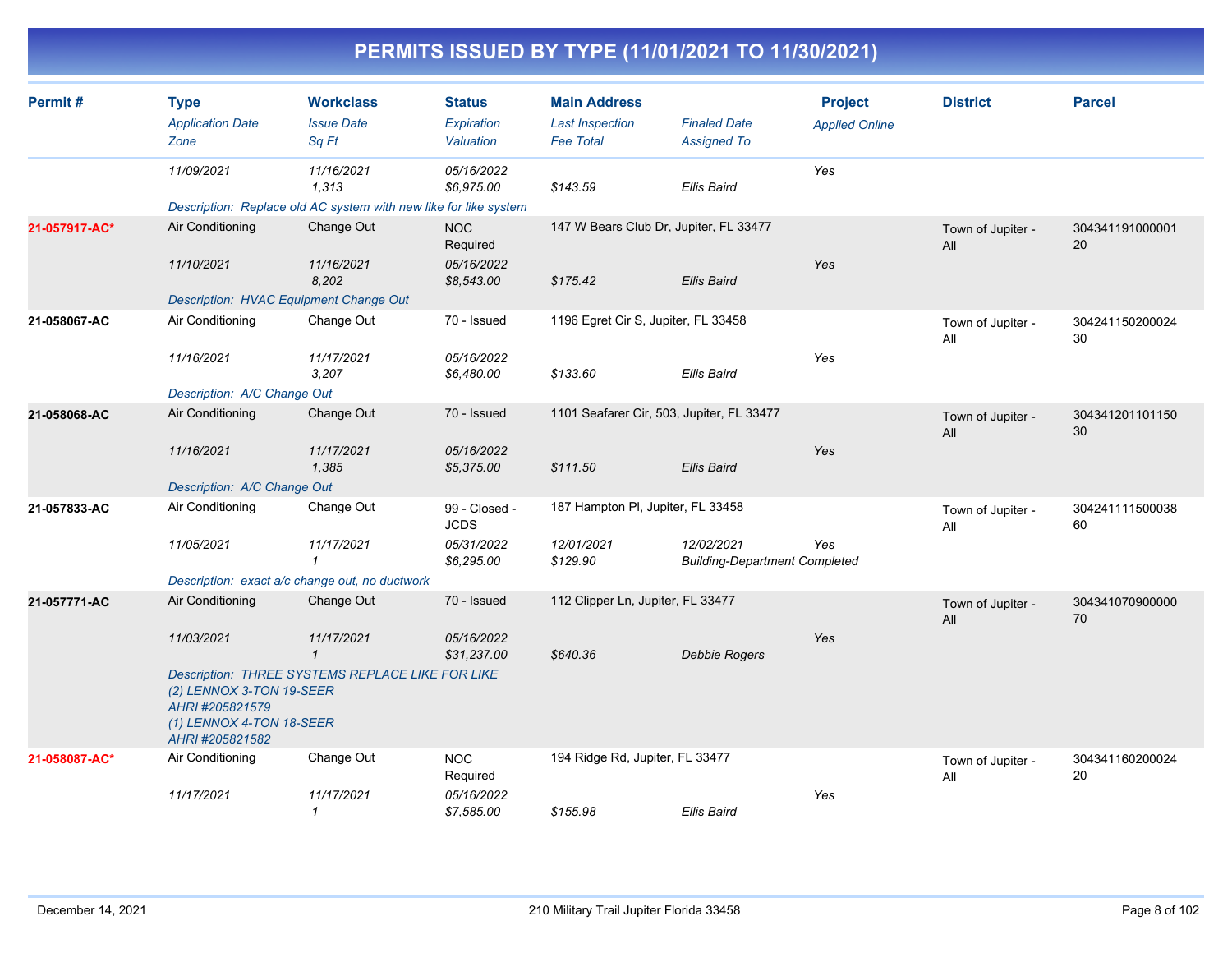|              |                                                                                       |                                                                                            |                                                          |                                                                   | PERMITS ISSUED BY TYPE (11/01/2021 TO 11/30/2021)             |                                         |                          |                       |
|--------------|---------------------------------------------------------------------------------------|--------------------------------------------------------------------------------------------|----------------------------------------------------------|-------------------------------------------------------------------|---------------------------------------------------------------|-----------------------------------------|--------------------------|-----------------------|
| Permit#      | <b>Type</b><br><b>Application Date</b><br>Zone                                        | <b>Workclass</b><br><b>Issue Date</b><br>Sq Ft                                             | <b>Status</b><br>Expiration<br>Valuation                 | <b>Main Address</b><br><b>Last Inspection</b><br><b>Fee Total</b> | <b>Finaled Date</b><br><b>Assigned To</b>                     | <b>Project</b><br><b>Applied Online</b> | <b>District</b>          | <b>Parcel</b>         |
|              | LENNOX 3.5-TON<br>$CU = ML14XC1SO42$<br>AHU = CBA25UH042 10KW<br>AHRI CERT #202540496 | Description: LIKE FOR LIKE AC CHANGE OUT                                                   |                                                          |                                                                   |                                                               |                                         |                          |                       |
| 21-057802-AC | Air Conditioning<br>11/04/2021                                                        | Change Out<br>11/17/2021<br>6,157<br>Description: REPLACE 5 TON TRANE SYSTEM               | 99 - Closed -<br><b>JCDS</b><br>05/31/2022<br>\$7,358.00 | 426 Mariner Dr, Jupiter, FL 33477<br>11/29/2021<br>\$151.37       | 11/30/2021<br><b>Building-Department Completed</b>            | Yes                                     | Town of Jupiter -<br>All | 304341181100058<br>00 |
| 21-058069-AC | Air Conditioning<br>11/16/2021<br>Description: A/C Change Out                         | Change Out<br>11/18/2021<br>1,436                                                          | 70 - Issued<br>05/17/2022<br>\$5,999.00                  | \$123.98                                                          | 6182 Riverwalk Ln, 7, Jupiter, FL 33458<br><b>Ellis Baird</b> | Yes                                     | Town of Jupiter -<br>All | 304241032004100<br>70 |
| 21-058072-AC | Air Conditioning<br>11/17/2021<br>Description: A/C CHANGE-OUT                         | Change Out<br>11/18/2021<br>1,659                                                          | 70 - Issued<br>05/17/2022<br>\$18,200.00                 | 33477<br>\$373.10                                                 | 1127 E Seminole Ave, 21B, Jupiter, FL<br><b>Ellis Baird</b>   | Yes                                     | Town of Jupiter -<br>All | 304341050700002<br>12 |
| 21-058075-AC | Air Conditioning<br>11/17/2021                                                        | Change Out<br>11/18/2021<br>1,532<br>Description: AC Change Out 3 ton 16.5 SEER horizontal | 70 - Issued<br>05/17/2022<br>\$6,765.00                  | 12/02/2021<br>\$139.33                                            | 704 Greenwood Dr, Jupiter, FL 33458<br><b>Ellis Baird</b>     | Yes                                     | Town of Jupiter -<br>All | 304241021600003<br>80 |
| 21-058080-AC | Air Conditioning<br>11/17/2021<br>Description: A/C CHANGE OUT                         | Change Out<br>11/18/2021<br>$\mathbf{1}$                                                   | 70 - Issued<br>05/17/2022<br>\$6,226.00                  | 126 Peabody Dr, Jupiter, FL 33458<br>\$128.52                     | <b>Ellis Baird</b>                                            | Yes                                     | Town of Jupiter -<br>All | 304241241400011<br>30 |
| 21-058083-AC | Air Conditioning<br>11/17/2021<br>Description: A/C CHANGE OUT                         | Change Out<br>11/18/2021                                                                   | 70 - Issued<br>05/17/2022<br>\$6,308.00                  | 33477<br>\$130.16                                                 | 1605 S Us Highway 1, B-103, Jupiter, FL<br>Ellis Baird        | Yes                                     | Town of Jupiter -<br>All | 304341081200210<br>30 |
| 21-058091-AC | Air Conditioning<br>11/17/2021                                                        | Change Out<br>11/18/2021<br>1,760                                                          | 70 - Issued<br>05/17/2022<br>\$8,275.00                  | \$169.98                                                          | 290 Quarry Knoll Way, Jupiter, FL 33458<br>Ellis Baird        | Yes                                     | Town of Jupiter -<br>All | 304241241900009<br>70 |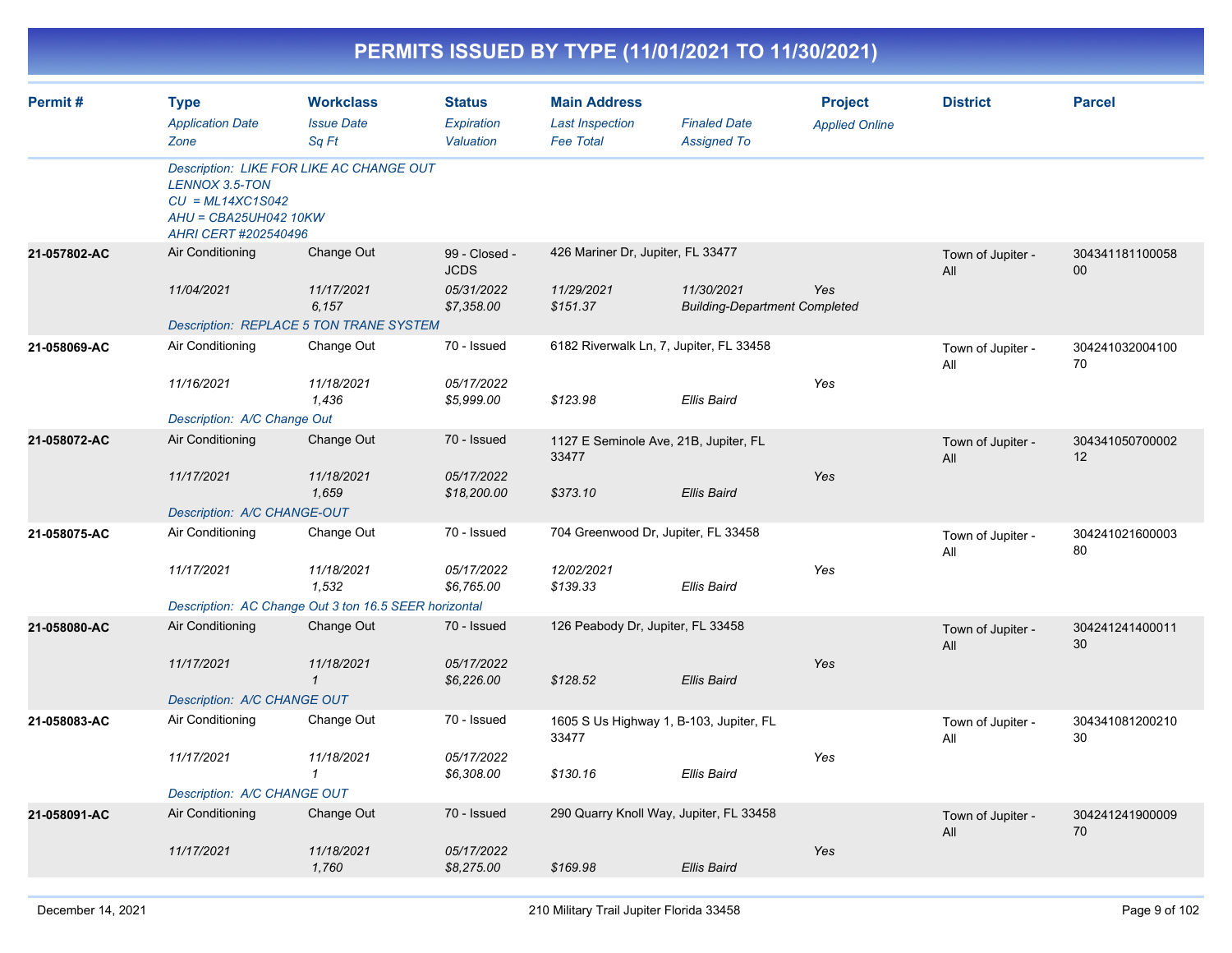| Permit#      | <b>Type</b><br><b>Application Date</b><br>Zone | <b>Workclass</b><br><b>Issue Date</b><br>Sq Ft                    | <b>Status</b><br><b>Expiration</b><br>Valuation | <b>Main Address</b><br><b>Last Inspection</b><br><b>Fee Total</b> | <b>Finaled Date</b><br><b>Assigned To</b>          | <b>Project</b><br><b>Applied Online</b> | <b>District</b>          | <b>Parcel</b>         |
|--------------|------------------------------------------------|-------------------------------------------------------------------|-------------------------------------------------|-------------------------------------------------------------------|----------------------------------------------------|-----------------------------------------|--------------------------|-----------------------|
|              | Description: A/C CHANGE OUT                    |                                                                   |                                                 |                                                                   |                                                    |                                         |                          |                       |
| 21-058105-AC | Air Conditioning                               | Change Out                                                        | 70 - Issued                                     | 507 Douglas Dr, Jupiter, FL 33458                                 |                                                    |                                         | Town of Jupiter -<br>All | 304241011100100<br>80 |
|              | 11/17/2021                                     | 11/18/2021<br>2.108                                               | 05/17/2022<br>\$13,800.00                       | \$282.90                                                          | <b>Ellis Baird</b>                                 | Yes                                     |                          |                       |
|              | Description: AC CHANGE OUT                     |                                                                   |                                                 |                                                                   |                                                    |                                         |                          |                       |
| 21-058125-AC | Air Conditioning                               | Change Out                                                        | 70 - Issued                                     |                                                                   | 160 Beach Summit Ct, Jupiter, FL 33477             |                                         | Town of Jupiter -<br>All | 304341160200009<br>50 |
|              | 11/18/2021                                     | 11/18/2021<br>1,889                                               | 05/17/2022<br>\$7,653.00                        | \$157.36                                                          | Ellis Baird                                        | Yes                                     |                          |                       |
|              |                                                | Description: AC change out 3.5 ton 16 SEER horizontal             |                                                 |                                                                   |                                                    |                                         |                          |                       |
| 21-057826-AC | Air Conditioning                               | Change Out                                                        | 70 - Issued                                     |                                                                   | 1001 Pinecrest Cir, D, Jupiter, FL 33458           |                                         | Town of Jupiter -<br>All | 304241102601000<br>14 |
|              | 11/05/2021                                     | 11/18/2021<br>1.178                                               | 05/17/2022<br>\$5,731.00                        | \$118.62                                                          | Debbie Rogers                                      | Yes                                     |                          |                       |
|              | Description: A/C Change Out                    |                                                                   |                                                 |                                                                   |                                                    |                                         |                          |                       |
| 21-057836-AC | Air Conditioning                               | Change Out                                                        | 70 - Issued                                     |                                                                   | 103 Wooden Mill Ter, Jupiter, FL 33458             |                                         | Town of Jupiter -<br>All | 304241032602300<br>80 |
|              | 11/06/2021                                     | 11/18/2021<br>$\mathcal{O}$                                       | 05/17/2022<br>\$6,872.00                        | \$141.50                                                          | Debbie Rogers                                      | Yes                                     |                          |                       |
|              | Description: A/C CHANGE OUT                    |                                                                   |                                                 |                                                                   |                                                    |                                         |                          |                       |
| 21-057899-AC | Air Conditioning                               | Change Out                                                        | 70 - Issued                                     | 33477                                                             | 1127 E Seminole Ave, 11A, Jupiter, FL              |                                         | Town of Jupiter -<br>All | 304341050700001<br>11 |
|              | 11/10/2021<br>R3 R3                            | 11/19/2021<br>1,659                                               | 05/18/2022<br>\$5,108.00                        | \$106.16                                                          | Debbie Rogers                                      | Yes                                     |                          |                       |
|              |                                                | Description: AC change out 3 ton 14 SEER vertical                 |                                                 |                                                                   |                                                    |                                         |                          |                       |
| 21-057705-AC | Air Conditioning                               | Change Out                                                        | 99 - Closed -<br><b>JCDS</b>                    | 33477                                                             | 353 S Us Highway 1, D303, Jupiter, FL              |                                         | Town of Jupiter -<br>All | 304341051500430<br>30 |
|              | 11/02/2021<br><b>R3 R3</b>                     | 11/19/2021<br>821                                                 | 05/31/2022<br>\$2,650.00                        | 11/30/2021<br>\$79.00                                             | 12/01/2021<br><b>Building-Department Completed</b> | Yes                                     |                          |                       |
|              |                                                | <b>Description: CONDENSER CHANGE OUT</b>                          |                                                 |                                                                   |                                                    |                                         |                          |                       |
| 21-058151-AC | Air Conditioning                               | Change Out                                                        | 70 - Issued                                     | 600 W Whitney Dr, Jupiter, FL 33458                               |                                                    |                                         | Town of Jupiter -<br>All | 304241010100402<br>30 |
|              | 11/18/2021                                     | 11/19/2021<br>1.326                                               | 05/18/2022<br>\$7,290.00                        | \$149.99                                                          | <b>Ellis Baird</b>                                 | Yes                                     |                          |                       |
|              |                                                | Description: A/C Changeout with no duct work like for like system |                                                 |                                                                   |                                                    |                                         |                          |                       |
| 21-058133-AC | Air Conditioning                               | Change Out                                                        | 70 - Issued                                     |                                                                   | 302 Hammock Pt N, Jupiter, FL 33458                |                                         | Town of Jupiter -<br>All | 304241150200008<br>40 |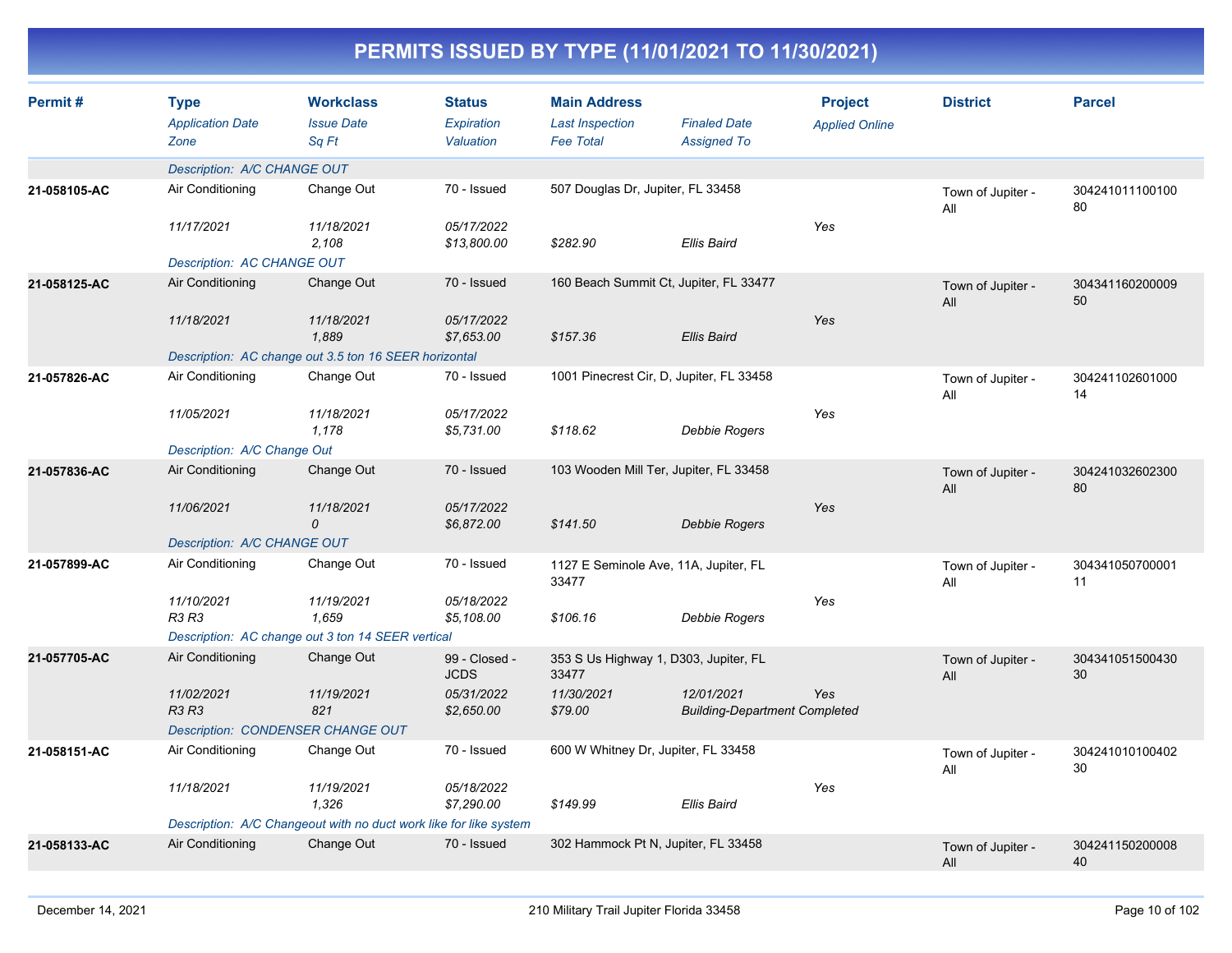| Permit#      | <b>Type</b><br><b>Application Date</b><br>Zone | <b>Workclass</b><br><b>Issue Date</b><br>Sq Ft                                                   | <b>Status</b><br><b>Expiration</b><br>Valuation | <b>Main Address</b><br><b>Last Inspection</b><br><b>Fee Total</b> | <b>Finaled Date</b><br><b>Assigned To</b>          | <b>Project</b><br><b>Applied Online</b> | <b>District</b>          | <b>Parcel</b>         |
|--------------|------------------------------------------------|--------------------------------------------------------------------------------------------------|-------------------------------------------------|-------------------------------------------------------------------|----------------------------------------------------|-----------------------------------------|--------------------------|-----------------------|
|              | 11/18/2021                                     | 11/19/2021<br>$\mathbf{\mathcal{L}}$                                                             | 05/18/2022<br>\$10,594.00                       | \$217.18                                                          | <b>Ellis Baird</b>                                 | Yes                                     |                          |                       |
|              | Description: A/C CHANGE OUT                    |                                                                                                  |                                                 |                                                                   |                                                    |                                         |                          |                       |
| 21-058132-AC | Air Conditioning                               | Change Out                                                                                       | 70 - Issued                                     | 204 Eagle Dr, Jupiter, FL 33477                                   |                                                    |                                         | Town of Jupiter -<br>All | 304341181000050<br>63 |
|              | 11/18/2021                                     | 11/19/2021                                                                                       | 05/18/2022                                      |                                                                   |                                                    | Yes                                     |                          |                       |
|              |                                                | 2,256                                                                                            | \$7,458.75                                      | \$153.42                                                          | Ellis Baird                                        |                                         |                          |                       |
|              |                                                | Description: Replace AC, like for like, with a 5 ton, 16 SEER York, YCG60B21, AE60DX21, 10 Kw    |                                                 |                                                                   |                                                    |                                         |                          |                       |
| 21-058131-AC | Air Conditioning                               | Change Out                                                                                       | 70 - Issued                                     | 18874 Loblolly Bay Ct, Jupiter, FL 33458                          |                                                    |                                         | Town of Jupiter -<br>All | 304240271000048<br>80 |
|              | 11/18/2021                                     | 11/19/2021<br>2,812                                                                              | 05/18/2022<br>\$6,241.09                        | \$128.82                                                          | <b>Ellis Baird</b>                                 | Yes                                     |                          |                       |
|              | Description: AC change out                     |                                                                                                  |                                                 |                                                                   |                                                    |                                         |                          |                       |
| 21-058157-AC | Air Conditioning                               | Change Out                                                                                       | 70 - Issued                                     | 1327 N Jeaga Dr, Jupiter, FL 33458                                |                                                    |                                         | Town of Jupiter -<br>All | 304241140900027<br>60 |
|              | 11/19/2021                                     | 11/19/2021<br>1,533                                                                              | 05/18/2022<br>\$4,890.00                        | \$101.80                                                          | Ellis Baird                                        | Yes                                     |                          |                       |
|              |                                                | Description: New Rheem 2 ton, 16 seer complete ac system vertical.                               |                                                 |                                                                   |                                                    |                                         |                          |                       |
| 21-057858-AC | Air Conditioning                               | Change Out                                                                                       | 99 - Closed -<br><b>JCDS</b>                    | 353 S Us Highway 1, D107, Jupiter, FL<br>33477                    |                                                    |                                         | Town of Jupiter -<br>All | 304341051500410<br>70 |
|              | 11/09/2021                                     | 11/19/2021<br>1,056                                                                              | 06/06/2022<br>\$6,317.00                        | 12/06/2021<br>\$130.34                                            | 12/07/2021<br><b>Building-Department Completed</b> | Yes                                     |                          |                       |
|              |                                                | Description: AC change out 2 ton 14 SEER vertical w/ 5 kw heat                                   |                                                 |                                                                   |                                                    |                                         |                          |                       |
| 21-057860-AC | Air Conditioning                               | Change Out                                                                                       | 70 - Issued                                     | 6138 Winding Lake Dr, Jupiter, FL 33458                           |                                                    |                                         | Town of Jupiter -<br>All | 304240271000045<br>50 |
|              | 11/09/2021                                     | 11/19/2021<br>1,658                                                                              | 05/18/2022<br>\$6,766.32                        | \$139.36                                                          | Debbie Rogers                                      | Yes                                     |                          |                       |
|              |                                                | Description: Replace old AC system with new like for like system                                 |                                                 |                                                                   |                                                    |                                         |                          |                       |
| 21-057754-AC | Air Conditioning                               | Change Out                                                                                       | 70 - Issued                                     | 101 Xanadu PI, Jupiter, FL 33477                                  |                                                    |                                         | Town of Jupiter -<br>All | 304341080400000<br>11 |
|              | 11/03/2021                                     | 11/22/2021<br>2.772                                                                              | 05/23/2022<br>\$5,346.00                        | \$110.92                                                          | <b>Debbie Rogers</b>                               | Yes                                     |                          |                       |
|              |                                                | Description: Remove existing split system and install new Rheem 2 ton, 14 SEER, with 5kw heater. |                                                 |                                                                   |                                                    |                                         |                          |                       |
| 21-058190-AC | Air Conditioning                               | Change Out                                                                                       | 70 - Issued                                     | 4161 S Us Highway 1, J1, Jupiter, FL<br>33477                     |                                                    |                                         | Town of Jupiter -<br>All | 304341210501000<br>10 |
|              | 11/20/2021                                     | 11/22/2021<br>400                                                                                | 05/23/2022<br>\$7,198.00                        | \$148.12                                                          | Ellis Baird                                        | Yes                                     |                          |                       |
|              | Description: A/C Change Out                    |                                                                                                  |                                                 |                                                                   |                                                    |                                         |                          |                       |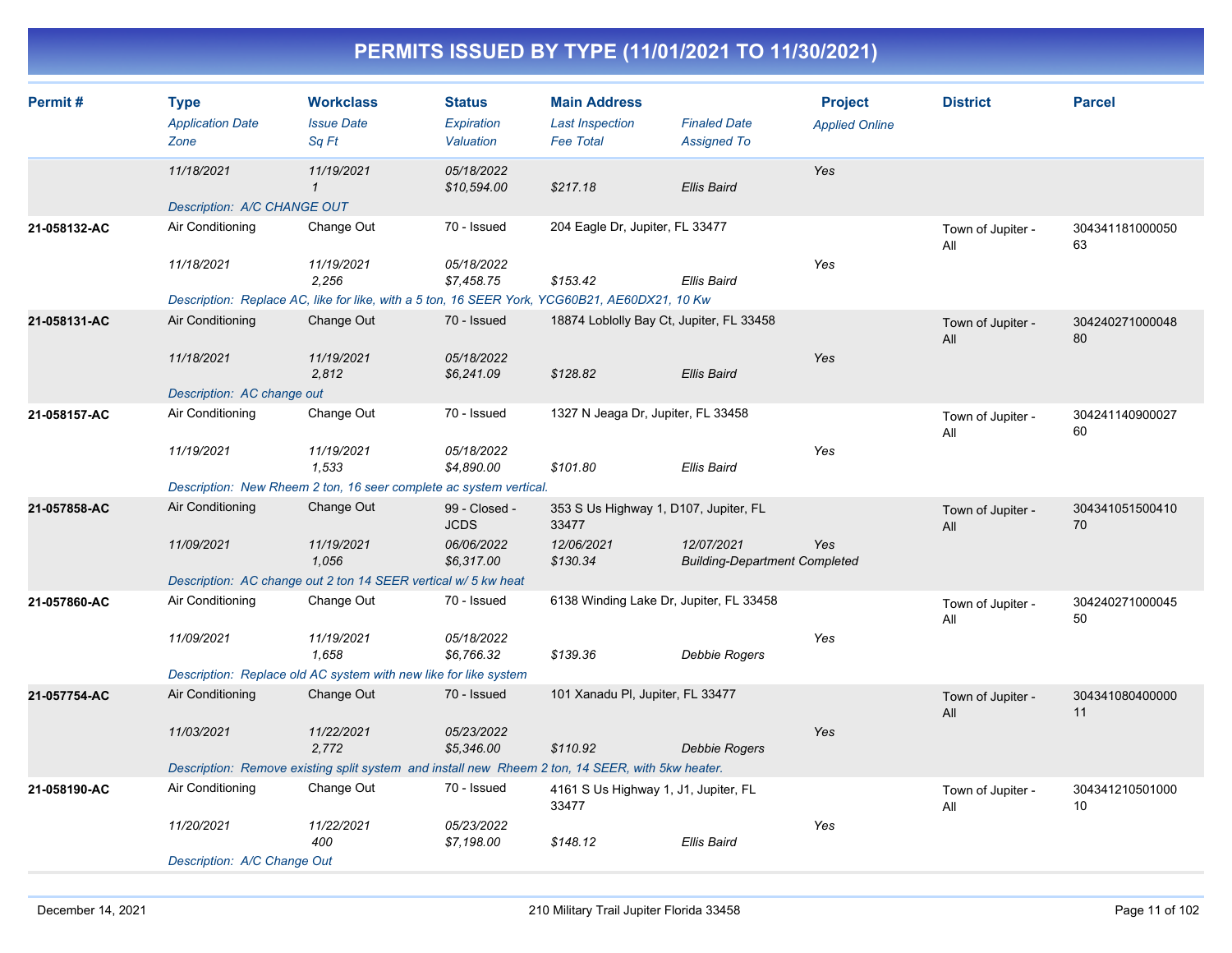| Permit#      | <b>Type</b><br><b>Application Date</b><br>Zone | <b>Workclass</b><br><b>Issue Date</b><br>Sq Ft | <b>Status</b><br>Expiration<br>Valuation | <b>Main Address</b><br><b>Last Inspection</b><br><b>Fee Total</b> | <b>Finaled Date</b><br><b>Assigned To</b>          | <b>Project</b><br><b>Applied Online</b> | <b>District</b>          | <b>Parcel</b>             |
|--------------|------------------------------------------------|------------------------------------------------|------------------------------------------|-------------------------------------------------------------------|----------------------------------------------------|-----------------------------------------|--------------------------|---------------------------|
| 21-058189-AC | Air Conditioning                               | Change Out                                     | 70 - Issued                              | 170 Harbourside Cir, Jupiter, FL 33477                            |                                                    |                                         | Town of Jupiter -<br>All | 304341170200010<br>25     |
|              | 11/20/2021                                     | 11/22/2021<br>3,860                            | 05/23/2022<br>\$5,713.00                 | \$118.26                                                          | <b>Ellis Baird</b>                                 | Yes                                     |                          |                           |
|              | Description: A/C Change Out                    |                                                |                                          |                                                                   |                                                    |                                         |                          |                           |
| 21-058188-AC | Air Conditioning                               | Change Out                                     | 70 - Issued                              | 156 Jones Creek Dr, Jupiter, FL 33458                             |                                                    |                                         | Town of Jupiter -<br>All | 304241112300002<br>20     |
|              | 11/20/2021                                     | 11/22/2021<br>3.094                            | 06/13/2022<br>\$6,451.00                 | 12/13/2021<br>\$133.02                                            | Ellis Baird                                        | Yes                                     |                          |                           |
|              | Description: A/C Change Out                    |                                                |                                          |                                                                   |                                                    |                                         |                          |                           |
| 21-058187-AC | Air Conditioning                               | Change Out                                     | 70 - Issued                              | 1795 W Community Dr, Jupiter, FL 33458                            |                                                    |                                         | Town of Jupiter -<br>All | 304241140700040<br>$00\,$ |
|              | 11/19/2021                                     | 11/22/2021<br>4,054                            | 05/23/2022<br>\$6,474.00                 | \$133.48                                                          | <b>Ellis Baird</b>                                 | Yes                                     |                          |                           |
|              | Description: A/C Change Out                    |                                                |                                          |                                                                   |                                                    |                                         |                          |                           |
| 21-058186-AC | Air Conditioning                               | Change Out                                     | 70 - Issued                              | 815 Southview Dr, Jupiter, FL 33458                               |                                                    |                                         | Town of Jupiter -<br>All | 304241010100300<br>50     |
|              | 11/19/2021                                     | 11/22/2021<br>1,890                            | 05/23/2022<br>\$6,467.00                 | \$133.34                                                          | <b>Ellis Baird</b>                                 | Yes                                     |                          |                           |
|              | Description: A/C Change Out                    |                                                |                                          |                                                                   |                                                    |                                         |                          |                           |
| 21-058180-AC | Air Conditioning                               | Change Out                                     | 99 - Closed -<br><b>JCDS</b>             | 1301 Seafarer Cir, 502, Jupiter, FL 33477                         |                                                    |                                         | Town of Jupiter -<br>All | 304341201101350<br>20     |
|              | 11/19/2021                                     | 11/22/2021<br>$\mathbf{1}$                     | 05/31/2022<br>\$4,411.00                 | 12/02/2021<br>\$92.22                                             | 12/03/2021<br><b>Building-Department Completed</b> | Yes                                     |                          |                           |
|              | Description: Replace AC with like system       |                                                |                                          |                                                                   |                                                    |                                         |                          |                           |
| 21-058178-AC | Air Conditioning                               | Change Out                                     | 70 - Issued                              | 337 Old Jupiter Beach Rd, Jupiter, FL<br>33477                    |                                                    |                                         | Town of Jupiter -<br>All | 304341064100000<br>40     |
|              | 11/19/2021                                     | 11/22/2021<br>8,820                            | 05/23/2022<br>\$5,500.00                 | \$114.00                                                          | <b>Ellis Baird</b>                                 | Yes                                     |                          |                           |
|              | <b>Description: LIKE FOR LIKE</b>              |                                                |                                          |                                                                   |                                                    |                                         |                          |                           |
| 21-058128-AC | Air Conditioning                               | Change Out                                     | 99 - Closed -<br><b>JCDS</b>             | 179 Regatta Dr, Jupiter, FL 33477                                 |                                                    |                                         | Town of Jupiter -<br>All | 304341072200071<br>40     |
|              | 11/18/2021                                     | 11/22/2021<br>2,549                            | 06/06/2022<br>\$11,000.00                | 12/06/2021<br>\$225.50                                            | 12/06/2021<br><b>Building-Department Completed</b> | Yes                                     |                          |                           |
|              |                                                | Description: 2 - A/C CHANGEOUT NO DUCTWORK     |                                          |                                                                   |                                                    |                                         |                          |                           |
| 21-057723-AC | Air Conditioning                               | Change Out                                     | 70 - Issued                              | 152 Ocean Pines Ter, Jupiter, FL 33477                            |                                                    |                                         | Town of Jupiter -<br>All | 304341160200000<br>80     |
|              | 11/02/2021                                     | 11/22/2021<br>$\mathbf{1}$                     | 05/23/2022<br>\$6,928.00                 | \$142.64                                                          | Debbie Rogers                                      | Yes                                     |                          |                           |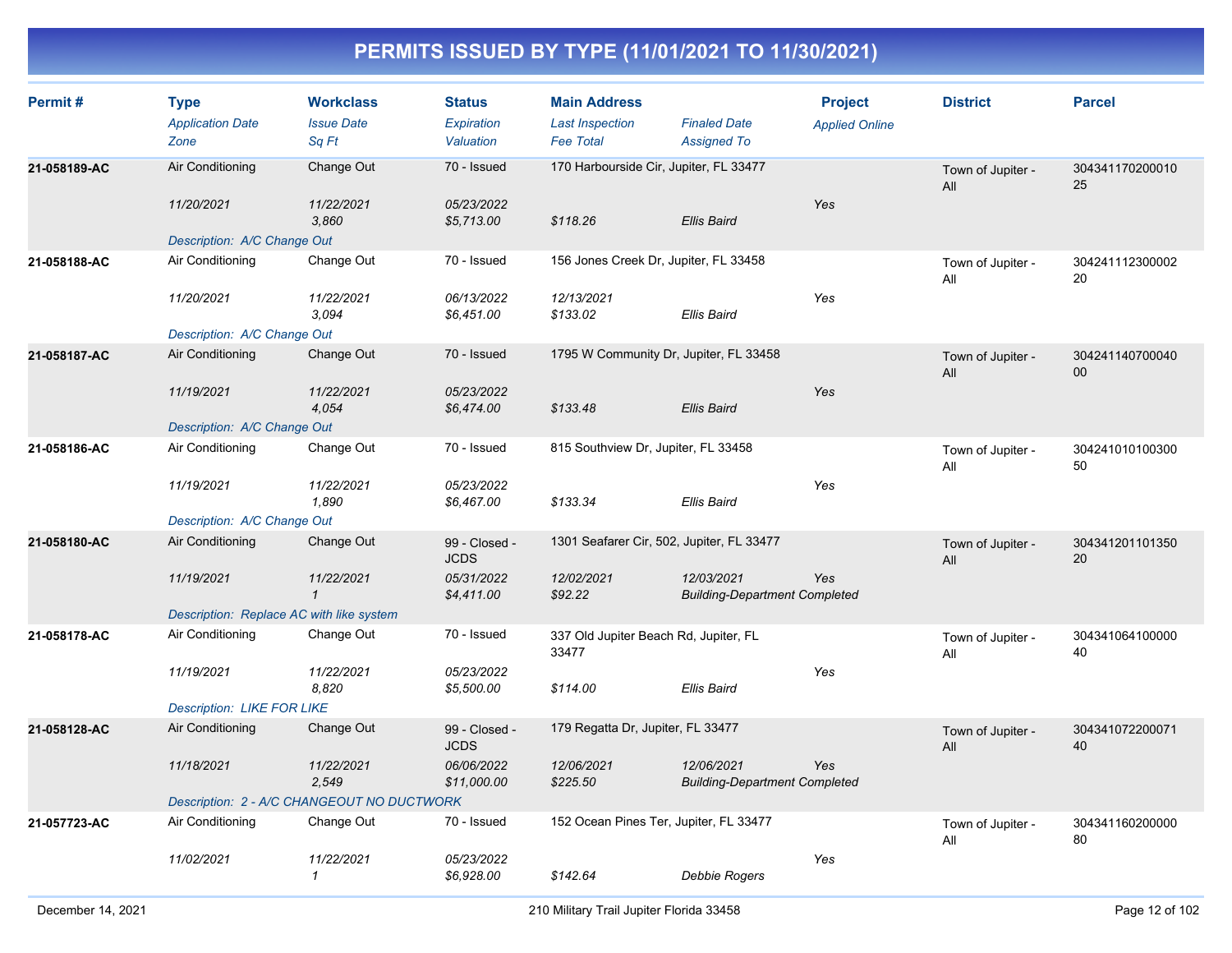| Permit#       | <b>Type</b><br><b>Application Date</b>                                                             | <b>Workclass</b><br><b>Issue Date</b> | <b>Status</b><br>Expiration  | <b>Main Address</b><br><b>Last Inspection</b> | <b>Finaled Date</b>                                | <b>Project</b>        | <b>District</b>          | <b>Parcel</b>         |
|---------------|----------------------------------------------------------------------------------------------------|---------------------------------------|------------------------------|-----------------------------------------------|----------------------------------------------------|-----------------------|--------------------------|-----------------------|
|               | Zone                                                                                               | Sq Ft                                 | Valuation                    | <b>Fee Total</b>                              | <b>Assigned To</b>                                 | <b>Applied Online</b> |                          |                       |
|               | <b>Description: AC Exact Changeout</b>                                                             |                                       |                              |                                               |                                                    |                       |                          |                       |
| 21-058127-AC  | Air Conditioning                                                                                   | Change Out                            | 99 - Closed -<br><b>JCDS</b> | 1306 Turnbridge Dr, Jupiter, FL 33458         |                                                    |                       | Town of Jupiter -<br>All | 304241141900025<br>10 |
|               | 11/18/2021                                                                                         | 11/22/2021<br>1,890                   | 05/31/2022<br>\$5,127.00     | 12/01/2021<br>\$106.54                        | 12/02/2021<br><b>Building-Department Completed</b> | Yes                   |                          |                       |
|               | Description: A/C CHANGEOUT NO DUCTWORK                                                             |                                       |                              |                                               |                                                    |                       |                          |                       |
| 21-057779-AC  | Air Conditioning                                                                                   | Change Out                            | 70 - Issued                  | 6263 Foster St, Jupiter, FL 33458             |                                                    |                       | Town of Jupiter -<br>All | 304241150102201<br>10 |
|               | 11/04/2021<br><b>R1R1</b>                                                                          | 11/22/2021<br>1,762                   | 05/23/2022<br>\$6,700.00     | 12/08/2021<br>\$138.00                        | <b>Ellis Baird</b>                                 | Yes                   |                          |                       |
|               | Description: An exact AC system change out                                                         |                                       |                              |                                               |                                                    |                       |                          |                       |
| 21-058205-AC  | Air Conditioning                                                                                   | Change Out                            | 70 - Issued                  | 115 Sandpiper Cir E, Jupiter, FL 33477        |                                                    |                       | Town of Jupiter -<br>All | 304341080500401<br>30 |
|               | 11/22/2021                                                                                         | 11/22/2021<br>2,207                   | 05/23/2022<br>\$6,894.00     | \$141.95                                      | <b>Ellis Baird</b>                                 | Yes                   |                          |                       |
|               | Description: AC change out 4 ton 16 seer vertical 8 kw                                             |                                       |                              |                                               |                                                    |                       |                          |                       |
| 21-057866-AC  | Air Conditioning                                                                                   | Change Out                            | 99 - Closed -<br><b>JCDS</b> | 120 Olympus Way, Jupiter, FL 33477            |                                                    |                       | Town of Jupiter -<br>All | 304341080600201<br>10 |
|               | 11/09/2021<br>R3 R3                                                                                | 11/23/2021<br>4,947                   | 05/31/2022<br>\$7,450.00     | 12/02/2021<br>\$153.24                        | 12/03/2021<br><b>Building-Department Completed</b> | Yes                   |                          |                       |
|               | Description: AC CHANGEOUT (NO DUCTWORK)                                                            |                                       |                              |                                               |                                                    |                       |                          |                       |
| 21-058219-AC  | Air Conditioning                                                                                   | Change Out                            | 70 - Issued                  | 134 Pine Hammock Ct, Jupiter, FL 33458        |                                                    |                       | Town of Jupiter -<br>All | 304241013600004<br>50 |
|               | 11/22/2021                                                                                         | 11/23/2021<br>3,215                   | 05/23/2022<br>\$13,881.40    | \$284.57                                      | Ellis Baird                                        | Yes                   |                          |                       |
|               | Description: Replace AC, like for like, with a 4 ton, 19.25 SEER York, YXV48B21, AVV49CE321, 10 Kw |                                       |                              |                                               |                                                    |                       |                          |                       |
| 21-057915-AC  | Air Conditioning                                                                                   | Change Out                            | 70 - Issued                  | 1126 Lakeshore Dr, Jupiter, FL 33458          |                                                    |                       | Town of Jupiter -<br>All | 304241150200062<br>70 |
|               | 11/10/2021                                                                                         | 11/23/2021<br>3.306                   | 05/23/2022<br>\$14,855.00    | \$304.53                                      | Debbie Rogers                                      | Yes                   |                          |                       |
|               | Description: A/C CHANGE OUT                                                                        |                                       |                              |                                               |                                                    |                       |                          |                       |
| 21-058229-AC  | Air Conditioning                                                                                   | Change Out                            | 70 - Issued                  | 125 Hawksbill Way, Jupiter, FL 33458          |                                                    |                       | Town of Jupiter -<br>All | 304241114000001<br>30 |
|               | 11/23/2021                                                                                         | 11/23/2021<br>3.716                   | 05/23/2022<br>\$15,500.00    | \$317.75                                      | <b>Ellis Baird</b>                                 | Yes                   |                          |                       |
|               | <b>Description: LIKE FOR LIKE</b>                                                                  |                                       |                              |                                               |                                                    |                       |                          |                       |
| 21-058239-AC* | Air Conditioning                                                                                   | Change Out                            | <b>NOC</b><br>Required       | 371 Magnolia Dr, Jupiter, FL 33458            |                                                    |                       | Town of Jupiter -<br>All | 304241150200013<br>80 |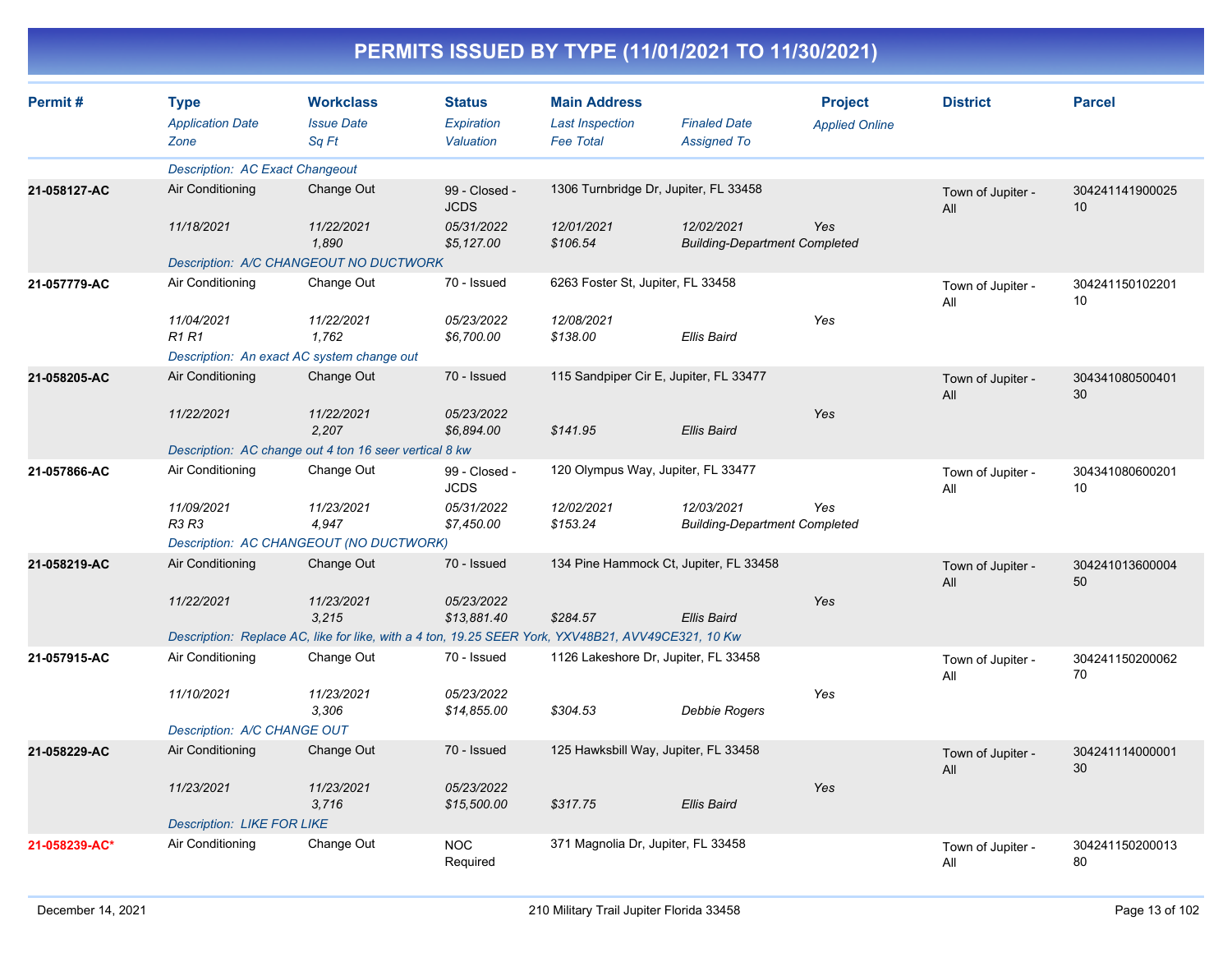|              |                                                                                                                                     |                                                       |                                          |                                                                   | PERMITS ISSUED BY TYPE (11/01/2021 TO 11/30/2021)                                                                 |                                                                                                                              |                          |                       |
|--------------|-------------------------------------------------------------------------------------------------------------------------------------|-------------------------------------------------------|------------------------------------------|-------------------------------------------------------------------|-------------------------------------------------------------------------------------------------------------------|------------------------------------------------------------------------------------------------------------------------------|--------------------------|-----------------------|
| Permit#      | <b>Type</b><br><b>Application Date</b><br>Zone                                                                                      | <b>Workclass</b><br><b>Issue Date</b><br>Sq Ft        | <b>Status</b><br>Expiration<br>Valuation | <b>Main Address</b><br><b>Last Inspection</b><br><b>Fee Total</b> | <b>Finaled Date</b><br><b>Assigned To</b>                                                                         | <b>Project</b><br><b>Applied Online</b>                                                                                      | <b>District</b>          | <b>Parcel</b>         |
|              | 11/23/2021                                                                                                                          | 11/23/2021                                            | 05/23/2022<br>\$8,574.00                 | \$176.05                                                          | Ellis Baird                                                                                                       | Yes                                                                                                                          |                          |                       |
|              |                                                                                                                                     |                                                       |                                          |                                                                   |                                                                                                                   | Description: LIKE FOR LIKE AC REPLACE; BRYANT 2.5-TON, 16-SEER; CU=116BNA030; AHU=FV4CNF003L W/ 5KW HEAT; AHRI CERT #9252449 |                          |                       |
| 21-058230-AC | Air Conditioning                                                                                                                    | Change Out                                            | 70 - Issued                              | 146 Stillwater Cir, Jupiter, FL 33458                             |                                                                                                                   |                                                                                                                              | Town of Jupiter -<br>All | 304241101500002<br>40 |
|              | 11/23/2021                                                                                                                          | 11/23/2021<br>1,950                                   | 05/23/2022<br>\$5,899.00                 | \$121.98                                                          | Ellis Baird                                                                                                       | Yes                                                                                                                          |                          |                       |
|              | Description: ac change out                                                                                                          |                                                       |                                          |                                                                   |                                                                                                                   |                                                                                                                              |                          |                       |
| 21-058255-AC | Air Conditioning                                                                                                                    | Change Out                                            | 70 - Issued                              |                                                                   | 825 Parkway St, 10, Jupiter, FL 33477                                                                             |                                                                                                                              | Town of Jupiter -<br>All | 304340311900001<br>00 |
|              | 11/23/2021                                                                                                                          | 11/24/2021                                            | 05/23/2022<br>\$6,994.00                 | \$143.98                                                          | Ellis Baird                                                                                                       | Yes                                                                                                                          |                          |                       |
|              | Description: LIKE FOR LIKE AC REPLACE LENNOX 3.5 TON, 15.0 SEER<br>CU=ML14XC1S042<br>AHU=CBA25UH042 W/7.5KW<br>AHRI CERT #202540496 |                                                       |                                          |                                                                   |                                                                                                                   |                                                                                                                              |                          |                       |
| 21-058265-AC | Air Conditioning                                                                                                                    | Change Out                                            | 99 - Closed -<br><b>JCDS</b>             |                                                                   | 6512 Chasewood Dr, H, Jupiter, FL 33458                                                                           |                                                                                                                              | Town of Jupiter -<br>All | 304241031400000<br>38 |
|              | 11/24/2021                                                                                                                          | 11/24/2021<br>843                                     | 05/31/2022<br>\$4,877.00                 | 12/01/2021<br>\$101.54                                            | 12/02/2021<br><b>Building-Department Completed</b>                                                                | Yes                                                                                                                          |                          |                       |
|              | Description: ac change out                                                                                                          |                                                       |                                          |                                                                   |                                                                                                                   |                                                                                                                              |                          |                       |
| 21-058272-AC | Air Conditioning                                                                                                                    | Change Out                                            | 70 - Issued                              | 131 Lakeside Cir, Jupiter, FL 33458                               |                                                                                                                   |                                                                                                                              | Town of Jupiter -<br>All | 304241100100006<br>00 |
|              | 11/24/2021<br>R <sub>2</sub> R <sub>2</sub>                                                                                         | 11/24/2021<br>1,579                                   | 05/23/2022<br>\$3,125.00                 | \$79.00                                                           | <b>Ellis Baird</b>                                                                                                | Yes                                                                                                                          |                          |                       |
|              | Description: replace ac unit Vert                                                                                                   |                                                       |                                          |                                                                   |                                                                                                                   |                                                                                                                              |                          |                       |
| 21-058294-AC | Air Conditioning                                                                                                                    | Change Out                                            | 70 - Issued                              | 300 N A1A, F104, Jupiter, FL 33477                                |                                                                                                                   |                                                                                                                              | Town of Jupiter -<br>All | 304341050400610<br>40 |
|              | 11/28/2021                                                                                                                          | 11/29/2021<br>$\mathbf{1}$                            | 05/31/2022<br>\$5,166.00                 | \$107.32                                                          | Ellis Baird                                                                                                       | Yes                                                                                                                          |                          |                       |
|              |                                                                                                                                     | Description: EXACT AC CHANGEOUT RUUD 3TON 15SEER 10KW |                                          |                                                                   |                                                                                                                   |                                                                                                                              |                          |                       |
| 21-058291-AC | Air Conditioning                                                                                                                    | Change Out                                            | 70 - Issued                              | 101 Xanadu PI, Jupiter, FL 33477                                  |                                                                                                                   |                                                                                                                              | Town of Jupiter -<br>All | 304341080400000<br>11 |
|              | 11/26/2021<br>R3 R3                                                                                                                 | 11/29/2021<br>2,772                                   | 05/31/2022<br>\$5,346.00                 | \$110.92                                                          | <b>Ellis Baird</b>                                                                                                | Yes                                                                                                                          |                          |                       |
|              |                                                                                                                                     |                                                       |                                          |                                                                   | Description: Removing existing split system & installing a new a Rheem/WeatherKing 2 ton, 14.0 seer w/5kw heater. |                                                                                                                              |                          |                       |
| 21-058287-AC | Air Conditioning                                                                                                                    | Change Out                                            | 99 - Closed -<br><b>JCDS</b>             |                                                                   | 755 Saturn St, 102E, Jupiter, FL 33477                                                                            |                                                                                                                              | Town of Jupiter -<br>All | 304340311300510<br>20 |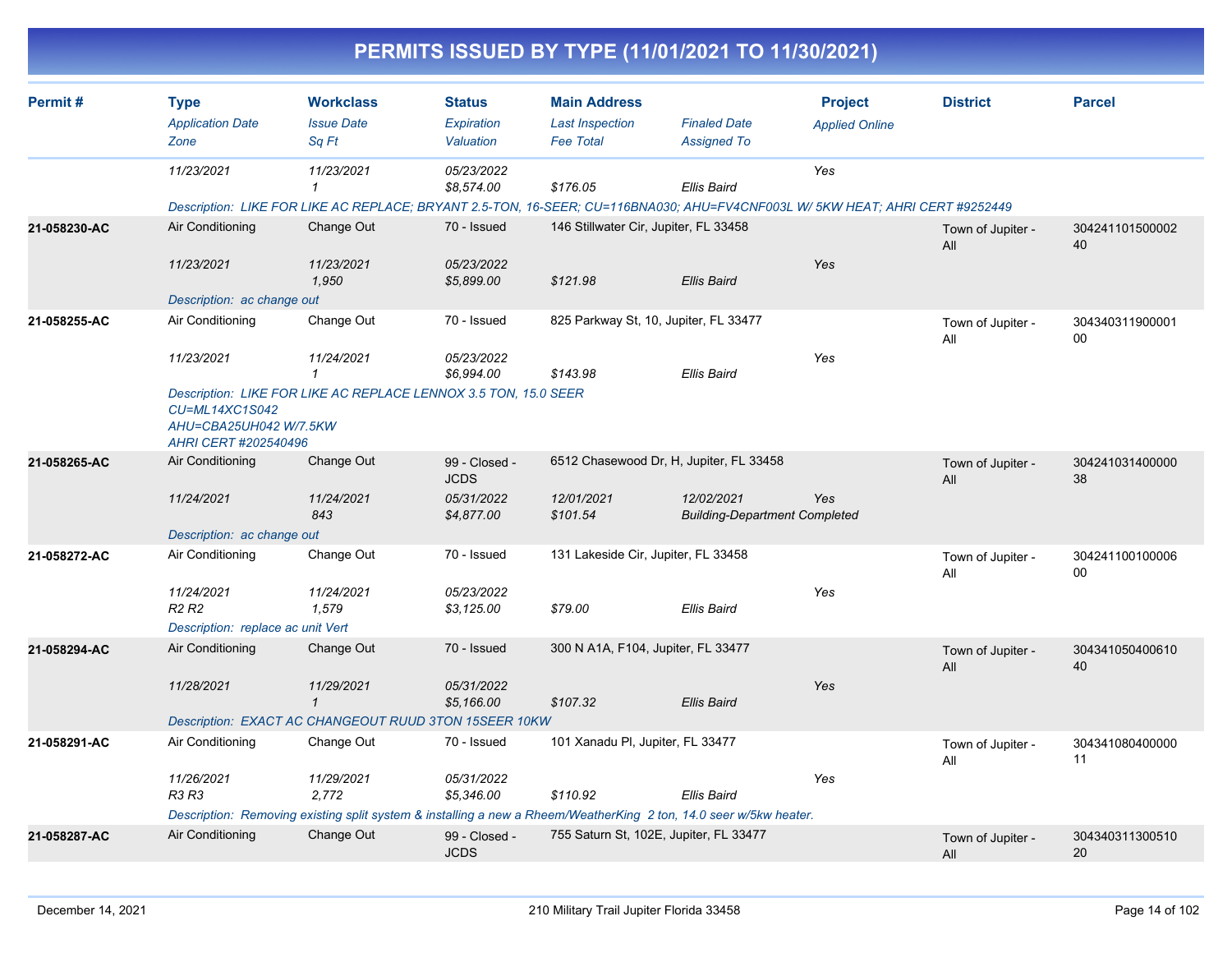| Permit#      | <b>Type</b><br><b>Application Date</b>    | <b>Workclass</b><br><b>Issue Date</b>                  | <b>Status</b><br>Expiration | <b>Main Address</b><br><b>Last Inspection</b> | <b>Finaled Date</b>                                | <b>Project</b><br><b>Applied Online</b> | <b>District</b>          | <b>Parcel</b>         |
|--------------|-------------------------------------------|--------------------------------------------------------|-----------------------------|-----------------------------------------------|----------------------------------------------------|-----------------------------------------|--------------------------|-----------------------|
|              | Zone                                      | Sq Ft                                                  | Valuation                   | <b>Fee Total</b>                              | <b>Assigned To</b>                                 |                                         |                          |                       |
|              | 11/26/2021                                | 11/29/2021<br>1,063                                    | 06/08/2022<br>\$5,675.00    | 12/10/2021<br>\$117.50                        | 12/13/2021<br><b>Building-Department Completed</b> | Yes                                     |                          |                       |
|              |                                           | Description: Emergency A/C Change Out - Like for Like  |                             |                                               |                                                    |                                         |                          |                       |
| 21-058232-AC | Air Conditioning                          | Change Out                                             | 70 - Issued                 | 717 S Us Highway 1, 907, Jupiter, FL<br>33477 |                                                    |                                         | Town of Jupiter -<br>All | 304341050500090<br>70 |
|              | 11/23/2021<br>R3 R3                       | 11/29/2021<br>$\mathbf{1}$                             | 05/31/2022<br>\$4,374.00    | \$91.48                                       | <b>Ellis Baird</b>                                 | Yes                                     |                          |                       |
|              | Description: Like for Like Hvac Changeout |                                                        |                             |                                               |                                                    |                                         |                          |                       |
| 21-058285-AC | Air Conditioning                          | Change Out                                             | 70 - Issued                 | 180 Bella Vista Ct N, Jupiter, FL 33477       |                                                    |                                         | Town of Jupiter -<br>All | 304341051800004<br>28 |
|              | 11/26/2021<br><b>R3 R3</b>                | 11/29/2021<br>1,640                                    | 06/13/2022<br>\$6,972.40    | 12/13/2021<br>\$143.54                        | <b>Ellis Baird</b>                                 | Yes                                     |                          |                       |
|              | <b>Description: AC CHANGE OUT VERT</b>    |                                                        |                             |                                               |                                                    |                                         |                          |                       |
| 21-058307-AC | Air Conditioning                          | Change Out                                             | 99 - Closed -<br>JCDS       | 104 Regatta Dr, Jupiter, FL 33477             |                                                    |                                         | Town of Jupiter -<br>All | 304341180200022<br>60 |
|              | 11/29/2021                                | 11/29/2021<br>1,200                                    | 05/31/2022<br>\$4,088.00    | 12/02/2021<br>\$85.76                         | 12/03/2021<br><b>Building-Department Completed</b> | Yes                                     |                          |                       |
|              | Description: REPLACE 2 TON AC SYSTEM      |                                                        |                             |                                               |                                                    |                                         |                          |                       |
| 21-058325-AC | Air Conditioning                          | Change Out                                             | 70 - Issued                 | 146 Stonebriar Blvd, Jupiter, FL 33458        |                                                    |                                         | Town of Jupiter -<br>All | 304241111800003<br>30 |
|              | 11/29/2021                                | 11/30/2021<br>$\mathbf{1}$                             | 05/31/2022<br>\$6,595.00    | \$135.90                                      | <b>Ellis Baird</b>                                 | Yes                                     |                          |                       |
|              |                                           | Description: EXACT A/C CHANGE OUT, NO DUCTWORK         |                             |                                               |                                                    |                                         |                          |                       |
| 21-057982-AC | Air Conditioning                          | Change Out                                             | 70 - Issued                 | 148 Waters Edge Dr, Jupiter, FL 33477         |                                                    |                                         | Town of Jupiter -<br>All | 304341180800040<br>50 |
|              | 11/12/2021                                | 11/30/2021<br>4,136                                    | 05/31/2022<br>\$5,450.00    | \$113.00                                      | <b>Ellis Baird</b>                                 | Yes                                     |                          |                       |
|              | Description: like for like                |                                                        |                             |                                               |                                                    |                                         |                          |                       |
| 21-057827-AC | Air Conditioning                          | Change Out                                             | 70 - Issued                 | 117 Newhaven Blvd, Jupiter, FL 33458          |                                                    |                                         | Town of Jupiter -<br>All | 304241240100012<br>40 |
|              | 11/05/2021                                | 11/30/2021<br>2,846                                    | 05/31/2022<br>\$10,600.00   | \$217.30                                      | <b>Debbie Rogers</b>                               | Yes                                     |                          |                       |
|              | Description: A/C CHANGE-OUT               |                                                        |                             |                                               |                                                    |                                         |                          |                       |
| 21-057983-AC | Air Conditioning                          | Change Out                                             | 70 - Issued                 | 717 S Us Highway 1, 507, Jupiter, FL<br>33477 |                                                    |                                         | Town of Jupiter -<br>All | 304341050500050<br>70 |
|              | 11/12/2021                                | 11/30/2021<br>1.315                                    | 05/31/2022<br>\$5,626.00    | \$116.52                                      | Ellis Baird                                        | Yes                                     |                          |                       |
|              |                                           | Description: AC Change Out 2 ton 14 SEER vertical 5 kw |                             |                                               |                                                    |                                         |                          |                       |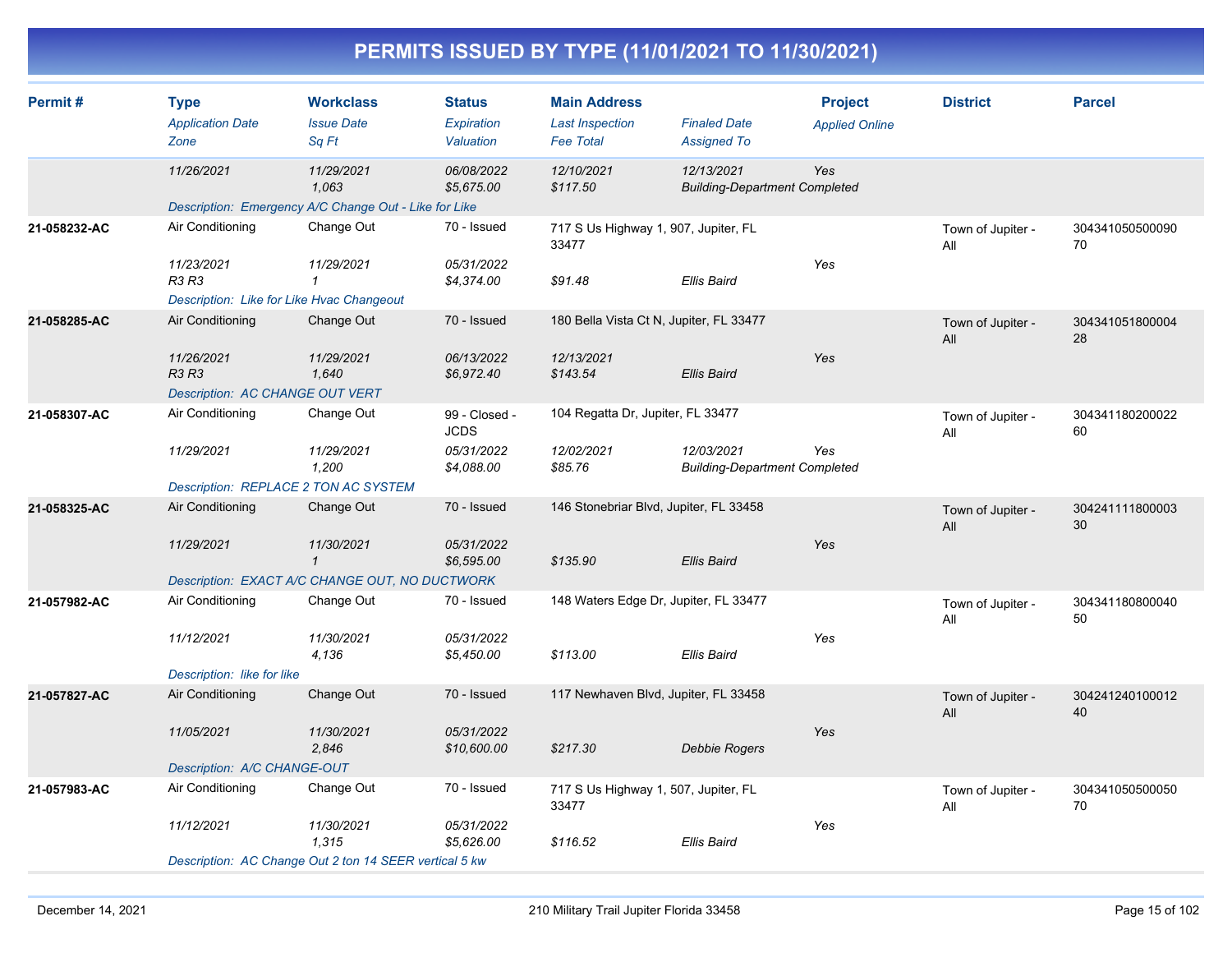| Permit#       | <b>Type</b><br><b>Application Date</b><br>Zone                                         | <b>Workclass</b><br><b>Issue Date</b><br>Sq Ft                                        | <b>Status</b><br>Expiration<br>Valuation           | <b>Main Address</b><br><b>Last Inspection</b><br><b>Fee Total</b> | <b>Finaled Date</b><br><b>Assigned To</b> | <b>Project</b><br><b>Applied Online</b> | <b>District</b>          | <b>Parcel</b>         |
|---------------|----------------------------------------------------------------------------------------|---------------------------------------------------------------------------------------|----------------------------------------------------|-------------------------------------------------------------------|-------------------------------------------|-----------------------------------------|--------------------------|-----------------------|
| 21-058322-AC  | Air Conditioning<br>11/29/2021                                                         | Change Out<br>11/30/2021<br>Description: EXACT A/C CHANGE OUT, NO DUCTWORK            | 70 - Issued<br>05/31/2022<br>\$6,395.00            | 601 Weldwood Rd, Jupiter, FL 33458<br>\$131.90                    | Ellis Baird                               | Yes                                     | Town of Jupiter -<br>All | 304241011500001<br>10 |
| 21-058305-AC* | Air Conditioning<br>11/29/2021<br>$CU=16ACX-036$<br>AHU=CBA27UHE-042<br>AHRI#202363218 | Change Out<br>11/30/2021<br>Description: LIKE FOR LIKE AC REPLACE LENNOX 3TON 16-SEER | <b>NOC</b><br>Required<br>05/31/2022<br>\$8.063.00 | 122 Raintree Trl, Jupiter, FL 33458<br>\$165.68                   | Ellis Baird                               | Yes                                     | Town of Jupiter -<br>All | 304241102200006<br>60 |

**PERMITS ISSUED FOR AIR CONDITIONING: 104**

| <b>BUILDING (C)</b> |                                          |                                                                          |                              |                                                  |                                                    |     |                          |                       |
|---------------------|------------------------------------------|--------------------------------------------------------------------------|------------------------------|--------------------------------------------------|----------------------------------------------------|-----|--------------------------|-----------------------|
| 21-056685-COMM      | Building (C)                             | - Windows, Doors,<br>Garage Doors                                        | 70 - Issued                  | 1485 Via Miguel, Jupiter, FL 33477               |                                                    |     | Town of Jupiter -<br>All | 304341080800005<br>60 |
|                     | 09/27/2021                               | 11/02/2021                                                               | 05/01/2022<br>\$8,462.00     | \$173.78                                         | <b>Kellie Doherty</b>                              | Yes |                          |                       |
|                     |                                          | Description: FRONT ENTRANCE DOOR REPLACEMENT NO SIZE CHANGE              |                              |                                                  |                                                    |     |                          |                       |
| 21-055996-COMM      | Building (C)                             | - Windows, Doors,<br>Garage Doors                                        | 99 - Closed -<br><b>JCDS</b> | 1648 Jupiter Cove Dr, 414B, Jupiter, FL<br>33469 |                                                    |     | Town of Jupiter -<br>All | 304340311500241<br>40 |
|                     | 08/30/2021<br><b>R3 R3</b>               | 11/02/2021<br>81                                                         | 06/06/2022<br>\$7.915.00     | 12/06/2021<br>\$162.67                           | 12/07/2021<br><b>Building-Department Completed</b> | Yes |                          |                       |
|                     | Description: Install five impact windows |                                                                          |                              |                                                  |                                                    |     |                          |                       |
| 21-057525-COMM      | Building (C)                             | Shutter                                                                  | 70 - Issued                  | 101 South Seas Dr, 203, Jupiter, FL 33477        |                                                    |     | Town of Jupiter -<br>All | 304341160500120<br>30 |
|                     | 10/25/2021                               | 11/02/2021<br>215                                                        | 05/01/2022<br>\$3,200.00     | \$79.00                                          | <b>Kimberly Slater</b>                             | Yes |                          |                       |
|                     |                                          | Description: INSTALL 2 ACCORDION SHUTTERS                                |                              |                                                  |                                                    |     |                          |                       |
| 21-055836-COMM      | Building (C)                             | Sign                                                                     | 99 - Closed -<br><b>JCDS</b> | 2151 S Alternate A1A, 1200, Jupiter, FL<br>33477 |                                                    |     | Town of Jupiter -<br>All | 304341074100112<br>00 |
|                     | 08/25/2021                               | 11/02/2021<br>31                                                         | 05/16/2022<br>\$4.641.00     | 11/16/2021<br>\$96.82                            | 11/17/2021<br><b>Building-Department Completed</b> | Yes |                          |                       |
|                     |                                          | Description: New Channel Letters for "HARBOURSIDE CHIRO" Non Illuminated |                              |                                                  |                                                    |     |                          |                       |
| 21-057207-COMM*     | Building (C)                             | Shutter                                                                  | <b>NOC</b><br>Required       | 301 South Seas Dr, 404, Jupiter, FL 33477        |                                                    |     | Town of Jupiter -<br>All | 304341160500340<br>40 |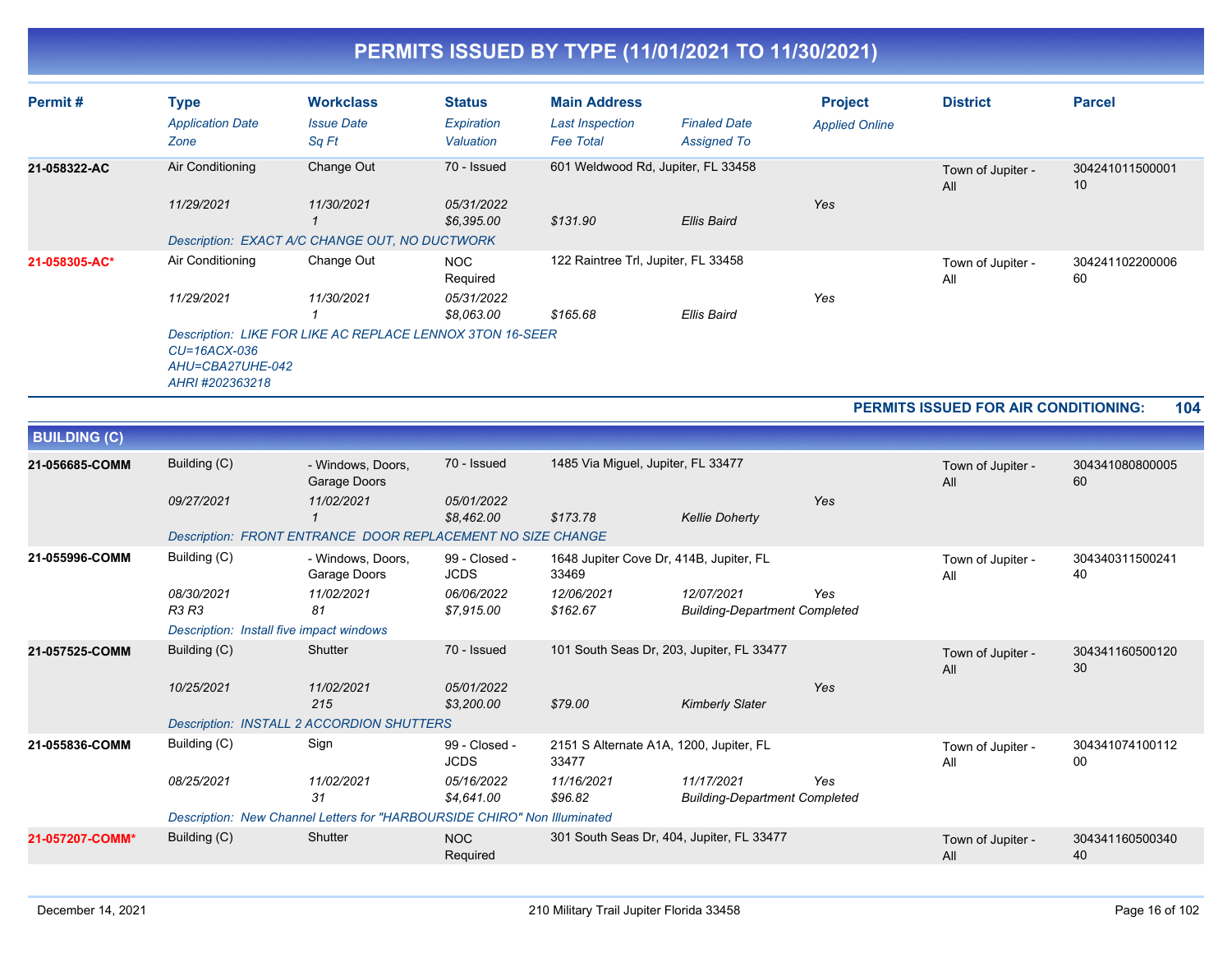| Permit#         | <b>Type</b><br><b>Application Date</b>      | <b>Workclass</b><br><b>Issue Date</b>                                                                      | <b>Status</b><br>Expiration  | <b>Main Address</b><br><b>Last Inspection</b>     | <b>Finaled Date</b>                                | <b>Project</b><br><b>Applied Online</b> | <b>District</b>          | <b>Parcel</b>             |
|-----------------|---------------------------------------------|------------------------------------------------------------------------------------------------------------|------------------------------|---------------------------------------------------|----------------------------------------------------|-----------------------------------------|--------------------------|---------------------------|
|                 | Zone                                        | Sq Ft                                                                                                      | Valuation                    | <b>Fee Total</b>                                  | <b>Assigned To</b>                                 |                                         |                          |                           |
|                 | 10/13/2021                                  | 11/02/2021<br>216                                                                                          | 05/02/2022<br>\$3,200.00     | \$79.00                                           | Angela Carpentiere                                 | Yes                                     |                          |                           |
|                 |                                             | <b>Description: INSTALL 2 ACCORDION SHUTTERS</b>                                                           |                              |                                                   |                                                    |                                         |                          |                           |
| 21-057206-COMM* | Building (C)                                | Shutter                                                                                                    | <b>NOC</b><br>Required       | 401 South Seas Dr, 101, Jupiter, FL 33477         |                                                    |                                         | Town of Jupiter -<br>All | 304341160500410<br>10     |
|                 | 10/13/2021                                  | 11/02/2021<br>203                                                                                          | 05/02/2022<br>\$3,200.00     | \$79.00                                           | Angela Carpentiere                                 | Yes                                     |                          |                           |
|                 |                                             | <b>Description: INSTALL 2 ACCORDION SHUTTERS</b>                                                           |                              |                                                   |                                                    |                                         |                          |                           |
| 21-056337-COMM* | Building (C)                                | - Windows, Doors,<br>Garage Doors                                                                          | <b>NOC</b><br>Required       | 1401 Tidal Pointe Blvd, 105, Jupiter, FL<br>33477 |                                                    |                                         | Town of Jupiter -<br>All | 304341201101410<br>50     |
|                 | 09/14/2021                                  | 11/02/2021<br>$\mathbf{1}$                                                                                 | 05/02/2022<br>\$9,810.00     | \$201.14                                          | Shandre Kellerman                                  | Yes                                     |                          |                           |
|                 |                                             | Description: Replace 4 Windows and 1 Sliding Glass Door with impact rated product.                         |                              |                                                   |                                                    |                                         |                          |                           |
| 21-052801-COMM  | Building (C)                                | Alteration                                                                                                 | 70 - Issued                  | 100 Ocean Trail Way, 1302, Jupiter, FL<br>33477   |                                                    |                                         | Town of Jupiter -<br>All | 304341050900213<br>02     |
|                 | 05/12/2021<br><b>R3 R3</b>                  | 11/03/2021<br>1,200                                                                                        | 05/02/2022<br>\$37,917.00    | \$1,016.88                                        | Kelly Hills                                        | Yes                                     |                          |                           |
|                 | Description: Kitchen and Bathrooms upgrade  |                                                                                                            |                              |                                                   |                                                    |                                         |                          |                           |
| 21-057556-COMM  | Building (C)                                | Alteration                                                                                                 | 99 - Closed -<br><b>JCDS</b> | 1260 University Blvd, Jupiter, FL 33458           |                                                    |                                         | Town of Jupiter -<br>All | 304241230302400<br>$00\,$ |
|                 | 10/26/2021<br><b>MXD MXD</b>                | 11/03/2021<br>1,000                                                                                        | 05/04/2022<br>\$2,250.00     | 11/05/2021<br>\$79.00                             | 11/10/2021<br><b>Building-Department Completed</b> | Yes                                     |                          |                           |
|                 |                                             | Description: Permit for temporary tent- Feast of Little Italy                                              |                              |                                                   |                                                    |                                         |                          |                           |
| 21-055295-COMM  | Building (C)                                | Sign                                                                                                       | 99 - Closed -<br><b>JCDS</b> | 6650 W Indiantown Rd, Jupiter, FL 33458           |                                                    |                                         | Town of Jupiter -<br>All | 304241030000070<br>20     |
|                 | 08/05/2021<br>C <sub>2</sub> C <sub>2</sub> | 11/03/2021<br>38                                                                                           | 06/08/2022<br>\$6,000.00     | 12/10/2021<br>\$124.00                            | 12/13/2021<br><b>Building-Department Completed</b> | Yes                                     |                          |                           |
|                 |                                             | Description: Install one illuminated wall sign. North elevation. Jupiter Professional Suites, phone number |                              |                                                   |                                                    |                                         |                          |                           |
| 21-055637-COMM  | Building (C)                                | Alteration                                                                                                 | 70 - Issued                  | 127 Tresana Blvd, 65, Jupiter, FL 33478           |                                                    |                                         | Town of Jupiter -<br>All | 304241040302400<br>40     |
|                 | 08/18/2021                                  | 11/04/2021<br>$\mathbf{1}$                                                                                 | 05/16/2022<br>\$9,034.00     | 11/15/2021<br>\$285.39                            | Alicia Hertzog                                     | Yes                                     |                          |                           |
|                 |                                             | Description: remove and replace shower pan durock and tile                                                 |                              |                                                   |                                                    |                                         |                          |                           |
| 21-057439-COMM  | Building (C)                                | Alteration                                                                                                 | 70 - Issued                  | 300 N A1A, F101, Jupiter, FL 33477                |                                                    |                                         | Town of Jupiter -<br>All | 304341050400610<br>10     |
|                 | 10/21/2021<br><b>R3 R3</b>                  | 11/04/2021<br>-1                                                                                           | 06/06/2022<br>\$22,000.00    | 12/06/2021<br>\$611.00                            | Kelly Hills                                        | Yes                                     |                          |                           |
|                 | <b>Description: Renovate Kitchen</b>        |                                                                                                            |                              |                                                   |                                                    |                                         |                          |                           |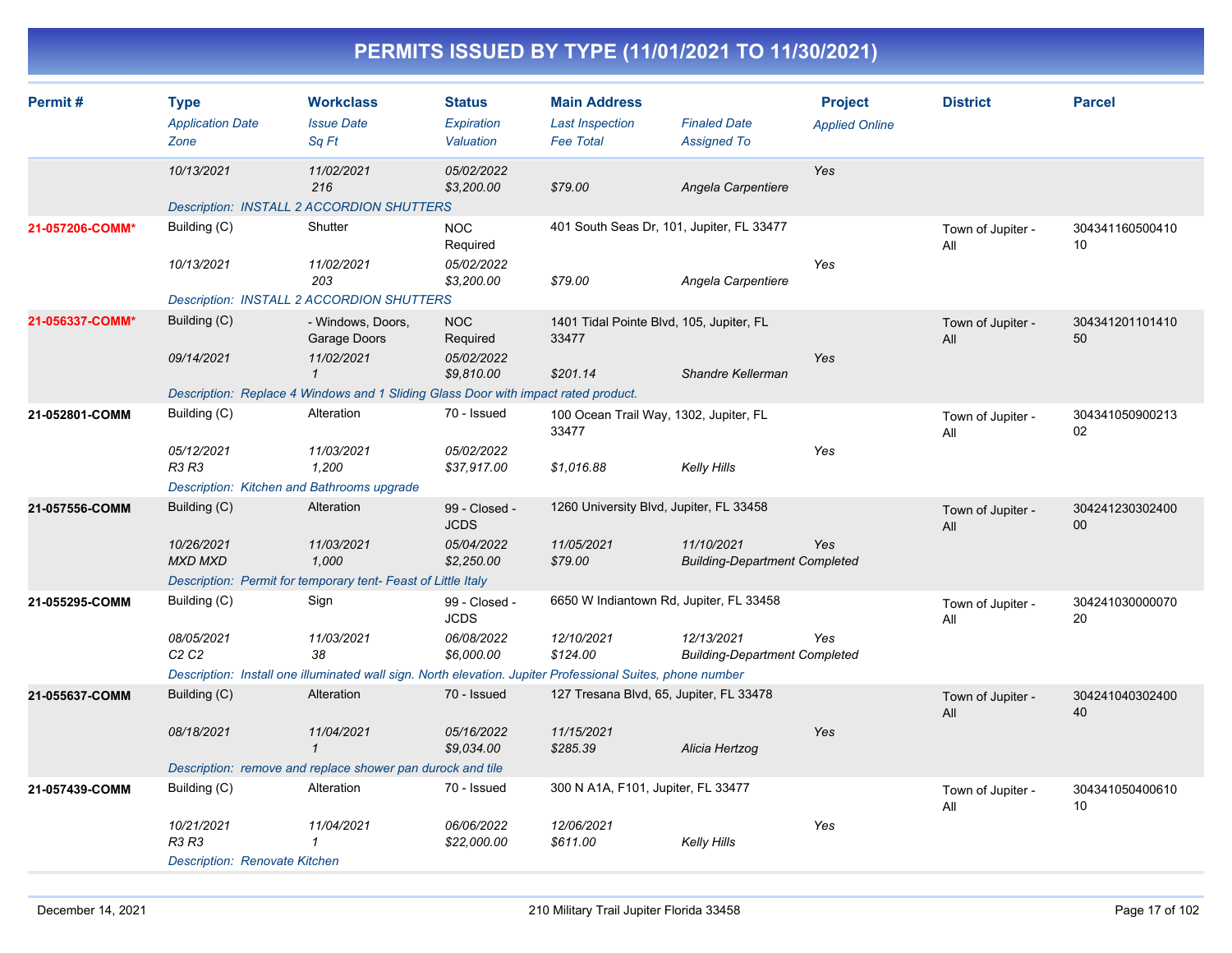| Permit#        | <b>Type</b><br><b>Application Date</b>      | <b>Workclass</b><br><b>Issue Date</b>                                                                                | <b>Status</b><br>Expiration  | <b>Main Address</b><br><b>Last Inspection</b>     | <b>Finaled Date</b>                                | <b>Project</b><br><b>Applied Online</b> | <b>District</b>          | <b>Parcel</b>                      |
|----------------|---------------------------------------------|----------------------------------------------------------------------------------------------------------------------|------------------------------|---------------------------------------------------|----------------------------------------------------|-----------------------------------------|--------------------------|------------------------------------|
|                | Zone                                        | Sq Ft                                                                                                                | Valuation                    | <b>Fee Total</b>                                  | <b>Assigned To</b>                                 |                                         |                          |                                    |
| 21-051505-COMM | Building (C)                                | Alteration                                                                                                           | 74 - Permit -<br>CO/CC Temp  | 322 Center St, Jupiter, FL 33458                  |                                                    |                                         | Town of Jupiter -<br>All | 304241010700100<br>50              |
|                | 04/01/2021<br><b>R1R1</b>                   | 11/05/2021<br>$\mathcal{O}$                                                                                          | 05/04/2022<br>\$0.00         | 11/10/2021<br>\$179.00                            | <b>Kellie Doherty</b>                              | <b>No</b>                               |                          |                                    |
|                |                                             | Description: Sims House- change of use/occupancy                                                                     |                              |                                                   |                                                    |                                         |                          |                                    |
| 21-057682-COMM | Building (C)                                | Sign                                                                                                                 | 99 - Closed -<br><b>JCDS</b> | 1096 W Indiantown Rd, Jupiter, FL 33458           |                                                    |                                         | Town of Jupiter -<br>All | 304241023800000<br>40              |
|                | 11/01/2021                                  | 11/05/2021                                                                                                           | 05/31/2022<br>\$11,300.00    | 12/02/2021<br>\$230.26                            | 12/03/2021<br><b>Building-Department Completed</b> | Yes                                     |                          |                                    |
|                |                                             | Description: Remove and replace damaged sign concrete, stucco, and paint to match existing.                          |                              |                                                   |                                                    |                                         |                          |                                    |
| 21-056851-COMM | Building (C)                                | Shutter                                                                                                              | 99 - Closed -<br><b>JCDS</b> | 1300 S A1A, 609, Jupiter, FL 33477                |                                                    |                                         | Town of Jupiter -<br>All | 304341081500060<br>90              |
|                | 10/01/2021                                  | 11/05/2021<br>$\mathbf 1$                                                                                            | 05/23/2022<br>\$5,755.00     | 11/22/2021<br>\$119.10                            | 11/23/2021<br><b>Building-Department Completed</b> | Yes                                     |                          |                                    |
|                |                                             | Description: hurricane shutters 1 accordion shutter                                                                  |                              |                                                   |                                                    |                                         |                          |                                    |
| 21-055823-COMM | Building (C)                                | - Windows, Doors,<br>Garage Doors                                                                                    | 70 - Issued                  | 1501 Marina Isle Way, 404, Jupiter, FL<br>33477   |                                                    |                                         | Town of Jupiter -<br>All | 304341201101540<br>40              |
|                | 08/24/2021                                  | 11/05/2021<br>1                                                                                                      | 05/04/2022<br>\$10,225.00    | \$209.61                                          | Suzanne Harrison                                   | Yes                                     |                          |                                    |
|                |                                             | Description: Replacing on existing openings 3 impact windows and 1 impact SGD                                        |                              |                                                   |                                                    |                                         |                          |                                    |
| 21-055495-COMM | Building (C)                                | - Windows, Doors,<br>Garage Doors                                                                                    | 70 - Issued                  | 1605 S Us Highway 1, 8F, Jupiter, FL<br>33477     |                                                    |                                         | Town of Jupiter -<br>All | 304341080900800<br>60              |
|                | 08/12/2021                                  | 11/05/2021<br>1,160                                                                                                  | 05/04/2022<br>\$27,000.00    | \$738.50                                          | Suzanne Harrison                                   | Yes                                     |                          |                                    |
|                |                                             | Description: remove and install 2 doors and 12 windows                                                               |                              |                                                   |                                                    |                                         |                          |                                    |
| 21-056449-COMM | Building (C)                                | Fence                                                                                                                | 70 - Issued                  | 1210 S Old Dixie Hwy, Jupiter, FL 33458           |                                                    |                                         | Town of Jupiter -<br>All | 304241120000010<br>60              |
|                | 09/16/2021                                  | 11/05/2021<br>550                                                                                                    | 05/04/2022<br>\$4,622.00     | \$196.44                                          | <b>Kellie Doherty</b>                              | Yes                                     |                          |                                    |
|                |                                             | Description: 550 LF of Temporary Construction Fence for expansion of JMC Emergency Dept. with Chain Link Fence       |                              |                                                   |                                                    |                                         |                          |                                    |
| 21-055355-COMM | Building (C)                                | Alteration                                                                                                           | 70 - Issued                  | 1694 W Indiantown Rd, Jupiter, FL 33458           |                                                    |                                         | Town of Jupiter -<br>All | 304241024300100<br>00 <sup>°</sup> |
|                | 08/07/2021<br>C <sub>2</sub> C <sub>2</sub> | 11/06/2021<br>$\mathbf{1}$                                                                                           | 05/23/2022<br>\$950.00       | 11/24/2021<br>\$254.00                            | <b>Kellie Doherty</b>                              | Yes                                     |                          |                                    |
|                |                                             | Description: install a temporary 60 x 100 Tent for the Christmas Tree Sales at Home Depot 2021 (Up 11/25 Down 12/24) |                              |                                                   |                                                    |                                         |                          |                                    |
| 21-056579-COMM | Building (C)                                | - Windows, Doors,<br>Garage Doors                                                                                    | 70 - Issued                  | 1605 S Us Highway 1, V3-106, Jupiter, FL<br>33477 |                                                    |                                         | Town of Jupiter -<br>All | 304341080300331<br>06              |
|                | 09/22/2021                                  | 11/06/2021<br>$\mathcal I$                                                                                           | 05/05/2022<br>\$1,837.19     | \$179.00                                          | <b>Kellie Doherty</b>                              | Yes                                     |                          |                                    |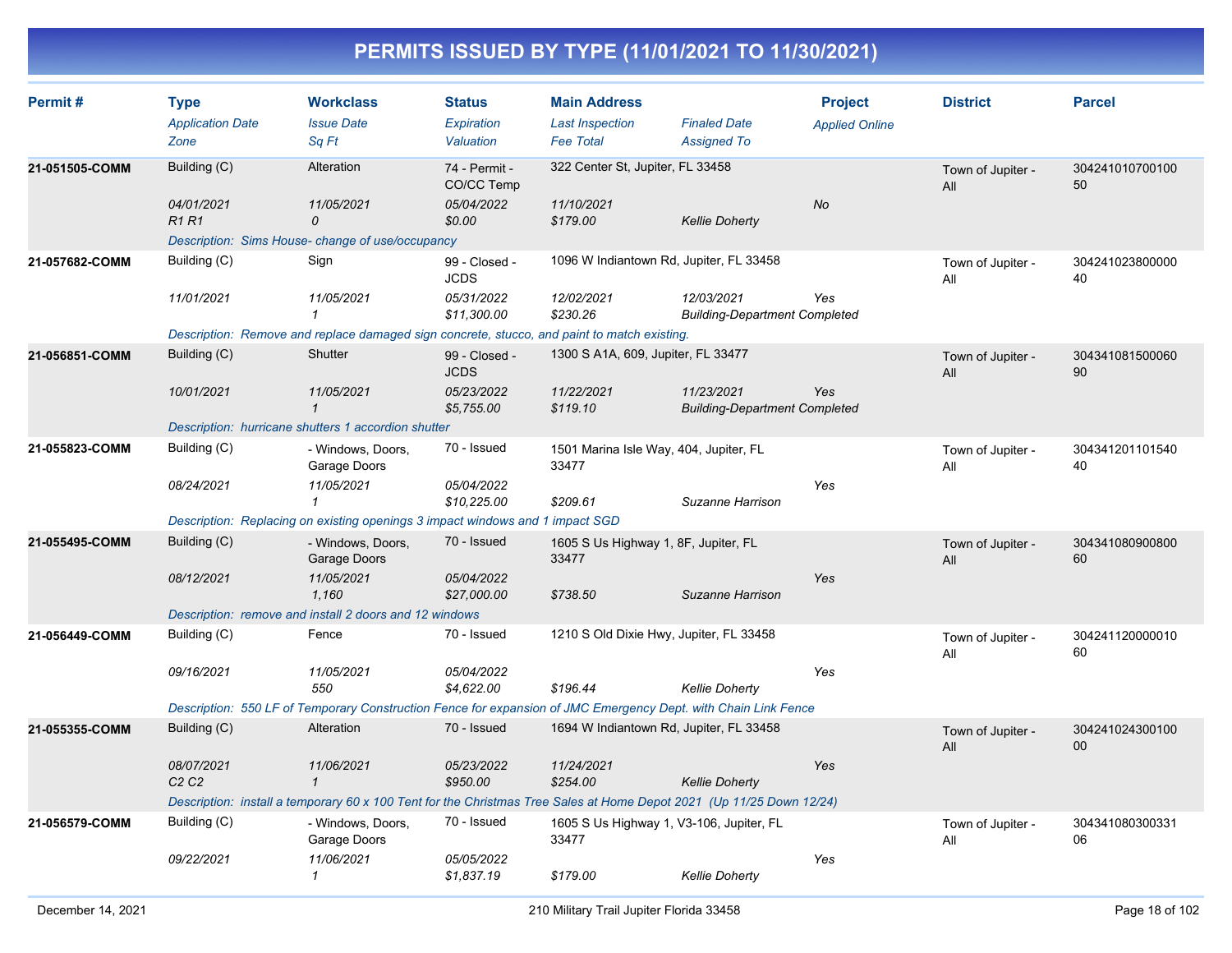|                 |                                                |                                                                                         |                                          |                                                                   | PERMITS ISSUED BY TYPE (11/01/2021 TO 11/30/2021)  |                                         |                          |                       |
|-----------------|------------------------------------------------|-----------------------------------------------------------------------------------------|------------------------------------------|-------------------------------------------------------------------|----------------------------------------------------|-----------------------------------------|--------------------------|-----------------------|
| Permit#         | <b>Type</b><br><b>Application Date</b><br>Zone | <b>Workclass</b><br><b>Issue Date</b><br>Sq Ft                                          | <b>Status</b><br>Expiration<br>Valuation | <b>Main Address</b><br><b>Last Inspection</b><br><b>Fee Total</b> | <b>Finaled Date</b><br><b>Assigned To</b>          | <b>Project</b><br><b>Applied Online</b> | <b>District</b>          | <b>Parcel</b>         |
|                 |                                                | Description: CHANGE OUT FRONT DOOR NO SIZE CHANGE                                       |                                          |                                                                   |                                                    |                                         |                          |                       |
| 21-056642-COMM* | Building (C)                                   | Alteration                                                                              | <b>NOC</b><br>Required                   | FL 33477                                                          | 1605 S Us Highway 1, BLDG M1, Jupiter,             |                                         | Town of Jupiter -<br>All | 304341080200111<br>01 |
|                 | 09/24/2021<br>R3 R3                            | 11/06/2021<br>690                                                                       | 05/05/2022<br>\$86,250.00                | \$2,249.38                                                        | <b>Kellie Doherty</b>                              | Yes                                     |                          |                       |
|                 |                                                | Description: Installation of New Screen Enclosures (30 Units)                           |                                          |                                                                   |                                                    |                                         |                          |                       |
| 21-056491-COMM  | Building (C)                                   | - Windows, Doors,<br>Garage Doors                                                       | 99 - Closed -<br><b>JCDS</b>             |                                                                   | 200 Admirals Cove Blvd, Jupiter, FL 33477          |                                         | Town of Jupiter -<br>All | 304341180300700<br>00 |
|                 | 09/20/2021                                     | 11/08/2021<br>$\mathcal I$                                                              | 06/06/2022<br>\$4,800.00                 | 12/08/2021<br>\$175.00                                            | 12/09/2021<br><b>Building-Department Completed</b> | Yes                                     |                          |                       |
|                 |                                                | Description: INSTALL FIXED IMPACT WINDOW AT ATM REMOVAL                                 |                                          |                                                                   |                                                    |                                         |                          |                       |
| 21-056743-COMM  | Building (C)                                   | - Windows, Doors,<br>Garage Doors                                                       | 70 - Issued                              | 2901 Fairway Dr N, Jupiter, FL 33477                              |                                                    |                                         | Town of Jupiter -<br>All | 304341052000029<br>01 |
|                 | 09/28/2021                                     | 11/08/2021<br>$\mathcal I$                                                              | 05/09/2022<br>\$10.500.00                | \$214.10                                                          | Shandre Kellerman                                  | Yes                                     |                          |                       |
|                 |                                                | Description: REPLACE WINDOWS IN 7 OPENINGS WITH IMPACT WINDOWS                          |                                          |                                                                   |                                                    |                                         |                          |                       |
| 21-056878-COMM  | Building (C)                                   | Alteration                                                                              | 70 - Issued                              | 33477                                                             | 1605 S Us Highway 1, BLDG 1, Jupiter, FL           |                                         | Town of Jupiter -<br>All | 304341080900100<br>10 |
|                 | 10/01/2021                                     | 11/09/2021<br>800                                                                       | 05/09/2022<br>\$35,000.00                | \$717.50                                                          | Suzanne Harrison                                   | Yes                                     |                          |                       |
|                 | Close roof at each location                    | Description: Removal of chimneys (4) units (E F G H)                                    |                                          |                                                                   |                                                    |                                         |                          |                       |
| 21-056225-COMM  | Building (C)                                   | Alteration                                                                              | 70 - Issued                              | 2000 S A1A, 203, Jupiter, FL 33477                                |                                                    |                                         | Town of Jupiter -<br>All | 304341082500102<br>03 |
|                 | 09/08/2021                                     | 11/09/2021<br>$\mathcal I$                                                              | 05/08/2022<br>\$35,000.00                | 12/09/2021<br>\$1,152.50                                          | Suzanne Harrison                                   | Yes                                     |                          |                       |
|                 |                                                | Description: UNIT # 203 - MASTER BATHROOM RENOVATION - CONDO UNIT                       |                                          |                                                                   |                                                    |                                         |                          |                       |
| 21-057091-COMM  | Building (C)                                   | - Windows, Doors,<br>Garage Doors                                                       | 99 - Closed -<br><b>JCDS</b>             | 33477                                                             | 1701 Marina Isle Way, 106, Jupiter, FL             |                                         | Town of Jupiter -<br>All | 304341201101710<br>60 |
|                 | 10/11/2021                                     | 11/09/2021<br>21                                                                        | 05/23/2022<br>\$1,850.00                 | 11/24/2021<br>\$79.00                                             | 11/29/2021<br><b>Building-Department Completed</b> | Yes                                     |                          |                       |
|                 |                                                | Description: Replace front entry door with a new ThermaTru S210H impact door            |                                          |                                                                   |                                                    |                                         |                          |                       |
| 21-056322-COMM  | Building (C)                                   | Alteration                                                                              | 70 - Issued                              | FL 33477                                                          | 131 Ocean Grande Blvd, BLDG 1, Jupiter,            |                                         | Town of Jupiter -<br>All | 304341083200130<br>20 |
|                 | 09/13/2021                                     | 11/09/2021<br>$\mathcal I$                                                              | 05/16/2022<br>\$7,000.00                 | 11/16/2021<br>\$244.10                                            | <b>Kimberly Slater</b>                             | Yes                                     |                          |                       |
|                 |                                                | Description: Demo interior, non-load bearing wall and replace with aluminum guard rail. |                                          |                                                                   |                                                    |                                         |                          |                       |
| 21-057251-COMM  | Building (C)                                   | Alteration                                                                              | 70 - Issued                              | 33477                                                             | 1605 S Us Highway 1, BLDG 2, Jupiter, FL           |                                         | Town of Jupiter -<br>All | 304341080900100<br>10 |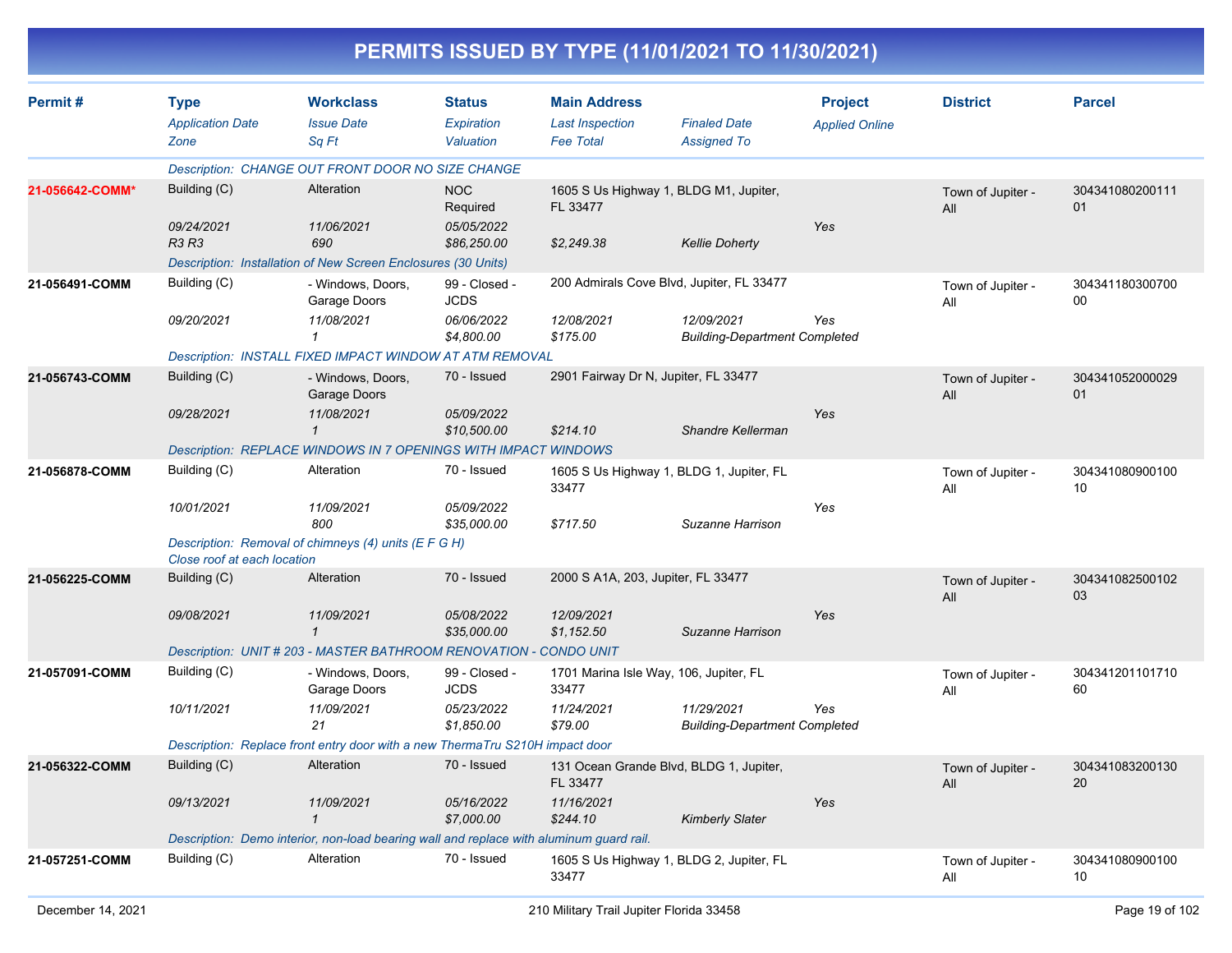| Permit#         | <b>Type</b><br><b>Application Date</b><br>Zone                                                    | <b>Workclass</b><br><b>Issue Date</b><br>Sq Ft                                                                                                                                  | <b>Status</b><br>Expiration<br><b>Valuation</b>          | <b>Main Address</b><br><b>Last Inspection</b><br><b>Fee Total</b>           | <b>Finaled Date</b><br><b>Assigned To</b>          | <b>Project</b><br><b>Applied Online</b> | <b>District</b>          | <b>Parcel</b>         |
|-----------------|---------------------------------------------------------------------------------------------------|---------------------------------------------------------------------------------------------------------------------------------------------------------------------------------|----------------------------------------------------------|-----------------------------------------------------------------------------|----------------------------------------------------|-----------------------------------------|--------------------------|-----------------------|
|                 | 10/14/2021<br>R3 R3<br>Close roof at each location                                                | 11/09/2021<br>800<br>Description: Removal of chimneys (4) units (E F G H)                                                                                                       | 05/09/2022<br>\$35,000.00                                | \$717.50                                                                    | Suzanne Harrison                                   | Yes                                     |                          |                       |
| 21-057267-COMM  | Building (C)<br>10/15/2021<br><b>R3 R3</b>                                                        | Alteration<br>11/09/2021<br>800<br>Description: Removal of chimneys (4) units (E F G H)                                                                                         | 70 - Issued<br>05/08/2022<br>\$35,000.00                 | 1605 S Us Highway 1, BLDG 5, Jupiter, FL<br>33477<br>\$717.50               | Suzanne Harrison                                   | Yes                                     | Town of Jupiter -<br>All | 304341080000400<br>10 |
| 21-057264-COMM  | Close roof at each location<br>Building (C)<br>10/15/2021<br>R3 R3<br>Close roof at each location | Alteration<br>11/09/2021<br>800<br>Description: Removal of chimneys (4) units (E F G H)                                                                                         | 70 - Issued<br>05/09/2022<br>\$35,000.00                 | 1605 S Us Highway 1, BLDG 4, Jupiter, FL<br>33477<br>\$717.50               | Suzanne Harrison                                   | Yes                                     | Town of Jupiter -<br>All | 304341080000400<br>10 |
| 21-057262-COMM  | Building (C)<br>10/15/2021<br><b>R3 R3</b><br>Close roof at each location                         | Alteration<br>11/09/2021<br>800<br>Description: Removal of chimneys (4) units (E F G H)                                                                                         | 70 - Issued<br>06/08/2022<br>\$35,000.00                 | 1605 S Us Highway 1, BLDG 3, Jupiter, FL<br>33477<br>12/10/2021<br>\$717.50 | Suzanne Harrison                                   | Yes                                     | Town of Jupiter -<br>All | 304341080900300<br>10 |
| 21-057621-COMM  | Building (C)<br>10/28/2021<br>Description: BATHROOM REMODEL                                       | Alteration<br>11/09/2021<br>1,668                                                                                                                                               | 99 - Closed -<br><b>JCDS</b><br>06/08/2022<br>\$4,960.00 | 110 E Pigeon Plum Dr, 105, Jupiter, FL<br>33458<br>12/10/2021<br>\$178.20   | 12/13/2021<br><b>Building-Department Completed</b> | Yes                                     | Town of Jupiter -<br>All | 304241121902410<br>50 |
| 21-056313-COMM* | Building (C)<br>09/13/2021                                                                        | Alteration<br>11/09/2021<br>$\mathbf{1}$<br>Description: remove wall at entry and widening entry to kitchen                                                                     | <b>NOC</b><br>Required<br>05/09/2022<br>\$9,000.00       | 300 Ocean Trail Way, 1009, Jupiter, FL<br>33477<br>\$284.70                 | Suzanne Harrison                                   | Yes                                     | Town of Jupiter -<br>All | 304341051200310<br>09 |
| 21-055519-COMM* | Building (C)<br>08/13/2021<br>NON-ELECTRICAL SUPPORT DEVICES                                      | Alteration<br>11/10/2021<br>$\mathbf{1}$<br>Description: AT EXISTING ROOFTOP COMMUNICATION SITE, MODIFY 3 ANTENNAS AND MOUNTS. AT PLATFORM REMOVE/REPLACE CABINET. ALSO INSTALL | <b>NOC</b><br>Required<br>05/09/2022<br>\$21,000.00      | 200 Ocean Trail Way, Jupiter, FL 33477<br>\$430.50                          | Vicki Tarallo                                      | Yes                                     | Town of Jupiter -<br>All | 304341050600110<br>01 |
| 21-056967-COMM  | Building (C)                                                                                      | Alteration                                                                                                                                                                      | 70 - Issued                                              | 100 Ocean Trail Way, 1010, Jupiter, FL<br>33477                             |                                                    |                                         | Town of Jupiter -<br>All | 304341050900210<br>10 |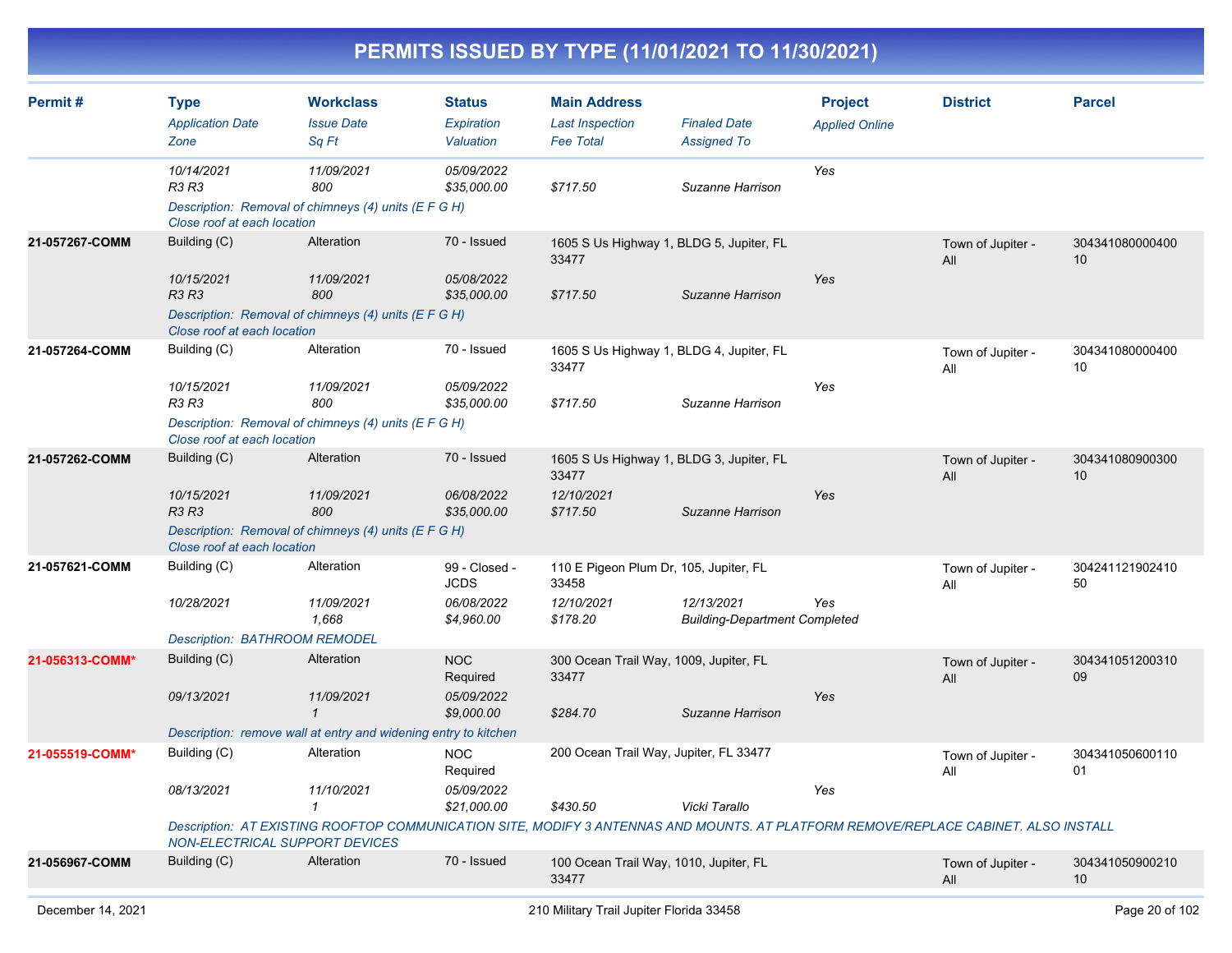| Permit#        | <b>Type</b><br><b>Application Date</b><br>Zone | <b>Workclass</b><br><b>Issue Date</b><br>Sq Ft                                                                                                                                                                                                                                                                                                         | <b>Status</b><br>Expiration<br>Valuation | <b>Main Address</b><br><b>Last Inspection</b><br><b>Fee Total</b> | <b>Finaled Date</b><br><b>Assigned To</b> | <b>Project</b><br><b>Applied Online</b> | <b>District</b>          | <b>Parcel</b>             |
|----------------|------------------------------------------------|--------------------------------------------------------------------------------------------------------------------------------------------------------------------------------------------------------------------------------------------------------------------------------------------------------------------------------------------------------|------------------------------------------|-------------------------------------------------------------------|-------------------------------------------|-----------------------------------------|--------------------------|---------------------------|
|                | 10/06/2021<br><b>R3 R3</b>                     | 11/10/2021<br>$\mathbf{1}$                                                                                                                                                                                                                                                                                                                             | 05/17/2022<br>\$10,129.00                | 11/18/2021<br>\$207.65                                            | Suzanne Harrison                          | Yes                                     |                          |                           |
| 21-056521-COMM | Building (C)                                   | Description: Master bathroom shower remodel.<br>Alteration                                                                                                                                                                                                                                                                                             | 70 - Issued                              | 661 University Blvd, 107, Jupiter, FL<br>33458                    |                                           |                                         | Town of Jupiter -<br>All | 304241242400110<br>70     |
|                | 09/21/2021<br><b>MXD MXD</b>                   | 11/12/2021<br>960                                                                                                                                                                                                                                                                                                                                      | 05/31/2022<br>\$980,996.00               | 11/30/2021<br>\$22,886.66                                         | Suzanne Harrison                          | Yes                                     |                          |                           |
|                | sprinkler, and HVAC.- FINEMARK BANK            | Description: Interior renovations to main entry, lobby, teller area, and conference rooms to include floors, walls, ceilings, paint, casework, interior windows and doors, electric, fire                                                                                                                                                              |                                          |                                                                   |                                           |                                         |                          |                           |
| 21-055841-COMM | Building (C)                                   | Fence                                                                                                                                                                                                                                                                                                                                                  | 70 - Issued                              | 1210 S Old Dixie Hwy, Jupiter, FL 33458                           |                                           |                                         | Town of Jupiter -<br>All | 304241120000010<br>60     |
|                | 08/25/2021<br>MC MC                            | 11/12/2021<br>$\mathbf{1}$                                                                                                                                                                                                                                                                                                                             | 05/11/2022<br>\$3.466.80                 | \$179.00                                                          | <b>Kellie Doherty</b>                     | Yes                                     |                          |                           |
|                |                                                | Description: Install 440 LF of 6' temporary construction fence for the duration of the central energy plant addition and renovation project at Jupiter Medical Center. Fence to be set on<br>stanchion post with wind screen. Fence duration is expected to be 12 months during 9/21 - 8/22. Associated with permits: 21-051963-COMM and 21-002043-EU. |                                          |                                                                   |                                           |                                         |                          |                           |
| 21-056453-COMM | Building (C)                                   | Sign                                                                                                                                                                                                                                                                                                                                                   | 70 - Issued                              | 1200 Town Center Dr, 121, Jupiter, FL<br>33458                    |                                           |                                         | Town of Jupiter -<br>All | 304241230800002<br>$00\,$ |
|                | 09/17/2021                                     | 11/15/2021<br>13                                                                                                                                                                                                                                                                                                                                       | 05/16/2022<br>\$2,638.00                 | \$79.00                                                           | Theo Jackson                              | Yes                                     |                          |                           |
|                |                                                | Description: Install new illuminated sign on exterior storefront wall.                                                                                                                                                                                                                                                                                 |                                          |                                                                   |                                           |                                         |                          |                           |
| 21-057727-COMM | Building (C)                                   | Alteration                                                                                                                                                                                                                                                                                                                                             | 70 - Issued                              | 200 Ocean Trail Way, 307, Jupiter, FL<br>33477                    |                                           |                                         | Town of Jupiter -<br>All | 304341050600030<br>70     |
|                | 11/02/2021<br><b>R3 R3</b>                     | 11/15/2021<br>100                                                                                                                                                                                                                                                                                                                                      | 05/16/2022<br>\$6,000.00                 | \$124.00                                                          | <b>Kimberly Slater</b>                    | Yes                                     |                          |                           |
|                |                                                | Description: Renovate shower due to shower pan failure                                                                                                                                                                                                                                                                                                 |                                          |                                                                   |                                           |                                         |                          |                           |
| 21-057551-COMM | Building (C)                                   | Shutter                                                                                                                                                                                                                                                                                                                                                | 70 - Issued                              | 224 Murcia Dr, 301, Jupiter, FL 33458                             |                                           |                                         | Town of Jupiter -<br>All | 304241132201430<br>10     |
|                | 10/26/2021                                     | 11/15/2021<br>152                                                                                                                                                                                                                                                                                                                                      | 05/16/2022<br>\$3,205.40                 | \$79.00                                                           | <b>Kimberly Slater</b>                    | Yes                                     |                          |                           |
|                | Description: Install 6 accordion shutters      |                                                                                                                                                                                                                                                                                                                                                        |                                          |                                                                   |                                           |                                         |                          |                           |
| 21-056006-COMM | Building (C)                                   | Alteration                                                                                                                                                                                                                                                                                                                                             | 70 - Issued                              | 4161 S Us Highway 1, J3, Jupiter, FL<br>33477                     |                                           |                                         | Town of Jupiter -<br>All | 304341210501000<br>30     |
|                | 08/30/2021                                     | 11/16/2021<br>$\mathbf{1}$                                                                                                                                                                                                                                                                                                                             | 06/06/2022<br>\$231,718.21               | 12/06/2021<br>\$6,140.53                                          | <b>Kelly Hills</b>                        | Yes                                     |                          |                           |
|                | Description: kitchen and bath remodel          |                                                                                                                                                                                                                                                                                                                                                        |                                          |                                                                   |                                           |                                         |                          |                           |
| 21-057242-COMM | Building (C)                                   | - Windows, Doors,<br>Garage Doors                                                                                                                                                                                                                                                                                                                      | 70 - Issued                              | 1504 Captains Way, Jupiter, FL 33477                              |                                           |                                         | Town of Jupiter -<br>All | 304341180400015<br>04     |
|                | 10/14/2021                                     | 11/17/2021<br>676                                                                                                                                                                                                                                                                                                                                      | 05/16/2022<br>\$38,580.00                | \$790.89                                                          | <b>Kellie Doherty</b>                     | Yes                                     |                          |                           |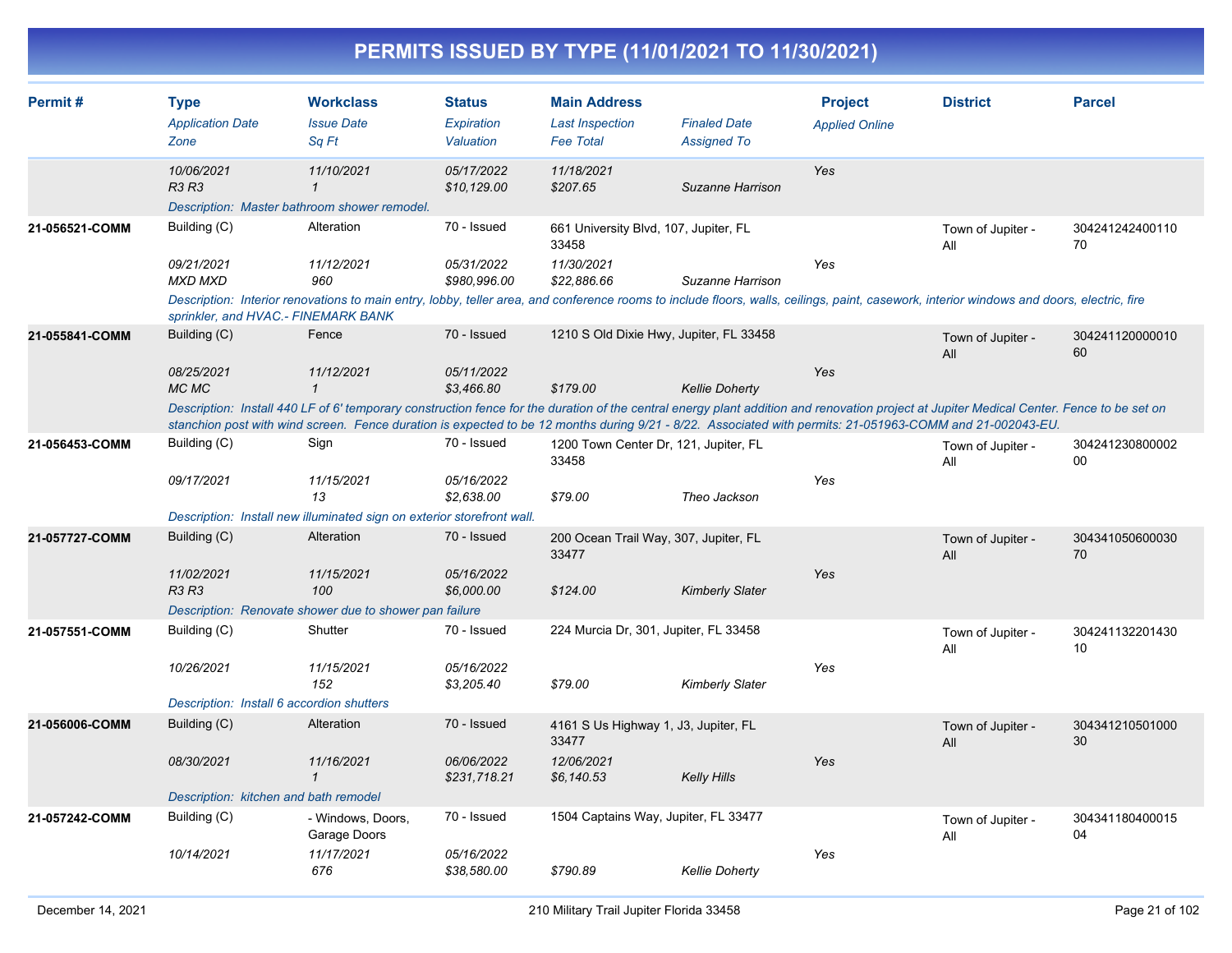| Permit#         | <b>Type</b>                                                | <b>Workclass</b>                                                                                                                                                                       | <b>Status</b>              | <b>Main Address</b>                        |                                           | <b>Project</b>        | <b>District</b>          | <b>Parcel</b>         |
|-----------------|------------------------------------------------------------|----------------------------------------------------------------------------------------------------------------------------------------------------------------------------------------|----------------------------|--------------------------------------------|-------------------------------------------|-----------------------|--------------------------|-----------------------|
|                 | <b>Application Date</b><br>Zone                            | <b>Issue Date</b><br>Sq Ft                                                                                                                                                             | Expiration<br>Valuation    | <b>Last Inspection</b><br><b>Fee Total</b> | <b>Finaled Date</b><br><b>Assigned To</b> | <b>Applied Online</b> |                          |                       |
|                 | Description: (18) impacts windows<br>(4) sliding doors     |                                                                                                                                                                                        |                            |                                            |                                           |                       |                          |                       |
| 21-055113-COMM* | Building (C)                                               | Alteration                                                                                                                                                                             | <b>NOC</b><br>Required     |                                            | 509 Commerce Way W, Jupiter, FL 33458     |                       | Town of Jupiter -<br>All | 304241020900300<br>20 |
|                 | 07/29/2021                                                 | 11/17/2021<br>$\mathbf{1}$                                                                                                                                                             | 05/16/2022<br>\$21,000.00  | \$430.50                                   | <b>Kellie Doherty</b>                     | Yes                   |                          |                       |
|                 |                                                            | Description: At existing communication tower, modify 3 antennas and mounts. Also install support equip. at antennas and at grade. Remove/replace cabinets.                             |                            |                                            |                                           |                       |                          |                       |
|                 |                                                            | NOTE: Verizon is using smaller than maximum mounts for its antennas, per conversation with Town of Jupiter.                                                                            |                            |                                            |                                           |                       |                          |                       |
| 21-055844-COMM  | Building (C)                                               | Fence                                                                                                                                                                                  | 70 - Issued                |                                            | 1210 S Old Dixie Hwy, Jupiter, FL 33458   |                       | Town of Jupiter -<br>All | 304241120000010<br>60 |
|                 | 08/25/2021                                                 | 11/17/2021                                                                                                                                                                             | 05/16/2022<br>\$18,188.30  | \$513.81                                   | <b>Kellie Doherty</b>                     | Yes                   |                          |                       |
|                 | 18 month duration starting 2/22-6/23.                      | Description: Install 1,585 LF of 6' temporary construction fence with windscreen for the duration of the Surgical Institute Phase 2 project. Fence will have windscreen. Approximately |                            |                                            |                                           |                       |                          |                       |
| 21-055524-COMM* | Building (C)                                               | Alteration                                                                                                                                                                             | <b>NOC</b><br>Required     | 33477                                      | 200 Ocean Trail Way, 1301, Jupiter, FL    |                       | Town of Jupiter -<br>All | 304341050600112<br>11 |
|                 | 08/13/2021                                                 | 11/17/2021<br>1                                                                                                                                                                        | 05/16/2022<br>\$115,000.00 | \$2,982.50                                 | <b>Kimberly Slater</b>                    | Yes                   |                          |                       |
|                 |                                                            | Description: Demolition, renovation, reconfiguration of spaces                                                                                                                         |                            |                                            |                                           |                       |                          |                       |
| 21-054002-COMM  | Building (C)                                               | - Windows, Doors,<br>Garage Doors                                                                                                                                                      | 70 - Issued                |                                            | 2702 Captains Way, Jupiter, FL 33477      |                       | Town of Jupiter -<br>All | 304341180400027<br>02 |
|                 | 06/21/2021                                                 | 11/18/2021<br>1,952                                                                                                                                                                    | 05/17/2022<br>\$28,904.39  | \$787.06                                   | Alicia Hertzog                            | Yes                   |                          |                       |
|                 |                                                            | Description: Replacing windows and doors                                                                                                                                               |                            |                                            |                                           |                       |                          |                       |
| 21-056460-COMM  | Building (C)                                               | Alteration                                                                                                                                                                             | 70 - Issued                |                                            | 301 South Seas Dr, 105, Jupiter, FL 33477 |                       | Town of Jupiter -<br>All | 304341160500310<br>50 |
|                 | 09/17/2021                                                 | 11/18/2021<br>383                                                                                                                                                                      | 05/17/2022<br>\$18,000.00  | \$509.00                                   | Suzanne Harrison                          | Yes                   |                          |                       |
|                 | <b>Description: Remodel kitchen</b><br><b>Add lighting</b> | Switch electric panel to opposite side of same wall                                                                                                                                    |                            |                                            |                                           |                       |                          |                       |
| 21-057995-COMM  | Building (C)                                               | - Windows, Doors,<br>Garage Doors                                                                                                                                                      | 70 - Issued                |                                            | 245 Murcia Dr, 205, Jupiter, FL 33458     |                       | Town of Jupiter -<br>All | 304241132201220<br>50 |
|                 | 11/12/2021                                                 | 11/19/2021<br>$\mathcal I$                                                                                                                                                             | 05/18/2022<br>\$8,175.00   | \$167.95                                   | <b>Kimberly Slater</b>                    | Yes                   |                          |                       |
|                 |                                                            | Description: REPLACE 3 WINDOWS AND 1 SGD WITH IMPACT                                                                                                                                   |                            |                                            |                                           |                       |                          |                       |
| 21-055300-COMM  | Building (C)                                               | Alteration                                                                                                                                                                             | 70 - Issued                |                                            | 1800 S Central Blvd, Jupiter, FL 33458    |                       | Town of Jupiter -<br>All | 304241100000050<br>10 |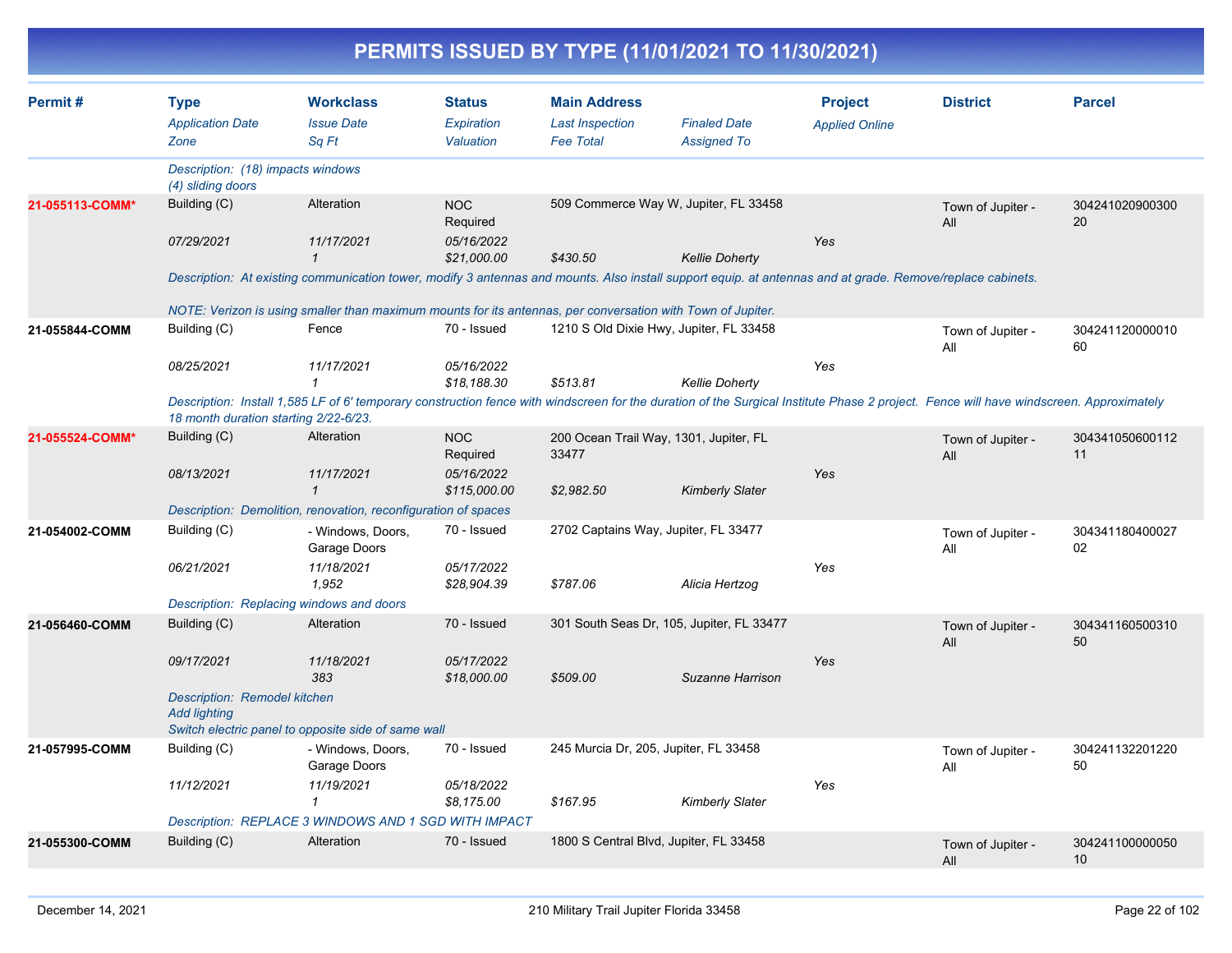| Permit#         | <b>Type</b><br><b>Application Date</b><br>Zone              | <b>Workclass</b><br><b>Issue Date</b><br>Sq Ft                                                                                                 | <b>Status</b><br>Expiration<br>Valuation            | <b>Main Address</b><br><b>Last Inspection</b><br><b>Fee Total</b>  | <b>Finaled Date</b><br><b>Assigned To</b> | <b>Project</b><br><b>Applied Online</b> | <b>District</b>          | <b>Parcel</b>         |
|-----------------|-------------------------------------------------------------|------------------------------------------------------------------------------------------------------------------------------------------------|-----------------------------------------------------|--------------------------------------------------------------------|-------------------------------------------|-----------------------------------------|--------------------------|-----------------------|
|                 | 08/05/2021<br>R <sub>2</sub> R <sub>2</sub>                 | 11/22/2021<br>200<br>Description: Pour One (1) 20' x 10 Concrete Slab, Install two (2) 550 Fire Guard Above Ground Tanks                       | 05/23/2022<br>\$52,000.00                           | \$1,688.00                                                         | Alicia Hertzog                            | Yes                                     |                          |                       |
| 21-058130-COMM* | Building (C)<br>11/18/2021<br>R <sub>2</sub> R <sub>2</sub> | - Windows, Doors,<br>Garage Doors<br>11/22/2021<br>1,385<br>Description: Replace Windows and Sliding Glass Doors with impact material          | <b>NOC</b><br>Required<br>05/23/2022<br>\$13,670.00 | 1101 Seafarer Cir, 206, Jupiter, FL 33477<br>\$280.23              | <b>Kellie Doherty</b>                     | Yes                                     | Town of Jupiter -<br>All | 304341201101120<br>60 |
| 21-057168-COMM  | Building (C)<br>10/13/2021                                  | Awning<br>11/22/2021<br>792<br>Description: structural steel awning with tpo roof at main entry                                                | 70 - Issued<br>05/31/2022<br>\$175,000.00           | 5075 Innovation Way, Jupiter, FL 33458<br>11/29/2021<br>\$3,587.50 | <b>Kellie Doherty</b>                     | Yes                                     | Town of Jupiter -<br>All | 304241243000200<br>00 |
| 21-057090-COMM  | Building (C)<br>10/11/2021                                  | - Windows, Doors,<br>Garage Doors<br>11/23/2021<br>21<br>Description: Replace front entry door with new ThermaTru S210H fiberglass impact door | 70 - Issued<br>05/22/2022<br>\$1,850.00             | 901 Seafarer Cir, 501, Jupiter, FL 33477<br>\$179.00               | <b>Kimberly Slater</b>                    | Yes                                     | Town of Jupiter -<br>All | 304341201100950<br>10 |
| 21-057537-COMM  | Building (C)<br>10/25/2021                                  | Sign<br>11/23/2021<br>15<br>Description: Install new channel letter sign on exterior wall - South Elevation.                                   | 70 - Issued<br>05/23/2022<br>\$2,388.75             | 250 W Indiantown Rd, BLDG 1, Jupiter, FL<br>33458<br>\$79.00       | Theo Jackson                              | Yes                                     | Town of Jupiter -<br>All | 304241010301000<br>10 |
| 21-055450-COMM* | Building (C)<br>08/11/2021<br>C2C2                          | Alteration<br>11/23/2021<br>1,012<br>Description: Change of use of a commercial space from clothing store to a Whit's Frozen Custard           | <b>NOC</b><br>Required<br>05/22/2022<br>\$75,000.00 | 103 S Us Highway 1, F3, Jupiter, FL<br>33477<br>\$1,962.50         | <b>Kellie Doherty</b>                     | Yes                                     | Town of Jupiter -<br>All | 304341061900400<br>00 |
| 21-057536-COMM  | Building (C)<br>10/25/2021                                  | Sign<br>11/23/2021<br>22<br>Description: Install new channel letter sign on exterior wall - North Elevation.                                   | 70 - Issued<br>05/23/2022<br>\$2,388.75             | 250 W Indiantown Rd, BLDG 1, Jupiter, FL<br>33458<br>\$79.00       | Theo Jackson                              | Yes                                     | Town of Jupiter -<br>All | 304241010301000<br>10 |
| 21-056912-COMM  | Building (C)<br>10/04/2021<br>R3 R3                         | - Windows, Doors,<br>Garage Doors<br>11/23/2021<br>Description: change out exterior doors no size change                                       | 70 - Issued<br>05/23/2022<br>\$1,752.42             | 805 Mainsail Cir, Jupiter, FL 33477<br>\$179.00                    | Suzanne Harrison                          | Yes                                     | Town of Jupiter -<br>All | 304341160800880<br>50 |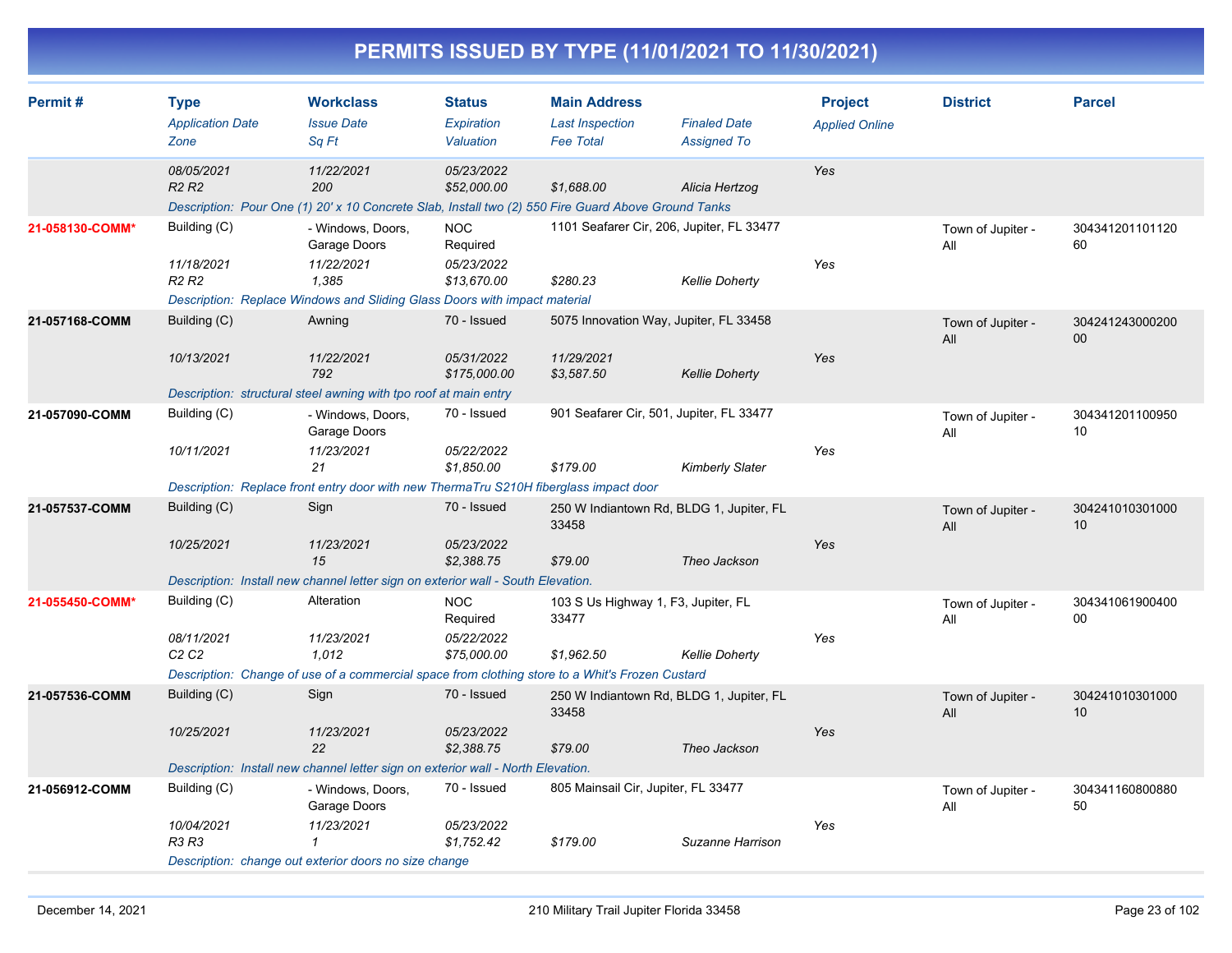| Permit#         | <b>Type</b><br><b>Application Date</b><br>Zone | <b>Workclass</b><br><b>Issue Date</b><br>Sq Ft                      | <b>Status</b><br>Expiration<br>Valuation | <b>Main Address</b><br><b>Last Inspection</b><br><b>Fee Total</b> | <b>Finaled Date</b><br><b>Assigned To</b> | <b>Project</b><br><b>Applied Online</b> | <b>District</b>          | <b>Parcel</b>                      |
|-----------------|------------------------------------------------|---------------------------------------------------------------------|------------------------------------------|-------------------------------------------------------------------|-------------------------------------------|-----------------------------------------|--------------------------|------------------------------------|
| 21-057170-COMM  | Building (C)<br>10/13/2021                     | Enclosure<br>11/24/2021                                             | 70 - Issued<br>05/23/2022                | 5075 Innovation Way, Jupiter, FL 33458                            |                                           | Yes                                     | Town of Jupiter -<br>All | 304241243000200<br>00 <sup>°</sup> |
|                 |                                                | 1,004<br>Description: concrete and masonary enclosure for generator | \$50,000.00                              | \$1,025.00                                                        | <b>Kellie Doherty</b>                     |                                         |                          |                                    |
| 21-057169-COMM  | Building (C)                                   | Enclosure                                                           | 70 - Issued                              | 5075 Innovation Way, Jupiter, FL 33458                            |                                           |                                         | Town of Jupiter -<br>All | 304241243000200<br>$00\,$          |
|                 | 10/13/2021                                     | 11/24/2021<br>377                                                   | 05/23/2022<br>\$25,000.00                | 12/08/2021<br>\$662.50                                            | <b>Kellie Doherty</b>                     | Yes                                     |                          |                                    |
|                 |                                                | Description: concrete and masonary dumpster enclosure               |                                          |                                                                   |                                           |                                         |                          |                                    |
| 21-057867-COMM  | Building (C)                                   | Shutter                                                             | 70 - Issued                              | 100 Ocean Trail Way, 1107, Jupiter, FL<br>33477                   |                                           |                                         | Town of Jupiter -<br>All | 304341050900211<br>07              |
|                 | 11/09/2021                                     | 11/29/2021<br>-1                                                    | 05/28/2022<br>\$3,100.00                 | \$79.00                                                           | Angela Carpentiere                        | Yes                                     |                          |                                    |
|                 | Description: hurricane shutters 1 accordion    |                                                                     |                                          |                                                                   |                                           |                                         |                          |                                    |
| 21-058260-COMM* | Building (C)                                   | Shutter                                                             | NOC<br>Required                          | 100 Ocean Trail Way, 508, Jupiter, FL<br>33477                    |                                           |                                         | Town of Jupiter -<br>All | 304341050900205<br>08              |
|                 | 11/24/2021                                     | 11/29/2021<br>$\mathbf{1}$                                          | 05/31/2022<br>\$3,775.00                 | \$79.50                                                           | <b>Ellis Baird</b>                        | Yes                                     |                          |                                    |
|                 |                                                | <b>Description: HURRICANE SHUTTERS 2 ACCORDION</b>                  |                                          |                                                                   |                                           |                                         |                          |                                    |
| 21-057580-COMM  | Building (C)                                   | - Windows, Doors,<br>Garage Doors                                   | 70 - Issued                              | 500 Ocean Trail Way, 606, Jupiter, FL<br>33477                    |                                           |                                         | Town of Jupiter -<br>All | 304341051300560<br>60              |
|                 | 10/27/2021                                     | 11/30/2021<br>1,500                                                 | 05/29/2022<br>\$19,800.00                | \$405.90                                                          | <b>Kimberly Slater</b>                    | Yes                                     |                          |                                    |
|                 | Description: Install 3 Impact SGD's            |                                                                     |                                          |                                                                   |                                           |                                         |                          |                                    |
| 21-056988-COMM* | Building (C)                                   | Fence                                                               | <b>NOC</b><br>Required                   | 920 Town Hall Ave, Jupiter, FL 33458                              |                                           |                                         | Town of Jupiter -<br>All | 304240360100500<br>10              |
|                 | 10/06/2021<br>C2C2                             | 11/30/2021<br>249                                                   | 05/31/2022<br>\$14,467.00                | \$296.57                                                          | Kelly Hills                               | Yes                                     |                          |                                    |
|                 |                                                | Description: 249ft of 6ft pvc with 1 10ft wide pvc gate             |                                          |                                                                   |                                           |                                         |                          |                                    |
| 21-057149-COMM  | Building (C)                                   | - Windows, Doors,<br>Garage Doors                                   | 70 - Issued                              | 6279 Riverwalk Ln, 8, Jupiter, FL 33458                           |                                           |                                         | Town of Jupiter -<br>All | 304241031601900<br>80              |
|                 | 10/12/2021                                     | 11/30/2021<br>175                                                   | 05/31/2022<br>\$21,000.00                | \$430.50                                                          | <b>Kelly Hills</b>                        | Yes                                     |                          |                                    |
|                 |                                                | Description: Replace existing windows and doors with impact         |                                          |                                                                   |                                           |                                         |                          |                                    |

**PERMITS ISSUED FOR BUILDING (C): 63**

**BUILDING (R)**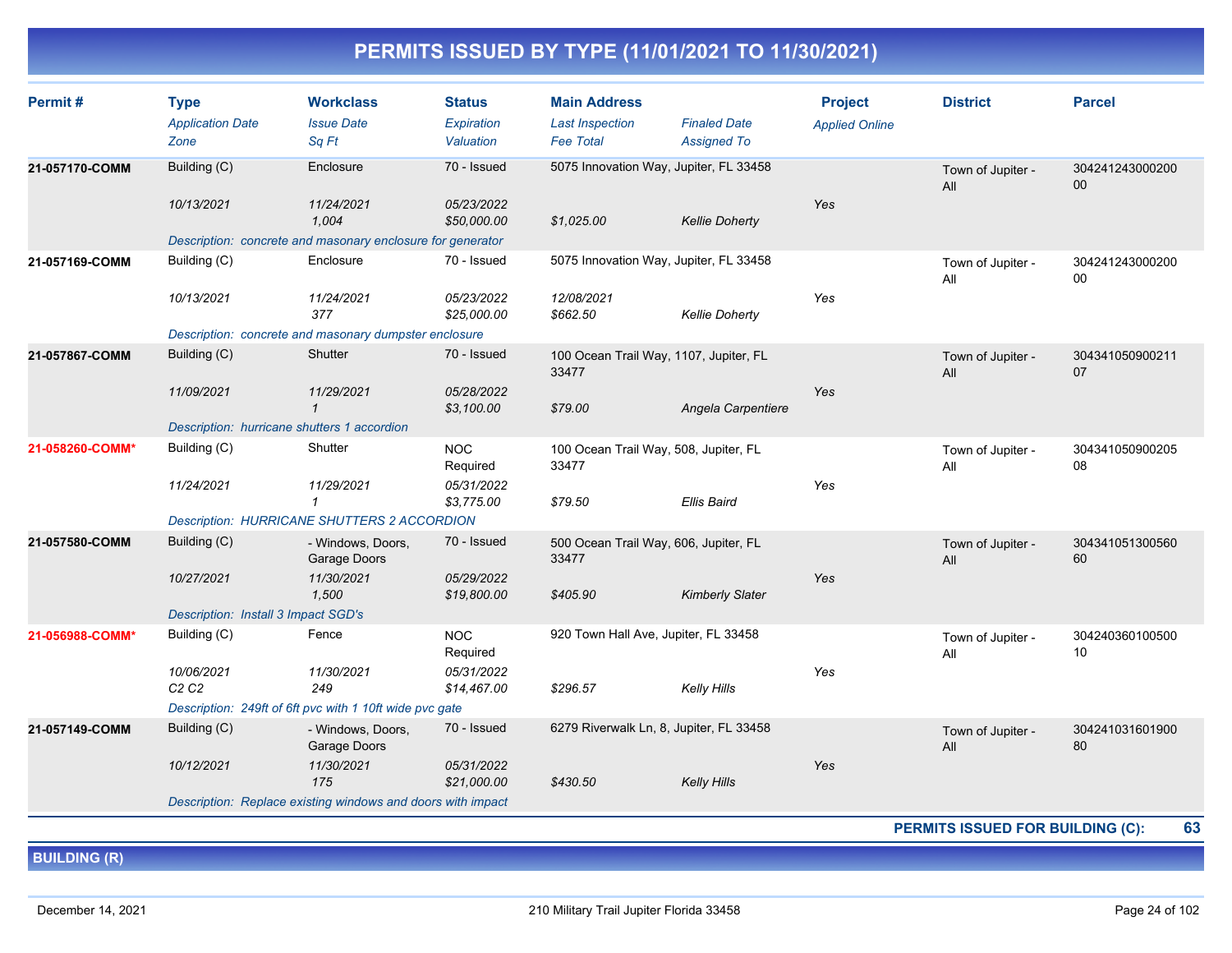| Permit#        | <b>Type</b><br><b>Application Date</b><br>Zone | <b>Workclass</b><br><b>Issue Date</b><br>Sq Ft                                                                                                   | <b>Status</b><br>Expiration<br>Valuation | <b>Main Address</b><br><b>Last Inspection</b><br><b>Fee Total</b> | <b>Finaled Date</b><br><b>Assigned To</b>          | <b>Project</b><br><b>Applied Online</b> | <b>District</b>          | <b>Parcel</b>         |
|----------------|------------------------------------------------|--------------------------------------------------------------------------------------------------------------------------------------------------|------------------------------------------|-------------------------------------------------------------------|----------------------------------------------------|-----------------------------------------|--------------------------|-----------------------|
| 21-056486-BLDR | Building (R)<br>09/20/2021                     | Alteration<br>11/01/2021                                                                                                                         | 70 - Issued<br>05/02/2022                |                                                                   | 1220 Ocean Dunes Cir, Jupiter, FL 33477            | Yes                                     | Town of Jupiter -<br>All | 304341201403300<br>10 |
|                |                                                | $\mathbf{1}$<br>Description: RE-INFORCING SPA DECK                                                                                               | \$750.00                                 | \$79.00                                                           | Suzanne Harrison                                   |                                         |                          |                       |
| 21-056971-BLDR | Building (R)                                   | Fence                                                                                                                                            | 70 - Issued                              | 152 Savona Dr, Jupiter, FL 33458                                  |                                                    |                                         | Town of Jupiter -<br>All | 304241140300017<br>80 |
|                | 10/06/2021<br><b>MXD MXD</b>                   | 11/02/2021<br>$\mathbf{1}$                                                                                                                       | 05/01/2022<br>\$1,725.00                 | \$79.00                                                           | Shandre Kellerman                                  | Yes                                     |                          |                       |
|                |                                                | Description: Furnish and install 6'ft high X 20 LF of white tongue and groove PVC fence with lattice on top. no gates.                           |                                          |                                                                   |                                                    |                                         |                          |                       |
| 21-055487-BLDR | Building (R)                                   | New-Single<br><b>Family Dwelling</b>                                                                                                             | 70 - Issued                              | 124 Spyglass Ln, Jupiter, FL 33477                                |                                                    |                                         | Town of Jupiter -<br>All | 304341071500023<br>80 |
|                | 08/12/2021                                     | 11/02/2021<br>10,441                                                                                                                             | 06/06/2022<br>\$1,391,110.00             | 12/06/2021<br>\$28,517.75                                         | Vicki Tarallo                                      | Yes                                     |                          |                       |
|                |                                                | Description: NEW CONSTRUCTION SINGLE FAMILY RESIDENCE                                                                                            |                                          |                                                                   |                                                    |                                         |                          |                       |
| 21-057041-BLDR | Building (R)                                   | Fence                                                                                                                                            | 70 - Issued                              | 702 Kriss Ln, Jupiter, FL 33458                                   |                                                    |                                         | Town of Jupiter -<br>All | 304241021600000<br>80 |
|                | 10/07/2021                                     | 11/02/2021<br>$\mathbf{1}$                                                                                                                       | 05/01/2022<br>\$2,495.00                 | 11/15/2021<br>\$79.00                                             | Angela Carpentiere                                 | Yes                                     |                          |                       |
|                |                                                | Description: 4 FOOT TALL ALUMINUM WITH 2 GATES 6 FOOT TALL WOOD PRIVACY                                                                          |                                          |                                                                   |                                                    |                                         |                          |                       |
| 21-057479-BLDR | Building (R)                                   | - Windows, Doors,<br>Garage Doors                                                                                                                | 99 - Closed -<br><b>JCDS</b>             | 305 Regatta Dr, Jupiter, FL 33477                                 |                                                    |                                         | Town of Jupiter -<br>All | 304341072500072<br>90 |
|                | 10/22/2021                                     | 11/02/2021                                                                                                                                       | 06/01/2022<br>\$3,500.00                 | 12/03/2021<br>\$79.00                                             | 12/06/2021<br><b>Building-Department Completed</b> | Yes                                     |                          |                       |
|                |                                                | Description: Replace 18x7 Garage door with Dab Miami-Dade code door                                                                              |                                          |                                                                   |                                                    |                                         |                          |                       |
| 21-057469-BLDR | Building (R)                                   | <b>Alteration</b>                                                                                                                                | 70 - Issued                              | 155 Segovia Way, Jupiter, FL 33458                                |                                                    |                                         | Town of Jupiter -<br>All | 304241131700008<br>40 |
|                | 10/22/2021                                     | 11/02/2021<br>$\mathbf{1}$                                                                                                                       | 05/01/2022<br>\$41,879.43                | \$858.53                                                          | <b>Kimberly Slater</b>                             | Yes                                     |                          |                       |
|                |                                                | <b>Description: Remove and Replace Owners Bath</b>                                                                                               |                                          |                                                                   |                                                    |                                         |                          |                       |
| 21-057220-BLDR | Building (R)                                   | Fence                                                                                                                                            | 99 - Closed -<br><b>JCDS</b>             | 267 Cocoplum Dr N, Jupiter, FL 33458                              |                                                    |                                         | Town of Jupiter -<br>All | 304241150200005<br>90 |
|                | 10/14/2021<br><b>R1 R1</b>                     | 11/02/2021<br>$\mathbf{1}$                                                                                                                       | 05/02/2022<br>\$6,324.00                 | \$130.48                                                          | 11/03/2021<br>Angela Carpentiere                   | Yes                                     |                          |                       |
|                |                                                | Description: furnish and install 4'ft high X 230 LF of black chain link fence and 2 gates. Will not be used as pool barrier. Existing screen is. |                                          |                                                                   |                                                    |                                         |                          |                       |
| 21-056976-BLDR | Building (R)                                   | - Windows, Doors,<br>Garage Doors                                                                                                                | 70 - Issued                              | 109 Commodore Dr, Jupiter, FL 33477                               |                                                    |                                         | Town of Jupiter -<br>All | 304341070900001<br>90 |
|                | 10/06/2021<br><b>R1R1</b>                      | 11/02/2021<br>19                                                                                                                                 | 05/02/2022<br>\$2,446.40                 | \$79.00                                                           | Shandre Kellerman                                  | Yes                                     |                          |                       |
|                |                                                |                                                                                                                                                  |                                          |                                                                   |                                                    |                                         |                          |                       |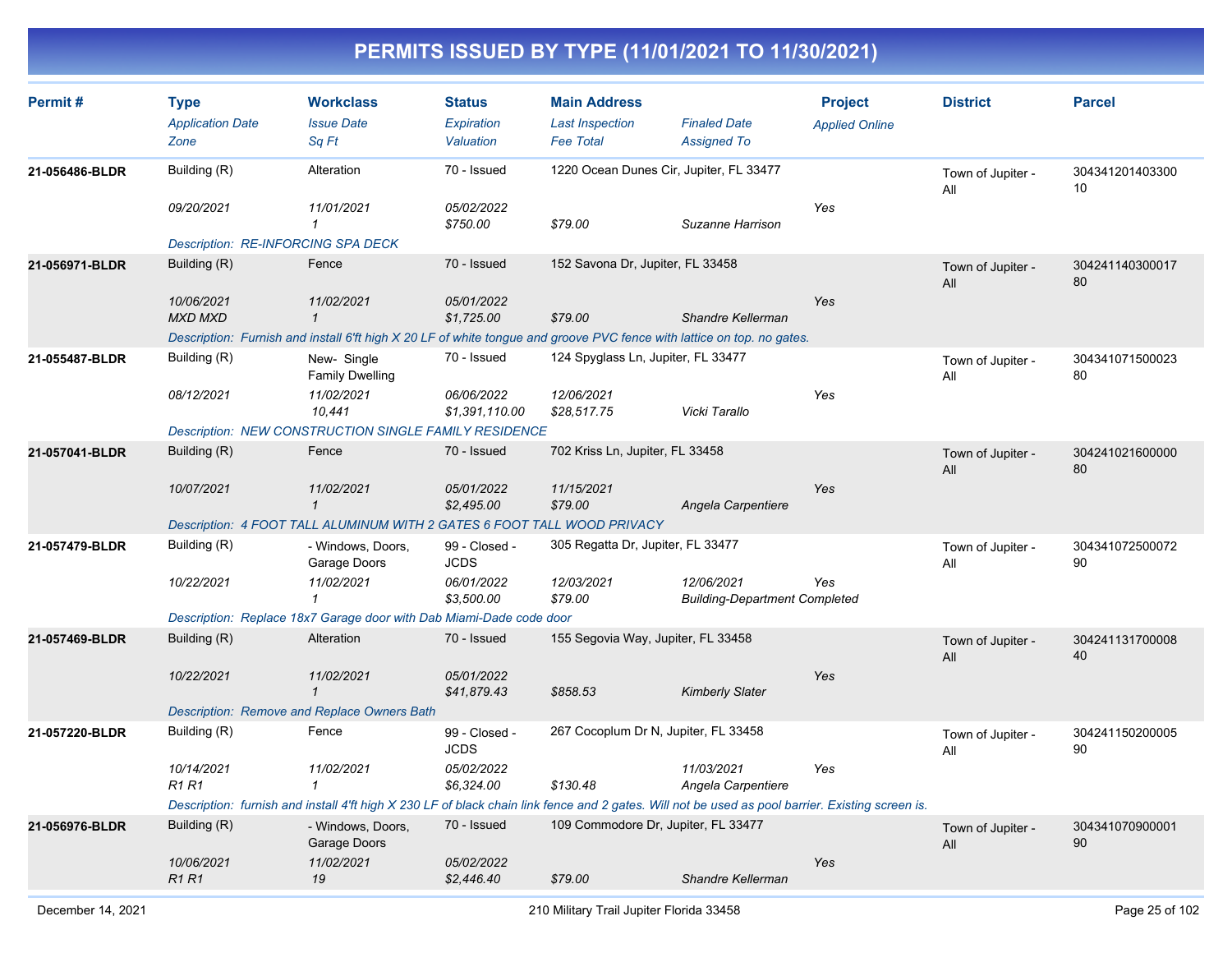|                |                                                |                                                                                      |                                          |                                                                   | PERMITS ISSUED BY TYPE (11/01/2021 TO 11/30/2021)  |                                         |                          |                       |
|----------------|------------------------------------------------|--------------------------------------------------------------------------------------|------------------------------------------|-------------------------------------------------------------------|----------------------------------------------------|-----------------------------------------|--------------------------|-----------------------|
| Permit#        | <b>Type</b><br><b>Application Date</b><br>Zone | <b>Workclass</b><br><b>Issue Date</b><br>Sq Ft                                       | <b>Status</b><br>Expiration<br>Valuation | <b>Main Address</b><br><b>Last Inspection</b><br><b>Fee Total</b> | <b>Finaled Date</b><br><b>Assigned To</b>          | <b>Project</b><br><b>Applied Online</b> | <b>District</b>          | <b>Parcel</b>         |
|                |                                                | Description: INSTALL 1 IMPACT DOOR                                                   |                                          |                                                                   |                                                    |                                         |                          |                       |
| 21-056583-BLDR | Building (R)                                   | - Windows, Doors,<br>Garage Doors                                                    | 70 - Issued                              | 320 Carina Dr, Jupiter, FL 33478                                  |                                                    |                                         | Town of Jupiter -<br>All | 304241080200006<br>70 |
|                | 09/23/2021                                     | 11/02/2021<br>112                                                                    | 05/02/2022<br>\$5,389.95                 | \$111.80                                                          | Shandre Kellerman                                  | Yes                                     |                          |                       |
|                |                                                | Description: Remove and replace one 16x7 garage door                                 |                                          |                                                                   |                                                    |                                         |                          |                       |
| 21-056526-BLDR | Building (R)                                   | Fence                                                                                | 99 - Closed -<br><b>JCDS</b>             | 147 Bayberry Cir, Jupiter, FL 33458                               |                                                    |                                         | Town of Jupiter -<br>All | 304241110100600<br>10 |
|                | 09/21/2021<br>R <sub>2</sub> R <sub>2</sub>    | 11/02/2021<br>152                                                                    | 05/02/2022<br>\$6,550.00                 | \$135.00                                                          | 11/03/2021<br>Angela Carpentiere                   | Yes                                     |                          |                       |
|                |                                                | Description: Install approx. 152' of 6' high white shadowbox PVC fence               |                                          |                                                                   |                                                    |                                         |                          |                       |
| 21-056369-BLDR | Building (R)                                   | - Windows, Doors,<br>Garage Doors                                                    | 70 - Issued                              | 102 Raintree Trl, Jupiter, FL 33458                               |                                                    |                                         | Town of Jupiter -<br>ail | 304241102200007<br>60 |
|                | 09/14/2021                                     | 11/02/2021<br>$\mathcal I$                                                           | 05/02/2022<br>\$13,245.97                | \$271.54                                                          | Shandre Kellerman                                  | Yes                                     |                          |                       |
|                |                                                | Description: REPLACE 6 WINDOWS AND 1 DOOR TO IMPACT                                  |                                          |                                                                   |                                                    |                                         |                          |                       |
| 21-057277-BLDR | Building (R)                                   | - Windows, Doors,<br>Garage Doors                                                    | 70 - Issued                              | 155 Spoonbill Ct, Jupiter, FL 33458                               |                                                    |                                         | Town of Jupiter -<br>All | 304241112200002<br>60 |
|                | 10/15/2021<br>R <sub>2</sub> R <sub>2</sub>    | 11/02/2021<br>112                                                                    | 05/02/2022<br>\$4,462.00                 | \$93.24                                                           | Angela Carpentiere                                 | Yes                                     |                          |                       |
|                |                                                | Description: REPLACE GARAGE DOOR 16X7                                                |                                          |                                                                   |                                                    |                                         |                          |                       |
| 21-057570-BLDR | Building (R)                                   | Shutter                                                                              | 99 - Closed -<br><b>JCDS</b>             | 6273 Hollywood St, Jupiter, FL 33458                              |                                                    |                                         | Town of Jupiter -<br>ail | 304241150807101<br>70 |
|                | 10/26/2021<br><b>R1 R1</b>                     | 11/02/2021<br>84                                                                     | 05/23/2022<br>\$1,890.00                 | 11/22/2021<br>\$79.00                                             | 11/23/2021<br><b>Building-Department Completed</b> | Yes                                     |                          |                       |
|                |                                                | Description: installation of 2 accordion shutters                                    |                                          |                                                                   |                                                    |                                         |                          |                       |
| 21-057555-BLDR | Building (R)                                   | - Windows, Doors,<br>Garage Doors                                                    | 70 - Issued                              | 145 Wooden Mill Ter, Jupiter, FL 33458                            |                                                    |                                         | Town of Jupiter -<br>All | 304241032602100<br>60 |
|                | 10/26/2021                                     | 11/02/2021                                                                           | 05/02/2022<br>\$2,400.00                 | \$79.00                                                           | <b>Debbie Rogers</b>                               | Yes                                     |                          |                       |
|                |                                                | Description: Replacing on existing opening 1 Impact Door                             |                                          |                                                                   |                                                    |                                         |                          |                       |
| 21-057077-BLDR | Building (R)                                   | - Windows, Doors,<br>Garage Doors                                                    | 70 - Issued                              | 295 Hammock Pt S, Jupiter, FL 33458                               |                                                    |                                         | Town of Jupiter -<br>All | 304241150200060<br>00 |
|                | 10/09/2021                                     | 11/02/2021<br>112                                                                    | 05/31/2022<br>\$3,825.00                 | 12/01/2021<br>\$80.50                                             | Shandre Kellerman                                  | Yes                                     |                          |                       |
|                |                                                | Description: REPLACE EXISTING 16X7 GARAGE DOOR WITH NEW HURRICANE IMPACT GARAGE DOOR |                                          |                                                                   |                                                    |                                         |                          |                       |
| 21-056567-BLDR | Building (R)                                   | Alteration                                                                           | 70 - Issued                              | 475 Oriole Pt, Jupiter, FL 33458                                  |                                                    |                                         | Town of Jupiter -<br>All | 304241150200037<br>70 |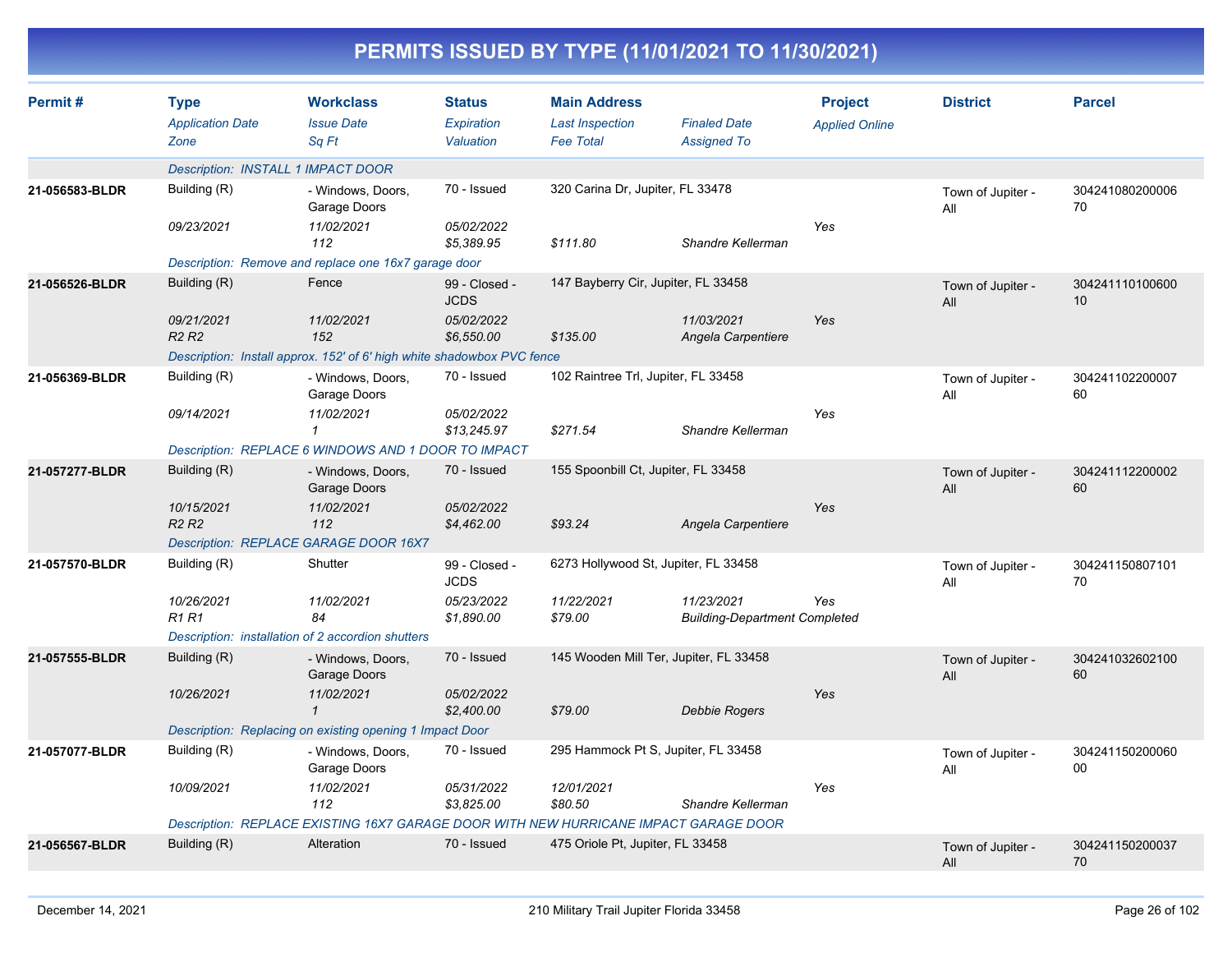| PERMITS ISSUED BY TYPE (11/01/2021 TO 11/30/2021) |                                                                                         |                                                                                                                                                             |                                          |                                                                   |                                           |                                         |                          |                       |  |  |
|---------------------------------------------------|-----------------------------------------------------------------------------------------|-------------------------------------------------------------------------------------------------------------------------------------------------------------|------------------------------------------|-------------------------------------------------------------------|-------------------------------------------|-----------------------------------------|--------------------------|-----------------------|--|--|
| Permit #                                          | <b>Type</b><br><b>Application Date</b><br>Zone                                          | <b>Workclass</b><br><b>Issue Date</b><br>Sq Ft                                                                                                              | <b>Status</b><br>Expiration<br>Valuation | <b>Main Address</b><br><b>Last Inspection</b><br><b>Fee Total</b> | <b>Finaled Date</b><br><b>Assigned To</b> | <b>Project</b><br><b>Applied Online</b> | <b>District</b>          | <b>Parcel</b>         |  |  |
|                                                   | 09/22/2021<br><b>R1 R1</b>                                                              | 11/03/2021<br>1,150<br>Description: ALUMINUM SCREEN POOL ENCLOSURE ON EXISTING CONCRETE SLAB. DEMO EXISTING ENCLOSURE.                                      | 05/02/2022<br>\$18,000.00                | \$369.00                                                          | Vicki Tarallo                             | Yes                                     |                          |                       |  |  |
| 21-056455-BLDR                                    | Building (R)<br>09/17/2021                                                              | - Windows, Doors,<br>Garage Doors<br>11/03/2021<br>242<br>Description: REPLACE EXISTING 7WINDOWS & 2DOORS WITH NEW IMPACT 7WINDOWS & 2DOORS.                | 70 - Issued<br>05/02/2022<br>\$21,558.20 | 372 Legare Ct, Jupiter, FL 33458<br>\$441.94                      | Shandre Kellerman                         | Yes                                     | Town of Jupiter -<br>All | 304241230100000<br>50 |  |  |
| 21-057201-BLDR                                    | Building (R)<br>10/13/2021                                                              | Fence<br>11/03/2021<br>24<br>Description: INSTALL APPROX 24' OF 4' WHITE ALUMINUM FENCE WITH (1) 4' GATE AND (1) 4' SEAWING                                 | 70 - Issued<br>05/02/2022<br>\$2,164.00  | 942 Marlin Cir, Jupiter, FL 33458<br>\$79.00                      | Vicki Tarallo                             | Yes                                     | Town of Jupiter -<br>All | 304240360800004<br>00 |  |  |
| 21-057302-BLDR                                    | Building (R)<br>10/17/2021<br>Description: garage door replacements<br>16x8 and 6'2"x7' | - Windows, Doors,<br>Garage Doors<br>11/03/2021<br>171                                                                                                      | 70 - Issued<br>05/02/2022<br>\$8,892.00  | 119 N Village Way, Jupiter, FL 33458<br>\$182.51                  | Angela Carpentiere                        | Yes                                     | Town of Jupiter -<br>All | 304241130200002<br>20 |  |  |
| 21-056675-BLDR                                    | Building (R)<br>09/27/2021<br>R <sub>2</sub> R <sub>2</sub>                             | Alteration<br>11/03/2021<br>$\Omega$<br>Description: Adding a window to the garage where there has never been a window before. Also adding a wall a/c unit. | 70 - Issued<br>05/02/2022<br>\$1,800.00  | 123 Lakeside Cir, Jupiter, FL 33458<br>\$79.00                    | Alicia Hertzog                            | No                                      | Town of Jupiter -<br>All | 304241100100005<br>60 |  |  |
| 21-057301-BLDR                                    | Building (R)<br>10/17/2021                                                              | - Windows, Doors,<br>Garage Doors<br>11/03/2021<br>128<br>Description: GARAGE DOOR REPLACEMENT 16X8                                                         | 70 - Issued<br>05/02/2022<br>\$4,361.00  | 135 Poinciana Dr, Jupiter, FL 33458<br>\$91.22                    | Angela Carpentiere                        | Yes                                     | Town of Jupiter -<br>All | 304241240900022<br>40 |  |  |
| 21-057117-BLDR                                    | Building (R)<br>10/11/2021                                                              | - Windows, Doors,<br>Garage Doors<br>11/03/2021<br>0<br>Description: REPLACE TO IMPACT 7 WINDOWS 5 DOORS                                                    | 70 - Issued<br>05/02/2022<br>\$24,500.00 | 185 Honeysuckle Dr, Jupiter, FL 33458<br>\$502.25                 | Angela Carpentiere                        | Yes                                     | Town of Jupiter -<br>All | 304241240400006<br>10 |  |  |
| 21-056691-BLDR                                    | Building (R)<br>09/27/2021                                                              | - Windows, Doors,<br>Garage Doors<br>11/03/2021<br>2,528                                                                                                    | 70 - Issued<br>05/02/2022<br>\$20,394.00 | 183 Ridge Rd, Jupiter, FL 33477<br>\$418.08                       | Kelly Hills                               | Yes                                     | Town of Jupiter -<br>All | 304341160200027<br>50 |  |  |

*Description: replace 4 impact windows and 4 impact doors, size for size.*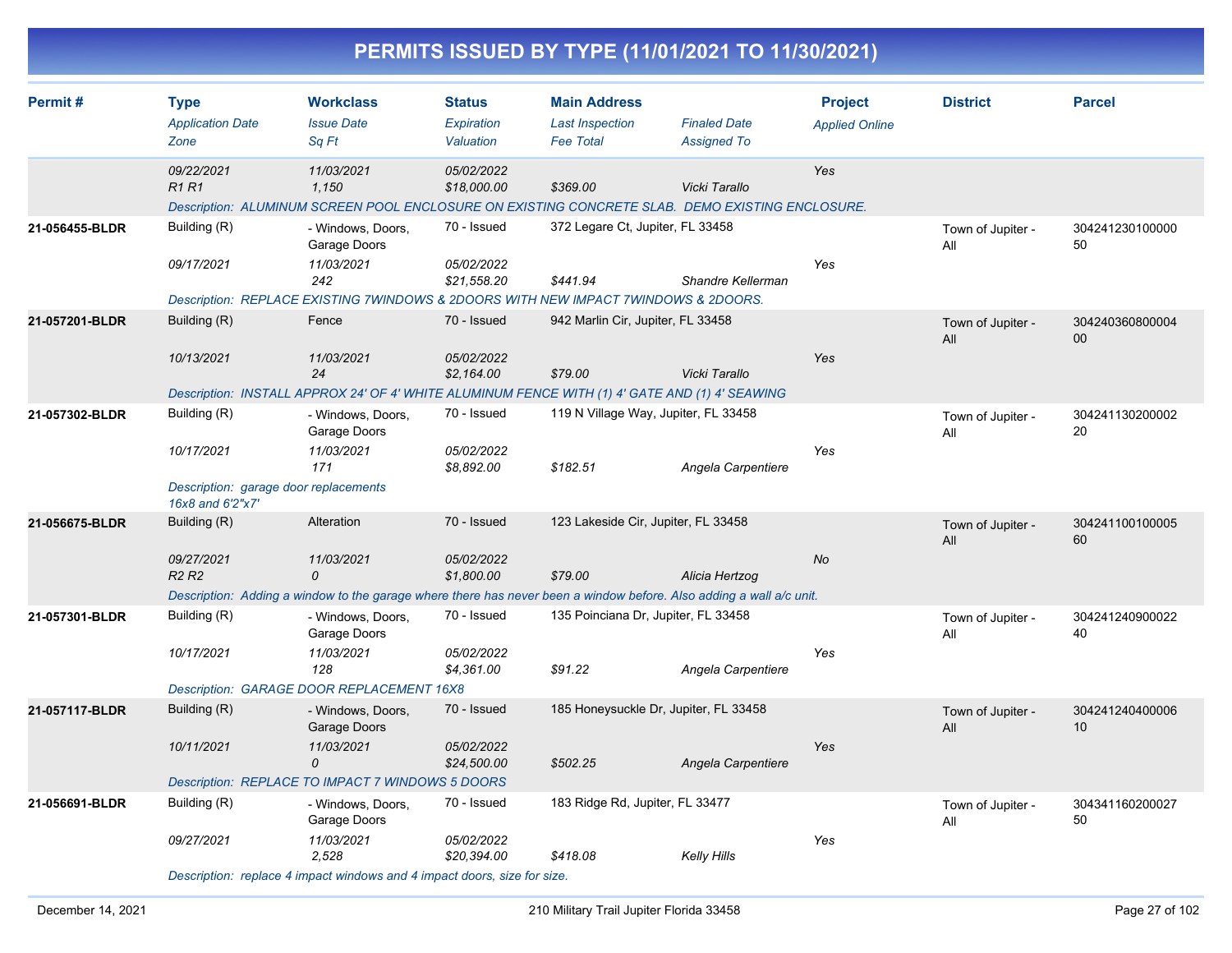| Permit#         | <b>Type</b><br><b>Application Date</b><br>Zone | <b>Workclass</b><br><b>Issue Date</b><br>Sq Ft                                                                | <b>Status</b><br>Expiration<br>Valuation | <b>Main Address</b><br><b>Last Inspection</b><br><b>Fee Total</b> | <b>Finaled Date</b><br><b>Assigned To</b>          | <b>Project</b><br><b>Applied Online</b> | <b>District</b>          | <b>Parcel</b>         |
|-----------------|------------------------------------------------|---------------------------------------------------------------------------------------------------------------|------------------------------------------|-------------------------------------------------------------------|----------------------------------------------------|-----------------------------------------|--------------------------|-----------------------|
| 21-056602-BLDR  | Building (R)                                   | Shutter                                                                                                       | 99 - Closed -<br><b>JCDS</b>             | 281 Newhaven Blvd, Jupiter, FL 33458                              |                                                    |                                         | Town of Jupiter -<br>All | 304241240400011<br>30 |
|                 | 09/23/2021                                     | 11/03/2021<br>304                                                                                             | 05/11/2022<br>\$5,450.00                 | 11/12/2021<br>\$113.00                                            | 11/16/2021<br><b>Building-Department Completed</b> | Yes                                     |                          |                       |
|                 |                                                | Description: installation of 9 accordion shutters                                                             |                                          |                                                                   |                                                    |                                         |                          |                       |
| 21-057031-BLDR  | Building (R)                                   | - Windows, Doors,<br>Garage Doors                                                                             | 70 - Issued                              | 150 North River Dr E, Jupiter, FL 33458                           |                                                    |                                         | Town of Jupiter -<br>All | 304240271400009<br>60 |
|                 | 10/07/2021                                     | 11/04/2021<br>$\mathbf{1}$                                                                                    | 06/08/2022<br>\$25,902.00                | 12/10/2021<br>\$530.99                                            | <b>Kelly Hills</b>                                 | Yes                                     |                          |                       |
|                 |                                                | Description: Replace 25 windows in 17 openings with CGI Sentinel Impact Windows.                              |                                          |                                                                   |                                                    |                                         |                          |                       |
| 21-056824-BLDR  | Building (R)                                   | - Windows, Doors,<br>Garage Doors                                                                             | 70 - Issued                              | 6206 Riverwalk Ln, 6, Jupiter, FL 33458                           |                                                    |                                         | Town of Jupiter -<br>All | 304241032004600<br>60 |
|                 | 09/30/2021                                     | 11/04/2021<br>1.176                                                                                           | 05/03/2022<br>\$4,154.00                 | \$87.08                                                           | Suzanne Harrison                                   | Yes                                     |                          |                       |
|                 |                                                | Description: replace 1 impact door, size for size.                                                            |                                          |                                                                   |                                                    |                                         |                          |                       |
| 21-056543-BLDR* | Building (R)                                   | Fence                                                                                                         | 70 - Issued                              | 105 Rosewood Cir, Jupiter, FL 33458                               |                                                    |                                         | Town of Jupiter -<br>All | 304241101000046<br>10 |
|                 | 09/22/2021                                     | 11/04/2021<br>156                                                                                             | 05/03/2022<br>\$11,925.00                | \$244.46                                                          | Angela Carpentiere                                 | Yes                                     |                          |                       |
|                 | Description: 156ft of 6ft pvc with 2 gates     |                                                                                                               |                                          |                                                                   |                                                    |                                         |                          |                       |
| 21-057609-BLDR  | Building (R)                                   | - Windows, Doors,<br>Garage Doors                                                                             | 70 - Issued                              | 208 Colony Way W, Jupiter, FL 33458                               |                                                    |                                         | Town of Jupiter -<br>All | 304241110600002<br>90 |
|                 | 10/27/2021                                     | 11/04/2021<br>$\mathbf{1}$                                                                                    | 05/03/2022<br>\$2,548.83                 | \$79.00                                                           | Debbie Rogers                                      | Yes                                     |                          |                       |
|                 |                                                | Description: CHANGE OUT FRONT DOOR NO SIZE CHANGE                                                             |                                          |                                                                   |                                                    |                                         |                          |                       |
| 21-057367-BLDR  | Building (R)                                   | - Windows, Doors,<br>Garage Doors                                                                             | 99 - Closed -<br><b>JCDS</b>             | 28 Victorian Ln, Jupiter, FL 33458                                |                                                    |                                         | Town of Jupiter -<br>All | 304240271600002<br>10 |
|                 | 10/19/2021                                     | 11/04/2021<br>90                                                                                              | 05/16/2022<br>\$8,800.00                 | 11/15/2021<br>\$180.64                                            | 11/16/2021<br><b>Building-Department Completed</b> | Yes                                     |                          |                       |
|                 |                                                | Description: Replace windows to the right of front door and replace windows back of house next to family room |                                          |                                                                   |                                                    |                                         |                          |                       |
| 21-057463-BLDR  | Building (R)                                   | Shutter                                                                                                       | 99 - Closed -<br><b>JCDS</b>             | 210 Echo Dr, Jupiter, FL 33458                                    |                                                    |                                         | Town of Jupiter -<br>All | 304241111600001<br>50 |
|                 | 10/22/2021<br>R <sub>2</sub> R <sub>2</sub>    | 11/04/2021<br>266                                                                                             | 06/01/2022<br>\$7,815.00                 | 12/03/2021<br>\$160.64                                            | 12/06/2021<br><b>Building-Department Completed</b> | <b>Yes</b>                              |                          |                       |
|                 | Description: Installing 3 Accordions           |                                                                                                               |                                          |                                                                   |                                                    |                                         |                          |                       |
| 21-057608-BLDR  | Building (R)                                   | - Windows, Doors,<br>Garage Doors                                                                             | 70 - Issued                              | 149 Beach Summit Ct, Jupiter, FL 33477                            |                                                    |                                         | Town of Jupiter -<br>All | 304341160200010<br>30 |
|                 | 10/27/2021                                     | 11/04/2021<br>1                                                                                               | 05/03/2022<br>\$6,493.44                 | \$133.87                                                          | Debbie Rogers                                      | Yes                                     |                          |                       |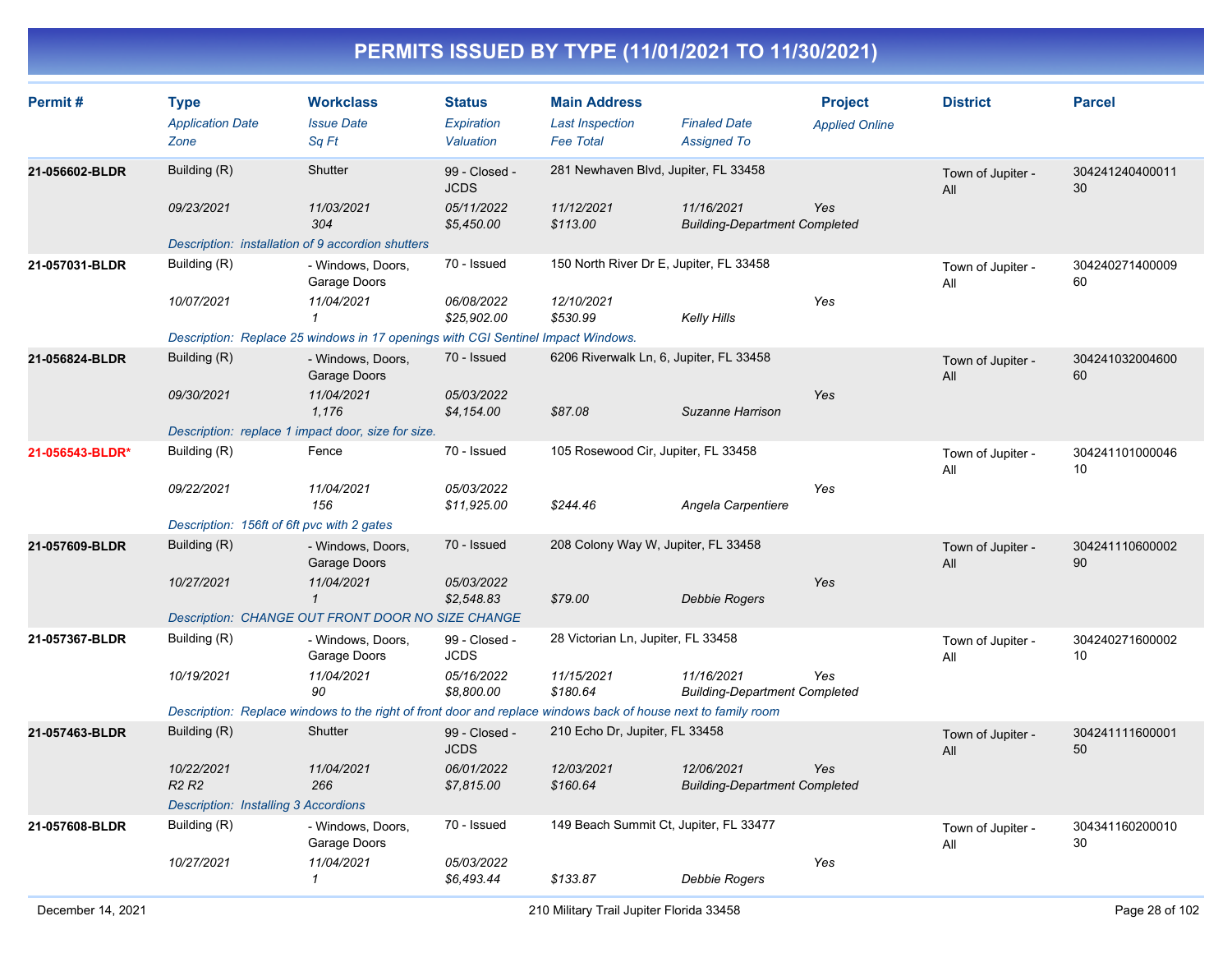|                 |                                                    |                                                                   |                                          |                                                                   | PERMITS ISSUED BY TYPE (11/01/2021 TO 11/30/2021) |                                         |                          |                       |
|-----------------|----------------------------------------------------|-------------------------------------------------------------------|------------------------------------------|-------------------------------------------------------------------|---------------------------------------------------|-----------------------------------------|--------------------------|-----------------------|
| Permit#         | <b>Type</b><br><b>Application Date</b><br>Zone     | <b>Workclass</b><br><b>Issue Date</b><br>Sq Ft                    | <b>Status</b><br>Expiration<br>Valuation | <b>Main Address</b><br><b>Last Inspection</b><br><b>Fee Total</b> | <b>Finaled Date</b><br><b>Assigned To</b>         | <b>Project</b><br><b>Applied Online</b> | <b>District</b>          | <b>Parcel</b>         |
|                 |                                                    | Description: CHANGE OUT 2 EXTERIOR DOORS NO SIZE CHANGE           |                                          |                                                                   |                                                   |                                         |                          |                       |
| 21-056947-BLDR  | Building (R)                                       | - Windows, Doors,<br>Garage Doors                                 | 70 - Issued                              | 136 Manor Cir, Jupiter, FL 33458                                  |                                                   |                                         | Town of Jupiter -<br>All | 304240320100009<br>20 |
|                 | 10/05/2021<br><b>RR RR</b>                         | 11/04/2021<br>$\mathbf{\overline{1}}$                             | 05/03/2022<br>\$15,050.00                | \$308.53                                                          | Vicki Tarallo                                     | Yes                                     |                          |                       |
|                 |                                                    | Description: REPLACE IMPACT FRONT DOORS                           |                                          |                                                                   |                                                   |                                         |                          |                       |
| 21-057607-BLDR* | Building (R)                                       | Shutter                                                           | <b>NOC</b><br>Required                   |                                                                   | 18911 Gumbo Limbo Ct, Jupiter, FL 33458           |                                         | Town of Jupiter -<br>All | 304240271000051<br>60 |
|                 | 10/27/2021                                         | 11/04/2021<br>1                                                   | <i>05/03/2022</i><br>\$3,740.00          | \$79.00                                                           | <b>Debbie Rogers</b>                              | Yes                                     |                          |                       |
|                 |                                                    | <b>Description: HURRICANE SHUTTERS 3 ACCORDIONS</b>               |                                          |                                                                   |                                                   |                                         |                          |                       |
| 21-056913-BLDR  | Building (R)                                       | - Windows, Doors,<br>Garage Doors                                 | 70 - Issued                              | 365 Magnolia Dr, Jupiter, FL 33458                                |                                                   |                                         | Town of Jupiter -<br>All | 304241150200014<br>10 |
|                 | 10/04/2021<br><b>R1 R1</b>                         | 11/04/2021<br>3,211                                               | 05/03/2022<br>\$39,725.00                | \$814.36                                                          | <b>Kelly Hills</b>                                | Yes                                     |                          |                       |
|                 | Description: Installation of 21 Windows and 1 Door |                                                                   |                                          |                                                                   |                                                   |                                         |                          |                       |
| 21-056726-BLDR  | Building (R)                                       | Alteration                                                        | 70 - Issued                              |                                                                   | 141 Hawksbill Way, Jupiter, FL 33458              |                                         | Town of Jupiter -<br>All | 304241110200002<br>10 |
|                 | 09/28/2021                                         | 11/04/2021<br>$\mathbf{1}$                                        | 05/03/2022<br>\$120,546.00               | \$2,471.19                                                        | <b>Kelly Hills</b>                                | Yes                                     |                          |                       |
|                 |                                                    | Description: Open walls fam/kit replace cabinetry, lighting, tile |                                          |                                                                   |                                                   |                                         |                          |                       |
| 21-053756-BLDR  | Building (R)                                       | - Windows, Doors,<br>Garage Doors                                 | 70 - Issued                              |                                                                   | 141 E Riverside Dr, 6A, Jupiter, FL 33469         |                                         | Town of Jupiter -<br>All | 304340311700600<br>10 |
|                 | 06/10/2021<br>R3 R3                                | 11/05/2021<br>775                                                 | 06/06/2022<br>\$11,750.00                | 12/07/2021<br>\$240.87                                            | <b>Kelly Hills</b>                                | Yes                                     |                          |                       |
|                 |                                                    | Description: Replace existing sliding glass doors and windows     |                                          |                                                                   |                                                   |                                         |                          |                       |
| 21-056447-BLDR  | Building (R)                                       | - Windows, Doors,<br>Garage Doors                                 | 70 - Issued                              | 136 Wentworth Ct, Jupiter, FL 33458                               |                                                   |                                         | Town of Jupiter -<br>All | 304241230100009<br>10 |
|                 | 09/16/2021<br><b>MXD MXD</b>                       | 11/05/2021<br>1,854                                               | 05/04/2022<br>\$13,059.00                | 12/08/2021<br>\$267.71                                            | Alicia Hertzog                                    | Yes                                     |                          |                       |
|                 |                                                    | Description: REPLACE/INSTALL IMPACT WINDOWS AND DOOR              |                                          |                                                                   |                                                   |                                         |                          |                       |
| 21-056779-BLDR  | Building (R)                                       | Alteration                                                        | 70 - Issued                              | 138 Santiago Dr, Jupiter, FL 33458                                |                                                   |                                         | Town of Jupiter -<br>All | 304241131700010<br>80 |
|                 | 09/29/2021<br><b>MXD MXD</b>                       | 11/05/2021<br>$\mathcal I$                                        | 05/09/2022<br>\$40,965.00                | 11/09/2021<br>\$839.78                                            | Vicki Tarallo                                     | Yes                                     |                          |                       |
|                 | <b>Description: MASTER BATH REMODEL</b>            |                                                                   |                                          |                                                                   |                                                   |                                         |                          |                       |
| 21-056612-BLDR  | Building (R)                                       | - Windows, Doors,<br>Garage Doors                                 | 70 - Issued                              | 581 Scrubjay Ln, Jupiter, FL 33458                                |                                                   |                                         | Town of Jupiter -<br>All | 304241150200048<br>70 |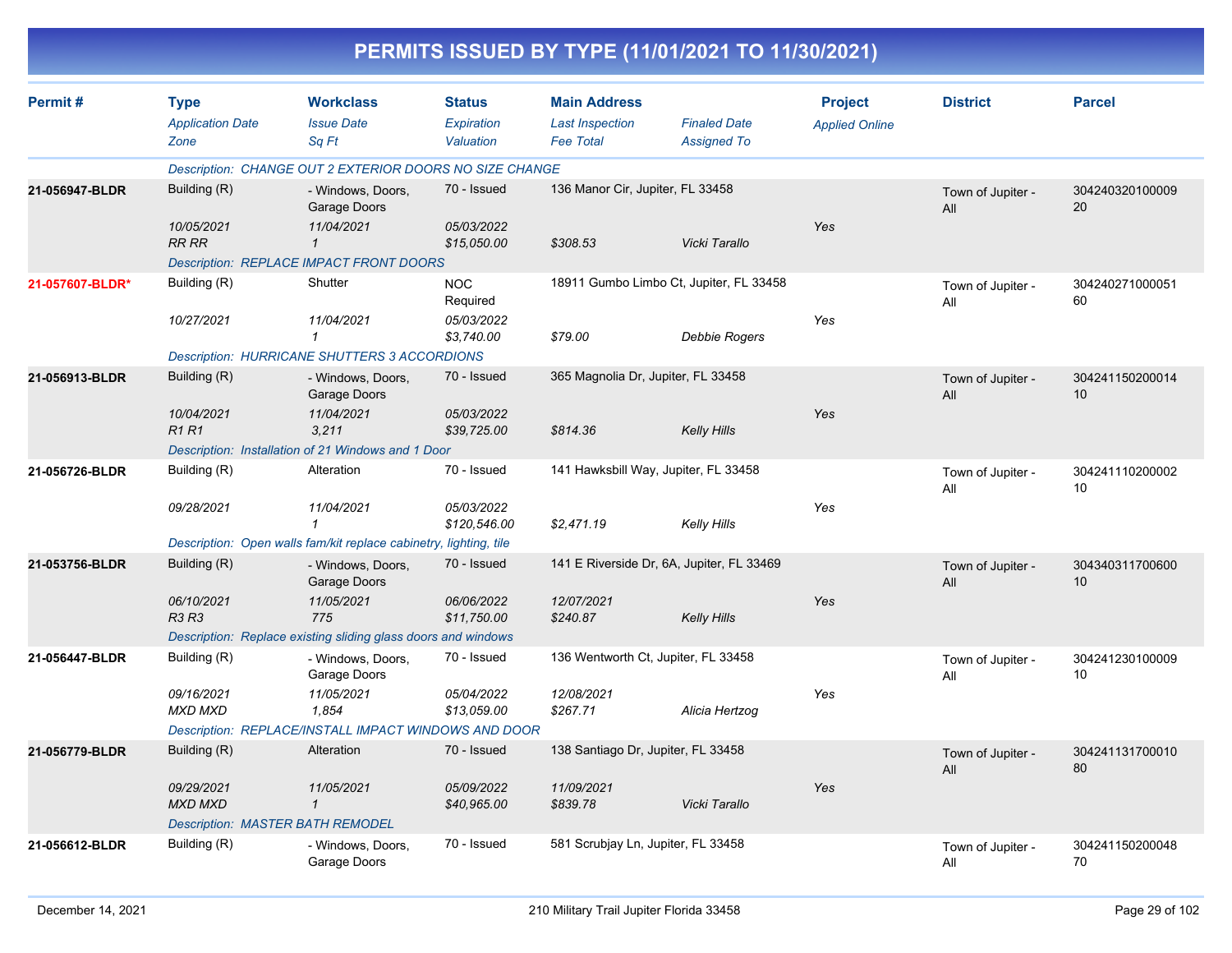| Permit#        | <b>Type</b><br><b>Application Date</b><br>Zone              | <b>Workclass</b><br><b>Issue Date</b><br>Sq Ft                                   | <b>Status</b><br>Expiration<br>Valuation | <b>Main Address</b><br><b>Last Inspection</b><br><b>Fee Total</b> | <b>Finaled Date</b><br><b>Assigned To</b>          | <b>Project</b><br><b>Applied Online</b> | <b>District</b>          | <b>Parcel</b>         |
|----------------|-------------------------------------------------------------|----------------------------------------------------------------------------------|------------------------------------------|-------------------------------------------------------------------|----------------------------------------------------|-----------------------------------------|--------------------------|-----------------------|
|                | 09/23/2021<br><b>R1R1</b><br>Description: Replace 6 windows | 11/05/2021<br>3,328                                                              | 06/06/2022<br>\$5,616.44                 | 12/07/2021<br>\$116.33                                            | Alicia Hertzog                                     | Yes                                     |                          |                       |
| 21-056424-BLDR | Building (R)<br>09/16/2021                                  | - Windows, Doors,<br>Garage Doors<br>11/05/2021                                  | 70 - Issued<br>06/01/2022                | 6041 Loree St, Jupiter, FL 33458<br>12/03/2021                    |                                                    | Yes                                     | Town of Jupiter -<br>All | 304241220211901<br>11 |
|                | R <sub>2</sub> R <sub>2</sub>                               | $\mathcal I$<br>Description: change out 2 front doors no size change             | \$2,535.72                               | \$79.00                                                           | Alicia Hertzog                                     |                                         |                          |                       |
| 21-056744-BLDR | Building (R)                                                | - Windows, Doors,<br>Garage Doors                                                | 70 - Issued                              | 161 Ocean Pines Ter, Jupiter, FL 33477                            |                                                    |                                         | Town of Jupiter -<br>All | 304341160200005<br>70 |
|                | 09/28/2021                                                  | 11/05/2021<br>1                                                                  | 05/04/2022<br>\$26,538.00                | \$544.03                                                          | Suzanne Harrison                                   | Yes                                     |                          |                       |
|                |                                                             | Description: Replacing on existing openings 4 impact windows and 5 impact doors  |                                          |                                                                   |                                                    |                                         |                          |                       |
| 21-056968-BLDR | Building (R)                                                | Alteration                                                                       | 99 - Closed -<br><b>JCDS</b>             | 2041 Staysail Ln Staysail, Jupiter, FL<br>33477                   |                                                    |                                         | Town of Jupiter -<br>All | 304341160700002<br>60 |
|                | 10/06/2021<br><b>R3 R3</b>                                  | 11/05/2021<br>$\mathbf{1}$                                                       | 05/09/2022<br>\$300.00                   | 11/09/2021<br>\$79.00                                             | 11/10/2021<br><b>Building-Department Completed</b> | Yes                                     |                          |                       |
|                |                                                             | Description: SHOWER ENCLOSURE FOR EXISTING OUTDOOR SHOWER, PLUMBING EXISTING     |                                          |                                                                   |                                                    |                                         |                          |                       |
| 21-057381-BLDR | Building (R)                                                | - Windows, Doors,<br>Garage Doors                                                | 70 - Issued                              | 302 Newhaven Blvd, Jupiter, FL 33458                              |                                                    |                                         | Town of Jupiter -<br>All | 304241240900030<br>00 |
|                | 10/19/2021<br><b>MXD MXD</b>                                | 11/05/2021<br>$\mathbf{1}$                                                       | 05/04/2022<br>\$14,010.00                | \$287.20                                                          | <b>Kellie Doherty</b>                              | Yes                                     |                          |                       |
|                |                                                             | Description: Remove and replace 15 impact windows.                               |                                          |                                                                   |                                                    |                                         |                          |                       |
| 21-057257-BLDR | Building (R)                                                | - Windows, Doors,<br>Garage Doors                                                | 70 - Issued                              | 124 Raintree Trl, Jupiter, FL 33458                               |                                                    |                                         | Town of Jupiter -<br>All | 304241102200006<br>50 |
|                | 10/15/2021                                                  | 11/05/2021<br>$\mathbf{1}$                                                       | 06/07/2022<br>\$2,982.94                 | 12/09/2021<br>\$79.00                                             | <b>Kellie Doherty</b>                              | Yes                                     |                          |                       |
|                |                                                             | Description: CHANGE OUT 1 EXTERIOR DOOR NO SIZE CHANGE                           |                                          |                                                                   |                                                    |                                         |                          |                       |
| 21-057386-BLDR | Building (R)                                                | - Windows, Doors,<br>Garage Doors                                                | 70 - Issued                              | 101 Mako Ln, Jupiter, FL 33477                                    |                                                    |                                         | Town of Jupiter -<br>All | 304341080500600<br>10 |
|                | 10/20/2021                                                  | 11/05/2021<br>126                                                                | 05/04/2022<br>\$4,820.00                 | \$100.40                                                          | <b>Kellie Doherty</b>                              | Yes                                     |                          |                       |
|                |                                                             | Description: Replace 2 existing 9x7 O/H garage door                              |                                          |                                                                   |                                                    |                                         |                          |                       |
| 21-056932-BLDR | Building (R)                                                | - Windows, Doors,<br>Garage Doors                                                | 70 - Issued                              | 170 E Bay Cedar Cir, Jupiter, FL 33458                            |                                                    |                                         | Town of Jupiter -<br>All | 304241121500024<br>00 |
|                | 10/05/2021<br><b>R3 R3</b>                                  | 11/05/2021<br>$\Omega$                                                           | 05/16/2022<br>\$25,528.00                | 11/16/2021<br>\$523.33                                            | Kelly Hills                                        | Yes                                     |                          |                       |
|                |                                                             | Description: Remove and replace 2 doors and 23 windows with like impact products |                                          |                                                                   |                                                    |                                         |                          |                       |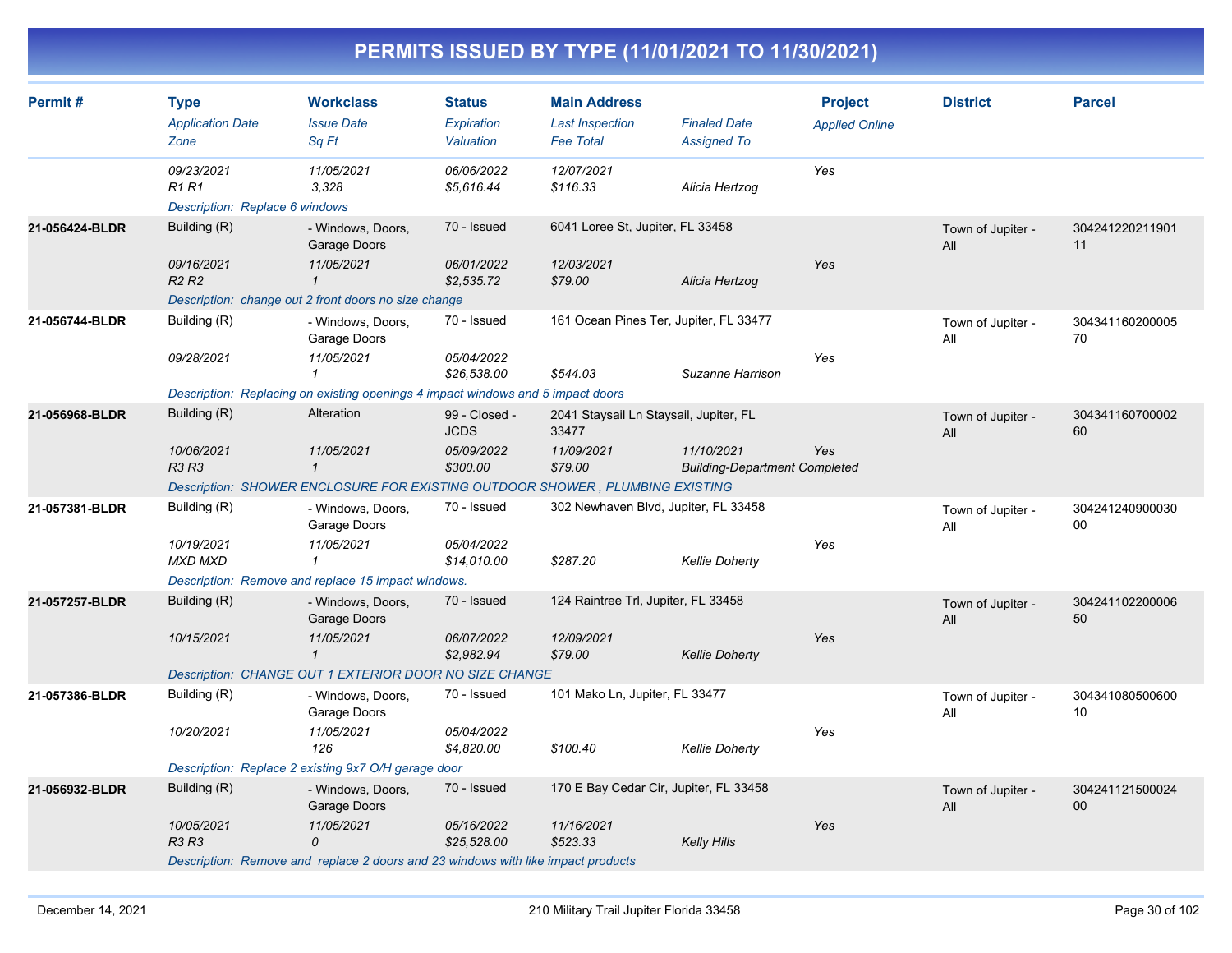| Permit#        | <b>Type</b><br><b>Application Date</b><br>Zone | <b>Workclass</b><br><b>Issue Date</b><br>Sq Ft                                                                        | <b>Status</b><br>Expiration<br>Valuation | <b>Main Address</b><br><b>Last Inspection</b><br><b>Fee Total</b> | <b>Finaled Date</b><br><b>Assigned To</b>          | <b>Project</b><br><b>Applied Online</b> | <b>District</b>          | <b>Parcel</b>         |
|----------------|------------------------------------------------|-----------------------------------------------------------------------------------------------------------------------|------------------------------------------|-------------------------------------------------------------------|----------------------------------------------------|-----------------------------------------|--------------------------|-----------------------|
| 21-056666-BLDR | Building (R)                                   | Shutter                                                                                                               | 99 - Closed -<br><b>JCDS</b>             | 118 Via Veracruz, Jupiter, FL 33458                               |                                                    |                                         | Town of Jupiter -<br>All | 304241121600018<br>00 |
|                | 09/26/2021                                     | 11/05/2021<br>580                                                                                                     | 05/16/2022<br>\$9,600.00                 | 11/17/2021<br>\$196.88                                            | 11/18/2021<br><b>Building-Department Completed</b> | Yes                                     |                          |                       |
|                |                                                | Description: Furnish and install 20 impact accordion hurricane shutters                                               |                                          |                                                                   |                                                    |                                         |                          |                       |
| 21-057046-BLDR | Building (R)                                   | Alteration                                                                                                            | 70 - Issued                              | 111 W Bears Club Dr, Jupiter, FL 33477                            |                                                    |                                         | Town of Jupiter -<br>All | 304341191000000<br>30 |
|                | 10/08/2021                                     | 11/05/2021<br>600                                                                                                     | 06/06/2022<br>\$10,000.00                | 12/08/2021<br>\$205.00                                            | <b>Kelly Hills</b>                                 | Yes                                     |                          |                       |
|                |                                                | Description: Interior partition electrical, no additional square footage                                              |                                          |                                                                   |                                                    |                                         |                          |                       |
| 21-056634-BLDR | Building (R)                                   | Alteration                                                                                                            | 99 - Closed -<br><b>JCDS</b>             | 314 W Riverside Dr, Jupiter, FL 33469                             |                                                    |                                         | Town of Jupiter -<br>All | 304240360401100<br>30 |
|                | 09/24/2021                                     | 11/05/2021<br>$\mathcal I$                                                                                            | 06/06/2022<br>\$9,000.00                 | 12/08/2021<br>\$184.70                                            | 12/09/2021<br><b>Building-Department Completed</b> | Yes                                     |                          |                       |
|                |                                                | Description: Install screen walls under existing roof on existing pavers.                                             |                                          |                                                                   |                                                    |                                         |                          |                       |
| 21-054991-BLDR | Building (R)                                   | Alteration                                                                                                            | 70 - Issued                              | 101 Mako Ln, Jupiter, FL 33477                                    |                                                    |                                         | Town of Jupiter -<br>All | 304341080500600<br>10 |
|                | 07/26/2021<br><b>R3 R3</b>                     | 11/05/2021<br>$\mathbf{1}$                                                                                            | 05/04/2022<br>\$70,000.00                | \$1,435.00                                                        | Suzanne Harrison                                   | Yes                                     |                          |                       |
|                |                                                | Description: interior kitchen and utility room reno                                                                   |                                          |                                                                   |                                                    |                                         |                          |                       |
| 21-057275-BLDR | Building (R)                                   | - Windows, Doors,<br>Garage Doors                                                                                     | 70 - Issued                              | 825 Center St, 43A, Jupiter, FL 33458                             |                                                    |                                         | Town of Jupiter -<br>All | 304240351600004<br>31 |
|                | 10/15/2021<br><b>R3 R3</b>                     | 11/06/2021<br>$\mathbf{1}$                                                                                            | 05/05/2022<br>\$15,172.00                | \$311.02                                                          | <b>Kellie Doherty</b>                              | Yes                                     |                          |                       |
|                | Description: install 4 impact doors            |                                                                                                                       |                                          |                                                                   |                                                    |                                         |                          |                       |
| 21-057623-BLDR | Building (R)                                   | - Windows, Doors,<br>Garage Doors                                                                                     | 70 - Issued                              | 154 North River Dr E, Jupiter, FL 33458                           |                                                    |                                         | Town of Jupiter -<br>All | 304240271400009<br>40 |
|                | 10/28/2021                                     | 11/08/2021<br>168                                                                                                     | 05/09/2022<br>\$4,250.00                 | \$89.00                                                           | Debbie Rogers                                      | Yes                                     |                          |                       |
|                |                                                | Description: R&R garage doors w/same size<br>16x7 DAB NOA 20-0901.25 +36 -44 psf & 8x7 DAB NOA 20-0901.19 +50 -60 psf |                                          |                                                                   |                                                    |                                         |                          |                       |
| 21-056456-BLDR | Building (R)                                   | Alteration                                                                                                            | 99 - Closed -<br><b>JCDS</b>             | 116 Sims Creek Ct, Jupiter, FL 33458                              |                                                    |                                         | Town of Jupiter -<br>All | 304241022500000<br>30 |
|                | 09/17/2021                                     | 11/08/2021<br>$\mathbf{1}$                                                                                            | 05/16/2022<br>\$10,500.00                | 11/17/2021<br>\$215.25                                            | 11/18/2021<br><b>Building-Department Completed</b> | Yes                                     |                          |                       |
|                |                                                | Description: 40' x 10' Patio Cover. Existing slab. New panel roof being added.                                        |                                          |                                                                   |                                                    |                                         |                          |                       |
| 20-048615-BLDR | Building (R)                                   | Elevator                                                                                                              | 99 - Closed -<br><b>JCDS</b>             | 2628 Marcinski Rd, Jupiter, FL 33477                              |                                                    |                                         | Town of Jupiter -<br>All | 304341200000032<br>80 |
|                |                                                |                                                                                                                       |                                          |                                                                   |                                                    |                                         |                          |                       |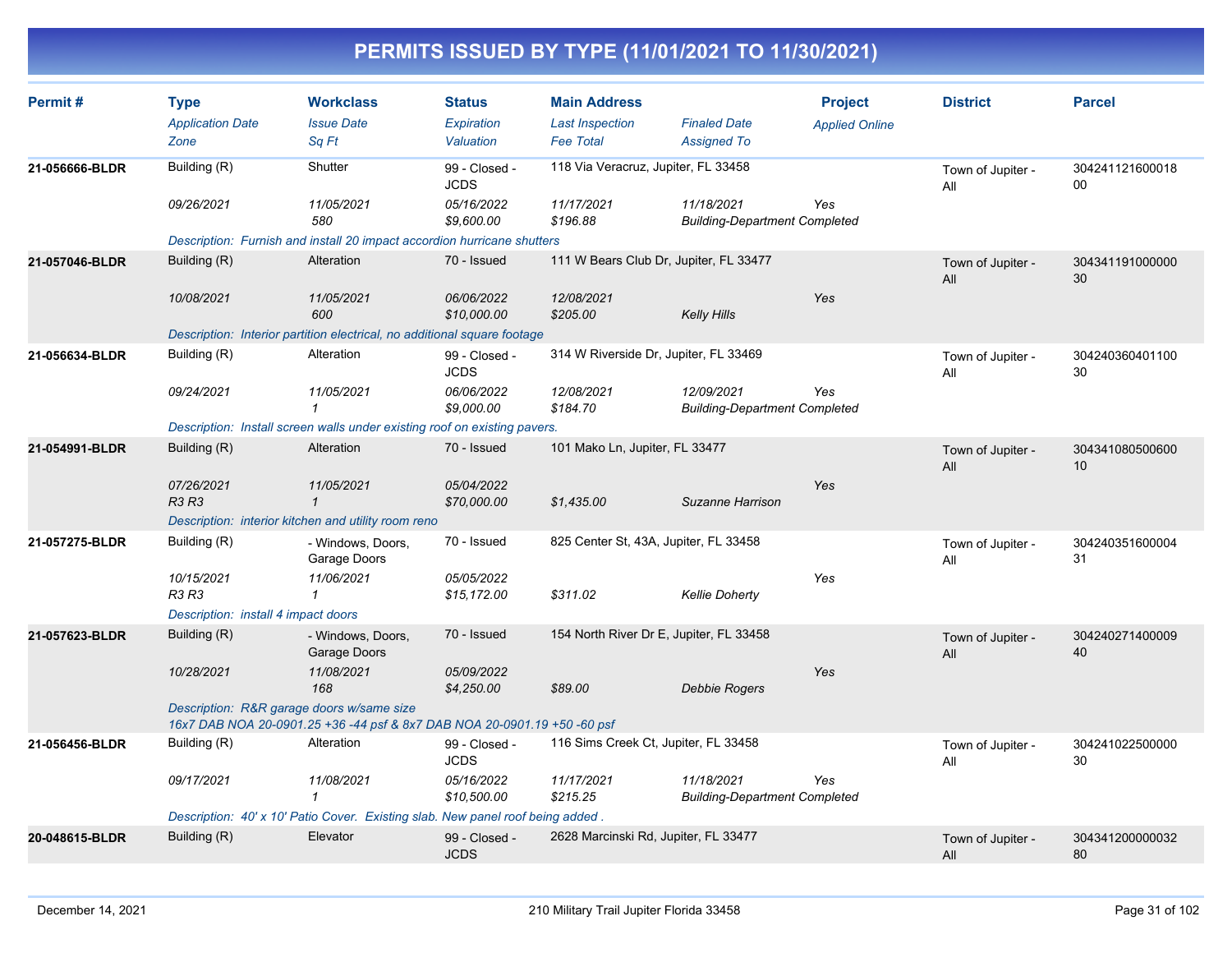| Permit#         | <b>Type</b><br><b>Application Date</b><br>Zone | <b>Workclass</b><br><b>Issue Date</b><br>Sq Ft                                                                           | <b>Status</b><br>Expiration<br>Valuation | <b>Main Address</b><br><b>Last Inspection</b><br><b>Fee Total</b> | <b>Finaled Date</b><br><b>Assigned To</b>          | <b>Project</b><br><b>Applied Online</b> | <b>District</b>          | <b>Parcel</b>         |
|-----------------|------------------------------------------------|--------------------------------------------------------------------------------------------------------------------------|------------------------------------------|-------------------------------------------------------------------|----------------------------------------------------|-----------------------------------------|--------------------------|-----------------------|
|                 | 12/21/2020                                     | 11/09/2021<br>15                                                                                                         | 05/09/2022<br>\$33,900.00                | 11/09/2021<br>\$693.25                                            | 11/10/2021<br><b>Building-Department Completed</b> | Yes                                     |                          |                       |
|                 | <b>Description: Install Home Elevator</b>      |                                                                                                                          |                                          |                                                                   |                                                    |                                         |                          |                       |
| 21-057652-BLDR  | Building (R)                                   | - Windows, Doors,<br>Garage Doors                                                                                        | 70 - Issued                              | 801 Summerwood Dr, Jupiter, FL 33458                              |                                                    |                                         | Town of Jupiter -<br>All | 304241013300001<br>00 |
|                 | 10/29/2021<br><b>R1R1</b>                      | 11/09/2021<br>$\mathbf{1}$                                                                                               | 05/09/2022<br>\$23,223.05                | \$474.91                                                          | Kimberly Slater                                    | Yes                                     |                          |                       |
|                 |                                                | Description: Replacing 10 Windows and 4 Doors                                                                            |                                          |                                                                   |                                                    |                                         |                          |                       |
| 21-056935-BLDR  | Building (R)                                   | - Windows, Doors,<br>Garage Doors                                                                                        | 70 - Issued                              | 6140 Michael St, Jupiter, FL 33458                                |                                                    |                                         | Town of Jupiter -<br>All | 304241150101400<br>40 |
|                 | 10/05/2021<br><b>R1R1</b>                      | 11/09/2021<br>1,768                                                                                                      | 05/08/2022<br>\$5,750.00                 | \$119.00                                                          | Suzanne Harrison                                   | Yes                                     |                          |                       |
|                 |                                                | Description: REMOVE & REPLACE WITH HURRICAN RESISTANT IMPACT WINDOWS & DOORS. NO CHANGE                                  |                                          |                                                                   |                                                    |                                         |                          |                       |
| 21-057065-BLDR  | Building (R)                                   | Shutter                                                                                                                  | 99 - Closed -<br><b>JCDS</b>             | 1021 Egret Cir N, Jupiter, FL 33458                               |                                                    |                                         | Town of Jupiter -<br>All | 304241150200051<br>80 |
|                 | 10/08/2021<br>R <sub>1</sub> R <sub>1</sub>    | 11/09/2021<br>70                                                                                                         | 05/31/2022<br>\$1,480.00                 | 11/30/2021<br>\$79.00                                             | 12/01/2021<br><b>Building-Department Completed</b> | Yes                                     |                          |                       |
|                 | Description: Installing 1 hurricane accordion  |                                                                                                                          |                                          |                                                                   |                                                    |                                         |                          |                       |
| 21-055857-BLDR* | Building (R)                                   | Alteration                                                                                                               | <b>NOC</b><br>Required                   | 123 Timber Ln, Jupiter, FL 33458                                  |                                                    |                                         | Town of Jupiter -<br>All | 304241110100102<br>90 |
|                 | 08/25/2021                                     | 11/09/2021<br>250                                                                                                        | 05/09/2022<br>\$30,000.00                | \$615.00                                                          | Kelly Hills                                        | Yes                                     |                          |                       |
|                 |                                                | Description: Bedroom addition and Cabana (1/2) bath addition off the rear patio                                          |                                          |                                                                   |                                                    |                                         |                          |                       |
| 21-055911-BLDR  | Building (R)                                   | Alteration                                                                                                               | 70 - Issued                              | 111 Elena Ct, Jupiter, FL 33478                                   |                                                    |                                         | Town of Jupiter -<br>All | 304241040100300<br>30 |
|                 | 08/26/2021                                     | 11/09/2021                                                                                                               | 05/09/2022                               |                                                                   |                                                    | Yes                                     |                          |                       |
|                 | <b>R1 R1</b>                                   | 10                                                                                                                       | \$17,345.00                              | \$355.57                                                          | Kelly Hills                                        |                                         |                          |                       |
|                 |                                                | Description: New outdoor Kitchen w/existing utilities                                                                    |                                          |                                                                   |                                                    |                                         |                          |                       |
| 21-057552-BLDR  | Building (R)                                   | - Windows, Doors,<br>Garage Doors                                                                                        | 70 - Issued                              | 2076 Mainsail Cir, Jupiter, FL 33477                              |                                                    |                                         | Town of Jupiter -<br>All | 304341160600007<br>50 |
|                 | 10/26/2021                                     | 11/09/2021<br>$\mathbf{1}$                                                                                               | 05/09/2022<br>\$35,400.00                | \$723.93                                                          | <b>Kimberly Slater</b>                             | Yes                                     |                          |                       |
|                 |                                                | Description: REPLACE 17 WINDOWS & 2 SLIDING GLASS DOORS WITH IMPACT. USING LIKE SIZES. NO STRUCTURAL CHANGES BEING MADE. |                                          |                                                                   |                                                    |                                         |                          |                       |
| 21-057360-BLDR  | Building (R)                                   | - Windows, Doors,<br>Garage Doors                                                                                        | 70 - Issued                              | 118 Palomino Dr, Jupiter, FL 33458                                |                                                    |                                         | Town of Jupiter -<br>All | 304241102700007<br>70 |
|                 | 10/19/2021                                     | 11/09/2021<br>252                                                                                                        | 05/09/2022<br>\$19,224.06                | \$394.09                                                          | Angela Carpentiere                                 | Yes                                     |                          |                       |
|                 | Replace existing doors with impact.(2)         | Description: Replace existing windows with impact (8).                                                                   |                                          |                                                                   |                                                    |                                         |                          |                       |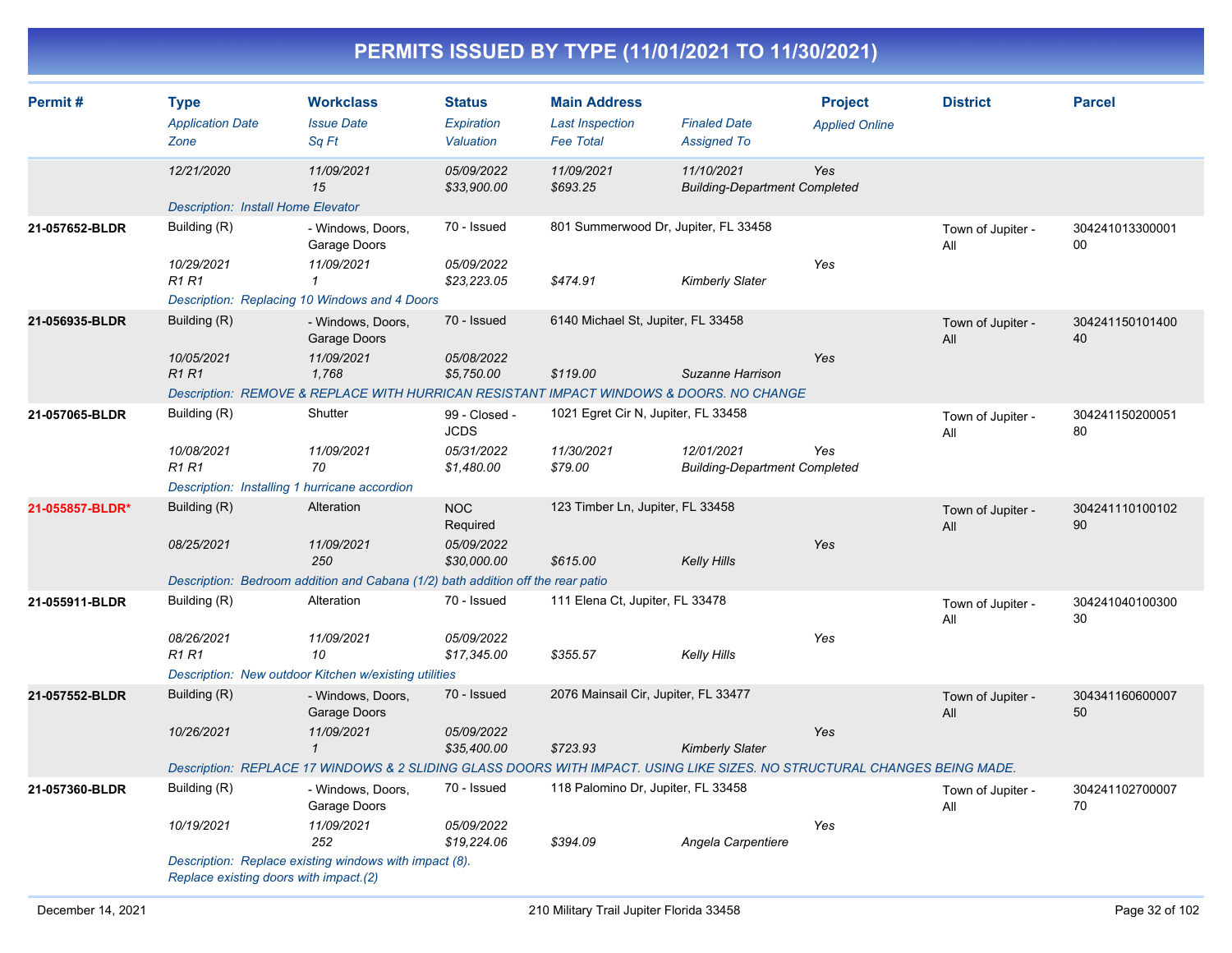| Permit#         | <b>Type</b><br><b>Application Date</b><br>Zone | <b>Workclass</b><br><b>Issue Date</b><br>Sq Ft                                                                   | <b>Status</b><br><b>Expiration</b><br>Valuation | <b>Main Address</b><br><b>Last Inspection</b><br><b>Fee Total</b> | <b>Finaled Date</b><br><b>Assigned To</b>          | <b>Project</b><br><b>Applied Online</b> | <b>District</b>          | <b>Parcel</b>         |
|-----------------|------------------------------------------------|------------------------------------------------------------------------------------------------------------------|-------------------------------------------------|-------------------------------------------------------------------|----------------------------------------------------|-----------------------------------------|--------------------------|-----------------------|
| 21-056754-BLDR* | Building (R)                                   | Fence                                                                                                            | <b>NOC</b><br>Required                          | 509 Pinegrove Ave, Jupiter, FL 33458                              |                                                    |                                         | Town of Jupiter -<br>All | 304241010700802<br>30 |
|                 | 09/28/2021                                     | 11/10/2021<br>268                                                                                                | 05/09/2022<br>\$10,600.00                       | \$217.30                                                          | Shandre Kellerman                                  | Yes                                     |                          |                       |
|                 |                                                | Description: Install approx. 268' of 6' high white PVC fence with one 4' gate and one 12' gate                   |                                                 |                                                                   |                                                    |                                         |                          |                       |
| 21-056175-BLDR* | Building (R)                                   | Elevator                                                                                                         | <b>NOC</b><br>Required                          | 148 Spyglass Ln, Jupiter, FL 33477                                |                                                    |                                         | Town of Jupiter -<br>All | 304341071500025<br>00 |
|                 | 09/07/2021<br><b>R1 R1</b>                     | 11/10/2021<br>23                                                                                                 | 05/09/2022<br>\$20,600.00                       | \$422.30                                                          | Suzanne Harrison                                   | Yes                                     |                          |                       |
|                 |                                                | Description: PROVIDE AND INSTALL ONE RESIDENTIAL ELEVATOR                                                        |                                                 |                                                                   |                                                    |                                         |                          |                       |
| 21-057416-BLDR  | Building (R)                                   | - Windows, Doors,<br>Garage Doors                                                                                | 70 - Issued                                     | 6663 Lostlake Ct, Jupiter, FL 33458                               |                                                    |                                         | Town of Jupiter -<br>All | 304240340800004<br>90 |
|                 | 10/20/2021                                     | 11/10/2021<br>$\mathbf{1}$                                                                                       | 05/09/2022<br>\$6,338.54                        | \$130.77                                                          | Angela Carpentiere                                 | Yes                                     |                          |                       |
|                 |                                                | Description: CHANGE OUT FRONT DOOR NO SIZE CHANGE                                                                |                                                 |                                                                   |                                                    |                                         |                          |                       |
| 21-054532-BLDR  | Building (R)                                   | Alteration                                                                                                       | 99 - Closed -<br><b>JCDS</b>                    |                                                                   | 125 Echelon Crest Trl, Jupiter, FL 33478           |                                         | Town of Jupiter -<br>All | 304240320600021<br>90 |
|                 | 07/08/2021<br><b>R1R1</b>                      | 11/10/2021<br>1,872                                                                                              | 05/16/2022<br>\$17,500.00                       | 11/15/2021<br>\$358.75                                            | 11/16/2021<br><b>Building-Department Completed</b> | Yes                                     |                          |                       |
|                 | <b>Description: Pool Enclosure</b>             |                                                                                                                  |                                                 |                                                                   |                                                    |                                         |                          |                       |
| 21-056477-BLDR  | Building (R)                                   | Alteration                                                                                                       | 70 - Issued                                     | 130 St Michaels Ct, Jupiter, FL 33458                             |                                                    |                                         | Town of Jupiter -<br>All | 304241111800006<br>60 |
|                 | 09/17/2021                                     | 11/10/2021<br>1,000                                                                                              | 05/09/2022<br>\$70,000.00                       | \$1,435.00                                                        | Shandre Kellerman                                  | Yes                                     |                          |                       |
|                 |                                                | Description: REPLACE KITCHEN CABINETS WITH NEW SAME FOOTPRINT.<br><b>REPLACE TOILET AND VANITY IN POOL BATH.</b> |                                                 |                                                                   |                                                    |                                         |                          |                       |
| 21-057146-BLDR  | Building (R)                                   | Fence                                                                                                            | 99 - Closed -<br><b>JCDS</b>                    |                                                                   | 106 Cerulean Key Way, Jupiter, FL 33478            |                                         | Town of Jupiter -<br>All | 304240320600017<br>80 |
|                 | 10/12/2021<br>R1 R1                            | 11/10/2021<br>195                                                                                                | 05/31/2022<br>\$5,677.50                        | 11/29/2021<br>\$117.55                                            | 11/30/2021<br><b>Building-Department Completed</b> | Yes                                     |                          |                       |
|                 |                                                | Description: Install 195LF 4FT Aluminum Fence with 2 gates.-POOL BARRIER                                         |                                                 |                                                                   |                                                    |                                         |                          |                       |
| 21-056536-BLDR  | Building (R)                                   | Alteration                                                                                                       | 70 - Issued                                     |                                                                   | 208 Jupiter Woods Dr, Jupiter, FL 33458            |                                         | Town of Jupiter -<br>All | 304241022300000<br>20 |
|                 | 09/21/2021                                     | 11/10/2021<br>1,300                                                                                              | 06/06/2022<br>\$4,800.00                        | 12/07/2021<br>\$100.00                                            | <b>Kelly Hills</b>                                 | Yes                                     |                          |                       |
|                 |                                                | Description: Install hardi plank siding on the exterior of the house                                             |                                                 |                                                                   |                                                    |                                         |                          |                       |
| 21-057417-BLDR  | Building (R)                                   | - Windows, Doors,<br>Garage Doors                                                                                | 70 - Issued                                     | 105 Windsor Rd E, Jupiter, FL 33469                               |                                                    |                                         | Town of Jupiter -<br>All | 304340310900102<br>20 |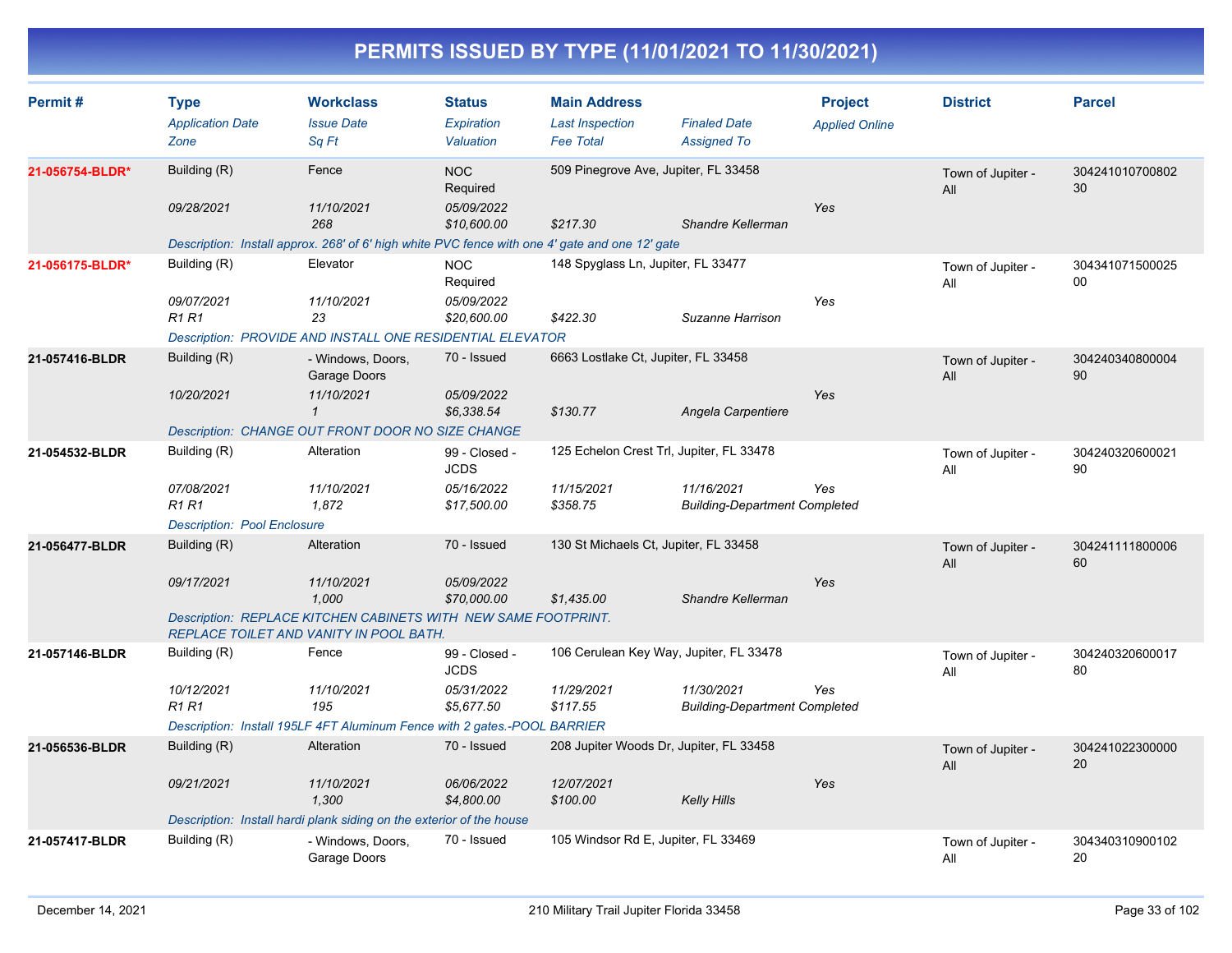| Permit#        | <b>Type</b>                                   | <b>Workclass</b>                                                       | <b>Status</b>                | <b>Main Address</b>                        |                                                    | <b>Project</b>        | <b>District</b>          | <b>Parcel</b>         |
|----------------|-----------------------------------------------|------------------------------------------------------------------------|------------------------------|--------------------------------------------|----------------------------------------------------|-----------------------|--------------------------|-----------------------|
|                | <b>Application Date</b><br>Zone               | <b>Issue Date</b><br>Sq Ft                                             | Expiration<br>Valuation      | <b>Last Inspection</b><br><b>Fee Total</b> | <b>Finaled Date</b><br><b>Assigned To</b>          | <b>Applied Online</b> |                          |                       |
|                | 10/20/2021                                    | 11/10/2021<br>1                                                        | 05/09/2022<br>\$14,148.18    | \$290.03                                   | Angela Carpentiere                                 | Yes                   |                          |                       |
|                |                                               | Description: REPLACE 10 WINDOWS AND 1 DOOR TO IMPACT                   |                              |                                            |                                                    |                       |                          |                       |
| 21-057418-BLDR | Building (R)                                  | - Windows, Doors,<br>Garage Doors                                      | 70 - Issued                  | 221 Maplecrest Cir, Jupiter, FL 33458      |                                                    |                       | Town of Jupiter -<br>All | 304241120802200<br>10 |
|                | 10/20/2021                                    | 11/10/2021<br>$\mathbf{1}$                                             | 05/09/2022<br>\$4,310.29     | \$90.21                                    | Angela Carpentiere                                 | Yes                   |                          |                       |
|                |                                               | Description: CHANGE OUT PATIO DOO NO SIZE CHANGE                       |                              |                                            |                                                    |                       |                          |                       |
| 21-057419-BLDR | Building (R)                                  | - Windows, Doors,<br>Garage Doors                                      | 70 - Issued                  | 18901 Black Gum Ct, Jupiter, FL 33458      |                                                    |                       | Town of Jupiter -<br>All | 304240341100036<br>70 |
|                | 10/20/2021                                    | 11/10/2021<br>$\mathbf{1}$                                             | 05/09/2022<br>\$12,000.00    | \$246.00                                   | Angela Carpentiere                                 | Yes                   |                          |                       |
|                |                                               | Description: REPLACE FRONT DOOR NO SIZE CHANGE                         |                              |                                            |                                                    |                       |                          |                       |
| 21-057420-BLDR | Building (R)                                  | Shutter                                                                | 70 - Issued                  | 4123 Sandy Spit Ln, Jupiter, FL 33458      |                                                    |                       | Town of Jupiter -<br>All | 304241230700000<br>72 |
|                | 10/20/2021                                    | 11/10/2021<br>$\mathbf{1}$                                             | 05/09/2022<br>\$5,607.00     | \$116.14                                   | Angela Carpentiere                                 | Yes                   |                          |                       |
|                |                                               | Description: INSTALL ACCORDION SHUTTERS 7                              |                              |                                            |                                                    |                       |                          |                       |
| 21-057112-BLDR | Building (R)                                  | - Windows, Doors,<br>Garage Doors                                      | 70 - Issued                  | 3051 Genoa Ln, Jupiter, FL 33477           |                                                    |                       | Town of Jupiter -<br>All | 304341160600005<br>80 |
|                | 10/11/2021                                    | 11/12/2021                                                             | 05/16/2022<br>\$48,056.00    | 11/17/2021<br>\$985.15                     | Shandre Kellerman                                  | Yes                   |                          |                       |
|                |                                               | Description: Replace windows & Doors with impact rated products        |                              |                                            |                                                    |                       |                          |                       |
| 21-057066-BLDR | Building (R)                                  | Alteration                                                             | 70 - Issued                  | 6298 Launch Club Cir, Jupiter, FL 33458    |                                                    |                       | Town of Jupiter -<br>All | 304240340600011<br>90 |
|                | 10/08/2021                                    | 11/12/2021<br>924                                                      | 05/11/2022<br>\$14,500.00    | \$297.25                                   | <b>Kimberly Slater</b>                             | Yes                   |                          |                       |
|                |                                               | Description: Aluminum Screen Pool Enclosure on Existing Concrete Slab. |                              |                                            |                                                    |                       |                          |                       |
| 21-057085-BLDR | Building (R)                                  | Alteration                                                             | 99 - Closed -<br><b>JCDS</b> | 165 Maplecrest Cir, Jupiter, FL 33458      |                                                    |                       | Town of Jupiter -<br>All | 304241120801600<br>50 |
|                | 10/11/2021                                    | 11/12/2021<br>360                                                      | 05/31/2022<br>\$2,445.00     | 11/30/2021<br>\$79.00                      | 12/01/2021<br><b>Building-Department Completed</b> | Yes                   |                          |                       |
|                | Description: Partial T1-11 siding replacement |                                                                        |                              |                                            |                                                    |                       |                          |                       |
| 21-056948-BLDR | Building (R)                                  | - Windows, Doors,<br>Garage Doors                                      | 70 - Issued                  | 928 Marlin Cir, Jupiter, FL 33458          |                                                    |                       | Town of Jupiter -<br>All | 304240360800003<br>60 |
|                | 10/05/2021<br><b>R1R1</b>                     | 11/12/2021<br>$\mathbf 1$                                              | 05/31/2022<br>\$12,100.00    | 12/02/2021<br>\$248.05                     | Shandre Kellerman                                  | Yes                   |                          |                       |
|                |                                               | Description: Remove and replace 8 impact windows and 1 impact door.    |                              |                                            |                                                    |                       |                          |                       |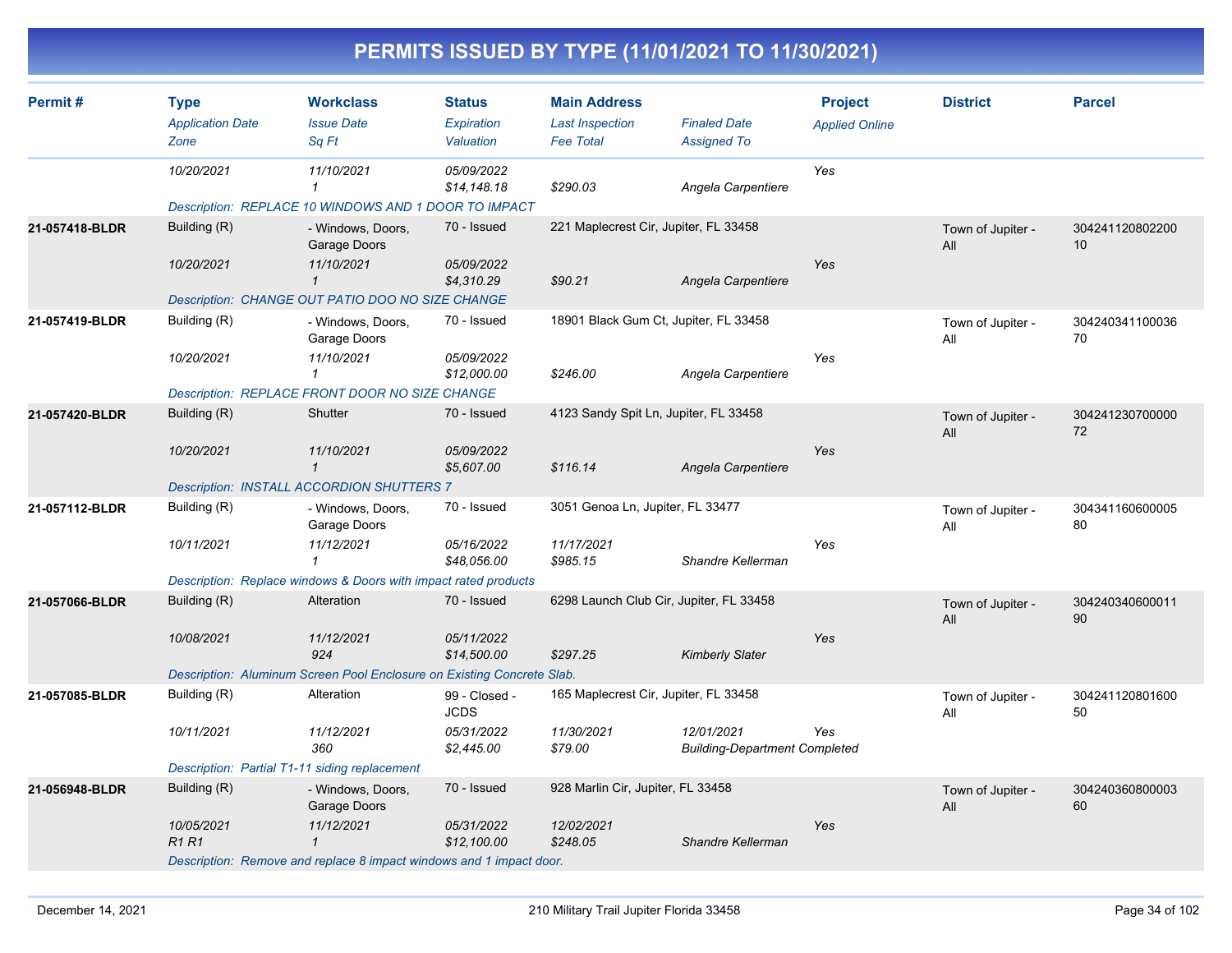| Permit#         | <b>Type</b><br><b>Application Date</b> | <b>Workclass</b><br><b>Issue Date</b>                                                                                                                | <b>Status</b><br>Expiration  | <b>Main Address</b><br><b>Last Inspection</b> | <b>Finaled Date</b>                                | <b>Project</b><br><b>Applied Online</b> | <b>District</b>          | <b>Parcel</b>         |
|-----------------|----------------------------------------|------------------------------------------------------------------------------------------------------------------------------------------------------|------------------------------|-----------------------------------------------|----------------------------------------------------|-----------------------------------------|--------------------------|-----------------------|
|                 | Zone                                   | Sq Ft                                                                                                                                                | Valuation                    | <b>Fee Total</b>                              | <b>Assigned To</b>                                 |                                         |                          |                       |
| 21-057400-BLDR  | Building (R)                           | Fence                                                                                                                                                | 99 - Closed -<br><b>JCDS</b> | 2632 Greenway Dr, Jupiter, FL 33458           |                                                    |                                         | Town of Jupiter -<br>All | 304241140700035<br>10 |
|                 | 10/20/2021                             | 11/12/2021<br>172                                                                                                                                    | 06/06/2022<br>\$8,850.00     | 12/08/2021<br>\$181.66                        | 12/09/2021<br><b>Building-Department Completed</b> | Yes                                     |                          |                       |
|                 |                                        | Description: 172 Linear feet of white 5ft diagonal lattice accent PVC Privacy fence with (2) 48"self closing walk gates                              |                              |                                               |                                                    |                                         |                          |                       |
| 21-057144-BLDR  | Building (R)                           | Fence                                                                                                                                                | 70 - Issued                  | 153 Citadel Cir, Jupiter, FL 33458            |                                                    |                                         | Town of Jupiter -<br>All | 304240320100003<br>00 |
|                 | 10/12/2021<br><b>RR RR</b>             | 11/12/2021<br>90                                                                                                                                     | 05/11/2022<br>\$3,040.00     | \$79.00                                       | Shandre Kellerman                                  | Yes                                     |                          |                       |
|                 |                                        | Description: Install 90LF 4FT Aluminum Fence with 2 gates.                                                                                           |                              |                                               |                                                    |                                         |                          |                       |
| 21-054691-BLDR* | Building (R)                           | Fence                                                                                                                                                | <b>NOC</b><br>Required       | 105 Windsor Rd W, Jupiter, FL 33469           |                                                    |                                         | Town of Jupiter -<br>All | 304240360900301<br>90 |
|                 | 07/14/2021                             | 11/12/2021<br>240                                                                                                                                    | 05/11/2022<br>\$9,190.00     | \$188.56                                      | Suzanne Harrison                                   | Yes                                     |                          |                       |
|                 |                                        | Description: 240ft of 6ft shadowbox wood with 2 gates replacement                                                                                    |                              |                                               |                                                    |                                         |                          |                       |
| 21-056801-BLDR  | Building (R)                           | - Windows, Doors,<br>Garage Doors                                                                                                                    | 99 - Closed -<br><b>JCDS</b> | 145 Waterford Dr, Jupiter, FL 33458           |                                                    |                                         | Town of Jupiter -<br>All | 304241241400001<br>80 |
|                 | 09/29/2021                             | 11/15/2021<br>$\mathbf{1}$                                                                                                                           | 05/17/2022<br>\$11,520.00    | 11/18/2021<br>\$236.16                        | 11/19/2021<br><b>Building-Department Completed</b> | Yes                                     |                          |                       |
|                 |                                        | Description: Replacing on existing openings 10 Impact windows                                                                                        |                              |                                               |                                                    |                                         |                          |                       |
| 21-057319-BLDR* | Building (R)                           | Alteration                                                                                                                                           | <b>NOC</b><br>Required       | 202 Pennock Trace Dr, Jupiter, FL 33458       |                                                    |                                         | Town of Jupiter -<br>All | 304241013600002<br>90 |
|                 | 10/18/2021                             | 11/15/2021<br>693                                                                                                                                    | 05/16/2022<br>\$36,720.00    | \$752.76                                      | Suzanne Harrison                                   | Yes                                     |                          |                       |
|                 |                                        | Description: Installation of Photo voltaic solar panels on rooftop & REPLACE EXISTING METER MAIN WITH SEPARATE 200A METER PAN WITH 150A MAIN BREAKER |                              |                                               |                                                    |                                         |                          |                       |
| 21-055916-BLDR  | Building (R)                           | Alteration                                                                                                                                           | 70 - Issued                  | 107 Regatta Dr, Jupiter, FL 33477             |                                                    |                                         | Town of Jupiter -<br>All | 304341180200021<br>10 |
|                 | 08/26/2021                             | 11/15/2021<br>$\mathbf{1}$                                                                                                                           | 06/06/2022<br>\$35,000.00    | 12/08/2021<br>\$717.50                        | Shandre Kellerman                                  | Yes                                     |                          |                       |
|                 | Description: Installing retaining wall |                                                                                                                                                      |                              |                                               |                                                    |                                         |                          |                       |
| 21-056067-BLDR  | Building (R)                           | Alteration                                                                                                                                           | 70 - Issued                  | 903 Clubhouse Cir, Jupiter, FL 33477          |                                                    |                                         | Town of Jupiter -<br>All | 304341050800109<br>03 |
|                 | 09/01/2021                             | 11/15/2021<br>$\mathcal I$                                                                                                                           | 05/16/2022<br>\$20,000.00    | \$410.00                                      | Alicia Hertzog                                     | Yes                                     |                          |                       |
|                 |                                        | Description: Window replacement but also opening modification                                                                                        |                              |                                               |                                                    |                                         |                          |                       |
| 21-056723-BLDR  | Building (R)                           | Fence                                                                                                                                                | 99 - Closed -<br><b>JCDS</b> | 105 Windsor Rd E, Jupiter, FL 33469           |                                                    |                                         | Town of Jupiter -<br>All | 304340310900102<br>20 |
|                 | 09/28/2021                             | 11/15/2021<br>$\mathbf{1}$                                                                                                                           | 05/31/2022<br>\$2,000.00     | 12/01/2021<br>\$79.00                         | 12/02/2021<br><b>Building-Department Completed</b> | Yes                                     |                          |                       |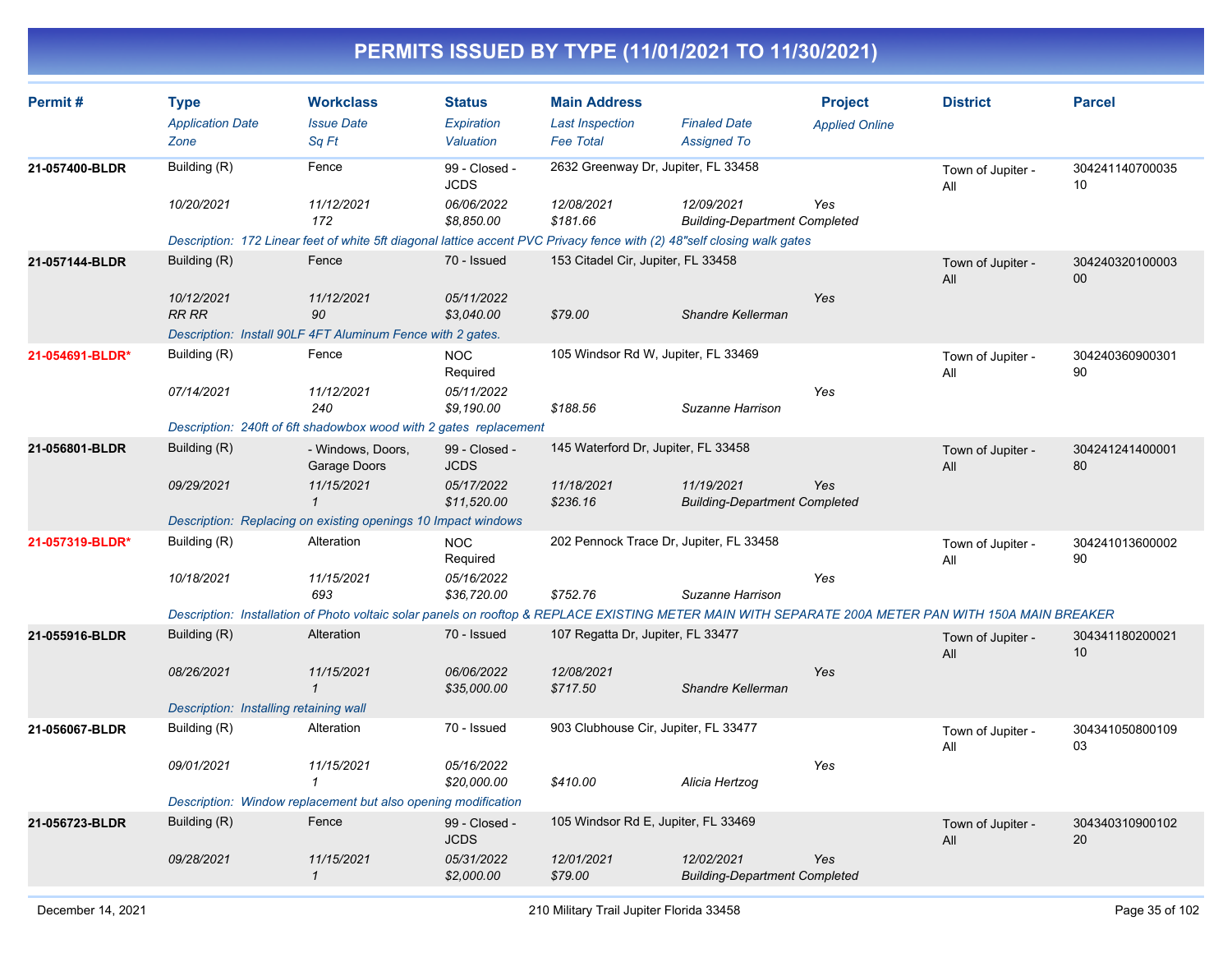| PENWITS 1330ED BT TIPE (TINTIZUZT TO TIISUIZUZT) |                                                                                      |                                                    |                                          |                                                                   |                                                    |                                         |                          |                       |
|--------------------------------------------------|--------------------------------------------------------------------------------------|----------------------------------------------------|------------------------------------------|-------------------------------------------------------------------|----------------------------------------------------|-----------------------------------------|--------------------------|-----------------------|
| Permit#                                          | Type<br><b>Application Date</b><br>Zone                                              | <b>Workclass</b><br><b>Issue Date</b><br>Sq Ft     | <b>Status</b><br>Expiration<br>Valuation | <b>Main Address</b><br><b>Last Inspection</b><br><b>Fee Total</b> | <b>Finaled Date</b><br><b>Assigned To</b>          | <b>Project</b><br><b>Applied Online</b> | <b>District</b>          | <b>Parcel</b>         |
|                                                  |                                                                                      | Description: Wooden fence along rear property line |                                          |                                                                   |                                                    |                                         |                          |                       |
| 21-055910-BLDR                                   | Building (R)<br>70 - Issued<br>524 Sonoma Isles Cir, Jupiter, FL 33478<br>Alteration |                                                    |                                          |                                                                   |                                                    | Town of Jupiter -<br>All                | 304240320300002<br>50    |                       |
|                                                  | 08/26/2021<br><b>R1 R1</b>                                                           | 11/15/2021<br>10                                   | 05/31/2022<br>\$6,218.00                 | 12/02/2021<br>\$128.36                                            | Alicia Hertzog                                     | Yes                                     |                          |                       |
|                                                  | Description: New Outdoor kitchen W/ existing utilities                               |                                                    |                                          |                                                                   |                                                    |                                         |                          |                       |
| 21-056788-BLDR                                   | Building (R)                                                                         | - Windows, Doors,<br>Garage Doors                  | 99 - Closed -<br><b>JCDS</b>             | 118 Springwater Dr, Jupiter, FL 33458                             |                                                    |                                         | Town of Jupiter -<br>All | 304241112300006<br>30 |
|                                                  | 09/29/2021                                                                           | 11/15/2021<br>$\mathbf{1}$                         | 06/08/2022<br>\$35,120.00                | 12/10/2021<br>\$719.96                                            | 12/13/2021<br><b>Building-Department Completed</b> | Yes                                     |                          |                       |
|                                                  | Description: Replacing on existing openings 21 impact windows & 1 imp SGD            |                                                    |                                          |                                                                   |                                                    |                                         |                          |                       |
| 21-056791-BLDR                                   | Building (R)                                                                         | - Windows, Doors,<br>Garage Doors                  | 99 - Closed -<br><b>JCDS</b>             |                                                                   | 326 Laurel Oaks Way, Jupiter, FL 33458             |                                         | Town of Jupiter -<br>All | 304241032200001<br>20 |
|                                                  | 09/29/2021                                                                           | 11/15/2021<br>$\mathbf{1}$                         | 05/31/2022<br>\$8,300.00                 | 11/30/2021<br>\$170.49                                            | 12/01/2021<br><b>Building-Department Completed</b> | Yes                                     |                          |                       |
|                                                  | Description: Replacing on existing opentings 6 impact windows and 1 impact door      |                                                    |                                          |                                                                   |                                                    |                                         |                          |                       |
| 21-056994-BLDR*                                  | Building (R)                                                                         | Alteration                                         | <b>NOC</b><br>Required                   | 199 Helios Dr, Jupiter, FL 33477                                  |                                                    |                                         | Town of Jupiter -<br>All | 304341080600202<br>30 |
|                                                  | 10/06/2021                                                                           | 11/15/2021<br>$\mathcal{O}$                        | 05/16/2022<br>\$34,445.00                | \$706.12                                                          | <b>Kimberly Slater</b>                             | Yes                                     |                          |                       |
|                                                  | Description: Solar Photovoltaic Installation                                         |                                                    |                                          |                                                                   |                                                    |                                         |                          |                       |
| 21-057558-BLDR                                   | Building (R)                                                                         | Shutter                                            | 99 - Closed -<br><b>JCDS</b>             | 407 Pinegrove Ave, Jupiter, FL 33458                              |                                                    |                                         | Town of Jupiter -<br>All | 304241010700801<br>60 |
|                                                  | 10/26/2021                                                                           | 11/15/2021<br>$\mathbf{1}$                         | 05/18/2022<br>\$1,500.00                 | 11/19/2021<br>\$79.00                                             | 11/22/2021<br><b>Building-Department Completed</b> | Yes                                     |                          |                       |
|                                                  | Description: Installing 2 accordion shutters                                         |                                                    |                                          |                                                                   |                                                    |                                         |                          |                       |
| 21-057683-BLDR                                   | Building (R)                                                                         | - Windows, Doors,<br>Garage Doors                  | 70 - Issued                              | 535 Preserve Pt N, Jupiter, FL 33458                              |                                                    |                                         | Town of Jupiter -<br>All | 304241150200031<br>70 |
|                                                  | 11/01/2021<br><b>R1 R1</b>                                                           | 11/15/2021<br>3,858                                | 05/16/2022<br>\$12,376.00                | \$253.71                                                          | <b>Kimberly Slater</b>                             | Yes                                     |                          |                       |
|                                                  | Description: Installation Of Windows and Doors (Impact Rated)                        |                                                    |                                          |                                                                   |                                                    |                                         |                          |                       |
| 21-056565-BLDR                                   | Building (R)                                                                         | - Windows, Doors,<br>Garage Doors                  | 70 - Issued                              |                                                                   | 2689 E Community Dr, Jupiter, FL 33458             |                                         | Town of Jupiter -<br>All | 304241140700032<br>40 |
|                                                  | 09/22/2021                                                                           | 11/16/2021<br>$\mathbf{1}$                         | 05/31/2022<br>\$52,273.23                | 12/01/2021<br>\$1,146.60                                          | Shandre Kellerman                                  | Yes                                     |                          |                       |
|                                                  | Description: Remove and replace 29 impact windows and 9 impact doors.                |                                                    |                                          |                                                                   |                                                    |                                         |                          |                       |
| 21-056427-BLDR                                   | Building (R)                                                                         | <b>Sheds Utility</b>                               | 70 - Issued                              | 6207 Allen St, Jupiter, FL 33458                                  |                                                    |                                         | Town of Jupiter -<br>All | 304241220309500<br>80 |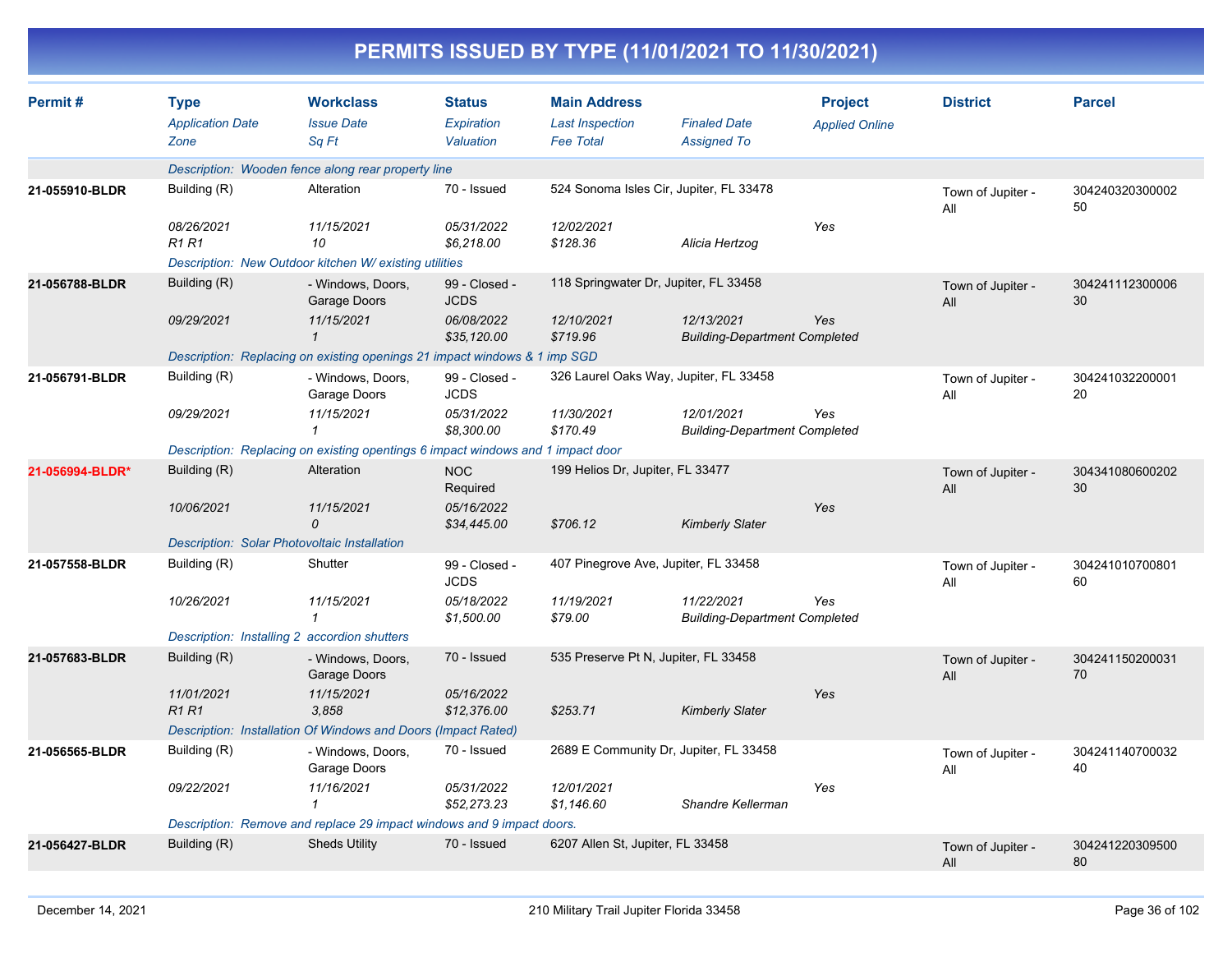| Permit#         | <b>Type</b><br><b>Application Date</b><br>Zone                         | <b>Workclass</b><br><b>Issue Date</b><br>Sq Ft                                                                                                                                                                | <b>Status</b><br>Expiration<br>Valuation | <b>Main Address</b><br><b>Last Inspection</b><br><b>Fee Total</b> | <b>Finaled Date</b><br><b>Assigned To</b>          | <b>Project</b><br><b>Applied Online</b> | <b>District</b>          | <b>Parcel</b>             |
|-----------------|------------------------------------------------------------------------|---------------------------------------------------------------------------------------------------------------------------------------------------------------------------------------------------------------|------------------------------------------|-------------------------------------------------------------------|----------------------------------------------------|-----------------------------------------|--------------------------|---------------------------|
|                 | 09/16/2021<br>R <sub>2</sub> R <sub>2</sub><br>Description: 14x28 SHED | 11/16/2021<br>$\mathbf{\mathbf{1}}$                                                                                                                                                                           | 05/16/2022<br>\$12,000.00                | \$246.00                                                          | <b>Kimberly Slater</b>                             | Yes                                     |                          |                           |
| 21-057438-BLDR* | Building (R)                                                           | Alteration                                                                                                                                                                                                    | <b>NOC</b><br>Required                   | 120 Olympus Cir, Jupiter, FL 33477                                |                                                    |                                         | Town of Jupiter -<br>All | 304341080600301<br>80     |
|                 | 10/21/2021                                                             | 11/16/2021<br>1                                                                                                                                                                                               | 05/15/2022<br>\$20,000.00                | \$410.00                                                          | <b>Kimberly Slater</b>                             | Yes                                     |                          |                           |
|                 |                                                                        | Description: OLYMPUS LT 18 BLK 3/ BATHROOM REMODEL                                                                                                                                                            |                                          |                                                                   |                                                    |                                         |                          |                           |
| 21-057612-BLDR  | Building (R)                                                           | Fence                                                                                                                                                                                                         | 99 - Closed -<br><b>JCDS</b>             | 6265 Mullin St, Jupiter, FL 33458                                 |                                                    |                                         | Town of Jupiter -<br>All | 304241150102301<br>$00\,$ |
|                 | 10/27/2021                                                             | 11/16/2021<br>116                                                                                                                                                                                             | 05/31/2022<br>\$5,307.00                 | 11/29/2021<br>\$110.14                                            | 11/30/2021<br><b>Building-Department Completed</b> | Yes                                     |                          |                           |
|                 |                                                                        | Description: Install approximately 11' of 6' white PVC fence and one gate on southeast corner of house.<br>Install approximately 105' of 5' black aluminum picket fence, one 48" gate and one 10' double gate |                                          |                                                                   |                                                    |                                         |                          |                           |
| 21-057177-BLDR  | Building (R)                                                           | Alteration                                                                                                                                                                                                    | 70 - Issued                              | 143 Darby Island PI, Jupiter, FL 33458                            |                                                    |                                         | Town of Jupiter -<br>All | 304240330500012<br>80     |
|                 | 10/13/2021<br>RR RR                                                    | 11/17/2021<br>634                                                                                                                                                                                             | 05/16/2022<br>\$7,493.00                 | \$154.11                                                          | <b>Kellie Doherty</b>                              | Yes                                     |                          |                           |
|                 |                                                                        | Description: Install screen patio with concrete footer.                                                                                                                                                       |                                          |                                                                   |                                                    |                                         |                          |                           |
| 21-057645-BLDR  | Building (R)                                                           | - Windows, Doors,<br>Garage Doors                                                                                                                                                                             | 99 - Closed -<br><b>JCDS</b>             | 332 River Edge Rd, Jupiter, FL 33477                              |                                                    |                                         | Town of Jupiter -<br>All | 304341170200012<br>49     |
|                 | 10/29/2021                                                             | 11/17/2021<br>$\mathcal I$                                                                                                                                                                                    | 05/31/2022<br>\$3,600.00                 | 12/02/2021<br>\$79.00                                             | 12/03/2021<br><b>Building-Department Completed</b> | Yes                                     |                          |                           |
|                 | Description: Replace Side Impact Door                                  |                                                                                                                                                                                                               |                                          |                                                                   |                                                    |                                         |                          |                           |
| 21-056803-BLDR  | Building (R)                                                           | Shutter                                                                                                                                                                                                       | 99 - Closed -<br><b>JCDS</b>             | 145 Waterford Dr, Jupiter, FL 33458                               |                                                    |                                         | Town of Jupiter -<br>All | 304241241400001<br>80     |
|                 | 09/29/2021                                                             | 11/17/2021<br>$\mathbf{1}$                                                                                                                                                                                    | 05/17/2022<br>\$2,400.00                 | 11/18/2021<br>\$79.00                                             | 11/19/2021<br><b>Building-Department Completed</b> | Yes                                     |                          |                           |
|                 | Description: Installing 1 Accordion shutter                            |                                                                                                                                                                                                               |                                          |                                                                   |                                                    |                                         |                          |                           |
| 21-057660-BLDR  | Building (R)                                                           | - Windows, Doors,<br>Garage Doors                                                                                                                                                                             | 70 - Issued                              | 18258 Lake Bend Dr, Jupiter, FL 33458                             |                                                    |                                         | Town of Jupiter -<br>All | 304240340800001<br>00     |
|                 | 10/29/2021                                                             | 11/17/2021<br>1                                                                                                                                                                                               | 05/16/2022<br>\$3,000.00                 | \$79.00                                                           | <b>Debbie Rogers</b>                               | Yes                                     |                          |                           |
|                 |                                                                        | Description: Replace 16x7 Garage Door with Dab Miami- dade Code Door                                                                                                                                          |                                          |                                                                   |                                                    |                                         |                          |                           |
| 21-056755-BLDR  | Building (R)                                                           | Alteration                                                                                                                                                                                                    | 70 - Issued                              | 114 Elena Ct, Jupiter, FL 33478                                   |                                                    |                                         | Town of Jupiter -<br>All | 304241040100304<br>40     |
|                 | 09/28/2021                                                             | 11/17/2021<br>50                                                                                                                                                                                              | 06/06/2022<br>\$32,000.00                | 12/08/2021<br>\$656.00                                            | Alicia Hertzog                                     | Yes                                     |                          |                           |
|                 | <b>Description: Outdoor Kitchen</b>                                    |                                                                                                                                                                                                               |                                          |                                                                   |                                                    |                                         |                          |                           |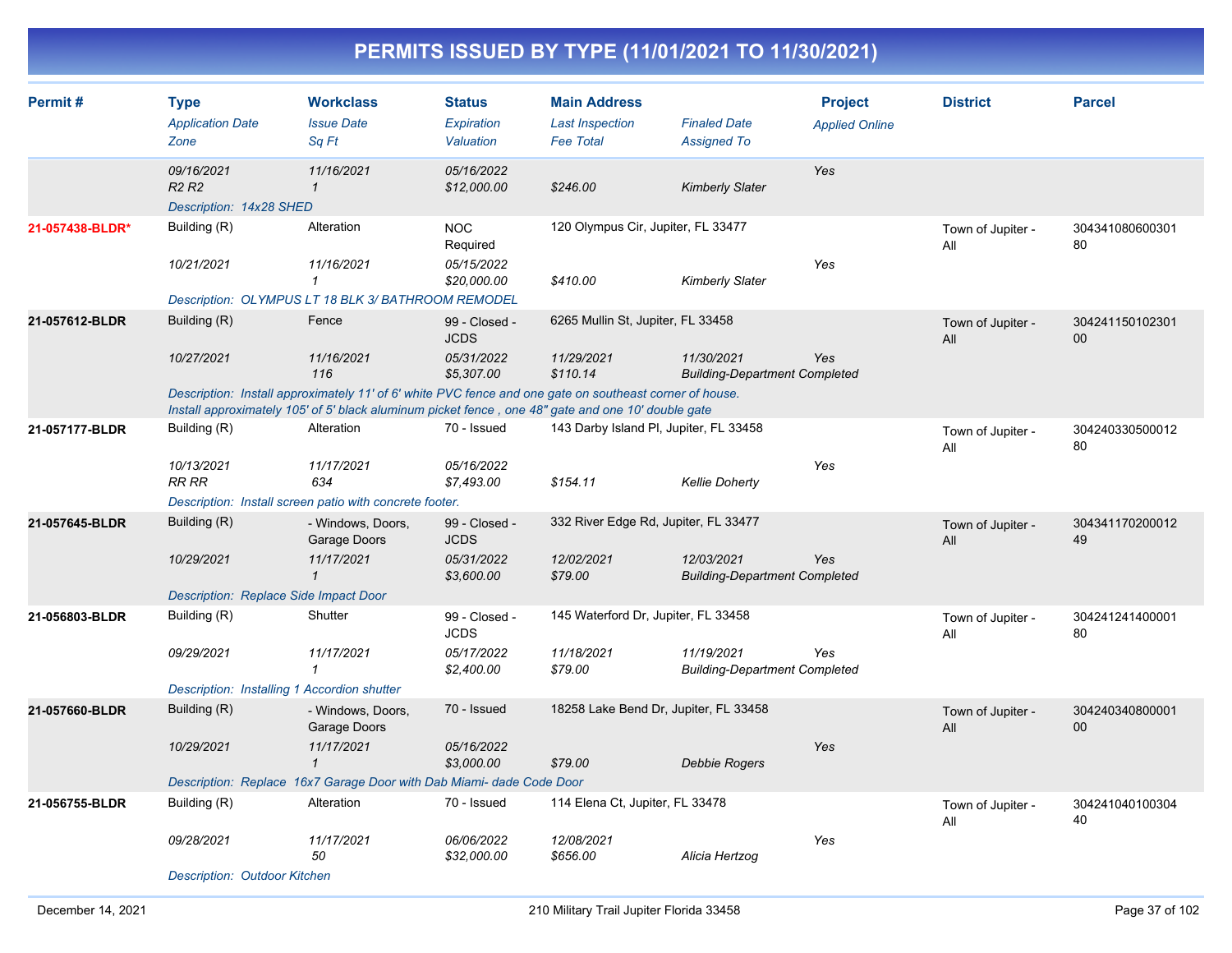| Permit#        | <b>Type</b><br><b>Application Date</b><br>Zone | <b>Workclass</b><br><b>Issue Date</b><br>Sq Ft         | <b>Status</b><br>Expiration<br>Valuation | <b>Main Address</b><br><b>Last Inspection</b><br><b>Fee Total</b> | <b>Finaled Date</b><br><b>Assigned To</b>          | <b>Project</b><br><b>Applied Online</b> | <b>District</b>          | <b>Parcel</b>         |
|----------------|------------------------------------------------|--------------------------------------------------------|------------------------------------------|-------------------------------------------------------------------|----------------------------------------------------|-----------------------------------------|--------------------------|-----------------------|
| 21-057962-BLDR | Building (R)                                   | - Windows, Doors,<br>Garage Doors                      | 70 - Issued                              | 1143 Egret Cir S, Jupiter, FL 33458                               |                                                    |                                         | Town of Jupiter -<br>All | 304241150200038<br>40 |
|                | 11/11/2021                                     | 11/17/2021<br>$\mathcal I$                             | 05/31/2022<br>\$21,000.00                | 11/29/2021<br>\$430.50                                            | <b>Kelly Hills</b>                                 | Yes                                     |                          |                       |
|                | Description: REPLACE 3 SGD WITH IMPACT         |                                                        |                                          |                                                                   |                                                    |                                         |                          |                       |
| 21-057616-BLDR | Building (R)                                   | Fence                                                  | 70 - Issued                              | 6284 Francis St, A, Jupiter, FL 33458                             |                                                    |                                         | Town of Jupiter -<br>All | 304241220309600<br>20 |
|                | 10/28/2021                                     | 11/17/2021<br>267                                      | 05/16/2022<br>\$8,300.00                 | \$170.49                                                          | <b>Debbie Rogers</b>                               | Yes                                     |                          |                       |
|                |                                                | Description: INSTALL 267LF 6FT PVC FENCE WITH 2 GATE   |                                          |                                                                   |                                                    |                                         |                          |                       |
| 21-057457-BLDR | Building (R)                                   | Addition                                               | 70 - Issued                              | 400 N A1A, 23, Jupiter, FL 33477                                  |                                                    |                                         | Town of Jupiter -<br>All | 304341060300002<br>30 |
|                | 10/22/2021                                     | 11/17/2021<br>$\mathbf{1}$                             | 05/16/2022<br>\$500.00                   | \$79.00                                                           | <b>Kimberly Slater</b>                             | Yes                                     |                          |                       |
|                |                                                | Description: Adding Deck/Landing to Manufactured Home  |                                          |                                                                   |                                                    |                                         |                          |                       |
| 21-056889-BLDR | Building (R)                                   | - Windows, Doors,<br>Garage Doors                      | 99 - Closed -<br><b>JCDS</b>             | 109 Yacht Club Drive, Jupiter, FL 33477                           |                                                    |                                         | Town of Jupiter -<br>All | 304341060200002<br>60 |
|                | 10/04/2021<br><b>R1 R1</b>                     | 11/17/2021<br>210                                      | 05/31/2022<br>\$9,897.00                 | 11/29/2021<br>\$202.89                                            | 11/30/2021<br><b>Building-Department Completed</b> | Yes                                     |                          |                       |
|                | <b>Description: ALL Impact Windows</b>         |                                                        |                                          |                                                                   |                                                    |                                         |                          |                       |
| 21-057178-BLDR | Building (R)                                   | Shutter                                                | 70 - Issued                              | 311 Sonoma Isles Cir, Jupiter, FL 33478                           |                                                    |                                         | Town of Jupiter -<br>All | 304240320600020<br>60 |
|                | 10/13/2021<br><b>R1R1</b>                      | 11/18/2021<br>1,234                                    | 05/17/2022<br>\$9,471.00                 | \$194.26                                                          | Alicia Hertzog                                     | Yes                                     |                          |                       |
|                | Description: Install 2 roll shutters           |                                                        |                                          |                                                                   |                                                    |                                         |                          |                       |
| 21-049337-BLDR | Building (R)                                   | Alteration                                             | 99 - Closed -<br><b>JCDS</b>             | 946 Turner Quay, Jupiter, FL 33458                                |                                                    |                                         | Town of Jupiter -<br>All | 304240360000500<br>47 |
|                | 01/20/2021                                     | 11/18/2021<br>$\mathcal I$                             | 05/18/2022<br>\$12,000.00                | 11/19/2021<br>\$351.00                                            | 11/22/2021<br><b>Building-Department Completed</b> | Yes                                     |                          |                       |
|                | <b>Description: ENTRY GATE WITH ELECTRIC</b>   |                                                        |                                          |                                                                   |                                                    |                                         |                          |                       |
| 21-057492-BLDR | Building (R)                                   | - Windows, Doors,<br>Garage Doors                      | 70 - Issued                              | 18934 Loblolly Bay Ct, Jupiter, FL 33458                          |                                                    |                                         | Town of Jupiter -<br>All | 304240271000048<br>50 |
|                | 10/22/2021                                     | 11/18/2021<br>$\mathcal I$                             | 05/17/2022<br>\$3,044.22                 | \$79.00                                                           | Angela Carpentiere                                 | Yes                                     |                          |                       |
|                |                                                | Description: CHANGE OUT 1 EXTERIOR DOOR NO SIZE CHANGE |                                          |                                                                   |                                                    |                                         |                          |                       |
| 21-056951-BLDR | Building (R)                                   | - Windows, Doors,<br>Garage Doors                      | 70 - Issued                              | 1006 Crow St, Jupiter, FL 33458                                   |                                                    |                                         | Town of Jupiter -<br>All | 304241020301301<br>60 |
|                | 10/05/2021<br><b>R1 R1</b>                     | 11/18/2021<br>$\mathcal I$                             | 05/31/2022<br>\$13,428.00                | 12/01/2021<br>\$275.28                                            | Alicia Hertzog                                     | Yes                                     |                          |                       |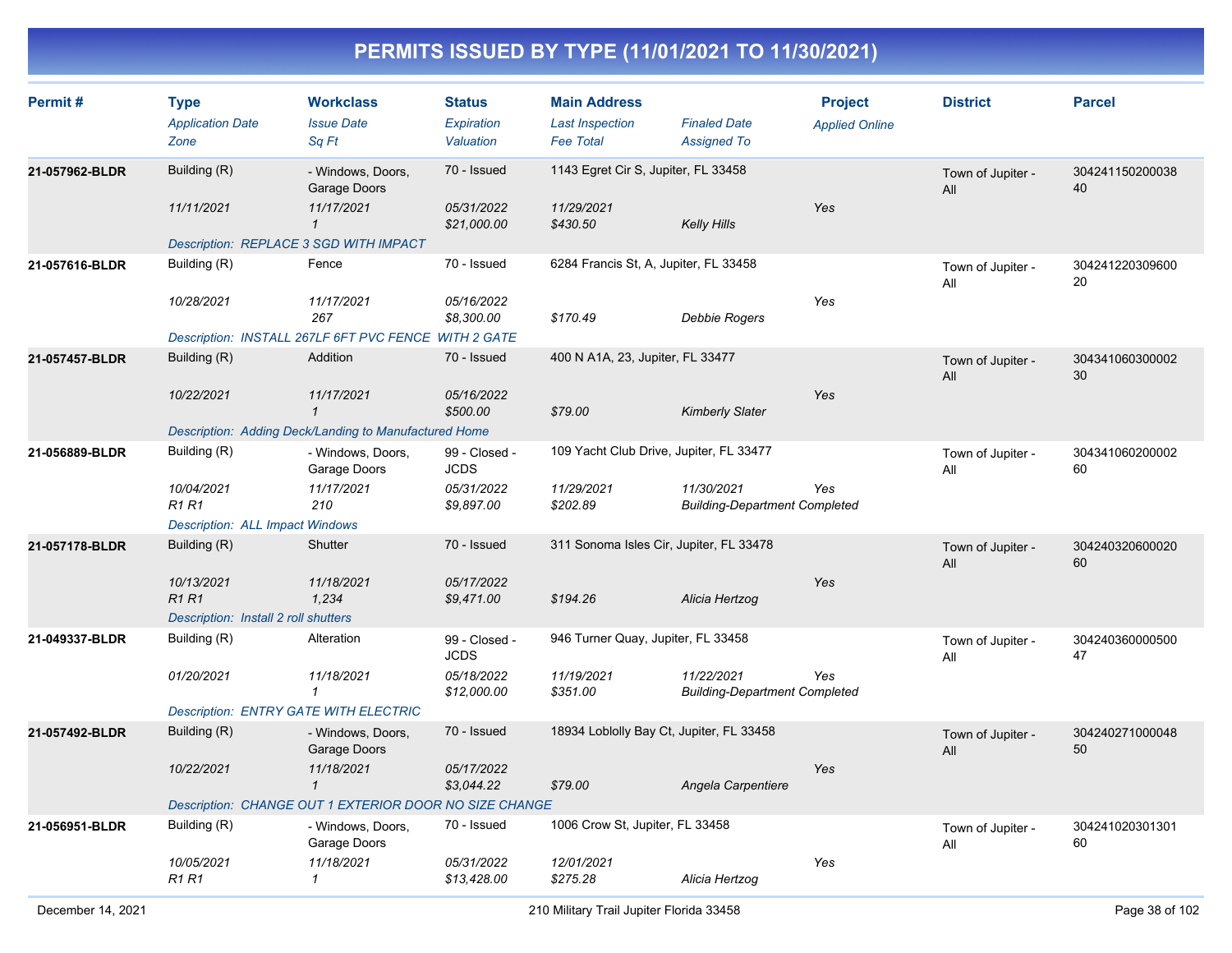|                 |                                                |                                                                      |                                          |                                                                   | PERMITS ISSUED BY TYPE (11/01/2021 TO 11/30/2021)  |                                         |                          |                       |
|-----------------|------------------------------------------------|----------------------------------------------------------------------|------------------------------------------|-------------------------------------------------------------------|----------------------------------------------------|-----------------------------------------|--------------------------|-----------------------|
| Permit#         | <b>Type</b><br><b>Application Date</b><br>Zone | <b>Workclass</b><br><b>Issue Date</b><br>Sq Ft                       | <b>Status</b><br>Expiration<br>Valuation | <b>Main Address</b><br><b>Last Inspection</b><br><b>Fee Total</b> | <b>Finaled Date</b><br><b>Assigned To</b>          | <b>Project</b><br><b>Applied Online</b> | <b>District</b>          | <b>Parcel</b>         |
|                 |                                                | Description: Remove and replace 8 impact windows and 3 impact doors. |                                          |                                                                   |                                                    |                                         |                          |                       |
| 21-056990-BLDR  | Building (R)                                   | - Windows, Doors,<br>Garage Doors                                    | 99 - Closed -<br><b>JCDS</b>             | 200 Woodlake Dr, Jupiter, FL 33458                                |                                                    |                                         | Town of Jupiter -<br>All | 304241100300028<br>80 |
|                 | 10/06/2021<br>R <sub>2</sub> R <sub>2</sub>    | 11/18/2021<br>63                                                     | 06/01/2022<br>\$1,800.00                 | 12/03/2021<br>\$79.00                                             | 12/06/2021<br><b>Building-Department Completed</b> | Yes                                     |                          |                       |
|                 | 9X7 DAB DOOR<br>NOA 20-0901.19                 | Description: R&R GARAGE DOOR W/SAME SIZE                             |                                          |                                                                   |                                                    |                                         |                          |                       |
| 21-053343-BLDR  | Building (R)                                   | Alteration                                                           | 70 - Issued                              | 33458                                                             | 117 N Caloosahatchee Ave, Jupiter, FL              |                                         | Town of Jupiter -<br>All | 304241020205800<br>11 |
|                 | 05/27/2021<br><b>R1 R1</b>                     | 11/18/2021<br>500                                                    | 06/06/2022<br>\$17,000.00                | 12/06/2021<br>\$348.50                                            | Suzanne Harrison                                   | Yes                                     |                          |                       |
|                 |                                                | Description: modify truss and add window opening                     |                                          |                                                                   |                                                    |                                         |                          |                       |
| 21-056752-BLDR* | Building (R)                                   | Alteration                                                           | 70 - Issued                              | 6418 Mullin St, Jupiter, FL 33458                                 |                                                    |                                         | Town of Jupiter -<br>All | 304241150105300<br>10 |
|                 | 09/28/2021                                     | 11/18/2021<br>450                                                    | 05/17/2022<br>\$57,323.00                | \$1,175.12                                                        | <b>Kimberly Slater</b>                             | Yes                                     |                          |                       |
|                 |                                                | Description: INSTALLATION OF ROOF-MOUNTED PHOTO-VOLTAIC SYSTEM.      |                                          |                                                                   |                                                    |                                         |                          |                       |
| 21-057088-BLDR  | Building (R)                                   | Shutter                                                              | 99 - Closed -<br><b>JCDS</b>             | 3902 Captains Way, Jupiter, FL 33477                              |                                                    |                                         | Town of Jupiter -<br>All | 304341181400001<br>00 |
|                 | 10/11/2021                                     | 11/18/2021<br>37                                                     | 05/31/2022<br>\$2,988.00                 | 12/01/2021<br>\$79.00                                             | 12/02/2021<br><b>Building-Department Completed</b> | Yes                                     |                          |                       |
|                 |                                                | Description: Installation of a Bahama Shutters onto 1 opening.       |                                          |                                                                   |                                                    |                                         |                          |                       |
| 21-057278-BLDR  | Building (R)                                   | - Windows, Doors,<br>Garage Doors                                    | 99 - Closed -<br><b>JCDS</b>             | 104 Toteka Cir, Jupiter, FL 33458                                 |                                                    |                                         | Town of Jupiter -<br>All | 304241110800000<br>80 |
|                 | 10/15/2021                                     | 11/18/2021<br>112                                                    | 05/31/2022<br>\$2,882.00                 | 11/29/2021<br>\$79.00                                             | 11/30/2021<br><b>Building-Department Completed</b> | Yes                                     |                          |                       |
|                 |                                                | Description: Replace 1 existing 16x7 O/H garage door                 |                                          |                                                                   |                                                    |                                         |                          |                       |
| 21-057135-BLDR  | Building (R)                                   | Alteration                                                           | 70 - Issued                              | 140 Via Santa Cruz, Jupiter, FL 33458                             |                                                    |                                         | Town of Jupiter -<br>All | 304241121600016<br>70 |
|                 | 10/11/2021<br>R <sub>2</sub> R <sub>2</sub>    | 11/18/2021<br>200                                                    | <i>06/06/2022</i><br>\$32,000.00         | 12/07/2021<br>\$656.00                                            | Shandre Kellerman                                  | Yes                                     |                          |                       |
|                 |                                                | Description: REMOVAL OF A NON BEARING KITCHEN WALL.                  |                                          |                                                                   |                                                    |                                         |                          |                       |
|                 | FOR NEW KITCHEN DESIGN                         |                                                                      |                                          |                                                                   |                                                    |                                         |                          |                       |
| 21-057434-BLDR  | Building (R)                                   | - Windows, Doors,<br>Garage Doors                                    | 70 - Issued                              | 825 Center St, 6D, Jupiter, FL 33458                              |                                                    |                                         | Town of Jupiter -<br>All | 304240361200000<br>64 |
|                 | 10/21/2021                                     | 11/18/2021<br>1,482                                                  | 05/17/2022<br>\$14,706.00                | \$301.47                                                          | Angela Carpentiere                                 | Yes                                     |                          |                       |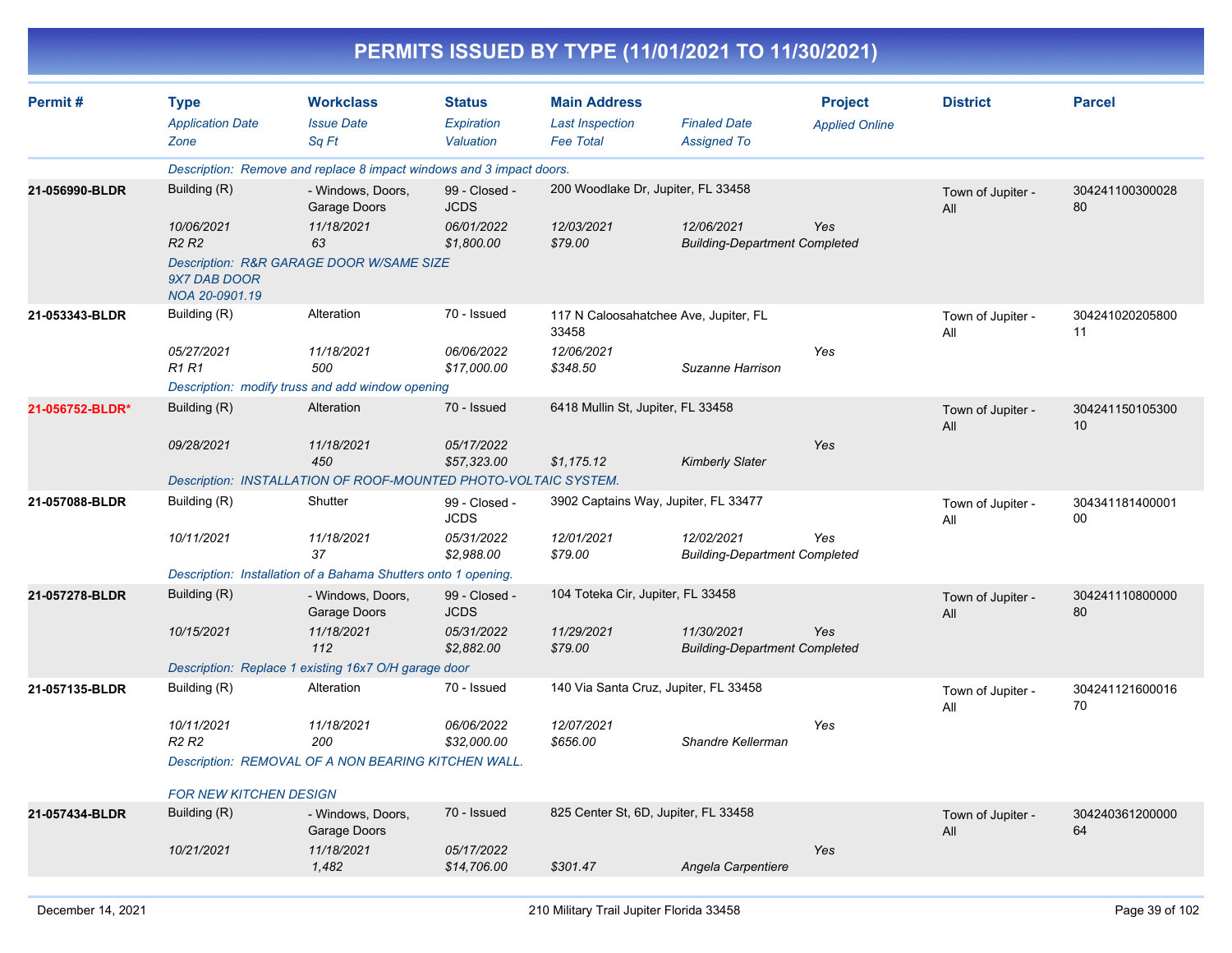| Permit#        | <b>Type</b><br><b>Application Date</b>                               | <b>Workclass</b><br><b>Issue Date</b>                               | <b>Status</b><br><b>Expiration</b> | <b>Main Address</b><br><b>Last Inspection</b> | <b>Finaled Date</b>                     | <b>Project</b><br><b>Applied Online</b> | <b>District</b>          | <b>Parcel</b>         |
|----------------|----------------------------------------------------------------------|---------------------------------------------------------------------|------------------------------------|-----------------------------------------------|-----------------------------------------|-----------------------------------------|--------------------------|-----------------------|
|                | Zone                                                                 | Sq Ft                                                               | Valuation                          | <b>Fee Total</b>                              | <b>Assigned To</b>                      |                                         |                          |                       |
|                |                                                                      | Description: Replacement of sliding door with new impact unt        |                                    |                                               |                                         |                                         |                          |                       |
| 21-057009-BLDR | Building (R)                                                         | Alteration                                                          | 70 - Issued                        | 339 Ridge Rd, Jupiter, FL 33477               |                                         |                                         | Town of Jupiter -<br>All | 304341160200050<br>60 |
|                | 10/07/2021                                                           | 11/18/2021<br>1                                                     | 05/17/2022<br>\$16,200.00          | \$332.10                                      | Kelly Hills                             | Yes                                     |                          |                       |
|                | <b>Description: Screen Enclosure</b>                                 |                                                                     |                                    |                                               |                                         |                                         |                          |                       |
| 21-058086-BLDR | Building (R)                                                         | - Windows, Doors,<br>Garage Doors                                   | 70 - Issued                        | 260 Sussex Cir, Jupiter, FL 33458             |                                         |                                         | Town of Jupiter -<br>All | 304241111500012<br>00 |
|                | 11/17/2021<br>R <sub>2</sub> R <sub>2</sub>                          | 11/19/2021<br>94                                                    | 05/18/2022<br>\$5,000.00           | \$104.00                                      | <b>Kimberly Slater</b>                  | Yes                                     |                          |                       |
|                |                                                                      | Description: Remove and replace 4 windows with Impact Glass         |                                    |                                               |                                         |                                         |                          |                       |
| 21-057883-BLDR | Building (R)                                                         | - Windows, Doors,<br>Garage Doors                                   | 70 - Issued                        |                                               | 1112 Ocean Dunes Cir, Jupiter, FL 33477 |                                         | Town of Jupiter -<br>All | 304341201402800<br>30 |
|                | 11/09/2021<br>R <sub>2</sub> R <sub>2</sub>                          | 11/19/2021<br>$\mathbf 1$                                           | 05/18/2022<br>\$21,695.00          | \$444.75                                      | <b>Kellie Doherty</b>                   | Yes                                     |                          |                       |
|                | Description: Remove and replace 8 impact windows and 2 impact doors. |                                                                     |                                    |                                               |                                         |                                         |                          |                       |
| 21-057887-BLDR | Building (R)                                                         | - Windows, Doors,<br>Garage Doors                                   | 70 - Issued                        |                                               | 310 Timberwalk Trl, Jupiter, FL 33458   |                                         | Town of Jupiter -<br>All | 304241032601400<br>20 |
|                | 11/09/2021<br><b>R3 R3</b>                                           | 11/19/2021<br>$\mathbf{1}$                                          | 05/18/2022<br>\$9,870.00           | \$202.36                                      | <b>Kellie Doherty</b>                   | Yes                                     |                          |                       |
|                |                                                                      | Description: Remove and replace 3 impact windows and 1 impact door. |                                    |                                               |                                         |                                         |                          |                       |
| 21-057980-BLDR | Building (R)                                                         | - Windows, Doors,<br>Garage Doors                                   | 70 - Issued                        |                                               | 516 Sonoma Isles Cir, Jupiter, FL 33478 |                                         | Town of Jupiter -<br>All | 304240320300002<br>70 |
|                | 11/12/2021                                                           | 11/19/2021<br>$\mathbf{\overline{1}}$                               | 05/18/2022<br>\$16,575.00          | \$339.79                                      | Kimberly Slater                         | Yes                                     |                          |                       |
|                |                                                                      | <b>Description: Replace Impact Front Doors</b>                      |                                    |                                               |                                         |                                         |                          |                       |
| 21-057632-BLDR | Building (R)                                                         | - Windows, Doors,<br>Garage Doors                                   | 70 - Issued                        | 153 Banyan Cir, Jupiter, FL 33458             |                                         |                                         | Town of Jupiter -<br>All | 304241100300028<br>00 |
|                | 10/28/2021                                                           | 11/19/2021<br>$\mathbf{1}$                                          | 05/23/2022<br>\$20,600.00          | 11/24/2021<br>\$422.30                        | <b>Kimberly Slater</b>                  | Yes                                     |                          |                       |
|                |                                                                      | Description: REPLACE 2 DOORS AND 4 WINDOWS WITH IMPACT              |                                    |                                               |                                         |                                         |                          |                       |
| 21-057877-BLDR | Building (R)                                                         | - Windows, Doors,<br>Garage Doors                                   | 70 - Issued                        | 487 Otter Ln N, Jupiter, FL 33458             |                                         |                                         | Town of Jupiter -<br>All | 304241150200036<br>90 |
|                | 11/09/2021                                                           | 11/19/2021<br>$\mathcal I$                                          | 05/18/2022<br>\$29,262.49          | \$599.88                                      | <b>Kimberly Slater</b>                  | Yes                                     |                          |                       |
|                |                                                                      | Description: REPLACE 10 WINDOWS AND 2 DOORS TO IMPACT               |                                    |                                               |                                         |                                         |                          |                       |
| 21-057979-BLDR | Building (R)                                                         | - Windows, Doors,<br>Garage Doors                                   | 70 - Issued                        | 123 Village Cir, Jupiter, FL 33458            |                                         |                                         | Town of Jupiter -<br>All | 304241100100001<br>20 |
|                |                                                                      |                                                                     |                                    |                                               |                                         |                                         |                          |                       |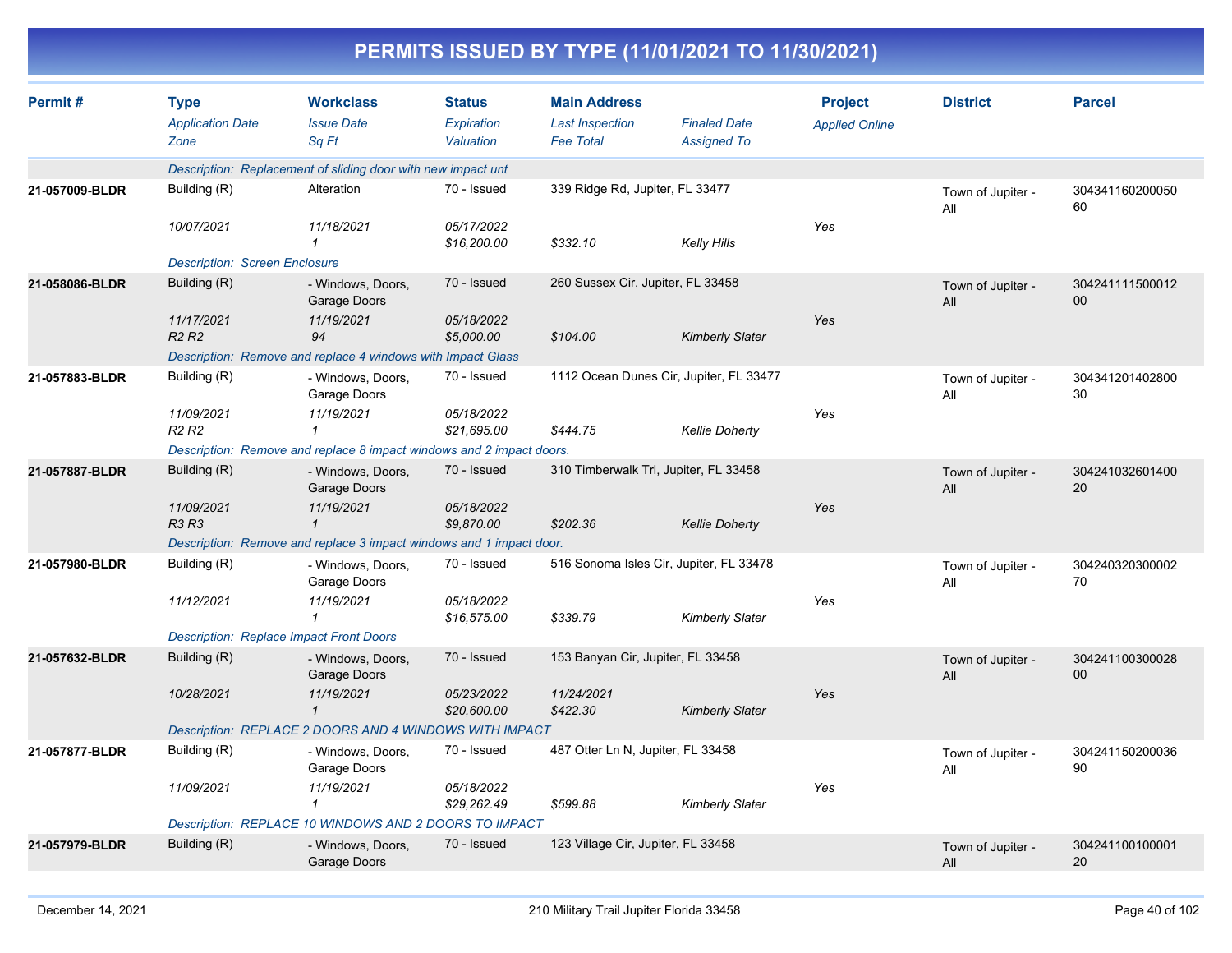| Permit#         | <b>Type</b><br><b>Application Date</b><br>Zone                                    | <b>Workclass</b><br><b>Issue Date</b><br>Sq Ft                                     | <b>Status</b><br>Expiration<br>Valuation | <b>Main Address</b><br><b>Last Inspection</b><br><b>Fee Total</b> | <b>Finaled Date</b><br><b>Assigned To</b>          | <b>Project</b><br><b>Applied Online</b> | <b>District</b>          | <b>Parcel</b>         |
|-----------------|-----------------------------------------------------------------------------------|------------------------------------------------------------------------------------|------------------------------------------|-------------------------------------------------------------------|----------------------------------------------------|-----------------------------------------|--------------------------|-----------------------|
|                 | 11/12/2021<br>R <sub>2</sub> R <sub>2</sub><br>Description: Install 1 impact door | 11/19/2021<br>$\mathbf{1}$                                                         | 05/18/2022<br>\$5,531.00                 | \$114.62                                                          | <b>Kimberly Slater</b>                             | Yes                                     |                          |                       |
| 21-057993-BLDR  | Building (R)<br>11/12/2021                                                        | - Windows, Doors,<br>Garage Doors<br>11/19/2021                                    | 70 - Issued<br>05/18/2022                | 141 E Riverside Dr, 36, Jupiter, FL 33469                         |                                                    | Yes                                     | Town of Jupiter -<br>All | 304340313300000<br>90 |
|                 |                                                                                   | $\mathbf{1}$<br>Description: REPLACEMENT 9 WINDOWS 1 REPLACEMENT DOORS WITH IMPACT | \$17,840.00                              | \$365.72                                                          | Kimberly Slater                                    |                                         |                          |                       |
| 21-057825-BLDR* | Building (R)                                                                      | Fence                                                                              | <b>NOC</b><br>Required                   | 6225 Hollywood St, Jupiter, FL 33458                              |                                                    |                                         | Town of Jupiter -<br>All | 304241150807101<br>30 |
|                 | 11/05/2021                                                                        | 11/19/2021<br>152                                                                  | 05/18/2022<br>\$7,099.00                 | \$146.11                                                          | <b>Debbie Rogers</b>                               | Yes                                     |                          |                       |
| 21-057786-BLDR  | Building (R)                                                                      | Description: 152ft of 6ft board on boad wood with 2 gates<br>Fence                 | 99 - Closed -                            | 126 Lakeside Cir, Jupiter, FL 33458                               |                                                    |                                         | Town of Jupiter -        | 304241100100008       |
|                 |                                                                                   |                                                                                    | <b>JCDS</b>                              |                                                                   |                                                    |                                         | All                      | 50                    |
|                 | 11/04/2021                                                                        | 11/19/2021<br>96                                                                   | 05/18/2022<br>\$1,000.00                 | \$79.00                                                           | 11/19/2021<br><b>Building-Department Completed</b> | Yes                                     |                          |                       |
|                 |                                                                                   | Description: Replace 96 SQ FT section of 6' Fence                                  |                                          |                                                                   |                                                    |                                         |                          |                       |
| 21-056888-BLDR  | Building (R)                                                                      | Fence                                                                              | 70 - Issued                              | 18151 Lake Bend Dr, Jupiter, FL 33458                             |                                                    |                                         | Town of Jupiter -<br>All | 304240340800002<br>50 |
|                 | 10/04/2021<br>R <sub>1</sub> -A <sub>R1</sub> -A                                  | 11/19/2021<br>$\mathbf{1}$                                                         | 05/18/2022<br>\$100.00                   | \$79.00                                                           | Suzanne Harrison                                   | Yes                                     |                          |                       |
|                 | Description: Barrier around Propane Tank                                          |                                                                                    |                                          |                                                                   |                                                    |                                         |                          |                       |
| 21-055189-BLDR  | Building (R)                                                                      | Alteration                                                                         | 70 - Issued                              | 127 Elena Ct, Jupiter, FL 33478                                   |                                                    |                                         | Town of Jupiter -<br>All | 304241040100300<br>70 |
|                 | 08/02/2021<br><b>R1 R1</b>                                                        | 11/22/2021<br>15                                                                   | 05/23/2022<br>\$4,500.00                 | 11/23/2021<br>\$94.00                                             | Alicia Hertzog                                     | Yes                                     |                          |                       |
|                 |                                                                                   | Description: build wall to create storage enclosure per plans                      |                                          |                                                                   |                                                    |                                         |                          |                       |
| 21-057594-BLDR  | Building (R)                                                                      | - Windows, Doors,<br>Garage Doors                                                  | 70 - Issued                              | 101 Beach Summit Ct, Jupiter, FL 33477                            |                                                    |                                         | Town of Jupiter -<br>All | 304341160200012<br>70 |
|                 | 10/27/2021                                                                        | 11/22/2021<br>1,889                                                                | 05/21/2022<br>\$1,913.16                 | \$79.00                                                           | <b>Kellie Doherty</b>                              | Yes                                     |                          |                       |
|                 | Description: Replacing a Door                                                     |                                                                                    |                                          |                                                                   |                                                    |                                         |                          |                       |
| 21-056120-BLDR  | Building (R)                                                                      | Fence                                                                              | 99 - Closed -<br><b>JCDS</b>             | 101 Weomi Ln, Jupiter, FL 33458                                   |                                                    |                                         | Town of Jupiter -<br>All | 304241110300200<br>10 |
|                 | 09/03/2021<br>R <sub>2</sub> R <sub>2</sub>                                       | 11/22/2021<br>70                                                                   | 05/23/2022<br>\$2,450.00                 | 11/24/2021<br>\$79.00                                             | 11/29/2021<br><b>Building-Department Completed</b> | Yes                                     |                          |                       |
|                 |                                                                                   | Description: install 70' of bronze aluminum pool barrier 4' tall & 2 walk gates    |                                          |                                                                   |                                                    |                                         |                          |                       |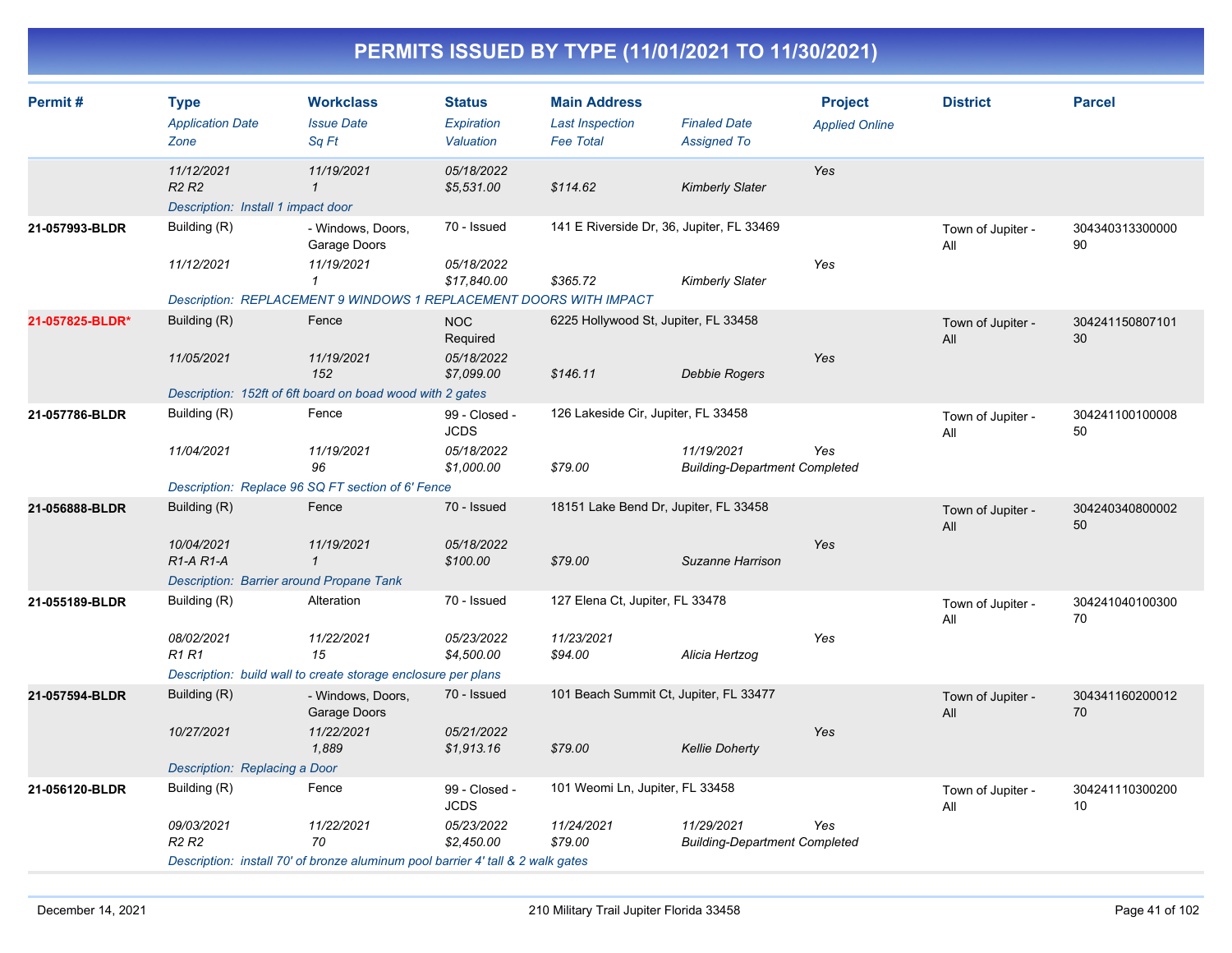| Permit#         | <b>Type</b><br><b>Application Date</b><br>Zone                                             | <b>Workclass</b><br><b>Issue Date</b><br>Sq Ft                                                                                       | <b>Status</b><br>Expiration<br>Valuation                 | <b>Main Address</b><br><b>Last Inspection</b><br><b>Fee Total</b> | <b>Finaled Date</b><br><b>Assigned To</b> | <b>Project</b><br><b>Applied Online</b> | <b>District</b>          | <b>Parcel</b>         |
|-----------------|--------------------------------------------------------------------------------------------|--------------------------------------------------------------------------------------------------------------------------------------|----------------------------------------------------------|-------------------------------------------------------------------|-------------------------------------------|-----------------------------------------|--------------------------|-----------------------|
| 21-056765-BLDR  | Building (R)<br>09/28/2021                                                                 | - Windows, Doors,<br>Garage Doors<br>11/22/2021<br>$\mathbf{1}$<br>Description: Replacing on existing openings 1 impact door         | 70 - Issued<br>05/23/2022<br>\$1,868.00                  | 3029 Windward Way, Jupiter, FL 33477<br>\$79.00                   | Angela Carpentiere                        | Yes                                     | Town of Jupiter -<br>All | 304341160600004<br>30 |
| 21-056840-BLDR  | Building (R)<br>09/30/2021<br>Description: 4' High Alum. Pool Fence -<br>372' LF w/2 Gates | Fence<br>11/22/2021<br>372                                                                                                           | 70 - Issued<br>05/23/2022<br>\$8,000.00                  | 375 Regatta Dr, Jupiter, FL 33477<br>\$164.40                     | Angela Carpentiere                        | Yes                                     | Town of Jupiter -<br>All | 304341072500081<br>90 |
| 21-057213-BLDR* | Building (R)<br>10/14/2021                                                                 | Alteration<br>11/22/2021<br>1,000<br>Description: replace garage door 6 x 7 and 16 x 7                                               | <b>NOC</b><br>Required<br>05/23/2022<br>\$21,000.00      | 193 Regatta Dr, Jupiter, FL 33477<br>\$430.50                     | Angela Carpentiere                        | Yes                                     | Town of Jupiter -<br>All | 304341073400071<br>80 |
| 21-057323-BLDR* | Building (R)<br>10/18/2021<br><b>R1 R1</b>                                                 | Fence<br>11/22/2021<br>140<br>Description: Install 140LF 4FT Aluminum fence with 2 gates.                                            | <b>NOC</b><br>Required<br>05/23/2022<br>\$3,800.00       | 117 Crimson Isles Dr, Jupiter, FL 33478<br>\$80.00                | Angela Carpentiere                        | Yes                                     | Town of Jupiter -<br>All | 304240320600025<br>70 |
| 21-057373-BLDR  | Building (R)<br>10/19/2021                                                                 | Fence<br>11/22/2021<br>80<br>Description: installation of 80 LF of 6' PVC fencing                                                    | 99 - Closed -<br><b>JCDS</b><br>05/23/2022<br>\$3,450.00 | 1206 Sioux St, Jupiter, FL 33458<br>\$79.00                       | 11/30/2021<br>Angela Carpentiere          | Yes                                     | Town of Jupiter -<br>All | 304241020300800<br>40 |
| 21-057432-BLDR  | Building (R)<br>10/21/2021<br>R <sub>2</sub> R <sub>2</sub>                                | Fence<br>11/22/2021<br>1<br>Description: furnish and install 5'ft high X 10LF of black chain link fence. no gates.                   | 99 - Closed -<br><b>JCDS</b><br>05/23/2022<br>\$475.00   | 138 Oakwood Dr, Jupiter, FL 33458<br>\$79.00                      | 11/22/2021<br>Angela Carpentiere          | Yes                                     | Town of Jupiter -<br>All | 304241100400037<br>20 |
| 21-057435-BLDR  | Building (R)<br>10/21/2021                                                                 | - Windows, Doors,<br>Garage Doors<br>11/22/2021<br>1,254<br>Description: replace 8 impact windows and 2 impact doors, size for size. | 70 - Issued<br>05/23/2022<br>\$13,860.00                 | 6311 Riverwalk Ln, 6, Jupiter, FL 33458<br>\$284.13               | Angela Carpentiere                        | Yes                                     | Town of Jupiter -<br>All | 304241031700009<br>60 |
| 21-057437-BLDR  | Building (R)                                                                               | - Windows, Doors,<br>Garage Doors                                                                                                    | 70 - Issued                                              | 144 Sandbar Dr, Jupiter, FL 33477                                 |                                           |                                         | Town of Jupiter -<br>All | 304341170200010<br>02 |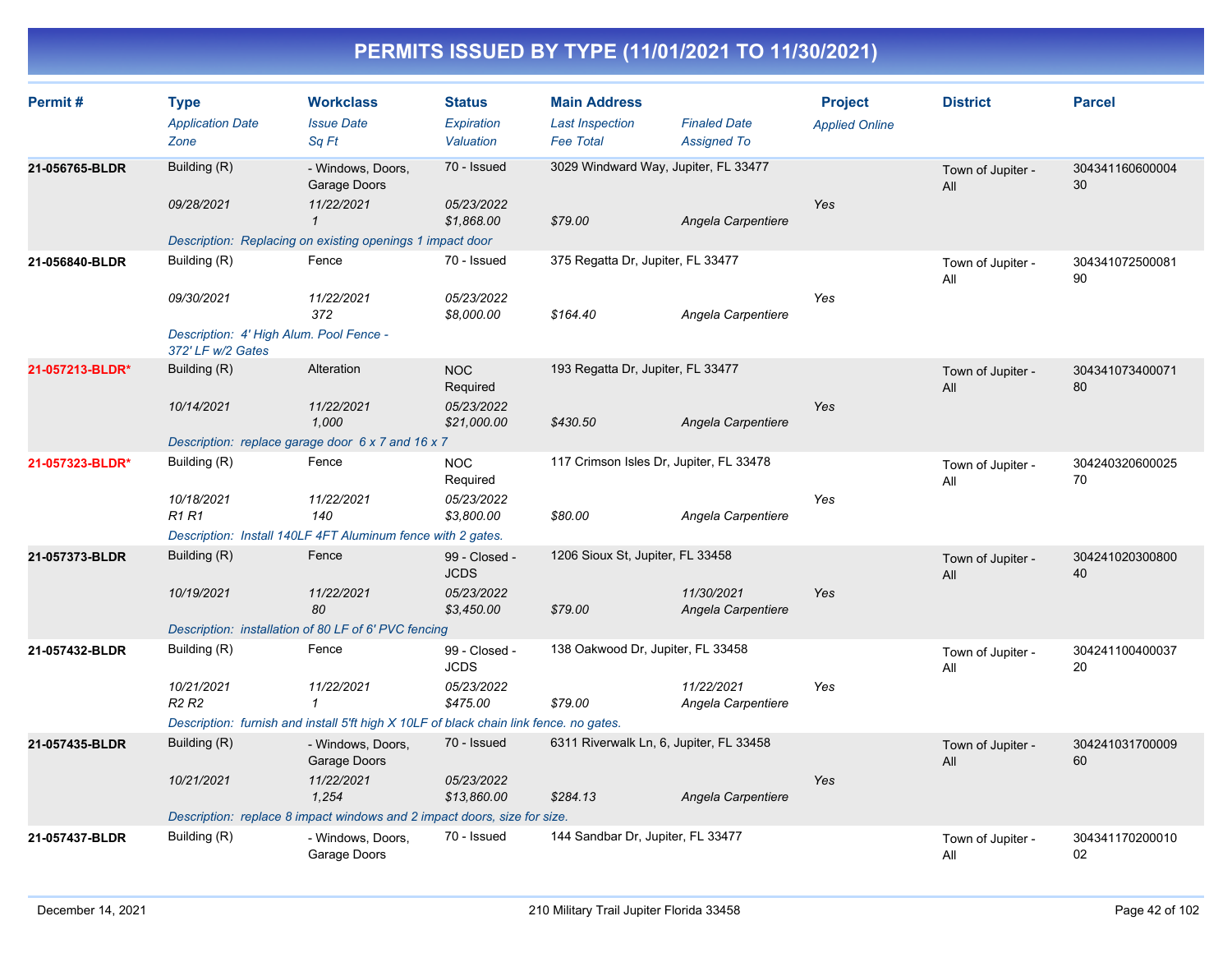|                |                                             |                                                                                                                                                                            |                              | PERMITS ISSUED BY TYPE (11/01/2021 TO 11/30/2021) |                                           |                       |                          |                       |
|----------------|---------------------------------------------|----------------------------------------------------------------------------------------------------------------------------------------------------------------------------|------------------------------|---------------------------------------------------|-------------------------------------------|-----------------------|--------------------------|-----------------------|
| Permit#        | <b>Type</b>                                 | <b>Workclass</b>                                                                                                                                                           | <b>Status</b>                | <b>Main Address</b>                               |                                           | <b>Project</b>        | <b>District</b>          | <b>Parcel</b>         |
|                | <b>Application Date</b><br>Zone             | <b>Issue Date</b><br>Sq Ft                                                                                                                                                 | Expiration<br>Valuation      | <b>Last Inspection</b><br><b>Fee Total</b>        | <b>Finaled Date</b><br><b>Assigned To</b> | <b>Applied Online</b> |                          |                       |
|                | 10/21/2021                                  | 11/22/2021<br>2.540                                                                                                                                                        | 05/23/2022<br>\$19,289.00    | \$395.43                                          | Angela Carpentiere                        | Yes                   |                          |                       |
|                |                                             | Description: replace 4 impact windows and 4 impact doors, size for size.                                                                                                   |                              |                                                   |                                           |                       |                          |                       |
| 21-055088-BLDR | Building (R)                                | New-Single<br><b>Family Dwelling</b>                                                                                                                                       | 70 - Issued                  | 201 Echo Dr, Jupiter, FL 33458                    |                                           |                       | Town of Jupiter -<br>All | 304241111600000<br>10 |
|                | 07/29/2021<br>R <sub>2</sub> R <sub>2</sub> | 11/22/2021<br>100                                                                                                                                                          | 05/23/2022<br>\$1,500,000.00 | \$30,750.00                                       | <b>Kimberly Slater</b>                    | Yes                   |                          |                       |
|                | <b>Echo Drive</b>                           | Description: New Single Family Residence at 201 Echo Dr in Loxahatchee Club (203 Echo was subdivided with the County and this house is for the southern lot now called 201 |                              |                                                   |                                           |                       |                          |                       |
| 21-057452-BLDR | Building (R)                                | - Windows, Doors,<br>Garage Doors                                                                                                                                          | 70 - Issued                  | 225 Marlberry Cir, Jupiter, FL 33458              |                                           |                       | Town of Jupiter -<br>All | 304241240900031<br>10 |
|                | 10/21/2021                                  | 11/22/2021<br>1                                                                                                                                                            | 05/23/2022<br>\$46,775.00    | \$1.033.89                                        | Angela Carpentiere                        | Yes                   |                          |                       |
|                |                                             | Description: Replace Impact Front Door, 2 CGI Doors, 26 Windows                                                                                                            |                              |                                                   |                                           |                       |                          |                       |
| 21-057491-BLDR | Building (R)                                | - Windows, Doors,<br>Garage Doors                                                                                                                                          | 70 - Issued                  | 6061 Loree St, Jupiter, FL 33458                  |                                           |                       | Town of Jupiter -<br>All | 304241220211901<br>21 |
|                | 10/22/2021                                  | 11/22/2021<br>$\mathbf 1$                                                                                                                                                  | 05/23/2022<br>\$2,495.49     | \$79.00                                           | Angela Carpentiere                        | Yes                   |                          |                       |
|                |                                             | Description: change out 2 front doors no size change                                                                                                                       |                              |                                                   |                                           |                       |                          |                       |
| 21-057493-BLDR | Building (R)                                | - Windows, Doors,<br>Garage Doors                                                                                                                                          | 70 - Issued                  | 805 Northview Dr, Jupiter, FL 33458               |                                           |                       | Town of Jupiter -<br>All | 304241010100500<br>70 |
|                | 10/22/2021                                  | 11/22/2021                                                                                                                                                                 | 06/07/2022<br>\$3,837.54     | 12/09/2021<br>\$80.75                             | Angela Carpentiere                        | Yes                   |                          |                       |
|                |                                             | Description: CHANGE OUT 3 EXTERIOR DOORS NO SIZE CHANGE                                                                                                                    |                              |                                                   |                                           |                       |                          |                       |
| 21-057494-BLDR | Building (R)                                | - Windows, Doors,<br>Garage Doors                                                                                                                                          | 70 - Issued                  | 115 Wooden Mill Ter, Jupiter, FL 33458            |                                           |                       | Town of Jupiter -<br>All | 304241032602300<br>20 |
|                | 10/22/2021                                  | 11/22/2021<br>$\mathcal I$                                                                                                                                                 | 05/23/2022<br>\$2,907.00     | \$79.00                                           | Angela Carpentiere                        | Yes                   |                          |                       |

| 21-057495-BLDR* | Building (R)                                        | - Windows, Doors,<br>Garage Doors                         | 3602 Fairway Dr N, Jupiter, FL 33477<br>NOC<br>Required |          |                                   |     | Town of Jupiter -<br>All | 304341052000036<br>02 |  |  |  |
|-----------------|-----------------------------------------------------|-----------------------------------------------------------|---------------------------------------------------------|----------|-----------------------------------|-----|--------------------------|-----------------------|--|--|--|
|                 | 10/22/2021                                          | 11/22/2021<br>219                                         | <i>05/23/2022</i><br>\$20,200.00                        | \$414.10 | Angela Carpentiere                | Yes |                          |                       |  |  |  |
|                 | Description: install impact (7) windows & (1) door. |                                                           |                                                         |          |                                   |     |                          |                       |  |  |  |
| 21-057501-BLDR  | Building (R)                                        | - Windows, Doors,<br>Garage Doors                         | 70 - Issued                                             |          | 204 Seagull Pt, Jupiter, FL 33458 |     | Town of Jupiter -<br>All | 304241150200051<br>50 |  |  |  |
|                 | 10/23/2021                                          | 11/22/2021                                                | <i>05/23/2022</i><br>\$35,791.00                        | \$733.72 | Angela Carpentiere                | Yes |                          |                       |  |  |  |
|                 |                                                     | Description: Install 17 impact windows and 2 impact doors |                                                         |          |                                   |     |                          |                       |  |  |  |

*Description: CHANGE OUT FRONT DOOR NO SIZE CHANGE*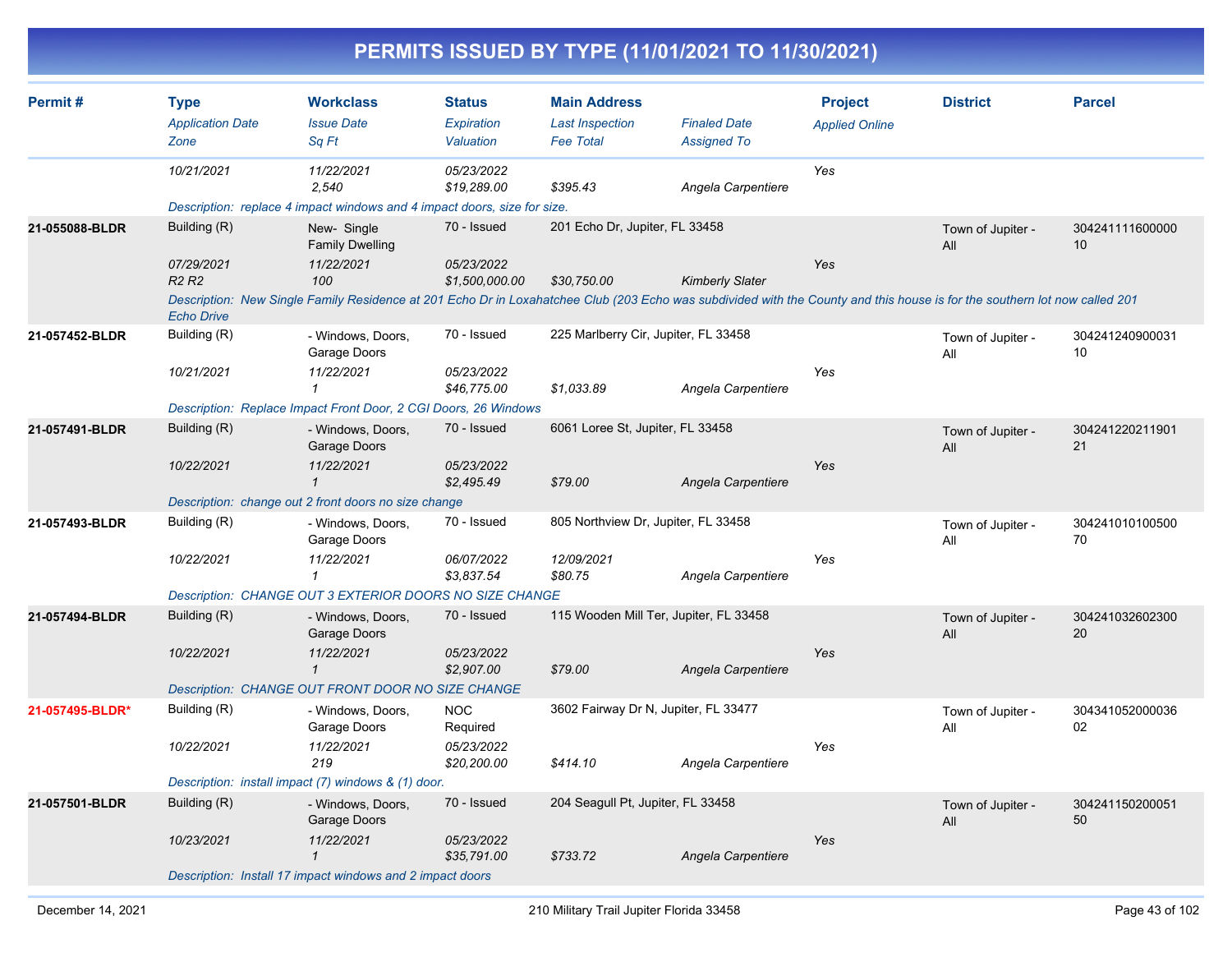| Permit#         | <b>Type</b><br><b>Application Date</b><br>Zone | <b>Workclass</b><br><b>Issue Date</b><br>Sq Ft                                    | <b>Status</b><br>Expiration<br>Valuation | <b>Main Address</b><br><b>Last Inspection</b><br><b>Fee Total</b> | <b>Finaled Date</b><br><b>Assigned To</b>          | <b>Project</b><br><b>Applied Online</b> | <b>District</b>          | <b>Parcel</b>         |
|-----------------|------------------------------------------------|-----------------------------------------------------------------------------------|------------------------------------------|-------------------------------------------------------------------|----------------------------------------------------|-----------------------------------------|--------------------------|-----------------------|
| 21-057502-BLDR* | Building (R)                                   | - Windows, Doors,<br>Garage Doors                                                 | <b>NOC</b><br>Required                   | 3293 Wymberly Dr, Jupiter, FL 33458                               |                                                    |                                         | Town of Jupiter -<br>All | 304241140900012<br>40 |
|                 | 10/23/2021                                     | 11/22/2021<br>$\mathcal I$                                                        | 05/23/2022<br>\$31,500.00                | \$645.75                                                          | Angela Carpentiere                                 | Yes                                     |                          |                       |
|                 |                                                | Description: Install 20 impact windows and 3 impact doors.                        |                                          |                                                                   |                                                    |                                         |                          |                       |
| 21-056724-BLDR  | Building (R)                                   | Addition                                                                          | 70 - Issued                              | 102 Via Santa Cruz, Jupiter, FL 33458                             |                                                    |                                         | Town of Jupiter -<br>All | 304241121600009<br>20 |
|                 | 09/28/2021<br>R <sub>2</sub> R <sub>2</sub>    | 11/22/2021<br>0                                                                   | 06/01/2022<br>\$3,000.00                 | 12/03/2021<br>\$79.00                                             | Shandre Kellerman                                  | <b>No</b>                               |                          |                       |
|                 |                                                | Description: Extending brick patio pavers in back of home REPLACED 21-056473-BLDR |                                          |                                                                   |                                                    |                                         |                          |                       |
| 21-057024-BLDR  | Building (R)                                   | - Windows, Doors,<br>Garage Doors                                                 | 99 - Closed -<br><b>JCDS</b>             | 825 Center St, 54D, Jupiter, FL 33458                             |                                                    |                                         | Town of Jupiter -<br>All | 304240351600005<br>44 |
|                 | 10/07/2021                                     | 11/22/2021<br>1.482                                                               | 06/08/2022<br>\$14,882.00                | 12/10/2021<br>\$305.08                                            | 12/13/2021<br><b>Building-Department Completed</b> | Yes                                     |                          |                       |
|                 |                                                | Description: Replacing sliding glass doors with one impact units                  |                                          |                                                                   |                                                    |                                         |                          |                       |
| 21-057569-BLDR  | Building (R)                                   | - Windows, Doors,<br>Garage Doors                                                 | 70 - Issued                              | 125 Timber Ln, Jupiter, FL 33458                                  |                                                    |                                         | Town of Jupiter -<br>All | 304241110100102<br>80 |
|                 | 10/26/2021<br>R <sub>2</sub> R <sub>2</sub>    | 11/23/2021<br>$\mathbf{1}$                                                        | 05/23/2022<br>\$20,200.00                | \$414.10                                                          | <b>Debbie Rogers</b>                               | Yes                                     |                          |                       |
|                 |                                                | Description: Remove and replace 16 impact windows and 2 impact doors.             |                                          |                                                                   |                                                    |                                         |                          |                       |
| 21-056077-BLDR  | Building (R)                                   | - Windows, Doors,<br>Garage Doors                                                 | 70 - Issued                              | 115 Village Clubhouse Cir, Jupiter, FL<br>33458                   |                                                    |                                         | Town of Jupiter -<br>All | 304241131100013<br>70 |
|                 | 09/01/2021                                     | 11/23/2021<br>$\mathbf{1}$                                                        | 05/31/2022<br>\$21,276.76                | 11/30/2021<br>\$436.17                                            | Suzanne Harrison                                   | Yes                                     |                          |                       |
|                 |                                                | Description: Replacing windows and doors with impact rated product                |                                          |                                                                   |                                                    |                                         |                          |                       |
| 21-056586-BLDR  | Building (R)                                   | - Windows, Doors,<br>Garage Doors                                                 | 99 - Closed -<br><b>JCDS</b>             | 312 Timberwalk Trl, Jupiter, FL 33458                             |                                                    |                                         | Town of Jupiter -<br>All | 304241032601400<br>30 |
|                 | 09/23/2021                                     | 11/24/2021<br>56                                                                  | 06/06/2022<br>\$3,150.00                 | 12/07/2021<br>\$79.00                                             | 12/08/2021<br><b>Building-Department Completed</b> | Yes                                     |                          |                       |
|                 |                                                | Description: remove and replace one 8x7 garage door                               |                                          |                                                                   |                                                    |                                         |                          |                       |
| 21-057504-BLDR  | Building (R)                                   | - Windows, Doors,<br>Garage Doors                                                 | 70 - Issued                              | 162 San Remo Dr, Jupiter, FL 33458                                |                                                    |                                         | Town of Jupiter -<br>All | 304241140500029<br>10 |
|                 | 10/24/2021                                     | 11/24/2021<br>$\mathbf{1}$                                                        | 05/23/2022<br>\$14,000.00                | \$287.00                                                          | Angela Carpentiere                                 | Yes                                     |                          |                       |
|                 |                                                | Description: replace 12 windows, size for size                                    |                                          |                                                                   |                                                    |                                         |                          |                       |
| 21-058306-BLDR  | Building (R)                                   | - Windows, Doors,<br>Garage Doors                                                 | 99 - Closed -<br><b>JCDS</b>             | 1513 Lance Rd, Jupiter, FL 33469                                  |                                                    |                                         | Town of Jupiter -<br>All | 304240360900902<br>00 |
|                 | 11/29/2021                                     | 11/29/2021<br>$\mathbf{1}$                                                        | 06/08/2022<br>\$1,860.00                 | 12/10/2021<br>\$79.00                                             | 12/13/2021<br><b>Building-Department Completed</b> | Yes                                     |                          |                       |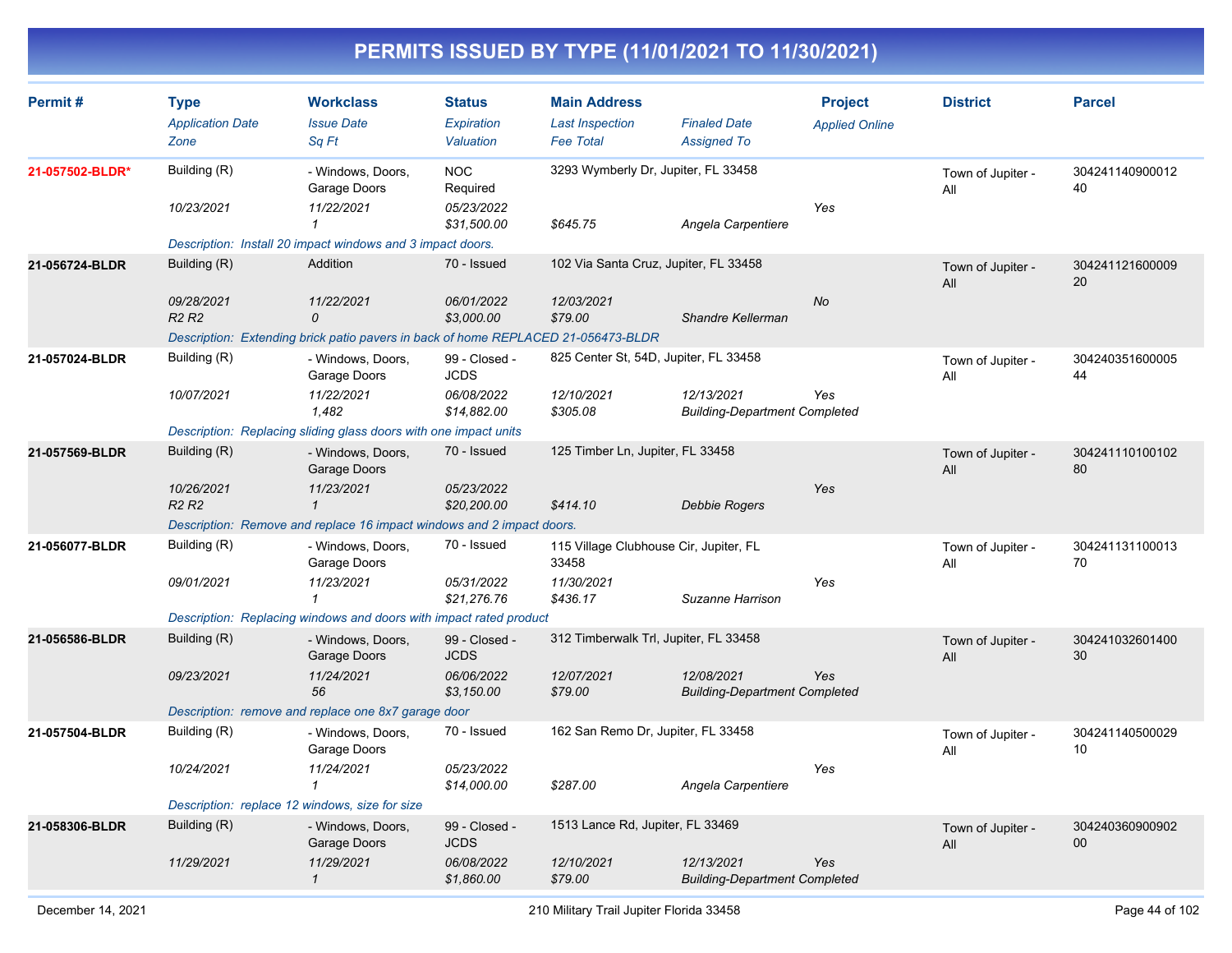|                |                                                |                                                                        |                                          |                                                                   | PERMITS ISSUED BY TYPE (11/01/2021 TO 11/30/2021)  |                                         |                          |                       |
|----------------|------------------------------------------------|------------------------------------------------------------------------|------------------------------------------|-------------------------------------------------------------------|----------------------------------------------------|-----------------------------------------|--------------------------|-----------------------|
| Permit#        | <b>Type</b><br><b>Application Date</b><br>Zone | <b>Workclass</b><br><b>Issue Date</b><br>Sq Ft                         | <b>Status</b><br>Expiration<br>Valuation | <b>Main Address</b><br><b>Last Inspection</b><br><b>Fee Total</b> | <b>Finaled Date</b><br><b>Assigned To</b>          | <b>Project</b><br><b>Applied Online</b> | <b>District</b>          | <b>Parcel</b>         |
|                |                                                | Description: 2 new doors (Front door and side door on garage)          |                                          |                                                                   |                                                    |                                         |                          |                       |
| 21-057636-BLDR | Building (R)                                   | Shutter                                                                | 99 - Closed -<br><b>JCDS</b>             | 137 Via Isabela, Jupiter, FL 33458                                |                                                    |                                         | Town of Jupiter -<br>All | 304241121600014<br>00 |
|                | 10/28/2021                                     | 11/29/2021<br>420                                                      | 06/07/2022<br>\$8,900.00                 | 12/09/2021<br>\$182.67                                            | 12/10/2021<br><b>Building-Department Completed</b> | Yes                                     |                          |                       |
|                |                                                | Description: Installation of accordion shutters onto 13 openings.      |                                          |                                                                   |                                                    |                                         |                          |                       |
| 21-057531-BLDR | Building (R)                                   | - Windows, Doors,<br>Garage Doors                                      | 70 - Issued                              |                                                                   | 215 Jones Creek Dr, Jupiter, FL 33458              |                                         | Town of Jupiter -<br>All | 304241112300008<br>50 |
|                | 10/25/2021<br>R <sub>2</sub> R <sub>2</sub>    | 11/29/2021<br>$\mathbf{\overline{1}}$                                  | 05/31/2022<br>\$30,400.00                | \$623.20                                                          | Angela Carpentiere                                 | <b>Yes</b>                              |                          |                       |
|                |                                                | Description: Remove and replace 9 impact windows and 4 impact doors.   |                                          |                                                                   |                                                    |                                         |                          |                       |
| 21-057538-BLDR | Building (R)                                   | - Windows, Doors,<br>Garage Doors                                      | 70 - Issued                              |                                                                   | 155 Jupiter Key Rd, Jupiter, FL 33477              |                                         | Town of Jupiter -<br>All | 304341082300003<br>80 |
|                | 10/25/2021                                     | 11/29/2021<br>1,991                                                    | 05/31/2022<br>\$73.982.00                | \$1,516.63                                                        | Angela Carpentiere                                 | Yes                                     |                          |                       |
|                |                                                | Description: Install 29 Impact windows and 2 doors                     |                                          |                                                                   |                                                    |                                         |                          |                       |
| 21-057628-BLDR | Building (R)                                   | - Windows, Doors,<br>Garage Doors                                      | 70 - Issued                              | 119 Seashore Dr, Jupiter, FL 33477                                |                                                    |                                         | Town of Jupiter -<br>All | 304341160200040<br>20 |
|                | 10/28/2021                                     | 11/29/2021<br>395                                                      | 05/31/2022<br>\$27,447.97                | \$562.68                                                          | Angela Carpentiere                                 | Yes                                     |                          |                       |
|                |                                                | Description: REPLACING 6 WINDOWS AND 6 DOORS ALL IMPACT                |                                          |                                                                   |                                                    |                                         |                          |                       |
| 21-057662-BLDR | Building (R)                                   | - Windows, Doors,<br>Garage Doors                                      | 70 - Issued                              | 33477                                                             | 301 Ocean Bluffs Blvd, 403, Jupiter, FL            |                                         | Town of Jupiter -<br>All | 304341160300340<br>30 |
|                | 10/29/2021<br>R3 R3                            | 11/29/2021<br>1                                                        | 05/31/2022<br>\$3,200.00                 | \$79.00                                                           | Angela Carpentiere                                 | Yes                                     |                          |                       |
|                |                                                | Description: Remove and replace 2 impact windows.                      |                                          |                                                                   |                                                    |                                         |                          |                       |
| 21-057087-BLDR | Building (R)                                   | Alteration                                                             | 70 - Issued                              |                                                                   | 292 Maplecrest Cir, Jupiter, FL 33458              |                                         | Town of Jupiter -<br>All | 304241120802900<br>20 |
|                | 10/11/2021                                     | 11/29/2021<br>348                                                      | 05/31/2022<br>\$2,445.00                 | \$79.00                                                           | Suzanne Harrison                                   | Yes                                     |                          |                       |
|                | Description: Replace damaged T1-11             |                                                                        |                                          |                                                                   |                                                    |                                         |                          |                       |
| 21-057874-BLDR | Building (R)                                   | Fence                                                                  | 70 - Issued                              | 308 St Lucia Ln, Jupiter, FL 33458                                |                                                    |                                         | Town of Jupiter -<br>All | 304241230400013<br>80 |
|                | 11/09/2021                                     | 11/29/2021<br>$\mathbf{1}$                                             | 05/31/2022<br>\$4,000.00                 | \$84.00                                                           | <b>Debbie Rogers</b>                               | Yes                                     |                          |                       |
|                |                                                | Description: Install 95 Linear FT of 6' Lattice Top PVC Fence w/2Gates |                                          |                                                                   |                                                    |                                         |                          |                       |
| 21-057196-BLDR | Building (R)                                   | Alteration                                                             | 70 - Issued                              | 274 Barbados Dr, Jupiter, FL 33458                                |                                                    |                                         | Town of Jupiter -<br>All | 304241230400012<br>10 |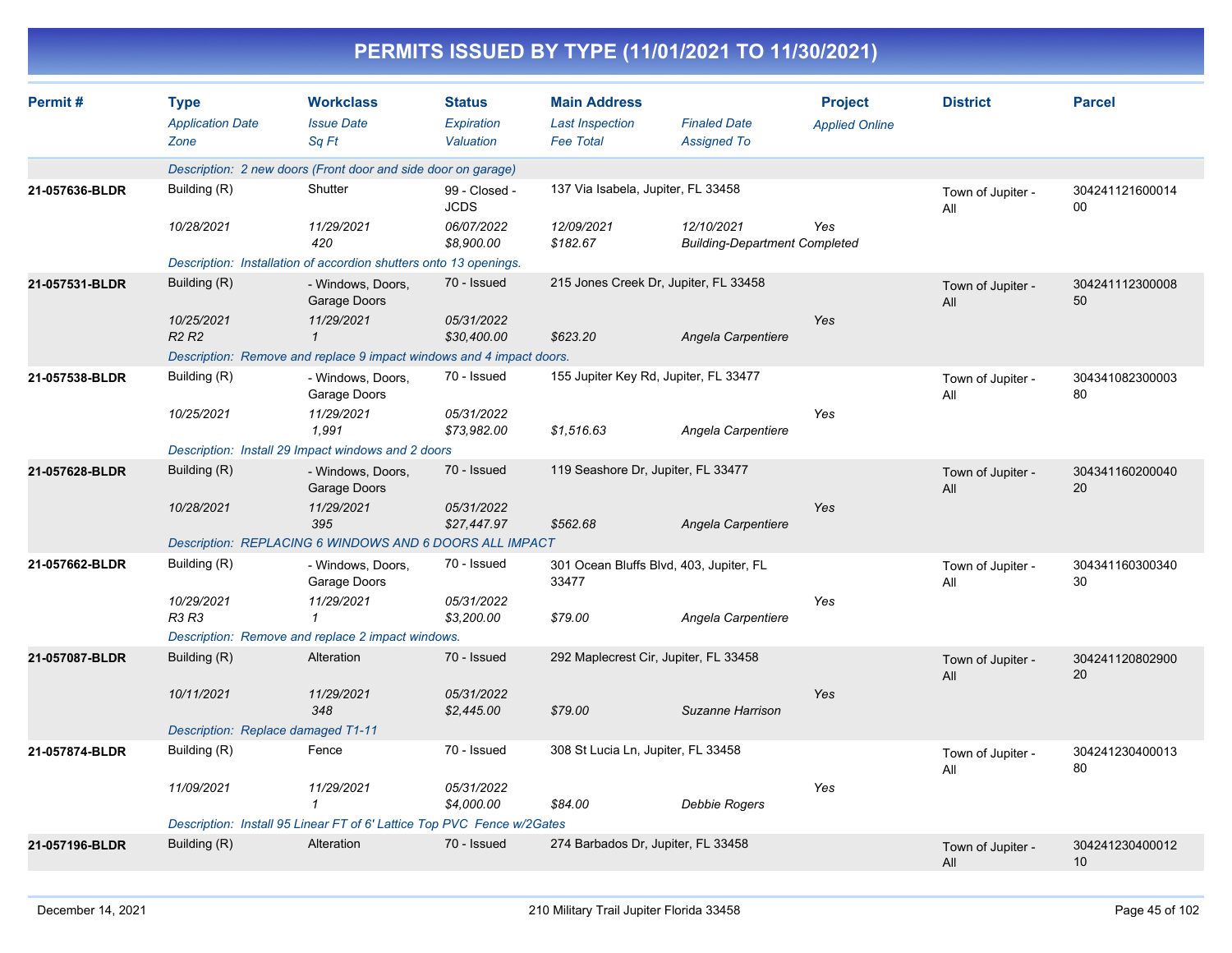|                 |                                                |                                                                                                                                                                                              |                                                     |                                                                   | PERMITS ISSUED BY TYPE (11/01/2021 TO 11/30/2021) |                                         |                          |                       |
|-----------------|------------------------------------------------|----------------------------------------------------------------------------------------------------------------------------------------------------------------------------------------------|-----------------------------------------------------|-------------------------------------------------------------------|---------------------------------------------------|-----------------------------------------|--------------------------|-----------------------|
| Permit#         | <b>Type</b><br><b>Application Date</b><br>Zone | <b>Workclass</b><br><b>Issue Date</b><br>Sq Ft                                                                                                                                               | <b>Status</b><br>Expiration<br>Valuation            | <b>Main Address</b><br><b>Last Inspection</b><br><b>Fee Total</b> | <b>Finaled Date</b><br><b>Assigned To</b>         | <b>Project</b><br><b>Applied Online</b> | <b>District</b>          | <b>Parcel</b>         |
|                 | 10/13/2021<br>vanity.                          | 11/29/2021<br>Description: Remodeling guest bathroom. Installing new tile floors. Removing existing bathtub and replacing with shower floors. Installing frameless shower door and upgrading | 06/13/2022<br>\$10,300.00                           | 12/13/2021<br>\$211.15                                            | Alicia Hertzog                                    | Yes                                     |                          |                       |
| 21-057145-BLDR  | Building (R)<br>10/12/2021                     | - Windows, Doors,<br>Garage Doors<br>11/29/2021<br>100<br>Description: Install 2 impact windows and 2 impact doors.                                                                          | 70 - Issued<br>05/31/2022<br>\$13,000.00            | 228 Sussex Cir, Jupiter, FL 33458<br>\$266.50                     | <b>Kelly Hills</b>                                | Yes                                     | Town of Jupiter -<br>All | 304241111500013<br>80 |
| 21-057150-BLDR  | Building (R)<br>10/12/2021<br><b>R3 R3</b>     | Alteration<br>11/29/2021<br>400<br>Description: Replace kitchen cabinets, alter island. Replace vanities in bath and alter tub                                                               | 70 - Issued<br>06/01/2022<br>\$35,000.00            | 141 Helios Dr, Jupiter, FL 33477<br>12/03/2021<br>\$717.50        | Suzanne Harrison                                  | Yes                                     | Town of Jupiter -<br>All | 304341080600500<br>40 |
| 21-057328-BLDR  | Building (R)<br>10/18/2021                     | - Windows, Doors,<br>Garage Doors<br>11/30/2021<br>Description: Replacing on existing opening 1 impact door                                                                                  | 70 - Issued<br>05/31/2022<br>\$7,800.00             | 107 Magic Way, Jupiter, FL 33458<br>\$160.34                      | Angela Carpentiere                                | Yes                                     | Town of Jupiter -<br>All | 304241024100000<br>10 |
| 21-057651-BLDR* | Building (R)<br>10/29/2021                     | - Windows, Doors,<br>Garage Doors<br>11/30/2021<br>1,165<br>Description: replacing windows and doors                                                                                         | <b>NOC</b><br>Required<br>05/31/2022<br>\$18,081.65 | 6380 Barbara St, Jupiter, FL 33458<br>\$370.67                    | Angela Carpentiere                                | Yes                                     | Town of Jupiter -<br>All | 304241150104501<br>20 |
| 21-057684-BLDR  | Building (R)<br>11/01/2021                     | - Windows, Doors,<br>Garage Doors<br>11/30/2021<br>56<br>Description: REMOVE & REPLACE EXISTING GARAGE DOOR                                                                                  | 70 - Issued<br>05/31/2022<br>\$2,089.00             | 6369 Foster St, Jupiter, FL 33458<br>\$79.00                      | Angela Carpentiere                                | Yes                                     | Town of Jupiter -<br>All | 304241150104200<br>60 |
| 21-056097-BLDR* | Building (R)<br>09/02/2021                     | Alteration<br>11/30/2021<br>423<br>Description: ADD NEW BRICK PAVERS TO REAR PATIO                                                                                                           | <b>NOC</b><br>Required<br>05/31/2022<br>\$8,012.00  | 2043 Staysail Ln, Jupiter, FL 33477<br>\$164.64                   | Vicki Tarallo                                     | Yes                                     | Town of Jupiter -<br>All | 304341160700002<br>50 |
| 21-058185-BLDR  | Building (R)<br>11/19/2021<br>MXD MXD          | Shutter<br>11/30/2021<br>253                                                                                                                                                                 | 70 - Issued<br>05/31/2022<br>\$5,300.00             | 1601 Jeaga Dr, Jupiter, FL 33458<br>\$110.00                      | <b>Ellis Baird</b>                                | Yes                                     | Town of Jupiter -<br>All | 304241140500036<br>70 |

#### *Description: installation of 11 accordion shutters*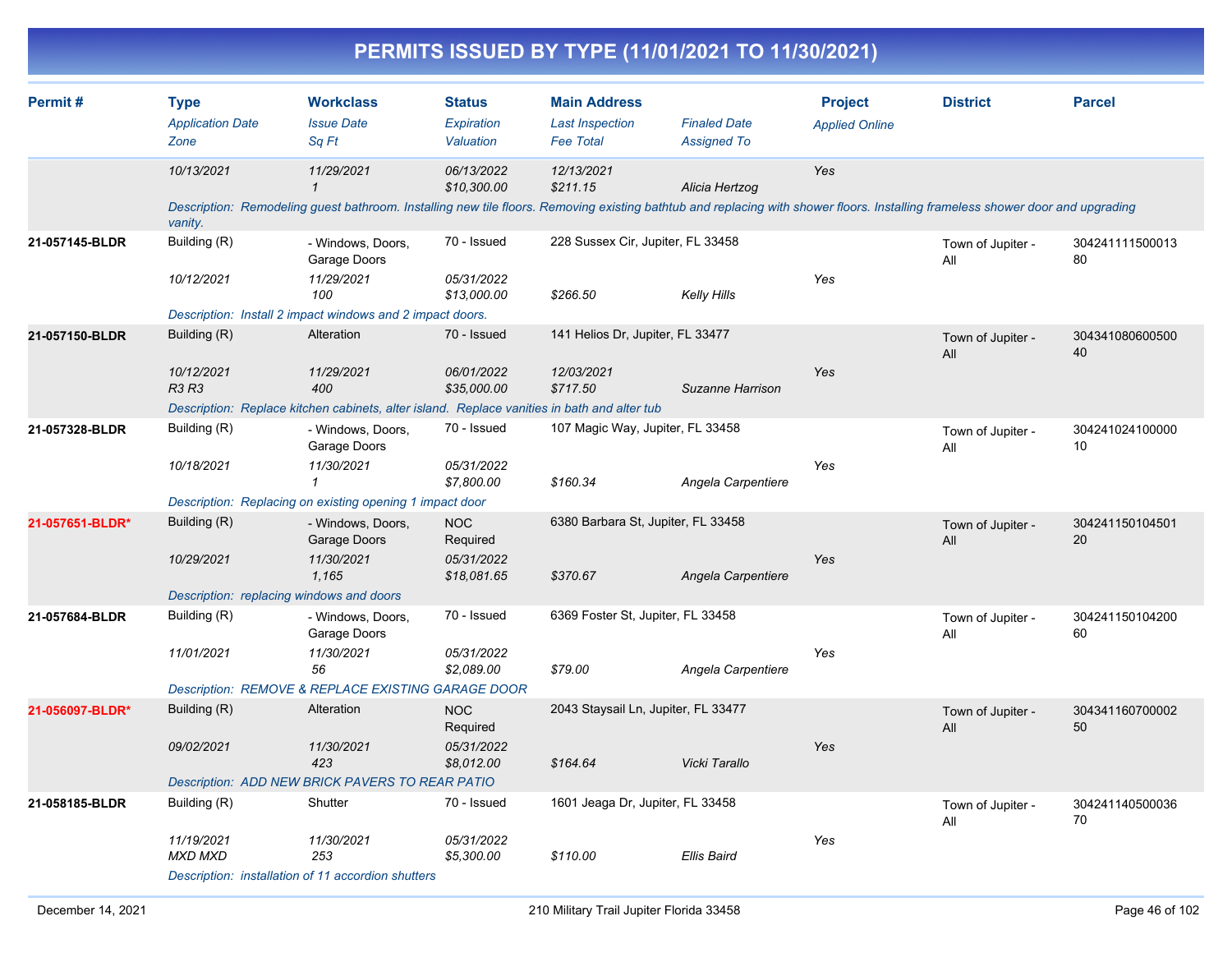| Permit#        | Type<br><b>Application Date</b><br>Zone | <b>Workclass</b><br><b>Issue Date</b><br>Sq Ft                           | <b>Status</b><br>Expiration<br>Valuation | <b>Main Address</b><br><b>Last Inspection</b><br><b>Fee Total</b> | <b>Finaled Date</b><br><b>Assigned To</b>                   | <b>Project</b><br><b>Applied Online</b> | <b>District</b>          | <b>Parcel</b>         |
|----------------|-----------------------------------------|--------------------------------------------------------------------------|------------------------------------------|-------------------------------------------------------------------|-------------------------------------------------------------|-----------------------------------------|--------------------------|-----------------------|
| 21-053000-BLDR | Building (R)<br>05/18/2021              | Alteration<br>11/30/2021                                                 | 70 - Issued<br>05/31/2022<br>\$32,300.00 | 12/07/2021<br>\$662.15                                            | 18841 Misty Lake Dr, Jupiter, FL 33458<br>Shandre Kellerman | Yes                                     | Town of Jupiter -<br>All | 304240340900016<br>80 |
|                | $R1-A R1-A$                             | 480<br>Description: Install LP Smartside 6" and replace garage man door. |                                          |                                                                   |                                                             |                                         |                          |                       |
| 21-056786-BLDR | Building (R)                            | Alteration                                                               | 99 - Closed -<br><b>JCDS</b>             | 196 Barbados Dr, Jupiter, FL 33458                                |                                                             |                                         | Town of Jupiter -<br>All | 304241230400009<br>10 |
|                | 09/29/2021                              | 11/30/2021<br>330                                                        | <i>06/06/2022</i><br>\$18,000.00         | 12/07/2021<br>\$369.00                                            | 12/08/2021                                                  | Yes                                     |                          |                       |
|                |                                         | Description: Pergola installation on the back porch 15'x22'              |                                          |                                                                   |                                                             |                                         |                          |                       |
| 21-057688-BLDR | Building (R)                            | - Windows, Doors,<br>Garage Doors                                        | 70 - Issued                              | 138 Segovia Way, Jupiter, FL 33458                                |                                                             | Town of Jupiter -<br>All                | 304241131700005<br>10    |                       |
|                | 11/01/2021                              | 11/30/2021<br>128                                                        | 05/31/2022<br>\$4,535.00                 | \$94.70                                                           | Shandre Kellerman                                           | Yes                                     |                          |                       |
|                |                                         | <b>Description: REMOVE &amp; REPLACE EXISTING GARAGE DOOR</b>            |                                          |                                                                   |                                                             |                                         |                          |                       |

#### **PERMITS ISSUED FOR BUILDING (R): 170**

|                  | <b>CHANGE OF CONTRACTOR</b>                                            |                                                                                                                |                                                            |                                                     |                                                    |           |                          |                       |  |  |
|------------------|------------------------------------------------------------------------|----------------------------------------------------------------------------------------------------------------|------------------------------------------------------------|-----------------------------------------------------|----------------------------------------------------|-----------|--------------------------|-----------------------|--|--|
| 21-057862-COCNTR | Change of<br>Contractor<br>11/09/2021<br>R <sub>1</sub> R <sub>1</sub> | Change of<br>Contractor<br>11/10/2021<br>0                                                                     | 99 - Closed -<br><b>JCDS</b><br>11/10/2021<br>\$2,400.00   | 6464 Drake St, Jupiter, FL 33458<br>\$75.00         | 11/10/2021<br><b>Building-Department Completed</b> | No        | Town of Jupiter -<br>All | 304241150805900<br>20 |  |  |
| 21-057700-COCNTR | Change of<br>Contractor<br>11/02/2021<br>R <sub>2</sub> R <sub>2</sub> | Change of<br>Contractor<br>11/10/2021<br>0<br><b>Description: CHANGE OF CONTRACTOR FOR PLUMBING SUB PERMIT</b> | 99 - Closed -<br><b>JCDS</b><br>11/10/2021<br>\$10,396.00  | 215 St Charles Ct, Jupiter, FL 33477<br>\$75.00     | 11/10/2021<br><b>Building-Department Completed</b> | <b>No</b> | Town of Jupiter -<br>All | 304341170200011<br>83 |  |  |
| 21-057829-COCNTR | Change of<br>Contractor<br>11/05/2021<br>C <sub>2</sub> C <sub>2</sub> | Change of<br>Contractor<br>11/15/2021<br>0<br>Description: CHANGE OF QUALIFIER FOR PERMIT 21-053121-ELEC-C     | 99 - Closed -<br><b>JCDS</b><br>05/14/2022<br>\$62,961.00  | 2525 Military Trl, Jupiter, FL 33458<br>\$75.00     | 11/15/2021<br><b>Kellie Doherty</b>                | No        | Town of Jupiter -<br>All | 304241122000300<br>10 |  |  |
| 21-057735-COCNTR | Change of<br>Contractor<br>11/03/2021<br>MXD MXD                       | Change of<br>Contractor<br>11/15/2021<br>0<br>Description: REMOVE AND REPLACE TILE ROOF                        | 99 - Closed -<br><b>JCDS</b><br>11/15/2021<br>\$179,421.00 | 131-151 Middleton Way, Jupiter, FL 33458<br>\$75.00 | 11/15/2021<br><b>Kelly Hills</b>                   | <b>No</b> | Town of Jupiter -<br>All | 304241132300024<br>00 |  |  |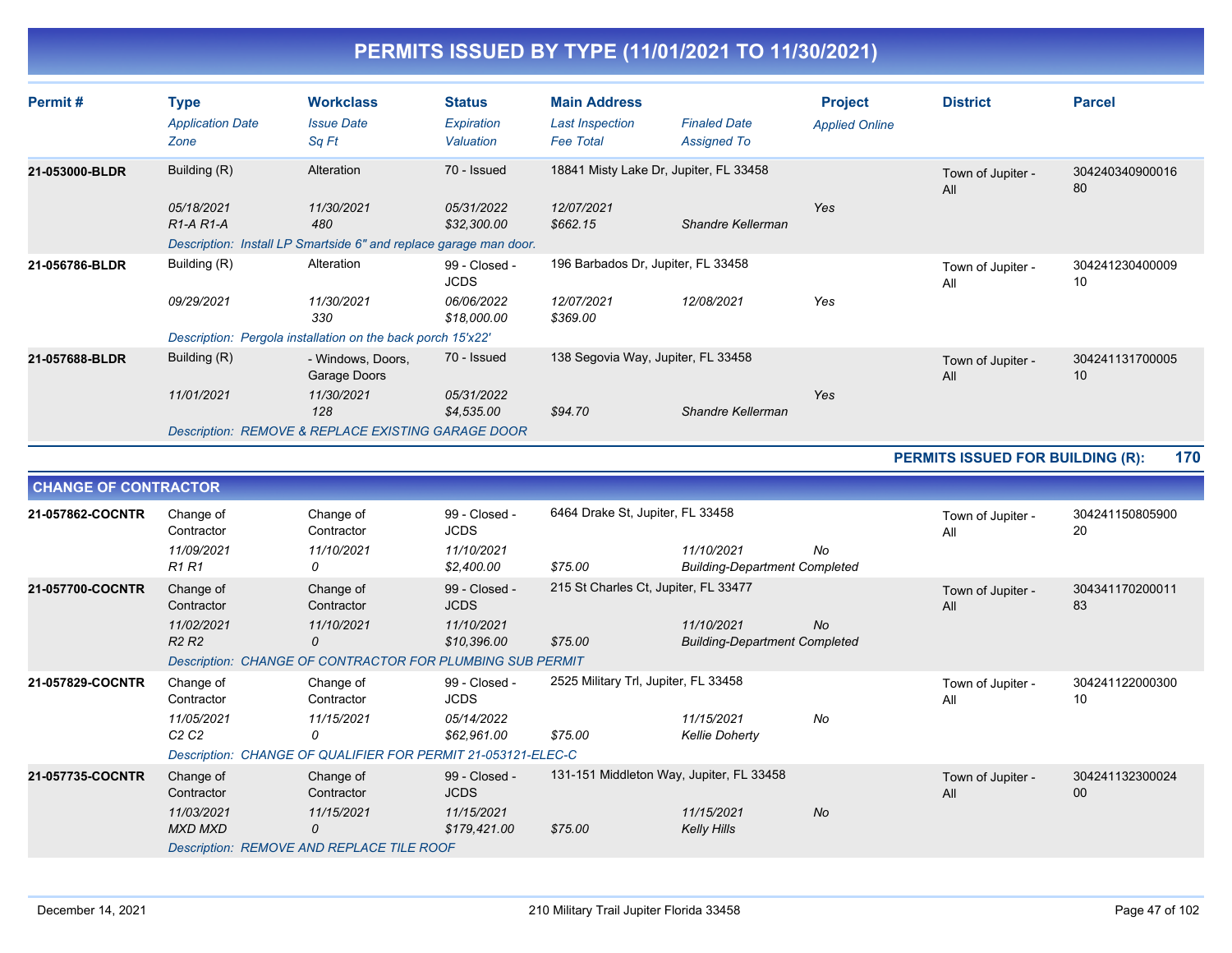| Permit#           | <b>Type</b><br><b>Application Date</b><br>Zone                                          | <b>Workclass</b><br><b>Issue Date</b><br>Sq Ft                                                                                                                                                             | <b>Status</b><br>Expiration<br>Valuation                   | <b>Main Address</b><br><b>Last Inspection</b><br><b>Fee Total</b> | <b>Finaled Date</b><br><b>Assigned To</b>                                                     | <b>Project</b><br><b>Applied Online</b> | <b>District</b>                          | <b>Parcel</b>         |
|-------------------|-----------------------------------------------------------------------------------------|------------------------------------------------------------------------------------------------------------------------------------------------------------------------------------------------------------|------------------------------------------------------------|-------------------------------------------------------------------|-----------------------------------------------------------------------------------------------|-----------------------------------------|------------------------------------------|-----------------------|
| 21-057904-COCNTR  | Change of<br>Contractor<br>11/10/2021<br><b>R1 R1</b>                                   | Change of<br>Contractor<br>11/16/2021<br>$\Omega$<br>Description: Change of Contractor to permit 21-004342-ROOF-R                                                                                          | 99 - Closed -<br><b>JCDS</b><br>11/16/2021<br>\$22,000.00  | \$75.00                                                           | 142 Pennock Trace Dr, Jupiter, FL 33458<br>11/16/2021<br>Suzanne Harrison                     | No                                      | Town of Jupiter -<br>All                 | 304241013600004<br>90 |
| 21-057933-COCNTR  | Change of<br>Contractor<br>11/10/2021<br>C <sub>3</sub> C <sub>3</sub>                  | Change of<br>Contractor<br>11/17/2021<br>0<br>Description: CHANGE OF CONTRACTOR                                                                                                                            | 99 - Closed -<br><b>JCDS</b><br>11/17/2021<br>\$600,000.00 | \$75.00                                                           | 1000 E Indiantown Rd, Jupiter, FL 33477<br>12/03/2021<br><b>Building-Department Completed</b> | No                                      | Town of Jupiter -<br>All                 | 304341050000070<br>50 |
| 21-055013-COCNTR  | Change of<br>Contractor<br>07/27/2021<br><b>R1 R1</b><br>Description: install boat lift | Change of<br>Contractor<br>11/19/2021<br>0                                                                                                                                                                 | 99 - Closed -<br><b>JCDS</b><br>11/19/2021<br>\$16,000.00  | 2102 Captains Way, Jupiter, FL 33477<br>\$75.00                   | 11/19/2021<br>Kelly Hills                                                                     | No                                      | Town of Jupiter -<br>All                 | 304341180400021<br>02 |
| 21-057789-COCNTR  | Change of<br>Contractor<br>11/04/2021<br>R3 R3                                          | Change of<br>Contractor<br>11/30/2021<br>$\Omega$<br>Description: Plumbing change of contractor 21-056268-PLUMC                                                                                            | 99 - Closed -<br><b>JCDS</b><br>11/30/2021<br>\$0.00       | 200 Ocean Trail Way, 507, Jupiter, FL<br>33477<br>\$75.00         | 11/30/2021<br><b>Kelly Hills</b>                                                              | <b>No</b>                               | Town of Jupiter -<br>All                 | 304341050600050<br>70 |
|                   |                                                                                         |                                                                                                                                                                                                            |                                                            |                                                                   |                                                                                               |                                         | PERMITS ISSUED FOR CHANGE OF CONTRACTOR: | 8                     |
| <b>DEMOLITION</b> |                                                                                         |                                                                                                                                                                                                            |                                                            |                                                                   |                                                                                               |                                         |                                          |                       |
| 21-056811-DEMO    | Demolition<br>09/29/2021                                                                | Interior Only -<br>Commercial<br>11/01/2021<br>2,000                                                                                                                                                       | 70 - Issued<br>05/02/2022<br>\$6,144.00                    | 4050 S Us Highway 1, 310, Jupiter, FL<br>33477<br>\$226.88        | Vicki Tarallo                                                                                 | Yes                                     | Town of Jupiter -<br>All                 | 304341212300200<br>00 |
| 21-057804-DEMO    | Demolition<br>11/04/2021<br>R <sub>1</sub> -A <sub>R1</sub> -A                          | Description: SELECTIVE INTERIOR DEMOLITION OF LIMITED PARTITIONS AND SLAB FROM PREVIOUS TENANT<br>Demolition<br>(Complete Building)<br>11/05/2021<br>3,037<br><b>Description: DEMO SINGLE FAMILY HOUSE</b> | 70 - Issued<br>05/16/2022<br>\$0.00                        | 6691 Lostlake Ct, Jupiter, FL 33458<br>11/16/2021<br>\$4.00       | <b>Kellie Doherty</b>                                                                         | Yes                                     | Town of Jupiter -<br>All                 | 304240340800004<br>70 |
| 21-056848-DEMO    | Demolition<br>09/30/2021                                                                | Interior Only -<br>Residential<br>11/05/2021<br>4.083                                                                                                                                                      | 70 - Issued<br>05/04/2022<br>\$14,750.00                   | 401 Xanadu Pl, Jupiter, FL 33477<br>\$302.37                      | <b>Kimberly Slater</b>                                                                        | Yes                                     | Town of Jupiter -<br>All                 | 304341080400001<br>60 |

*Description: 'Demolition Only' of Interior portions of single family dwelling.*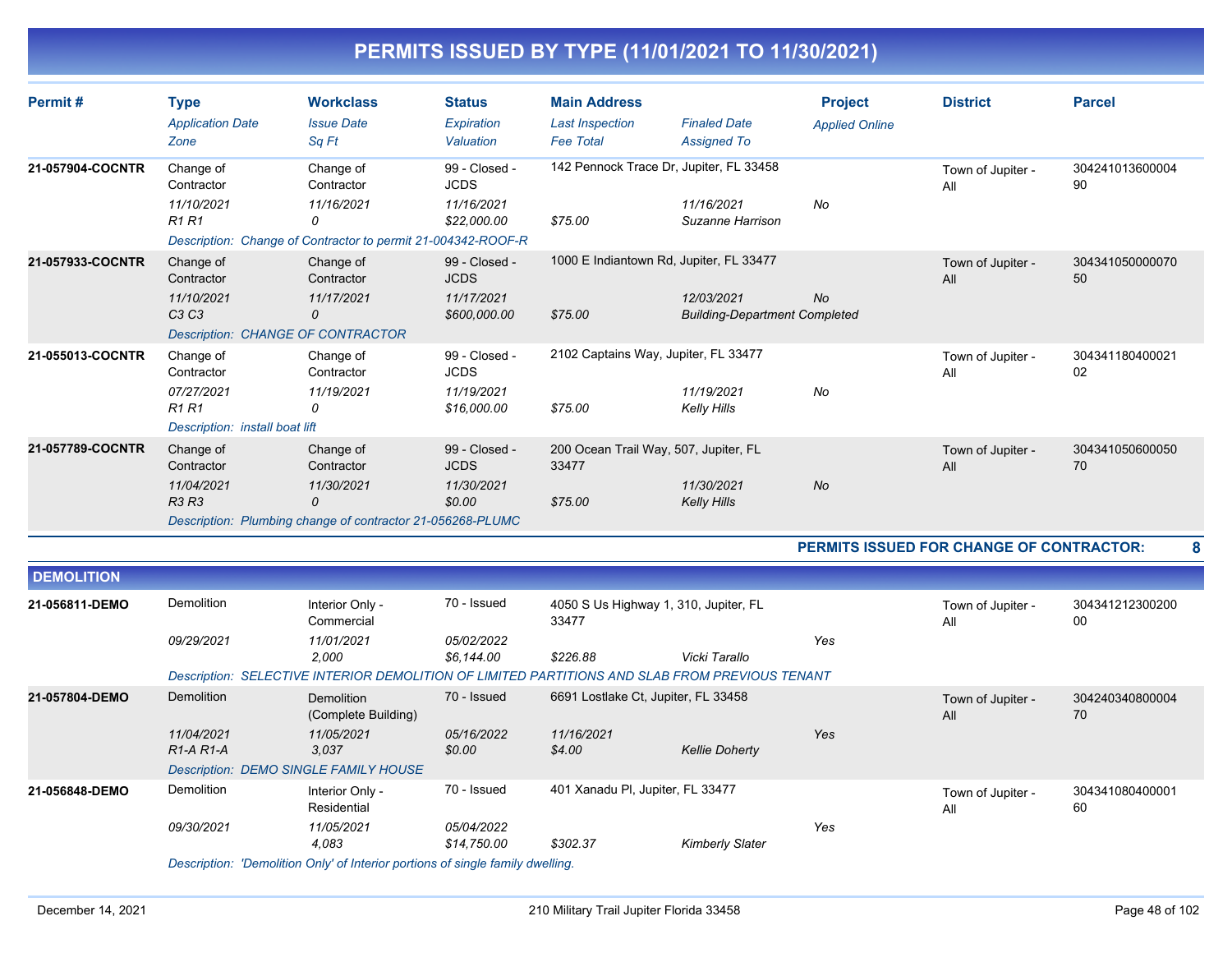| Permit#                 | <b>Type</b>                                                         | <b>Workclass</b>                                          | <b>Status</b>                  | <b>Main Address</b>                        |                                           | <b>Project</b>        | <b>District</b>                | <b>Parcel</b>         |   |
|-------------------------|---------------------------------------------------------------------|-----------------------------------------------------------|--------------------------------|--------------------------------------------|-------------------------------------------|-----------------------|--------------------------------|-----------------------|---|
|                         | <b>Application Date</b><br>Zone                                     | <b>Issue Date</b><br>Sq Ft                                | <b>Expiration</b><br>Valuation | <b>Last Inspection</b><br><b>Fee Total</b> | <b>Finaled Date</b><br><b>Assigned To</b> | <b>Applied Online</b> |                                |                       |   |
| 21-057181-DEMO          | <b>Demolition</b>                                                   | <b>Demolition</b><br>(Complete Building)                  | 70 - Issued                    |                                            | 126 Spinnaker Ln, Jupiter, FL 33477       |                       | Town of Jupiter -<br>All       | 304341070900013<br>50 |   |
|                         | 10/13/2021                                                          | 11/12/2021<br>$\mathbf{1}$                                | 05/11/2022<br>\$25,000.00      | \$511.25                                   | <b>Kimberly Slater</b>                    | Yes                   |                                |                       |   |
|                         |                                                                     | Description: complete demolition of residential structure |                                |                                            |                                           |                       |                                |                       |   |
| 21-057738-DEMO          | Demolition                                                          | <b>Demolition</b><br>(Complete Building)                  | 70 - Issued                    |                                            | 105 Commodore Dr, Jupiter, FL 33477       |                       | Town of Jupiter -<br>All       | 304341070900001<br>70 |   |
|                         | 11/03/2021                                                          | 11/15/2021<br>4,500                                       | 05/31/2022<br>\$31,000.00      | 11/30/2021<br>\$635.50                     | <b>Kimberly Slater</b>                    | Yes                   |                                |                       |   |
|                         |                                                                     | Description: Demolish one story house, pool and driveway  |                                |                                            |                                           |                       |                                |                       |   |
| 21-057015-DEMO          | Demolition                                                          | Demolition<br>(Complete Building)                         | 70 - Issued                    |                                            | 109 W Village Way, Jupiter, FL 33458      |                       | Town of Jupiter -<br>All       | 304241130500004<br>80 |   |
|                         | 10/07/2021                                                          | 11/16/2021<br>$\mathbf{1}$                                | 05/16/2022<br>\$12,000.00      | 11/17/2021<br>\$255.60                     | <b>Kelly Hills</b>                        | Yes                   |                                |                       |   |
|                         |                                                                     | <b>Description: DEMOLITION OF SINGLE FAMILY STRUCTURE</b> |                                |                                            |                                           |                       |                                |                       |   |
| 21-058010-DEMO          | Demolition                                                          | Interior Only -<br>Residential                            | 70 - Issued                    |                                            | 105 Nautical Way, Jupiter, FL 33477       |                       | Town of Jupiter -<br>All       | 304341180517400<br>20 |   |
|                         | 11/15/2021                                                          | 11/22/2021<br>$\mathbf{1}$                                | 05/23/2022<br>\$25,000.00      | \$512.50                                   | <b>Kimberly Slater</b>                    | Yes                   |                                |                       |   |
|                         |                                                                     | Description: demolition as per plans provided             |                                |                                            |                                           |                       |                                |                       |   |
| 21-057841-DEMO          | <b>Demolition</b>                                                   | Demolition<br>(Complete Building)                         | 70 - Issued                    | 100 Norwood Rd, Jupiter, FL 33469          |                                           |                       | Town of Jupiter -<br>All       | 304240360900700<br>10 |   |
|                         | 11/08/2021                                                          | 11/29/2021<br>1,200                                       | 05/31/2022<br>\$4,000.00       | \$254.00                                   | <b>Kelly Hills</b>                        | Yes                   |                                |                       |   |
|                         | <b>Description: SFD DEMO PARTIAL</b>                                |                                                           |                                |                                            |                                           |                       |                                |                       |   |
|                         |                                                                     |                                                           |                                |                                            |                                           |                       | PERMITS ISSUED FOR DEMOLITION: |                       | 8 |
| <b>ELEC - GENERATOR</b> |                                                                     |                                                           |                                |                                            |                                           |                       |                                |                       |   |
| 21-057539-GEN           | Elec - Generator                                                    | Generator                                                 | 70 - Issued                    | 6229 Michael St, Jupiter, FL 33458         |                                           |                       | Town of Jupiter -<br>All       | 304241150102601<br>50 |   |
|                         | 10/25/2021<br>R <sub>1</sub> R <sub>1</sub>                         | 11/08/2021<br>25                                          | 05/09/2022<br>\$9,000.00       | \$184.70                                   | <b>Kimberly Slater</b>                    | Yes                   |                                |                       |   |
|                         | Description: Install 22kw Generator                                 |                                                           |                                |                                            |                                           |                       |                                |                       |   |
| 21-052672-GEN           | Elec - Generator                                                    | Generator                                                 | 70 - Issued                    |                                            | 318 Sonoma Isles Cir, Jupiter, FL 33478   |                       | Town of Jupiter -<br>All       | 304240320600020<br>80 |   |
|                         | 05/10/2021<br><b>R1 R1</b><br><b>Description: install Generator</b> | 11/16/2021<br>2                                           | 06/07/2022<br>\$14,675.00      | 12/09/2021<br>\$300.84                     | <b>Kimberly Slater</b>                    | Yes                   |                                |                       |   |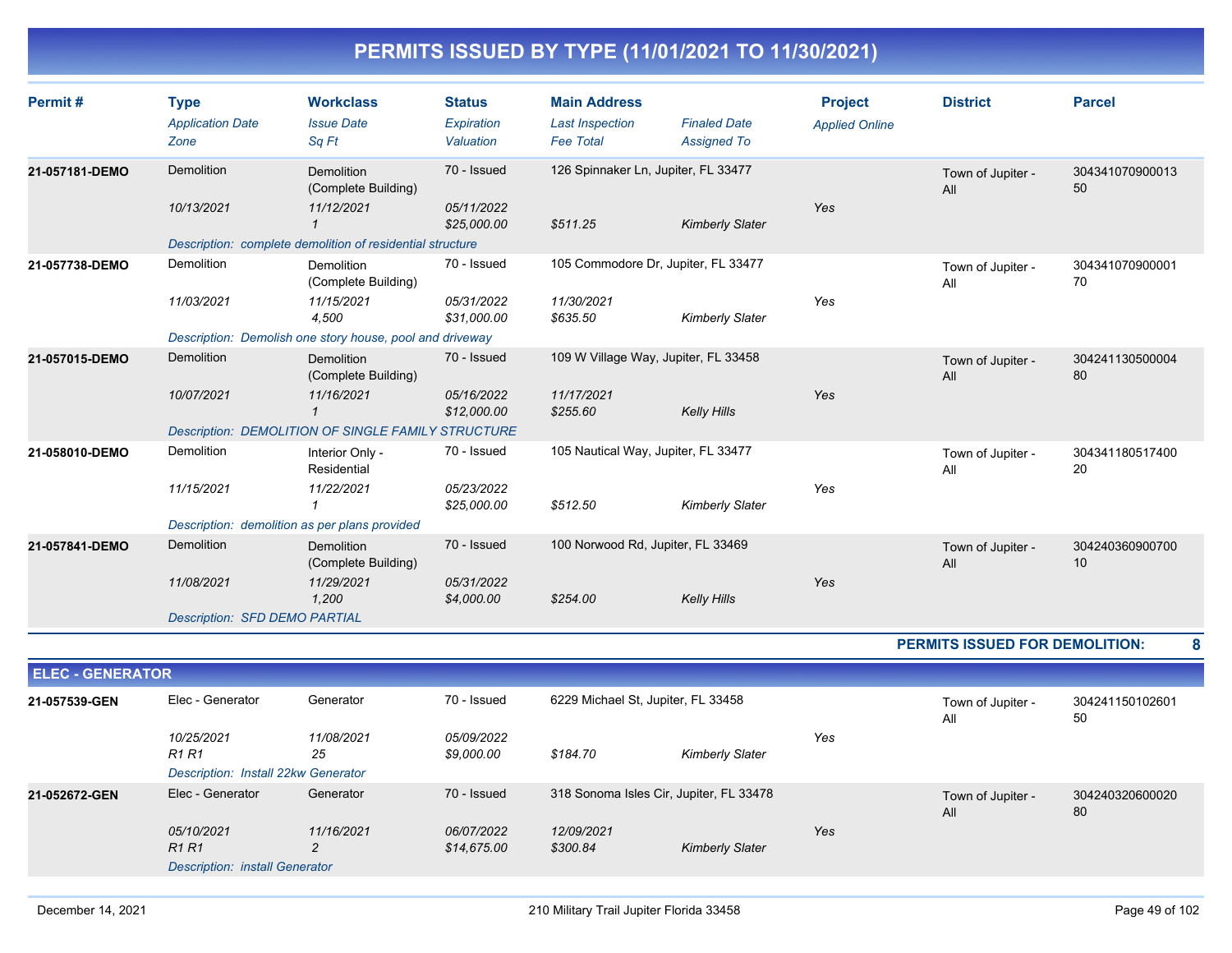| Permit#               | <b>Type</b><br><b>Application Date</b><br>Zone                       | <b>Workclass</b><br><b>Issue Date</b><br>Sq Ft                                                                       | <b>Status</b><br>Expiration<br>Valuation | <b>Main Address</b><br><b>Last Inspection</b><br><b>Fee Total</b> | <b>Finaled Date</b><br><b>Assigned To</b>          | <b>Project</b><br><b>Applied Online</b> | <b>District</b>                      | <b>Parcel</b>         |
|-----------------------|----------------------------------------------------------------------|----------------------------------------------------------------------------------------------------------------------|------------------------------------------|-------------------------------------------------------------------|----------------------------------------------------|-----------------------------------------|--------------------------------------|-----------------------|
| 21-057785-GEN         | Elec - Generator                                                     | Generator                                                                                                            | 70 - Issued                              | 105 Blanca Isles Ln, Jupiter, FL 33478                            |                                                    |                                         | Town of Jupiter -<br>All             | 304240320500009<br>70 |
|                       | 11/04/2021                                                           | 11/30/2021<br>2,820                                                                                                  | 05/31/2022<br>\$14,480.00                | \$296.84                                                          | <b>Kimberly Slater</b>                             | Yes                                     |                                      |                       |
|                       |                                                                      | Description: Install standby generator on a prefab slab                                                              |                                          |                                                                   |                                                    |                                         |                                      |                       |
| 21-057916-GEN         | Elec - Generator                                                     | Generator                                                                                                            | 70 - Issued                              | 129 Savona Dr, Jupiter, FL 33458                                  |                                                    |                                         | Town of Jupiter -<br>All             | 304241140300020<br>10 |
|                       | 11/10/2021                                                           | 11/30/2021<br>1,777                                                                                                  | 05/31/2022<br>\$15,900.00                | \$325.95                                                          | <b>Kimberly Slater</b>                             | Yes                                     |                                      |                       |
|                       |                                                                      | Description: Install standby generator on a prefab slab                                                              |                                          |                                                                   |                                                    |                                         |                                      |                       |
|                       |                                                                      |                                                                                                                      |                                          |                                                                   |                                                    |                                         | PERMITS ISSUED FOR ELEC - GENERATOR: | 4                     |
| <b>ELECTRICAL (C)</b> |                                                                      |                                                                                                                      |                                          |                                                                   |                                                    |                                         |                                      |                       |
| 21-057524-ELEC-C*     | Electrical (C)                                                       | No Fee Sub-Permit                                                                                                    | 70 - Issued                              | 6410 W Indiantown Rd, Jupiter, FL 33458                           |                                                    |                                         | Town of Jupiter -<br>All             | 304241032700200<br>00 |
|                       | 10/25/2021                                                           | 11/02/2021<br>$\mathbf{1}$                                                                                           | 05/01/2022<br>\$0.00                     | \$0.00                                                            | <b>Kellie Doherty</b>                              | Yes                                     |                                      |                       |
|                       | Description: Electrical Alteration.<br>Master Permit: 21-055365-COMM |                                                                                                                      |                                          |                                                                   |                                                    |                                         |                                      |                       |
| 21-055652-ELEC-C      | Electrical (C)                                                       | Electrical                                                                                                           | 70 - Issued                              | 1025 Military Trl, Jupiter, FL 33458                              |                                                    |                                         | Town of Jupiter -<br>All             | 304241120000011<br>30 |
|                       | 08/18/2021                                                           | 11/02/2021<br>1,000                                                                                                  | 05/02/2022<br>\$8,000.00                 | \$164.40                                                          | Shandre Kellerman                                  | Yes                                     |                                      |                       |
|                       |                                                                      | <b>Description: METER CHANGE PANEL /FEED</b>                                                                         |                                          |                                                                   |                                                    |                                         |                                      |                       |
| 21-057442-ELEC-C      | Electrical (C)                                                       | Electrical                                                                                                           | 70 - Issued                              | 1605 S Us Highway 1, A-102, Jupiter, FL<br>33477                  |                                                    |                                         | Town of Jupiter -<br>All             | 304341081200110<br>20 |
|                       | 10/21/2021                                                           | 11/02/2021<br>860                                                                                                    | 05/01/2022<br>\$1,700.00                 | 12/09/2021<br>\$79.00                                             | <b>Kimberly Slater</b>                             | Yes                                     |                                      |                       |
|                       |                                                                      | Description: Replace existing 125a main lug panel with new 125a panel. All existing circuits are to remain the same. |                                          |                                                                   |                                                    |                                         |                                      |                       |
| 21-057384-ELEC-C      | Electrical (C)                                                       | No Fee Sub-Permit                                                                                                    | 99 - Closed -<br><b>JCDS</b>             | 1000 Unit El-402 N Us Highway One,<br>Jupiter, FL 33477           |                                                    |                                         | Town of Jupiter -<br>All             | 304340312400040<br>20 |
|                       | 10/20/2021<br><b>R3 R3</b>                                           | 11/02/2021<br>$\mathbf{1}$                                                                                           | 05/09/2022<br>\$0.00                     | 11/10/2021<br>\$0.00                                              | 11/12/2021<br><b>Building-Department Completed</b> | Yes                                     |                                      |                       |
|                       | Description: Connect power to shutter                                |                                                                                                                      |                                          |                                                                   |                                                    |                                         |                                      |                       |
| 21-057436-ELEC-C      | Electrical (C)                                                       | No Fee Sub-Permit                                                                                                    | 70 - Issued                              | 1315 W Indiantown Rd, Jupiter, FL 33458                           |                                                    |                                         | Town of Jupiter -<br>All             | 304241020100001<br>71 |
|                       | 10/21/2021                                                           | 11/02/2021<br>22                                                                                                     | 05/01/2022<br>\$0.00                     | \$0.00                                                            | Theo Jackson                                       | Yes                                     |                                      |                       |
|                       |                                                                      | Description: Final connection to existing electrical for permit 21-054163-COMM                                       |                                          |                                                                   |                                                    |                                         |                                      |                       |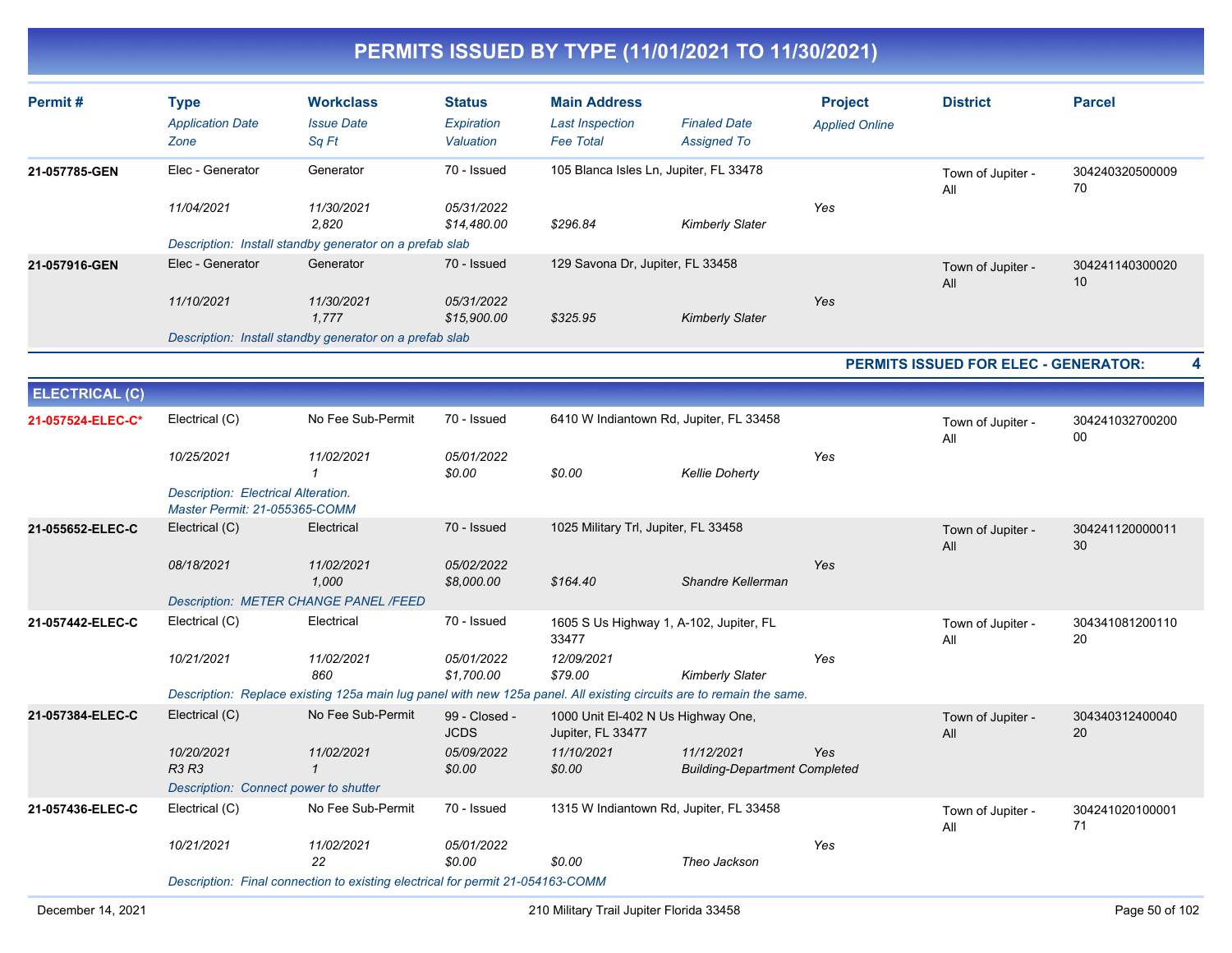| Permit#           | <b>Type</b><br><b>Application Date</b><br>Zone                                                                                                                                                                                | <b>Workclass</b><br><b>Issue Date</b><br>Sq Ft                                      | <b>Status</b><br>Expiration<br>Valuation | <b>Main Address</b><br><b>Last Inspection</b><br><b>Fee Total</b> | <b>Finaled Date</b><br><b>Assigned To</b>          | <b>Project</b><br><b>Applied Online</b> | <b>District</b>          | <b>Parcel</b>         |  |
|-------------------|-------------------------------------------------------------------------------------------------------------------------------------------------------------------------------------------------------------------------------|-------------------------------------------------------------------------------------|------------------------------------------|-------------------------------------------------------------------|----------------------------------------------------|-----------------------------------------|--------------------------|-----------------------|--|
| 21-056949-ELEC-C  | Electrical (C)                                                                                                                                                                                                                | No Fee Sub-Permit                                                                   | 70 - Issued                              | 1201 Jupiter Park Dr, 5-6, Jupiter, FL<br>33458                   |                                                    |                                         | Town of Jupiter -<br>All | 304241090800000<br>50 |  |
|                   | 10/05/2021<br>1111                                                                                                                                                                                                            | 11/02/2021<br>1.600                                                                 | 05/17/2022<br>\$0.00                     | 11/18/2021<br>\$0.00                                              | <b>Kimberly Slater</b>                             | Yes                                     |                          |                       |  |
|                   |                                                                                                                                                                                                                               | Description: New Warehouse lighting/emergency lighting / Relocate existing electric |                                          |                                                                   |                                                    |                                         |                          |                       |  |
| 21-055296-ELEC-C  | Electrical (C)                                                                                                                                                                                                                | No Fee Sub-Permit                                                                   | 99 - Closed -<br><b>JCDS</b>             | 6650 W Indiantown Rd, Jupiter, FL 33458                           |                                                    |                                         | Town of Jupiter -<br>All | 304241030000070<br>20 |  |
|                   | 08/05/2021                                                                                                                                                                                                                    | 11/03/2021<br>38                                                                    | 06/08/2022<br>\$0.00                     | 12/10/2021<br>\$0.00                                              | 12/13/2021<br><b>Building-Department Completed</b> | Yes                                     |                          |                       |  |
|                   |                                                                                                                                                                                                                               | Description: sub permit for master permit #21-055295-COMM                           |                                          |                                                                   |                                                    |                                         |                          |                       |  |
| 21-056437-ELEC-C  | Electrical (C)                                                                                                                                                                                                                | No Fee Sub-Permit                                                                   | 70 - Issued                              | 100 Ocean Trail Way, 1302, Jupiter, FL<br>33477                   |                                                    |                                         | Town of Jupiter -<br>All | 304341050900213<br>02 |  |
|                   | 09/16/2021<br><b>R3 R3</b>                                                                                                                                                                                                    | 11/03/2021<br>1,200                                                                 | 05/02/2022<br>\$0.00                     | \$0.00                                                            | <b>Kelly Hills</b>                                 | <b>No</b>                               |                          |                       |  |
|                   | Description: Kitchen and Bathrooms upgrade                                                                                                                                                                                    |                                                                                     |                                          |                                                                   |                                                    |                                         |                          |                       |  |
| 21-057640-ELEC-C  | Electrical (C)                                                                                                                                                                                                                | No Fee Sub-Permit                                                                   | 99 - Closed -<br><b>JCDS</b>             | 902 Captains Way, Jupiter, FL 33477                               |                                                    |                                         | Town of Jupiter -<br>All | 304341180400009<br>02 |  |
|                   | 10/28/2021                                                                                                                                                                                                                    | 11/03/2021<br>10                                                                    | 05/04/2022<br>\$0.00                     | 11/05/2021<br>\$0.00                                              | 11/10/2021<br><b>Building-Department Completed</b> | Yes                                     |                          |                       |  |
|                   | <b>Description: ELECTRICAL PER PLANS</b>                                                                                                                                                                                      |                                                                                     |                                          |                                                                   |                                                    |                                         |                          |                       |  |
| 21-056996-ELEC-C* | Electrical (C)                                                                                                                                                                                                                | Electrical                                                                          | <b>NOC</b><br>Required                   | 275 Palm Ave, BLDG C, Jupiter 33458                               |                                                    |                                         | Town of Jupiter -<br>All | 304341051600210<br>10 |  |
|                   | 10/06/2021<br><b>R3 R3</b>                                                                                                                                                                                                    | 11/04/2021<br>100                                                                   | 05/03/2022<br>\$9,087.00                 | \$185.74                                                          | Vicki Tarallo                                      | Yes                                     |                          |                       |  |
|                   |                                                                                                                                                                                                                               | Description: ELECTRICAL REPAIRS IN THE ELEVATOR MACHINE ROOM - BLDG C               |                                          |                                                                   |                                                    |                                         |                          |                       |  |
| 21-056895-ELEC-C  | Electrical (C)                                                                                                                                                                                                                | Electrical                                                                          | 70 - Issued                              | 1605 S Us Highway 1, 12E, Jupiter, FL<br>33477                    |                                                    |                                         | Town of Jupiter -<br>All | 304341080901200<br>50 |  |
|                   | 10/04/2021<br><b>R3 R3</b>                                                                                                                                                                                                    | 11/05/2021<br>$\mathcal I$                                                          | 05/04/2022<br>\$1,175.00                 | \$79.00                                                           | Kelly Hills                                        | Yes                                     |                          |                       |  |
|                   | <b>Description: Service Change</b>                                                                                                                                                                                            |                                                                                     |                                          |                                                                   |                                                    |                                         |                          |                       |  |
| 21-055887-ELEC-C  | Electrical (C)                                                                                                                                                                                                                | Electrical                                                                          | 70 - Issued                              | 225 E Indiantown Rd, ROW, Jupiter, FL<br>33477                    |                                                    |                                         | Town of Jupiter -<br>All | 304341060000301<br>00 |  |
|                   | 08/26/2021<br>C2C2                                                                                                                                                                                                            | 11/05/2021<br>$\mathcal I$                                                          | 05/04/2022<br>\$2,375.00                 | \$79.00                                                           | Suzanne Harrison                                   | Yes                                     |                          |                       |  |
|                   | Description: Proposed Electrical Circuit to New Standalone Pole. This permit is for Electrical Power service only. The pole installation is covered under the FDOT permit<br>2021-H-496-00443 and the TOJ permit 21-002160-EU |                                                                                     |                                          |                                                                   |                                                    |                                         |                          |                       |  |
| 21-057843-ELEC-C  | Electrical (C)                                                                                                                                                                                                                | Fire Alarm                                                                          | 70 - Issued                              | 275 Palm Ave, BLDG B, Jupiter, FL 33477                           |                                                    |                                         | Town of Jupiter -<br>All | 304341051600210<br>10 |  |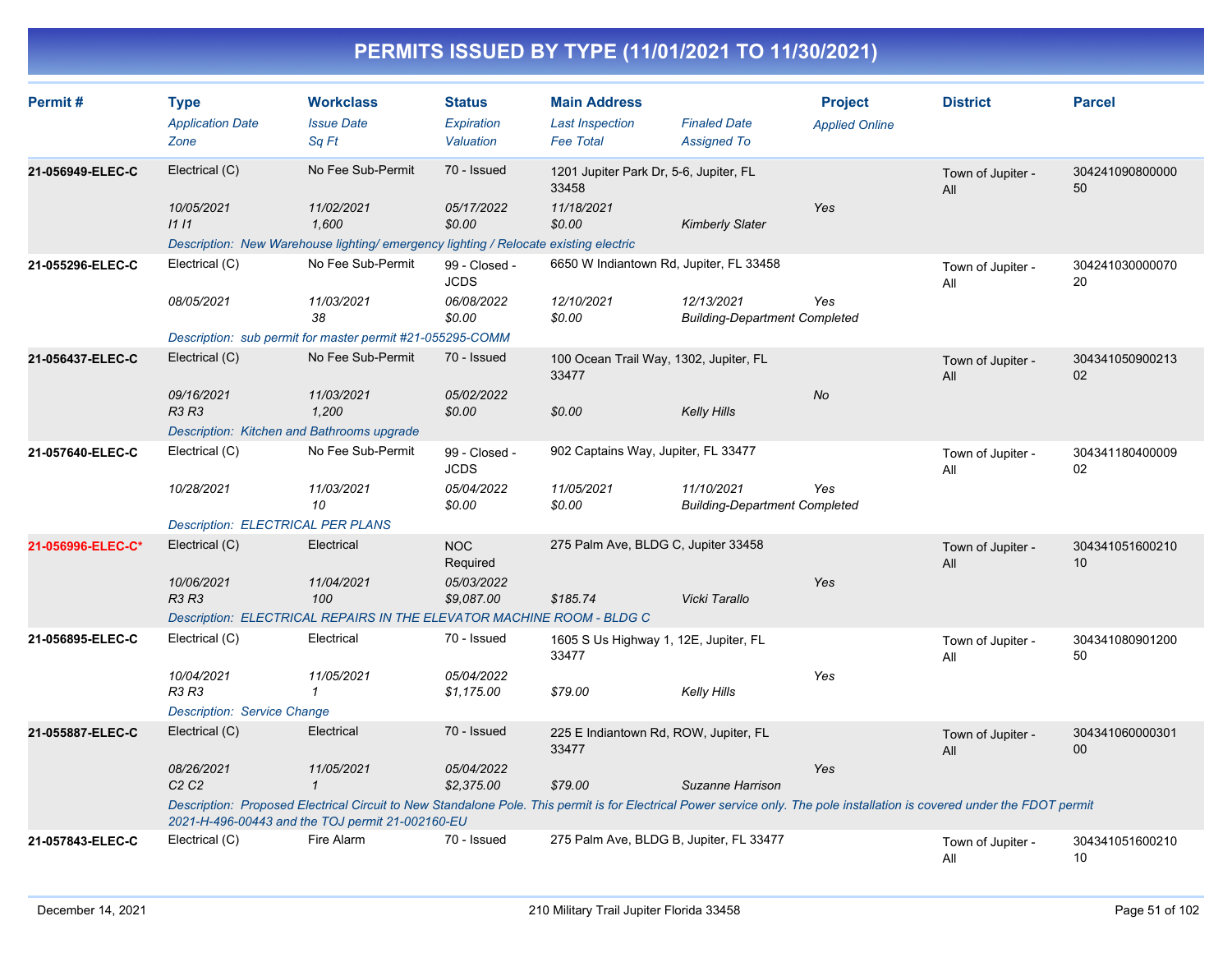| Permit#           | <b>Type</b><br><b>Application Date</b>                                              | <b>Workclass</b><br><b>Issue Date</b>                                                                    | <b>Status</b><br><b>Expiration</b> | <b>Main Address</b><br><b>Last Inspection</b>   | <b>Finaled Date</b>                                | <b>Project</b><br><b>Applied Online</b> | <b>District</b>          | <b>Parcel</b>         |
|-------------------|-------------------------------------------------------------------------------------|----------------------------------------------------------------------------------------------------------|------------------------------------|-------------------------------------------------|----------------------------------------------------|-----------------------------------------|--------------------------|-----------------------|
|                   | Zone                                                                                | Sq Ft                                                                                                    | Valuation                          | <b>Fee Total</b>                                | <b>Assigned To</b>                                 |                                         |                          |                       |
|                   | 11/08/2021<br><b>R3 R3</b>                                                          | 11/09/2021<br>1.250                                                                                      | 06/06/2022<br>\$4,775.00           | 12/06/2021<br>\$199.50                          | Suzanne Harrison                                   | Yes                                     |                          |                       |
|                   |                                                                                     | Description: Adding elevator recall to existing fire system.                                             |                                    |                                                 |                                                    |                                         |                          |                       |
| 21-056997-ELEC-C* | Electrical (C)                                                                      | Electrical                                                                                               | <b>NOC</b><br>Required             | 275 Palm Ave, BLDG B, Jupiter, FL 33458         |                                                    |                                         | Town of Jupiter -<br>All | 304341051600310<br>10 |
|                   | 10/06/2021<br><b>R3 R3</b>                                                          | 11/10/2021<br>100                                                                                        | 05/09/2022<br>\$9,087.00           | \$186.47                                        | Vicki Tarallo                                      | Yes                                     |                          |                       |
|                   |                                                                                     | Description: GENERAL ELECTRICAL REPAIRS TO THE ELEVATOR MACHINE ROOM - BLDG B                            |                                    |                                                 |                                                    |                                         |                          |                       |
| 21-057879-ELEC-C  | Electrical (C)                                                                      | No Fee Sub-Permit                                                                                        | 70 - Issued                        | 609 N Orange Ave, 2, Jupiter, FL 33458          |                                                    |                                         | Town of Jupiter -<br>All | 304241014700000<br>00 |
|                   | 11/09/2021<br>C <sub>2</sub> C <sub>2</sub>                                         | 11/12/2021<br>13,288                                                                                     | 05/11/2022<br>\$0.00               | \$0.00                                          | <b>Kellie Doherty</b>                              | Yes                                     |                          |                       |
|                   | Description: ELECTRICAL BUILD OUT                                                   |                                                                                                          |                                    |                                                 |                                                    |                                         |                          |                       |
| 21-057921-ELEC-C  | Electrical (C)                                                                      | No Fee Sub-Permit                                                                                        | 70 - Issued                        | 400 Ocean Trail Way, 1309, Jupiter, FL<br>33477 |                                                    |                                         | Town of Jupiter -<br>All | 304341051400413<br>09 |
|                   | 11/10/2021<br>R3 R3                                                                 | 11/16/2021<br>$\mathcal I$                                                                               | 05/18/2022<br>\$0.00               | 11/19/2021<br>\$0.00                            | <b>Kelly Hills</b>                                 | Yes                                     |                          |                       |
|                   |                                                                                     | Description: General electric (Outlets, switches, fixtures).                                             |                                    |                                                 |                                                    |                                         |                          |                       |
| 21-057780-ELEC-C  | Electrical (C)                                                                      | Fire Alarm                                                                                               | 70 - Issued                        | 1701 Military Trl, Jupiter, FL 33458            |                                                    |                                         | Town of Jupiter -<br>All |                       |
|                   | 11/04/2021                                                                          | 11/17/2021<br>100                                                                                        | 05/16/2022<br>\$9,476.28           | \$369.37                                        | <b>Kellie Doherty</b>                              | Yes                                     |                          |                       |
|                   |                                                                                     | Description: PROVIDE AND INSTALL FIRE ALARM DEVICES AS PER DRAWINGS.                                     |                                    |                                                 |                                                    |                                         |                          |                       |
| 21-055534-ELEC-C* | Electrical (C)                                                                      | No Fee Sub-Permit                                                                                        | 70 - Issued                        | 509 Commerce Way W, Jupiter, FL 33458           |                                                    |                                         | Town of Jupiter -<br>All | 304241020900300<br>20 |
|                   | 08/16/2021                                                                          | 11/17/2021<br>$\mathbf{1}$                                                                               | 05/16/2022<br>\$0.00               | \$0.00                                          | Kellie Doherty                                     | Yes                                     |                          |                       |
|                   |                                                                                     | Description: At existing communication tower, remove/replace communication cabinets and support devices. |                                    |                                                 |                                                    |                                         |                          |                       |
| 21-056945-ELEC-C  | Electrical (C)                                                                      | Low Voltage                                                                                              | 70 - Issued                        | 322 N Central Blvd, Jupiter, FL 33458           |                                                    |                                         | Town of Jupiter -<br>All | 304241030000031<br>60 |
|                   | 10/05/2021<br>C <sub>2</sub> C <sub>2</sub>                                         | 11/17/2021<br>1,500                                                                                      | 05/16/2022<br>\$2,114.80           | \$179.00                                        | Kelly Hills                                        | Yes                                     |                          |                       |
|                   | <b>Description: Relocate Existing FA Devices</b><br><b>NO Additions or Removals</b> |                                                                                                          |                                    |                                                 |                                                    |                                         |                          |                       |
| 21-057894-ELEC-C  | Electrical (C)                                                                      | Fire Alarm                                                                                               | 99 - Closed -<br><b>JCDS</b>       | 300 Marsala Ct, Jupiter, FL 33478               |                                                    |                                         | Town of Jupiter -<br>All | 304240320201800<br>00 |
|                   | 11/09/2021<br>C <sub>2</sub> C <sub>2</sub>                                         | 11/17/2021<br>5,153                                                                                      | 05/31/2022<br>\$3,500.00           | 12/02/2021<br>\$254.00                          | 12/10/2021<br><b>Building-Department Completed</b> | Yes                                     |                          |                       |
|                   |                                                                                     | Description: ADD (1) NEW NOTIFICATION DEVICE TO EXISTING FIRE ALARM SYSTEM                               |                                    |                                                 |                                                    |                                         |                          |                       |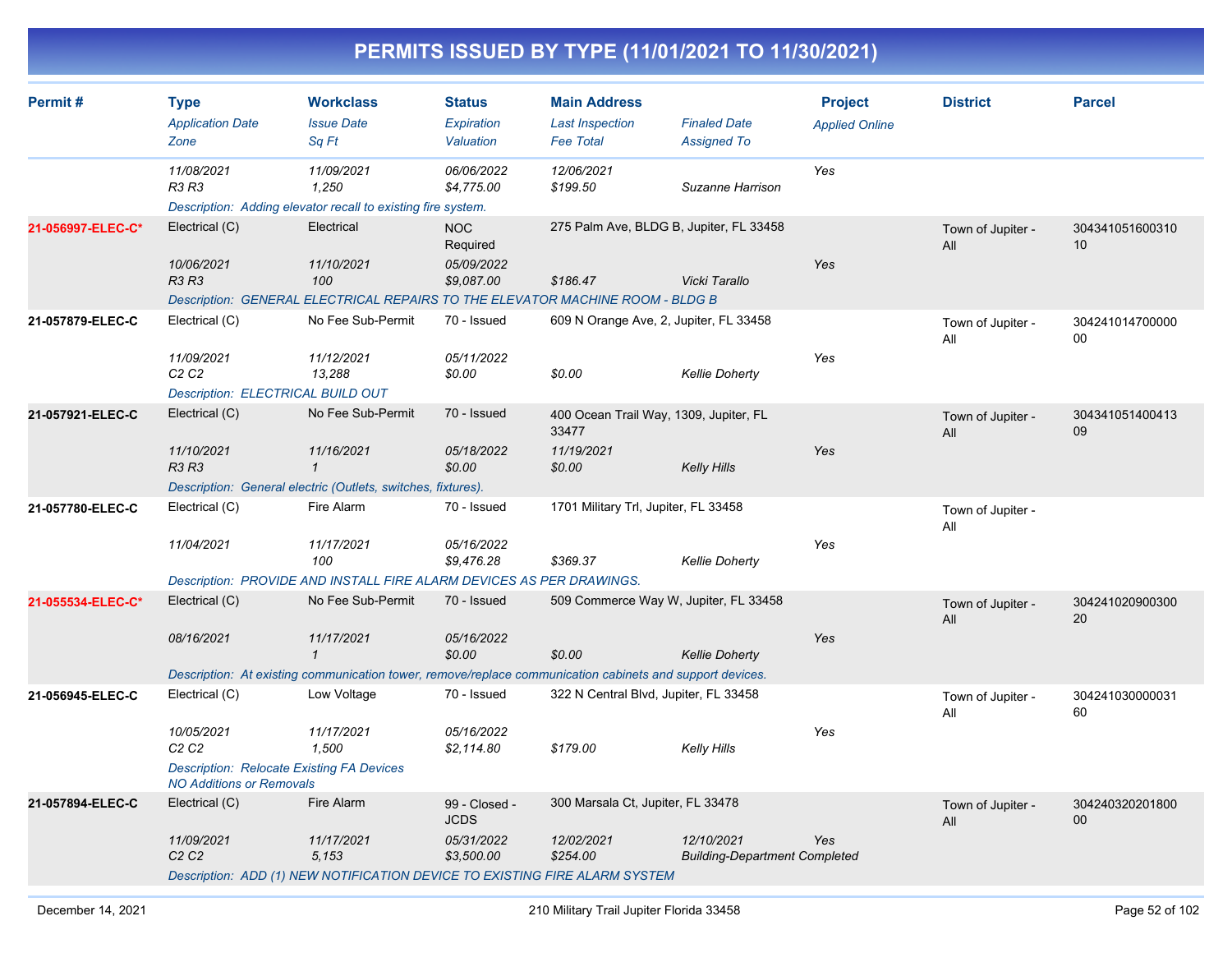| Permit#          | <b>Type</b><br><b>Application Date</b><br>Zone                                             | <b>Workclass</b><br><b>Issue Date</b><br>Sq Ft                                                      | <b>Status</b><br><b>Expiration</b><br>Valuation | <b>Main Address</b><br><b>Last Inspection</b><br><b>Fee Total</b> | <b>Finaled Date</b><br><b>Assigned To</b>          | <b>Project</b><br><b>Applied Online</b> | <b>District</b>          | <b>Parcel</b>         |
|------------------|--------------------------------------------------------------------------------------------|-----------------------------------------------------------------------------------------------------|-------------------------------------------------|-------------------------------------------------------------------|----------------------------------------------------|-----------------------------------------|--------------------------|-----------------------|
| 21-058013-ELEC-C | Electrical (C)                                                                             | No Fee Sub-Permit                                                                                   | 70 - Issued                                     | 661 University Blvd, 107, Jupiter, FL<br>33458                    |                                                    |                                         | Town of Jupiter -<br>All | 304241242400110<br>70 |
|                  | 11/15/2021                                                                                 | 11/17/2021<br>4,139                                                                                 | 05/23/2022<br>\$0.00                            | 11/24/2021<br>\$0.00                                              | Suzanne Harrison                                   | Yes                                     |                          |                       |
|                  | Description: Electrical work per plans                                                     |                                                                                                     |                                                 |                                                                   |                                                    |                                         |                          |                       |
| 21-058026-ELEC-C | Electrical (C)                                                                             | No Fee Sub-Permit                                                                                   | 70 - Issued                                     | 609 N Orange Ave, 1, Jupiter, FL 33458                            |                                                    |                                         | Town of Jupiter -<br>All | 304241014700000<br>00 |
|                  | 11/15/2021                                                                                 | 11/18/2021<br>13,288                                                                                | 05/17/2022<br>\$0.00                            | \$0.00                                                            | <b>Kellie Doherty</b>                              | Yes                                     |                          |                       |
|                  | Description: ELECTRICAL BUILD OUT                                                          |                                                                                                     |                                                 |                                                                   |                                                    |                                         |                          |                       |
| 21-055302-ELEC-C | Electrical (C)                                                                             | No Fee Sub-Permit                                                                                   | 70 - Issued                                     | 1800 S Central Blvd, Jupiter, FL 33458                            |                                                    |                                         | Town of Jupiter -<br>All | 304241100000050<br>10 |
|                  | 08/05/2021<br>R <sub>2</sub> R <sub>2</sub>                                                | 11/22/2021<br>200                                                                                   | 05/23/2022<br>\$0.00                            | \$0.00                                                            | Alicia Hertzog                                     | No                                      |                          |                       |
|                  |                                                                                            | Description: Pour One (1) 20' x 10 Concrete Slab, Install two (2) 550 Fire Guard Above Ground Tanks |                                                 |                                                                   |                                                    |                                         |                          |                       |
| 21-057413-ELEC-C | Electrical (C)                                                                             | Electrical                                                                                          | 70 - Issued                                     | 176 Helios Dr, 507, Jupiter, FL 33477                             |                                                    |                                         | Town of Jupiter -<br>All | 304341081900050<br>70 |
|                  | 10/20/2021<br><b>R3 R3</b>                                                                 | 11/22/2021<br>1.460                                                                                 | 05/23/2022<br>\$2,410.00                        | \$79.00                                                           | Angela Carpentiere                                 | Yes                                     |                          |                       |
|                  |                                                                                            | Description: remove and replace 150 amp main lug panel                                              |                                                 |                                                                   |                                                    |                                         |                          |                       |
| 21-057303-ELEC-C | Electrical (C)                                                                             | No Fee Sub-Permit                                                                                   | 99 - Closed -<br><b>JCDS</b>                    | 1800 S Central Blvd, Jupiter, FL 33458                            |                                                    |                                         | Town of Jupiter -<br>All | 304241100000050<br>10 |
|                  | 10/18/2021<br>R <sub>2</sub> R <sub>2</sub>                                                | 11/23/2021<br>800                                                                                   | 06/06/2022<br>\$0.00                            | 12/08/2021<br>\$0.00                                              | 12/09/2021<br><b>Building-Department Completed</b> | Yes                                     |                          |                       |
|                  | Description: Install exit / emergency lights                                               |                                                                                                     |                                                 |                                                                   |                                                    |                                         |                          |                       |
| 21-058302-ELEC-C | Electrical (C)                                                                             | No Fee Sub-Permit                                                                                   | 70 - Issued                                     | 300 N A1A, F101, Jupiter, FL 33477                                |                                                    |                                         | Town of Jupiter -<br>All | 304341050400110<br>10 |
|                  | 11/29/2021                                                                                 | 11/29/2021<br>$\mathbf{1}$                                                                          | 05/31/2022<br>\$0.00                            | 12/01/2021<br>\$0.00                                              | <b>Kelly Hills</b>                                 | Yes                                     |                          |                       |
|                  | Description: renovate kitchen                                                              |                                                                                                     |                                                 |                                                                   |                                                    |                                         |                          |                       |
| 21-057637-ELEC-C | Electrical (C)                                                                             | Fire Alarm                                                                                          | 70 - Issued                                     | 1201 Jupiter Park Dr, 5, Jupiter, FL 33458                        |                                                    |                                         | Town of Jupiter -<br>All | 304241090800000<br>50 |
|                  | 10/28/2021                                                                                 | 11/30/2021<br>4,900                                                                                 | 06/13/2022<br>\$4,700.00                        | 12/13/2021<br>\$273.00                                            | Angela Carpentiere                                 | Yes                                     |                          |                       |
|                  | Description: Alteration of existing alarm system to accommodate buildout unit 5 and unit 6 |                                                                                                     |                                                 |                                                                   |                                                    |                                         |                          |                       |

**PERMITS ISSUED FOR ELECTRICAL (C): 27**

**ELECTRICAL (R)**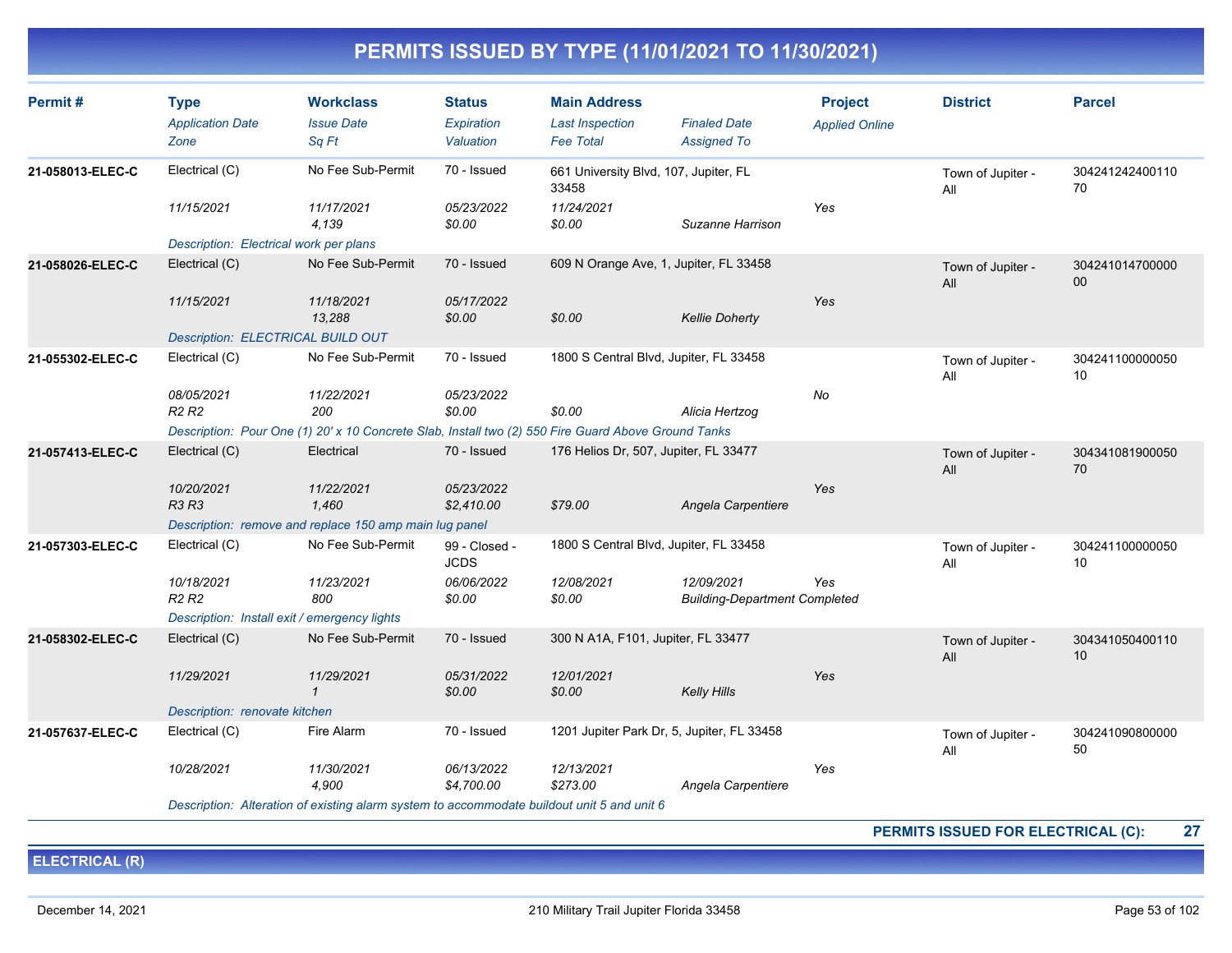| Permit#           | <b>Type</b><br><b>Application Date</b><br>Zone | <b>Workclass</b><br><b>Issue Date</b><br>Sq Ft                                                                                | <b>Status</b><br>Expiration<br>Valuation | <b>Main Address</b><br><b>Last Inspection</b><br><b>Fee Total</b> | <b>Finaled Date</b><br><b>Assigned To</b> | <b>Project</b><br><b>Applied Online</b> | <b>District</b>          | <b>Parcel</b>         |
|-------------------|------------------------------------------------|-------------------------------------------------------------------------------------------------------------------------------|------------------------------------------|-------------------------------------------------------------------|-------------------------------------------|-----------------------------------------|--------------------------|-----------------------|
| 21-056836-ELECR-R | Electrical (R)                                 | Electrical                                                                                                                    | 70 - Issued                              | 130 Lands End Way, Jupiter, FL 33458                              |                                           |                                         | Town of Jupiter -<br>All | 304340313200000<br>40 |
|                   | 09/30/2021                                     | 11/01/2021<br>3.746                                                                                                           | 04/30/2022<br>\$1,573.00                 | \$79.00                                                           | <b>Kelly Hills</b>                        | Yes                                     |                          |                       |
|                   |                                                | Description: install customer supplied Tesla Gen 3 wall charger                                                               |                                          |                                                                   |                                           |                                         |                          |                       |
| 21-056309-ELECR-R | Electrical (R)                                 | Pool                                                                                                                          | 70 - Issued                              | 214 Hampton Cir, Jupiter, FL 33458                                |                                           |                                         | Town of Jupiter -<br>All | 304241111500014<br>80 |
|                   | 09/13/2021<br>R <sub>2</sub> R <sub>2</sub>    | 11/01/2021<br>392                                                                                                             | 05/02/2022<br>\$0.00                     | \$0.00                                                            | Suzanne Harrison                          | No                                      |                          |                       |
|                   | Description: Poo with paver deck               |                                                                                                                               |                                          |                                                                   |                                           |                                         |                          |                       |
| 21-057282-ELECR-R | Electrical (R)                                 | No Fee Sub-Permit                                                                                                             | 70 - Issued                              | 324 River Edge Rd, Jupiter, FL 33477                              |                                           |                                         | Town of Jupiter -<br>All | 304341170200012<br>45 |
|                   | 10/15/2021<br>R2R2                             | 11/01/2021<br>2,540                                                                                                           | 05/31/2022<br>\$15,000.00                | 11/30/2021<br>\$0.00                                              | Suzanne Harrison                          | Yes                                     |                          |                       |
|                   |                                                | Description: Install Additional Lights, Circuits, Upgrades, GFIs, Smoke Detectors                                             |                                          |                                                                   |                                           |                                         |                          |                       |
| 21-057496-ELECR-R | Electrical (R)                                 | No Fee Sub-Permit                                                                                                             | 70 - Issued                              | 101 S Seas Dr, 402, Jupiter, FL 33477                             |                                           |                                         | Town of Jupiter -<br>All | 304341160500140<br>20 |
|                   | 10/22/2021<br>R3 R3                            | 11/01/2021<br>1,385                                                                                                           | 05/02/2022<br>\$0.00                     | 11/03/2021<br>\$0.00                                              | Vicki Tarallo                             | Yes                                     |                          |                       |
|                   |                                                | Description: Remodeling adding recessed lights, laundry room and kitchen                                                      |                                          |                                                                   |                                           |                                         |                          |                       |
| 21-057172-ELECR-R | Electrical (R)                                 | Electrical                                                                                                                    | 70 - Issued                              | 1523 Kingsley Rd, Jupiter, FL 33469                               |                                           |                                         | Town of Jupiter -<br>All | 304240360901100<br>30 |
|                   | 10/13/2021                                     | 11/02/2021<br>$\mathbf{1}$                                                                                                    | 05/01/2022<br>\$2,400.00                 | \$79.00                                                           | Angela Carpentiere                        | Yes                                     |                          |                       |
|                   |                                                | Description: RELOCATION OF ELECTRICAL METER AND PANEL                                                                         |                                          |                                                                   |                                           |                                         |                          |                       |
| 21-056854-ELECR-R | Electrical (R)                                 | Pool                                                                                                                          | 70 - Issued                              | 102 Wicklow Ln, Jupiter, FL 33458                                 |                                           |                                         | Town of Jupiter -<br>All | 304241132300020<br>10 |
|                   | 10/01/2021<br><b>MXD MXD</b>                   | 11/02/2021<br>629                                                                                                             | 05/01/2022<br>\$0.00                     | \$0.00                                                            | Shandre Kellerman                         | No                                      |                          |                       |
|                   |                                                | Description: HOOK UP POOL EQUIPMENT AND LIGHTS FOR Inground Gunite Pool and Paver Deck AS PER PLANS ON MASTER 21-056525-POOLR |                                          |                                                                   |                                           |                                         |                          |                       |
| 21-057706-ELECR-R | Electrical (R)                                 | No Fee Sub-Permit                                                                                                             | 70 - Issued                              | 124 Spyglass Ln, Jupiter, FL 33477                                |                                           |                                         | Town of Jupiter -<br>All | 304341071500023<br>80 |
|                   | 11/02/2021                                     | 11/02/2021<br>10,441                                                                                                          | 05/16/2022<br>\$0.00                     | 11/15/2021<br>\$0.00                                              | Vicki Tarallo                             | Yes                                     |                          |                       |
|                   | <b>Description: ELECTRICAL PER PLANS</b>       |                                                                                                                               |                                          |                                                                   |                                           |                                         |                          |                       |
| 21-056203-ELECR-R | Electrical (R)                                 | Electrical                                                                                                                    | 70 - Issued                              | 156 Wandering Trl, Jupiter, FL 33458                              |                                           |                                         | Town of Jupiter -<br>All | 304241101700007<br>90 |
|                   | 09/08/2021<br>R <sub>2</sub> R <sub>2</sub>    | 11/02/2021<br>1.300                                                                                                           | 05/11/2022<br>\$2,200.00                 | 11/12/2021<br>\$79.00                                             | Angela Carpentiere                        | Yes                                     |                          |                       |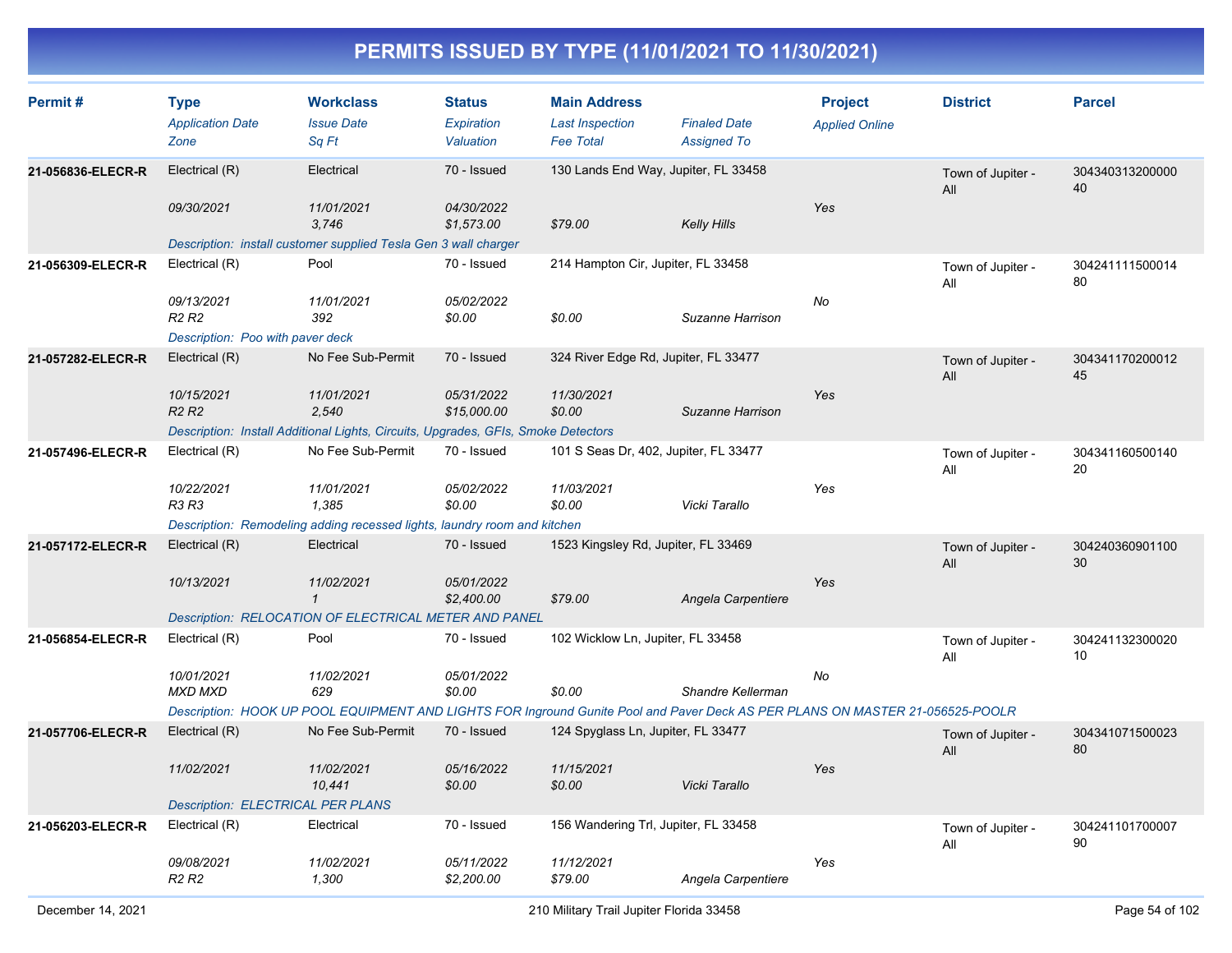| Permit#            | <b>Type</b><br><b>Application Date</b><br>Zone    | <b>Workclass</b><br><b>Issue Date</b><br>Sq Ft                                                                                                   | <b>Status</b><br>Expiration<br>Valuation | <b>Main Address</b><br><b>Last Inspection</b><br><b>Fee Total</b> | <b>Finaled Date</b><br><b>Assigned To</b>          | <b>Project</b><br><b>Applied Online</b> | <b>District</b>          | <b>Parcel</b>         |
|--------------------|---------------------------------------------------|--------------------------------------------------------------------------------------------------------------------------------------------------|------------------------------------------|-------------------------------------------------------------------|----------------------------------------------------|-----------------------------------------|--------------------------|-----------------------|
|                    | Description: Electrical panel change              |                                                                                                                                                  |                                          |                                                                   |                                                    |                                         |                          |                       |
| 21-057498-ELECR-R  | Electrical (R)                                    | No Fee Sub-Permit                                                                                                                                | 70 - Issued                              | 109 Hawksbill Way, Jupiter, FL 33458                              |                                                    |                                         | Town of Jupiter -<br>All | 304241110200000<br>50 |
|                    | 10/22/2021                                        | 11/02/2021<br>$\mathcal{O}$                                                                                                                      | 05/03/2022<br>\$0.00                     | 11/04/2021<br>\$0.00                                              | Vicki Tarallo                                      | Yes                                     |                          |                       |
|                    | <b>Description: ELECTRICAL PER PLANS</b>          |                                                                                                                                                  |                                          |                                                                   |                                                    |                                         |                          |                       |
| 21-057545-ELECR-R  | Electrical (R)                                    | Pool                                                                                                                                             | 70 - Issued                              | 104 Angelfish Ln, Jupiter, FL 33477                               |                                                    |                                         | Town of Jupiter -<br>All | 304341080500300<br>40 |
|                    | 10/26/2021<br>R3 R3                               | 11/03/2021<br>2.328                                                                                                                              | 06/06/2022<br>\$0.00                     | 12/08/2021<br>\$0.00                                              | <b>Kelly Hills</b>                                 | No                                      |                          |                       |
|                    |                                                   | Description: Resurface & retile existing pool. Fill in spa. Remove existing concrete paver deck & replace with a sand set travertine paver deck. |                                          |                                                                   |                                                    |                                         |                          |                       |
| 21-057121-ELECR-R  | Electrical (R)                                    | No Fee Sub-Permit                                                                                                                                | 70 - Issued                              |                                                                   | 275 Palm Ave, C105, Jupiter, FL 33477              |                                         | Town of Jupiter -<br>All | 304341051600310<br>50 |
|                    | 10/11/2021<br><b>R3 R3</b>                        | 11/03/2021<br>$\Omega$                                                                                                                           | 05/02/2022<br>\$150.00                   | \$0.00                                                            | Angela Carpentiere                                 | Yes                                     |                          |                       |
|                    |                                                   | Description: DISCONNECT BOX FOR A/C CHANGE OUT                                                                                                   |                                          |                                                                   |                                                    |                                         |                          |                       |
| 21-057307-ELECR-R  | Electrical (R)                                    | No Fee Sub-Permit                                                                                                                                | 70 - Issued                              |                                                                   | 153 Ocean Pines Ter, Jupiter, FL 33477             |                                         | Town of Jupiter -<br>All | 304341160200005<br>30 |
|                    | 10/18/2021<br>R <sub>2</sub> R <sub>2</sub>       | 11/03/2021<br>400                                                                                                                                | 05/23/2022<br>\$0.00                     | 11/22/2021<br>\$0.00                                              | <b>Kimberly Slater</b>                             | Yes                                     |                          |                       |
|                    |                                                   | Description: Relocate stove, microwave, fridge and dishewasher, new shut off valves                                                              |                                          |                                                                   |                                                    |                                         |                          |                       |
| 21-057497-ELECR-R  | Electrical (R)                                    | No Fee Sub-Permit                                                                                                                                | 70 - Issued                              | 119 S Village Way, Jupiter, FL 33458                              |                                                    |                                         | Town of Jupiter -<br>All | 304241130900012<br>50 |
|                    | 10/22/2021                                        | 11/03/2021<br>0                                                                                                                                  | 05/31/2022<br>\$0.00                     | 12/02/2021<br>\$0.00                                              | <b>Kimberly Slater</b>                             | Yes                                     |                          |                       |
|                    | <b>Description: Electrical Per Master Permimt</b> |                                                                                                                                                  |                                          |                                                                   |                                                    |                                         |                          |                       |
| 21-057542-ELECR-R  | Electrical (R)                                    | No Fee Sub-Permit                                                                                                                                | 70 - Issued                              | 141 Via Rosina, Jupiter, FL 33458                                 |                                                    |                                         | Town of Jupiter -<br>All | 304241121600009<br>40 |
|                    | 10/26/2021                                        | 11/03/2021<br>500                                                                                                                                | 05/02/2022<br>\$0.00                     | 11/05/2021<br>\$0.00                                              | <b>Kimberly Slater</b>                             | Yes                                     |                          |                       |
|                    | <b>Description: KITCHEN REMODEL</b>               |                                                                                                                                                  |                                          |                                                                   |                                                    |                                         |                          |                       |
| 21-057415-ELECR-R  | Electrical (R)                                    | Electrical                                                                                                                                       | 99 - Closed -<br><b>JCDS</b>             |                                                                   | 100 Waters Edge Dr, Jupiter, FL 33477              |                                         | Town of Jupiter -<br>All | 304341180800042<br>60 |
|                    | 10/20/2021<br><b>R1R1</b>                         | 11/03/2021<br>3,171                                                                                                                              | 05/03/2022<br>\$1,944.00                 | 11/04/2021<br>\$79.00                                             | 11/10/2021<br><b>Building-Department Completed</b> | Yes                                     |                          |                       |
|                    |                                                   | Description: remove and replace (2) 200 amp single phase disconnects                                                                             |                                          |                                                                   |                                                    |                                         |                          |                       |
| 21-057784-ELECR-R* | Electrical (R)                                    | No Fee Sub-Permit                                                                                                                                | 70 - Issued                              | 200 Ocean Trail Way, 508, Jupiter, FL<br>33477                    |                                                    |                                         | Town of Jupiter -<br>All | 304341050600050<br>80 |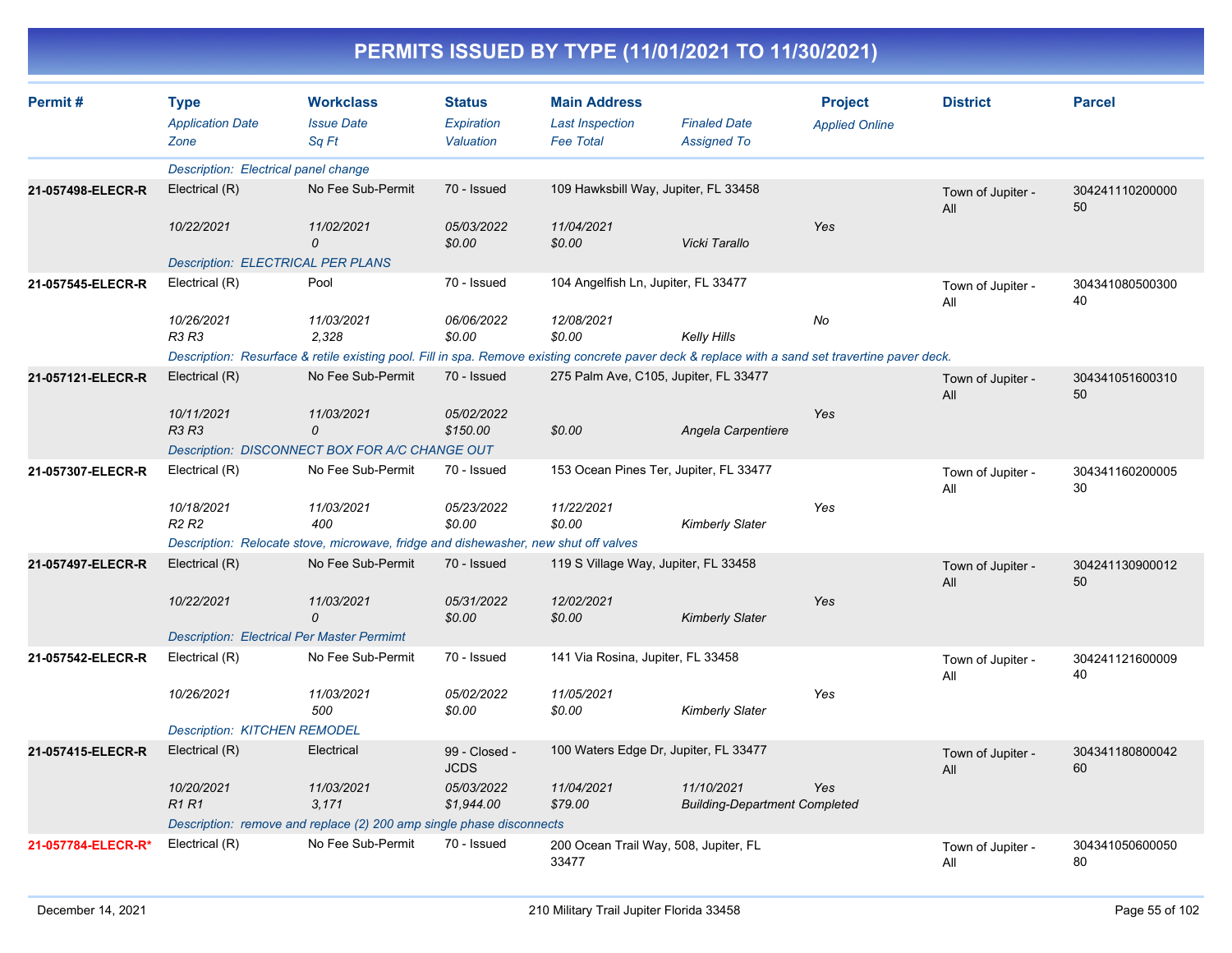| PERMITS ISSUED BY TYPE (11/01/2021 TO 11/30/2021) |                                                          |                                                                                  |                                          |                                                                   |                                                    |                                         |                                               |                       |  |  |
|---------------------------------------------------|----------------------------------------------------------|----------------------------------------------------------------------------------|------------------------------------------|-------------------------------------------------------------------|----------------------------------------------------|-----------------------------------------|-----------------------------------------------|-----------------------|--|--|
| Permit#                                           | <b>Type</b><br><b>Application Date</b><br>Zone           | <b>Workclass</b><br><b>Issue Date</b><br>Sq Ft                                   | <b>Status</b><br>Expiration<br>Valuation | <b>Main Address</b><br><b>Last Inspection</b><br><b>Fee Total</b> | <b>Finaled Date</b><br><b>Assigned To</b>          | <b>Project</b><br><b>Applied Online</b> | <b>District</b>                               | <b>Parcel</b>         |  |  |
|                                                   | 11/04/2021                                               | 11/04/2021<br>Description: Electrical per plans on master permit #21-053761-COMM | 05/03/2022<br>\$0.00                     | \$0.00                                                            | Kelly Hills                                        | Yes                                     |                                               |                       |  |  |
| 21-057781-ELECR-R                                 | Electrical (R)<br>11/04/2021<br><b>R1R1</b>              | Pool<br>11/04/2021<br>-1                                                         | 70 - Issued<br>05/06/2022<br>\$0.00      | 113 Cerulean Key Way, Jupiter, FL 33478<br>11/07/2021<br>\$0.00   | <b>Ellis Baird</b>                                 | No                                      | Town of Jupiter -<br>All                      | 304240320600018<br>50 |  |  |
|                                                   | <b>Description: Pool Electic</b>                         |                                                                                  |                                          |                                                                   |                                                    |                                         |                                               |                       |  |  |
| 21-057631-ELECR-R                                 | Electrical (R)                                           | No Fee Sub-Permit                                                                | 70 - Issued                              | 18118 Perigon Way, Jupiter, FL 33458                              |                                                    |                                         | <b>Water Service</b><br>Area - Out of<br>Town | 004240361400000<br>80 |  |  |
|                                                   | 10/28/2021                                               | 11/04/2021<br>120                                                                | 05/03/2022<br>\$0.00                     | \$0.00                                                            | Suzanne Harrison                                   | Yes                                     |                                               |                       |  |  |
| 21-057559-ELECR-R                                 | Description: Connections for boat lift<br>Electrical (R) | No Fee Sub-Permit                                                                | 70 - Issued                              | 527 Bald Eagle Dr, Jupiter, FL 33477                              |                                                    |                                         | Town of Jupiter -                             | 304341190300001       |  |  |
|                                                   |                                                          |                                                                                  |                                          |                                                                   |                                                    |                                         | All                                           | 30                    |  |  |
|                                                   | 10/26/2021<br><b>R1R1</b>                                | 11/04/2021<br>5,000                                                              | 05/16/2022<br>\$0.00                     | 11/16/2021<br>\$0.00                                              | Suzanne Harrison                                   | Yes                                     |                                               |                       |  |  |
|                                                   |                                                          | Description: HOUSE RENOVATION OF BATHS, KITCHEN AND LIGHTING                     |                                          |                                                                   |                                                    |                                         |                                               |                       |  |  |
| 21-056782-ELECR-R                                 | Electrical (R)                                           | No Fee Sub-Permit                                                                | 70 - Issued                              | 138 Santiago Dr, Jupiter, FL 33458                                |                                                    |                                         | Town of Jupiter -<br>All                      | 304241131700010<br>80 |  |  |
|                                                   | 09/29/2021<br><b>Description: ELECTRICAL PER PLANS</b>   | 11/05/2021<br>-1                                                                 | 05/09/2022<br>\$0.00                     | 11/09/2021<br>\$0.00                                              | Vicki Tarallo                                      | Yes                                     |                                               |                       |  |  |
| 21-055152-ELECR-R                                 | Electrical (R)                                           | No Fee Sub-Permit                                                                | 99 - Closed -                            | 937 Pompano Dr, Jupiter, FL 33458                                 |                                                    |                                         | Town of Jupiter -                             | 304240360200004       |  |  |
|                                                   |                                                          |                                                                                  | <b>JCDS</b>                              |                                                                   |                                                    |                                         | All                                           | 90                    |  |  |
|                                                   | 07/30/2021                                               | 11/08/2021                                                                       | 05/11/2022<br>\$0.00                     | 11/12/2021<br>\$0.00                                              | 11/16/2021<br><b>Building-Department Completed</b> | Yes                                     |                                               |                       |  |  |
|                                                   | Description: No Fee Sub Electrical for Boatlift          |                                                                                  |                                          |                                                                   |                                                    |                                         |                                               |                       |  |  |
| 21-057532-ELECR-R                                 | Electrical (R)                                           | Electrical                                                                       | 70 - Issued                              | 1422 Berkshire Ave, Jupiter, FL 33469                             |                                                    |                                         | Town of Jupiter -<br>All                      | 304340310900501<br>50 |  |  |
|                                                   | 10/25/2021                                               | 11/09/2021                                                                       | 05/09/2022<br>\$2,300.00                 | \$79.00                                                           | <b>Kimberly Slater</b>                             | Yes                                     |                                               |                       |  |  |
|                                                   |                                                          | Description: CONVERT SERVICE FROM OVERHEAD TO UNDERGROUND W/ METER MAIN          |                                          |                                                                   |                                                    |                                         |                                               |                       |  |  |
| 21-057870-ELECR-R                                 | Electrical (R)                                           | No Fee Sub-Permit                                                                | 70 - Issued                              | 409 Kennedy St, Jupiter, FL 33458                                 |                                                    |                                         | Town of Jupiter -<br>All                      | 304241010801001<br>70 |  |  |
|                                                   | 11/09/2021                                               | 11/09/2021<br>3,200                                                              | 05/16/2022<br>\$0.00                     | 11/17/2021<br>\$0.00                                              | Vicki Tarallo                                      | Yes                                     |                                               |                       |  |  |

#### *Description: ELECTRICAL PER PLANS*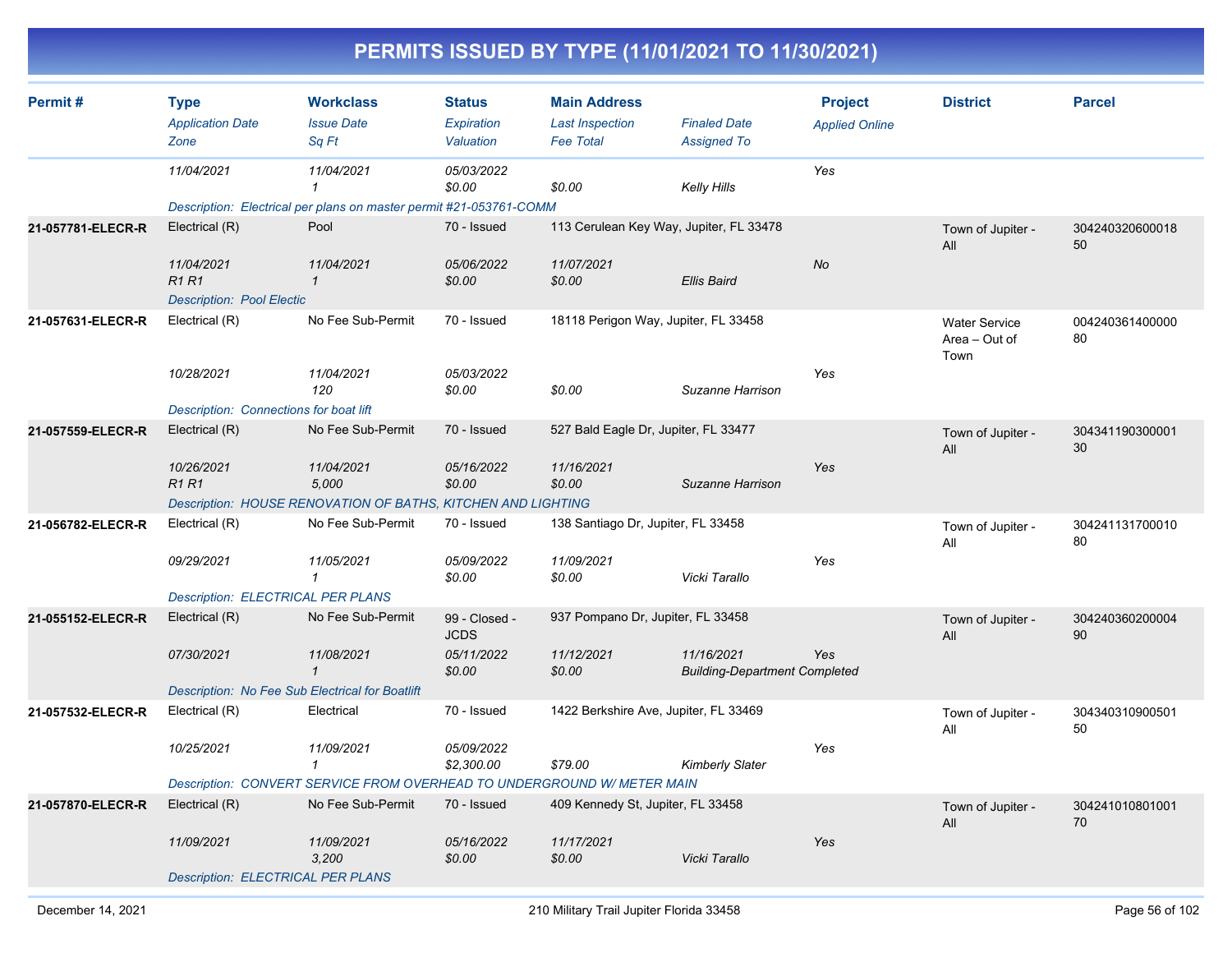| Permit#           | <b>Type</b><br><b>Application Date</b><br>Zone                                                                                                                                                                           | <b>Workclass</b><br><b>Issue Date</b><br>Sq Ft                                                  | <b>Status</b><br>Expiration<br>Valuation | <b>Main Address</b><br><b>Last Inspection</b><br><b>Fee Total</b> | <b>Finaled Date</b><br><b>Assigned To</b> | <b>Project</b><br><b>Applied Online</b> | <b>District</b>          | <b>Parcel</b>             |  |
|-------------------|--------------------------------------------------------------------------------------------------------------------------------------------------------------------------------------------------------------------------|-------------------------------------------------------------------------------------------------|------------------------------------------|-------------------------------------------------------------------|-------------------------------------------|-----------------------------------------|--------------------------|---------------------------|--|
| 21-057895-ELECR-R | Electrical (R)                                                                                                                                                                                                           | Pool                                                                                            | 70 - Issued                              | 1505 Kingsley Rd, Jupiter, FL 33469                               |                                           |                                         | Town of Jupiter -        | 304240360901100           |  |
|                   | 11/09/2021<br><b>R1 R1</b>                                                                                                                                                                                               | 11/09/2021<br>$\mathbf{1}$                                                                      | 05/09/2022<br>\$0.00                     | \$0.00                                                            | <b>Kimberly Slater</b>                    | No                                      | All                      | 90                        |  |
|                   | <b>Description: SWIMMING POOL</b>                                                                                                                                                                                        |                                                                                                 |                                          |                                                                   |                                           |                                         |                          |                           |  |
| 21-057997-ELECR-R | Electrical (R)                                                                                                                                                                                                           | Pool                                                                                            | 70 - Issued                              | 6060 Winding Lake Dr, Jupiter, FL 33458                           |                                           |                                         | Town of Jupiter -<br>All | 304240271000046<br>80     |  |
|                   | 11/12/2021<br>$R1-A R1-A$                                                                                                                                                                                                | 11/12/2021<br>221                                                                               | 05/11/2022<br>\$0.00                     | 11/16/2021<br>\$0.00                                              | Shandre Kellerman                         | No                                      |                          |                           |  |
|                   |                                                                                                                                                                                                                          | Description: ELECTRICAL FOR INSTALL POOL W/ PAVER DECK AS PER PLANS ON MASTER 21-054245-POOLR   |                                          |                                                                   |                                           |                                         |                          |                           |  |
| 21-057978-ELECR-R | Electrical (R)                                                                                                                                                                                                           | No Fee Sub-Permit                                                                               | 70 - Issued                              | 1000 N Us Highway 1, 631, Jupiter, FL<br>33477                    |                                           |                                         | Town of Jupiter -<br>All | 304340312800006<br>81     |  |
|                   | 11/12/2021<br><b>R3 R3</b>                                                                                                                                                                                               | 11/12/2021<br>500                                                                               | 05/31/2022<br>\$0.00                     | 12/01/2021<br>\$0.00                                              | Suzanne Harrison                          | No                                      |                          |                           |  |
|                   | Description: ELECTRICAL FOR Completely renovate interior of house, enclose covered patio, Install all new PGT Impact windows and sliders and construct new second story<br>balcony AS PER PLANS ON MASTER 21-054974-BLDR |                                                                                                 |                                          |                                                                   |                                           |                                         |                          |                           |  |
| 21-056339-ELECR-R | Electrical (R)                                                                                                                                                                                                           | Pool                                                                                            | 70 - Issued                              | 128 Porgee Rock PI, Jupiter, FL 33458                             |                                           |                                         | Town of Jupiter -<br>All | 304240330500020<br>60     |  |
|                   | 09/14/2021<br><b>RR RR</b>                                                                                                                                                                                               | 11/12/2021<br>393                                                                               | 05/11/2022<br>\$0.00                     | \$0.00                                                            | Suzanne Harrison                          | <b>No</b>                               |                          |                           |  |
|                   |                                                                                                                                                                                                                          | Description: New Pool, Spa, Deck & Summer Kitchen                                               |                                          |                                                                   |                                           |                                         |                          |                           |  |
| 21-057868-ELECR-R | Electrical (R)                                                                                                                                                                                                           | No Fee Sub-Permit                                                                               | 70 - Issued                              | 111 W Bears Club Dr, Jupiter, FL 33477                            |                                           |                                         | Town of Jupiter -<br>All | 304341191000000<br>30     |  |
|                   | 11/09/2021                                                                                                                                                                                                               | 11/15/2021<br>10,900                                                                            | 05/16/2022<br>\$0.00                     | 11/16/2021<br>\$0.00                                              | <b>Kelly Hills</b>                        | Yes                                     |                          |                           |  |
|                   | <b>Description: WINE COOLER ELECTRIC</b>                                                                                                                                                                                 |                                                                                                 |                                          |                                                                   |                                           |                                         |                          |                           |  |
| 21-057691-ELECR-R | Electrical (R)                                                                                                                                                                                                           | No Fee Sub-Permit                                                                               | 70 - Issued                              | 6067 Dania St, Jupiter, FL 33458                                  |                                           |                                         | Town of Jupiter -<br>All | 304241150100801<br>10     |  |
|                   | 11/01/2021                                                                                                                                                                                                               | 11/16/2021<br>$\mathbf{1}$                                                                      | 05/16/2022<br>\$0.00                     | \$0.00                                                            | Alicia Hertzog                            | Yes                                     |                          |                           |  |
|                   |                                                                                                                                                                                                                          | Description: install 6.8 Kw roof mounted PV solar system                                        |                                          |                                                                   |                                           |                                         |                          |                           |  |
| 21-057299-ELECR-R | Electrical (R)                                                                                                                                                                                                           | No Fee Sub-Permit                                                                               | 70 - Issued                              | 147 Ocean Pines Ter, Jupiter, FL 33477                            |                                           |                                         | Town of Jupiter -<br>All | 304341160200005<br>$00\,$ |  |
|                   | 10/16/2021<br>R <sub>2</sub> R <sub>2</sub>                                                                                                                                                                              | 11/16/2021<br>2,000                                                                             | 05/16/2022<br>\$0.00                     | \$0.00                                                            | <b>Kelly Hills</b>                        | Yes                                     |                          |                           |  |
|                   |                                                                                                                                                                                                                          | Description: Interior Remodel, Upgrades, Circuits, GFI's, Arc Fault Protection, Smoke Detectors |                                          |                                                                   |                                           |                                         |                          |                           |  |
| 21-057981-ELECR-R | Electrical (R)                                                                                                                                                                                                           | No Fee Sub-Permit                                                                               | 70 - Issued                              | 97 Regatta Dr, Jupiter, FL 33477                                  |                                           |                                         | Town of Jupiter -<br>All | 304341180517200<br>20     |  |
|                   |                                                                                                                                                                                                                          |                                                                                                 |                                          |                                                                   |                                           |                                         |                          |                           |  |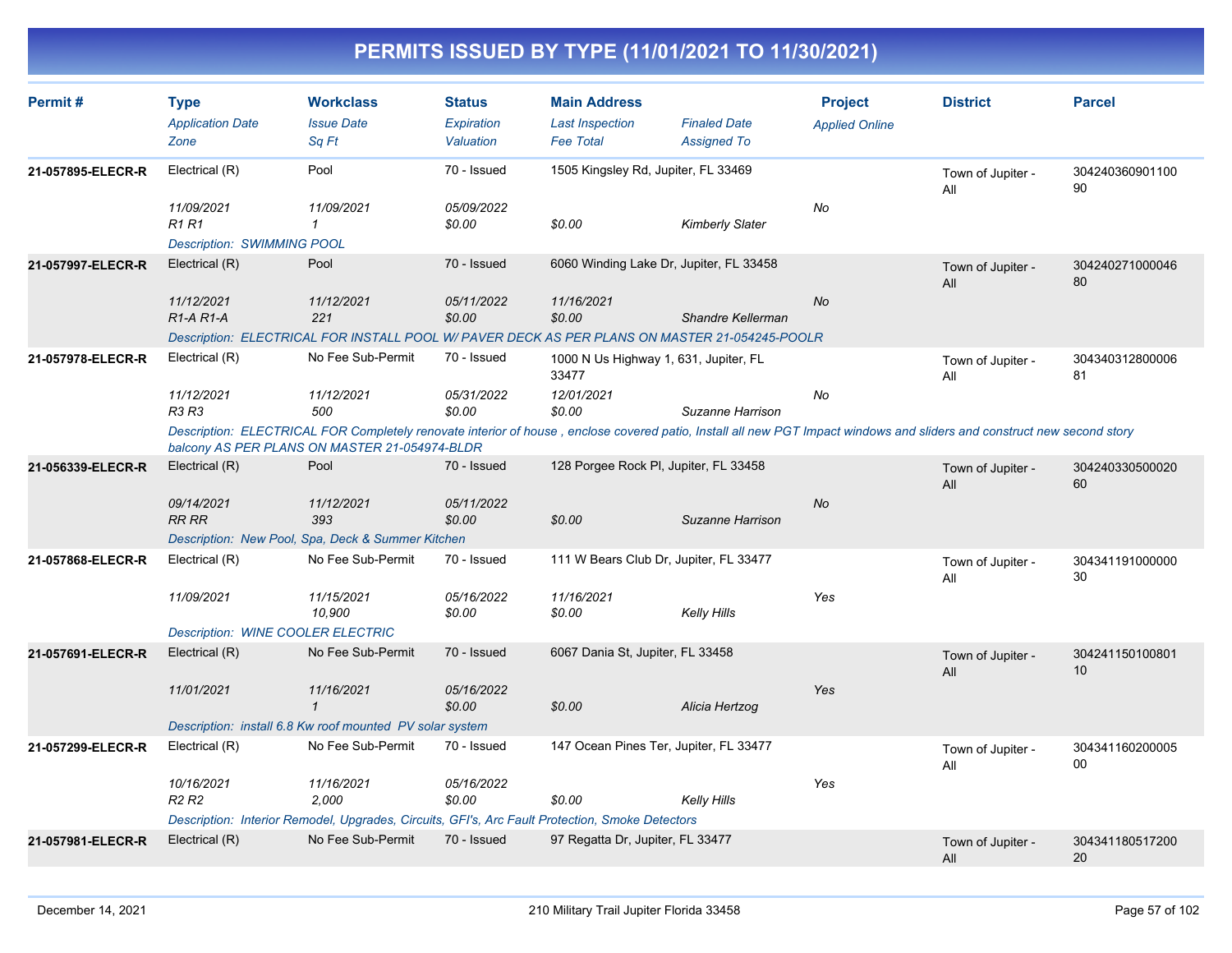| Permit#           | <b>Type</b><br><b>Application Date</b><br>Zone           | <b>Workclass</b><br><b>Issue Date</b><br>Sq Ft                                 | <b>Status</b><br><b>Expiration</b><br>Valuation | <b>Main Address</b><br><b>Last Inspection</b><br><b>Fee Total</b>                                        | <b>Finaled Date</b><br><b>Assigned To</b> | <b>Project</b><br><b>Applied Online</b> | <b>District</b>          | <b>Parcel</b>         |
|-------------------|----------------------------------------------------------|--------------------------------------------------------------------------------|-------------------------------------------------|----------------------------------------------------------------------------------------------------------|-------------------------------------------|-----------------------------------------|--------------------------|-----------------------|
|                   | 11/12/2021<br><b>Description: ELECTRIC WORKPER PLANS</b> | 11/16/2021<br>4,266                                                            | 05/16/2022<br>\$0.00                            | \$0.00                                                                                                   | <b>Kimberly Slater</b>                    | Yes                                     |                          |                       |
| 21-057690-ELECR-R | Electrical (R)                                           | No Fee Sub-Permit                                                              | 70 - Issued                                     | 6418 Drake St, Jupiter, FL 33458                                                                         |                                           |                                         |                          | 304241150805900       |
|                   |                                                          |                                                                                |                                                 |                                                                                                          |                                           |                                         | Town of Jupiter -<br>All | 70                    |
|                   | 11/01/2021                                               | 11/16/2021<br>$\mathbf{1}$                                                     | 05/16/2022<br>\$0.00                            | 12/10/2021<br>\$0.00                                                                                     | Alicia Hertzog                            | Yes                                     |                          |                       |
|                   |                                                          | Description: install 7.48 kW roof mounted pv solar system                      |                                                 |                                                                                                          |                                           |                                         |                          |                       |
| 21-058053-ELECR-R | Electrical (R)                                           | No Fee Sub-Permit                                                              | 70 - Issued                                     | 6274 Michael St, Jupiter, FL 33458                                                                       |                                           |                                         | Town of Jupiter -<br>All | 304241150102700<br>90 |
|                   | 11/16/2021                                               | 11/18/2021<br>1,818                                                            | 05/17/2022<br>\$0.00                            | \$0.00                                                                                                   | <b>Kimberly Slater</b>                    | Yes                                     |                          |                       |
|                   | Description: Sub electric as per plans                   |                                                                                |                                                 |                                                                                                          |                                           |                                         |                          |                       |
| 21-058135-ELECR-R | Electrical (R)                                           | Pool                                                                           | 70 - Issued                                     | 109 Cinder Dunes Pt, Jupiter, FL 33478                                                                   |                                           |                                         | Town of Jupiter -<br>All | 304240320600023<br>30 |
|                   | 11/18/2021<br>R1 R1                                      | 11/18/2021<br>750                                                              | 05/17/2022<br>\$0.00                            | \$0.00                                                                                                   | <b>Kimberly Slater</b>                    | No                                      |                          |                       |
|                   | Description: Inground Gunite Pool and Spa                |                                                                                |                                                 |                                                                                                          |                                           |                                         |                          |                       |
| 21-057619-ELECR-R | Electrical (R)                                           | No Fee Sub-Permit                                                              | 70 - Issued                                     | 140 Via Santa Cruz, Jupiter, FL 33458                                                                    |                                           |                                         | Town of Jupiter -<br>All | 304241121600016<br>70 |
|                   | 10/28/2021                                               | 11/18/2021                                                                     | 06/01/2022                                      | 12/03/2021                                                                                               |                                           | No                                      |                          |                       |
|                   | R <sub>2</sub> R <sub>2</sub>                            | 200                                                                            | \$0.00                                          | \$0.00                                                                                                   | Shandre Kellerman                         |                                         |                          |                       |
|                   |                                                          |                                                                                |                                                 | Description: ELECTRICAL FOR REMOVAL OF A NON BEARING KITCHEN WALL. AS PER PLANS ON MASTER 21-057135-BLDR |                                           |                                         |                          |                       |
|                   | <b>FOR NEW KITCHEN DESIGN</b>                            |                                                                                |                                                 |                                                                                                          |                                           |                                         |                          |                       |
| 21-055107-ELECR-R | Electrical (R)                                           | Pool                                                                           | 70 - Issued                                     | 206 Anhinga Ln, Jupiter, FL 33458                                                                        |                                           |                                         | Town of Jupiter -<br>All | 304241150200000<br>60 |
|                   | 07/29/2021                                               | 11/18/2021                                                                     | 05/17/2022                                      |                                                                                                          |                                           | No                                      |                          |                       |
|                   | <b>R1 R1</b>                                             | 49                                                                             | \$0.00                                          | \$0.00                                                                                                   | Lori-Lynn Weaver                          |                                         |                          |                       |
|                   |                                                          | Description: Attached new spa to existing pool and replace existing paver deck |                                                 |                                                                                                          |                                           |                                         |                          |                       |
| 21-058062-ELECR-R | Electrical (R)                                           | No Fee Sub-Permit                                                              | 70 - Issued                                     | 6259 Winding Lake Dr, Jupiter, FL 33458                                                                  |                                           |                                         | Town of Jupiter -<br>All | 304240341100042<br>80 |
|                   | 11/16/2021<br>R <sub>1</sub> -A <sub>R1</sub> -A         | 11/18/2021<br>2,000                                                            | 05/23/2022<br>\$0.00                            | 11/24/2021<br>\$0.00                                                                                     | <b>Kimberly Slater</b>                    | Yes                                     |                          |                       |
|                   |                                                          | Description: INTERIOR ELECTRICAL REMODEL                                       |                                                 |                                                                                                          |                                           |                                         |                          |                       |
| 21-056919-ELECR-R | Electrical (R)                                           | Pool                                                                           | 70 - Issued                                     | 274 Rudder Cay Way, Jupiter, FL 33458                                                                    |                                           |                                         | Town of Jupiter -<br>All | 304240320100010<br>10 |
|                   | 10/04/2021<br><b>RR RR</b>                               | 11/22/2021<br>49                                                               | 05/21/2022<br>\$0.00                            | \$0.00                                                                                                   | Suzanne Harrison                          | No                                      |                          |                       |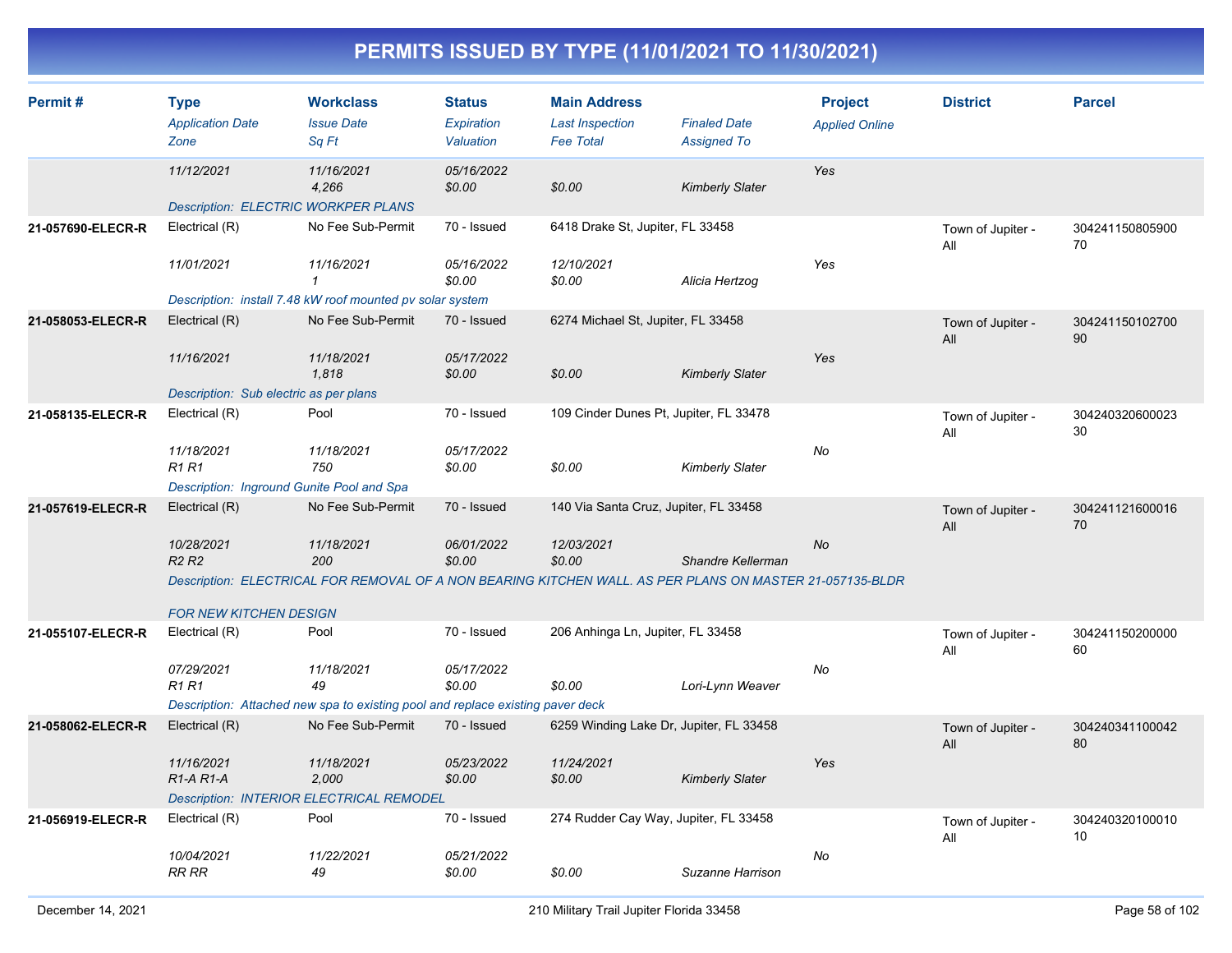|                   |                                                |                                                                                                                                                                                      |                                   | PERMITS ISSUED BY TYPE (11/01/2021 TO 11/30/2021)                 |                                                    |                                         |                          |                       |
|-------------------|------------------------------------------------|--------------------------------------------------------------------------------------------------------------------------------------------------------------------------------------|-----------------------------------|-------------------------------------------------------------------|----------------------------------------------------|-----------------------------------------|--------------------------|-----------------------|
| Permit#           | <b>Type</b><br><b>Application Date</b><br>Zone | <b>Workclass</b><br><b>Issue Date</b><br>Sq Ft                                                                                                                                       | Status<br>Expiration<br>Valuation | <b>Main Address</b><br><b>Last Inspection</b><br><b>Fee Total</b> | <b>Finaled Date</b><br><b>Assigned To</b>          | <b>Project</b><br><b>Applied Online</b> | <b>District</b>          | <b>Parcel</b>         |
|                   |                                                | Description: Spa addition, pool existing, new EQ and electric heat pump                                                                                                              |                                   |                                                                   |                                                    |                                         |                          |                       |
| 21-058085-ELECR-R | Electrical (R)                                 | Pool                                                                                                                                                                                 | 70 - Issued                       | 204 Andros Harbour PI, Jupiter, FL 33458                          |                                                    |                                         | Town of Jupiter -<br>All | 304240330500025<br>90 |
|                   | 11/17/2021<br>RR RR                            | 11/22/2021<br>640                                                                                                                                                                    | 05/21/2022<br>\$0.00              | \$0.00                                                            | Shandre Kellerman                                  | No                                      |                          |                       |
|                   |                                                | Description: ELECTRICAL FOR Pool, Spa, Paver deck, elect heat pump AS PER PLANS ON MASTER 21-056522-POOLR                                                                            |                                   |                                                                   |                                                    |                                         |                          |                       |
| 21-058122-ELECR-R | Electrical (R)                                 | No Fee Sub-Permit                                                                                                                                                                    | 70 - Issued                       | 309 S Loxahatchee Dr, Jupiter, FL 33458                           |                                                    |                                         | Town of Jupiter -<br>All | 304241010702500<br>40 |
|                   | 11/18/2021                                     | 11/22/2021<br>625                                                                                                                                                                    | 05/21/2022<br>\$0.00              | \$0.00                                                            | <b>Kelly Hills</b>                                 | Yes                                     |                          |                       |
|                   | 20-045902-BLDR                                 | Description: Enclosing a roofed carport into a garage and adding more electrical plugs to the existing out door plugs. Adding two outside and 4 inside. The permit for the garage is |                                   |                                                                   |                                                    |                                         |                          |                       |
| 21-056481-ELECR-R | Electrical (R)                                 | Electrical                                                                                                                                                                           | 70 - Issued                       | 1002 Mohican Blvd, Jupiter, FL 33458                              |                                                    |                                         | Town of Jupiter -<br>All | 304241020302001<br>00 |
|                   | 09/19/2021                                     | 11/22/2021<br>992                                                                                                                                                                    | 06/06/2022<br>\$1,795.00          | 12/06/2021<br>\$79.00                                             | Angela Carpentiere                                 | Yes                                     |                          |                       |
|                   | Description: 150A Panel Replacement            |                                                                                                                                                                                      |                                   |                                                                   |                                                    |                                         |                          |                       |
| 21-057661-ELECR-R | Electrical (R)                                 | Electrical                                                                                                                                                                           | 99 - Closed -<br><b>JCDS</b>      | 1518 Summer Ave, Jupiter, FL 33469                                |                                                    |                                         | Town of Jupiter -<br>All | 304340310900400<br>80 |
|                   | 10/29/2021                                     | 11/22/2021<br>1                                                                                                                                                                      | 06/06/2022<br>\$3,650.00          | 12/08/2021<br>\$79.00                                             | 12/09/2021<br><b>Building-Department Completed</b> | Yes                                     |                          |                       |
|                   | Install new tankless water heater              | Description: Install new GE panel FOR NEW WATER HEATER 21-057837-WHEAT                                                                                                               |                                   |                                                                   |                                                    |                                         |                          |                       |
| 21-057601-ELECR-R | Electrical (R)                                 | Pool                                                                                                                                                                                 | 70 - Issued                       | 109 Crimson Isles Dr, Jupiter, FL 33478                           |                                                    |                                         | Town of Jupiter -<br>All | 304240320600025<br>50 |
|                   | 10/27/2021<br>R1 R1                            | 11/22/2021<br>712                                                                                                                                                                    | 05/23/2022<br>\$0.00              | \$0.00                                                            | Vicki Tarallo                                      | No                                      |                          |                       |
|                   |                                                | <b>Description: POOL ELECTRICAL PER PLANS</b>                                                                                                                                        |                                   |                                                                   |                                                    |                                         |                          |                       |
| 21-058088-ELECR-R | Electrical (R)                                 | No Fee Sub-Permit                                                                                                                                                                    | 70 - Issued                       | 134 Lands End Way, Jupiter, FL 33458                              |                                                    |                                         | Town of Jupiter -<br>All | 304340313200000<br>50 |
|                   | 11/17/2021<br>R1 R1                            | 11/22/2021<br>1,200                                                                                                                                                                  | 06/06/2022<br>\$0.00              | 12/08/2021<br>\$0.00                                              | Vicki Tarallo                                      | Yes                                     |                          |                       |
|                   | <b>Description: ELECTRICAL PER PLANS</b>       |                                                                                                                                                                                      |                                   |                                                                   |                                                    |                                         |                          |                       |
| 21-057678-ELECR-R | Electrical (R)                                 | No Fee Sub-Permit                                                                                                                                                                    | 70 - Issued                       | 103 Hawksbill Way, Jupiter, FL 33458                              |                                                    |                                         | Town of Jupiter -<br>aii | 304241110200000<br>20 |
|                   | 11/01/2021                                     | 11/23/2021<br>0                                                                                                                                                                      | 05/31/2022<br>\$0.00              | 11/30/2021<br>\$0.00                                              | Alicia Hertzog                                     | Yes                                     |                          |                       |
|                   |                                                | <b>Description: Electrical As Per Master Plans</b>                                                                                                                                   |                                   |                                                                   |                                                    |                                         |                          |                       |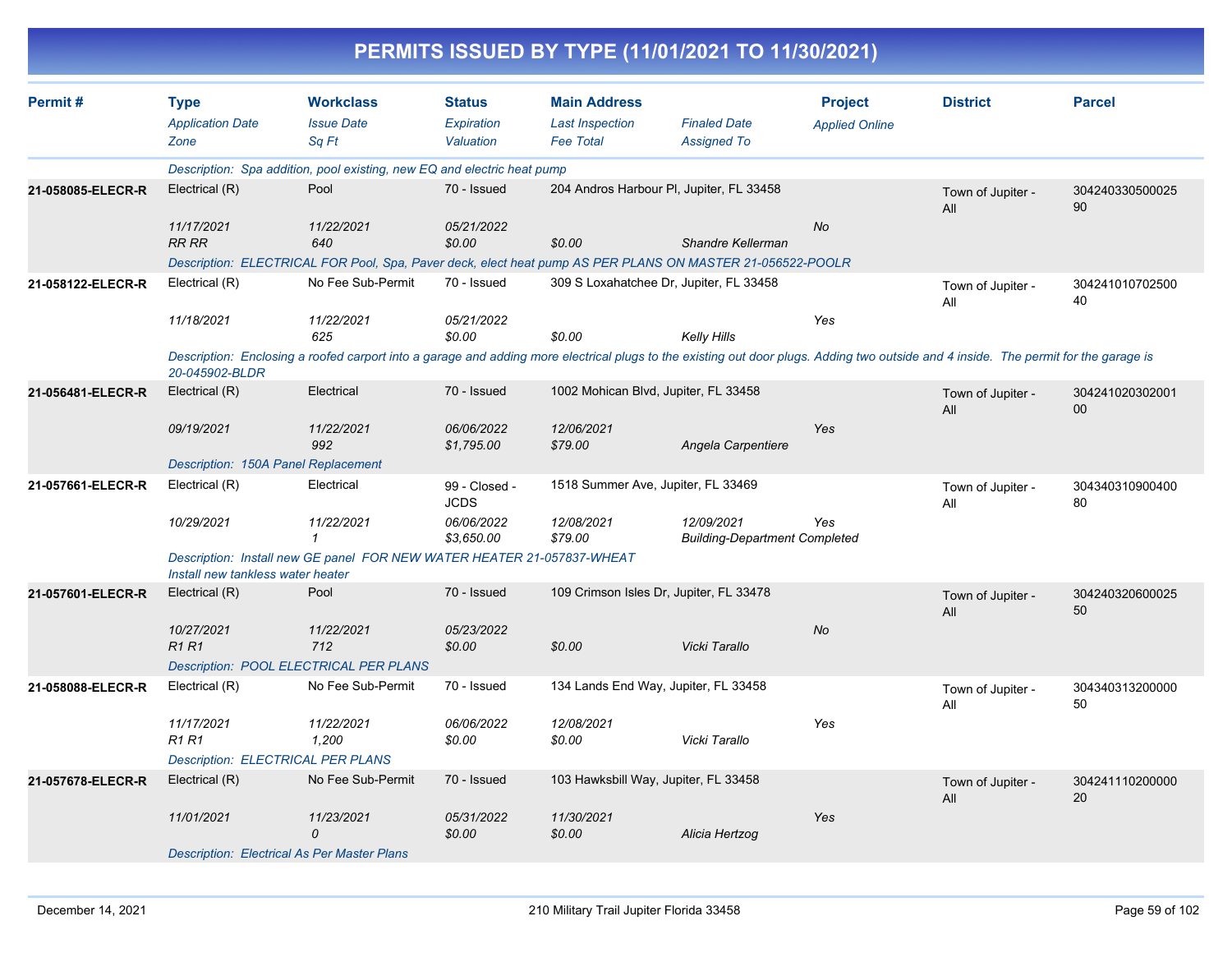| Permit#           | <b>Type</b><br><b>Application Date</b><br>Zone                                                | <b>Workclass</b><br><b>Issue Date</b><br>Sq Ft                                             | <b>Status</b><br>Expiration<br>Valuation | <b>Main Address</b><br><b>Last Inspection</b><br><b>Fee Total</b> | <b>Finaled Date</b><br><b>Assigned To</b> | <b>Project</b><br><b>Applied Online</b> | <b>District</b>          | <b>Parcel</b>         |
|-------------------|-----------------------------------------------------------------------------------------------|--------------------------------------------------------------------------------------------|------------------------------------------|-------------------------------------------------------------------|-------------------------------------------|-----------------------------------------|--------------------------|-----------------------|
| 21-056900-ELECR-R | No Fee Sub-Permit<br>70 - Issued<br>101 Cerulean Key Way, Jupiter, FL 33478<br>Electrical (R) |                                                                                            |                                          |                                                                   | Town of Jupiter -<br>All                  | 304240320600018<br>80                   |                          |                       |
|                   | 10/04/2021<br><b>R1R1</b>                                                                     | 11/23/2021<br>50                                                                           | 05/23/2022<br>\$0.00                     | \$0.00                                                            | Alicia Hertzog                            | Yes                                     |                          |                       |
|                   |                                                                                               | Description: Adding circuits for outdoor kitchen                                           |                                          |                                                                   |                                           |                                         |                          |                       |
| 21-057385-ELECR-R | Electrical (R)                                                                                | Electrical                                                                                 | 70 - Issued                              | 104 Goldfish Ln, Jupiter, FL 33477                                |                                           |                                         | Town of Jupiter -<br>All | 304341080500502<br>10 |
|                   | 10/20/2021                                                                                    | 11/29/2021<br>$\mathbf{1}$                                                                 | 05/31/2022<br>\$2,460.00                 | 11/30/2021<br>\$79.00                                             | Suzanne Harrison                          | Yes                                     |                          |                       |
|                   |                                                                                               | Description: 200 AMP, 40 Circuit Main Breaker Panel Like for Like w/60 amp sub panel       |                                          |                                                                   |                                           |                                         |                          |                       |
| 21-058235-ELECR-R | Electrical (R)                                                                                | No Fee Sub-Permit                                                                          | 70 - Issued                              | 201 Echo Dr, Jupiter, FL 33458                                    |                                           |                                         | Town of Jupiter -<br>All | 304241111600000<br>10 |
|                   | 11/23/2021                                                                                    | 11/29/2021<br>100                                                                          | 06/06/2022<br>\$0.00                     | 12/06/2021<br>\$0.00                                              | <b>Kimberly Slater</b>                    | Yes                                     |                          |                       |
|                   |                                                                                               | Description: INSTALL ELECTRICAL WIRING IN NEW RESIDENCE                                    |                                          |                                                                   |                                           |                                         |                          |                       |
| 21-057936-ELECR-R | Electrical (R)                                                                                | Electrical                                                                                 | 70 - Issued                              | 6054 Winding Lake Dr, Jupiter, FL 33458                           |                                           |                                         | Town of Jupiter -<br>All | 304240271000046<br>90 |
|                   | 11/10/2021                                                                                    | 11/29/2021<br>$\Omega$                                                                     | 05/31/2022<br>\$1.050.00                 | \$79.00                                                           | Angela Carpentiere                        | Yes                                     |                          |                       |
|                   |                                                                                               | Description: replace corroded conduit from meter to ground level                           |                                          |                                                                   |                                           |                                         |                          |                       |
| 21-055661-ELECR-R | Electrical (R)                                                                                | Pool                                                                                       | 70 - Issued                              | 468 Mariner Dr, Jupiter, FL 33477                                 |                                           |                                         | Town of Jupiter -<br>All | 304341170300060<br>10 |
|                   | 08/18/2021<br><b>R1 R1</b>                                                                    | 11/30/2021<br>916                                                                          | 05/29/2022<br>\$0.00                     | \$0.00                                                            | <b>Kelly Hills</b>                        | No                                      |                          |                       |
|                   | Deck by Others.                                                                               | Description: In-Ground Swimming Pool and Spa, Provide Gas Heater.                          |                                          |                                                                   |                                           |                                         |                          |                       |
| 21-058003-ELECR-R | Electrical (R)                                                                                | Pool                                                                                       | 70 - Issued                              | 707 Willet Ave, Jupiter, FL 33458                                 |                                           |                                         | Town of Jupiter -<br>All | 304241010700300<br>60 |
|                   | 11/12/2021<br><b>R1 R1</b>                                                                    | 11/30/2021<br>$\mathbf{1}$                                                                 | 05/29/2022<br>\$0.00                     | \$0.00                                                            | Shandre Kellerman                         | <b>No</b>                               |                          |                       |
|                   |                                                                                               | Description: ELECTRICAL FOR Inground swimming pool, AS PER PLANS ON MASTER 21-057274-POOLR |                                          |                                                                   |                                           |                                         |                          |                       |
| 21-056570-ELECR-R | Electrical (R)                                                                                | Pool                                                                                       | 70 - Issued                              | 106 Lagrange Way, Jupiter, FL 33458                               |                                           |                                         | Town of Jupiter -<br>All | 304241140700042<br>40 |
|                   | 09/22/2021<br><b>MXD MXD</b>                                                                  | 11/30/2021<br>576                                                                          | 05/31/2022<br>\$0.00                     | \$0.00                                                            | Shandre Kellerman                         | No                                      |                          |                       |
|                   |                                                                                               | Description: New pool/spa construction AS PER PLANS ON MASTER 21-056358-POOLR              |                                          |                                                                   |                                           |                                         |                          |                       |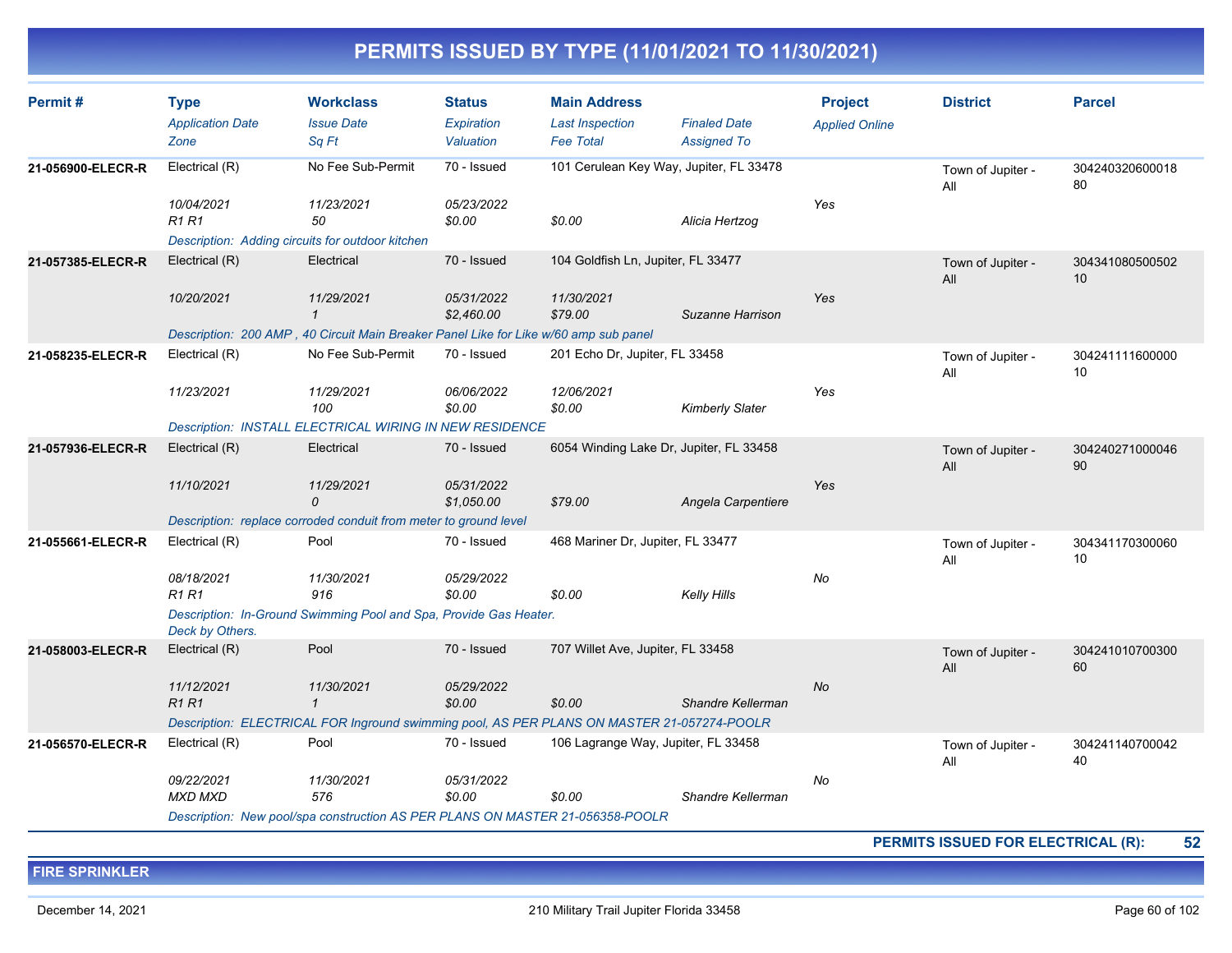| Permit#           | <b>Type</b><br><b>Application Date</b><br>Zone                           | <b>Workclass</b><br><b>Issue Date</b><br>Sq Ft                                                 | <b>Status</b><br>Expiration<br>Valuation | <b>Main Address</b><br><b>Last Inspection</b><br><b>Fee Total</b> | <b>Finaled Date</b><br><b>Assigned To</b>          | <b>Project</b><br><b>Applied Online</b> | <b>District</b>          | <b>Parcel</b>             |
|-------------------|--------------------------------------------------------------------------|------------------------------------------------------------------------------------------------|------------------------------------------|-------------------------------------------------------------------|----------------------------------------------------|-----------------------------------------|--------------------------|---------------------------|
| 21-056431-FIRESPK | <b>Fire Sprinkler</b>                                                    | <b>Fire Sprinkler</b>                                                                          | 70 - Issued                              | 500 Ocean Trail Way, 405, Jupiter, FL<br>33477                    |                                                    |                                         | Town of Jupiter -<br>All | 304341051300540<br>50     |
|                   | 09/16/2021<br><b>R3 R3</b><br><b>Description: Fire Sprinkler Install</b> | 11/01/2021<br>1.500                                                                            | 05/02/2022<br>\$4,220.00                 | 11/12/2021<br>\$283.40                                            | Alicia Hertzog                                     | Yes                                     |                          |                           |
| 21-057261-FIRESPK | <b>Fire Sprinkler</b>                                                    | Fire Sprinkler                                                                                 | 99 - Closed -<br><b>JCDS</b>             | 250 W Indiantown Rd, 106, Jupiter, FL<br>33458                    |                                                    |                                         | Town of Jupiter -<br>All | 304241010301000<br>10     |
|                   | 10/15/2021<br>C2C2<br>Description: Install fire sprinklers               | 11/06/2021<br>1,603                                                                            | 06/06/2022<br>\$800.00                   | 12/08/2021<br>\$254.00                                            | 12/09/2021<br><b>Building-Department Completed</b> | Yes                                     |                          |                           |
| 21-057347-FIRESPK | <b>Fire Sprinkler</b>                                                    | <b>Fire Sprinkler</b>                                                                          | 39 - In<br>Review -<br><b>Revisions</b>  | 250 Bears Club Dr, Jupiter, FL 33477                              |                                                    |                                         | Town of Jupiter -<br>All | 304341190801600<br>11     |
|                   | 10/19/2021                                                               | 11/06/2021<br>555                                                                              | 05/16/2022<br>\$9,650.00                 | 11/17/2021<br>\$372.00                                            | <b>Kellie Doherty</b>                              | Yes                                     |                          |                           |
|                   |                                                                          | Description: Adding Fire Sprinkler Hds. into the New Outside Patio - Seating Area. (Extension) |                                          |                                                                   |                                                    |                                         |                          |                           |
| 21-057669-FIRESPK | <b>Fire Sprinkler</b>                                                    | <b>Fire Sprinkler</b>                                                                          | 70 - Issued                              | 1044 N Us Highway 1, Jupiter, FL 33477                            |                                                    |                                         | Town of Jupiter -<br>All | 304340313500600<br>20     |
|                   | 10/29/2021                                                               | 11/06/2021<br>100                                                                              | 05/05/2022<br>\$1,950.00                 | \$179.00                                                          | <b>Kellie Doherty</b>                              | Yes                                     |                          |                           |
|                   |                                                                          | Description: ADDING TWO FIRE SPRINKLER HEADS.                                                  |                                          |                                                                   |                                                    |                                         |                          |                           |
| 21-057718-FIRESPK | <b>Fire Sprinkler</b>                                                    | <b>Fire Sprinkler</b>                                                                          | 70 - Issued                              | 1701 Military Trl, Jupiter, FL 33458                              |                                                    |                                         | Town of Jupiter -<br>All | 304241120000051<br>$00\,$ |
|                   | 11/02/2021                                                               | 11/10/2021<br>40                                                                               | 05/31/2022<br>\$950.00                   | 11/30/2021<br>\$179.00                                            | <b>Kellie Doherty</b>                              | Yes                                     |                          |                           |
|                   |                                                                          | Description: ADD/RELOCATE FIRE SPRINKLER HEAD FOR NEW CLOSET.                                  |                                          |                                                                   |                                                    |                                         |                          |                           |
| 21-056861-FIRESPK | <b>Fire Sprinkler</b>                                                    | Fire Sprinkler                                                                                 | 70 - Issued                              | 400 Ocean Trail Way, 1309, Jupiter, FL<br>33477                   |                                                    |                                         | Town of Jupiter -<br>All | 304341051400413<br>09     |
|                   | 10/01/2021                                                               | 11/12/2021<br>1,170                                                                            | 05/23/2022<br>\$6,490.00                 | 11/22/2021<br>\$233.80                                            | Kelly Hills                                        | Yes                                     |                          |                           |
|                   |                                                                          | Description: Install and relocate fire sprinklers in condo remodel                             |                                          |                                                                   |                                                    |                                         |                          |                           |
| 21-057513-FIRESPK | <b>Fire Sprinkler</b>                                                    | <b>Fire Sprinkler</b>                                                                          | 70 - Issued                              | 101 South Seas Dr, 402, Jupiter, FL 33477                         |                                                    |                                         | Town of Jupiter -<br>All | 304341160500140<br>20     |
|                   | 10/25/2021                                                               | 11/17/2021<br>700                                                                              | 06/08/2022<br>\$2,800.00                 | 12/10/2021<br>\$274.00                                            | Vicki Tarallo                                      | Yes                                     |                          |                           |
|                   |                                                                          | <b>Description: RELOCATE FIRE SPRINKLERS IN LIVING AND LAUNDRY ROOMS</b>                       |                                          |                                                                   |                                                    |                                         |                          |                           |
| 21-057701-FIRESPK | <b>Fire Sprinkler</b>                                                    | Fire Sprinkler                                                                                 | 70 - Issued                              | 1201 Jupiter Park Dr, 5-6,                                        |                                                    |                                         | Town of Jupiter -<br>All | 304241090800000<br>50     |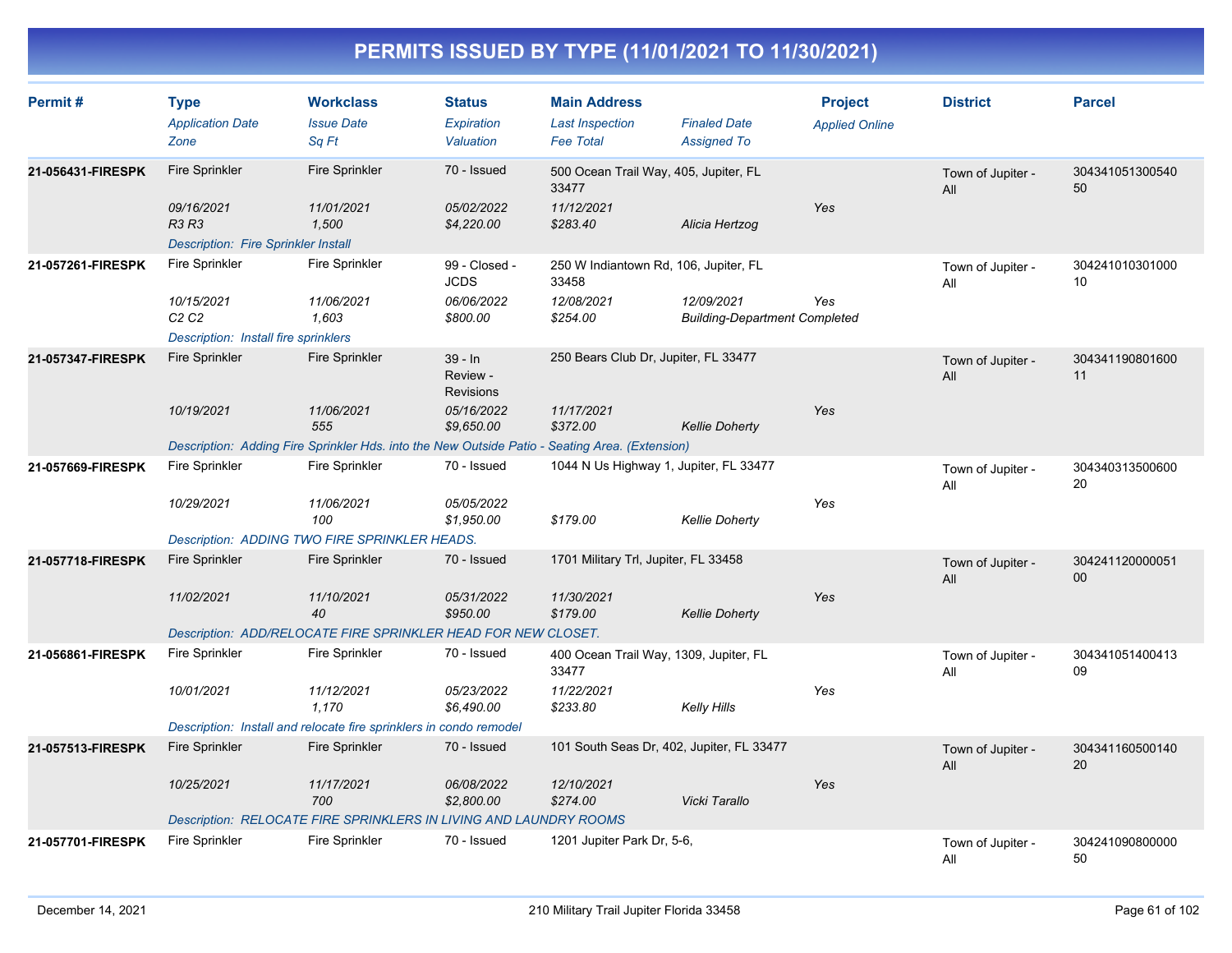| Permit#            | <b>Type</b>                                  | <b>Workclass</b>                                                                                              | <b>Status</b>                | <b>Main Address</b>                            |                                                    | <b>Project</b>        | <b>District</b>                    | <b>Parcel</b>         |
|--------------------|----------------------------------------------|---------------------------------------------------------------------------------------------------------------|------------------------------|------------------------------------------------|----------------------------------------------------|-----------------------|------------------------------------|-----------------------|
|                    | <b>Application Date</b>                      | <b>Issue Date</b>                                                                                             | Expiration                   | <b>Last Inspection</b>                         | <b>Finaled Date</b>                                | <b>Applied Online</b> |                                    |                       |
|                    | Zone                                         | Sq Ft                                                                                                         | Valuation                    | <b>Fee Total</b>                               | <b>Assigned To</b>                                 |                       |                                    |                       |
|                    | 11/02/2021                                   | 11/19/2021                                                                                                    | 05/31/2022                   | 12/02/2021                                     |                                                    | Yes                   |                                    |                       |
|                    | 1111                                         | 690                                                                                                           | \$6,500.00                   | \$234.00                                       | <b>Kimberly Slater</b>                             |                       |                                    |                       |
|                    | Description: Install 14 fire sprinkler heads |                                                                                                               |                              |                                                |                                                    |                       |                                    |                       |
| 21-057379-FIRESPK  | <b>Fire Sprinkler</b>                        | <b>Fire Sprinkler</b>                                                                                         | 99 - Closed -<br><b>JCDS</b> | 300 Marsala Ct, Jupiter, FL 33478              |                                                    |                       | Town of Jupiter -<br>All           | 304240320201800<br>00 |
|                    | 10/19/2021<br>C <sub>2</sub> C <sub>2</sub>  | 11/22/2021<br>1.000                                                                                           | 05/31/2022<br>\$2.000.00     | 12/02/2021<br>\$254.00                         | 12/10/2021<br><b>Building-Department Completed</b> | Yes                   |                                    |                       |
|                    |                                              | Description: (2) New Fire Sprinkler Heads to-be installed; (4) existing Fire Sprinkler Heads to be re-located |                              |                                                |                                                    |                       |                                    |                       |
| 21-057842-FIRESPK  | <b>Fire Sprinkler</b>                        | Fire Sprinkler                                                                                                | 70 - Issued                  | 901 Seafarer Cir, 406, Jupiter, FL             |                                                    |                       | Town of Jupiter -<br>All           | 304341201100940<br>60 |
|                    | 11/08/2021<br>R <sub>2</sub> R <sub>2</sub>  | 11/29/2021<br>1,385                                                                                           | 05/31/2022<br>\$3,090.00     | \$179.00                                       | Suzanne Harrison                                   | Yes                   |                                    |                       |
|                    | Description: Fire Sprinkler as per Plans     |                                                                                                               |                              |                                                |                                                    |                       |                                    |                       |
| 21-056891-FIRESPK  | <b>Fire Sprinkler</b>                        | <b>Fire Sprinkler</b>                                                                                         | 70 - Issued                  | 400 Ocean Trail Way, 503, Jupiter, FL<br>33477 |                                                    |                       | Town of Jupiter -<br>All           | 304341051400404<br>03 |
|                    | 10/04/2021<br>R3 R3                          | 11/29/2021<br>1,170                                                                                           | 05/31/2022<br>\$4,899.00     | \$201.98                                       | Vicki Tarallo                                      | Yes                   |                                    |                       |
|                    | <b>Description: FIRE SPRINKLER INSTALL</b>   |                                                                                                               |                              |                                                |                                                    |                       |                                    |                       |
| 21-057647-FIRESPK* | <b>Fire Sprinkler</b>                        | Fire Sprinkler                                                                                                | 70 - Issued                  | 240 W Indiantown Rd, 108, Jupiter, FL<br>33458 |                                                    |                       | Town of Jupiter -<br>All           | 304241010301000<br>10 |
|                    | 10/29/2021                                   | 11/30/2021<br>950                                                                                             | 05/31/2022<br>\$2,500.00     | \$354.00                                       | Suzanne Harrison                                   | Yes                   |                                    |                       |
|                    | Description: Install new fire sprinklers     |                                                                                                               |                              |                                                |                                                    |                       |                                    |                       |
| 21-057443-FIRESPK  | <b>Fire Sprinkler</b>                        | <b>Fire Sprinkler</b>                                                                                         | 70 - Issued                  | 700 S Us Highway 1, 105, Jupiter, FL<br>33477  |                                                    |                       | Town of Jupiter -<br>All           | 304341065000110<br>50 |
|                    | 10/21/2021                                   | 11/30/2021<br>1,200                                                                                           | 05/31/2022<br>\$2,830.00     | \$179.00                                       | Vicki Tarallo                                      | Yes                   |                                    |                       |
|                    |                                              | <b>Description: FIRE SPRINKLER AS PER PLANS</b>                                                               |                              |                                                |                                                    |                       |                                    |                       |
|                    |                                              |                                                                                                               |                              |                                                |                                                    |                       | PERMITS ISSUED FOR FIRE SPRINKLER: | 13                    |
| GAS (C)            |                                              |                                                                                                               |                              |                                                |                                                    |                       |                                    |                       |
|                    |                                              |                                                                                                               |                              |                                                |                                                    |                       |                                    |                       |
| 18-028951-GASC*    | Gas (C)                                      | Gas Tank and<br>Lines                                                                                         | <b>NOC</b><br>Required       | 1312 Commerce Ln, B14, Jupiter, FL<br>33458    |                                                    |                       | Town of Jupiter -<br>All           | 304241020900200<br>30 |
|                    | 12/19/2018                                   | 11/17/2021                                                                                                    | 05/16/2022                   |                                                |                                                    | Yes                   |                                    |                       |
|                    | 12 <sub>12</sub>                             | 0                                                                                                             | \$3,025.00                   | \$254.00                                       | Vicki Tarallo                                      |                       |                                    |                       |
|                    |                                              | Description: Interior & Exterior LP GAs lines and Above Ground tank                                           |                              |                                                |                                                    |                       |                                    |                       |
| 21-057845-GASC     | Gas (C)                                      | <b>Gas Lines</b>                                                                                              | 99 - Closed -<br><b>JCDS</b> | 300 Marsala Ct, Jupiter, FL 33478              |                                                    |                       | Town of Jupiter -<br>All           | 304240320201800<br>00 |
|                    |                                              |                                                                                                               |                              |                                                |                                                    |                       |                                    |                       |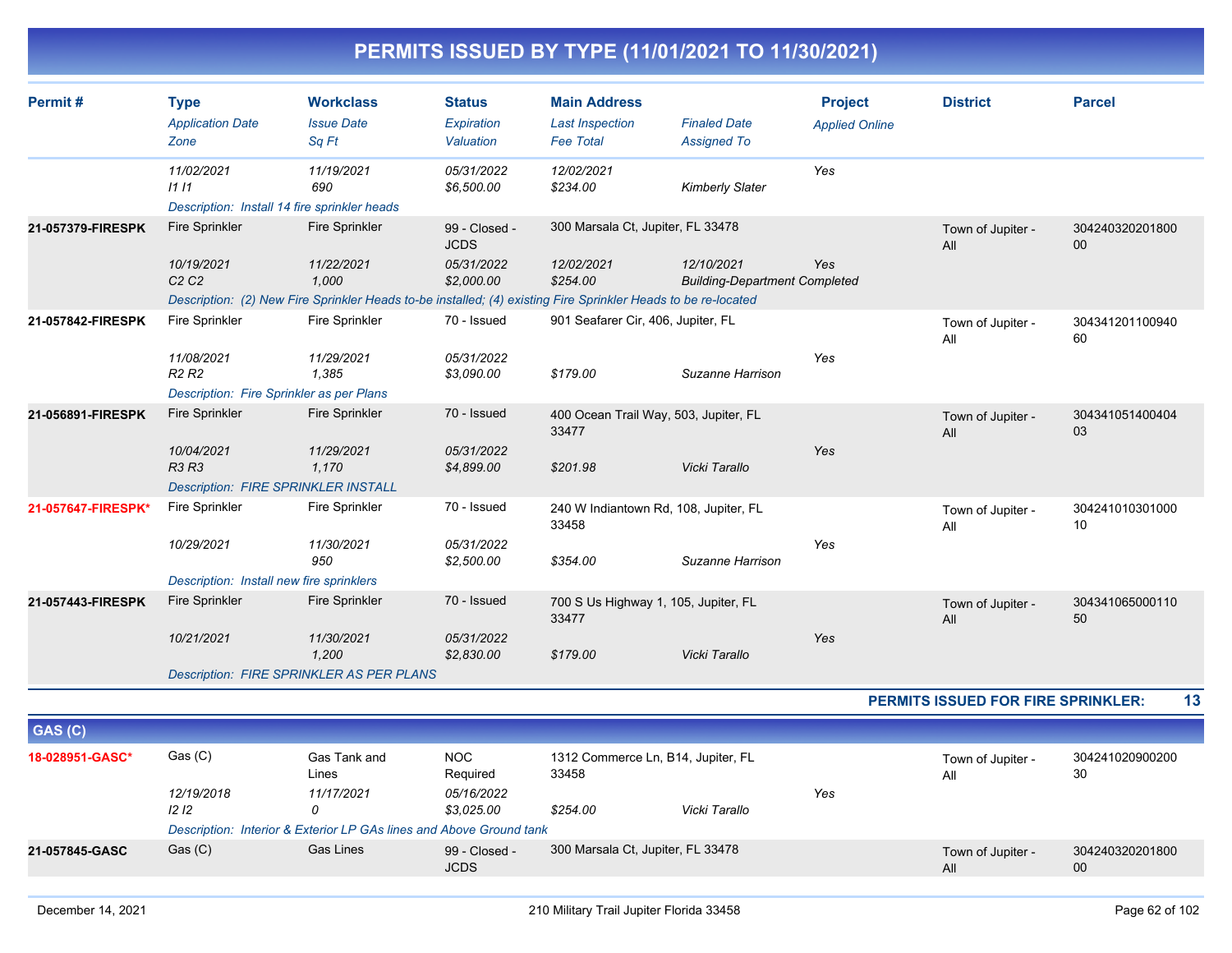|                |                                                |                                                               |                                          |                                                                   | PERMITS ISSUED BY TYPE (11/01/2021 TO 11/30/2021)                                                                |                                         |                                    |                       |   |
|----------------|------------------------------------------------|---------------------------------------------------------------|------------------------------------------|-------------------------------------------------------------------|------------------------------------------------------------------------------------------------------------------|-----------------------------------------|------------------------------------|-----------------------|---|
| Permit#        | <b>Type</b><br><b>Application Date</b><br>Zone | <b>Workclass</b><br><b>Issue Date</b><br>Sq Ft                | <b>Status</b><br>Expiration<br>Valuation | <b>Main Address</b><br><b>Last Inspection</b><br><b>Fee Total</b> | <b>Finaled Date</b><br><b>Assigned To</b>                                                                        | <b>Project</b><br><b>Applied Online</b> | <b>District</b>                    | <b>Parcel</b>         |   |
|                | 11/08/2021<br>C <sub>2</sub> C <sub>2</sub>    | 11/17/2021<br>15,304<br>Description: GAS COOK-LINE ADDITION   | 05/23/2022<br>\$4,000.00                 | 11/22/2021<br>\$259.00                                            | 12/10/2021<br><b>Building-Department Completed</b>                                                               | Yes                                     |                                    |                       |   |
| 21-056880-GASC | Gas (C)                                        | Gas Lines                                                     | 70 - Issued                              | 71 E Indiantown Rd, 801, Jupiter, FL<br>33477                     |                                                                                                                  |                                         | Town of Jupiter -<br>All           | 304341060000202<br>20 |   |
|                | 10/01/2021                                     | 11/22/2021<br>40                                              | 05/23/2022<br>\$2,200.00                 | 11/23/2021<br>\$179.00                                            | Vicki Tarallo<br>Description: INSTALL GAS LINE FROM GRILL TO METER - PIPING ONLY - EQUIPMENT INSTALLED BY OTHERS | Yes                                     |                                    |                       |   |
|                |                                                |                                                               |                                          |                                                                   |                                                                                                                  |                                         | <b>PERMITS ISSUED FOR GAS (C):</b> |                       | 3 |
| GAS (R)        |                                                |                                                               |                                          |                                                                   |                                                                                                                  |                                         |                                    |                       |   |
| 21-057095-GASR | Gas (R)                                        | <b>Gas Lines</b>                                              | 70 - Issued                              |                                                                   | 164 Commodore Dr, Jupiter, FL 33477                                                                              |                                         | Town of Jupiter -<br>All           | 304341070900014<br>90 |   |
|                | 10/11/2021                                     | 11/01/2021<br>$\mathbf{1}$                                    | 05/02/2022<br>\$8,800.00                 | \$180.64                                                          | <b>Kimberly Slater</b>                                                                                           | Yes                                     |                                    |                       |   |
|                |                                                | Description: EXTERIOR AND INTERIOR NATURAL GAS LINES          |                                          |                                                                   |                                                                                                                  |                                         |                                    |                       |   |
| 21-057346-GASR | Gas (R)                                        | Gas Tank and<br>Lines                                         | 70 - Issued                              |                                                                   | 2608 Greenway Dr, Jupiter, FL 33458                                                                              |                                         | Town of Jupiter -<br>All           | 304241140700035<br>70 |   |
|                | 10/19/2021<br><b>MXD MXD</b>                   | 11/02/2021<br>$\mathbf 1$                                     | 05/01/2022<br>\$2,400.00                 | \$79.00                                                           | <b>Kimberly Slater</b>                                                                                           | Yes                                     |                                    |                       |   |
|                |                                                | Description: Install propane tank and lines to appliances     |                                          |                                                                   |                                                                                                                  |                                         |                                    |                       |   |
| 21-057333-GASR | Gas (R)                                        | <b>Gas Lines</b>                                              | 70 - Issued                              |                                                                   | 117 Cinder Dunes Pt, Jupiter, FL 33478                                                                           |                                         | Town of Jupiter -<br>All           | 304240320600023<br>50 |   |
|                | 10/18/2021                                     | 11/02/2021<br>$\mathcal I$                                    | 05/01/2022<br>\$1,300.00                 | \$79.00                                                           | <b>Kimberly Slater</b>                                                                                           | Yes                                     |                                    |                       |   |
|                |                                                | Description: Install exterior/underground Natural Gas piping. |                                          |                                                                   |                                                                                                                  |                                         |                                    |                       |   |
| 21-056463-GASR | Gas (R)                                        | Gas Lines                                                     | 70 - Issued                              |                                                                   | 526 Bald Eagle Dr, Jupiter, FL 33477                                                                             |                                         | Town of Jupiter -<br>All           | 304341190300001<br>80 |   |
|                | 09/17/2021                                     | 11/02/2021                                                    | 05/17/2022<br>\$1,800.00                 | 11/18/2021<br>\$79.00                                             | Shandre Kellerman                                                                                                | Yes                                     |                                    |                       |   |
|                | piping.                                        | Description: Install exterior/underground Natural Gas         |                                          |                                                                   |                                                                                                                  |                                         |                                    |                       |   |
| 21-057103-GASR | Gas (R)                                        | <b>Gas Lines</b>                                              | 99 - Closed -<br><b>JCDS</b>             |                                                                   | 318 Sonoma Isles Cir, Jupiter, FL 33478                                                                          |                                         | Town of Jupiter -<br>All           | 304240320600020<br>80 |   |
|                | 10/11/2021<br><b>R1 R1</b>                     | 11/05/2021<br>2                                               | 06/08/2022<br>\$2,305.00                 | 12/10/2021<br>\$79.00                                             | 12/13/2021<br><b>Building-Department Completed</b>                                                               | Yes                                     |                                    |                       |   |
|                | Description: NG lines to generator             |                                                               |                                          |                                                                   |                                                                                                                  |                                         |                                    |                       |   |
| 21-055540-GASR | Gas(R)                                         | Gas Tank and<br>Lines                                         | 70 - Issued                              | 6229 Michael St, Jupiter, FL 33458                                |                                                                                                                  |                                         | Town of Jupiter -<br>All           | 304241150102601<br>50 |   |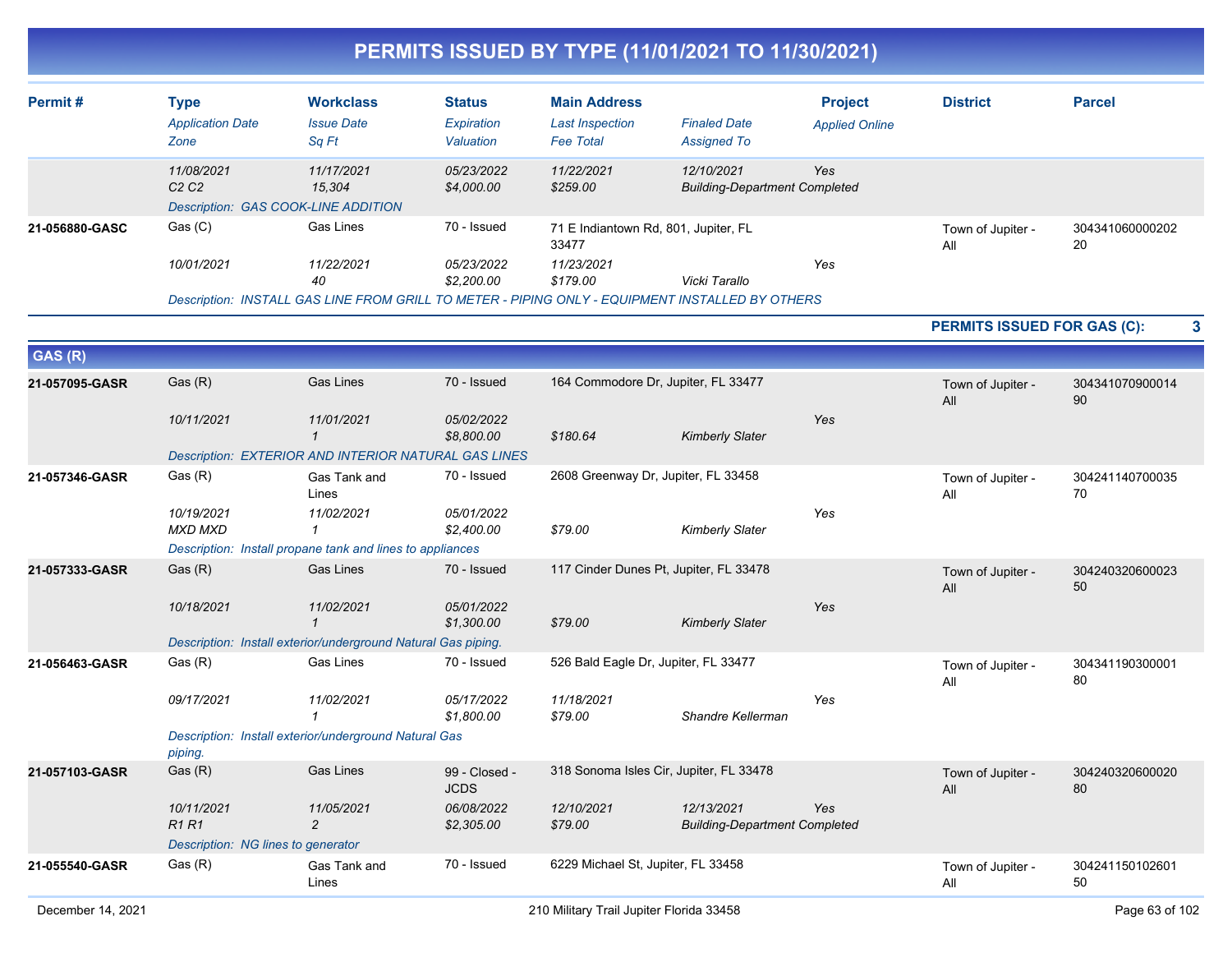| Permit#        | <b>Type</b>                                                       | <b>Workclass</b>                                                       | <b>Status</b>                | <b>Main Address</b>                     |                                                    | <b>Project</b>        | <b>District</b>          | <b>Parcel</b>         |
|----------------|-------------------------------------------------------------------|------------------------------------------------------------------------|------------------------------|-----------------------------------------|----------------------------------------------------|-----------------------|--------------------------|-----------------------|
|                | <b>Application Date</b>                                           | <b>Issue Date</b>                                                      | Expiration                   | <b>Last Inspection</b>                  | <b>Finaled Date</b>                                | <b>Applied Online</b> |                          |                       |
|                | Zone                                                              | Sq Ft                                                                  | Valuation                    | <b>Fee Total</b>                        | <b>Assigned To</b>                                 |                       |                          |                       |
|                | 08/16/2021                                                        | 11/08/2021                                                             | 05/09/2022                   |                                         |                                                    | Yes                   |                          |                       |
|                |                                                                   | 25                                                                     | \$2,425.00                   | \$79.00                                 | Kelly Hills                                        |                       |                          |                       |
|                |                                                                   | Description: install 2 above ground 120 tanks and run line to gen      |                              |                                         |                                                    |                       |                          |                       |
| 21-057604-GASR | Gas(R)                                                            | <b>Gas Lines</b>                                                       | 99 - Closed -<br><b>JCDS</b> | 130 Rosalia Ct, Jupiter, FL 33478       |                                                    |                       | Town of Jupiter -<br>All | 304241040100103<br>30 |
|                | 10/27/2021<br><b>R1R1</b>                                         | 11/10/2021<br>$\mathbf{1}$                                             | 05/09/2022<br>\$475.00       | 11/10/2021<br>\$79.00                   | 11/12/2021<br><b>Building-Department Completed</b> | Yes                   |                          |                       |
|                |                                                                   | Description: Disconnected Generator before valve- as required by Ellis |                              |                                         |                                                    |                       |                          |                       |
| 21-057211-GASR | Gas (R)                                                           | Gas Tank and<br>Lines                                                  | 70 - Issued                  | 137 Mystic Ln, Jupiter, FL 33458        |                                                    |                       | Town of Jupiter -<br>All | 304240341300001<br>50 |
|                | 10/14/2021                                                        | 11/12/2021                                                             | 05/11/2022<br>\$5,500.00     | \$114.00                                | <b>Kimberly Slater</b>                             | Yes                   |                          |                       |
|                |                                                                   | Description: install 500 gallon tank with line to generator            |                              |                                         |                                                    |                       |                          |                       |
| 21-057938-GASR | Gas(R)                                                            | <b>Gas Lines</b>                                                       | 70 - Issued                  | 133 Regatta Dr, Jupiter, FL 33477       |                                                    |                       |                          | 304341180200022       |
|                |                                                                   |                                                                        |                              |                                         |                                                    |                       | Town of Jupiter -<br>All | 40                    |
|                | 11/10/2021                                                        | 11/15/2021<br>$\mathbf{1}$                                             | 05/16/2022<br>\$2,000.00     | \$79.00                                 | <b>Kimberly Slater</b>                             | Yes                   |                          |                       |
|                |                                                                   | Description: Install interior and exterior Natural Gas piping.         |                              |                                         |                                                    |                       |                          |                       |
| 21-057403-GASR | Gas (R)                                                           | Gas Lines                                                              | 70 - Issued                  | 124 Victory Dr, Jupiter, FL 33477       |                                                    |                       | Town of Jupiter -<br>All | 304341070900019<br>70 |
|                | 10/20/2021                                                        | 11/18/2021<br>250                                                      | 05/23/2022<br>\$2,400.00     | 11/23/2021<br>\$79.00                   | <b>Kimberly Slater</b>                             | Yes                   |                          |                       |
|                | Description: gas lines for patio addition                         |                                                                        |                              |                                         |                                                    |                       |                          |                       |
| 21-057954-GASR | Gas (R)                                                           | <b>Gas Lines</b>                                                       | 70 - Issued                  | 417 Red Hawk Dr, Jupiter, FL 33477      |                                                    |                       | Town of Jupiter -<br>All | 304341190200303<br>40 |
|                | 11/11/2021                                                        | 11/19/2021<br>$\mathbf{1}$                                             | 06/06/2022<br>\$2,400.00     | 12/07/2021<br>\$79.00                   | <b>Kimberly Slater</b>                             | Yes                   |                          |                       |
|                |                                                                   | Description: Installation of gas line to furnish fire pit              |                              |                                         |                                                    |                       |                          |                       |
| 21-056922-GASR | Gas (R)                                                           | Gas Lines                                                              | 70 - Issued                  | 113 Cerulean Key Way, Jupiter, FL 33478 |                                                    |                       | Town of Jupiter -<br>All | 304240320600018<br>50 |
|                | 10/05/2021                                                        | 11/23/2021                                                             | 06/06/2022                   | 12/07/2021                              |                                                    | Yes                   |                          |                       |
|                | <b>R1 R1</b>                                                      | $\mathcal I$                                                           | \$1,175.00                   | \$79.00                                 | Alicia Hertzog                                     |                       |                          |                       |
|                |                                                                   | Description: Install exterior/underground Natural Gas piping.          |                              |                                         |                                                    |                       |                          |                       |
| 21-057923-GASR | Gas(R)                                                            | Gas Tank and<br>Lines                                                  | 70 - Issued                  | 942 Pompano Dr, Jupiter, FL 33458       |                                                    |                       | Town of Jupiter -<br>All | 304240360700001<br>00 |
|                | 11/10/2021                                                        | 11/24/2021<br>$\mathcal I$                                             | 05/23/2022<br>\$20,000.00    |                                         | Vicki Tarallo                                      | Yes                   |                          |                       |
|                |                                                                   |                                                                        |                              | \$410.00                                |                                                    |                       |                          |                       |
|                | <b>Description: EXTERIOR LP TANK AND LINES AND INTERIOR LINES</b> |                                                                        |                              |                                         |                                                    |                       |                          |                       |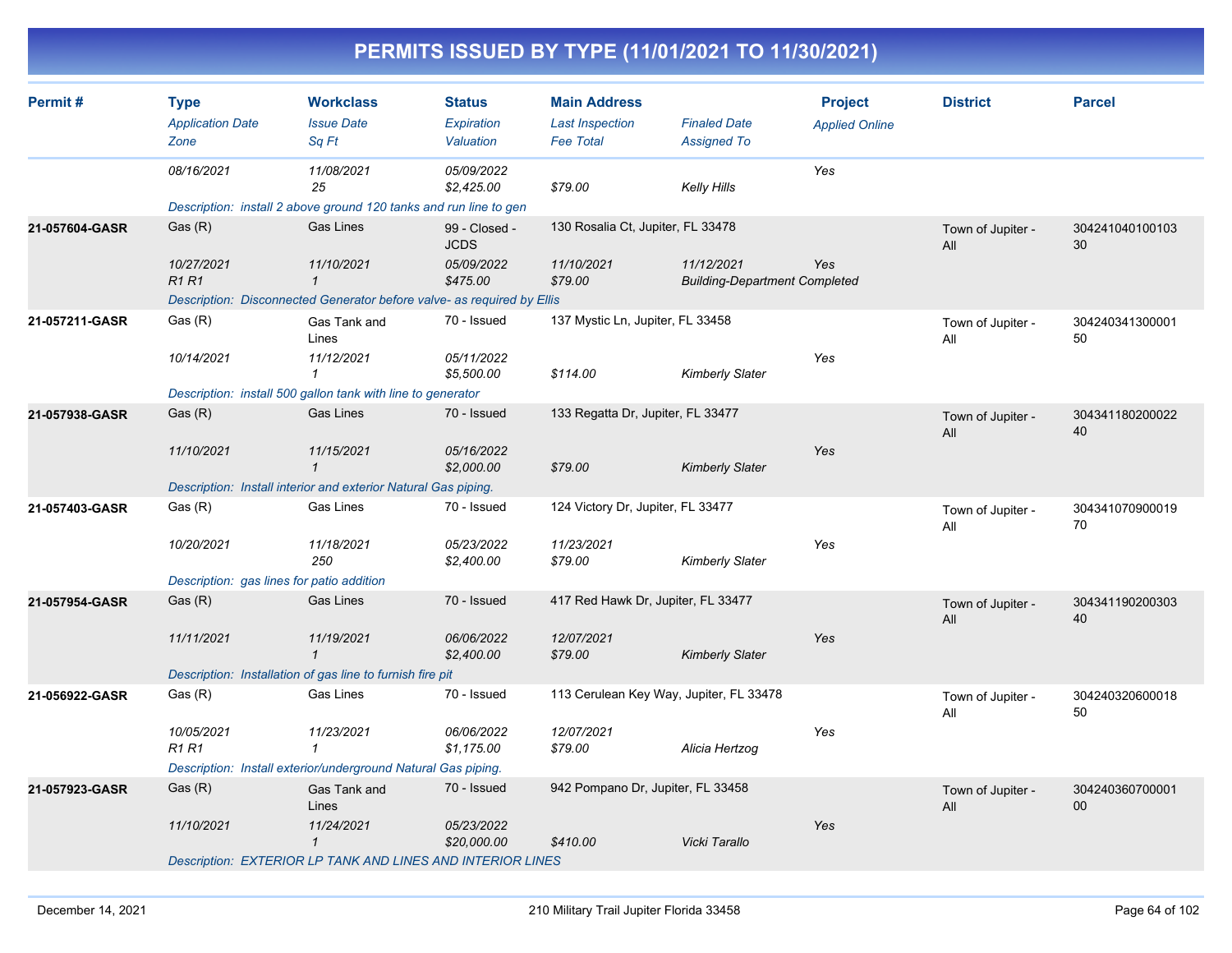| Permit#            | <b>Type</b><br><b>Application Date</b><br>Zone | <b>Workclass</b><br><b>Issue Date</b><br>Sq Ft                                | <b>Status</b><br>Expiration<br>Valuation                      | <b>Main Address</b><br><b>Last Inspection</b><br><b>Fee Total</b> | <b>Finaled Date</b><br><b>Assigned To</b> | <b>Project</b><br><b>Applied Online</b> | <b>District</b>                    | <b>Parcel</b>         |
|--------------------|------------------------------------------------|-------------------------------------------------------------------------------|---------------------------------------------------------------|-------------------------------------------------------------------|-------------------------------------------|-----------------------------------------|------------------------------------|-----------------------|
| 21-057402-GASR     | Gas(R)                                         | Gas Tank and<br>Lines                                                         | 70 - Issued                                                   |                                                                   | 15133 Harriet Ave, Jupiter, FL 33458      |                                         | Town of Jupiter -<br>All           | 304241150104700<br>70 |
|                    | 10/20/2021                                     | 11/30/2021<br>$\mathbf 1$                                                     | 05/31/2022<br>\$8,253.00                                      | \$169.54                                                          | <b>Kimberly Slater</b>                    | Yes                                     |                                    |                       |
|                    |                                                | Description: bury 500 and run lines to stub out and pool heater               |                                                               |                                                                   |                                           |                                         |                                    |                       |
| 21-057787-GASR     | Gas(R)                                         | Gas Lines                                                                     | 70 - Issued                                                   |                                                                   | 105 Blanca Isles Ln, Jupiter, FL 33478    |                                         | Town of Jupiter -<br>All           | 304240320500009<br>70 |
|                    | 11/04/2021<br><b>R1 R1</b>                     | 11/30/2021<br>2,820                                                           | 05/31/2022<br>\$1,000.00                                      | \$79.00                                                           | <b>Kimberly Slater</b>                    | Yes                                     |                                    |                       |
|                    |                                                | Description: Line and Connection from existing NG meter to Generator          |                                                               |                                                                   |                                           |                                         |                                    |                       |
| 21-057920-GASR     | Gas(R)                                         | Gas Tank and<br>Lines                                                         | 70 - Issued                                                   | 129 Savona Dr, Jupiter, FL 33458                                  |                                           |                                         | Town of Jupiter -<br>All           | 304241140300020<br>10 |
|                    | 11/10/2021                                     | 11/30/2021<br>1.777                                                           | 05/31/2022<br>\$3,500.00                                      | \$79.00                                                           | <b>Kimberly Slater</b>                    | Yes                                     |                                    |                       |
|                    |                                                | Description: Install AG tanks with line and connection to Generator           |                                                               |                                                                   |                                           |                                         |                                    |                       |
| 21-058162-GASR     | Gas (R)                                        | <b>Gas Lines</b>                                                              | 54 - Sub -<br>Permit - On<br><b>Hold Master</b><br>Not Issued |                                                                   | 111 W Village Way, Jupiter, FL 33458      |                                         | Town of Jupiter -<br>All           | 304241130500004<br>90 |
|                    | 11/19/2021                                     | 11/30/2021<br>$\mathbf{1}$                                                    | 05/31/2022<br>\$2,300.00                                      | \$79.00                                                           | <b>Kimberly Slater</b>                    | Yes                                     |                                    |                       |
|                    |                                                | Description: Installing Natural Gas lines to new generator and final connect. |                                                               |                                                                   |                                           |                                         |                                    |                       |
| 21-057322-GASR     | Gas (R)                                        | Gas Lines                                                                     | 70 - Issued                                                   |                                                                   | 134 Lands End Way, Jupiter, FL 33458      |                                         | Town of Jupiter -<br>All           | 304340313200000<br>50 |
|                    | 10/18/2021                                     | 11/30/2021<br>$\mathbf{1}$                                                    | 06/08/2022<br>\$2,300.00                                      | 12/10/2021<br>\$79.00                                             | Vicki Tarallo                             | Yes                                     |                                    |                       |
|                    |                                                | Description: RUN NEW 2LB GAS LINE TO POOL HEATER                              |                                                               |                                                                   |                                           |                                         |                                    |                       |
|                    |                                                |                                                                               |                                                               |                                                                   |                                           |                                         | <b>PERMITS ISSUED FOR GAS (R):</b> | 18                    |
| <b>GREASE TRAP</b> |                                                |                                                                               |                                                               |                                                                   |                                           |                                         |                                    |                       |
| 21-057208-GRSTRP   | Grease Trap                                    | <b>Grease Trap</b>                                                            | 70 - Issued                                                   |                                                                   | 200 Admirals Cove Blvd, Jupiter, FL 33477 |                                         |                                    | 304341180300700       |
|                    |                                                |                                                                               |                                                               |                                                                   |                                           |                                         | Town of Jupiter -<br>All           | $00\,$                |
|                    | 10/13/2021<br><b>R1R1</b>                      | 11/17/2021<br>$\mathcal{O}$                                                   | 05/16/2022<br>\$10,000.00                                     | \$205.00                                                          | <b>Kellie Doherty</b>                     | Yes                                     |                                    |                       |
|                    |                                                | Description: install new grease trap- MARINA CAFE                             |                                                               |                                                                   |                                           |                                         |                                    |                       |
| 21-056107-GRSTRP*  | Grease Trap                                    | Grease Trap                                                                   | <b>NOC</b>                                                    |                                                                   | 4050 S Us Highway 1, 310, Jupiter, FL     |                                         | Town of Jupiter -                  | 304341212300200       |
|                    |                                                |                                                                               | Required                                                      | 33477                                                             |                                           |                                         | All                                | 00                    |

*09/03/2021 11/23/2021 05/23/2022*

*Yes*

*C2 C2 5 \$35,850.00 \$734.93 Vicki Tarallo*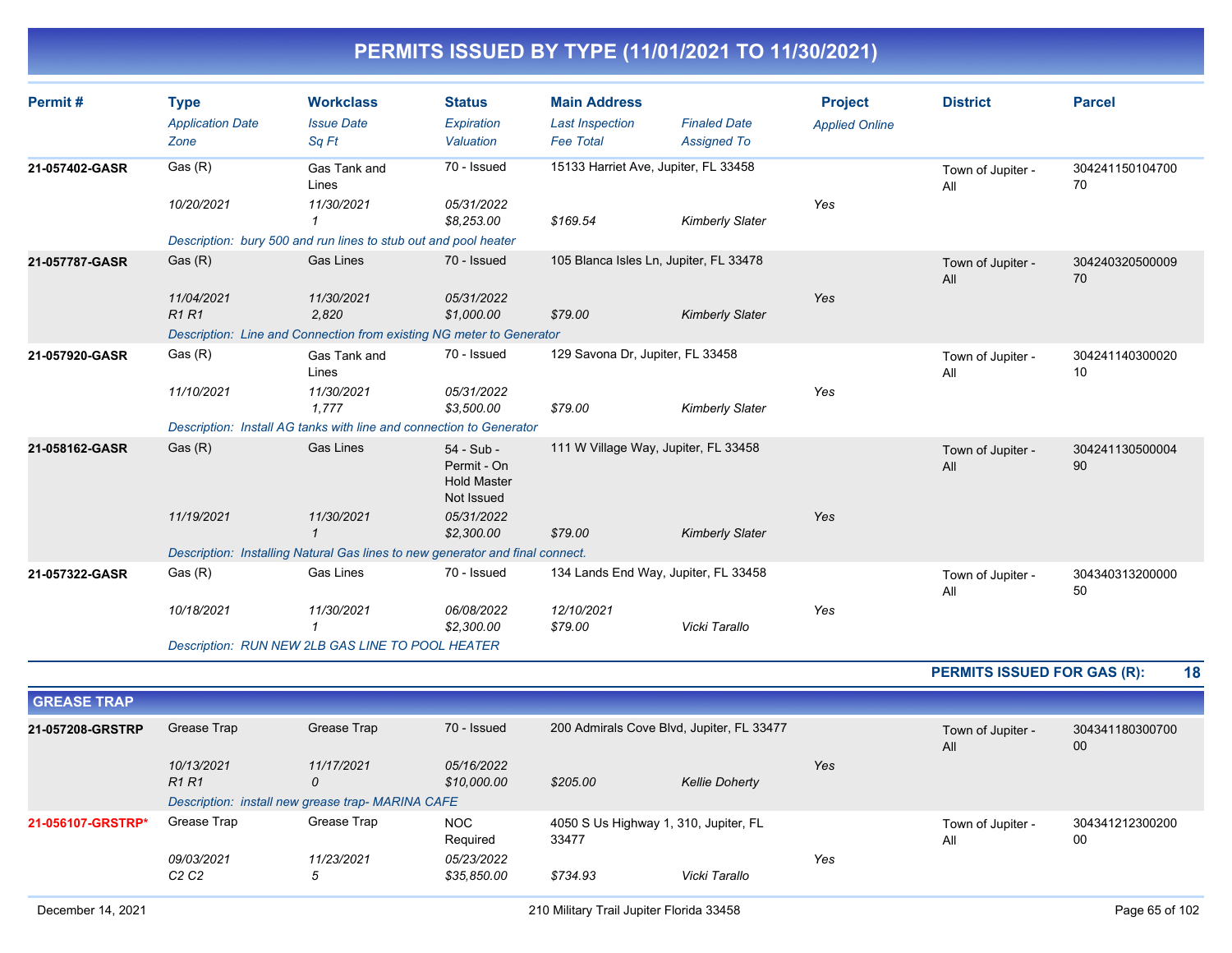|                         |                                              |                                                                                                        |                              |                                                | PERMITS ISSUED BY TYPE (11/01/2021 TO 11/30/2021)                                                                                    |                       |                                               |                       |
|-------------------------|----------------------------------------------|--------------------------------------------------------------------------------------------------------|------------------------------|------------------------------------------------|--------------------------------------------------------------------------------------------------------------------------------------|-----------------------|-----------------------------------------------|-----------------------|
| Permit#                 | <b>Type</b><br><b>Application Date</b>       | <b>Workclass</b><br><b>Issue Date</b>                                                                  | <b>Status</b><br>Expiration  | <b>Main Address</b><br><b>Last Inspection</b>  | <b>Finaled Date</b>                                                                                                                  | <b>Project</b>        | <b>District</b>                               | <b>Parcel</b>         |
|                         | Zone                                         | Sq Ft                                                                                                  | Valuation                    | <b>Fee Total</b>                               | <b>Assigned To</b>                                                                                                                   | <b>Applied Online</b> |                                               |                       |
|                         |                                              |                                                                                                        |                              |                                                | Description: TOOJAYS RESTAURANT - REMOVE EXISTING GREASE TRAP AND INSTALL 2 1250 GALLON H20 RATED GREASE TRAPS WITH INTERIOR COATING |                       |                                               |                       |
|                         |                                              |                                                                                                        |                              |                                                |                                                                                                                                      |                       | <b>PERMITS ISSUED FOR GREASE TRAP:</b>        |                       |
| <b>MARINE STRUCTURE</b> |                                              |                                                                                                        |                              |                                                |                                                                                                                                      |                       |                                               |                       |
| 21-055202-MARS*         | <b>Marine Structure</b>                      | <b>Marine Structure</b>                                                                                | 70 - Issued                  | 111 Nautical Way, Jupiter, FL 33477            |                                                                                                                                      |                       | Town of Jupiter -<br>All                      | 304341070900017<br>80 |
|                         | 08/03/2021                                   | 11/03/2021<br>128                                                                                      | 05/02/2022<br>\$4,960.00     | \$103.20                                       | Vicki Tarallo                                                                                                                        | Yes                   |                                               |                       |
|                         |                                              | Description: INSTALL AN 8 FT BY 16 FT FLOATING KAYAK PLATFORM                                          |                              |                                                |                                                                                                                                      |                       |                                               |                       |
| 21-054570-MARS          | <b>Marine Structure</b>                      | <b>Marine Structure</b>                                                                                | 70 - Issued                  | 1000 N Us Highway 1, 715, Jupiter, FL<br>33477 |                                                                                                                                      |                       | Town of Jupiter -<br>All                      | 304340312800004<br>70 |
|                         | 07/09/2021                                   | 11/04/2021<br>480                                                                                      | 05/03/2022<br>\$21,840.00    | \$447.72                                       | Vicki Tarallo                                                                                                                        | Yes                   |                                               |                       |
|                         |                                              | Description: BUILD NEW DOCK 80' X 4' WALKWAY AND 160 SQ FT TERMINAL - 480 SQ FT TOTAL                  |                              |                                                |                                                                                                                                      |                       |                                               |                       |
| 21-056090-MARS          | <b>Marine Structure</b>                      | <b>Marine Structure</b>                                                                                | 70 - Issued                  | 18118 Perigon Way, Jupiter, FL 33458           |                                                                                                                                      |                       | <b>Water Service</b><br>Area - Out of<br>Town | 004240361400000<br>80 |
|                         | 09/02/2021                                   | 11/04/2021<br>120                                                                                      | 05/03/2022<br>\$15,560.00    | \$318.98                                       | Suzanne Harrison                                                                                                                     | Yes                   |                                               |                       |
|                         | Description: Install 10K elevator boat lift. |                                                                                                        |                              |                                                |                                                                                                                                      |                       |                                               |                       |
| 21-055151-MARS          | Marine Structure                             | Marine Structure                                                                                       | 99 - Closed -<br><b>JCDS</b> | 937 Pompano Dr, Jupiter, FL 33458              |                                                                                                                                      |                       | Town of Jupiter -<br>All                      | 304240360200004<br>90 |
|                         | 07/30/2021                                   | 11/08/2021<br>1                                                                                        | 05/11/2022<br>\$4,500.00     | 11/12/2021<br>\$94.00                          | 11/16/2021<br><b>Building-Department Completed</b>                                                                                   | Yes                   |                                               |                       |
|                         | <b>Description: Install Boat Lift</b>        |                                                                                                        |                              |                                                |                                                                                                                                      |                       |                                               |                       |
| 21-055455-MARS          | <b>Marine Structure</b>                      | <b>Marine Structure</b>                                                                                | 70 - Issued                  | 1600 S A1A, Jupiter, FL 33477                  |                                                                                                                                      |                       | Town of Jupiter -<br>All                      | 3043410818            |
|                         | 08/11/2021<br>PI PI                          | 11/24/2021<br>$\mathbf{1}$                                                                             | 05/23/2022<br>\$19,899.20    | \$407.94                                       | Vicki Tarallo                                                                                                                        | Yes                   |                                               |                       |
|                         |                                              | Description: Install Platform, Piling and Staircase w/railing and stainless hardware for beach access. |                              |                                                |                                                                                                                                      |                       |                                               |                       |
| 21-057734-MARS          | Marine Structure                             | <b>Marine Structure</b>                                                                                | 70 - Issued                  | 331 Regatta Dr, Jupiter, FL 33477              |                                                                                                                                      |                       | Town of Jupiter -<br>All                      | 304341072700074<br>00 |
|                         | 11/03/2021<br><b>R1 R1</b>                   | 11/30/2021<br>$\mathbf{1}$                                                                             | 05/31/2022<br>\$7,212.00     | \$148.40                                       | <b>Kimberly Slater</b>                                                                                                               | Yes                   |                                               |                       |
|                         |                                              | Description: Install existing 16,000 Boat Lift provided by owner                                       |                              |                                                |                                                                                                                                      |                       |                                               |                       |

**MECHANICAL (C)**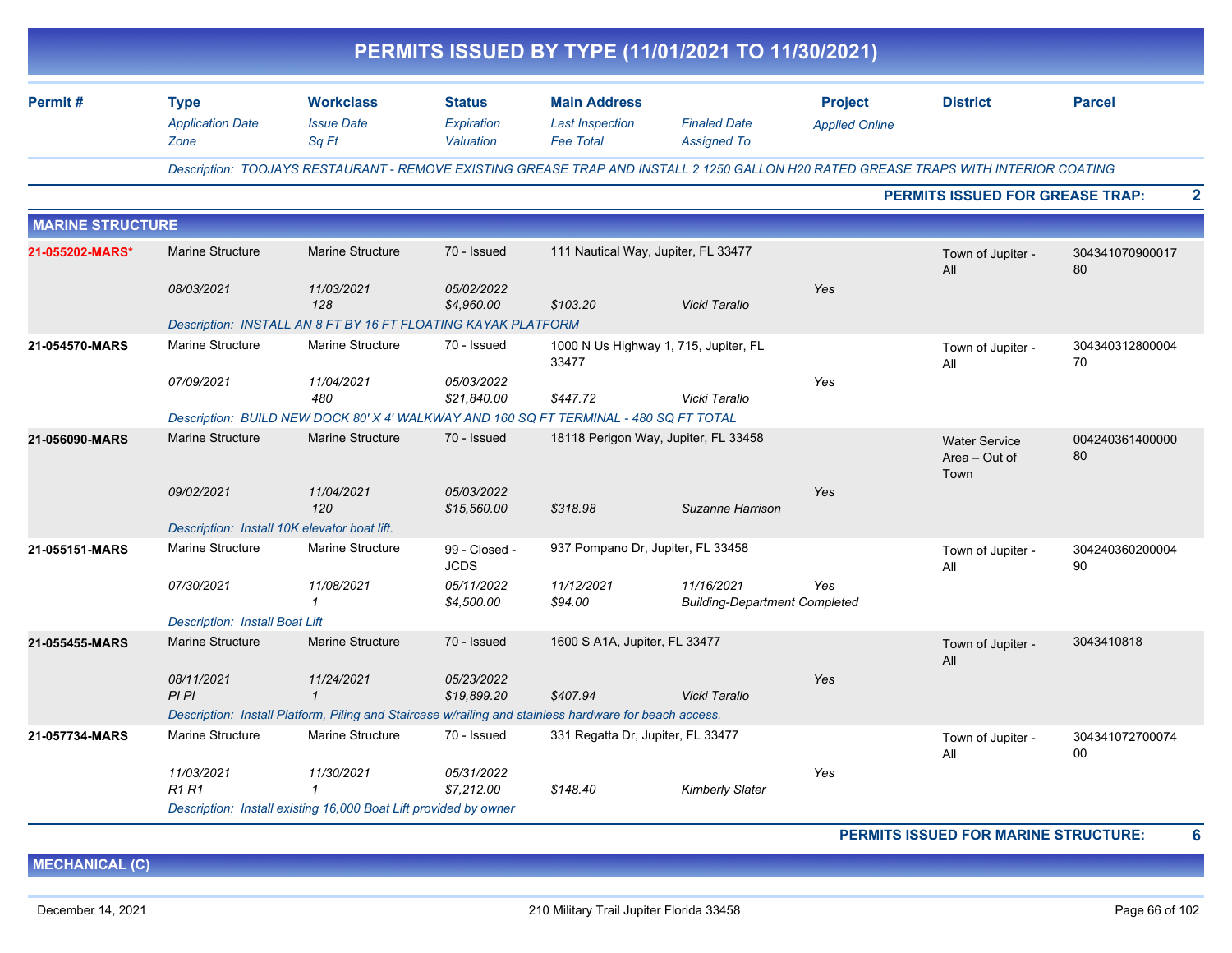| Permit#         | <b>Type</b><br><b>Application Date</b><br>Zone                                        | <b>Workclass</b><br><b>Issue Date</b><br>Sa Ft                                                          | <b>Status</b><br>Expiration<br>Valuation                  | <b>Main Address</b><br><b>Last Inspection</b><br><b>Fee Total</b>          | <b>Finaled Date</b><br><b>Assigned To</b>          | <b>Project</b><br><b>Applied Online</b> | <b>District</b>          | <b>Parcel</b>             |
|-----------------|---------------------------------------------------------------------------------------|---------------------------------------------------------------------------------------------------------|-----------------------------------------------------------|----------------------------------------------------------------------------|----------------------------------------------------|-----------------------------------------|--------------------------|---------------------------|
| 21-057550-MECHC | Mechanical (C)<br>10/26/2021<br>IVIV<br>Description: furnish and install ac per plans | No Fee Sub-Permit<br>11/02/2021<br>$\mathbf{1}$                                                         | 70 - Issued<br>05/03/2022<br>\$0.00                       | 100 Inlet Waters Cir, BLDG 1, Jupiter, FL<br>33477<br>11/04/2021<br>\$0.00 | <b>Kellie Doherty</b>                              | Yes                                     | Town of Jupiter -<br>All | 304341065700200<br>00     |
| 21-057577-MECHC | Mechanical (C)<br>10/27/2021<br>IVIV                                                  | No Fee Sub-Permit<br>11/02/2021<br>$\mathbf{1}$<br>Description: furnish and install ac system per plans | 70 - Issued<br>05/03/2022<br>\$0.00                       | 200 Inlet Waters Cir, BLDG 2, Jupiter, FL<br>33477<br>11/04/2021<br>\$0.00 | <b>Kellie Doherty</b>                              | Yes                                     | Town of Jupiter -<br>All | 304341065700200<br>00     |
| 21-057101-MECHC | Mechanical (C)<br>10/11/2021<br><b>R3 R3</b>                                          | No Fee Sub-Permit<br>11/04/2021<br>5,800<br><b>Description: Tenant Improvement for Neptune Wellness</b> | 70 - Issued<br>05/03/2022<br>\$0.00                       | 1044 N Us Highway 1, 101, Jupiter, FL<br>33477<br>\$0.00                   | <b>Kelly Hills</b>                                 | Yes                                     | Town of Jupiter -<br>All | 304340313500600<br>20     |
| 21-057295-MECHC | Mechanical (C)<br>10/15/2021<br>C <sub>2</sub> C <sub>2</sub>                         | Mechanical<br>11/04/2021<br>460<br>Description: INSTALL (1) CAPTIVE AIRE TYPE 1 HOOD                    | 99 - Closed -<br><b>JCDS</b><br>05/31/2022<br>\$25,000.00 | 300 Marsala Ct, Jupiter, FL 33478<br>12/02/2021<br>\$687.50                | 12/10/2021<br><b>Building-Department Completed</b> | Yes                                     | Town of Jupiter -<br>All | 304240320201800<br>$00\,$ |
| 21-056866-MECHC | Mechanical (C)<br>10/01/2021<br>Description: Hvac as per plans,                       | No Fee Sub-Permit<br>11/04/2021<br>$\mathbf{1}$                                                         | 70 - Issued<br>05/09/2022<br>\$0.00                       | 1701 Military Trl, 110, Jupiter, FL 33458<br>11/10/2021<br>\$0.00          | <b>Kellie Doherty</b>                              | Yes                                     | Town of Jupiter -<br>All | 304241120000051<br>00     |
| 21-057315-MECHC | Mechanical (C)<br>10/18/2021<br><b>R3 R3</b>                                          | Mechanical<br>11/05/2021<br>$\mathbf{1}$<br>Description: Replace rooftop Hvac stand with new.           | 70 - Issued<br>05/04/2022<br>\$11,600.00                  | 717 S Us Highway 1, BLDG 10, Jupiter, FL<br>33477<br>\$237.80              | Angela Carpentiere                                 | Yes                                     | Town of Jupiter -<br>All | 304341050000070<br>21     |
| 21-057154-MECHC | Mechanical (C)<br>10/12/2021                                                          | Mechanical<br>11/09/2021<br>1,200<br>Description: A/C change out with duct work like for like system    | 70 - Issued<br>05/09/2022<br>\$7,200.00                   | 1101 Military Trl, 150, Jupiter, FL 33458<br>\$148.16                      | Angela Carpentiere                                 | Yes                                     | Town of Jupiter -<br>All | 304241120000011<br>60     |
| 21-057313-MECHC | Mechanical (C)<br>10/18/2021<br><b>R3 R3</b>                                          | Mechanical<br>11/10/2021<br>$\mathcal I$                                                                | 70 - Issued<br>05/09/2022<br>\$11,600.00                  | 717 S Us Highway 1, BLDG 8, Jupiter, FL<br>33477<br>12/07/2021<br>\$237.80 | Angela Carpentiere                                 | Yes                                     | Town of Jupiter -<br>All | 3043410505                |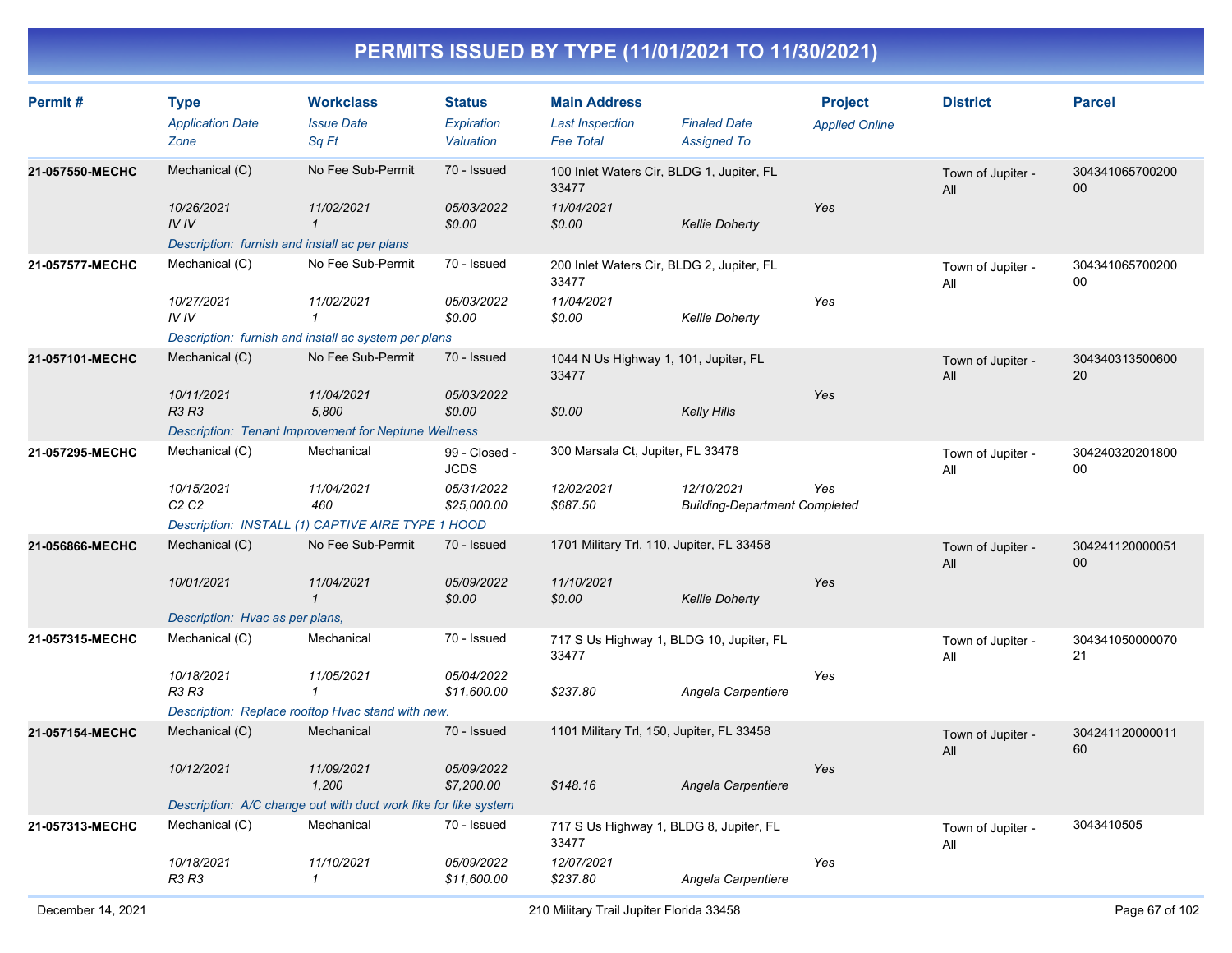| Permit#          | <b>Type</b><br><b>Application Date</b><br>Zone                                                           | <b>Workclass</b><br><b>Issue Date</b><br>Sq Ft                                            | <b>Status</b><br>Expiration<br>Valuation | <b>Main Address</b><br><b>Last Inspection</b><br><b>Fee Total</b> | <b>Finaled Date</b><br><b>Assigned To</b>          | <b>Project</b><br><b>Applied Online</b> | <b>District</b>          | <b>Parcel</b>         |  |  |
|------------------|----------------------------------------------------------------------------------------------------------|-------------------------------------------------------------------------------------------|------------------------------------------|-------------------------------------------------------------------|----------------------------------------------------|-----------------------------------------|--------------------------|-----------------------|--|--|
|                  | Description: Installation of stands                                                                      |                                                                                           |                                          |                                                                   |                                                    |                                         |                          |                       |  |  |
| 21-057314-MECHC  | Mechanical (C)                                                                                           | Mechanical                                                                                | 70 - Issued                              | 717 S Us Highway 1, BLDG 9, Jupiter, FL<br>33477                  |                                                    |                                         | Town of Jupiter -<br>All | 3043410505            |  |  |
|                  | 10/18/2021<br><b>R3 R3</b>                                                                               | 11/10/2021<br>$\mathbf{1}$                                                                | 05/09/2022<br>\$11,600.00                | \$237.80                                                          | Yes<br>Angela Carpentiere                          |                                         |                          |                       |  |  |
|                  |                                                                                                          | Description: Replace existing Hvac rooftop stands with new.                               |                                          |                                                                   |                                                    |                                         |                          |                       |  |  |
| 21-057316-MECHC* | Mechanical (C)                                                                                           | Mechanical                                                                                | <b>NOC</b><br>Required                   | 717 S Us Highway 1, BLDG 11, Jupiter, FL<br>33477                 |                                                    |                                         | Town of Jupiter -<br>All | 304341050000070<br>21 |  |  |
|                  | 10/18/2021<br><b>R3 R3</b>                                                                               | 11/10/2021                                                                                | 05/09/2022<br>\$11,600.00                | \$237.80                                                          | Angela Carpentiere                                 | Yes                                     |                          |                       |  |  |
|                  |                                                                                                          | Description: Replace rooftop Hvac stand with new                                          |                                          |                                                                   |                                                    |                                         |                          |                       |  |  |
| 21-057020-MECHC  | Mechanical (C)                                                                                           | Mechanical                                                                                | 70 - Issued                              | 3775 Military Trl, 16-18,                                         |                                                    |                                         | Town of Jupiter -<br>All | 304241131200000<br>40 |  |  |
|                  | 10/07/2021<br>C2C2                                                                                       | 11/16/2021<br>21,000                                                                      | 05/16/2022<br>\$4,000.00                 | \$84.00                                                           | Suzanne Harrison                                   | Yes                                     |                          |                       |  |  |
|                  |                                                                                                          | Description: Replace 2 existing supply fan on roof - Berry Fresh                          |                                          |                                                                   |                                                    |                                         |                          |                       |  |  |
| 21-057751-MECHC  | Mechanical (C)                                                                                           | No Fee Sub-Permit                                                                         | 70 - Issued                              | 240 Eagle Dr, Jupiter, FL 33477                                   |                                                    |                                         | Town of Jupiter -<br>All | 304341181000051<br>01 |  |  |
|                  | 11/03/2021                                                                                               | 11/16/2021<br>400                                                                         | 05/15/2022<br>\$0.00                     | \$0.00                                                            | Shandre Kellerman                                  | Yes                                     |                          |                       |  |  |
|                  |                                                                                                          | Description: MECHANICAL To plans and specifications AS PER PLANS ON MASTER 20-048503-COMM |                                          |                                                                   |                                                    |                                         |                          |                       |  |  |
| 21-056150-MECHC  | Mechanical (C)                                                                                           | Mechanical                                                                                | 70 - Issued                              | 50 S Old Dixie Hwy, 1, Jupiter, FL 33458                          |                                                    |                                         | Town of Jupiter -<br>All | 304241010300900<br>50 |  |  |
|                  | 09/07/2021                                                                                               | 11/17/2021<br>6,454                                                                       | 05/16/2022<br>\$2,550.00                 | \$179.00                                                          | Vicki Tarallo                                      | Yes                                     |                          |                       |  |  |
|                  | <b>Description: INSTALL DUCT WORK</b>                                                                    |                                                                                           |                                          |                                                                   |                                                    |                                         |                          |                       |  |  |
| 21-058011-MECHC  | Mechanical (C)                                                                                           | No Fee Sub-Permit                                                                         | 70 - Issued                              | 661 University Blvd, 107, Jupiter, FL<br>33458                    |                                                    |                                         | Town of Jupiter -<br>All | 304241242400110<br>70 |  |  |
|                  | 11/15/2021                                                                                               | 11/17/2021<br>4,139                                                                       | 05/16/2022<br>\$0.00                     | \$0.00                                                            | Suzanne Harrison                                   | Yes                                     |                          |                       |  |  |
|                  | <b>Description: HVAC AS PER PLANS</b>                                                                    |                                                                                           |                                          |                                                                   |                                                    |                                         |                          |                       |  |  |
| 21-057571-MECHC  | Mechanical (C)                                                                                           | No Fee Sub-Permit                                                                         | 99 - Closed -<br><b>JCDS</b>             | 322 N Central Blvd, Jupiter, FL 33458                             |                                                    |                                         | Town of Jupiter -<br>All | 304241030000031<br>60 |  |  |
|                  | 10/26/2021                                                                                               | 11/19/2021<br>160                                                                         | 05/31/2022<br>\$0.00                     | 12/01/2021<br>\$0.00                                              | 12/02/2021<br><b>Building-Department Completed</b> | <b>Yes</b>                              |                          |                       |  |  |
|                  | Description: 1-TON DUCTLESS MINI-SPLIT.<br>VALUATION INCLUDING WITH MAIN BLDG. PERMIT NO. 19-037848-COMM |                                                                                           |                                          |                                                                   |                                                    |                                         |                          |                       |  |  |
| 21-056640-MECHC  | Mechanical (C)                                                                                           | Mechanical                                                                                | 70 - Issued                              | 200 Admirals Cove Blvd, Jupiter, FL 33477                         |                                                    |                                         | Town of Jupiter -<br>All | 304341180300700<br>00 |  |  |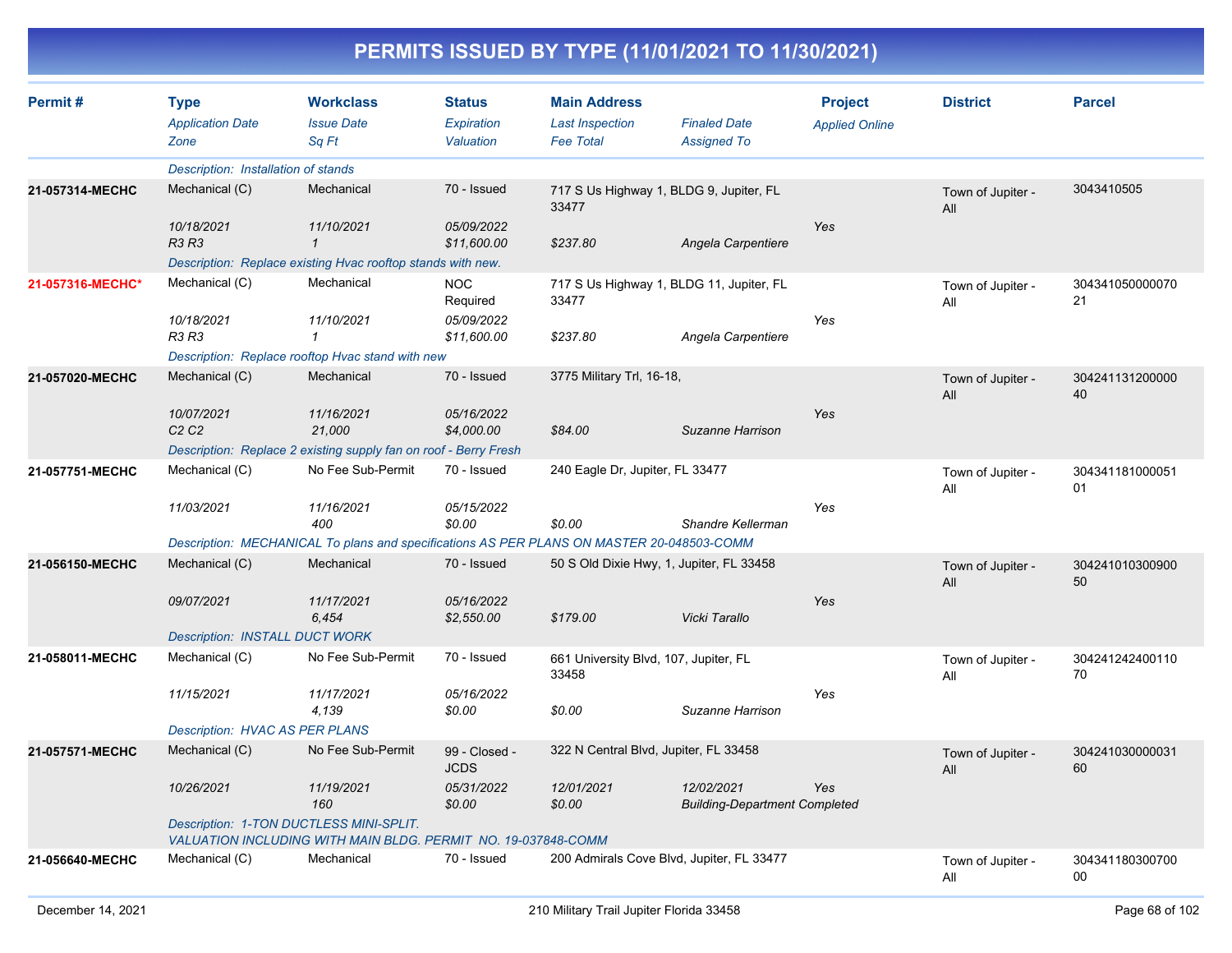| Permit#               | <b>Type</b><br><b>Application Date</b><br>Zone | <b>Workclass</b><br><b>Issue Date</b><br>Sq Ft                                                | <b>Status</b><br>Expiration<br>Valuation | <b>Main Address</b><br><b>Last Inspection</b><br><b>Fee Total</b> | <b>Finaled Date</b><br><b>Assigned To</b> | <b>Project</b><br><b>Applied Online</b> | <b>District</b>                    | <b>Parcel</b>         |
|-----------------------|------------------------------------------------|-----------------------------------------------------------------------------------------------|------------------------------------------|-------------------------------------------------------------------|-------------------------------------------|-----------------------------------------|------------------------------------|-----------------------|
|                       | 09/24/2021                                     | 11/19/2021<br>69<br>Description: install mini-split AC, electrical on permit 21-055243 ELEC C | 05/18/2022<br>\$5,600.00                 | \$216.00                                                          | <b>Kimberly Slater</b>                    | Yes                                     |                                    |                       |
| 21-057908-MECHC       | Mechanical (C)                                 | No Fee Sub-Permit                                                                             | 70 - Issued                              |                                                                   | 114 W Indiantown Rd, Jupiter, FL 33458    |                                         |                                    | 304241010300901       |
|                       |                                                |                                                                                               |                                          |                                                                   |                                           |                                         | Town of Jupiter -<br>All           | 30                    |
|                       | 11/10/2021                                     | 11/22/2021<br>1,999                                                                           | 05/21/2022<br>\$0.00                     | \$0.00                                                            | Suzanne Harrison                          | Yes                                     |                                    |                       |
|                       |                                                | Description: install 2 units and new duct work                                                |                                          |                                                                   |                                           |                                         |                                    |                       |
| 21-057318-MECHC*      | Mechanical (C)                                 | Mechanical                                                                                    | <b>NOC</b><br>Required                   | 33477                                                             | 717 S Us Highway 1, BLDG 13, Jupiter, FL  |                                         | Town of Jupiter -<br>All           | 304341050000070<br>21 |
|                       | 10/18/2021<br><b>R3 R3</b>                     | 11/22/2021<br>1                                                                               | 05/23/2022<br>\$1.00                     | \$236.00                                                          | Angela Carpentiere                        | Yes                                     |                                    |                       |
|                       |                                                | Description: Replace existing Rooftop Hvac stands with new                                    |                                          |                                                                   |                                           |                                         |                                    |                       |
| 21-057317-MECHC       | Mechanical (C)                                 | Mechanical                                                                                    | 70 - Issued                              | 33477                                                             | 717 S Us Highway 1, BLDG 12, Jupiter, FL  |                                         | Town of Jupiter -<br>All           | 304341050000070<br>21 |
|                       | 10/18/2021<br><b>R3 R3</b>                     | 11/22/2021                                                                                    | 05/23/2022<br>\$11,600.00                | \$237.80                                                          | Angela Carpentiere                        | Yes                                     |                                    |                       |
|                       |                                                | Description: Replace existing hvac roof stands with new                                       |                                          |                                                                   |                                           |                                         |                                    |                       |
| 21-051313-MECHC       | Mechanical (C)                                 | Mechanical                                                                                    | 70 - Issued                              | 901 W Indiantown Rd, 8-9, Jupiter, FL<br>33458                    |                                           |                                         | Town of Jupiter -<br>All           | 304241021400100<br>10 |
|                       | 03/26/2021<br>C2C2                             | 11/23/2021<br>1,000                                                                           | 05/22/2022<br>\$1,995.00                 | \$179.00                                                          | <b>Kellie Doherty</b>                     | Yes                                     |                                    |                       |
|                       |                                                | Description: Pre Engineered System Ventless Hood PIZZA HUT                                    |                                          |                                                                   |                                           |                                         |                                    |                       |
| 21-057490-MECHC       | Mechanical (C)                                 | Mechanical                                                                                    | 70 - Issued                              | 300 Marsala Ct, Jupiter, FL 33478                                 |                                           |                                         | Town of Jupiter -<br>All           | 304240320201800<br>00 |
|                       | 10/22/2021                                     | 11/23/2021                                                                                    | 06/13/2022                               | 12/13/2021                                                        |                                           | Yes                                     |                                    |                       |
|                       | C2C2                                           | 300                                                                                           | \$1,900.00                               | \$179.00                                                          | Vicki Tarallo                             |                                         |                                    |                       |
|                       |                                                | Description: HOOD FIRE SUPPRESSION SYSTEM RETROFIT TO NEW APPLIANCE LINE UP                   |                                          |                                                                   |                                           |                                         |                                    |                       |
|                       |                                                |                                                                                               |                                          |                                                                   |                                           |                                         | PERMITS ISSUED FOR MECHANICAL (C): | 21                    |
| <b>MECHANICAL (R)</b> |                                                |                                                                                               |                                          |                                                                   |                                           |                                         |                                    |                       |
| 21-057203-MECHR       | Mechanical (R)                                 | No Fee Sub-Permit                                                                             | 70 - Issued                              | 108 Angelfish Ln, Jupiter, FL 33477                               |                                           |                                         | Town of Jupiter -<br>All           | 304341080500300<br>80 |
|                       | 10/13/2021                                     | 11/01/2021<br>2.291                                                                           | 05/03/2022<br>\$0.00                     | 11/04/2021<br>\$0.00                                              | Shandre Kellerman                         | Yes                                     |                                    |                       |

20

All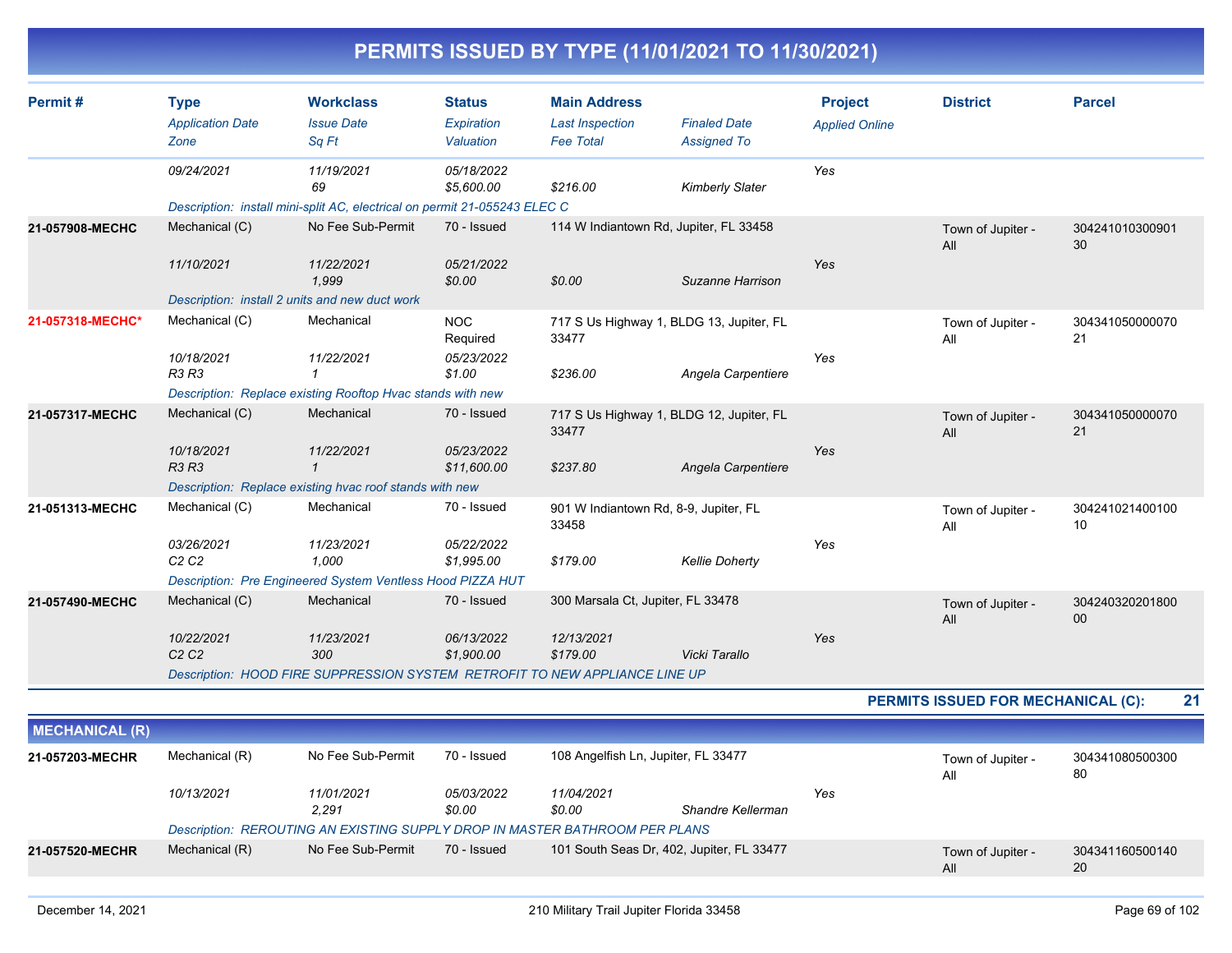| Permit#          | <b>Type</b><br><b>Application Date</b><br>Zone                                                                                                                  | <b>Workclass</b><br><b>Issue Date</b><br>Sq Ft          | <b>Status</b><br>Expiration<br>Valuation | <b>Main Address</b><br><b>Last Inspection</b><br><b>Fee Total</b> | <b>Finaled Date</b><br><b>Assigned To</b>          | <b>Project</b><br><b>Applied Online</b> | <b>District</b>          | <b>Parcel</b>             |
|------------------|-----------------------------------------------------------------------------------------------------------------------------------------------------------------|---------------------------------------------------------|------------------------------------------|-------------------------------------------------------------------|----------------------------------------------------|-----------------------------------------|--------------------------|---------------------------|
|                  | 10/25/2021<br><b>R3 R3</b><br><b>Description: MECHANICAL PER PLANS</b>                                                                                          | 11/01/2021<br>1,385                                     | 05/04/2022<br>\$0.00                     | 11/05/2021<br>\$0.00                                              | Vicki Tarallo                                      | Yes                                     |                          |                           |
| 21-057395-MECHR  | Mechanical (R)                                                                                                                                                  | No Fee Sub-Permit                                       | 70 - Issued                              | 207 Windsor Rd W, Jupiter, FL 33469                               |                                                    |                                         | Town of Jupiter -<br>All | 304240360900301<br>$00\,$ |
|                  | 10/20/2021<br><b>Description: MECHANICAL PER PLANS</b>                                                                                                          | 11/02/2021<br>780                                       | 05/02/2022<br>\$0.00                     | \$0.00                                                            | Vicki Tarallo                                      | Yes                                     |                          |                           |
| 21-057572-MECHR  | Mechanical (R)                                                                                                                                                  | No Fee Sub-Permit                                       | 70 - Issued                              | 6061 Drake St, Jupiter, FL 33458                                  |                                                    |                                         | Town of Jupiter -<br>All | 304241150801001<br>20     |
|                  | 10/26/2021                                                                                                                                                      | 11/05/2021<br>$\mathbf{1}$                              | 05/09/2022<br>\$0.00                     | 11/08/2021<br>\$0.00                                              | <b>Kimberly Slater</b>                             | Yes                                     |                          |                           |
|                  |                                                                                                                                                                 | Description: Relocate supply air flex duct and vent.    |                                          |                                                                   |                                                    |                                         |                          |                           |
| 21-057173-MECHR  | Mechanical (R)                                                                                                                                                  | Mechanical                                              | 99 - Closed -<br><b>JCDS</b>             | 1523 Kingsley Rd, Jupiter, FL 33469                               |                                                    |                                         | Town of Jupiter -<br>All | 304240360901100<br>30     |
|                  | 10/13/2021                                                                                                                                                      | 11/09/2021<br>$\mathbf{1}$                              | 05/17/2022<br>\$12,400.00                | 11/18/2021<br>\$254.20                                            | 11/18/2021<br><b>Building-Department Completed</b> | Yes                                     |                          |                           |
|                  |                                                                                                                                                                 | Description: NEW AC CHANGE OUT W/ DUCT WORK REPLACEMENT |                                          |                                                                   |                                                    |                                         |                          |                           |
| 21-057856-MECHR  | Mechanical (R)                                                                                                                                                  | No Fee Sub-Permit                                       | 70 - Issued                              | 6259 Winding Lake Dr, Jupiter, FL 33458                           |                                                    |                                         | Town of Jupiter -<br>All | 304240341100042<br>80     |
|                  | 11/08/2021                                                                                                                                                      | 11/10/2021<br>2,247                                     | 05/31/2022<br>\$0.00                     | 12/01/2021<br>\$0.00                                              | <b>Kimberly Slater</b>                             | Yes                                     |                          |                           |
|                  | Description: Exact change out A/C<br>Add return ductwork to all bedrooms<br><b>Relocate 4 Supply grilles</b><br>Add Kitchen exhaust duct up to roof termination |                                                         |                                          |                                                                   |                                                    |                                         |                          |                           |
| 21-057956-MECHR  | Mechanical (R)                                                                                                                                                  | No Fee Sub-Permit                                       | 70 - Issued                              | 2608 Greenway Dr, Jupiter, FL 33458                               |                                                    |                                         | Town of Jupiter -<br>All | 304241140700035<br>70     |
|                  | 11/11/2021                                                                                                                                                      | 11/17/2021<br>1                                         | 06/06/2022<br>\$0.00                     | 12/06/2021<br>\$0.00                                              | Kimberly Slater                                    | Yes                                     |                          |                           |
|                  |                                                                                                                                                                 | Description: furnish and install ac system as per plan  |                                          |                                                                   |                                                    |                                         |                          |                           |
| 21-057627-MECHR* | Mechanical (R)                                                                                                                                                  | Mechanical                                              | <b>NOC</b><br>Required                   | 1515 Treemont Ave, Jupiter, FL 33469                              |                                                    |                                         | Town of Jupiter -<br>All | 304340310800400<br>50     |
|                  | 10/28/2021<br><b>R1R1</b>                                                                                                                                       | 11/17/2021<br>1,594                                     | 05/16/2022<br>\$8,060.00                 | \$165.62                                                          | <b>Kimberly Slater</b>                             | Yes                                     |                          |                           |
|                  | Description: replace ductwork                                                                                                                                   |                                                         |                                          |                                                                   |                                                    |                                         |                          |                           |
| 21-058115-MECHR  | Mechanical (R)                                                                                                                                                  | No Fee Sub-Permit                                       | 70 - Issued                              | 15133 Harriet Ave, Jupiter, FL 33458                              |                                                    |                                         | Town of Jupiter -<br>All | 304241150104700<br>70     |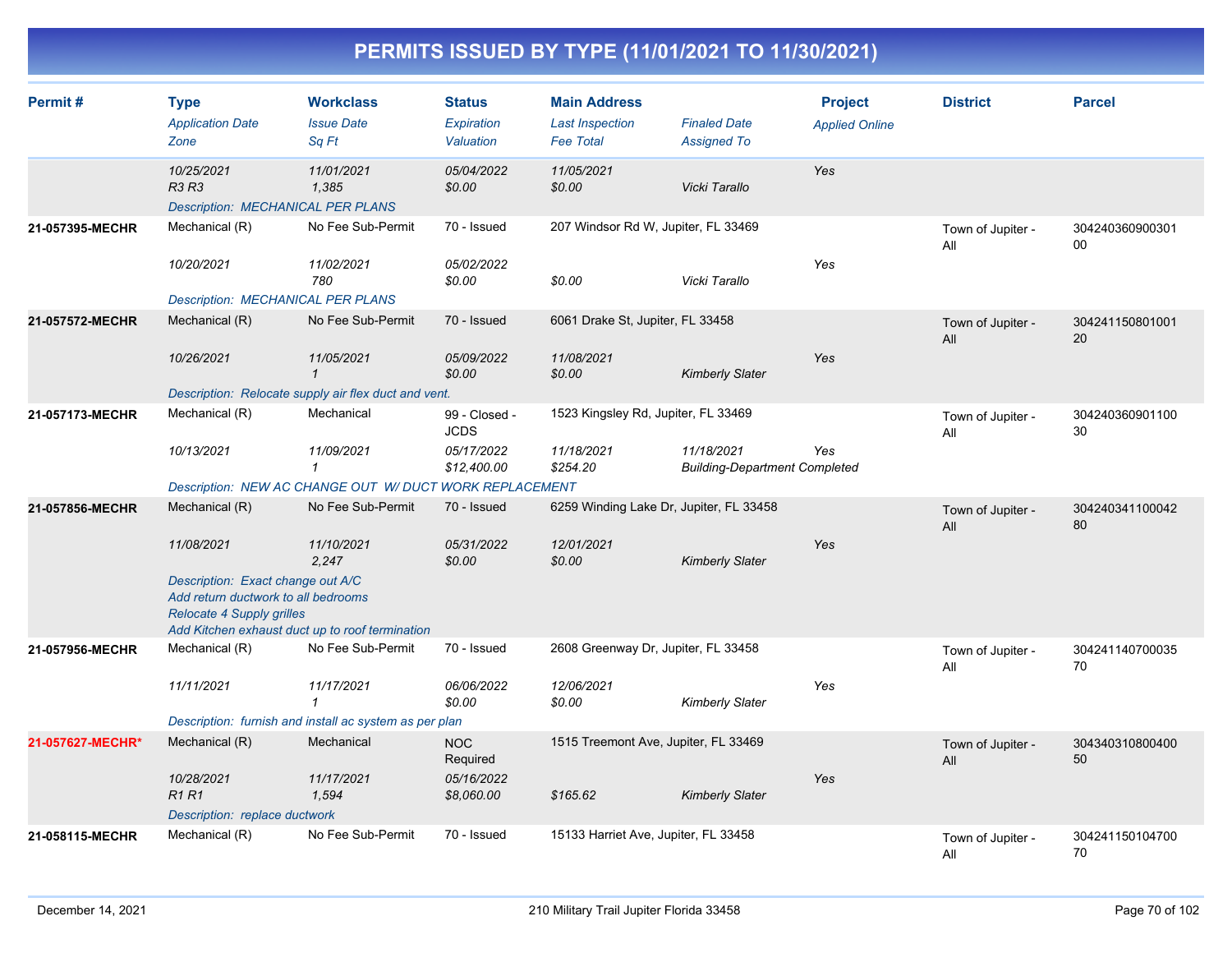| Permit#             | <b>Type</b><br><b>Application Date</b><br>Zone | <b>Workclass</b><br><b>Issue Date</b><br>Sq Ft                                                                              | <b>Status</b><br>Expiration<br>Valuation | <b>Main Address</b><br><b>Last Inspection</b><br><b>Fee Total</b> | <b>Finaled Date</b><br><b>Assigned To</b> | <b>Project</b><br><b>Applied Online</b> | <b>District</b>                    | <b>Parcel</b>         |
|---------------------|------------------------------------------------|-----------------------------------------------------------------------------------------------------------------------------|------------------------------------------|-------------------------------------------------------------------|-------------------------------------------|-----------------------------------------|------------------------------------|-----------------------|
|                     | 11/17/2021                                     | 11/19/2021<br>$\mathbf{1}$                                                                                                  | 05/31/2022<br>\$0.00                     | 11/30/2021<br>\$0.00                                              | Vicki Tarallo                             | Yes                                     |                                    |                       |
|                     | <b>Description: MECHANICAL PER PLANS</b>       |                                                                                                                             |                                          |                                                                   |                                           |                                         |                                    |                       |
| 21-058052-MECHR     | Mechanical (R)                                 | No Fee Sub-Permit                                                                                                           | 70 - Issued                              | 111 W Bears Club Dr, Jupiter, FL 33477                            |                                           |                                         | Town of Jupiter -<br>All           | 304341191000000<br>30 |
|                     | 11/16/2021                                     | 11/19/2021<br>600                                                                                                           | 05/23/2022<br>\$0.00                     | 11/23/2021<br>\$0.00                                              | <b>Kelly Hills</b>                        | Yes                                     |                                    |                       |
|                     | Description: wine cellar refrigeration         |                                                                                                                             |                                          |                                                                   |                                           |                                         |                                    |                       |
| 21-056839-MECHR     | Mechanical (R)                                 | Mechanical                                                                                                                  | 70 - Issued                              | 146 Village Cir, Jupiter, FL 33458                                |                                           |                                         | Town of Jupiter -<br>All           | 304241100100004<br>00 |
|                     | 09/30/2021                                     | 11/22/2021<br>1                                                                                                             | 05/23/2022<br>\$795.00                   | \$79.00                                                           | Shandre Kellerman                         | Yes                                     |                                    |                       |
|                     |                                                | Description: Relocate existing condenser around the corner, no ductwork, no change out.                                     |                                          |                                                                   |                                           |                                         |                                    |                       |
| 21-057575-MECHR     | Mechanical (R)                                 | No Fee Sub-Permit                                                                                                           | 70 - Issued                              | 403 Xanadu Place, Jupiter, FL                                     |                                           |                                         | Town of Jupiter -<br>All           | 304341080400001<br>70 |
|                     | 10/26/2021<br><b>R3 R3</b>                     | 11/23/2021<br>$\mathbf{1}$                                                                                                  | 05/23/2022<br>\$0.00                     | \$0.00                                                            | Alicia Hertzog                            | Yes                                     |                                    |                       |
|                     |                                                | Description: Mechanical new construction per plans.                                                                         |                                          |                                                                   |                                           |                                         |                                    |                       |
| 21-057626-MECHR     | Mechanical (R)                                 | Mechanical                                                                                                                  | 70 - Issued                              | 18358 Flagship Cir, Jupiter, FL 33458                             |                                           |                                         | Town of Jupiter -<br>All           | 304240340600015<br>30 |
|                     | 10/28/2021                                     | 11/29/2021<br>1.658                                                                                                         | 05/31/2022<br>\$2,360.00                 | \$79.00                                                           | Angela Carpentiere                        | Yes                                     |                                    |                       |
|                     |                                                | Description: Replace duct system, like for like., total of 12 drops.                                                        |                                          |                                                                   |                                           |                                         |                                    |                       |
| 21-057875-MECHR     | Mechanical (R)                                 | Mechanical                                                                                                                  | 70 - Issued                              | 18920 Misty Lake Dr, Jupiter, FL 33458                            |                                           |                                         | Town of Jupiter -<br>All           | 304240340900020<br>10 |
|                     | 11/09/2021                                     | 11/29/2021<br>$\mathbf{1}$                                                                                                  | 05/31/2022<br>\$6,900.00                 | \$142.07                                                          | Angela Carpentiere                        | Yes                                     |                                    |                       |
|                     |                                                | Description: REPLACE EXISTING DUCT WITH NEW, INCLUDES RETURNS SUPPLY AND RETURN PLENUMS, RETURNS TO BEDROOMS. PLAN ATTACHED |                                          |                                                                   |                                           |                                         |                                    |                       |
| 21-058209-MECHR     | Mechanical (R)                                 | No Fee Sub-Permit                                                                                                           | 70 - Issued                              | 1000 N Us Highway 1, 631, Jupiter, FL<br>33477                    |                                           |                                         | Town of Jupiter -<br>All           | 304340312800006<br>81 |
|                     | 11/22/2021<br><b>R3 R3</b>                     | 11/30/2021<br>$\mathbf{1}$                                                                                                  | 06/06/2022<br>\$0.00                     | 12/06/2021<br>\$0.00                                              | Suzanne Harrison                          | Yes                                     |                                    |                       |
|                     |                                                | Description: Mechanical Sub Permit under master 21-054974                                                                   |                                          |                                                                   |                                           |                                         |                                    |                       |
|                     |                                                |                                                                                                                             |                                          |                                                                   |                                           |                                         | PERMITS ISSUED FOR MECHANICAL (R): | 15                    |
| <b>PLUMBING (C)</b> |                                                |                                                                                                                             |                                          |                                                                   |                                           |                                         |                                    |                       |
| 21-057533-PLUMC     | Plumbing (C)                                   | No Fee Sub-Permit                                                                                                           | 70 - Issued                              | 1201 Jupiter Park Dr, 5, 6, Jupiter, FL<br>33458                  |                                           |                                         | Town of Jupiter -<br>All           | 304241090800000<br>50 |
|                     |                                                |                                                                                                                             |                                          |                                                                   |                                           |                                         |                                    |                       |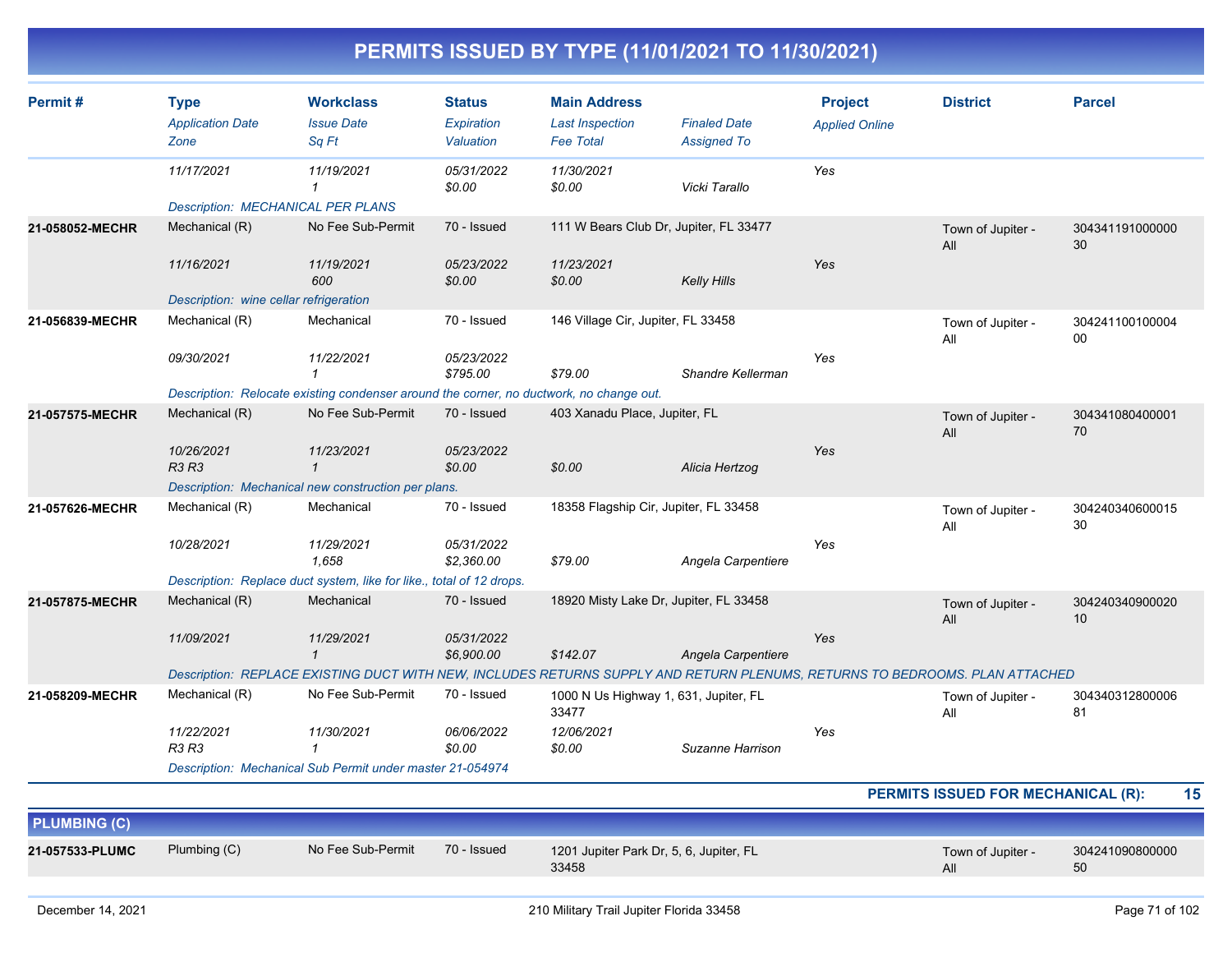| Permit#          | <b>Type</b><br><b>Application Date</b><br>Zone                    | <b>Workclass</b><br><b>Issue Date</b><br>Sq Ft                                    | <b>Status</b><br>Expiration<br>Valuation | <b>Main Address</b><br><b>Last Inspection</b><br><b>Fee Total</b> | <b>Finaled Date</b><br><b>Assigned To</b>          | <b>Project</b><br><b>Applied Online</b> | <b>District</b>          | <b>Parcel</b>         |  |
|------------------|-------------------------------------------------------------------|-----------------------------------------------------------------------------------|------------------------------------------|-------------------------------------------------------------------|----------------------------------------------------|-----------------------------------------|--------------------------|-----------------------|--|
|                  | 10/25/2021<br>1111                                                | 11/02/2021<br>5<br>Description: INSTALL MOP SINK, RELOCATE WATER LINE             | 05/09/2022<br>\$0.00                     | 11/10/2021<br>\$0.00                                              | <b>Kimberly Slater</b>                             | Yes                                     |                          |                       |  |
| 21-056438-PLUMC  | Plumbing (C)                                                      | No Fee Sub-Permit                                                                 | 70 - Issued                              | 100 Ocean Trail Way, 1302, Jupiter, FL<br>33477                   |                                                    |                                         | Town of Jupiter -<br>All | 304341050900213<br>02 |  |
|                  | 09/16/2021<br>R3 R3<br>Description: Kitchen and Bathrooms upgrade | 11/03/2021<br>1,200                                                               | 05/02/2022<br>\$0.00                     | \$0.00                                                            | Kelly Hills                                        | No                                      |                          |                       |  |
| 21-057726-PLUMC  | Plumbing $(C)$                                                    | No Fee Sub-Permit                                                                 | 70 - Issued                              | 400 Ocean Trail Way, 1309, Jupiter, FL<br>33477                   |                                                    |                                         | Town of Jupiter -<br>All | 304341051400413<br>09 |  |
|                  | 11/02/2021                                                        | 11/04/2021<br>1,100                                                               | 06/06/2022<br>\$0.00                     | 12/06/2021<br>\$0.00                                              | <b>Kelly Hills</b>                                 | Yes                                     |                          |                       |  |
| 21-057625-PLUMC  | Description: per plan<br>Plumbing (C)                             | No Fee Sub-Permit                                                                 | 99 - Closed -<br><b>JCDS</b>             | 110 E Pigeon Plum Dr, 105, Jupiter, FL<br>33458                   |                                                    |                                         | Town of Jupiter -<br>All | 304241121902410<br>50 |  |
|                  | 10/28/2021                                                        | 11/09/2021<br>1,668                                                               | 06/08/2022<br>\$0.00                     | 12/10/2021<br>\$0.00                                              | 12/13/2021<br><b>Building-Department Completed</b> | Yes                                     |                          |                       |  |
|                  | <b>Description: BATHROOM REMODEL</b>                              |                                                                                   |                                          |                                                                   |                                                    |                                         |                          |                       |  |
| 21-057746-PLUMC* | Plumbing $(C)$                                                    | No Fee Sub-Permit                                                                 | 70 - Issued                              | 200 Ocean Trail Way, 508, Jupiter, FL<br>33477                    |                                                    |                                         | Town of Jupiter -<br>All | 304341050600050<br>80 |  |
|                  | 11/03/2021                                                        | 11/09/2021<br>500                                                                 | 05/31/2022<br>\$0.00                     | 11/29/2021<br>\$0.00                                              | <b>Kelly Hills</b>                                 | Yes                                     |                          |                       |  |
|                  | Description: plumbing per plans                                   |                                                                                   |                                          |                                                                   |                                                    |                                         |                          |                       |  |
| 21-057008-PLUMC  | Plumbing (C)                                                      | No Fee Sub-Permit                                                                 | 99 - Closed -<br><b>JCDS</b>             | 100 Ocean Trail Way, 1010, Jupiter, FL<br>33477                   |                                                    |                                         | Town of Jupiter -<br>All | 304341050900210<br>10 |  |
|                  | 10/07/2021<br><b>R3 R3</b>                                        | 11/10/2021<br>$\mathbf{1}$                                                        | 05/31/2022<br>\$0.00                     | 11/30/2021<br>\$0.00                                              | 12/01/2021<br><b>Building-Department Completed</b> | Yes                                     |                          |                       |  |
|                  | Description: Plumbing per plans on master permit #21-056967-COMM  |                                                                                   |                                          |                                                                   |                                                    |                                         |                          |                       |  |
| 21-058032-PLUMC  | Plumbing (C)                                                      | No Fee Sub-Permit                                                                 | 70 - Issued                              | 661 University Blvd, 107, Jupiter, FL<br>33458                    |                                                    |                                         | Town of Jupiter -<br>All |                       |  |
|                  | 11/15/2021                                                        | 11/17/2021<br>$\Omega$                                                            | 06/07/2022<br>\$0.00                     | 12/09/2021<br>\$0.00                                              | Suzanne Harrison                                   | Yes                                     |                          |                       |  |
|                  |                                                                   | Description: General plumbing for tenant improvement per plans and plumbing codes |                                          |                                                                   |                                                    |                                         |                          |                       |  |
| 21-056243-PLUMC  | Plumbing (C)                                                      | No Fee Sub-Permit                                                                 | 70 - Issued                              | 4161 S Us Highway 1, J3, Jupiter, FL<br>33477                     |                                                    |                                         | Town of Jupiter -<br>All | 304341210501000<br>30 |  |
|                  | 09/09/2021                                                        | 11/23/2021<br>1                                                                   | 06/01/2022<br>\$0.00                     | 12/03/2021<br>\$0.00                                              | Kelly Hills                                        | Yes                                     |                          |                       |  |
|                  | Description: Alterations and remodel                              |                                                                                   |                                          |                                                                   |                                                    |                                         |                          |                       |  |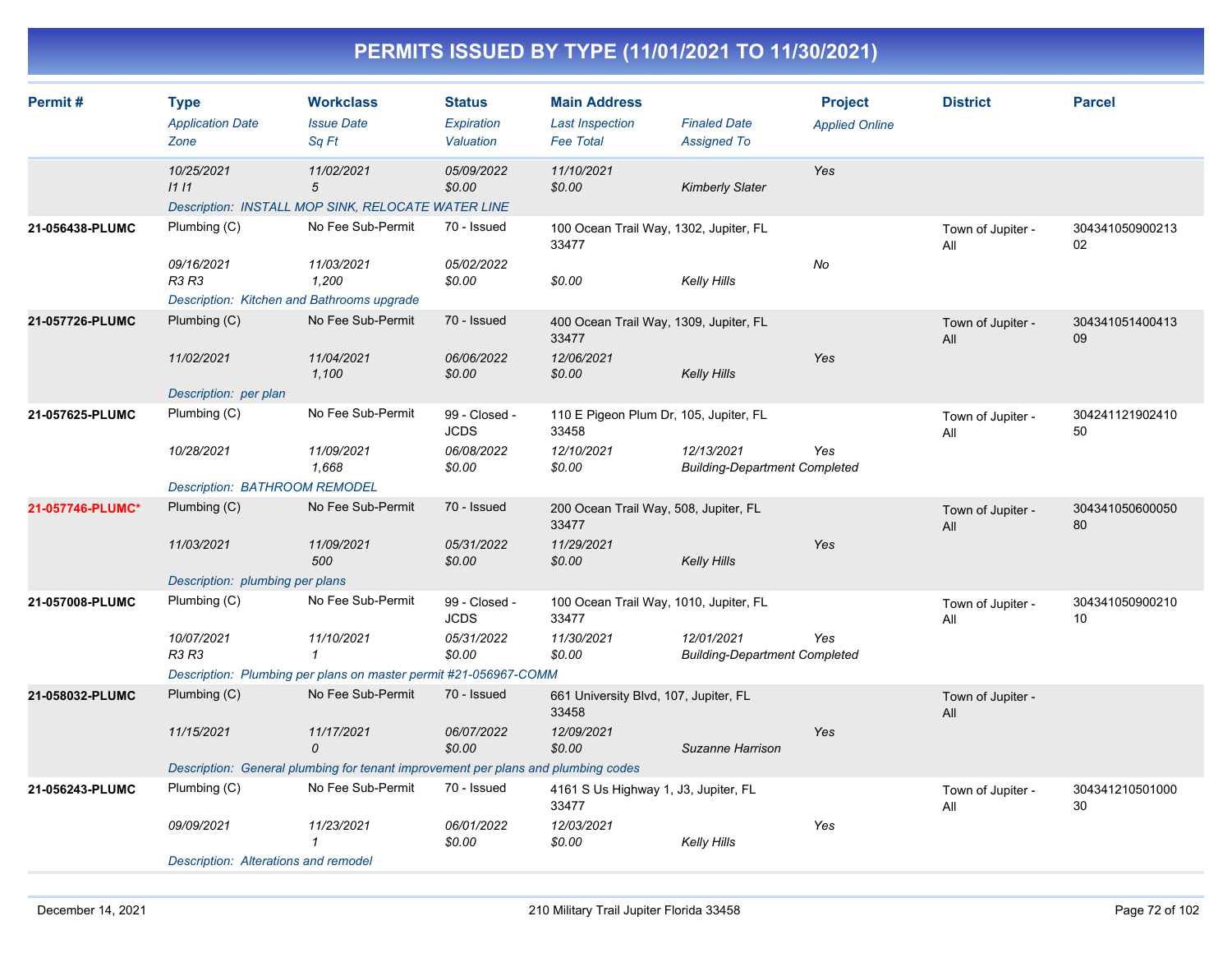| Permit#             | <b>Type</b><br><b>Application Date</b><br>Zone | <b>Workclass</b><br><b>Issue Date</b><br>Sq Ft                                                                                | <b>Status</b><br>Expiration<br>Valuation | <b>Main Address</b><br><b>Last Inspection</b><br><b>Fee Total</b> | <b>Finaled Date</b><br><b>Assigned To</b> | <b>Project</b><br><b>Applied Online</b> | <b>District</b>                         | <b>Parcel</b>         |
|---------------------|------------------------------------------------|-------------------------------------------------------------------------------------------------------------------------------|------------------------------------------|-------------------------------------------------------------------|-------------------------------------------|-----------------------------------------|-----------------------------------------|-----------------------|
| 21-058154-PLUMC     | Plumbing (C)<br>11/19/2021<br>R3 R3            | No Fee Sub-Permit<br>11/24/2021<br>200                                                                                        | 70 - Issued<br>05/23/2022<br>\$0.00      | 300 N A1A, F101, Jupiter, FL 33477<br>\$0.00                      | <b>Kelly Hills</b>                        | Yes                                     | Town of Jupiter -<br>All                | 304341050400610<br>10 |
|                     | Description: Plumbing per drawings             |                                                                                                                               |                                          |                                                                   |                                           |                                         |                                         |                       |
| 21-058268-PLUMC     | Plumbing (C)                                   | No Fee Sub-Permit                                                                                                             | 70 - Issued                              | 2000 S A1A, 304, Jupiter, FL 33477                                |                                           |                                         | Town of Jupiter -<br>All                | 304341082500103<br>03 |
|                     | 11/24/2021                                     | 11/24/2021<br>$\mathbf{1}$                                                                                                    | 05/31/2022<br>\$0.00                     | 11/29/2021<br>\$0.00                                              |                                           | Yes                                     |                                         |                       |
|                     | Description: kitchen and bath renovation       |                                                                                                                               |                                          |                                                                   |                                           |                                         |                                         |                       |
| 21-058269-PLUMC     | Plumbing (C)                                   | No Fee Sub-Permit                                                                                                             | 70 - Issued                              | 2000 S A1A, 203, Jupiter, FL 33477                                |                                           |                                         | Town of Jupiter -<br>All                | 304341082500102<br>03 |
|                     | 11/24/2021                                     | 11/24/2021<br>$\mathcal I$                                                                                                    | 05/31/2022<br>\$0.00                     | 11/29/2021<br>\$0.00                                              | Suzanne Harrison                          | Yes                                     |                                         |                       |
|                     |                                                | Description: master bath and guest bath renovation                                                                            |                                          |                                                                   |                                           |                                         |                                         |                       |
| 21-058104-PLUMC     | Plumbing (C)                                   | No Fee Sub-Permit                                                                                                             | 70 - Issued                              | 200 Ocean Trail Way, 307, Jupiter, FL<br>33477                    |                                           |                                         | Town of Jupiter -<br>All                | 304341050600030<br>70 |
|                     | 11/17/2021                                     | 11/29/2021<br>100                                                                                                             | 05/31/2022<br>\$0.00                     | 11/30/2021<br>\$0.00                                              | <b>Kimberly Slater</b>                    | Yes                                     |                                         |                       |
|                     | Description: Shower renovation                 |                                                                                                                               |                                          |                                                                   |                                           |                                         |                                         |                       |
| 21-058338-PLUMC     | Plumbing (C)                                   | No Fee Sub-Permit                                                                                                             | 70 - Issued                              | 410 Via Del Orso, Jupiter, FL 33477                               |                                           |                                         | Town of Jupiter -<br>All                | 304341190600000<br>20 |
|                     | 11/30/2021                                     | 11/30/2021<br>$\mathcal I$                                                                                                    | 06/06/2022<br>\$0.00                     | 12/07/2021<br>\$0.00                                              | Suzanne Harrison                          | Yes                                     |                                         |                       |
|                     | <b>Description: Sub-Permit</b>                 |                                                                                                                               |                                          |                                                                   |                                           |                                         |                                         |                       |
|                     |                                                |                                                                                                                               |                                          |                                                                   |                                           |                                         | <b>PERMITS ISSUED FOR PLUMBING (C):</b> | 13                    |
| <b>PLUMBING (R)</b> |                                                |                                                                                                                               |                                          |                                                                   |                                           |                                         |                                         |                       |
| 21-057456-PLUMR     | Plumbing (R)                                   | No Fee Sub-Permit                                                                                                             | 70 - Issued                              | 324 River Edge Rd, Jupiter, FL 33477                              |                                           |                                         | Town of Jupiter -<br>All                | 304341170200012<br>45 |
|                     | 10/21/2021                                     | 11/01/2021<br>1                                                                                                               | 05/31/2022<br>\$10,000.00                | 12/01/2021<br>\$0.00                                              | Suzanne Harrison                          | Yes                                     |                                         |                       |
|                     |                                                | Description: plumbing work for remodel and additional bathroom addition in accordance with plans submitted for primary permit |                                          |                                                                   |                                           |                                         |                                         |                       |
| 21-057455-PLUMR     | Plumbing $(R)$                                 | No Fee Sub-Permit                                                                                                             | 70 - Issued                              |                                                                   | 147 Ocean Pines Ter, Jupiter, FL 33477    |                                         | Town of Jupiter -<br>All                | 304341160200005<br>00 |
|                     | 10/21/2021                                     | 11/01/2021                                                                                                                    | 05/02/2022<br>\$0.00                     | \$0.00                                                            | <b>Kelly Hills</b>                        | Yes                                     |                                         |                       |
|                     |                                                | Description: plumbing work for remodel in accordance with plans submitted for primary permit                                  |                                          |                                                                   |                                           |                                         |                                         |                       |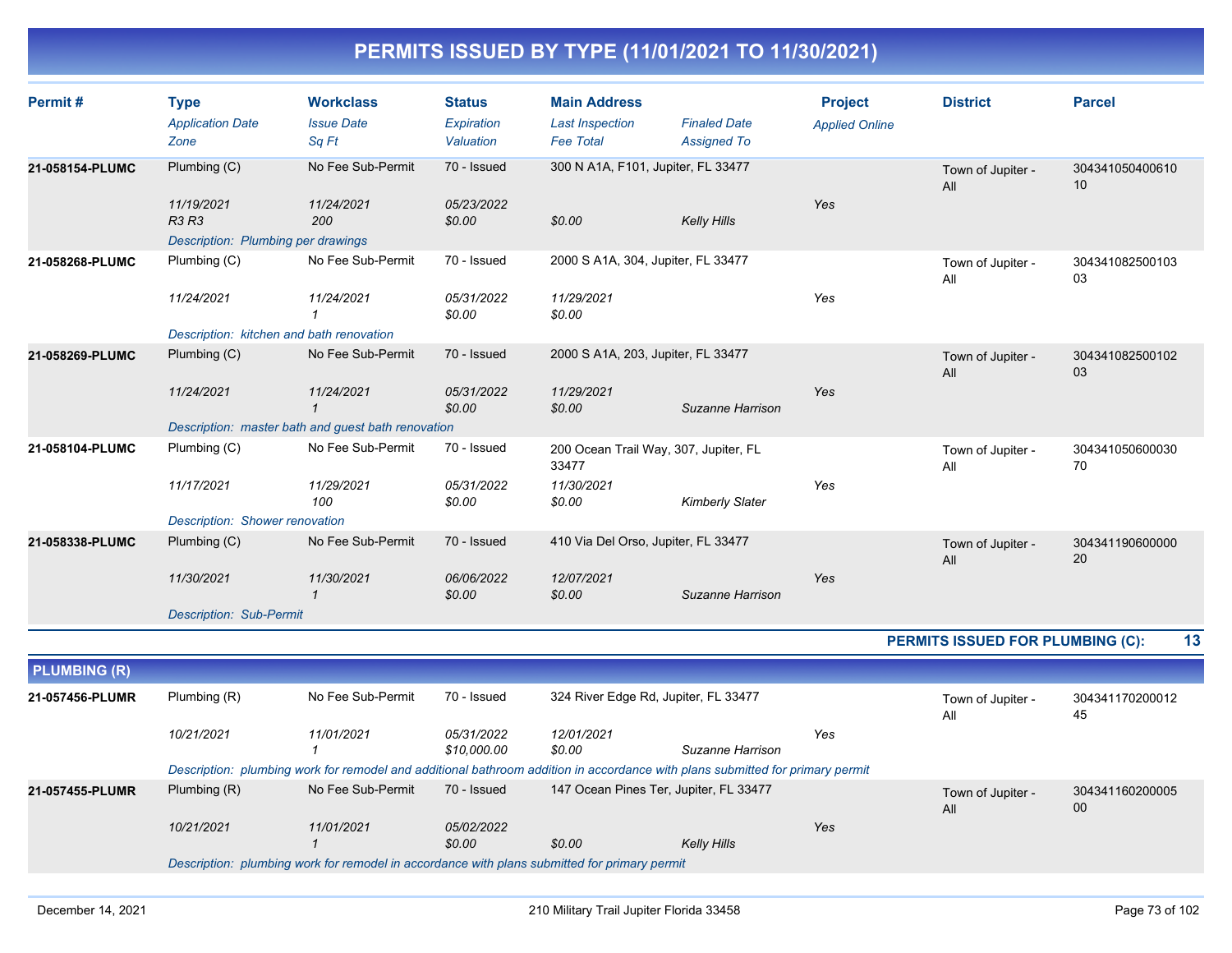| Permit#         | <b>Type</b><br><b>Application Date</b><br>Zone | <b>Workclass</b><br><b>Issue Date</b><br>Sq Ft                                                                | <b>Status</b><br><b>Expiration</b><br>Valuation | <b>Main Address</b><br><b>Last Inspection</b><br><b>Fee Total</b> | <b>Finaled Date</b><br><b>Assigned To</b>          | <b>Project</b><br><b>Applied Online</b> | <b>District</b>          | <b>Parcel</b>         |
|-----------------|------------------------------------------------|---------------------------------------------------------------------------------------------------------------|-------------------------------------------------|-------------------------------------------------------------------|----------------------------------------------------|-----------------------------------------|--------------------------|-----------------------|
| 21-057642-PLUMR | Plumbing (R)                                   | No Fee Sub-Permit                                                                                             | 70 - Issued                                     | 18855 Still Lake Dr, Jupiter, FL 33458                            |                                                    |                                         | Town of Jupiter -<br>All | 304240341000028<br>30 |
|                 | 10/29/2021                                     | 11/01/2021<br>$\mathcal I$                                                                                    | 05/02/2022<br>\$0.00                            | 11/02/2021<br>\$0.00                                              | Shandre Kellerman                                  | Yes                                     |                          |                       |
|                 | <b>Description: PLUMBING PER PLANS</b>         |                                                                                                               |                                                 |                                                                   |                                                    |                                         |                          |                       |
| 21-057335-PLUMR | Plumbing (R)                                   | No Fee Sub-Permit                                                                                             | 70 - Issued                                     | 880 Jupiter Park Dr, 1, Jupiter, FL 33458                         |                                                    |                                         | Town of Jupiter -<br>All | 304241090600000<br>10 |
|                 | 10/18/2021<br>1111                             | 11/02/2021<br>$\mathbf{1}$                                                                                    | 05/23/2022<br>\$0.00                            | 11/23/2021<br>\$0.00                                              | <b>Kimberly Slater</b>                             | Yes                                     |                          |                       |
|                 | <b>Description: Plumbing Plans</b>             |                                                                                                               |                                                 |                                                                   |                                                    |                                         |                          |                       |
| 21-056308-PLUMR | Plumbing (R)                                   | Pool                                                                                                          | 70 - Issued                                     | 214 Hampton Cir, Jupiter, FL 33458                                |                                                    |                                         | Town of Jupiter -<br>All | 304241111500014<br>80 |
|                 | 09/13/2021<br>R <sub>2</sub> R <sub>2</sub>    | 11/02/2021<br>392                                                                                             | 06/06/2022<br>\$0.00                            | 12/06/2021<br>\$0.00                                              | Suzanne Harrison                                   | No                                      |                          |                       |
|                 | Description: Poo with paver deck               |                                                                                                               |                                                 |                                                                   |                                                    |                                         |                          |                       |
| 21-056853-PLUMR | Plumbing (R)                                   | Pool                                                                                                          | 70 - Issued                                     | 102 Wicklow Ln, Jupiter, FL 33458                                 |                                                    |                                         | Town of Jupiter -<br>All | 304241132300020<br>10 |
|                 | 10/01/2021<br><b>MXD MXD</b>                   | 11/02/2021<br>629                                                                                             | 05/02/2022<br>\$0.00                            | 11/03/2021<br>\$0.00                                              | Shandre Kellerman                                  | <b>No</b>                               |                          |                       |
|                 |                                                | Description: POOL PERIMETER PIPING Inground Gunite Pool and Paver Deck AS PER PLANS ON MASTER 21-056525-POOLR |                                                 |                                                                   |                                                    |                                         |                          |                       |
| 21-057394-PLUMR | Plumbing (R)                                   | No Fee Sub-Permit                                                                                             | 70 - Issued                                     | 207 Windsor Rd W, Jupiter, FL 33469                               |                                                    |                                         | Town of Jupiter -<br>All | 304240360900301<br>00 |
|                 | 10/20/2021                                     | 11/02/2021<br>780                                                                                             | 05/02/2022<br>\$0.00                            | \$0.00                                                            | Vicki Tarallo                                      | Yes                                     |                          |                       |
|                 | <b>Description: PLUMBING PER PLANS</b>         |                                                                                                               |                                                 |                                                                   |                                                    |                                         |                          |                       |
| 21-057468-PLUMR | Plumbing $(R)$                                 | No Fee Sub-Permit                                                                                             | 70 - Issued                                     | 109 Hawksbill Way, Jupiter, FL 33458                              |                                                    |                                         | Town of Jupiter -<br>All | 304241110200000<br>50 |
|                 | 10/22/2021                                     | 11/02/2021<br>$\mathbf{1}$                                                                                    | 05/04/2022<br>\$0.00                            | 11/05/2021<br>\$0.00                                              | Vicki Tarallo                                      | Yes                                     |                          |                       |
|                 | <b>Description: PLUMBING PER PLANS</b>         |                                                                                                               |                                                 |                                                                   |                                                    |                                         |                          |                       |
| 21-056783-PLUMR | Plumbing (R)                                   | Plumbing                                                                                                      | 99 - Closed -<br><b>JCDS</b>                    | 213 Blessed Isles Ln, Jupiter, FL 33478                           |                                                    |                                         | Town of Jupiter -<br>All | 304240320600019<br>50 |
|                 | 09/29/2021                                     | 11/02/2021<br>$\mathbf{1}$                                                                                    | 05/23/2022<br>\$850.00                          | 11/24/2021<br>\$79.00                                             | 11/29/2021<br><b>Building-Department Completed</b> | Yes                                     |                          |                       |
|                 |                                                | Description: install a watts 9-d FOR POOL AUTO FILL- PERMIT 20-047165-POOLR                                   |                                                 |                                                                   |                                                    |                                         |                          |                       |
| 21-057544-PLUMR | Plumbing (R)                                   | Pool                                                                                                          | 70 - Issued                                     | 104 Angelfish Ln, Jupiter, FL 33477                               |                                                    |                                         | Town of Jupiter -<br>All | 304341080500300<br>40 |
|                 | 10/26/2021<br><b>R3 R3</b>                     | 11/03/2021<br>2,328                                                                                           | 05/02/2022<br>\$0.00                            | 12/13/2021<br>\$0.00                                              | <b>Kelly Hills</b>                                 | No                                      |                          |                       |
|                 |                                                |                                                                                                               |                                                 |                                                                   |                                                    |                                         |                          |                       |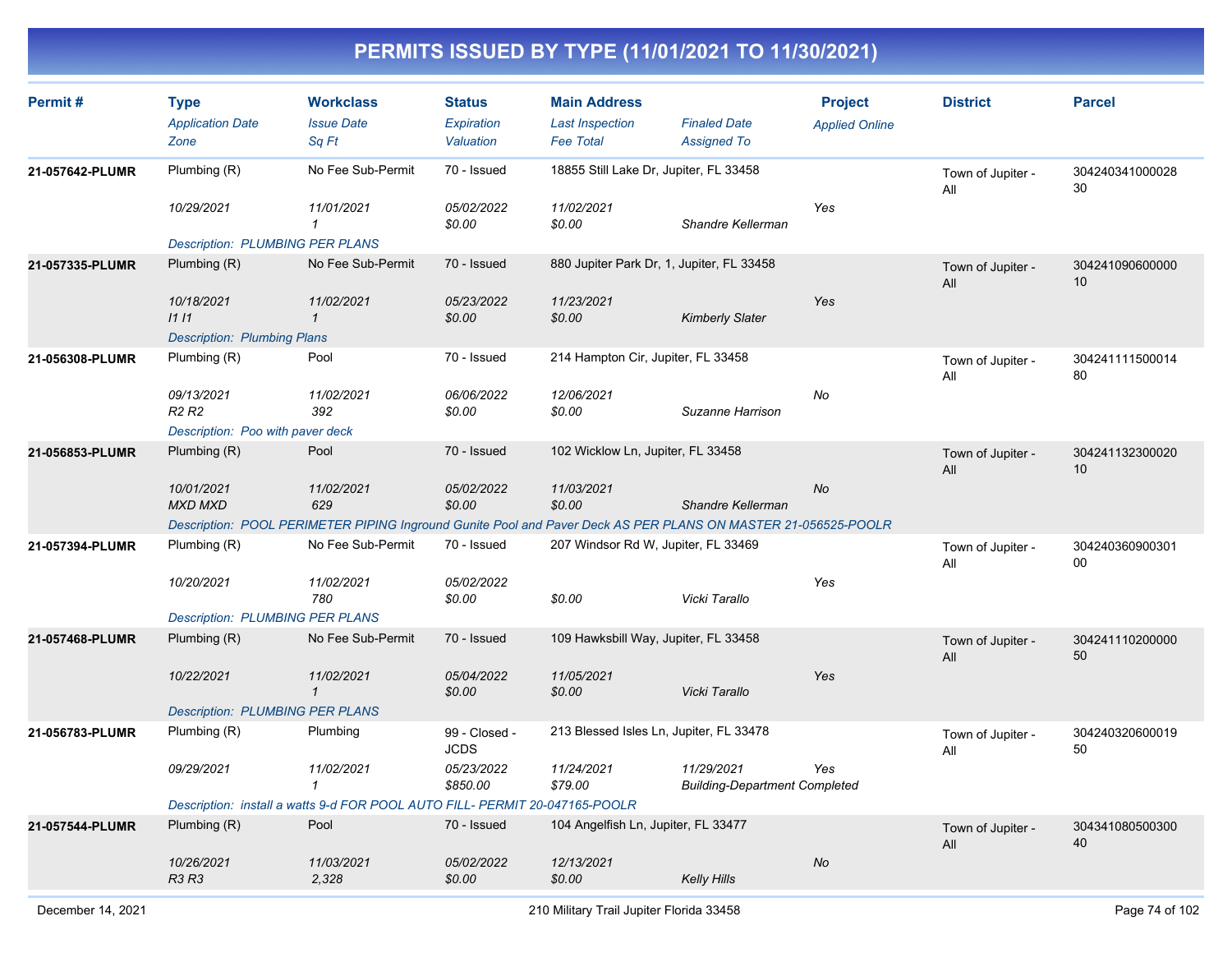|                  |                                                |                                                                                                                                                  |                                          |                                                                   | PERMITS ISSUED BY TYPE (11/01/2021 TO 11/30/2021) |                                         |                          |                       |
|------------------|------------------------------------------------|--------------------------------------------------------------------------------------------------------------------------------------------------|------------------------------------------|-------------------------------------------------------------------|---------------------------------------------------|-----------------------------------------|--------------------------|-----------------------|
| Permit#          | <b>Type</b><br><b>Application Date</b><br>Zone | <b>Workclass</b><br><b>Issue Date</b><br>Sq Ft                                                                                                   | <b>Status</b><br>Expiration<br>Valuation | <b>Main Address</b><br><b>Last Inspection</b><br><b>Fee Total</b> | <b>Finaled Date</b><br><b>Assigned To</b>         | <b>Project</b><br><b>Applied Online</b> | <b>District</b>          | <b>Parcel</b>         |
|                  |                                                | Description: Resurface & retile existing pool. Fill in spa. Remove existing concrete paver deck & replace with a sand set travertine paver deck. |                                          |                                                                   |                                                   |                                         |                          |                       |
| 21-057643-PLUMR  | Plumbing (R)                                   | No Fee Sub-Permit                                                                                                                                | 70 - Issued                              | 97 Regatta Dr, Jupiter, FL 33477                                  |                                                   |                                         | Town of Jupiter -<br>All | 304341180517200<br>20 |
|                  | 10/29/2021                                     | 11/03/2021<br>200                                                                                                                                | 05/02/2022<br>\$0.00                     | \$0.00                                                            | <b>Kimberly Slater</b>                            | Yes                                     |                          |                       |
|                  | Description: plumbing remodel                  |                                                                                                                                                  |                                          |                                                                   |                                                   |                                         |                          |                       |
| 21-057749-PLUMR  | Plumbing (R)                                   | No Fee Sub-Permit                                                                                                                                | 70 - Issued                              | 204 Xanadu PI, Jupiter, FL 33477                                  |                                                   |                                         | Town of Jupiter -<br>All | 304341080400005<br>80 |
|                  | 11/03/2021<br><b>R3 R3</b>                     | 11/03/2021<br>100                                                                                                                                | 05/31/2022<br>\$0.00                     | 12/01/2021<br>\$0.00                                              | <b>Kelly Hills</b>                                | No                                      |                          |                       |
|                  |                                                | Description: PLUMBING FOR Bathroom Remodel's AS PER PLANS ON MASTER 21-054499-BLDR                                                               |                                          |                                                                   |                                                   |                                         |                          |                       |
| 21-057791-PLUMR  | Plumbing (R)                                   | No Fee Sub-Permit                                                                                                                                | 70 - Issued                              | 6220 Michael St, Jupiter, FL 33458                                |                                                   |                                         | Town of Jupiter -<br>All | 304241150102700<br>30 |
|                  | 11/04/2021                                     | 11/04/2021                                                                                                                                       | 05/04/2022<br>\$0.00                     | 11/05/2021<br>\$0.00                                              | Alicia Hertzog                                    | Yes                                     |                          |                       |
|                  |                                                | Description: Plumbing per Master Permit Plans on 20-045644-BLDR                                                                                  |                                          |                                                                   |                                                   |                                         |                          |                       |
| 21-056781-PLUMR  | Plumbing (R)                                   | No Fee Sub-Permit                                                                                                                                | 70 - Issued                              | 138 Santiago Dr, Jupiter, FL 33458                                |                                                   |                                         | Town of Jupiter -<br>All | 304241131700010<br>80 |
|                  | 09/29/2021                                     | 11/05/2021<br>$\mathbf{1}$                                                                                                                       | 05/16/2022<br>\$0.00                     | 11/16/2021<br>\$0.00                                              | Vicki Tarallo                                     | Yes                                     |                          |                       |
|                  | <b>Description: PLUMBING PER PLANS</b>         |                                                                                                                                                  |                                          |                                                                   |                                                   |                                         |                          |                       |
| 21-057574-PLUMR* | Plumbing (R)                                   | Plumbing                                                                                                                                         | <b>NOC</b><br>Required                   | 233 Hampton PI, Jupiter, FL 33458                                 |                                                   |                                         | Town of Jupiter -<br>All | 304241111500034<br>00 |
|                  | 10/26/2021                                     | 11/05/2021<br>1,975                                                                                                                              | 05/04/2022<br>\$7,500.00                 | \$154.25                                                          | <b>Kellie Doherty</b>                             | Yes                                     |                          |                       |
|                  |                                                | Description: REPIPE THE EXISTING WATER SYSTEM FROM POLYBUTYLENE TO PEX                                                                           |                                          |                                                                   |                                                   |                                         |                          |                       |
| 21-057803-PLUMR  | Plumbing (R)                                   | No Fee Sub-Permit                                                                                                                                | 70 - Issued                              |                                                                   | 3702 Captains Way, Jupiter, FL 33477              |                                         | Town of Jupiter -<br>All | 304341181400000<br>80 |
|                  | 11/04/2021                                     | 11/08/2021<br>755                                                                                                                                | 05/09/2022<br>\$0.00                     | 11/09/2021<br>\$0.00                                              | <b>Kimberly Slater</b>                            | Yes                                     |                          |                       |
|                  |                                                | Description: add plumbing & fixtures to addition                                                                                                 |                                          |                                                                   |                                                   |                                         |                          |                       |
| 21-057893-PLUMR  | Plumbing (R)                                   | Pool                                                                                                                                             | 70 - Issued                              | 1505 Kingsley Rd, Jupiter, FL 33469                               |                                                   |                                         | Town of Jupiter -<br>ail | 304240360901100<br>90 |
|                  | 11/09/2021<br><b>R1 R1</b>                     | 11/09/2021<br>$\mathbf{1}$                                                                                                                       | 05/08/2022<br>\$0.00                     | \$0.00                                                            | <b>Kimberly Slater</b>                            | No                                      |                          |                       |
|                  | <b>Description: SWIMMING POOL</b>              |                                                                                                                                                  |                                          |                                                                   |                                                   |                                         |                          |                       |
| 21-057790-PLUMR  | Plumbing (R)                                   | No Fee Sub-Permit                                                                                                                                | 70 - Issued                              | 409 Kennedy St, Jupiter, FL 33458                                 |                                                   |                                         | Town of Jupiter -<br>All | 304241010801001<br>70 |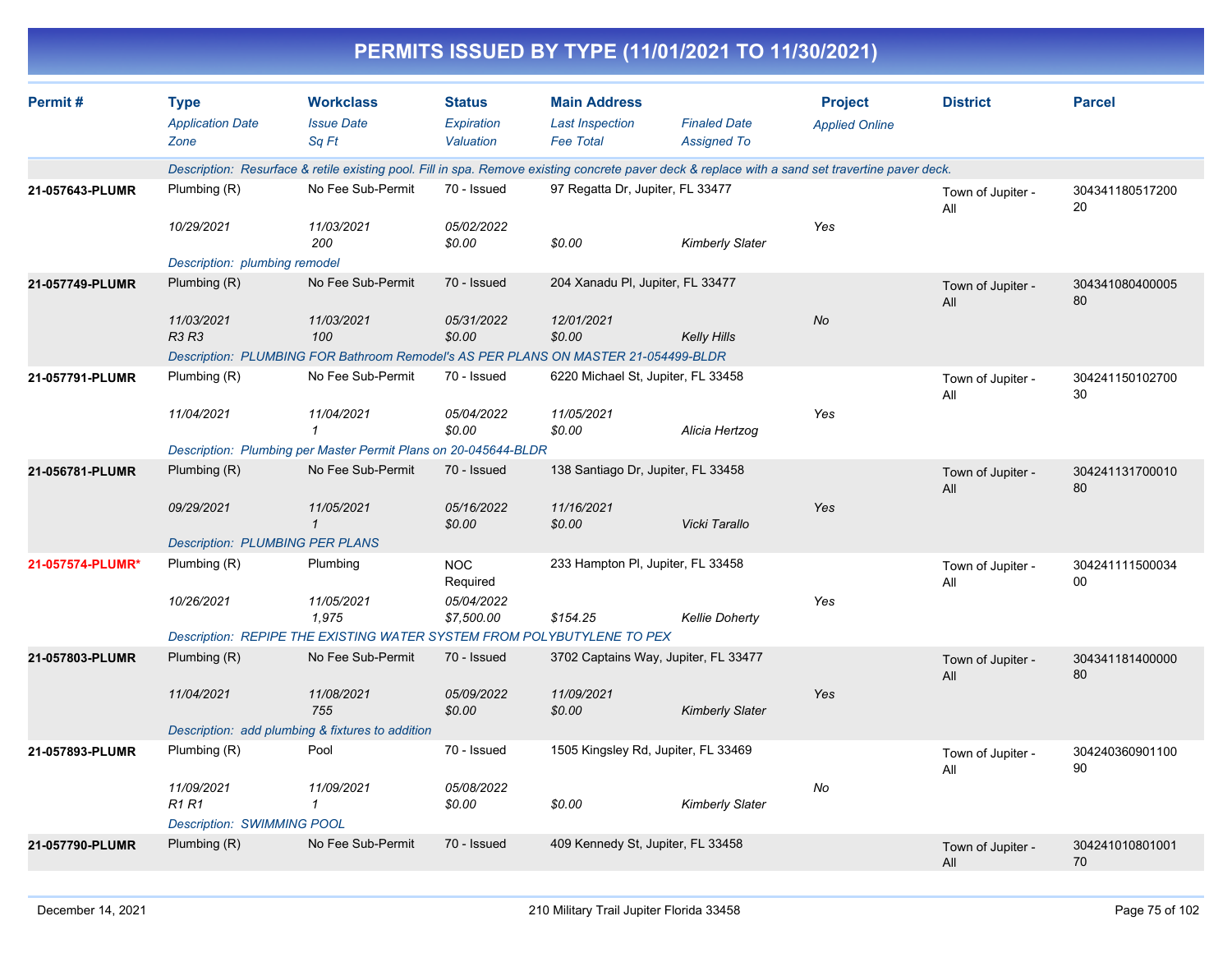| Permit#         | <b>Type</b><br><b>Application Date</b><br>Zone   | <b>Workclass</b><br><b>Issue Date</b><br>Sa Ft                                              | <b>Status</b><br>Expiration<br>Valuation | <b>Main Address</b><br><b>Last Inspection</b><br><b>Fee Total</b> | <b>Finaled Date</b><br><b>Assigned To</b> | <b>Project</b><br><b>Applied Online</b> | <b>District</b>          | <b>Parcel</b>         |
|-----------------|--------------------------------------------------|---------------------------------------------------------------------------------------------|------------------------------------------|-------------------------------------------------------------------|-------------------------------------------|-----------------------------------------|--------------------------|-----------------------|
|                 | 11/04/2021                                       | 11/09/2021<br>$\mathbf{1}$                                                                  | 05/09/2022<br>\$0.00                     | 11/10/2021<br>\$0.00                                              | Vicki Tarallo                             | Yes                                     |                          |                       |
|                 | <b>Description: PLUMBING PER PLANS</b>           |                                                                                             |                                          |                                                                   |                                           |                                         |                          |                       |
| 21-057453-PLUMR | Plumbing (R)                                     | No Fee Sub-Permit                                                                           | 70 - Issued                              | 300 4Th St, Jupiter, FL 33458                                     |                                           |                                         | Town of Jupiter -<br>All | 304241010702401<br>40 |
|                 | 10/21/2021<br><b>R1R1</b>                        | 11/09/2021<br>600                                                                           | 06/06/2022<br>\$0.00                     | 12/07/2021<br>\$0.00                                              | Vicki Tarallo                             | Yes                                     |                          |                       |
|                 | <b>Description: PLUMBING PER PLANS</b>           |                                                                                             |                                          |                                                                   |                                           |                                         |                          |                       |
| 21-057775-PLUMR | Plumbing (R)                                     | No Fee Sub-Permit                                                                           | 70 - Issued                              | 123 Raintree Trl, Jupiter, FL 33458                               |                                           |                                         | Town of Jupiter -<br>All | 304241102200003<br>30 |
|                 | 11/04/2021                                       | 11/10/2021<br>80                                                                            | 05/11/2022<br>\$0.00                     | 11/12/2021<br>\$0.00                                              | <b>Kimberly Slater</b>                    | Yes                                     |                          |                       |
|                 | <b>Description: No Fee Sub Permit</b>            |                                                                                             |                                          |                                                                   |                                           |                                         |                          |                       |
| 21-057630-PLUMR | Plumbing (R)                                     | Plumbing                                                                                    | 70 - Issued                              | 161 Hampton PI, Jupiter, FL 33458                                 |                                           |                                         | Town of Jupiter -<br>All | 304241111500037<br>70 |
|                 | 10/28/2021                                       | 11/10/2021<br>1,975                                                                         | 05/09/2022<br>\$7,500.00                 | \$154.25                                                          | <b>Kimberly Slater</b>                    | Yes                                     |                          |                       |
|                 |                                                  | Description: REPIPE THE EXISTING WATER SYSTEM FROM POLYBUTYLENE TO PEX                      |                                          |                                                                   |                                           |                                         |                          |                       |
| 21-057998-PLUMR | Plumbing (R)                                     | Pool                                                                                        | 70 - Issued                              | 6060 Winding Lake Dr, Jupiter, FL 33458                           |                                           |                                         | Town of Jupiter -<br>All | 304240271000046<br>80 |
|                 | 11/12/2021<br>R <sub>1</sub> -A <sub>R1</sub> -A | 11/12/2021<br>221                                                                           | 05/16/2022<br>\$0.00                     | 11/16/2021<br>\$0.00                                              | Shandre Kellerman                         | No                                      |                          |                       |
|                 |                                                  | Description: PLUMBING FOR INSTALL POOL W/ PAVER DECK AS PER PLANS ON MASTER 21-054245-POOLR |                                          |                                                                   |                                           |                                         |                          |                       |
| 21-056338-PLUMR | Plumbing (R)                                     | Pool                                                                                        | 70 - Issued                              | 128 Porgee Rock PI, Jupiter, FL 33458                             |                                           |                                         | Town of Jupiter -<br>All | 304240330500020<br>60 |
|                 | 09/14/2021<br><b>RR RR</b>                       | 11/12/2021<br>393                                                                           | 05/11/2022<br>\$0.00                     | \$0.00                                                            | Suzanne Harrison                          | No                                      |                          |                       |
|                 |                                                  | Description: New Pool, Spa, Deck & Summer Kitchen                                           |                                          |                                                                   |                                           |                                         |                          |                       |
| 21-057744-PLUMR | Plumbing $(R)$                                   | No Fee Sub-Permit                                                                           | 70 - Issued                              | 1000 N Us 1 Hwy, 631, Jupiter, FL 33477                           |                                           |                                         | Town of Jupiter -<br>All | 304340312800006<br>81 |
|                 | 11/03/2021<br><b>R3 R3</b>                       | 11/15/2021<br>500                                                                           | 06/08/2022<br>\$0.00                     | 12/10/2021<br>\$0.00                                              | Suzanne Harrison                          | Yes                                     |                          |                       |
|                 | Description: plumbing per plans                  |                                                                                             |                                          |                                                                   |                                           |                                         |                          |                       |
| 21-057945-PLUMR | Plumbing (R)                                     | No Fee Sub-Permit                                                                           | 70 - Issued                              | 1104 Mohican Blvd, Jupiter, FL 33458                              |                                           |                                         | Town of Jupiter -<br>All | 304241020302000<br>10 |
|                 | 11/11/2021                                       | 11/16/2021<br>1                                                                             | 05/16/2022<br>\$0.00                     | 11/17/2021<br>\$0.00                                              | Vicki Tarallo                             | Yes                                     |                          |                       |
|                 | Description: Remodel/addition                    |                                                                                             |                                          |                                                                   |                                           |                                         |                          |                       |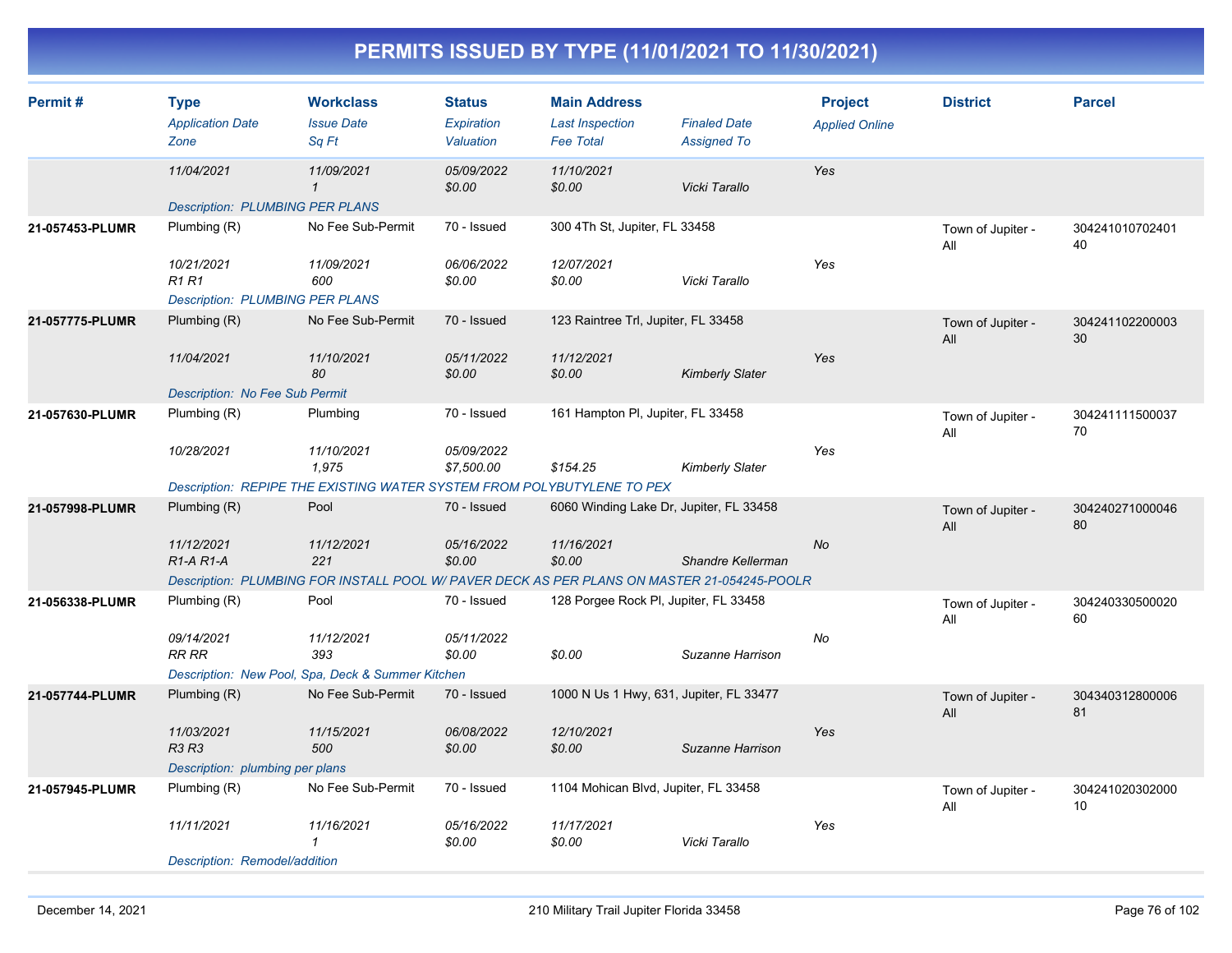| Permit#          | <b>Type</b><br><b>Application Date</b><br>Zone | <b>Workclass</b><br><b>Issue Date</b><br>Sq Ft                                         | <b>Status</b><br><b>Expiration</b><br>Valuation | <b>Main Address</b><br><b>Last Inspection</b><br><b>Fee Total</b> | <b>Finaled Date</b><br><b>Assigned To</b>                                                                                                                                           | <b>Project</b><br><b>Applied Online</b> | <b>District</b>          | <b>Parcel</b>                      |
|------------------|------------------------------------------------|----------------------------------------------------------------------------------------|-------------------------------------------------|-------------------------------------------------------------------|-------------------------------------------------------------------------------------------------------------------------------------------------------------------------------------|-----------------------------------------|--------------------------|------------------------------------|
| 21-057509-PLUMR  | Plumbing (R)                                   | Plumbing                                                                               | 70 - Issued                                     | 205 Sonata Dr, Jupiter, FL 33478                                  |                                                                                                                                                                                     |                                         | Town of Jupiter -<br>All | 304241040100704<br>80              |
|                  | 10/25/2021<br>R1R1                             | 11/16/2021                                                                             | 05/16/2022<br>\$2.100.00                        | \$79.00                                                           | <b>Kimberly Slater</b>                                                                                                                                                              | Yes                                     |                          |                                    |
|                  |                                                | on exterior wall and tying in to the shower valve.                                     |                                                 |                                                                   | Description: Adding outdoor shower. Tying into cabana lavatory water line and adding shut off for outdoor shower. Drilling through cabinet and exterior wall. Mounting shower valve |                                         |                          |                                    |
| 21-058089-PLUMR* | Plumbing (R)                                   | No Fee Sub-Permit                                                                      | 70 - Issued                                     | 6274 Michael St, Jupiter, FL 33458                                |                                                                                                                                                                                     |                                         | Town of Jupiter -<br>All | 304241150102700<br>90              |
|                  | 11/17/2021<br><b>R1 R1</b>                     | 11/17/2021<br>3,900                                                                    | 05/16/2022<br>\$0.00                            | \$0.00                                                            | Shandre Kellerman                                                                                                                                                                   | No                                      |                          |                                    |
|                  |                                                | Description: PLUMBING FOR SINGLE FAMILY DWELLING AS PER PLANS ON MASTER 21-052880-BLDR |                                                 |                                                                   |                                                                                                                                                                                     |                                         |                          |                                    |
| 21-057830-PLUMR  | Plumbing (R)                                   | No Fee Sub-Permit                                                                      | 70 - Issued                                     | 141 Hawksbill Way, Jupiter, FL 33458                              |                                                                                                                                                                                     |                                         | Town of Jupiter -<br>All | 304241110200002<br>10 <sup>1</sup> |
|                  | 11/05/2021                                     | 11/18/2021<br>$\Omega$                                                                 | 05/17/2022<br>\$0.00                            | \$0.00                                                            | <b>Kelly Hills</b>                                                                                                                                                                  | Yes                                     |                          |                                    |
|                  |                                                | Description: Stub out kitchen drain and bar sink                                       |                                                 |                                                                   |                                                                                                                                                                                     |                                         |                          |                                    |
| 21-056672-PLUMR  | Plumbing (R)                                   | Pool                                                                                   | 70 - Issued                                     |                                                                   | 507 Sonoma Isles Cir, Jupiter, FL 33478                                                                                                                                             |                                         | Town of Jupiter -<br>All | 304240320300003<br>50              |
|                  | 09/27/2021<br><b>R1R1</b>                      | 11/18/2021<br>1                                                                        | 05/17/2022<br>\$0.00                            | \$0.00                                                            | Alicia Hertzog                                                                                                                                                                      | No                                      |                          |                                    |
|                  |                                                | Description: New gunite pool construction                                              |                                                 |                                                                   |                                                                                                                                                                                     |                                         |                          |                                    |
| 21-058134-PLUMR  | Plumbing $(R)$                                 | Pool                                                                                   | 70 - Issued                                     |                                                                   | 109 Cinder Dunes Pt, Jupiter, FL 33478                                                                                                                                              |                                         | Town of Jupiter -<br>All | 304240320600023<br>30              |
|                  | 11/18/2021<br><b>R1R1</b>                      | 11/18/2021<br>750                                                                      | 05/17/2022<br>\$0.00                            | \$0.00                                                            | <b>Kimberly Slater</b>                                                                                                                                                              | <b>No</b>                               |                          |                                    |
|                  |                                                | Description: Inground Gunite Pool and Spa                                              |                                                 |                                                                   |                                                                                                                                                                                     |                                         |                          |                                    |
| 21-057399-PLUMR  | Plumbing (R)                                   | No Fee Sub-Permit                                                                      | 70 - Issued                                     |                                                                   | 140 Via Santa Cruz, Jupiter, FL 33458                                                                                                                                               |                                         | Town of Jupiter -<br>All | 304241121600016<br>70              |
|                  | 10/20/2021                                     | 11/18/2021<br>200                                                                      | 05/31/2022<br>\$0.00                            | 12/01/2021<br>\$0.00                                              | Shandre Kellerman                                                                                                                                                                   | Yes                                     |                          |                                    |
|                  |                                                | Description: PLUMBING FOR Kitchen remodel per plans ON MASTER 21-057135-BLDR           |                                                 |                                                                   |                                                                                                                                                                                     |                                         |                          |                                    |
| 21-055108-PLUMR  | Plumbing (R)                                   | Pool                                                                                   | 70 - Issued                                     | 206 Anhinga Ln, Jupiter, FL 33458                                 |                                                                                                                                                                                     |                                         | Town of Jupiter -<br>All | 304241150200000<br>60              |
|                  | 07/29/2021<br><b>R1R1</b>                      | 11/18/2021<br>49                                                                       | 05/31/2022<br>\$0.00                            | 11/29/2021<br>\$0.00                                              | Lori-Lynn Weaver                                                                                                                                                                    | No                                      |                          |                                    |
|                  |                                                | Description: Attached new spa to existing pool and replace existing paver deck         |                                                 |                                                                   |                                                                                                                                                                                     |                                         |                          |                                    |
| 21-058021-PLUMR  | Plumbing (R)                                   | Plumbing                                                                               | 99 - Closed -<br><b>JCDS</b>                    | 279 Sussex Cir, Jupiter, FL 33458                                 |                                                                                                                                                                                     |                                         | Town of Jupiter -<br>All | 304241111500010<br>80              |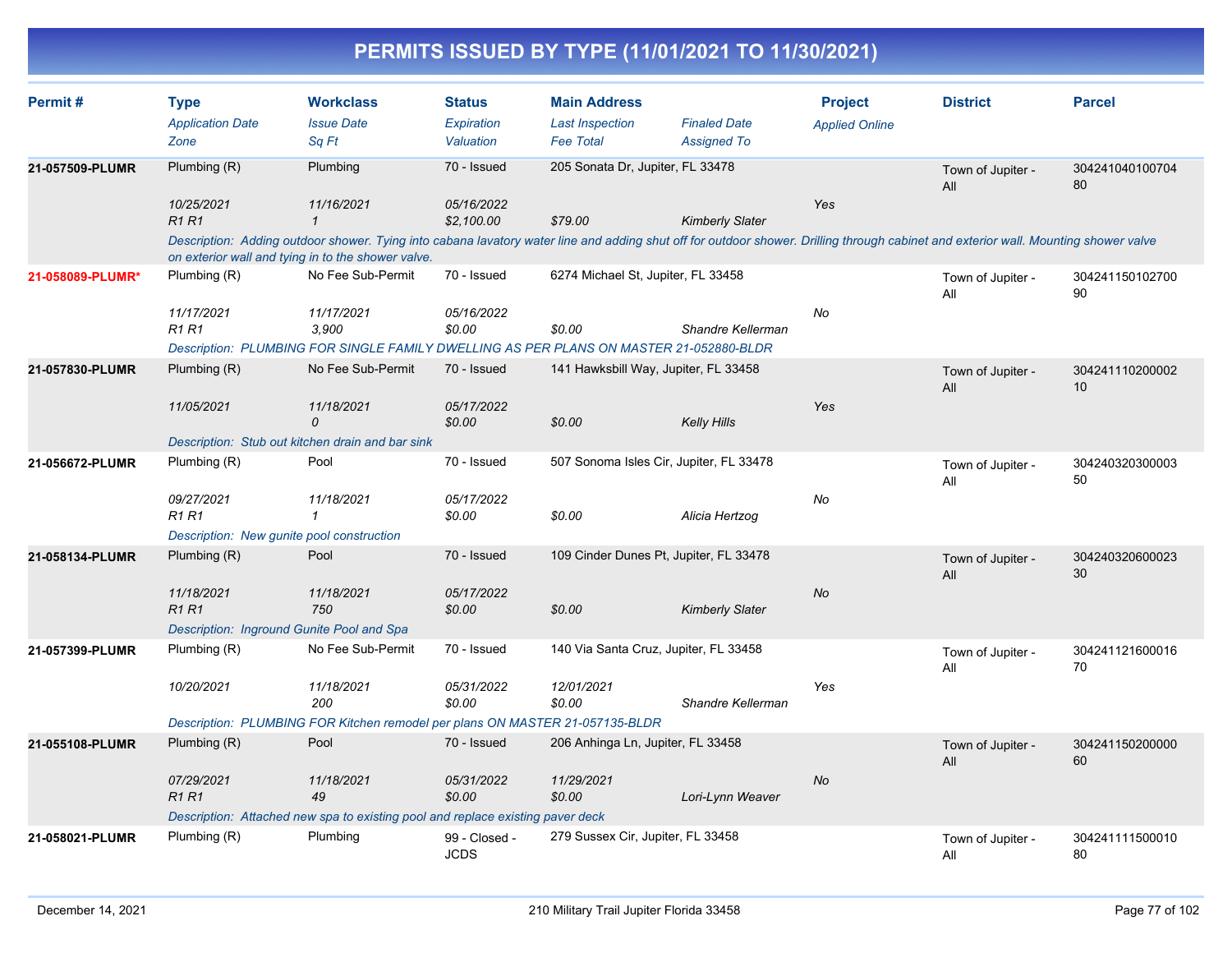|                 |                                                |                                                                                                                                                                                                                |                                          |                                                                   | PERMITS ISSUED BY TYPE (11/01/2021 TO 11/30/2021)                |                                         |                          |                       |
|-----------------|------------------------------------------------|----------------------------------------------------------------------------------------------------------------------------------------------------------------------------------------------------------------|------------------------------------------|-------------------------------------------------------------------|------------------------------------------------------------------|-----------------------------------------|--------------------------|-----------------------|
| Permit#         | <b>Type</b><br><b>Application Date</b><br>Zone | <b>Workclass</b><br><b>Issue Date</b><br>Sq Ft                                                                                                                                                                 | <b>Status</b><br>Expiration<br>Valuation | <b>Main Address</b><br><b>Last Inspection</b><br><b>Fee Total</b> | <b>Finaled Date</b><br><b>Assigned To</b>                        | <b>Project</b><br><b>Applied Online</b> | <b>District</b>          | <b>Parcel</b>         |
|                 | 11/15/2021                                     | 11/18/2021<br>1,975<br>Description: REPIPE THE EXISTING WATER SYSTEM FROM POLYBUTYLENE TO PEX                                                                                                                  | 05/18/2022<br>\$7,500.00                 | 11/19/2021<br>\$154.25                                            | 11/22/2021<br><b>Building-Department Completed</b>               | Yes                                     |                          |                       |
| 21-057795-PLUMR | Plumbing (R)<br>11/04/2021                     | Plumbing<br>11/19/2021                                                                                                                                                                                         | 70 - Issued<br>05/18/2022<br>\$650.00    | \$79.00                                                           | 129 Indigo River Pt, Jupiter, FL 33478<br><b>Kimberly Slater</b> | Yes                                     | Town of Jupiter -<br>All | 304240320500015<br>90 |
| 21-057692-PLUMR | Plumbing (R)                                   | Description: Install Watts 9D check valve and connect pool autofill<br>Plumbing                                                                                                                                | 70 - Issued                              |                                                                   | 14059 Marrian Ave, Jupiter, FL 33458                             |                                         | Town of Jupiter -<br>All | 304241220309800<br>31 |
|                 | 11/01/2021<br>R <sub>2</sub> R <sub>2</sub>    | 11/19/2021<br>$\mathcal I$<br>Description: APPROX 80' OF 3/4" PEX REPLACEMENT                                                                                                                                  | 05/18/2022<br>\$5,250.00                 | \$109.00                                                          | <b>Kimberly Slater</b>                                           | Yes                                     |                          |                       |
| 21-058084-PLUMR | Plumbing (R)<br>11/17/2021<br><b>RR RR</b>     | Pool<br>11/22/2021<br>640                                                                                                                                                                                      | 70 - Issued<br>06/06/2022<br>\$0.00      | 12/08/2021<br>\$0.00                                              | 204 Andros Harbour PI, Jupiter, FL 33458<br>Shandre Kellerman    | No                                      | Town of Jupiter -<br>All | 304240330500025<br>90 |
| 21-056918-PLUMR | Plumbing (R)<br>10/04/2021<br><b>RR RR</b>     | Description: PLUMBING FOR Pool, Spa, Paver deck, elect heat pump AS PER PLANS ON MASTER 21-056522-POOLR<br>Pool<br>11/22/2021<br>49<br>Description: Spa addition, pool existing, new EQ and electric heat pump | 70 - Issued<br>06/06/2022<br>\$0.00      | 12/08/2021<br>\$0.00                                              | 274 Rudder Cay Way, Jupiter, FL 33458<br>Suzanne Harrison        | No                                      | Town of Jupiter -<br>All | 304240320100010<br>10 |
| 21-057600-PLUMR | Plumbing (R)<br>10/27/2021<br><b>R1 R1</b>     | Pool<br>11/22/2021<br>712<br><b>Description: POOL PLUMBING PER PLANS</b>                                                                                                                                       | 70 - Issued<br>06/01/2022<br>\$0.00      | 12/03/2021<br>\$0.00                                              | 109 Crimson Isles Dr, Jupiter, FL 33478<br>Vicki Tarallo         | No                                      | Town of Jupiter -<br>All | 304240320600025<br>50 |
| 21-057613-PLUMR | Plumbing (R)<br>10/27/2021                     | No Fee Sub-Permit<br>11/22/2021<br>2,000                                                                                                                                                                       | 70 - Issued<br>05/23/2022<br>\$0.00      | 30 E Riverside Dr, Jupiter, FL 33469<br>\$0.00                    | Vicki Tarallo                                                    | Yes                                     | Town of Jupiter -<br>All | 304340310000300<br>72 |
| 21-057527-PLUMR | Plumbing (R)<br>10/25/2021                     | <b>Description: PLUMBING PER PLANS</b><br>No Fee Sub-Permit<br>11/22/2021<br>13,000                                                                                                                            | 70 - Issued<br>05/23/2022<br>\$0.00      | 120 Spyglass Ln, Jupiter, FL 33477<br>\$0.00                      | Vicki Tarallo                                                    | Yes                                     | Town of Jupiter -<br>All | 304341071500023<br>60 |
|                 |                                                | <b>Description: PLUMBING PER PLANS</b>                                                                                                                                                                         |                                          |                                                                   |                                                                  |                                         |                          |                       |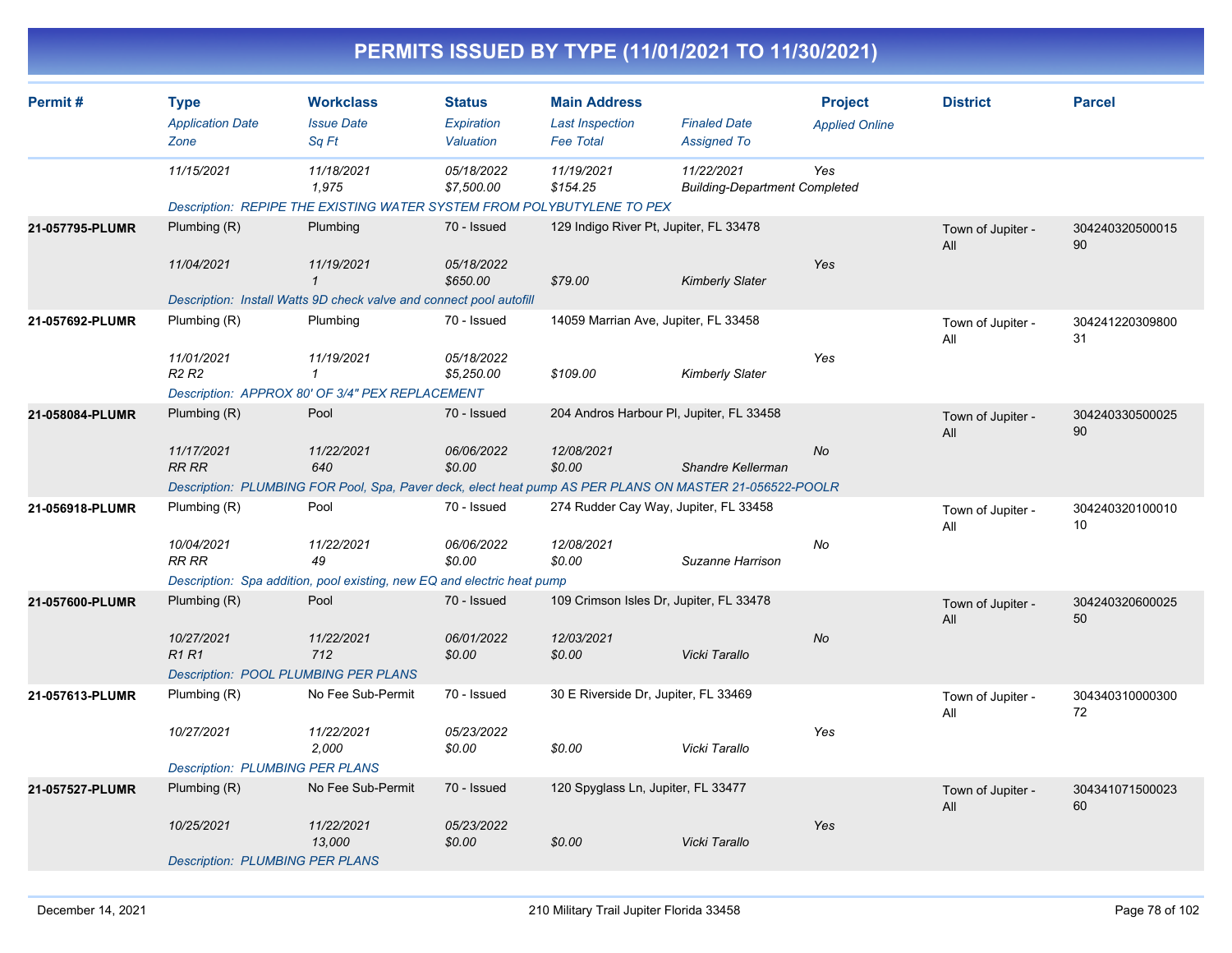| Permit#         | <b>Type</b><br><b>Application Date</b><br>Zone | <b>Workclass</b><br><b>Issue Date</b><br>Sq Ft                                            | <b>Status</b><br>Expiration<br>Valuation | <b>Main Address</b><br><b>Last Inspection</b><br><b>Fee Total</b> | <b>Finaled Date</b><br><b>Assigned To</b>          | <b>Project</b><br><b>Applied Online</b> | <b>District</b>          | <b>Parcel</b>         |
|-----------------|------------------------------------------------|-------------------------------------------------------------------------------------------|------------------------------------------|-------------------------------------------------------------------|----------------------------------------------------|-----------------------------------------|--------------------------|-----------------------|
| 21-057285-PLUMR | Plumbing (R)<br>10/15/2021<br><b>R1 R1</b>     | No Fee Sub-Permit<br>11/23/2021<br>1                                                      | 70 - Issued<br>05/22/2022<br>\$0.00      | 101 Cerulean Key Way, Jupiter, FL 33478<br>\$0.00                 | Alicia Hertzog                                     | Yes                                     | Town of Jupiter -<br>All | 304240320600018<br>80 |
|                 | Description: Plumbing plan                     |                                                                                           |                                          |                                                                   |                                                    |                                         |                          |                       |
| 21-058202-PLUMR | Plumbing (R)                                   | No Fee Sub-Permit                                                                         | 70 - Issued                              | 133 Regatta Dr, Jupiter, FL 33477                                 |                                                    |                                         | Town of Jupiter -<br>All | 304341180200022<br>40 |
|                 | 11/22/2021                                     | 11/24/2021<br>$\mathbf{1}$                                                                | 05/31/2022<br>\$0.00                     | 11/29/2021<br>\$0.00                                              | <b>Kimberly Slater</b>                             | Yes                                     |                          |                       |
|                 |                                                | Description: new plumbing per approved plans                                              |                                          |                                                                   |                                                    |                                         |                          |                       |
| 21-057284-PLUMR | Plumbing (R)                                   | No Fee Sub-Permit                                                                         | 99 - Closed -<br><b>JCDS</b>             | 159 Carmela Ct, Jupiter, FL 33478                                 |                                                    |                                         | Town of Jupiter -<br>All | 304241040100201<br>50 |
|                 | 10/15/2021                                     | 11/29/2021                                                                                | 05/31/2022<br>\$0.00                     | 12/01/2021<br>\$0.00                                              | 12/02/2021<br><b>Building-Department Completed</b> | Yes                                     |                          |                       |
|                 | Description: plumbing per plan                 |                                                                                           |                                          |                                                                   |                                                    |                                         |                          |                       |
| 21-058293-PLUMR | Plumbing $(R)$                                 | No Fee Sub-Permit                                                                         | 70 - Issued                              | 201 Echo Dr, Jupiter, FL 33458                                    |                                                    |                                         | Town of Jupiter -<br>All | 304241111600000<br>10 |
|                 | 11/28/2021                                     | 11/29/2021<br>0                                                                           | 05/31/2022<br>\$0.00                     | 12/02/2021<br>\$0.00                                              | <b>Kimberly Slater</b>                             | Yes                                     |                          |                       |
|                 | Description: Install plumbing per print        |                                                                                           |                                          |                                                                   |                                                    |                                         |                          |                       |
| 21-058002-PLUMR | Plumbing (R)                                   | Pool                                                                                      | 70 - Issued                              | 707 Willet Ave, Jupiter, FL 33458                                 |                                                    |                                         | Town of Jupiter -<br>All | 304241010700300<br>60 |
|                 | 11/12/2021<br><b>R1 R1</b>                     | 11/30/2021<br>$\mathbf{1}$                                                                | 05/29/2022<br>\$0.00                     | \$0.00                                                            | Shandre Kellerman                                  | No                                      |                          |                       |
|                 |                                                | Description: PLIUMBING FOR Inground swimming pool, AS PER PLANS ON MASTER 21-057274-POOLR |                                          |                                                                   |                                                    |                                         |                          |                       |
| 21-055662-PLUMR | Plumbing (R)                                   | Pool                                                                                      | 70 - Issued                              | 468 Mariner Dr, Jupiter, FL 33477                                 |                                                    |                                         | Town of Jupiter -<br>All | 304341170300060<br>10 |
|                 | 08/18/2021<br><b>R1R1</b>                      | 11/30/2021<br>916                                                                         | 05/29/2022<br>\$0.00                     | \$0.00                                                            | <b>Kelly Hills</b>                                 | <b>No</b>                               |                          |                       |
|                 | Deck by Others.                                | Description: In-Ground Swimming Pool and Spa, Provide Gas Heater.                         |                                          |                                                                   |                                                    |                                         |                          |                       |
| 21-058169-PLUMR | Plumbing (R)                                   | Plumbing                                                                                  | 70 - Issued                              | 468 Mariner Dr, Jupiter, FL 33477                                 |                                                    |                                         | Town of Jupiter -<br>All | 304341170300060<br>10 |
|                 | 11/19/2021                                     | 11/30/2021<br>$\mathcal I$                                                                | 05/31/2022<br>\$650.00                   | \$79.00                                                           | Kelly Hills                                        | Yes                                     |                          |                       |
|                 | Description: Install a watts 9-D for pool      |                                                                                           |                                          |                                                                   |                                                    |                                         |                          |                       |
| 21-056569-PLUMR | Plumbing $(R)$                                 | Pool                                                                                      | 70 - Issued                              | 106 Lagrange Way, Jupiter, FL 33458                               |                                                    |                                         | Town of Jupiter -<br>All | 304241140700042<br>40 |
|                 |                                                |                                                                                           |                                          |                                                                   |                                                    |                                         |                          |                       |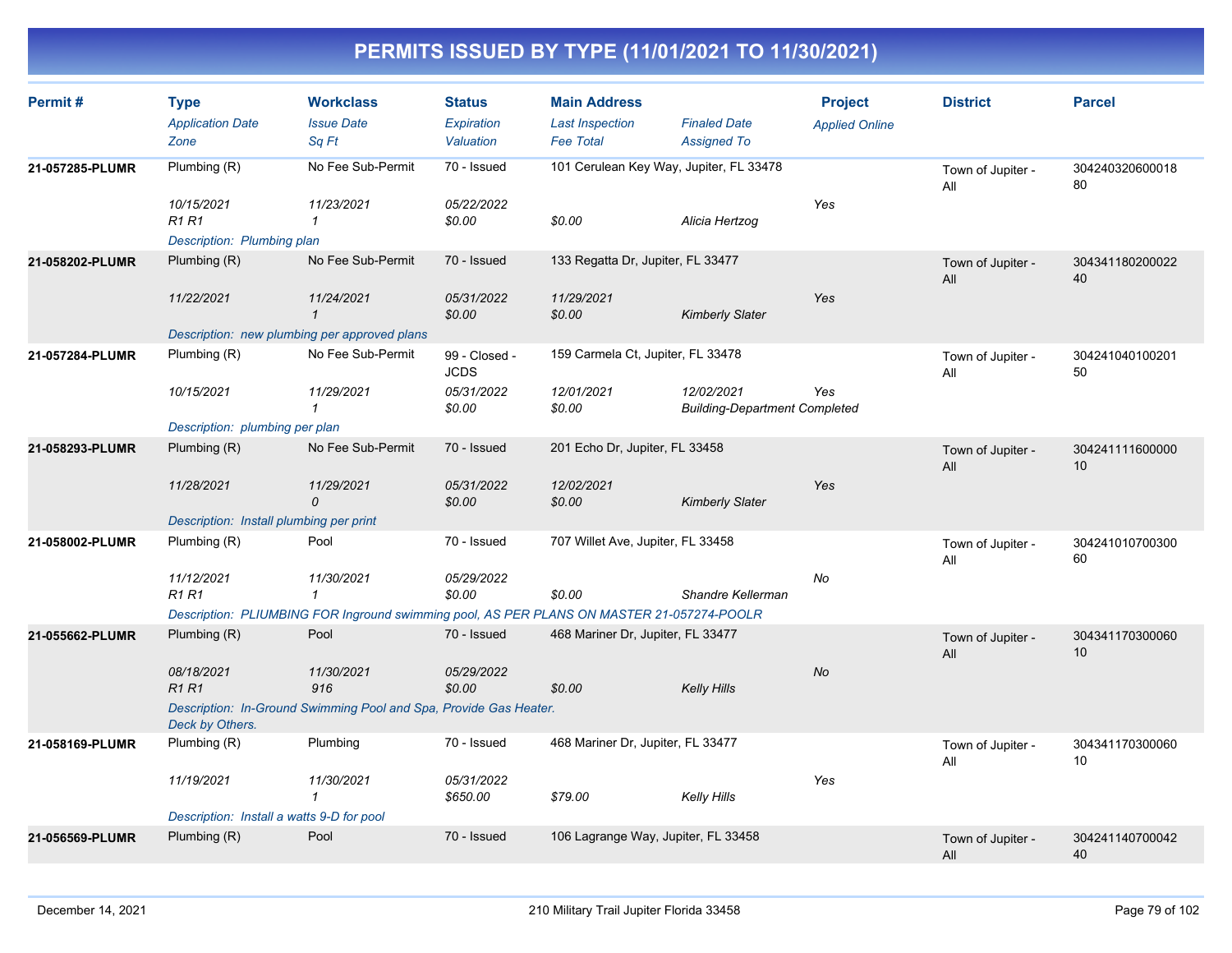|                 |                                                |                                                                                                                                                  |                                          |                                                                   | PERMITS ISSUED BY TYPE (11/01/2021 TO 11/30/2021) |                                         |                                         |                       |
|-----------------|------------------------------------------------|--------------------------------------------------------------------------------------------------------------------------------------------------|------------------------------------------|-------------------------------------------------------------------|---------------------------------------------------|-----------------------------------------|-----------------------------------------|-----------------------|
| Permit#         | <b>Type</b><br><b>Application Date</b><br>Zone | <b>Workclass</b><br><b>Issue Date</b><br>Sq Ft                                                                                                   | <b>Status</b><br>Expiration<br>Valuation | <b>Main Address</b><br><b>Last Inspection</b><br><b>Fee Total</b> | <b>Finaled Date</b><br><b>Assigned To</b>         | <b>Project</b><br><b>Applied Online</b> | <b>District</b>                         | <b>Parcel</b>         |
|                 | 09/22/2021<br><b>MXD MXD</b>                   | 11/30/2021<br>576<br>Description: New pool/spa construction AS PER PLANS ON MASTER 21-056358-POOLR                                               | 06/06/2022<br>\$0.00                     | 12/08/2021<br>\$0.00                                              | Shandre Kellerman                                 | <b>No</b>                               |                                         |                       |
|                 |                                                |                                                                                                                                                  |                                          |                                                                   |                                                   |                                         | <b>PERMITS ISSUED FOR PLUMBING (R):</b> | 48                    |
| POOL (R)        |                                                |                                                                                                                                                  |                                          |                                                                   |                                                   |                                         |                                         |                       |
| 21-056525-POOLR | Pool (R)                                       | In Ground Pool/Spa                                                                                                                               | 70 - Issued                              | 102 Wicklow Ln, Jupiter, FL 33458                                 |                                                   |                                         | Town of Jupiter -<br>All                | 304241132300020<br>10 |
|                 | 09/21/2021                                     | 11/01/2021<br>629                                                                                                                                | 05/31/2022<br>\$85,000.00                | 11/30/2021<br>\$1,742.50                                          | Shandre Kellerman                                 | Yes                                     |                                         |                       |
|                 |                                                | Description: Inground Gunite Pool and Paver Deck<br>In Ground Pool/Spa                                                                           | 70 - Issued                              | 104 Angelfish Ln, Jupiter, FL 33477                               |                                                   |                                         |                                         |                       |
| 21-055179-POOLR | Pool (R)                                       |                                                                                                                                                  |                                          |                                                                   |                                                   |                                         | Town of Jupiter -<br>All                | 304341080500300<br>40 |
|                 | 08/02/2021<br><b>R3 R3</b>                     | 11/01/2021<br>2,328                                                                                                                              | 06/13/2022<br>\$45,080.00                | 12/13/2021<br>\$924.14                                            | <b>Kelly Hills</b>                                | Yes                                     |                                         |                       |
|                 |                                                | Description: Resurface & retile existing pool. Fill in spa. Remove existing concrete paver deck & replace with a sand set travertine paver deck. |                                          |                                                                   |                                                   |                                         |                                         |                       |
| 21-055778-POOLR | Pool (R)                                       | In Ground Pool/Spa                                                                                                                               | <b>NOC</b><br>Required                   | 214 Hampton Cir, Jupiter, FL 33458                                |                                                   |                                         | Town of Jupiter -<br>All                | 304241111500014<br>80 |
|                 | 08/23/2021                                     | 11/01/2021<br>392                                                                                                                                | 05/31/2022<br>\$47,900.00                | 11/30/2021<br>\$981.95                                            | Suzanne Harrison                                  | Yes                                     |                                         |                       |
|                 | Description: Poo with paver deck               | In Ground Pool/Spa                                                                                                                               | 70 - Issued                              |                                                                   |                                                   |                                         |                                         |                       |
| 21-056155-POOLR | Pool (R)                                       |                                                                                                                                                  |                                          | 1505 Kingsley Rd, Jupiter, FL 33469                               |                                                   | Yes                                     | Town of Jupiter -<br>All                | 304240360901100<br>90 |
|                 | 09/07/2021                                     | 11/09/2021<br>$\mathcal I$                                                                                                                       | 05/09/2022<br>\$38,700.00                | \$793.35                                                          | <b>Kimberly Slater</b>                            |                                         |                                         |                       |
|                 | <b>Description: SWIMMING POOL</b>              |                                                                                                                                                  |                                          |                                                                   |                                                   |                                         |                                         |                       |
| 21-055658-POOLR | Pool (R)                                       | In Ground Pool/Spa                                                                                                                               | 70 - Issued                              |                                                                   | 128 Porgee Rock Pl, Jupiter, FL 33458             |                                         | Town of Jupiter -<br>All                | 304240330500020<br>60 |
|                 | 08/18/2021<br><b>RR RR</b>                     | 11/12/2021<br>393                                                                                                                                | 05/11/2022<br>\$86,386.10                | \$1,770.92                                                        | Suzanne Harrison                                  | Yes                                     |                                         |                       |
|                 |                                                | Description: New Pool, Spa, Deck & Summer Kitchen                                                                                                |                                          |                                                                   |                                                   |                                         |                                         |                       |
| 21-057588-POOLR | Pool (R)                                       | In Ground Pool/Spa                                                                                                                               | 70 - Issued                              |                                                                   | 109 Cinder Dunes Pt, Jupiter, FL 33478            |                                         | Town of Jupiter -<br>aii                | 304240320600023<br>30 |
|                 | 10/27/2021                                     | 11/18/2021<br>750                                                                                                                                | 05/17/2022<br>\$86,000.00                | \$1,758.70                                                        | <b>Kimberly Slater</b>                            | Yes                                     |                                         |                       |
| 21-053701-POOLR | Pool (R)                                       | Description: Inground Gunite Pool and Spa<br>In Ground Pool/Spa                                                                                  | 70 - Issued                              |                                                                   | 507 Sonoma Isles Cir, Jupiter, FL 33478           |                                         |                                         |                       |
|                 |                                                |                                                                                                                                                  |                                          |                                                                   |                                                   |                                         | Town of Jupiter -<br>All                | 304240320300003<br>50 |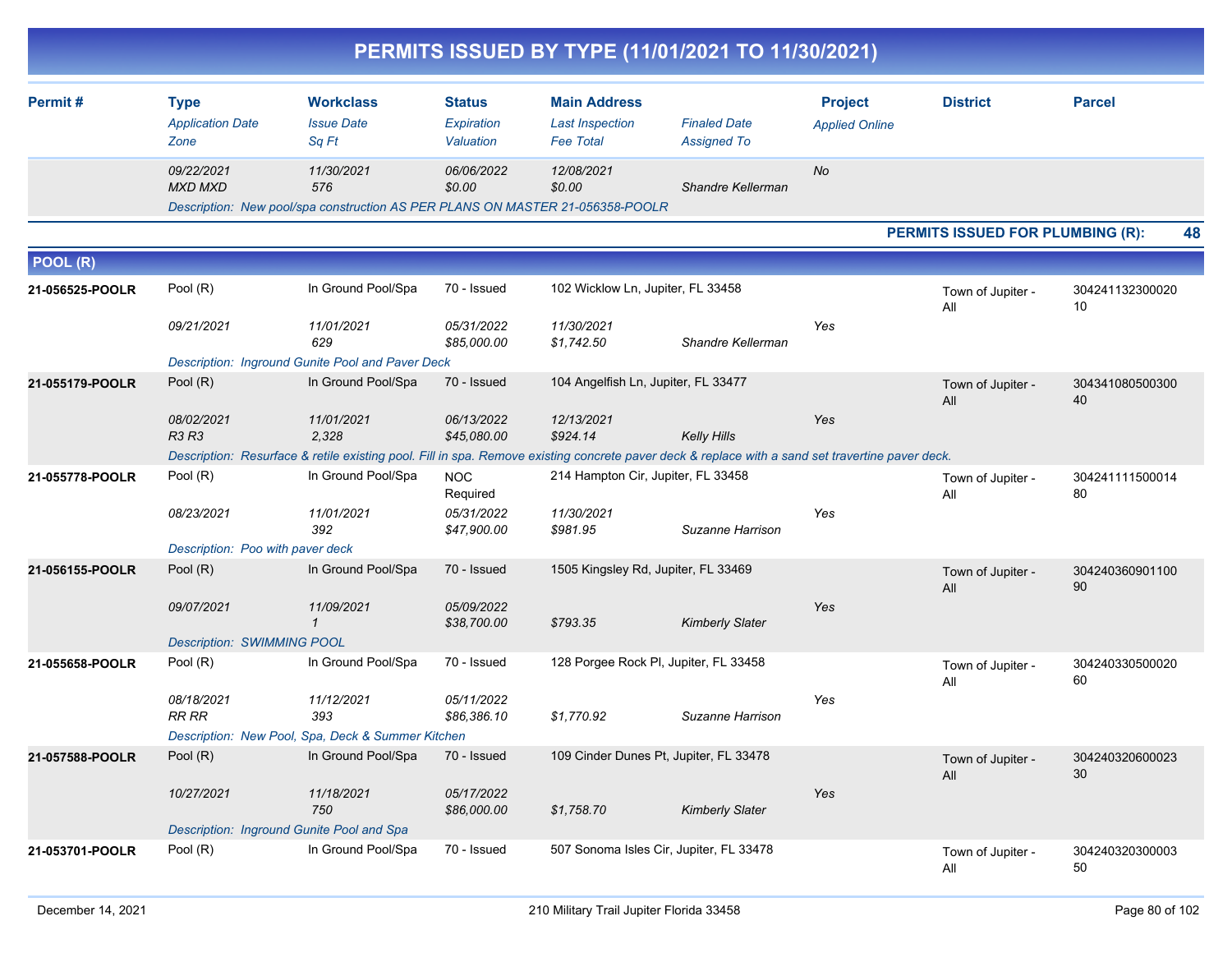| Permit#         | <b>Type</b><br><b>Application Date</b><br>Zone                          | <b>Workclass</b><br><b>Issue Date</b><br>Sq Ft                                 | <b>Status</b><br>Expiration<br>Valuation | <b>Main Address</b><br><b>Last Inspection</b><br><b>Fee Total</b> | <b>Finaled Date</b><br><b>Assigned To</b> | <b>Project</b><br><b>Applied Online</b> | <b>District</b>          | <b>Parcel</b>         |
|-----------------|-------------------------------------------------------------------------|--------------------------------------------------------------------------------|------------------------------------------|-------------------------------------------------------------------|-------------------------------------------|-----------------------------------------|--------------------------|-----------------------|
|                 | 06/09/2021<br><b>R1 R1</b><br>Description: New gunite pool construction | 11/18/2021<br>1                                                                | 05/17/2022<br>\$77,814.00                | \$1,595.18                                                        | Alicia Hertzog                            | Yes                                     |                          |                       |
| 21-053629-POOLR | Pool (R)                                                                | In Ground Pool/Spa                                                             | 70 - Issued                              | 206 Anhinga Ln, Jupiter, FL 33458                                 |                                           |                                         | Town of Jupiter -<br>All | 304241150200000<br>60 |
|                 | 06/08/2021<br><b>R1R1</b>                                               | 11/18/2021<br>49                                                               | 05/31/2022<br>\$78,220.00                | 12/01/2021<br>\$1,603.51                                          | Suzanne Harrison                          | Yes                                     |                          |                       |
|                 |                                                                         | Description: Attached new spa to existing pool and replace existing paver deck |                                          |                                                                   |                                           |                                         |                          |                       |
| 21-056330-POOLR | Pool (R)                                                                | In Ground Pool/Spa                                                             | 70 - Issued                              | 274 Rudder Cay Way, Jupiter, FL 33458                             |                                           |                                         | Town of Jupiter -<br>All | 304240320100010<br>10 |
|                 | 09/13/2021                                                              | 11/22/2021<br>49                                                               | 06/06/2022<br>\$62,500.00                | 12/08/2021<br>\$1,281.25                                          | Suzanne Harrison                          | Yes                                     |                          |                       |
|                 |                                                                         | Description: Spa addition, pool existing, new EQ and electric heat pump        |                                          |                                                                   |                                           |                                         |                          |                       |
| 21-057110-POOLR | Pool (R)                                                                | In Ground Pool/Spa                                                             | 70 - Issued                              | 109 Crimson Isles Dr, Jupiter, FL 33478                           |                                           |                                         | Town of Jupiter -<br>All | 304240320600025<br>50 |
|                 | 10/11/2021<br><b>R1 R1</b>                                              | 11/22/2021<br>712                                                              | 06/01/2022<br>\$83,000.00                | 12/03/2021<br>\$1,701.50                                          | Vicki Tarallo                             | Yes                                     |                          |                       |
|                 |                                                                         | Description: IN-GROUND GUNITE POOL, SPA AND PAVER DECK                         |                                          |                                                                   |                                           |                                         |                          |                       |
| 21-056522-POOLR | Pool (R)                                                                | In Ground Pool/Spa                                                             | <b>NOC</b><br>Required                   | 204 Andros Harbour PI, Jupiter, FL 33458                          |                                           |                                         | Town of Jupiter -<br>All | 304240330500025<br>90 |
|                 | 09/21/2021                                                              | 11/22/2021<br>640                                                              | 06/08/2022<br>\$80,900.00                | 12/10/2021<br>\$1,658.45                                          | Shandre Kellerman                         | Yes                                     |                          |                       |
|                 |                                                                         | Description: Pool, Spa, Paver deck, elect heat pump                            |                                          |                                                                   |                                           |                                         |                          |                       |
| 21-057274-POOLR | Pool (R)                                                                | In Ground Pool/Spa                                                             | 70 - Issued                              | 707 Willet Ave, Jupiter, FL 33458                                 |                                           |                                         | Town of Jupiter -<br>All | 304241010700300<br>60 |
|                 | 10/15/2021                                                              | 11/30/2021<br>$\mathbf{1}$                                                     | 05/31/2022<br>\$52,496.00                | \$1,076.17                                                        | Shandre Kellerman                         | Yes                                     |                          |                       |
|                 | Description: Inground swimming pool,                                    |                                                                                |                                          |                                                                   |                                           |                                         |                          |                       |
| 21-056358-POOLR | Pool (R)                                                                | In Ground Pool/Spa                                                             | 70 - Issued                              | 106 Lagrange Way, Jupiter, FL 33458                               |                                           |                                         | Town of Jupiter -<br>All | 304241140700042<br>40 |
|                 | 09/14/2021                                                              | 11/30/2021<br>576                                                              | 06/06/2022<br>\$99,490.00                | 12/08/2021<br>\$2,039.55                                          | Shandre Kellerman                         | Yes                                     |                          |                       |
|                 | Description: New pool/spa construction                                  |                                                                                |                                          |                                                                   |                                           |                                         |                          |                       |
| 21-055044-POOLR | Pool (R)                                                                | In Ground Pool/Spa                                                             | 70 - Issued                              | 468 Mariner Dr, Jupiter, FL 33477                                 |                                           |                                         | Town of Jupiter -<br>All | 304341170300060<br>10 |
|                 | 07/28/2021<br><b>R1R1</b>                                               | 11/30/2021<br>$\mathbf{1}$                                                     | 05/31/2022<br>\$88,000.00                | \$1,804.00                                                        | Kelly Hills                               | Yes                                     |                          |                       |
|                 | Deck by Others.                                                         | Description: In-Ground Swimming Pool and Spa, Provide Gas Heater.              |                                          |                                                                   |                                           |                                         |                          |                       |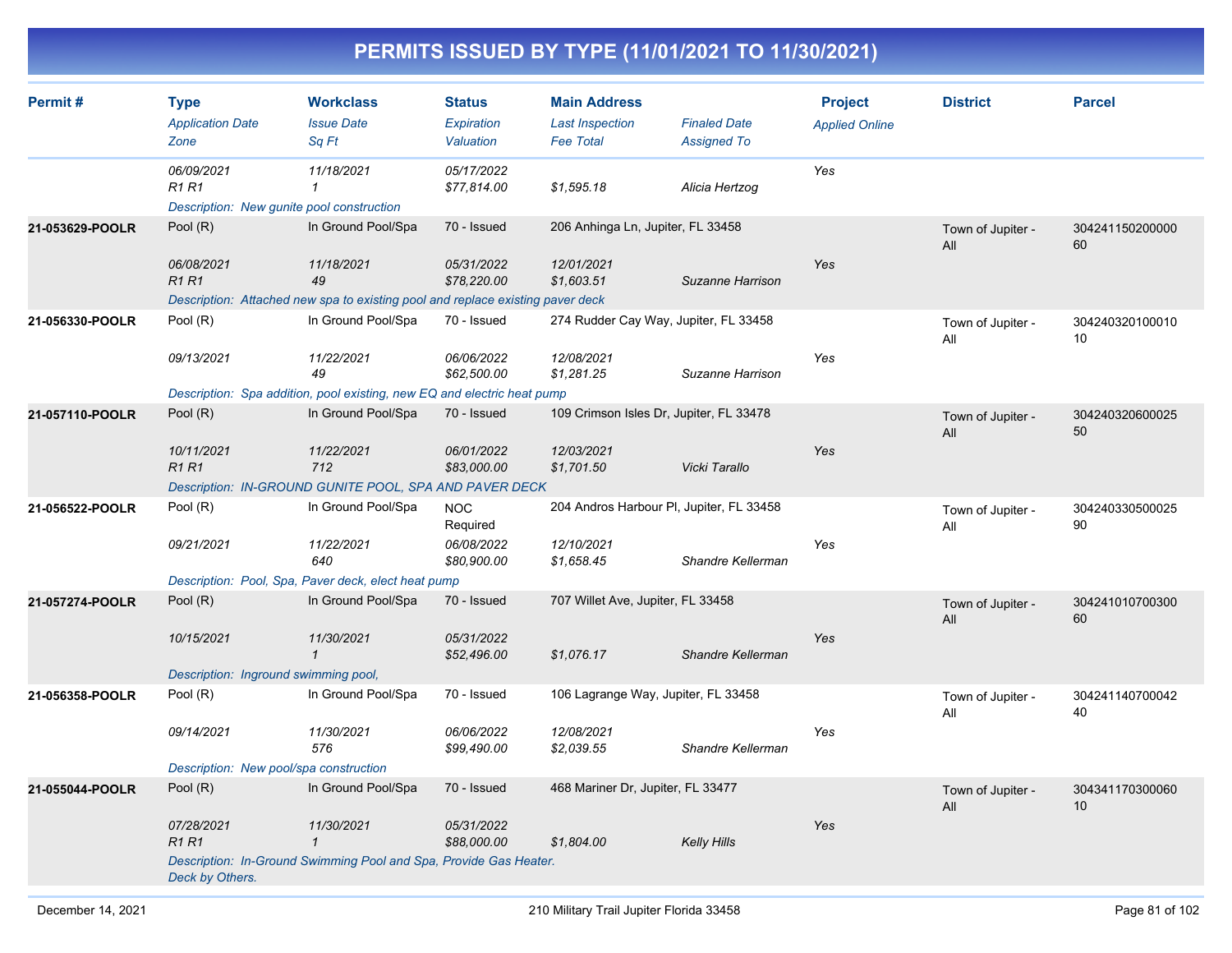|                  | PERMITS ISSUED BY TYPE (11/01/2021 TO 11/30/2021)                        |                                                         |                                          |                                                                   |                                                                                                                  |                                         |                              |                                    |  |  |  |
|------------------|--------------------------------------------------------------------------|---------------------------------------------------------|------------------------------------------|-------------------------------------------------------------------|------------------------------------------------------------------------------------------------------------------|-----------------------------------------|------------------------------|------------------------------------|--|--|--|
| Permit#          | <b>Type</b><br><b>Application Date</b><br>Zone                           | <b>Workclass</b><br><b>Issue Date</b><br>Sq Ft          | <b>Status</b><br>Expiration<br>Valuation | <b>Main Address</b><br><b>Last Inspection</b><br><b>Fee Total</b> | <b>Finaled Date</b><br><b>Assigned To</b>                                                                        | <b>Project</b><br><b>Applied Online</b> | <b>District</b>              | <b>Parcel</b>                      |  |  |  |
|                  |                                                                          |                                                         |                                          |                                                                   |                                                                                                                  |                                         | PERMITS ISSUED FOR POOL (R): | 14                                 |  |  |  |
| <b>ROOF (C)</b>  |                                                                          |                                                         |                                          |                                                                   |                                                                                                                  |                                         |                              |                                    |  |  |  |
| 21-057122-ROOF-C | Root(C)                                                                  | Roof - Commercial<br>- Re-Roof                          | 70 - Issued                              | 33458                                                             | 823 University Blvd, BLDG 500, Jupiter, FL                                                                       |                                         | Town of Jupiter -<br>All     | 304241241300200<br>00              |  |  |  |
|                  | 10/11/2021<br><b>MXD MXD</b><br><b>Description: REROOF CONCRETE TILE</b> | 11/02/2021<br>12,000                                    | 05/31/2022<br>\$75,000.00                | 11/30/2021<br>\$1,537.50                                          | Angela Carpentiere                                                                                               | Yes                                     |                              |                                    |  |  |  |
| 21-057124-ROOF-C | Root(C)                                                                  | Roof - Commercial<br>- Re-Roof                          | 70 - Issued                              | 833 University Blvd Bldg 7,                                       |                                                                                                                  |                                         | Town of Jupiter -<br>All     | 304241241300200<br>00 <sup>°</sup> |  |  |  |
|                  | 10/11/2021<br><b>MXD MXD</b><br>Description: REROOF - CONCRETE TILE      | 11/04/2021<br>12,000                                    | 05/03/2022<br>\$75,000.00                | \$1.537.50                                                        | Vicki Tarallo                                                                                                    | Yes                                     |                              |                                    |  |  |  |
| 21-057056-ROOF-C | Root(C)                                                                  | Roof - Commercial<br>- Re-Roof                          | 70 - Issued                              | 700 S Us Highway 1, COMMODORE,<br>Jupiter, FL 33477               |                                                                                                                  |                                         | Town of Jupiter -<br>All     | 304341065000110<br>10              |  |  |  |
|                  | 10/08/2021<br>US-1/ICW US-1/ICW                                          | 11/05/2021<br>25,430                                    | 05/04/2022<br>\$82,495.00                | \$1,691.15                                                        | <b>Kelly Hills</b>                                                                                               | Yes                                     |                              |                                    |  |  |  |
|                  | Description: Roof Polyurethane Coating                                   |                                                         |                                          |                                                                   |                                                                                                                  |                                         |                              |                                    |  |  |  |
| 21-057057-ROOF-C | Roof (C)                                                                 | Roof - Commercial<br>- Re-Roof                          | 70 - Issued                              | 700 S Us Highway 1, ANCHORAGE,<br>Jupiter, FL 33477               |                                                                                                                  |                                         | Town of Jupiter -<br>All     | 304341065000110<br>10 <sup>°</sup> |  |  |  |
|                  | 10/08/2021<br>US-1/ICW US-1/ICW                                          | 11/05/2021<br>25,430                                    | 06/08/2022<br>\$122,345.00               | 12/10/2021<br>\$2,508.07                                          | <b>Kelly Hills</b>                                                                                               | Yes                                     |                              |                                    |  |  |  |
|                  | <b>Description: Polyurethane Coating</b>                                 |                                                         |                                          |                                                                   |                                                                                                                  |                                         |                              |                                    |  |  |  |
| 21-056450-ROOF-C | Root(C)                                                                  | Roof - Commercial<br>- Re-Roof                          | 99 - Closed -<br><b>JCDS</b>             | 1350 Echo Dr, Jupiter, FL 33458                                   |                                                                                                                  |                                         | Town of Jupiter -<br>All     | 304241110200200<br>00              |  |  |  |
|                  | 09/16/2021<br>R2 R2                                                      | 11/05/2021<br>1,062                                     | 05/23/2022<br>\$21,350.00                | 11/22/2021<br>\$437.67                                            | 11/23/2021<br><b>Building-Department Completed</b>                                                               | Yes                                     |                              |                                    |  |  |  |
|                  |                                                                          |                                                         |                                          |                                                                   | Description: Replace old TPO roof with new 40 mil Duro-Last on one flat roof only on the south side of clubhouse |                                         |                              |                                    |  |  |  |
| 21-057268-ROOF-C | Roof (C)                                                                 | No Fee Sub-Permit                                       | 70 - Issued                              | 33477                                                             | 1605 Us Highway 1, BLDG 5, Jupiter, FL                                                                           |                                         | Town of Jupiter -<br>All     | 304341080000400<br>10              |  |  |  |
|                  | 10/15/2021<br>R3 R3                                                      | 11/09/2021<br>800                                       | <i>05/09/2022</i><br>\$0.00              | \$4.00                                                            | Suzanne Harrison                                                                                                 | Yes                                     |                              |                                    |  |  |  |
|                  |                                                                          | Description: Close roof at locations of chimney removal |                                          |                                                                   |                                                                                                                  |                                         |                              |                                    |  |  |  |
| 21-057265-ROOF-C | Root(C)                                                                  | No Fee Sub-Permit                                       | 70 - Issued                              | 33477                                                             | 1605 S Us Highway 1, BLDG 4, Jupiter, FL                                                                         |                                         | Town of Jupiter -<br>All     | 304341080000400<br>10              |  |  |  |
|                  | 10/15/2021<br>R3 R3                                                      | 11/09/2021<br>800                                       | 05/09/2022<br>\$0.00                     | \$4.00                                                            | Suzanne Harrison                                                                                                 | Yes                                     |                              |                                    |  |  |  |
|                  |                                                                          | Description: Close roof from removal of chimneys        |                                          |                                                                   |                                                                                                                  |                                         |                              |                                    |  |  |  |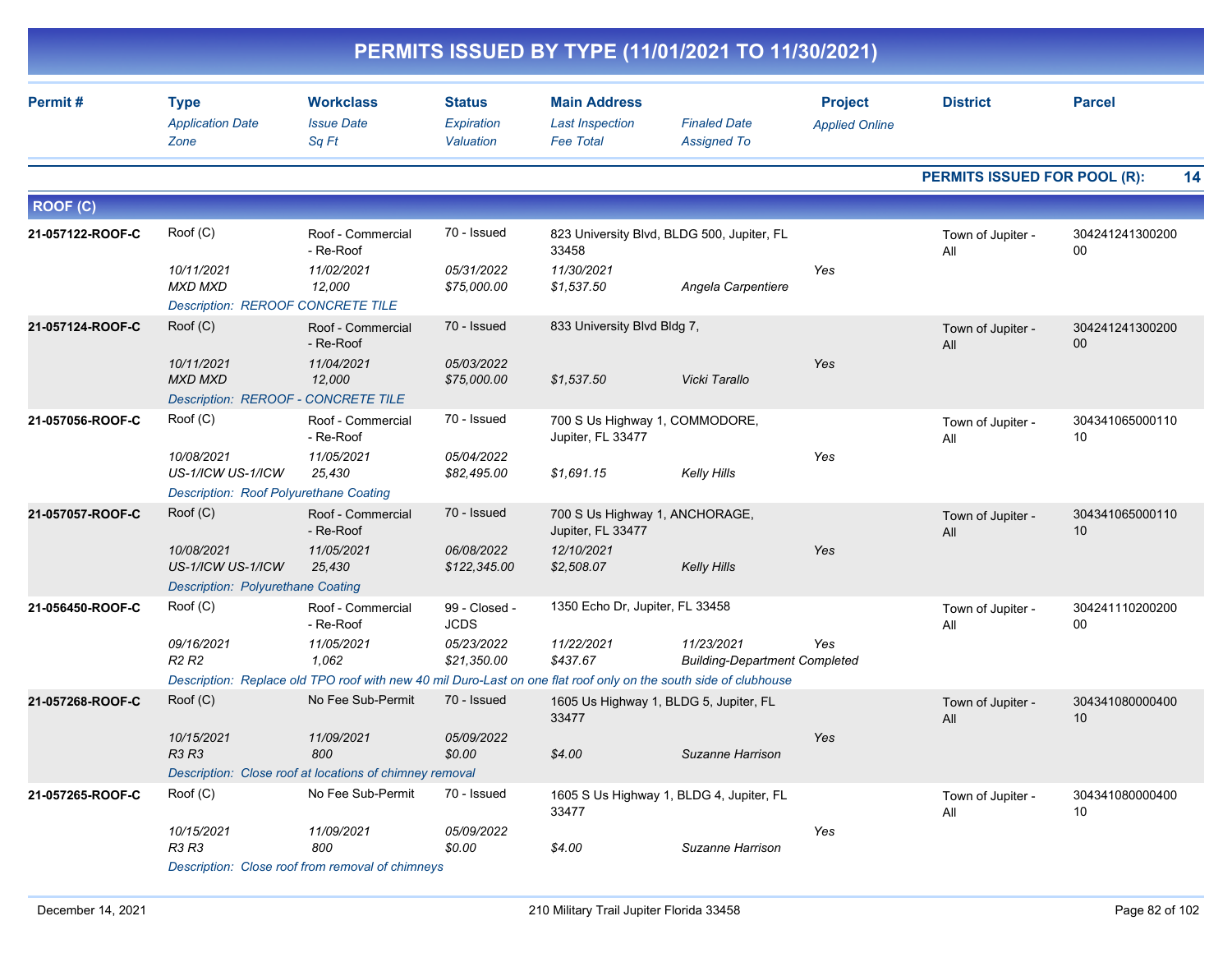| Permit#          | <b>Type</b><br><b>Application Date</b><br>Zone                               | <b>Workclass</b><br><b>Issue Date</b><br>Sq Ft                                                               | <b>Status</b><br>Expiration<br>Valuation | <b>Main Address</b><br><b>Last Inspection</b><br><b>Fee Total</b>              | <b>Finaled Date</b><br><b>Assigned To</b>             | <b>Project</b><br><b>Applied Online</b> | <b>District</b>          | <b>Parcel</b>         |
|------------------|------------------------------------------------------------------------------|--------------------------------------------------------------------------------------------------------------|------------------------------------------|--------------------------------------------------------------------------------|-------------------------------------------------------|-----------------------------------------|--------------------------|-----------------------|
| 21-057263-ROOF-C | Roof (C)<br>10/15/2021<br>R3 R3                                              | No Fee Sub-Permit<br>11/09/2021<br>800<br>Description: Close roof where chimneys removed                     | 70 - Issued<br>06/08/2022<br>\$0.00      | 1605 S Us Highway 1, BLDG 3, Jupiter, FL<br>33477<br>12/10/2021<br>\$4.00      | Suzanne Harrison                                      | Yes                                     | Town of Jupiter -<br>All | 304341080900300<br>10 |
| 21-056879-ROOF-C | Roof (C)<br>10/01/2021                                                       | No Fee Sub-Permit<br>11/09/2021<br>800<br>Description: Close roof where chimneys removed                     | 70 - Issued<br>05/09/2022<br>\$1.00      | 1605 S Us Highway 1, BLDG 1, Jupiter, FL<br>33477<br>\$4.00                    | Suzanne Harrison                                      | Yes                                     | Town of Jupiter -<br>All | 304341080900100<br>10 |
| 21-057134-ROOF-C | Root(C)<br>10/11/2021<br><b>MXD MXD</b>                                      | Roof - Commercial<br>- Re-Roof<br>11/16/2021<br>10,000<br>Description: REROOF CONCRETE TILE- Clubhouse       | 70 - Issued<br>06/08/2022<br>\$25,000.00 | 863 University Blvd, CLUBHOUSE, Jupiter,<br>FL 33458<br>12/10/2021<br>\$512.50 | Kelly Hills                                           | Yes                                     | Town of Jupiter -<br>All | 304241241300200<br>00 |
| 21-057127-ROOF-C | Root(C)<br>10/11/2021<br><b>MXD MXD</b><br>Description: REROOF CONCRETE TILE | Roof - Commercial<br>- Re-Roof<br>11/16/2021<br>12,000                                                       | 70 - Issued<br>05/23/2022<br>\$75,000.00 | 819 University Blvd Bldg 12,<br>11/23/2021<br>\$1,537.50                       | Kelly Hills                                           | Yes                                     | Town of Jupiter -<br>All | 304241241300200<br>00 |
| 21-057136-ROOF-C | Root(C)<br>10/11/2021<br><b>MXD MXD</b>                                      | Roof - Commercial<br>- Re-Roof<br>11/16/2021<br>4,500<br>Description: REROOF USING CONCRETE TILE-Maintenance | 70 - Issued<br>06/01/2022<br>\$10,000.00 | Jupiter, FL 33458<br>12/03/2021<br>\$205.00                                    | 861 University Blvd, MAINTENANCE BLDG,<br>Kelly Hills | Yes                                     | Town of Jupiter -<br>All | 304241241300200<br>00 |
| 21-057129-ROOF-C | Root(C)<br>10/11/2021<br><b>MXD MXD</b><br>Description: REROOF CONCRETE TILE | Roof - Commercial<br>- Re-Roof<br>11/16/2021<br>12,000                                                       | 70 - Issued<br>05/16/2022<br>\$75,000.00 | 871 University Blvd Bldg 16,<br>\$1,537.50                                     | Kelly Hills                                           | Yes                                     | Town of Jupiter -<br>All | 304241241300200<br>00 |
| 21-057126-ROOF-C | Root(C)<br>10/11/2021<br>Description: REROOF CONCRETE TILE                   | Roof - Commercial<br>- Re-Roof<br>11/17/2021<br>12,000                                                       | 70 - Issued<br>05/23/2022<br>\$75,000.00 | 815 University Blvd Bldg 11,<br>11/24/2021<br>\$1,537.50                       | Alicia Hertzog                                        | Yes                                     | Town of Jupiter -<br>All |                       |
| 21-057125-ROOF-C | Root(C)<br>10/11/2021                                                        | Roof - Commercial<br>- Re-Roof<br>11/17/2021<br>12,000                                                       | 70 - Issued<br>05/16/2022<br>\$75,000.00 | 839 University Blvd Bldg 8,<br>\$1,537.50                                      | Alicia Hertzog                                        | Yes                                     | Town of Jupiter -<br>All |                       |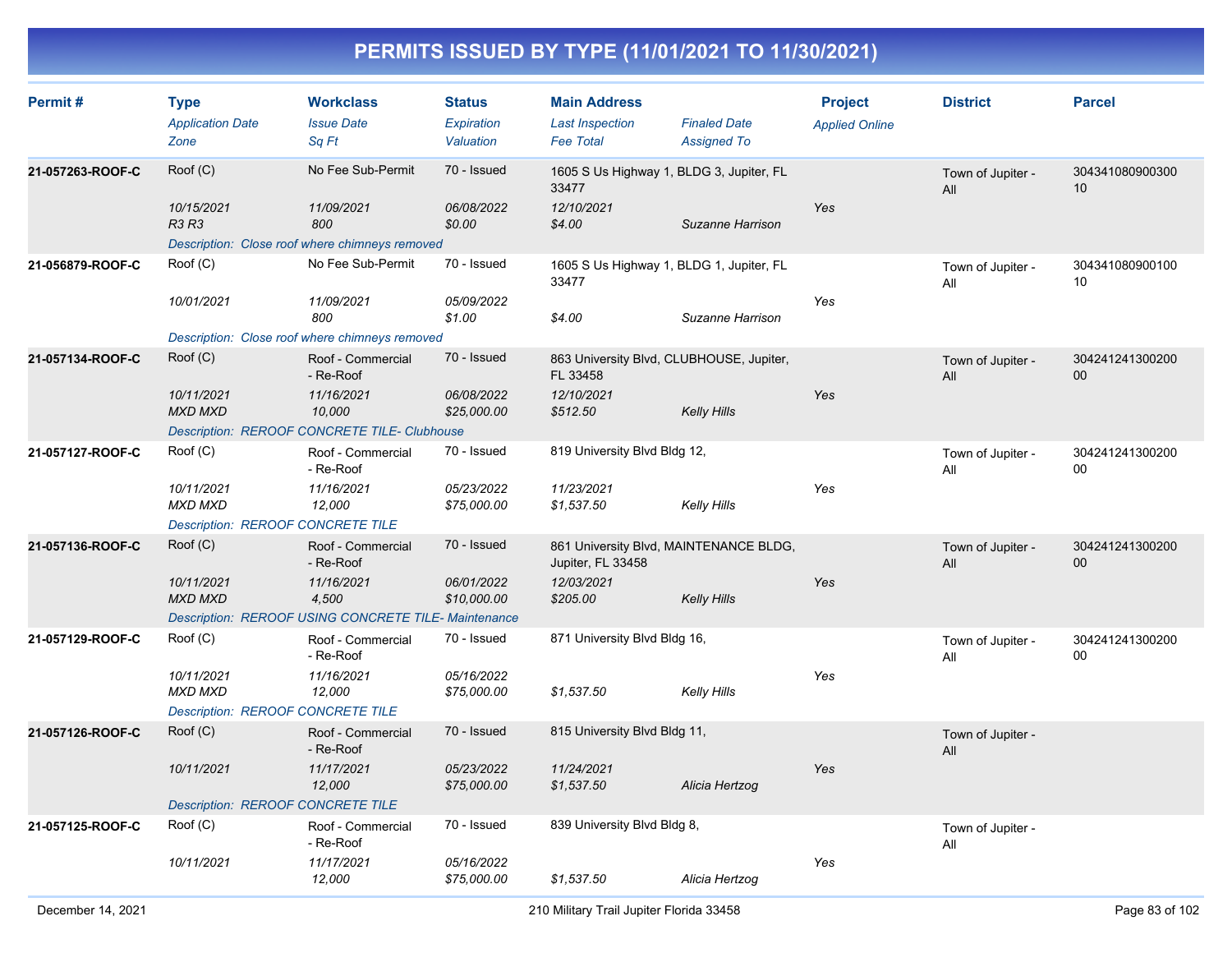| Permit#          | <b>Type</b><br><b>Application Date</b><br>Zone | <b>Workclass</b><br><b>Issue Date</b><br>Sq Ft                                                         | <b>Status</b><br>Expiration<br>Valuation | <b>Main Address</b><br><b>Last Inspection</b><br><b>Fee Total</b> | <b>Finaled Date</b><br><b>Assigned To</b> | <b>Project</b><br><b>Applied Online</b> | <b>District</b>          | <b>Parcel</b>             |
|------------------|------------------------------------------------|--------------------------------------------------------------------------------------------------------|------------------------------------------|-------------------------------------------------------------------|-------------------------------------------|-----------------------------------------|--------------------------|---------------------------|
|                  | <b>Description: REROOF CONCRETE TILE</b>       |                                                                                                        |                                          |                                                                   |                                           |                                         |                          |                           |
| 21-057123-ROOF-C | Root(C)                                        | Roof - Commercial<br>- Re-Roof                                                                         | 70 - Issued                              | 829 University Blvd Bldg 6,                                       |                                           |                                         | Town of Jupiter -<br>All | 304241241300200<br>00     |
|                  | 10/11/2021<br><b>MXD MXD</b>                   | 11/18/2021<br>12,000                                                                                   | 05/17/2022<br>\$75,000.00                | \$1,537.50                                                        | Vicki Tarallo                             | Yes                                     |                          |                           |
|                  | Description: RE-ROOF - CONCRETE TILE           |                                                                                                        |                                          |                                                                   |                                           |                                         |                          |                           |
| 21-057132-ROOF-C | Roof (C)                                       | Roof - Commercial<br>- Re-Roof                                                                         | 70 - Issued                              | 803 University Blvd Bldg 18,                                      |                                           |                                         | Town of Jupiter -<br>All | 304241241300200<br>00     |
|                  | 10/11/2021<br><b>MXD MXD</b>                   | 11/18/2021<br>12,000                                                                                   | 05/17/2022<br>\$75,000.00                | \$1,537.50                                                        | Shandre Kellerman                         | Yes                                     |                          |                           |
|                  | <b>Description: REROOF CONCRETE TILE</b>       |                                                                                                        |                                          |                                                                   |                                           |                                         |                          |                           |
| 21-057854-ROOF-C | Root(C)                                        | Roof - Commercial<br>- Re-Roof                                                                         | 70 - Issued                              | 1801 Marina Isle Way, BLDG 18, Jupiter,<br>FL 33477               |                                           |                                         | Town of Jupiter -<br>All | 304341201101810<br>10     |
|                  | 11/08/2021<br>R2R2                             | 11/22/2021<br>12,120                                                                                   | 06/06/2022<br>\$112,050.00               | 12/07/2021<br>\$2,297.03                                          | Angela Carpentiere                        | Yes                                     |                          |                           |
|                  | Description: Shingle with Shingle              |                                                                                                        |                                          |                                                                   |                                           |                                         |                          |                           |
| 21-058038-ROOF-C | Root(C)                                        | Roof - Commercial<br>- Re-Roof                                                                         | 70 - Issued                              | 101 Clubhouse Cir, Jupiter, FL 33477                              |                                           |                                         | Town of Jupiter -<br>All | 304341050800101<br>01     |
|                  | 11/16/2021                                     | 11/23/2021<br>4,379                                                                                    | 05/23/2022<br>\$24,441.00                | \$501.04                                                          | <b>Kelly Hills</b>                        | Yes                                     |                          |                           |
|                  | Description: SHINGLE - RE-ROOF                 |                                                                                                        |                                          |                                                                   |                                           |                                         |                          |                           |
| 21-057756-ROOF-C | Root(C)                                        | Roof - Commercial<br>- Re-Roof                                                                         | 70 - Issued                              | 2701 Captains Way, Jupiter, FL 33477                              |                                           |                                         | Town of Jupiter -<br>All | 304341180400027<br>01     |
|                  | 11/03/2021                                     | 11/29/2021<br>8,500                                                                                    | 05/31/2022<br>\$55,000.00                | 11/30/2021<br>\$1,127.50                                          | Vicki Tarallo                             | Yes                                     |                          |                           |
|                  |                                                | Description: REMOVE EXISTING TILE ROOF AND REPLACE/INSTALL NEW TILE ROOF - 2701 THRU 2704 CAPTAINS WAY |                                          |                                                                   |                                           |                                         |                          |                           |
| 21-057411-ROOF-C | Roof (C)                                       | Roof - Commercial<br>- Re-Roof                                                                         | 70 - Issued                              | 246 Jupiter St, Jupiter, FL 33458                                 |                                           |                                         | Town of Jupiter -<br>All | 304241010200301<br>$00\,$ |
|                  | 10/20/2021                                     | 11/30/2021<br>4,200                                                                                    | 05/31/2022<br>\$30,000.00                | \$615.00                                                          | <b>Kimberly Slater</b>                    | Yes                                     |                          |                           |
|                  |                                                | Description: Completely replace metal roof on an all metal building                                    |                                          |                                                                   |                                           |                                         |                          |                           |

**PERMITS ISSUED FOR ROOF (C): 21**

| <b>ROOF (R)</b>  |            |                                 |                                                   |                        |                   |                          |                       |  |
|------------------|------------|---------------------------------|---------------------------------------------------|------------------------|-------------------|--------------------------|-----------------------|--|
| 21-004564-ROOF-R | Root(R)    | Roof - Residential -<br>Re-Roof | 159 Pinewood Ct, Jupiter, FL 33458<br>70 - Issued |                        |                   | Town of Jupiter -<br>All | 304241100200021<br>10 |  |
|                  | 09/28/2021 | 11/02/2021<br>1,500             | 05/11/2022<br>\$10,690.92                         | 11/12/2021<br>\$219.17 | Shandre Kellerman | Yes                      |                       |  |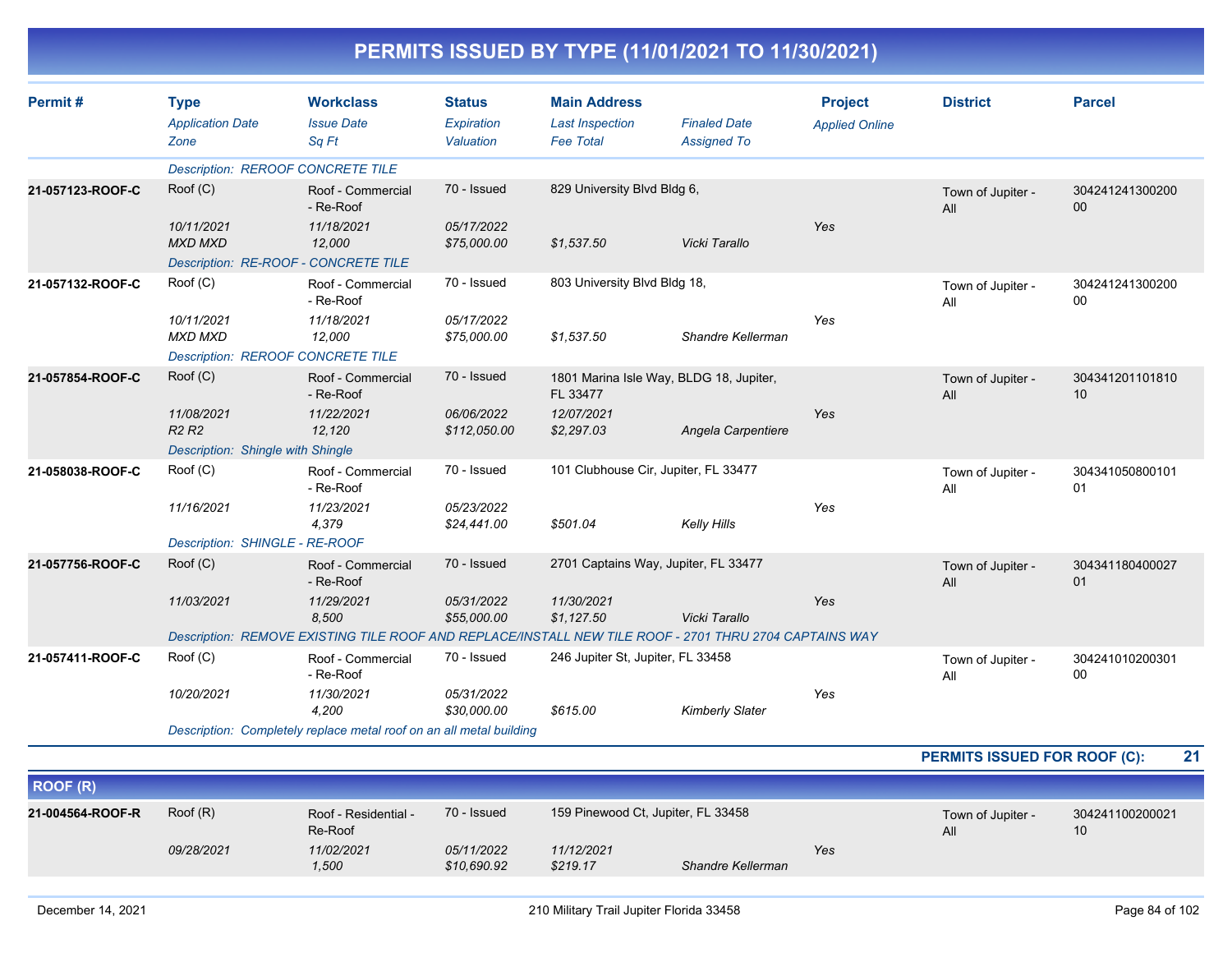|                  |                                                             |                                                                                                                                       |                                          |                                                                   | PERMITS ISSUED BY TYPE (11/01/2021 TO 11/30/2021)  |                                         |                          |                       |
|------------------|-------------------------------------------------------------|---------------------------------------------------------------------------------------------------------------------------------------|------------------------------------------|-------------------------------------------------------------------|----------------------------------------------------|-----------------------------------------|--------------------------|-----------------------|
| Permit#          | <b>Type</b><br><b>Application Date</b><br>Zone              | <b>Workclass</b><br><b>Issue Date</b><br>Sq Ft                                                                                        | <b>Status</b><br>Expiration<br>Valuation | <b>Main Address</b><br><b>Last Inspection</b><br><b>Fee Total</b> | <b>Finaled Date</b><br><b>Assigned To</b>          | <b>Project</b><br><b>Applied Online</b> | <b>District</b>          | <b>Parcel</b>         |
|                  |                                                             | Description: REROOF SHINGLE TO SHINGLE 15SQ                                                                                           |                                          |                                                                   |                                                    |                                         |                          |                       |
| 21-004533-ROOF-R | Root(R)                                                     | Roof - Residential -<br>Re-Roof                                                                                                       | 70 - Issued                              | 511 Cocoplum Dr S, Jupiter, FL 33458                              |                                                    |                                         | Town of Jupiter -<br>All | 304241150200056<br>90 |
|                  | 09/15/2021<br>Description: Tear off and reroof tile to tile | 11/02/2021<br>3,200                                                                                                                   | 05/02/2022<br>\$28,875.00                | \$591.94                                                          | Shandre Kellerman                                  | Yes                                     |                          |                       |
|                  | Root(R)                                                     |                                                                                                                                       | 99 - Closed -                            | 904 Elm Cir, Jupiter, FL 33458                                    |                                                    |                                         |                          |                       |
| 21-004552-ROOF-R |                                                             | Roof - Residential -<br>Re-Roof                                                                                                       | <b>JCDS</b>                              |                                                                   |                                                    |                                         | Town of Jupiter -<br>All | 304241021800001<br>20 |
|                  | 09/22/2021<br><b>R1 R1</b>                                  | 11/02/2021<br>$\overline{7}$                                                                                                          | 05/17/2022<br>\$9,470.00                 | 11/18/2021<br>\$194.24                                            | 11/19/2021<br><b>Building-Department Completed</b> | Yes                                     |                          |                       |
|                  | Description: Shingle ReRoof Detached Garage                 |                                                                                                                                       |                                          |                                                                   |                                                    |                                         |                          |                       |
| 21-004592-ROOF-R | Root(R)                                                     | Roof - Residential -<br>Re-Roof                                                                                                       | 99 - Closed -<br><b>JCDS</b>             | 115 Village Clubhouse Cir, Jupiter, FL<br>33458                   |                                                    |                                         | Town of Jupiter -<br>All | 304241131100013<br>70 |
|                  | 10/04/2021<br>R <sub>2</sub> R <sub>2</sub>                 | 11/02/2021<br>4,700                                                                                                                   | 06/07/2022<br>\$36,000.00                | 12/09/2021<br>\$738.00                                            | 12/10/2021<br><b>Building-Department Completed</b> | Yes                                     |                          |                       |
|                  |                                                             | Description: Tile Re-Roof 47 SQ; Pitch 5:12; Plywood Decking; HT 15 FT                                                                |                                          |                                                                   |                                                    |                                         |                          |                       |
| 21-004534-ROOF-R | Root(R)                                                     | Roof - Residential -<br>Re-Roof                                                                                                       | 70 - Issued                              | 272 Feather Pt S, Jupiter, FL 33458                               |                                                    |                                         | Town of Jupiter -<br>All | 304241150200058<br>60 |
|                  | 09/15/2021                                                  | 11/02/2021<br>3,739                                                                                                                   | 06/13/2022<br>\$27,500.00                | 12/13/2021<br>\$563.75                                            | Shandre Kellerman                                  | Yes                                     |                          |                       |
|                  |                                                             | Description: Remove Tile Roof, Install Tile Roof.                                                                                     |                                          |                                                                   |                                                    |                                         |                          |                       |
| 21-004625-ROOF-R | Root(R)                                                     | Roof - Residential -<br>Re-Roof                                                                                                       | 99 - Closed -<br><b>JCDS</b>             | 6137 Lucerne St, Jupiter, FL 33458                                |                                                    |                                         | Town of Jupiter -<br>All | 304241150101401<br>50 |
|                  | 10/15/2021                                                  | 11/02/2021<br>2,000                                                                                                                   | 05/23/2022<br>\$10,000.00                | 11/24/2021<br>\$205.00                                            | 11/29/2021<br><b>Building-Department Completed</b> | Yes                                     |                          |                       |
|                  | Description: Shingle Re Roof                                |                                                                                                                                       |                                          |                                                                   |                                                    |                                         |                          |                       |
| 21-004506-ROOF-R | Root(R)                                                     | Roof - Residential -<br>Re-Roof                                                                                                       | 70 - Issued                              | 22 E Riverside Dr, Jupiter, FL 33469                              |                                                    |                                         | Town of Jupiter -<br>All | 304340310000300<br>40 |
|                  | 08/30/2021<br>R1 R1                                         | 11/02/2021<br>5,840                                                                                                                   | 06/07/2022<br>\$54,000.00                | 12/09/2021<br>\$1,107.00                                          | Shandre Kellerman                                  | Yes                                     |                          |                       |
|                  | <b>Description: ROOF REPLACEMENT</b>                        |                                                                                                                                       |                                          |                                                                   |                                                    |                                         |                          |                       |
| 21-004628-ROOF-R | Roof (R)                                                    | Roof - Residential -<br>Re-Roof                                                                                                       | 99 - Closed -<br><b>JCDS</b>             | 160 Village Cir, Jupiter, FL 33458                                |                                                    |                                         | Town of Jupiter -<br>All | 304241100100004<br>30 |
|                  | 10/18/2021                                                  | 11/02/2021<br>2,000                                                                                                                   | 06/06/2022<br>\$12,490.00                | 12/07/2021<br>\$256.05                                            | 12/08/2021<br><b>Building-Department Completed</b> | Yes                                     |                          |                       |
|                  |                                                             | Description: Remove existing roof material to deck; renail to code. Install SA underlayment, shingles, ridge vent and 2 ply flat roof |                                          |                                                                   |                                                    |                                         |                          |                       |
| 21-004583-ROOF-R | Root(R)                                                     | Roof - Residential -<br>Re-Roof                                                                                                       | 70 - Issued                              | 149 Cypress Cv, Jupiter, FL 33458                                 |                                                    |                                         | Town of Jupiter -<br>All |                       |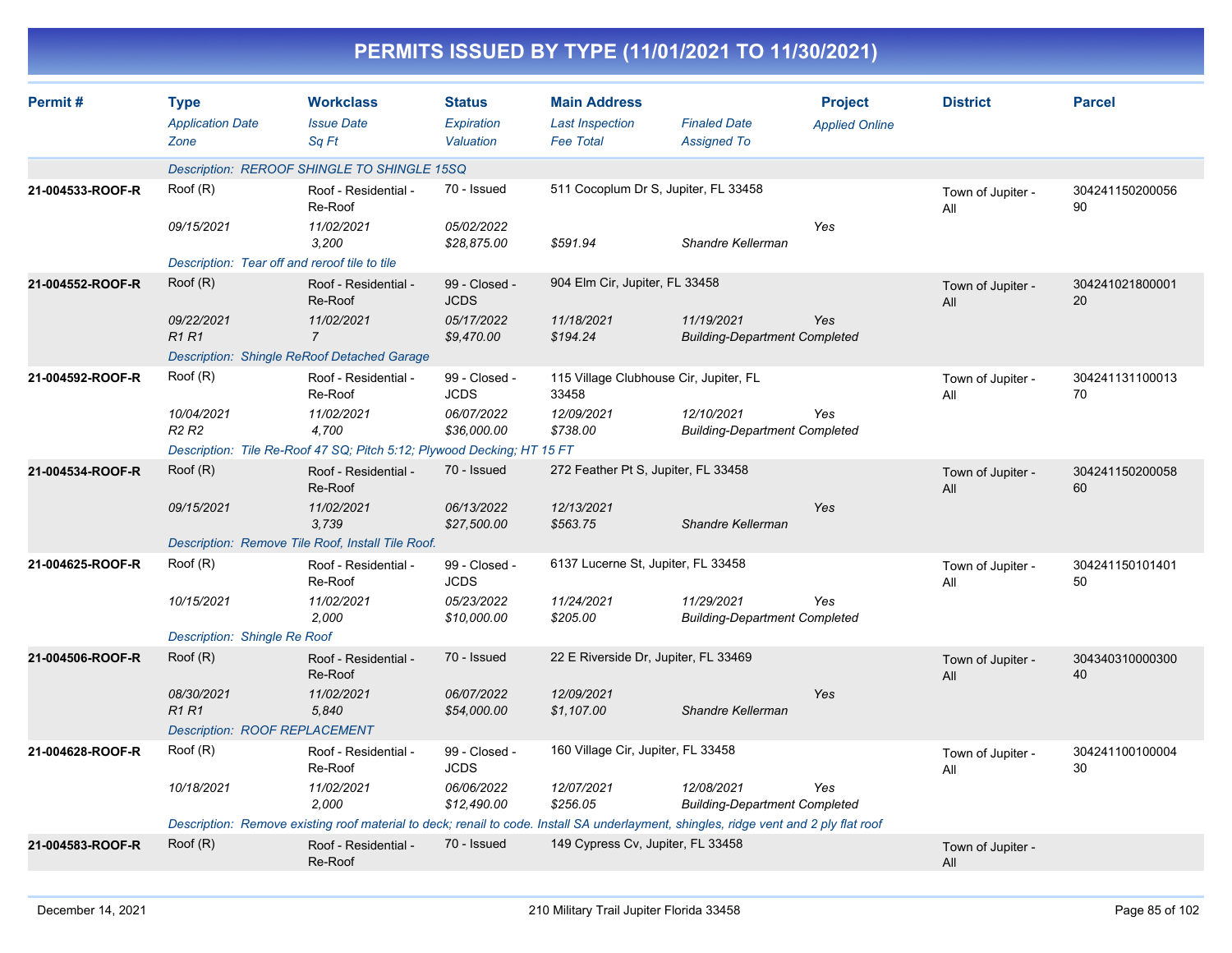| Permit#          | <b>Type</b><br><b>Application Date</b><br>Zone | <b>Workclass</b><br><b>Issue Date</b><br>Sq Ft                                                                                                            | <b>Status</b><br>Expiration<br>Valuation | <b>Main Address</b><br><b>Last Inspection</b><br><b>Fee Total</b> | <b>Finaled Date</b><br><b>Assigned To</b>          | <b>Project</b><br><b>Applied Online</b> | <b>District</b>          | <b>Parcel</b>         |
|------------------|------------------------------------------------|-----------------------------------------------------------------------------------------------------------------------------------------------------------|------------------------------------------|-------------------------------------------------------------------|----------------------------------------------------|-----------------------------------------|--------------------------|-----------------------|
|                  | 09/30/2021                                     | 11/02/2021<br>2,900                                                                                                                                       | 05/02/2022<br>\$20,450.00                | \$419.23                                                          | Angela Carpentiere                                 | Yes                                     |                          |                       |
|                  |                                                | Description: Remove existing tile roof and replace with new tile roof                                                                                     |                                          |                                                                   |                                                    |                                         |                          |                       |
| 21-004659-ROOF-R | Root(R)                                        | No Fee Sub-Permit                                                                                                                                         | 70 - Issued                              | 204 Sims Creek Dr, Jupiter, FL 33458                              |                                                    |                                         | Town of Jupiter -<br>All | 304241021000400<br>41 |
|                  | 10/27/2021<br>R <sub>2</sub> R <sub>2</sub>    | 11/03/2021<br>$\mathcal I$                                                                                                                                | 06/08/2022<br>\$0.00                     | 12/10/2021<br>\$0.00                                              | Alicia Hertzog                                     | Yes                                     |                          |                       |
|                  |                                                | Description: Roof for garage 20 x 24 feet new garage                                                                                                      |                                          |                                                                   |                                                    |                                         |                          |                       |
| 21-004647-ROOF-R | Root(R)                                        | Roof - Residential -<br>Re-Roof                                                                                                                           | 99 - Closed -<br><b>JCDS</b>             | 6294 Mullin St, Jupiter, FL 33458                                 |                                                    |                                         | Town of Jupiter -<br>All | 304241150103700<br>20 |
|                  | 10/22/2021<br><b>R1R1</b>                      | 11/03/2021<br>2,400                                                                                                                                       | 05/23/2022<br>\$16,800.00                | 11/22/2021<br>\$344.41                                            | 11/23/2021<br><b>Building-Department Completed</b> | Yes                                     |                          |                       |
|                  |                                                | Description: Remove existing roof material to deck; renail to code. Install SA underlayment, shingles and 2 ply Flat roof                                 |                                          |                                                                   |                                                    |                                         |                          |                       |
| 21-004535-ROOF-R | Root(R)                                        | Roof - Residential -<br>Re-Roof                                                                                                                           | 70 - Issued                              | 122 Sea Steppes Ct, Jupiter, FL 33477                             |                                                    |                                         | Town of Jupiter -<br>All | 304341160200013<br>90 |
|                  | 09/15/2021                                     | 11/03/2021<br>3.562                                                                                                                                       | 05/23/2022<br>\$31,000.00                | 11/23/2021<br>\$635.50                                            | Alicia Hertzog                                     | Yes                                     |                          |                       |
|                  |                                                | Description: Remove existing roof system down to decking, renail to code, install hi temp underlayment, install 1.5" mech standing seam roof system       |                                          |                                                                   |                                                    |                                         |                          |                       |
| 21-004598-ROOF-R | Root(R)                                        | Roof - Residential -<br>Re-Roof                                                                                                                           | 99 - Closed -<br><b>JCDS</b>             | 1105 Choctaw St, Jupiter, FL 33458                                |                                                    |                                         | Town of Jupiter -<br>All | 304241020204400<br>60 |
|                  | 10/06/2021                                     | 11/03/2021<br>1,700                                                                                                                                       | 05/16/2022<br>\$16,340.00                | 11/17/2021<br>\$334.97                                            | 11/18/2021<br><b>Building-Department Completed</b> | Yes                                     |                          |                       |
|                  |                                                | Description: Tear off existing roofing materials (shingles), renail decking to FBC 2020, dry in, install 1" Snap Lock Standing Seam Metal Roofing System. |                                          |                                                                   |                                                    |                                         |                          |                       |
| 21-004582-ROOF-R | Root(R)                                        | Roof - Residential -<br>Re-Roof                                                                                                                           | 70 - Issued                              | 148 Waters Edge Dr, Jupiter, FL 33477                             |                                                    |                                         | Town of Jupiter -<br>All | 304341180800040<br>50 |
|                  | 09/30/2021                                     | 11/03/2021<br>5,300                                                                                                                                       | 05/02/2022<br>\$108,590.00               | \$2,226.10                                                        | Kelly Hills                                        | Yes                                     |                          |                       |
|                  |                                                | Description: Remove and replace sloped tile roof and flat roofs                                                                                           |                                          |                                                                   |                                                    |                                         |                          |                       |
| 21-004646-ROOF-R | Root(R)                                        | Roof - Residential -<br>Re-Roof                                                                                                                           | 70 - Issued                              | 231 Sugar Apple Way, Jupiter, FL 33458                            |                                                    |                                         | Town of Jupiter -<br>All | 304241240900019<br>50 |
|                  | 10/21/2021                                     | 11/04/2021<br>3.168                                                                                                                                       | 05/03/2022<br>\$22,190.00                | \$454.90                                                          | <b>Kellie Doherty</b>                              | Yes                                     |                          |                       |
|                  | Description: Shingle to Shingle ReRoof         |                                                                                                                                                           |                                          |                                                                   |                                                    |                                         |                          |                       |
| 21-004497-ROOF-R | Root(R)                                        | Roof - Residential -<br>Re-Roof                                                                                                                           | 70 - Issued                              | 103 Greenbriar Dr, Jupiter, FL 33458                              |                                                    |                                         | Town of Jupiter -<br>All | 304241101000049<br>80 |
|                  | 08/26/2021                                     | 11/04/2021<br>24.000                                                                                                                                      | 05/23/2022<br>\$26,300.00                | 11/23/2021<br>\$539.15                                            | Alicia Hertzog                                     | Yes                                     |                          |                       |
|                  | Description: Reroof Shingles and flat roof     |                                                                                                                                                           |                                          |                                                                   |                                                    |                                         |                          |                       |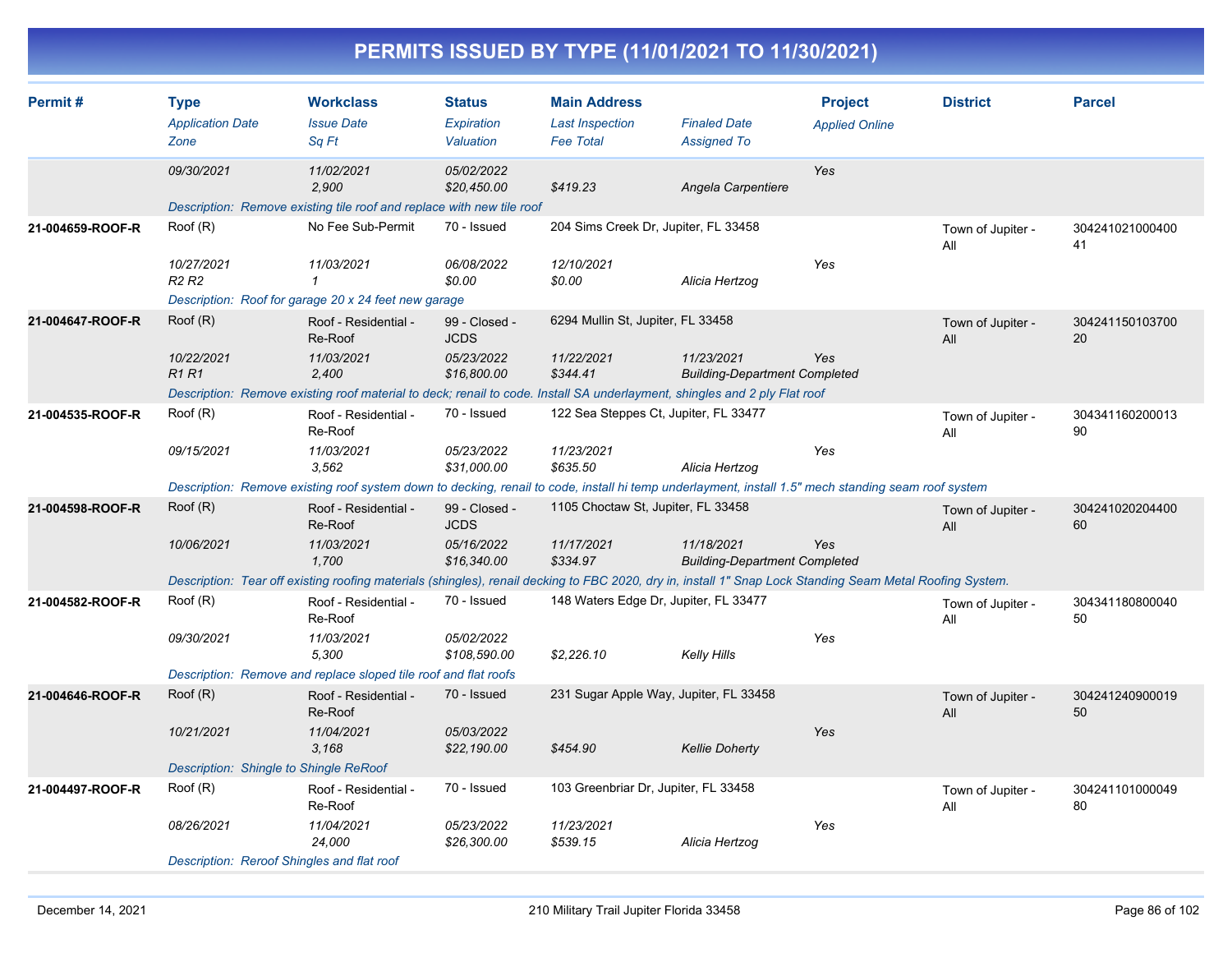| Permit#           | <b>Type</b><br><b>Application Date</b><br>Zone | <b>Workclass</b><br><b>Issue Date</b><br>Sq Ft                             | <b>Status</b><br>Expiration<br>Valuation | <b>Main Address</b><br><b>Last Inspection</b><br><b>Fee Total</b> | <b>Finaled Date</b><br><b>Assigned To</b>          | <b>Project</b><br><b>Applied Online</b> | <b>District</b>          | <b>Parcel</b>         |
|-------------------|------------------------------------------------|----------------------------------------------------------------------------|------------------------------------------|-------------------------------------------------------------------|----------------------------------------------------|-----------------------------------------|--------------------------|-----------------------|
| 21-004629-ROOF-R  | Root(R)                                        | Roof - Residential -<br>Re-Roof                                            | 99 - Closed -<br><b>JCDS</b>             | 140 Pennock Landing Cir, Jupiter, FL<br>33458                     |                                                    |                                         | Town of Jupiter -<br>All | 304241024400003<br>00 |
|                   | 10/18/2021                                     | 11/04/2021<br>2.446                                                        | 05/31/2022<br>\$11,818.00                | 12/01/2021<br>\$240.72                                            | 12/02/2021<br><b>Building-Department Completed</b> | Yes                                     |                          |                       |
|                   | Description: SHINGLE TO SHINGLE REROOF         |                                                                            |                                          |                                                                   |                                                    |                                         |                          |                       |
| 21-004512-ROOF-R  | Root(R)                                        | Roof - Residential -<br>Re-Roof                                            | 99 - Closed -<br><b>JCDS</b>             | 1514 Lance Rd, Jupiter, FL 33469                                  |                                                    |                                         | Town of Jupiter -<br>All | 304240360900800<br>80 |
|                   | 09/03/2021<br><b>R1 R1</b>                     | 11/04/2021<br>2.750                                                        | 05/18/2022<br>\$20,560.00                | 11/19/2021<br>\$421.48                                            | 11/22/2021<br><b>Building-Department Completed</b> | Yes                                     |                          |                       |
|                   |                                                | Description: Shingle Re Roof and small flat deck                           |                                          |                                                                   |                                                    |                                         |                          |                       |
| 21-004657-ROOF-R  | Root(R)                                        | Roof - Residential -<br>Re-Roof                                            | 70 - Issued                              | 236 Newhaven Blvd, Jupiter, FL 33458                              |                                                    |                                         | Town of Jupiter -<br>All | 304241240900018<br>30 |
|                   | 10/26/2021<br><b>MXD MXD</b>                   | 11/04/2021<br>3,200                                                        | 05/03/2022<br>\$28,447.00                | \$583.16                                                          | <b>Kellie Doherty</b>                              | Yes                                     |                          |                       |
|                   | <b>Description: SHINGLE TO SHINGLE REROOF</b>  |                                                                            |                                          |                                                                   |                                                    |                                         |                          |                       |
| 21-004623-ROOF-R* | Root(R)                                        | Roof - Residential -<br>Re-Roof                                            | <b>NOC</b><br>Required                   | 924 Penn Trl, Jupiter, FL 33458                                   |                                                    |                                         | Town of Jupiter -<br>All | 304240360500000<br>80 |
|                   | 10/14/2021<br><b>R1 R1</b>                     | 11/04/2021<br>2,400                                                        | 05/03/2022<br>\$24,500.00                | \$502.25                                                          | Angela Carpentiere                                 | Yes                                     |                          |                       |
|                   | <b>Description: REROOF</b>                     |                                                                            |                                          |                                                                   |                                                    |                                         |                          |                       |
| 21-004601-ROOF-R  | Root(R)                                        | Roof - Residential -<br>Re-Roof                                            | 99 - Closed -<br><b>JCDS</b>             | 122 Mystic Ln, Jupiter, FL 33458                                  |                                                    |                                         | Town of Jupiter -<br>All | 304240341300000<br>20 |
|                   | 10/07/2021<br><b>R1R1</b>                      | 11/04/2021<br>5,000                                                        | 06/01/2022<br>\$44,825.00                | 12/03/2021<br>\$918.92                                            | 12/06/2021<br><b>Building-Department Completed</b> | Yes                                     |                          |                       |
|                   |                                                | Description: TEAR OFF TILE ROOF INSTALL TILE ROOF                          |                                          |                                                                   |                                                    |                                         |                          |                       |
| 21-004543-ROOF-R  | Roof (R)                                       | Roof - Residential -<br>Re-Roof                                            | 70 - Issued                              | 19190 Tamara Ln, Jupiter, FL 33458                                |                                                    |                                         | Town of Jupiter -<br>All | 304240271800003<br>80 |
|                   | 09/20/2021<br>$R1-A R1-A$                      | 11/05/2021<br>4,109                                                        | 05/31/2022<br>\$42,980.00                | 11/30/2021<br>\$881.09                                            | Alicia Hertzog                                     | Yes                                     |                          |                       |
|                   |                                                | Description: Tile re-roof, 6/12, 30#, TU Plus, Foam attached, Boral Saxony |                                          |                                                                   |                                                    |                                         |                          |                       |
| 21-004611-ROOF-R  | Roof (R)                                       | Roof - Residential -<br>Re-Roof                                            | 99 - Closed -<br><b>JCDS</b>             | 6478 Leslie St, Jupiter, FL 33458                                 |                                                    |                                         | Town of Jupiter -<br>All | 304241150105600<br>50 |
|                   | 10/11/2021                                     | 11/05/2021<br>2,347                                                        | 05/31/2022<br>\$19,378.00                | 12/01/2021<br>\$397.25                                            | 12/02/2021<br><b>Building-Department Completed</b> | Yes                                     |                          |                       |
|                   |                                                | Description: REROOF HOME FROM SHINGLE TO METAL                             |                                          |                                                                   |                                                    |                                         |                          |                       |
| 21-004624-ROOF-R  | Root(R)                                        | Roof - Residential -<br>Re-Roof                                            | 70 - Issued                              | 200 Seagull Pt, Jupiter, FL 33458                                 |                                                    |                                         | Town of Jupiter -<br>All | 304241150200064<br>80 |
|                   | 10/15/2021                                     | 11/05/2021<br>3,000                                                        | 05/04/2022<br>\$37,480.00                | \$768.34                                                          | <b>Kellie Doherty</b>                              | Yes                                     |                          |                       |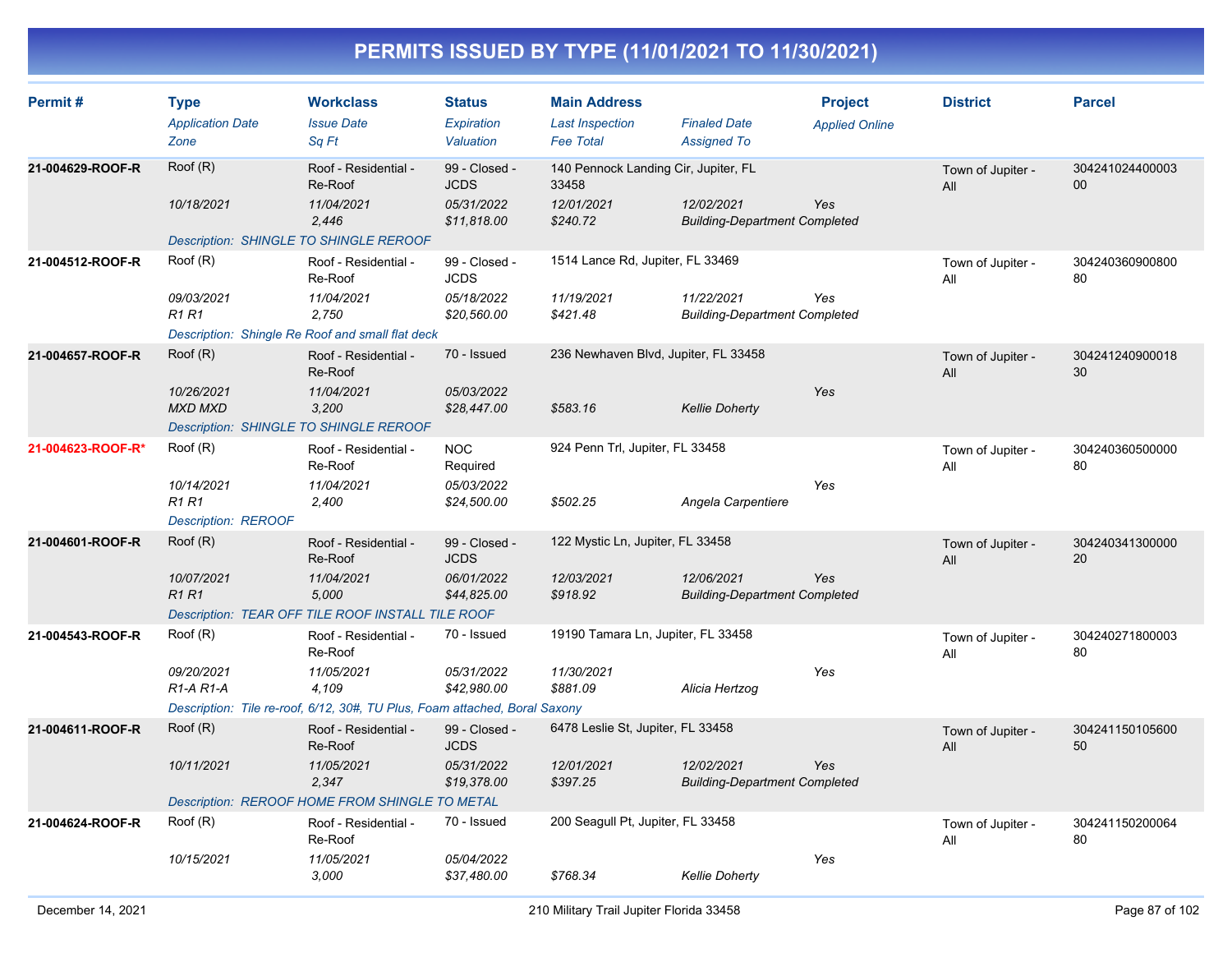| Permit#           | <b>Type</b><br><b>Application Date</b> | <b>Workclass</b><br><b>Issue Date</b>                                                                  | <b>Status</b><br>Expiration  | <b>Main Address</b><br><b>Last Inspection</b> | <b>Finaled Date</b>                                | <b>Project</b><br><b>Applied Online</b> | <b>District</b>          | <b>Parcel</b>         |
|-------------------|----------------------------------------|--------------------------------------------------------------------------------------------------------|------------------------------|-----------------------------------------------|----------------------------------------------------|-----------------------------------------|--------------------------|-----------------------|
|                   | Zone                                   | Sq Ft                                                                                                  | Valuation                    | <b>Fee Total</b>                              | <b>Assigned To</b>                                 |                                         |                          |                       |
|                   | Description: Reroof tile to tile       |                                                                                                        |                              |                                               |                                                    |                                         |                          |                       |
| 21-004603-ROOF-R  | Roof (R)                               | Roof - Residential -<br>Re-Roof                                                                        | 70 - Issued                  | 132 Spoonbill Ct, Jupiter, FL 33458           |                                                    |                                         | Town of Jupiter -<br>All | 304241112200003<br>10 |
|                   | 10/07/2021<br><b>R2 R2</b>             | 11/05/2021<br>2,600                                                                                    | 05/04/2022<br>\$25,875.00    | \$530.44                                      | <b>Kelly Hills</b>                                 | Yes                                     |                          |                       |
|                   | <b>Description: Reroof Tile Roof</b>   |                                                                                                        |                              |                                               |                                                    |                                         |                          |                       |
| 21-004637-ROOF-R  | Root(R)                                | Roof - Residential -<br>Re-Roof                                                                        | 70 - Issued                  |                                               | 6809 Cypress Cove Cir, Jupiter, FL 33458           |                                         | Town of Jupiter -<br>All | 304240271800004<br>50 |
|                   | 10/20/2021                             | 11/05/2021<br>5,017                                                                                    | 05/04/2022<br>\$52,130.00    | \$1,068.67                                    | <b>Kimberly Slater</b>                             | Yes                                     |                          |                       |
|                   |                                        | Description: Tile reroof, 6/12, 30#, TU Plus, Foam Attached, Boral Estate                              |                              |                                               |                                                    |                                         |                          |                       |
| 21-004661-ROOF-R  | Root(R)                                | Roof - Residential -<br>Re-Roof                                                                        | 70 - Issued                  | 114 Tarpon Ln E, Jupiter, FL 33477            |                                                    |                                         | Town of Jupiter -<br>All | 304341080500402<br>40 |
|                   | 10/27/2021                             | 11/08/2021<br>18                                                                                       | 05/31/2022<br>\$21,700.00    | 12/01/2021<br>\$444.85                        | Kelly Hills                                        | Yes                                     |                          |                       |
|                   |                                        | Description: Complete removal of flat roof materials and install new flat roof w taper system.         |                              |                                               |                                                    |                                         |                          |                       |
| 21-004619-ROOF-R  | Root(R)                                | Roof - Residential -<br>Re-Roof                                                                        | 99 - Closed -<br><b>JCDS</b> |                                               | 717 Northview Dr. A. Jupiter, FL 33458             |                                         | Town of Jupiter -<br>All | 304241010100601<br>10 |
|                   | 10/12/2021                             | 11/09/2021<br>800                                                                                      | 05/23/2022<br>\$4,000.00     | 11/24/2021<br>\$84.00                         | 11/29/2021<br><b>Building-Department Completed</b> | Yes                                     |                          |                       |
|                   |                                        | Description: remove old flat roof and replace                                                          |                              |                                               |                                                    |                                         |                          |                       |
| 21-004590-ROOF-R  | Root(R)                                | Roof - Residential -<br>Re-Roof                                                                        | 70 - Issued                  | 119 W Norfolk Rd, Jupiter, FL 33469           |                                                    |                                         | Town of Jupiter -<br>All | 304240360900600<br>70 |
|                   | 10/04/2021<br><b>R1R1</b>              | 11/09/2021<br>2,600                                                                                    | 05/31/2022<br>\$31,200.00    | 12/02/2021<br>\$714.60                        | Suzanne Harrison                                   | Yes                                     |                          |                       |
|                   |                                        | Description: Replace roof. Remove existing shingle roof and replace with new standing seam metal roof. |                              |                                               |                                                    |                                         |                          |                       |
| 21-004640-ROOF-R* | Root(R)                                | Roof - Residential -<br>Re-Roof                                                                        | <b>NOC</b><br>Required       |                                               | 208 Pennock Trace Dr, Jupiter, FL 33458            |                                         | Town of Jupiter -<br>All | 304241013600002<br>60 |
|                   | 10/20/2021                             | 11/09/2021<br>2,800                                                                                    | 05/09/2022<br>\$25,000.00    | \$512.50                                      | Angela Carpentiere                                 | Yes                                     |                          |                       |
|                   | Description: Re-Roof Tile to Roof      |                                                                                                        |                              |                                               |                                                    |                                         |                          |                       |
| 21-004681-ROOF-R  | Root(R)                                | Roof - Residential -<br>Re-Roof                                                                        | 99 - Closed -<br><b>JCDS</b> | 139 Poinciana Dr, Jupiter, FL 33458           |                                                    |                                         | Town of Jupiter -<br>All | 304241240900022<br>20 |
|                   | 11/03/2021                             | 11/10/2021<br>2,556                                                                                    | 05/31/2022<br>\$18,862.00    | 12/01/2021<br>\$386.67                        | 12/02/2021<br><b>Building-Department Completed</b> | Yes                                     |                          |                       |
|                   | Description: Shingle to Shingle ReRoof |                                                                                                        |                              |                                               |                                                    |                                         |                          |                       |
| 21-004595-ROOF-R  | Root(R)                                | Roof - Residential -<br>Re-Roof                                                                        | 99 - Closed -<br><b>JCDS</b> | 213 Wandering Trl, Jupiter, FL 33458          |                                                    |                                         | Town of Jupiter -<br>All | 304241101700005<br>70 |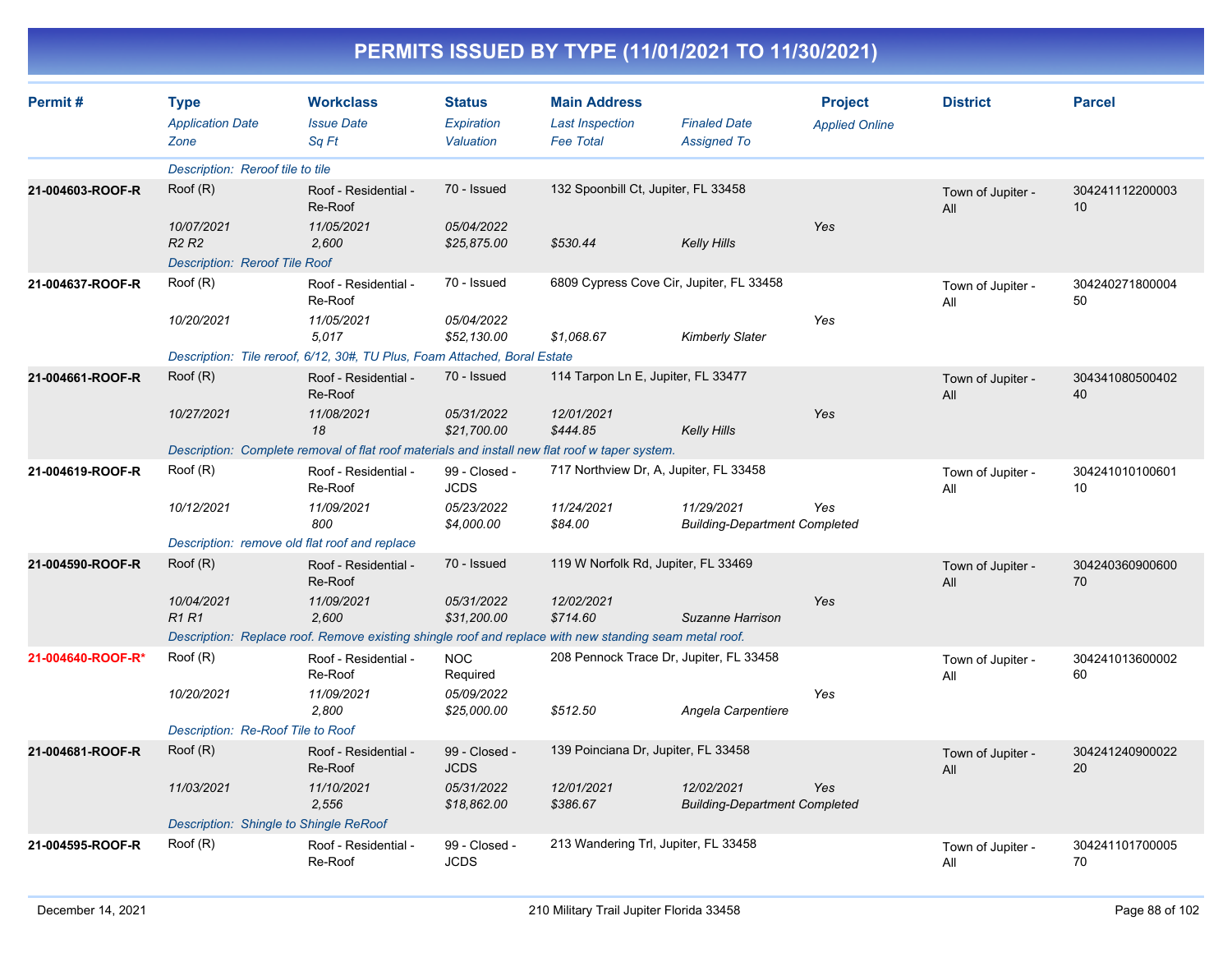| Permit#           | <b>Type</b><br><b>Application Date</b><br>Zone                                              | <b>Workclass</b><br><b>Issue Date</b><br>Sq Ft                                                                                       | <b>Status</b><br>Expiration<br>Valuation                  | <b>Main Address</b><br><b>Last Inspection</b><br><b>Fee Total</b> | <b>Finaled Date</b><br><b>Assigned To</b>          | <b>Project</b><br><b>Applied Online</b> | <b>District</b>          | <b>Parcel</b>             |
|-------------------|---------------------------------------------------------------------------------------------|--------------------------------------------------------------------------------------------------------------------------------------|-----------------------------------------------------------|-------------------------------------------------------------------|----------------------------------------------------|-----------------------------------------|--------------------------|---------------------------|
|                   | 10/05/2021<br>R <sub>2</sub> R <sub>2</sub><br>Description: Residential Re-roof             | 11/10/2021<br>2,620                                                                                                                  | 05/31/2022<br>\$16,250.00                                 | 11/30/2021<br>\$333.13                                            | 12/01/2021<br><b>Building-Department Completed</b> | Yes                                     |                          |                           |
| 21-004696-ROOF-R* | Root(R)<br>11/08/2021<br>Description: Shingle to Shingle Re Roof                            | Roof - Residential -<br>Re-Roof<br>11/10/2021<br>1,750                                                                               | <b>NOC</b><br>Required<br>05/09/2022<br>\$12,430.00       | 118 Milbridge Dr, Jupiter, FL 33458<br>\$254.82                   | Angela Carpentiere                                 | Yes                                     | Town of Jupiter -<br>All | 304241241400004<br>90     |
| 21-004604-ROOF-R  | Root(R)<br>10/07/2021                                                                       | Roof - Residential -<br>Re-Roof<br>11/12/2021<br>1,200<br>Description: TEAR OFF SHINGLE ROOF. INSTALL NEW SHINGLE ROOF               | 99 - Closed -<br><b>JCDS</b><br>05/18/2022<br>\$9,950.00  | 155 Pinewood Ct, Jupiter, FL 33458<br>11/19/2021<br>\$203.98      | 11/22/2021<br><b>Building-Department Completed</b> | Yes                                     | Town of Jupiter -<br>All | 304241100200021<br>30     |
| 21-004588-ROOF-R  | Roof (R)<br>10/03/2021<br>R <sub>2</sub> R <sub>2</sub><br>Description: re roof cement tile | Roof - Residential -<br>Re-Roof<br>11/12/2021<br>4,000                                                                               | 99 - Closed -<br><b>JCDS</b><br>06/06/2022<br>\$41,000.00 | 137 Via Isabela, Jupiter, FL 33458<br>12/07/2021<br>\$915.50      | 12/08/2021<br><b>Building-Department Completed</b> | Yes                                     | Town of Jupiter -<br>All | 304241121600014<br>$00\,$ |
| 21-004476-ROOF-R* | Root(R)<br>08/13/2021                                                                       | Roof - Residential -<br>Re-Roof<br>11/12/2021<br>2,834<br>Description: Remove existing tile and replace with new tile roofing system | <b>NOC</b><br>Required<br>05/11/2022<br>\$28,500.00       | 159 Pennock Trace Dr, Jupiter, FL 33458<br>\$584.25               | <b>Kelly Hills</b>                                 | Yes                                     | Town of Jupiter -<br>All | 304241013600000<br>40     |
| 21-004669-ROOF-R  | Root(R)<br>11/01/2021<br>R1 R1<br>Description: Reroof metal roof                            | Roof - Residential -<br>Re-Roof<br>11/12/2021<br>2,500                                                                               | 70 - Issued<br>05/11/2022<br>\$22,840.00                  | 6168 Garrett St,<br>\$468.22                                      | Debbie Rogers                                      | Yes                                     | Town of Jupiter -<br>All | 304241150101500<br>70     |
| 21-004635-ROOF-R  | Root(R)<br>10/18/2021<br>Description: rer roof shingle flat                                 | Roof - Residential -<br>Re-Roof<br>11/15/2021<br>3,447                                                                               | 99 - Closed -<br><b>JCDS</b><br>06/06/2022<br>\$14,250.00 | 15 W Riverside Dr, Jupiter, FL 33469<br>12/08/2021<br>\$292.13    | 12/09/2021<br><b>Building-Department Completed</b> | Yes                                     | Town of Jupiter -<br>All | 304240360900901<br>30     |
| 21-004668-ROOF-R  | Root(R)<br>10/29/2021                                                                       | Roof - Residential -<br>Re-Roof<br>11/15/2021<br>3,257<br>Description: Remove and Replace Composition Shingles                       | 99 - Closed -<br><b>JCDS</b><br>06/06/2022<br>\$13,200.00 | 224 Marlberry Cir, Jupiter, FL 33458<br>12/06/2021<br>\$270.60    | 12/07/2021<br><b>Building-Department Completed</b> | Yes                                     | Town of Jupiter -<br>All | 304241240900028<br>90     |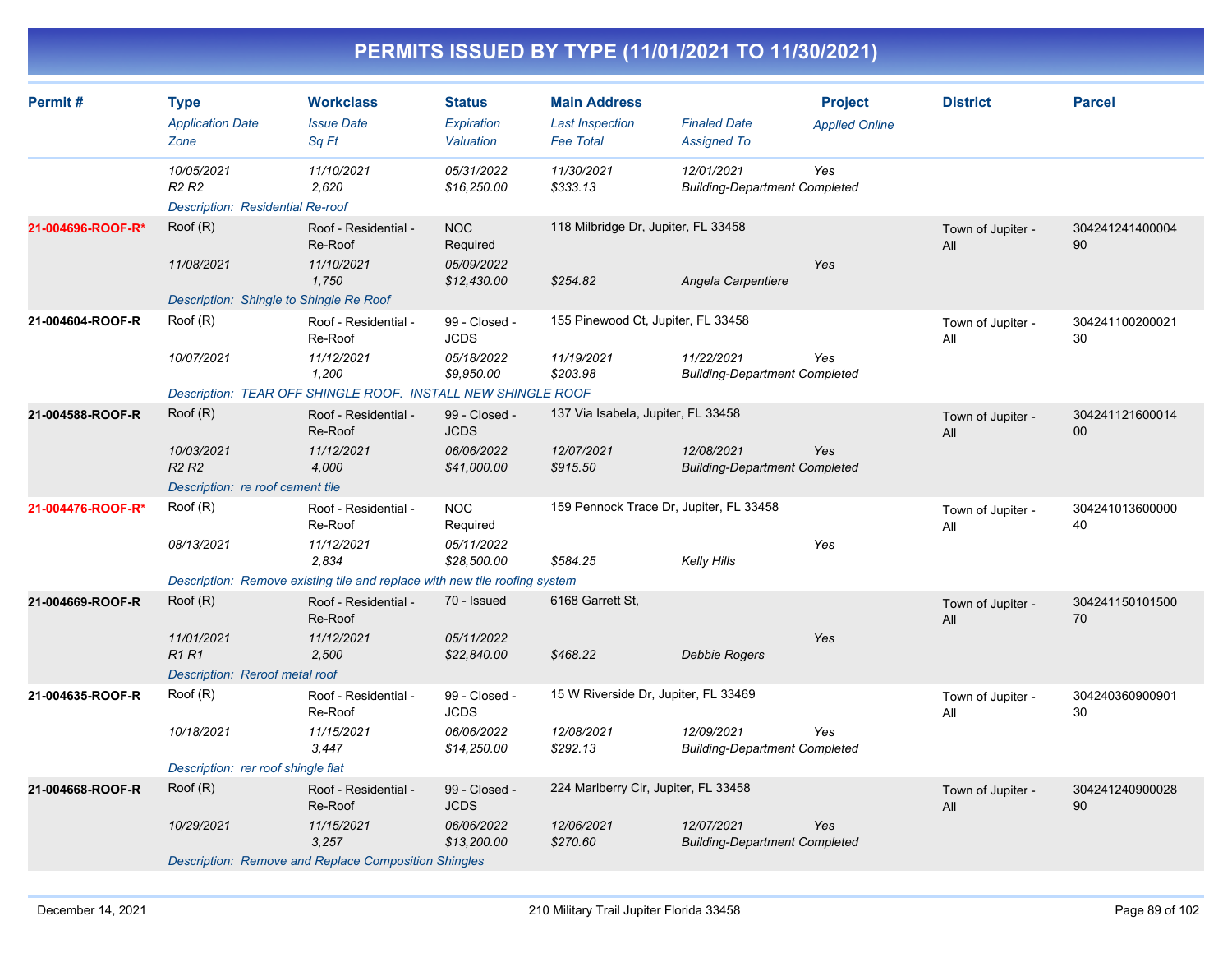| Permit#          | <b>Type</b><br><b>Application Date</b><br>Zone | <b>Workclass</b><br><b>Issue Date</b><br>Sa Ft                                               | <b>Status</b><br>Expiration<br>Valuation | <b>Main Address</b><br><b>Last Inspection</b><br><b>Fee Total</b> | <b>Finaled Date</b><br><b>Assigned To</b>          | <b>Project</b><br><b>Applied Online</b> | <b>District</b>          | <b>Parcel</b>         |
|------------------|------------------------------------------------|----------------------------------------------------------------------------------------------|------------------------------------------|-------------------------------------------------------------------|----------------------------------------------------|-----------------------------------------|--------------------------|-----------------------|
| 21-004594-ROOF-R | Roof (R)                                       | Roof - Residential -<br>Re-Roof                                                              | 99 - Closed -<br><b>JCDS</b>             |                                                                   | 1009 Chippewa St, Jupiter, FL 33458                |                                         | Town of Jupiter -<br>All | 304241020202400<br>51 |
|                  | 10/05/2021<br><b>R1 R1</b>                     | 11/15/2021<br>13,955                                                                         | 05/17/2022<br>\$13,955.00                | 11/18/2021<br>\$286.08                                            | 11/19/2021<br><b>Building-Department Completed</b> | Yes                                     |                          |                       |
|                  |                                                | Description: Reroof Low slope roof with modified                                             |                                          |                                                                   |                                                    |                                         |                          |                       |
| 21-004526-ROOF-R | Roof (R)                                       | Roof - Residential -<br>Re-Roof                                                              | <b>52 - Fees</b><br><b>Due</b>           | 575 Cocoplum Dr E, Jupiter, FL 33458                              |                                                    |                                         | Town of Jupiter -<br>All | 304241150200055<br>20 |
|                  | 09/10/2021                                     | 11/15/2021<br>3,500                                                                          | 06/06/2022<br>\$34,700.00                | 12/07/2021<br>\$786.35                                            | Shandre Kellerman                                  | Yes                                     |                          |                       |
|                  |                                                | Description: Tile re-roof, 6/12, 30#, TU plus, foam attach, Boral Estate                     |                                          |                                                                   |                                                    |                                         |                          |                       |
| 21-004658-ROOF-R | Root(R)                                        | No Fee Sub-Permit                                                                            | 70 - Issued                              | 212 Birkdale Ln, Jupiter, FL 33458                                |                                                    |                                         | Town of Jupiter -<br>All | 304241110500001<br>50 |
|                  | 10/27/2021                                     | 11/15/2021<br>25                                                                             | 05/16/2022<br>\$0.00                     | \$0.00                                                            | <b>Kimberly Slater</b>                             | Yes                                     |                          |                       |
|                  | Description: Install 1" Snaplock Metal Roofing |                                                                                              |                                          |                                                                   |                                                    |                                         |                          |                       |
| 21-004651-ROOF-R | Root(R)                                        | Roof - Residential -<br>Re-Roof                                                              | 70 - Issued                              | 1127 E Seminole Ave, 11A, Jupiter, FL<br>33477                    |                                                    |                                         | Town of Jupiter -<br>All | 304341050700001<br>11 |
|                  | 10/25/2021                                     | 11/16/2021<br>2,500                                                                          | 05/17/2022<br>\$23,500.00                | 11/18/2021<br>\$481.75                                            | Angela Carpentiere                                 | Yes                                     |                          |                       |
|                  | Description: Tile off. Tile Back               |                                                                                              |                                          |                                                                   |                                                    |                                         |                          |                       |
| 21-004656-ROOF-R | Root(R)                                        | Roof - Residential -<br>Re-Roof                                                              | 70 - Issued                              | 578 Scrubjay Ln, Jupiter, FL 33458                                |                                                    |                                         | Town of Jupiter -<br>All | 304241150200048<br>00 |
|                  | 10/26/2021<br><b>R1 R1</b>                     | 11/16/2021<br>3,572                                                                          | 06/07/2022<br>\$40,100.00                | 12/09/2021<br>\$822.05                                            | <b>Kimberly Slater</b>                             | Yes                                     |                          |                       |
|                  |                                                | Description: Remove concrete tile and underlayment, replace with metal tile and underlayment |                                          |                                                                   |                                                    |                                         |                          |                       |
| 21-004682-ROOF-R | Roof (R)                                       | Roof - Residential -<br>Re-Roof                                                              | <b>NOC</b><br>Required                   | 6768 Cypress Cove Cir, Jupiter, FL 33458                          |                                                    |                                         | Town of Jupiter -<br>All | 304240271800002<br>10 |
|                  | 11/04/2021                                     | 11/16/2021<br>7,456                                                                          | 05/16/2022<br>\$75,895.00                | \$1,555.85                                                        | <b>Kimberly Slater</b>                             | Yes                                     |                          |                       |
|                  | Description: Tear off & Reroof Tile            |                                                                                              |                                          |                                                                   |                                                    |                                         |                          |                       |
| 21-004677-ROOF-R | Root(R)                                        | Roof - Residential -<br>Re-Roof                                                              | 99 - Closed -<br><b>JCDS</b>             | 342 Maplecrest Cir, Jupiter, FL 33458                             |                                                    |                                         | Town of Jupiter -<br>All | 304241120803400<br>20 |
|                  | 11/02/2021                                     | 11/16/2021<br>13                                                                             | 06/01/2022<br>\$7,680.00                 | 12/03/2021<br>\$157.90                                            | 12/06/2021<br><b>Building-Department Completed</b> | Yes                                     |                          |                       |
|                  | Description: Reroof Shingle to Shingle         |                                                                                              |                                          |                                                                   |                                                    |                                         |                          |                       |
| 21-004680-ROOF-R | Root(R)                                        | Roof - Residential -<br>Re-Roof                                                              | 70 - Issued                              | 129 Jones Creek Dr, Jupiter, FL 33458                             |                                                    |                                         | Town of Jupiter -<br>All | 304241112300005<br>20 |
|                  | 11/03/2021                                     | 11/16/2021<br>3,248                                                                          | 05/16/2022<br>\$58,500.00                | \$1,199.25                                                        | Debbie Rogers                                      | Yes                                     |                          |                       |
|                  |                                                |                                                                                              |                                          |                                                                   |                                                    |                                         |                          |                       |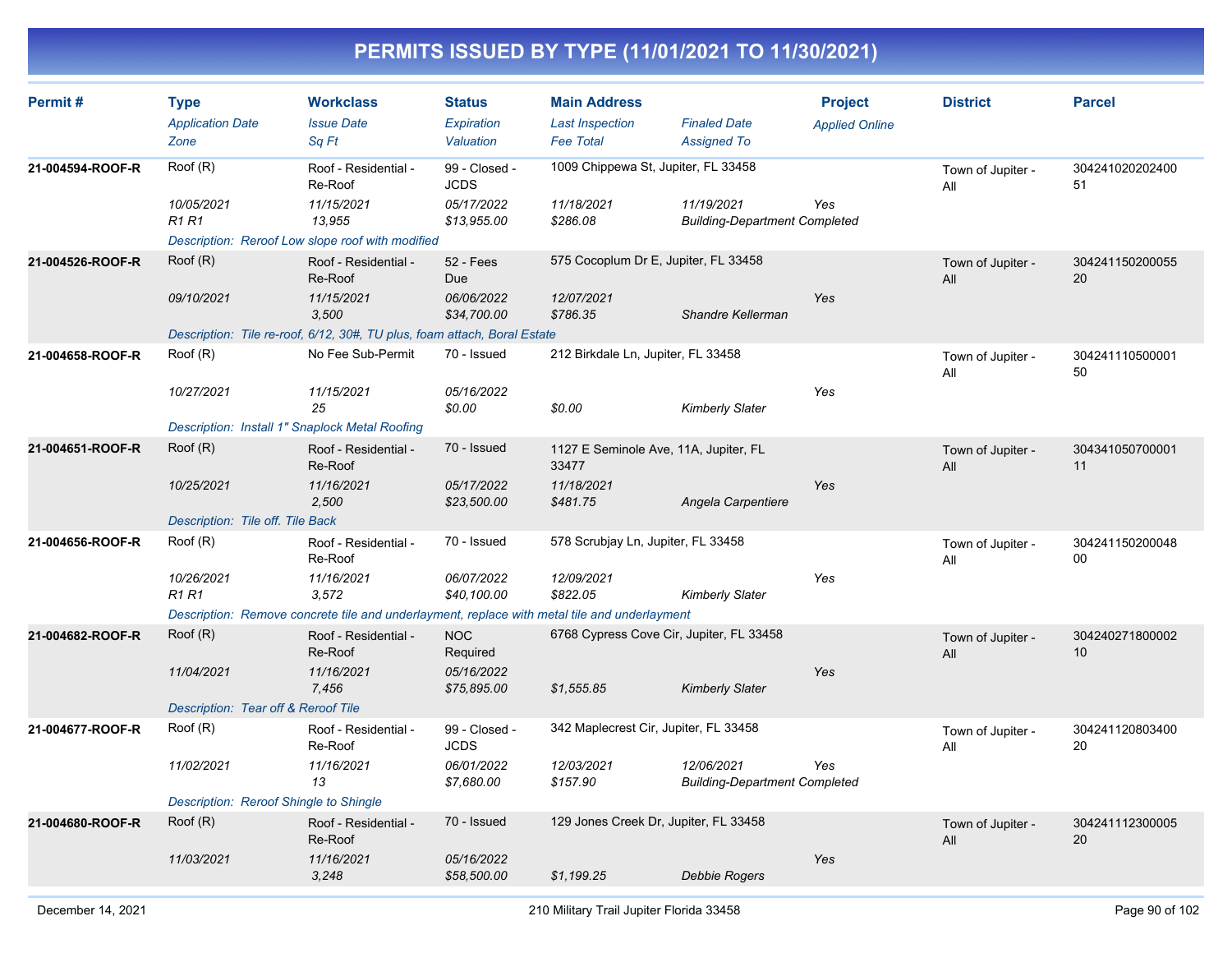|                  |                                                |                                                                                          |                                   | PERMITS ISSUED BY TYPE (11/01/2021 TO 11/30/2021)                 |                                                    |                                         |                          |                       |
|------------------|------------------------------------------------|------------------------------------------------------------------------------------------|-----------------------------------|-------------------------------------------------------------------|----------------------------------------------------|-----------------------------------------|--------------------------|-----------------------|
| Permit#          | <b>Type</b><br><b>Application Date</b><br>Zone | <b>Workclass</b><br><b>Issue Date</b><br>Sq Ft                                           | Status<br>Expiration<br>Valuation | <b>Main Address</b><br><b>Last Inspection</b><br><b>Fee Total</b> | <b>Finaled Date</b><br><b>Assigned To</b>          | <b>Project</b><br><b>Applied Online</b> | <b>District</b>          | <b>Parcel</b>         |
|                  |                                                | Description: Re-roof tile to metal w/ tear off                                           |                                   |                                                                   |                                                    |                                         |                          |                       |
| 21-004660-ROOF-R | Root(R)                                        | Roof - Residential -<br>Re-Roof                                                          | 70 - Issued                       | 1100 Chickasaw St, Jupiter, FL 33458                              |                                                    |                                         | Town of Jupiter -<br>All | 304241020300701<br>20 |
|                  | 10/27/2021<br><b>R1 R1</b>                     | 11/17/2021<br>2,093                                                                      | 06/08/2022<br>\$9,780.00          | 12/10/2021<br>\$275.53                                            | <b>Kellie Doherty</b>                              | Yes                                     |                          |                       |
|                  |                                                | Description: tear off and re roof shingle to shingle                                     |                                   |                                                                   |                                                    |                                         |                          |                       |
| 21-004641-ROOF-R | Root(R)                                        | Roof - Residential -<br>Re-Roof                                                          | 99 - Closed -<br><b>JCDS</b>      | 6168 Dania St, Jupiter, FL 33458                                  |                                                    |                                         | Town of Jupiter -<br>All | 304241150101200<br>70 |
|                  | 10/21/2021<br><b>R1 R1</b>                     | 11/17/2021<br>2,796                                                                      | 05/31/2022<br>\$13,500.00         | 11/29/2021<br>\$276.75                                            | 11/30/2021<br><b>Building-Department Completed</b> | Yes                                     |                          |                       |
|                  |                                                | Description: Tear off existing shingle roof and replace with a new shingle roof          |                                   |                                                                   |                                                    |                                         |                          |                       |
| 21-004699-ROOF-R | Root(R)                                        | Roof - Residential -<br>Re-Roof                                                          | 99 - Closed -<br><b>JCDS</b>      | 6122 Garrett St, Jupiter, FL 33458                                |                                                    |                                         | Town of Jupiter -<br>All | 304241150101500<br>20 |
|                  | 11/09/2021                                     | 11/17/2021<br>2,981                                                                      | 06/01/2022<br>\$14,900.00         | 12/03/2021<br>\$305.45                                            | 12/06/2021<br><b>Building-Department Completed</b> | Yes                                     |                          |                       |
|                  |                                                | Description: Tear off existing shingle roof and replace with new shingle roof            |                                   |                                                                   |                                                    |                                         |                          |                       |
| 21-004606-ROOF-R | Root(R)                                        | Roof - Residential -<br>Re-Roof                                                          | 70 - Issued                       | 180 Golf Village Blvd, Jupiter, FL 33458                          |                                                    |                                         | Town of Jupiter -<br>All | 304241130200002<br>70 |
|                  | 10/08/2021<br>R <sub>2</sub> R <sub>2</sub>    | 11/18/2021<br>4,500                                                                      | 05/17/2022<br>\$42,619.22         | \$873.70                                                          | Alicia Hertzog                                     | Yes                                     |                          |                       |
|                  |                                                | Description: REMOVE AND INSTALL TILE ROOFING TILE SYSTEM                                 |                                   |                                                                   |                                                    |                                         |                          |                       |
| 21-004667-ROOF-R | Root(R)                                        | Roof - Residential -<br>Re-Roof                                                          | 70 - Issued                       | 110 N Delaware Blvd, 20D, Jupiter, FL<br>33458                    |                                                    |                                         | Town of Jupiter -<br>All | 304241021702000<br>40 |
|                  | 10/29/2021                                     | 11/18/2021<br>600                                                                        | 05/17/2022<br>\$5,600.00          | \$116.00                                                          | <b>Kellie Doherty</b>                              | Yes                                     |                          |                       |
|                  |                                                | Description: REMOVE EXISTING ROOF DOWN TO WOOD DECKING. REPLACE WITH NEW TPO ROOF SYSTEM |                                   |                                                                   |                                                    |                                         |                          |                       |
| 21-004666-ROOF-R | Root(R)                                        | Roof - Residential -<br>Re-Roof                                                          | 70 - Issued                       | 110 N Delaware Blvd, 20C, Jupiter, FL<br>33458                    |                                                    |                                         | Town of Jupiter -<br>All | 304241021702000<br>30 |
|                  | 10/29/2021                                     | 11/18/2021<br>600                                                                        | 05/17/2022<br>\$5,600.00          | \$116.00                                                          | <b>Kellie Doherty</b>                              | Yes                                     |                          |                       |
|                  |                                                | Description: REMOVE EXISTING ROOF DOWN TO WOOD DECKING. REPLACE WITH NEW TPO ROOF SYSTEM |                                   |                                                                   |                                                    |                                         |                          |                       |
| 21-004648-ROOF-R | Root(R)                                        | Roof - Residential -<br>Re-Roof                                                          | 70 - Issued                       | 1082 Egret Cir N, Jupiter, FL 33458                               |                                                    |                                         | Town of Jupiter -<br>All | 304241150200008<br>20 |
|                  | 10/22/2021<br><b>R1 R1</b>                     | 11/18/2021<br>3,000                                                                      | 05/17/2022<br>\$24,760.00         | \$507.58                                                          | <b>Kimberly Slater</b>                             | Yes                                     |                          |                       |
|                  |                                                | Description: tear off and re roof tile to tile                                           |                                   |                                                                   |                                                    |                                         |                          |                       |
| 21-004586-ROOF-R | Root(R)                                        | Roof - Residential -<br>Re-Roof                                                          | 70 - Issued                       | 171 Greentree Cir, Jupiter, FL 33458                              |                                                    |                                         | Town of Jupiter -<br>All | 304241101300055<br>40 |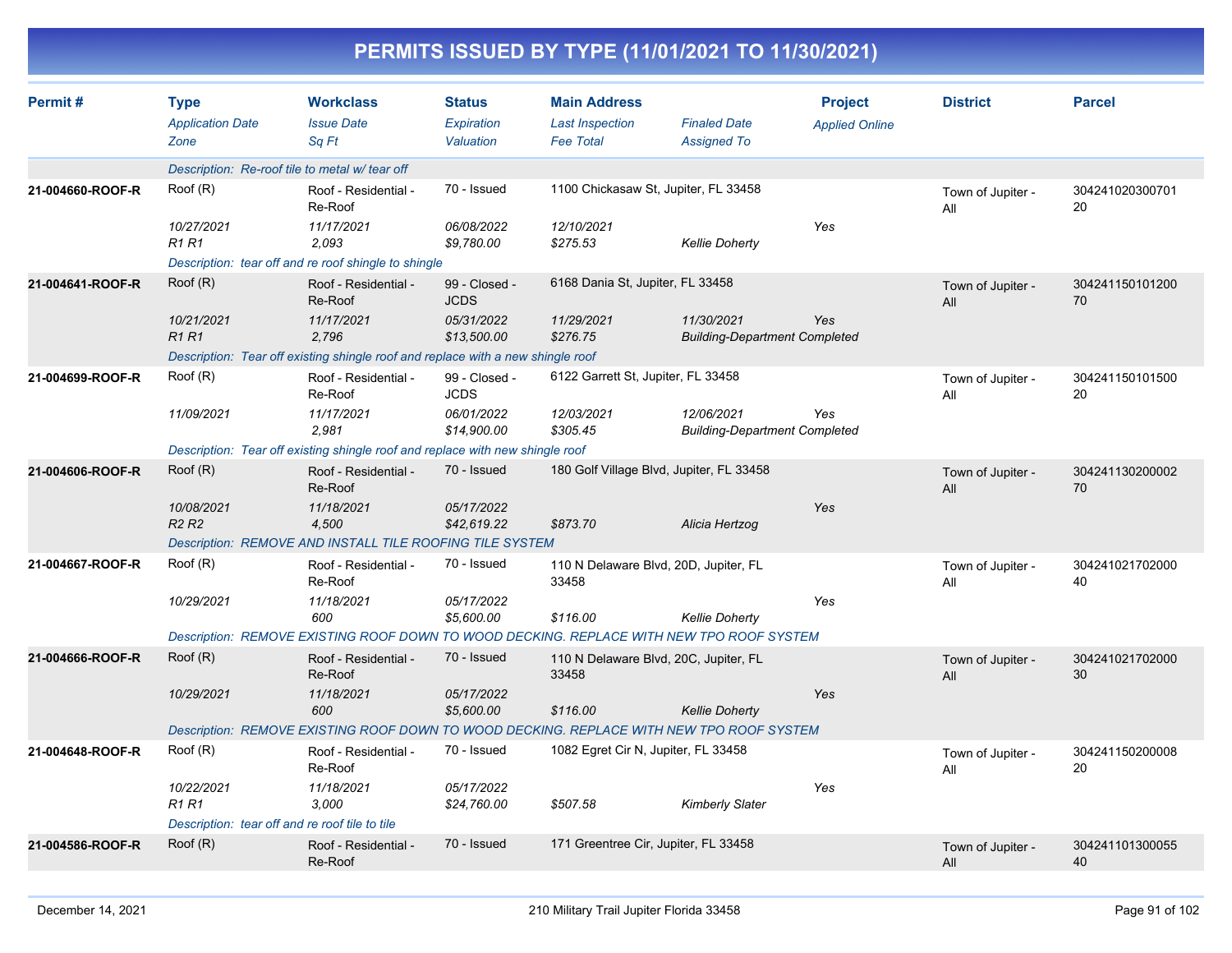|                  |                                                                                          |                                                                                                                                                                         |                                          |                                                                   | PERMITS ISSUED BY TYPE (11/01/2021 TO 11/30/2021)              |                                         |                          |                       |
|------------------|------------------------------------------------------------------------------------------|-------------------------------------------------------------------------------------------------------------------------------------------------------------------------|------------------------------------------|-------------------------------------------------------------------|----------------------------------------------------------------|-----------------------------------------|--------------------------|-----------------------|
| Permit#          | <b>Type</b><br><b>Application Date</b><br>Zone                                           | <b>Workclass</b><br><b>Issue Date</b><br>Sq Ft                                                                                                                          | <b>Status</b><br>Expiration<br>Valuation | <b>Main Address</b><br><b>Last Inspection</b><br><b>Fee Total</b> | <b>Finaled Date</b><br><b>Assigned To</b>                      | <b>Project</b><br><b>Applied Online</b> | <b>District</b>          | <b>Parcel</b>         |
|                  | 10/01/2021                                                                               | 11/18/2021<br>2,600<br>Description: Remove existing roof material to deck; renail to code. Install SA underlayment, 1" Standing seam metal, and 2 ply tapered flat roof | 06/13/2022<br>\$26,150.00                | 12/13/2021<br>\$536.07                                            | Alicia Hertzog                                                 | Yes                                     |                          |                       |
| 21-004634-ROOF-R | Roof (R)<br>10/18/2021                                                                   | Roof - Residential -<br>Re-Roof<br>11/18/2021<br>$\overline{c}$                                                                                                         | 70 - Issued<br>06/13/2022<br>\$2,000.00  | 12/13/2021<br>\$79.00                                             | 1425 Ocean Dunes Cir, Jupiter, FL 33477<br>Alicia Hertzog      | Yes                                     | Town of Jupiter -<br>All | 304341201403900<br>20 |
| 21-004700-ROOF-R | Root(R)                                                                                  | Description: REROOF Flat Modfied to Modfied<br>Roof - Residential -<br>Re-Roof                                                                                          | 70 - Issued                              | 355 Center St, Jupiter, FL 33458                                  |                                                                |                                         | Town of Jupiter -        | 304240360200001<br>70 |
|                  | 11/09/2021<br><b>R1R1</b><br>Description: metal re roof                                  | 11/19/2021<br>2,282                                                                                                                                                     | 06/06/2022<br>\$5,400.00                 | 12/08/2021<br>\$112.00                                            | <b>Kellie Doherty</b>                                          | Yes                                     | All                      |                       |
| 21-004665-ROOF-R | Root(R)<br>10/29/2021                                                                    | Roof - Residential -<br>Re-Roof<br>11/19/2021<br>600<br>Description: REMOVE EXISTING ROOF DOWN TO WOOD DECKING. REPLACE WITH NEW TPO SYSTEM                             | 70 - Issued<br>05/18/2022<br>\$5,600.00  | 33458<br>\$116.00                                                 | 110 N Delaware Blvd, 20A, Jupiter, FL<br><b>Kellie Doherty</b> | Yes                                     | Town of Jupiter -<br>All | 304241021702000<br>10 |
| 21-004664-ROOF-R | Root(R)<br>10/29/2021                                                                    | Roof - Residential -<br>Re-Roof<br>11/19/2021<br>1,776<br>Description: REMOVED EXISTING ROOF COVERING ON MAIN HOUSE AND DETACHED GARAGE AND REPLACE WITH NEW SHINGLES   | 70 - Issued<br>06/06/2022<br>\$9,940.00  | 12/07/2021<br>\$203.78                                            | 175 Farmingdale Dr, Jupiter, FL 33458<br>Vicki Tarallo         | Yes                                     | Town of Jupiter -<br>All | 304241241400016<br>80 |
| 21-004663-ROOF-R | Root(R)<br>10/29/2021                                                                    | Roof - Residential -<br>Re-Roof<br>11/19/2021<br>1,969<br>Description: REMOVE EXISTING ROOF COVERING ON MAIN HOUSE AND DETACHED GARAGE AND REPLACE WITH NEW SHINGLES    | 70 - Issued<br>06/06/2022<br>\$9,940.00  | 12/07/2021<br>\$203.78                                            | 177 Farmingdale Dr, Jupiter, FL 33458<br>Vicki Tarallo         | Yes                                     | Town of Jupiter -<br>All | 304241241400016<br>90 |
| 21-004706-ROOF-R | Root(R)<br>11/11/2021<br>Description: Shingle to Metal<br><b>Flat modfied to Modfied</b> | Roof - Residential -<br>Re-Roof<br>11/19/2021<br>4,600                                                                                                                  | 70 - Issued<br>06/07/2022<br>\$44,450.00 | 940 Turner Quay, Jupiter, FL 33458<br>12/09/2021<br>\$911.23      | <b>Kimberly Slater</b>                                         | Yes                                     | Town of Jupiter -<br>All | 304240360000502<br>80 |
| 21-004717-ROOF-R | Root(R)<br>11/14/2021                                                                    | Roof - Residential -<br>Re-Roof<br>11/19/2021<br>4,385                                                                                                                  | 70 - Issued<br>06/07/2022<br>\$29,873.00 | 12/09/2021<br>\$612.39                                            | 150 Sweet Bay Cir, Jupiter, FL 33458<br><b>Kimberly Slater</b> | Yes                                     | Town of Jupiter -<br>All | 304241240100001<br>90 |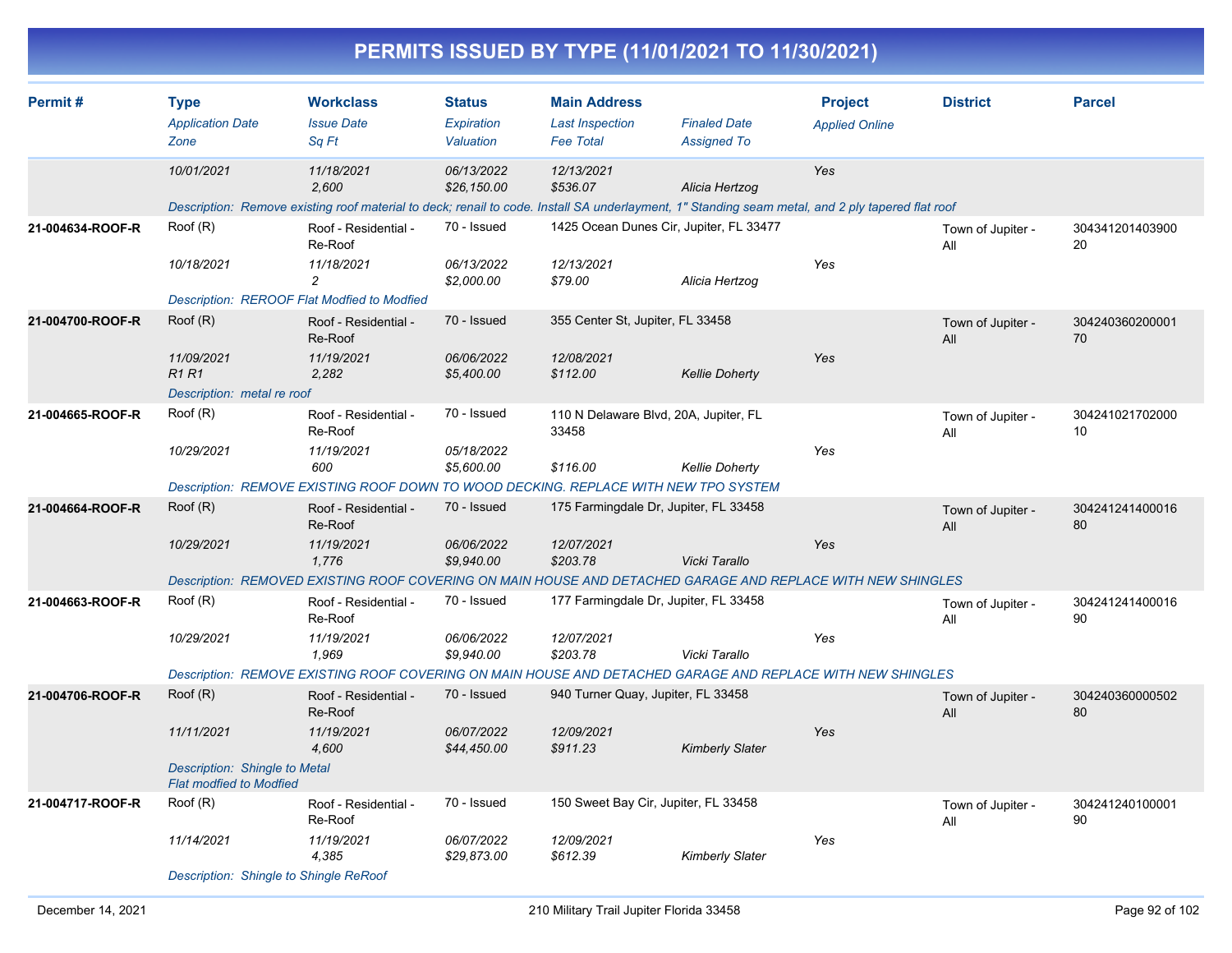| Permit#          | <b>Type</b><br><b>Application Date</b><br>Zone | <b>Workclass</b><br><b>Issue Date</b><br>Sq Ft                                                                                                       | <b>Status</b><br>Expiration<br>Valuation                 | <b>Main Address</b><br><b>Last Inspection</b><br><b>Fee Total</b> | <b>Finaled Date</b><br><b>Assigned To</b>          | <b>Project</b><br><b>Applied Online</b> | <b>District</b>          | <b>Parcel</b>         |
|------------------|------------------------------------------------|------------------------------------------------------------------------------------------------------------------------------------------------------|----------------------------------------------------------|-------------------------------------------------------------------|----------------------------------------------------|-----------------------------------------|--------------------------|-----------------------|
| 21-004636-ROOF-R | Root(R)<br>10/19/2021<br><b>MXD MXD</b>        | Roof - Residential -<br>Re-Roof<br>11/19/2021<br>330                                                                                                 | 99 - Closed -<br><b>JCDS</b><br>05/31/2022<br>\$3,000.00 | 3298 Greenway Dr, Jupiter, FL 33458<br>12/01/2021<br>\$79.00      | 12/02/2021<br><b>Building-Department Completed</b> | Yes                                     | Town of Jupiter -<br>All | 304241140600033<br>90 |
|                  | Description: Re-roof of Flat area only         |                                                                                                                                                      |                                                          |                                                                   |                                                    |                                         |                          |                       |
| 21-004622-ROOF-R | Root(R)                                        | Roof - Residential -<br>Re-Roof                                                                                                                      | 70 - Issued                                              | 232 Fern St, Jupiter, FL 33458                                    |                                                    |                                         | Town of Jupiter -<br>All | 304241010300601<br>50 |
|                  | 10/14/2021                                     | 11/22/2021<br>2,000                                                                                                                                  | 06/08/2022<br>\$8,800.00                                 | 12/10/2021<br>\$180.64                                            | Shandre Kellerman                                  | Yes                                     |                          |                       |
|                  | Description: Reroof existing sloping roof      |                                                                                                                                                      |                                                          |                                                                   |                                                    |                                         |                          |                       |
| 21-004643-ROOF-R | Root(R)                                        | Roof - Residential -<br>Re-Roof                                                                                                                      | 70 - Issued                                              | 1513 Kingsley Rd, Jupiter, FL 33469                               |                                                    |                                         | Town of Jupiter -<br>All | 304240360901100<br>60 |
|                  | 10/21/2021                                     | 11/22/2021<br>2,200                                                                                                                                  | 06/13/2022<br>\$21,578.75                                | 12/13/2021<br>\$517.36                                            | Angela Carpentiere                                 | Yes                                     |                          |                       |
|                  |                                                | Description: Remove system Shingle system & install 24ga 1" Nail Strip Metal system w/Peel & Stick underlayment, Flat roof included in scope of work |                                                          |                                                                   |                                                    |                                         |                          |                       |
| 21-004644-ROOF-R | Root(R)                                        | Roof - Residential -<br>Re-Roof                                                                                                                      | 70 - Issued                                              | 305 Marlberry Cir, Jupiter, FL 33458                              |                                                    |                                         | Town of Jupiter -<br>All | 304241240400000<br>60 |
|                  | 10/21/2021                                     | 11/22/2021<br>3,700                                                                                                                                  | 05/23/2022<br>\$34,961.00                                | \$716.70                                                          | Angela Carpentiere                                 | Yes                                     |                          |                       |
|                  | Description: Reroof Shingle to Shingle         |                                                                                                                                                      |                                                          |                                                                   |                                                    |                                         |                          |                       |
| 21-004645-ROOF-R | Root(R)                                        | Roof - Residential -<br>Re-Roof                                                                                                                      | 70 - Issued                                              | 320 Marlberry Cir, Jupiter, FL 33458                              |                                                    |                                         | Town of Jupiter -<br>All | 304241240400007<br>50 |
|                  | 10/21/2021                                     | 11/22/2021<br>28                                                                                                                                     | 06/06/2022<br>\$28,551.00                                | 12/08/2021<br>\$585.30                                            | Vicki Tarallo                                      | Yes                                     |                          |                       |
|                  |                                                | Description: RE-ROOF - SHINGLE TO SHINGLE                                                                                                            |                                                          |                                                                   |                                                    |                                         |                          |                       |
| 21-004610-ROOF-R | Root(R)                                        | Roof - Residential -<br>Re-Roof                                                                                                                      | 70 - Issued                                              | 521 Quail Pt, Jupiter, FL 33458                                   |                                                    |                                         | Town of Jupiter -<br>All | 304241150200025<br>70 |
|                  | 10/11/2021                                     | 11/22/2021<br>3,900                                                                                                                                  | 05/23/2022<br>\$36,000.00                                | \$738.00                                                          | Vicki Tarallo                                      | Yes                                     |                          |                       |
|                  |                                                | Description: RE-ROOF TILE TO TILE 6/12 P&S                                                                                                           |                                                          |                                                                   |                                                    |                                         |                          |                       |
| 21-004607-ROOF-R | Root(R)                                        | Roof - Residential -<br>Re-Roof                                                                                                                      | 52 - Fees<br><b>Due</b>                                  | 175 Seashore Dr, Jupiter, FL 33477                                |                                                    |                                         | Town of Jupiter -<br>All | 304341160200043<br>00 |
|                  | 10/08/2021                                     | 11/22/2021<br>3,600                                                                                                                                  | 06/08/2022<br>\$24,200.00                                | 12/10/2021<br>\$571.10                                            | Vicki Tarallo                                      | Yes                                     |                          |                       |
|                  |                                                | Description: REMOVE AND INSTALL TILE ROOFING SYSTEM                                                                                                  |                                                          |                                                                   |                                                    |                                         |                          |                       |
| 21-004650-ROOF-R | Root(R)                                        | Roof - Residential -<br>Re-Roof                                                                                                                      | 99 - Closed -<br><b>JCDS</b>                             |                                                                   | 105 Harvest Moon Ct, D, Jupiter, FL 33458          |                                         | Town of Jupiter -<br>All | 304241100700000<br>54 |
|                  | 10/24/2021                                     | 11/22/2021<br>1,700                                                                                                                                  | 06/07/2022<br>\$10,000.00                                | 12/09/2021<br>\$205.00                                            | 12/10/2021<br><b>Building-Department Completed</b> | Yes                                     |                          |                       |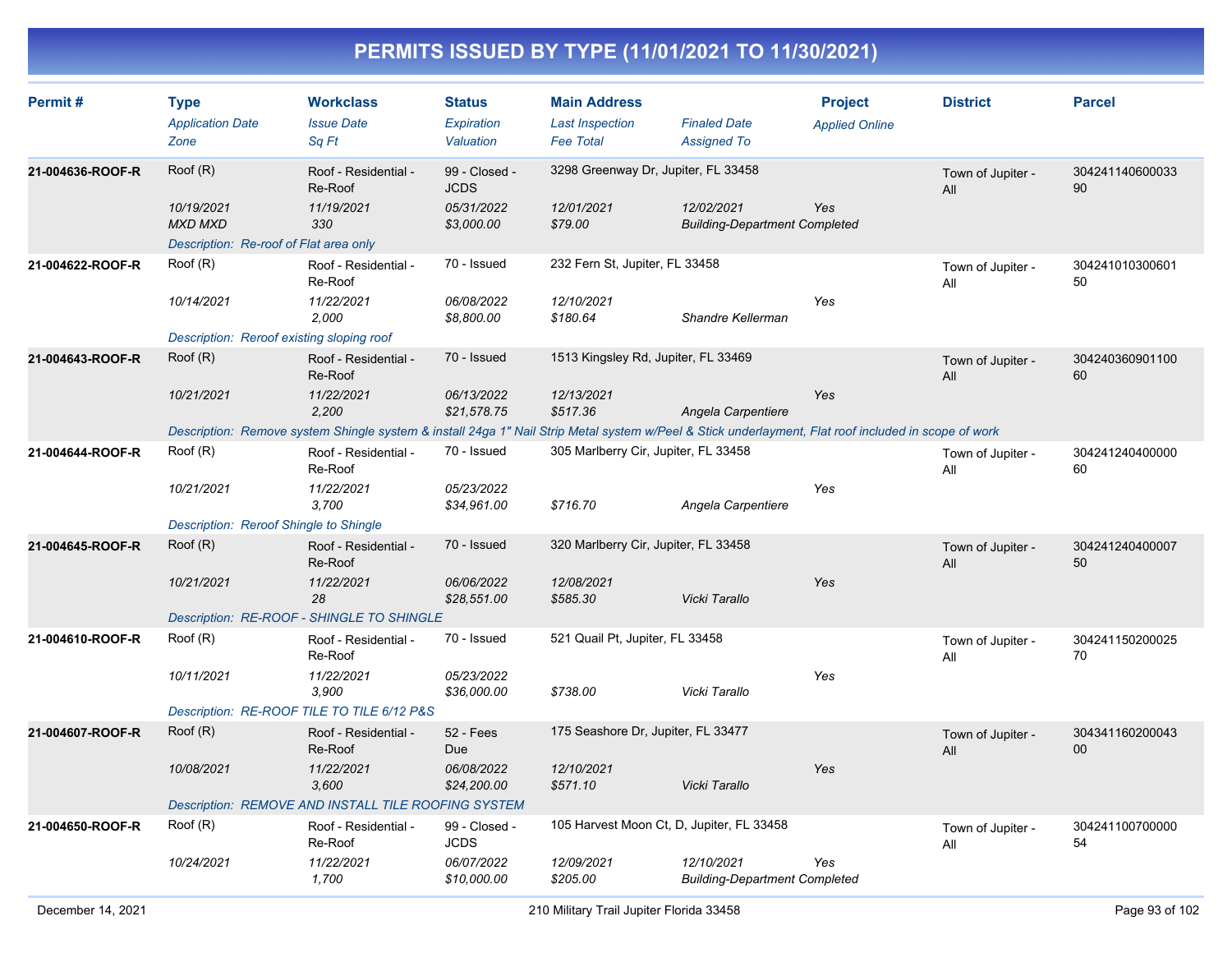|                   |                                                |                                                                                                                                                                         |                                          |                                                                   | PERMITS ISSUED BY TYPE (11/01/2021 TO 11/30/2021) |                                         |                          |                       |
|-------------------|------------------------------------------------|-------------------------------------------------------------------------------------------------------------------------------------------------------------------------|------------------------------------------|-------------------------------------------------------------------|---------------------------------------------------|-----------------------------------------|--------------------------|-----------------------|
| Permit#           | <b>Type</b><br><b>Application Date</b><br>Zone | <b>Workclass</b><br><b>Issue Date</b><br>Sq Ft                                                                                                                          | <b>Status</b><br>Expiration<br>Valuation | <b>Main Address</b><br><b>Last Inspection</b><br><b>Fee Total</b> | <b>Finaled Date</b><br><b>Assigned To</b>         | <b>Project</b><br><b>Applied Online</b> | <b>District</b>          | <b>Parcel</b>         |
|                   |                                                | Description: Asphalt Shingle to asphalt Shingle                                                                                                                         |                                          |                                                                   |                                                   |                                         |                          |                       |
| 21-004616-ROOF-R  | Root(R)                                        | Roof - Residential -<br>Re-Roof                                                                                                                                         | 70 - Issued                              | 183 Helios Dr, Jupiter, FL 33477                                  |                                                   |                                         | Town of Jupiter -<br>All | 304341080600305<br>80 |
|                   | 10/12/2021                                     | 11/22/2021<br>5,532                                                                                                                                                     | 05/23/2022<br>\$81,000.00                | \$1,660.50                                                        | Vicki Tarallo                                     | Yes                                     |                          |                       |
|                   |                                                | Description: Reroof Tile, Install Strips to Plywood Joints, 30lb Felt, Polyglass TUplus, Dupont Tile Bond & Barcelona 900 Tile                                          |                                          |                                                                   |                                                   |                                         |                          |                       |
| 21-004728-ROOF-R  | Root(R)                                        | Roof - Residential -<br>Re-Roof                                                                                                                                         | 70 - Issued                              | 33458                                                             | 110 N Delaware Blvd, 20B, Jupiter, FL             |                                         | Town of Jupiter -<br>All | 304241021702000<br>20 |
|                   | 11/18/2021                                     | 11/23/2021<br>600                                                                                                                                                       | 05/22/2022<br>\$5,600.00                 | \$116.00                                                          | <b>Kellie Doherty</b>                             | Yes                                     |                          |                       |
|                   |                                                | Description: REMOVE EXISTING ROOFING. REPLACE WITH NEW TPO ROOFING SYSTEM                                                                                               |                                          |                                                                   |                                                   |                                         |                          |                       |
| 21-004726-ROOF-R  | Root(R)                                        | Roof - Residential -<br>Re-Roof                                                                                                                                         | 70 - Issued                              | 303 Ridge Rd, Jupiter, FL 33477                                   |                                                   |                                         | Town of Jupiter -<br>All | 304341160200048<br>80 |
|                   | 11/17/2021                                     | 11/23/2021<br>2,528                                                                                                                                                     | 06/06/2022<br>\$27,539.00                | 12/08/2021<br>\$564.55                                            | <b>Kimberly Slater</b>                            | Yes                                     |                          |                       |
|                   | 0.032 1-1/2" Standing Seam Clip.               | Description: Remove existing shingle roofing system down to sheathing. Replace plywood if needed. Re-nail sheathing to code. Apply peel & stick direct to deck. Install |                                          |                                                                   |                                                   |                                         |                          |                       |
| 21-004620-ROOF-R  | Root(R)                                        | Roof - Residential -<br>Re-Roof                                                                                                                                         | 70 - Issued                              |                                                                   | 125 Georgian Park Dr, Jupiter, FL 33458           |                                         | Town of Jupiter -<br>All | 304241120600009<br>00 |
|                   | 10/13/2021<br>R <sub>2</sub> R <sub>2</sub>    | 11/23/2021<br>700                                                                                                                                                       | 06/06/2022<br>\$8,825.62                 | 12/08/2021<br>\$180.93                                            | <b>Kelly Hills</b>                                | Yes                                     |                          |                       |
|                   | Description: Reroof Shingle to Shingle         |                                                                                                                                                                         |                                          |                                                                   |                                                   |                                         |                          |                       |
| 21-004676-ROOF-R  | Root(R)                                        | Roof - Residential -<br>Re-Roof                                                                                                                                         | 70 - Issued                              | 17975 April Ln, Jupiter, FL 33458                                 |                                                   |                                         | Town of Jupiter -<br>All | 304240360000402<br>00 |
|                   | 11/02/2021                                     | 11/23/2021<br>5,400                                                                                                                                                     | 05/23/2022<br>\$31,350.00                | \$642.67                                                          | Suzanne Harrison                                  | Yes                                     |                          |                       |
|                   |                                                | Description: Re-roof shingles to S-U crimp metal                                                                                                                        |                                          |                                                                   |                                                   |                                         |                          |                       |
| 21-004652-ROOF-R  | Root(R)                                        | Roof - Residential -<br>Re-Roof                                                                                                                                         | 70 - Issued                              | 33477                                                             | 1127 E Seminole Ave, 26A, Jupiter, FL             |                                         | Town of Jupiter -<br>All | 304341050700002<br>61 |
|                   | 10/25/2021                                     | 11/23/2021<br>2,500                                                                                                                                                     | 06/01/2022<br>\$23,500.00                | 12/03/2021<br>\$481.75                                            | Angela Carpentiere                                | Yes                                     |                          |                       |
|                   | Description: Tile Off. Tile Back               |                                                                                                                                                                         |                                          |                                                                   |                                                   |                                         |                          |                       |
| 21-004639-ROOF-R* | Root(R)                                        | Roof - Residential -<br>Re-Roof                                                                                                                                         | 70 - Issued                              | 1183 Egret Cir S, Jupiter, FL 33458                               |                                                   |                                         | Town of Jupiter -<br>All | 304241150200034<br>90 |
|                   | 10/20/2021<br><b>R1 R1</b>                     | 11/24/2021<br>2,906                                                                                                                                                     | 05/23/2022<br>\$50,120.00                | \$776.86                                                          | <b>Kellie Doherty</b>                             | Yes                                     |                          |                       |
|                   |                                                | Description: Remove and replace concrete tile and underlayment                                                                                                          |                                          |                                                                   |                                                   |                                         |                          |                       |
| 21-004698-ROOF-R  | Root(R)                                        | Roof - Residential -<br>Re-Roof                                                                                                                                         | 70 - Issued                              | 136 Sweet Bay Cir, Jupiter, FL 33458                              |                                                   |                                         | Town of Jupiter -<br>All | 304241240100001<br>30 |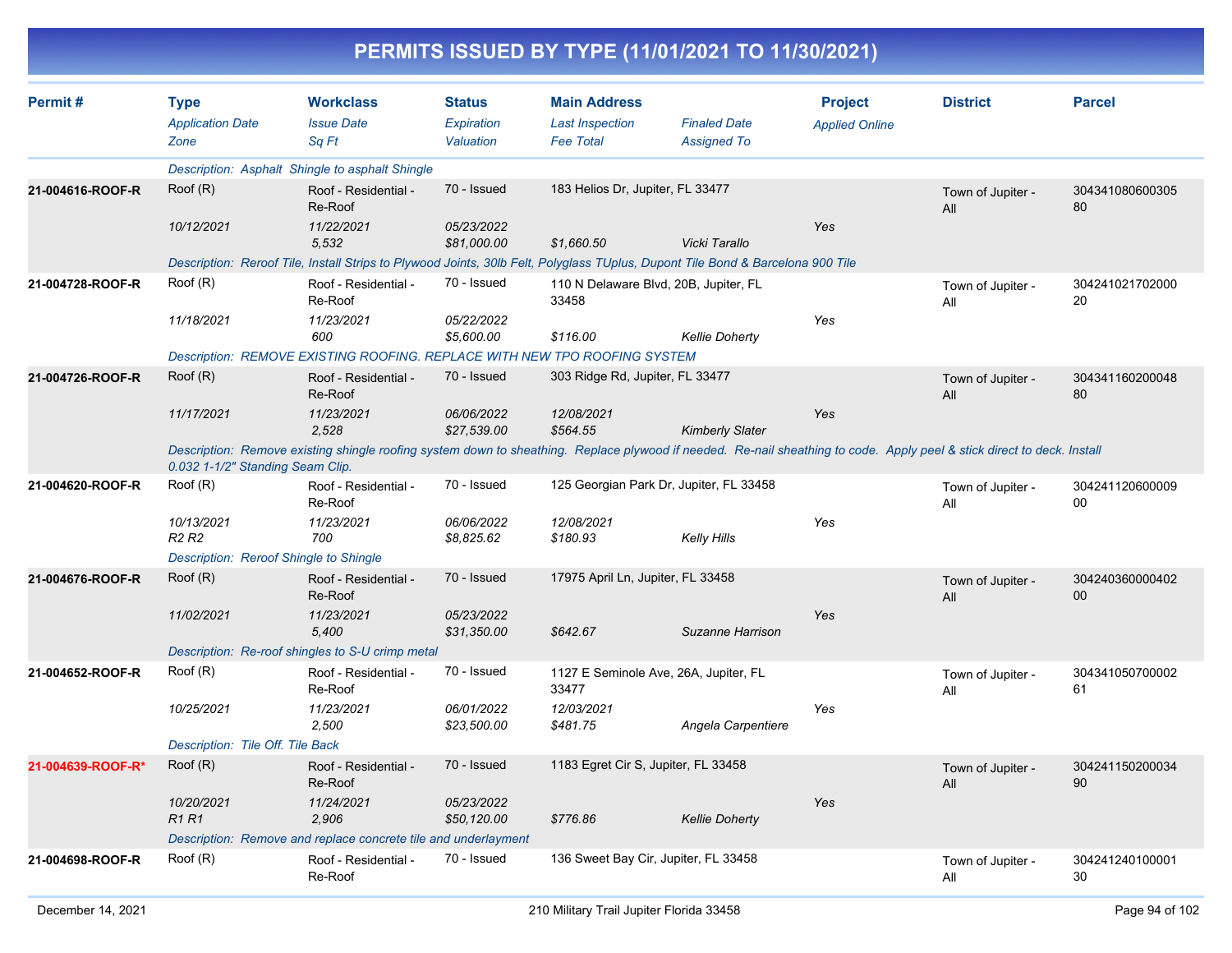| Permit#          | <b>Type</b><br><b>Application Date</b><br>Zone | <b>Workclass</b><br><b>Issue Date</b><br>Sq Ft                                                                                                                          | <b>Status</b><br>Expiration<br>Valuation | <b>Main Address</b><br><b>Last Inspection</b><br><b>Fee Total</b> | <b>Finaled Date</b><br><b>Assigned To</b>          | <b>Project</b><br><b>Applied Online</b> | <b>District</b>          | <b>Parcel</b>         |
|------------------|------------------------------------------------|-------------------------------------------------------------------------------------------------------------------------------------------------------------------------|------------------------------------------|-------------------------------------------------------------------|----------------------------------------------------|-----------------------------------------|--------------------------|-----------------------|
|                  | 11/09/2021                                     | 11/24/2021<br>3,800                                                                                                                                                     | 05/23/2022<br>\$28,500.00                | \$584.25                                                          | <b>Kellie Doherty</b>                              | Yes                                     |                          |                       |
|                  |                                                | Description: Re-Roof: Remove existing roof and replace with new roof                                                                                                    |                                          |                                                                   |                                                    |                                         |                          |                       |
| 21-004684-ROOF-R | Root(R)                                        | Roof - Residential -<br>Re-Roof                                                                                                                                         | 70 - Issued                              | 216 W Riverside Dr, Jupiter, FL 33469                             |                                                    |                                         | Town of Jupiter -<br>All | 304240360401101<br>30 |
|                  | 11/04/2021                                     | 11/24/2021<br>900                                                                                                                                                       | 06/06/2022<br>\$28,849.00                | 12/08/2021<br>\$591.40                                            | Suzanne Harrison                                   | Yes                                     |                          |                       |
|                  |                                                | Description: ReRoof of Upper Flat Roof including 2 skylight replacements                                                                                                |                                          |                                                                   |                                                    |                                         |                          |                       |
| 21-004649-ROOF-R | Root(R)                                        | Roof - Residential -<br>Re-Roof                                                                                                                                         | 99 - Closed -<br><b>JCDS</b>             | 105 Harvest Moon Ct, A, Jupiter, FL 33458                         |                                                    |                                         | Town of Jupiter -<br>All | 304241100700000<br>51 |
|                  | 10/24/2021                                     | 11/24/2021<br>1,700                                                                                                                                                     | 06/07/2022<br>\$10,000.00                | 12/09/2021<br>\$205.00                                            | 12/10/2021<br><b>Building-Department Completed</b> | Yes                                     |                          |                       |
|                  |                                                | Description: Roof Replacement Asphalt Shingle to Asphalt Shingle                                                                                                        |                                          |                                                                   |                                                    |                                         |                          |                       |
| 21-004653-ROOF-R | Root(R)                                        | Roof - Residential -<br>Re-Roof                                                                                                                                         | 70 - Issued                              | 1127 E Seminole Ave, 26B, Jupiter, FL<br>33477                    |                                                    |                                         | Town of Jupiter -<br>All | 304341050700002<br>62 |
|                  | 10/25/2021                                     | 11/24/2021<br>2,500                                                                                                                                                     | 06/01/2022<br>\$23,500.00                | 12/03/2021<br>\$481.75                                            | Angela Carpentiere                                 | Yes                                     |                          |                       |
|                  | Description: Tile off. Tile Back               |                                                                                                                                                                         |                                          |                                                                   |                                                    |                                         |                          |                       |
| 21-004694-ROOF-R | Root(R)                                        | Roof - Residential -<br>Re-Roof                                                                                                                                         | 70 - Issued                              | 119 Faith Way, Jupiter, FL 33458                                  |                                                    |                                         | Town of Jupiter -<br>All | 304241022700000<br>40 |
|                  | 11/08/2021                                     | 11/29/2021<br>3.600                                                                                                                                                     | 06/07/2022<br>\$31,440.00                | 12/09/2021<br>\$644.52                                            | Angela Carpentiere                                 | Yes                                     |                          |                       |
|                  | Description: Shingle To Metal                  |                                                                                                                                                                         |                                          |                                                                   |                                                    |                                         |                          |                       |
| 21-004713-ROOF-R | Root(R)                                        | Roof - Residential -<br>Re-Roof                                                                                                                                         | 70 - Issued                              | 143 Village Cir, Jupiter, FL 33458                                |                                                    |                                         | Town of Jupiter -<br>All | 304241100100002<br>20 |
|                  | 11/12/2021                                     | 11/29/2021<br>1,800                                                                                                                                                     | 05/28/2022<br>\$10,200.00                | \$209.10                                                          | <b>Kellie Doherty</b>                              | Yes                                     |                          |                       |
|                  | <b>Description: Shingle ReRoof</b>             |                                                                                                                                                                         |                                          |                                                                   |                                                    |                                         |                          |                       |
| 21-004662-ROOF-R | Roof (R)                                       | Roof - Residential -<br>Re-Roof                                                                                                                                         | 70 - Issued                              | 159 Beach Summit Ct, Jupiter, FL 33477                            |                                                    |                                         | Town of Jupiter -<br>All | 304341160200009<br>80 |
|                  | 10/28/2021                                     | 11/29/2021<br>2,794                                                                                                                                                     | 05/31/2022<br>\$32,900.00                | \$674.45                                                          | Angela Carpentiere                                 | Yes                                     |                          |                       |
|                  | 0.032 1-1/2" Standing Seam Clip.               | Description: Remove existing shingle roofing system down to sheathing. Replace plywood if needed. Re-nail sheathing to code. Apply peel & stick direct to deck. Install |                                          |                                                                   |                                                    |                                         |                          |                       |
| 21-004673-ROOF-R | Root(R)                                        | Roof - Residential -<br>Re-Roof                                                                                                                                         | 70 - Issued                              | 706 Douglas Dr, Jupiter, FL 33458                                 |                                                    |                                         | Town of Jupiter -<br>All | 304241011200000<br>20 |
|                  | 11/01/2021                                     | 11/29/2021<br>2.200                                                                                                                                                     | 05/31/2022<br>\$16,350.00                | \$335.17                                                          | Angela Carpentiere                                 | Yes                                     |                          |                       |
|                  |                                                | Description: Remove existing roof material to deck; renail to code. Install SA underlayment and 5V Metal                                                                |                                          |                                                                   |                                                    |                                         |                          |                       |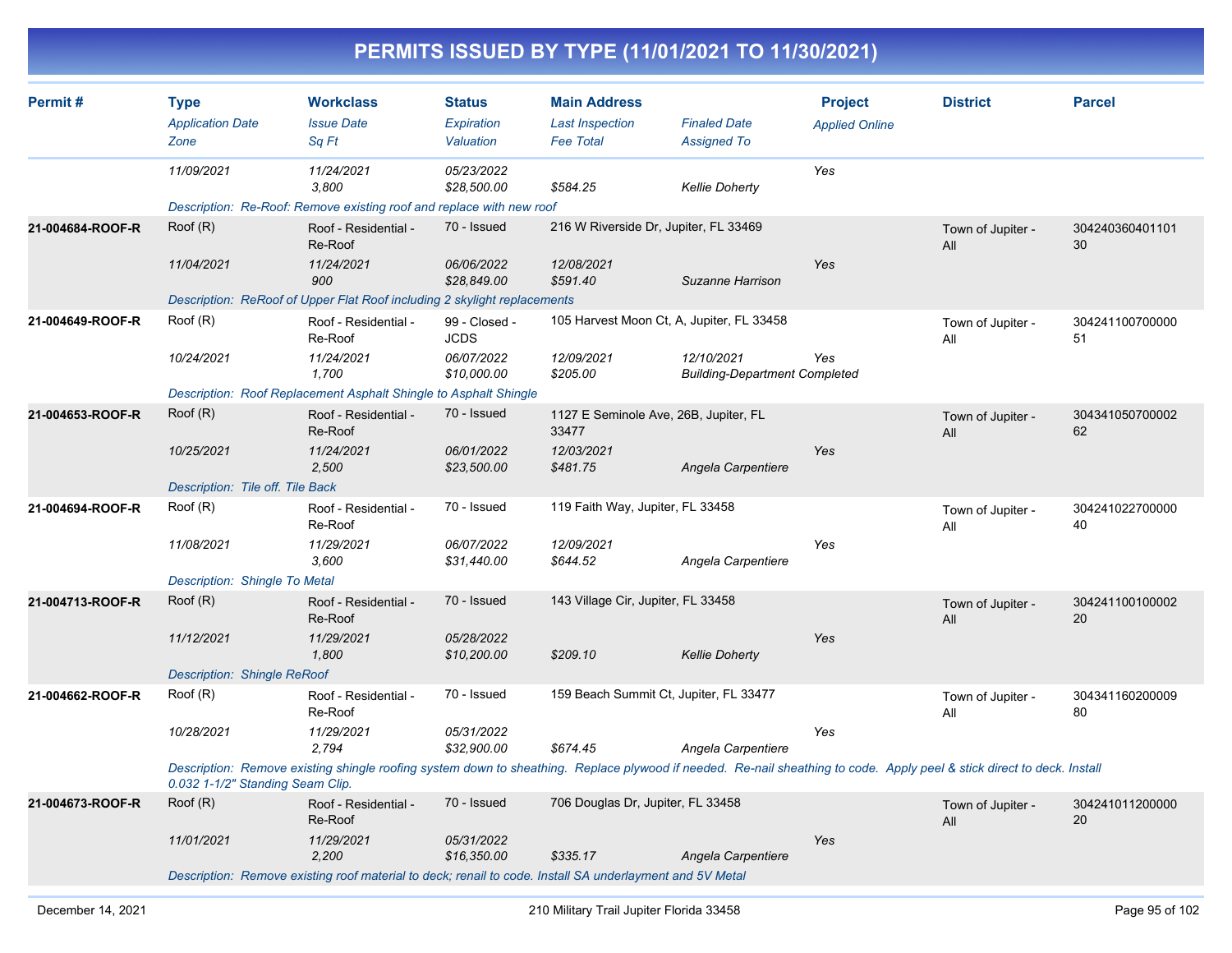| Permit#           | <b>Type</b>                                   | <b>Workclass</b>                                     | <b>Status</b>             | <b>Main Address</b>                        |                                                                                                                                                                         | <b>Project</b>        | <b>District</b>          | <b>Parcel</b>         |
|-------------------|-----------------------------------------------|------------------------------------------------------|---------------------------|--------------------------------------------|-------------------------------------------------------------------------------------------------------------------------------------------------------------------------|-----------------------|--------------------------|-----------------------|
|                   | <b>Application Date</b><br>Zone               | <b>Issue Date</b><br>Sq Ft                           | Expiration<br>Valuation   | <b>Last Inspection</b><br><b>Fee Total</b> | <b>Finaled Date</b><br><b>Assigned To</b>                                                                                                                               | <b>Applied Online</b> |                          |                       |
| 21-004679-ROOF-R  | Root(R)                                       | Roof - Residential -<br>Re-Roof                      | 70 - Issued               |                                            | 18310 Flagship Cir, Jupiter, FL 33458                                                                                                                                   |                       | Town of Jupiter -<br>All | 304240340600014<br>90 |
|                   | 11/03/2021                                    | 11/29/2021<br>3                                      | 05/31/2022<br>\$7,200.00  | \$148.16                                   | Angela Carpentiere                                                                                                                                                      | Yes                   |                          |                       |
|                   |                                               | Description: TEAR OFF & REROOF FLAT ROOF ONLY        |                           |                                            |                                                                                                                                                                         |                       |                          |                       |
| 21-004714-ROOF-R  | Root(R)                                       | Roof - Residential -<br>Re-Roof                      | 70 - Issued               | 210 Park PI, Jupiter, FL 33458             |                                                                                                                                                                         |                       | Town of Jupiter -<br>All | 304241013500000<br>90 |
|                   | 11/12/2021                                    | 11/30/2021<br>2,493                                  | 06/07/2022<br>\$23,975.00 | 12/09/2021<br>\$491.49                     | <b>Kellie Doherty</b>                                                                                                                                                   | Yes                   |                          |                       |
|                   | 26ga 1-1/2" snap lock Seam Clip.              |                                                      |                           |                                            | Description: Remove existing shingle roofing system down to sheathing. Replace plywood if needed. Re-nail sheathing to code. Apply peel & stick direct to deck. Install |                       |                          |                       |
| 21-004716-ROOF-R  | Roof (R)                                      | Roof - Residential -<br>Re-Roof                      | 70 - Issued               | 256 Marlberry Cir, Jupiter, FL 33458       |                                                                                                                                                                         |                       | Town of Jupiter -<br>All | 304241240400003<br>30 |
|                   | 11/14/2021<br><b>MXD MXD</b>                  | 11/30/2021<br>2.524                                  | 06/13/2022<br>\$19,978.00 | 12/13/2021<br>\$409.55                     | <b>Kellie Doherty</b>                                                                                                                                                   | Yes                   |                          |                       |
|                   | <b>Description: Shingle to Shingle ReRoof</b> |                                                      |                           |                                            |                                                                                                                                                                         |                       |                          |                       |
| 21-004672-ROOF-R  | Root(R)                                       | Roof - Residential -<br>Re-Roof                      | 70 - Issued               | 108 Angelfish Ln, Jupiter, FL 33477        |                                                                                                                                                                         |                       | Town of Jupiter -<br>All | 304341080500300<br>80 |
|                   | 11/01/2021                                    | 11/30/2021<br>25                                     | 05/31/2022<br>\$1,000.00  | 12/01/2021<br>\$79.00                      | Shandre Kellerman                                                                                                                                                       | Yes                   |                          |                       |
|                   |                                               | Description: INSTALL A TILE ROOF ON A SMALL ADDITION |                           |                                            |                                                                                                                                                                         |                       |                          |                       |
| 21-004695-ROOF-R* | Root(R)                                       | Roof - Residential -<br>Re-Roof                      | <b>NOC</b><br>Required    | 120 Milbridge Dr, Jupiter, FL 33458        |                                                                                                                                                                         |                       | Town of Jupiter -<br>All | 304241241400005<br>00 |
|                   | 11/08/2021                                    | 11/30/2021<br>1.750                                  | 05/31/2022<br>\$12,430.00 | \$254.82                                   | Angela Carpentiere                                                                                                                                                      | Yes                   |                          |                       |
|                   | Description: Shingle to Shingle Re Roof       |                                                      |                           |                                            |                                                                                                                                                                         |                       |                          |                       |
| 21-004687-ROOF-R  | Root(R)                                       | Roof - Residential -<br>Re-Roof                      | 70 - Issued               |                                            | 332 Sweet Bay Cir, Jupiter, FL 33458                                                                                                                                    |                       | Town of Jupiter -<br>All | 304241240100004<br>10 |
|                   | 11/05/2021                                    | 11/30/2021<br>4,000                                  | 06/08/2022<br>\$20,000.00 | 12/10/2021<br>\$410.00                     | <b>Kimberly Slater</b>                                                                                                                                                  | Yes                   |                          |                       |
|                   |                                               |                                                      |                           |                                            | Description: REMOVE EXISTING ASPHALT SHINGLE ROOF SYSTEM. INSTALL NEW ASPHALT SHINGLE ROOF SYSTEM.                                                                      |                       |                          |                       |
| 21-004613-ROOF-R* | Root(R)                                       | Roof - Residential -<br>Re-Roof                      | <b>NOC</b><br>Required    |                                            | 102 Spearfish Ln W, Jupiter, FL 33477                                                                                                                                   |                       | Town of Jupiter -<br>All | 304341080100201<br>30 |
|                   | 10/11/2021                                    | 11/30/2021<br>2,200                                  | 05/31/2022<br>\$24,528.00 | \$502.83                                   | Vicki Tarallo                                                                                                                                                           | Yes                   |                          |                       |
|                   |                                               | Description: TILE RE-ROOF AND SMALL FLAT DECK        |                           |                                            |                                                                                                                                                                         |                       |                          |                       |
| 21-004614-ROOF-R  | Root(R)                                       | Roof - Residential -<br>Re-Roof                      | 70 - Issued               |                                            | 210 Honeysuckle Dr, Jupiter, FL 33458                                                                                                                                   |                       | Town of Jupiter -<br>All | 304241240400010<br>80 |
|                   |                                               |                                                      |                           |                                            |                                                                                                                                                                         |                       |                          |                       |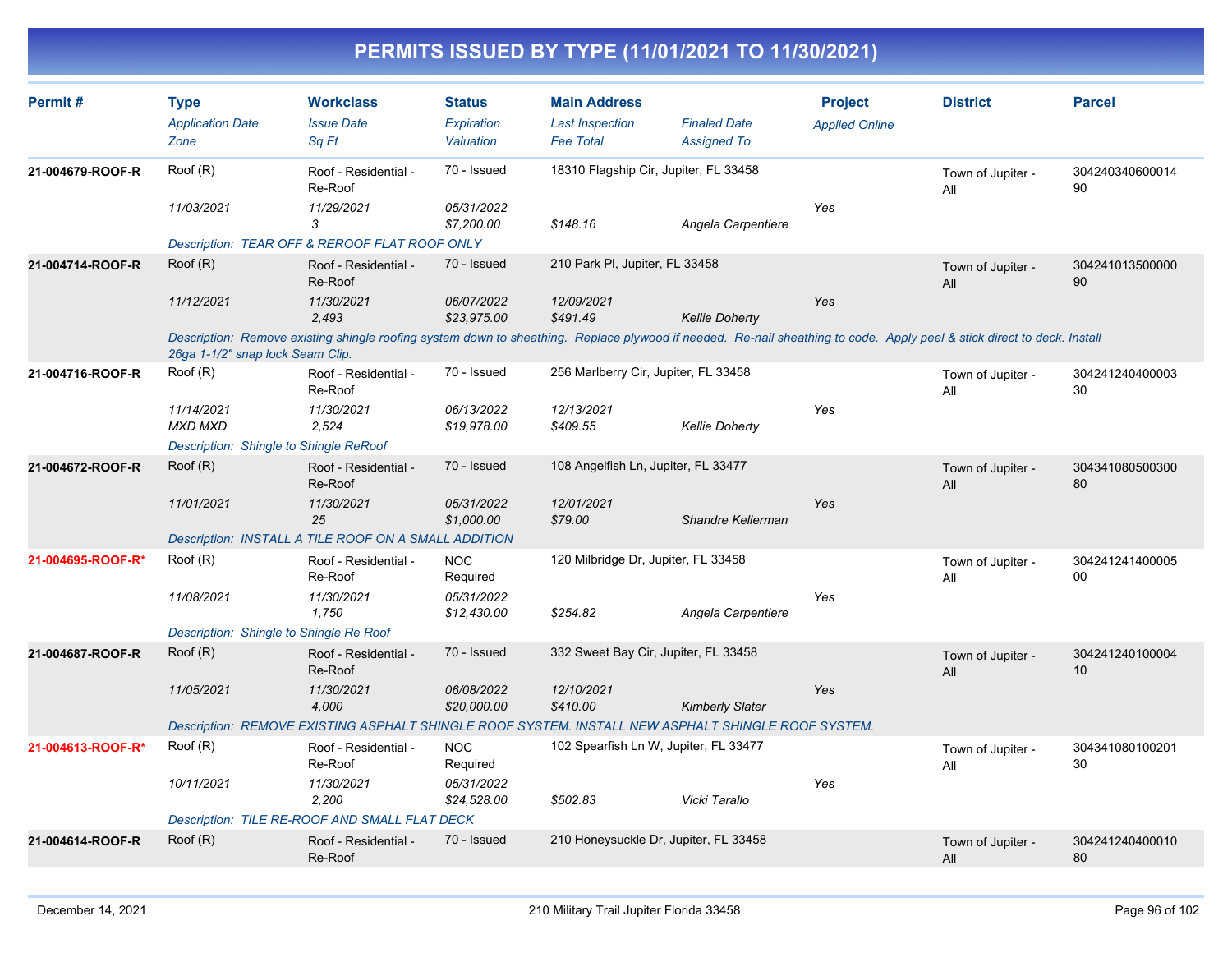| Permit#             | <b>Type</b><br><b>Application Date</b><br>Zone | <b>Workclass</b><br><b>Issue Date</b><br>Sa Ft                         | <b>Status</b><br>Expiration<br>Valuation | <b>Main Address</b><br><b>Last Inspection</b><br><b>Fee Total</b> | <b>Finaled Date</b><br><b>Assigned To</b>          | <b>Project</b><br><b>Applied Online</b> | <b>District</b>                  | <b>Parcel</b>         |
|---------------------|------------------------------------------------|------------------------------------------------------------------------|------------------------------------------|-------------------------------------------------------------------|----------------------------------------------------|-----------------------------------------|----------------------------------|-----------------------|
|                     | 10/11/2021                                     | 11/30/2021<br>3,600<br>Description: SINGLE RE-ROOF AND SMALL FLAT DECK | 06/06/2022<br>\$21,980.00                | 12/07/2021<br>\$450.59                                            | Vicki Tarallo                                      | Yes                                     |                                  |                       |
| 21-004621-ROOF-R    | Root(R)                                        | Roof - Residential -<br>Re-Roof                                        | 70 - Issued                              | 147 Cypress Cv, Jupiter, FL 33458                                 |                                                    |                                         | Town of Jupiter -<br>All         | 304241111800008<br>50 |
|                     | 10/13/2021                                     | 11/30/2021<br>2,350                                                    | 06/13/2022<br>\$22,000.00                | 12/13/2021<br>\$451.00                                            | Suzanne Harrison                                   | Yes                                     |                                  |                       |
|                     | <b>Description: Tile Roof Replacement</b>      |                                                                        |                                          |                                                                   |                                                    |                                         |                                  |                       |
| 21-004537-ROOF-R    | Root(R)                                        | Roof - Residential -<br>Re-Roof                                        | 70 - Issued                              | 119 Hawksbill Way, Jupiter, FL 33458                              |                                                    |                                         | Town of Jupiter -<br>All         | 304241112600001<br>00 |
|                     | 09/16/2021                                     | 11/30/2021<br>4.900                                                    | 05/31/2022<br>\$50,000.00                | 12/02/2021<br>\$1,025.00                                          | <b>Kelly Hills</b>                                 | Yes                                     |                                  |                       |
|                     | Description: 49sq Tile to tile 6/12 pitch      |                                                                        |                                          |                                                                   |                                                    |                                         |                                  |                       |
| 21-004671-ROOF-R    | Root(R)                                        | Roof - Residential -<br>Re-Roof                                        | 99 - Closed -<br><b>JCDS</b>             | 602 Greenwood Dr, Jupiter, FL 33458                               |                                                    |                                         | Town of Jupiter -<br>All         | 304241021600003<br>30 |
|                     | 11/01/2021                                     | 11/30/2021<br>4.200                                                    | 06/08/2022<br>\$36,500.00                | 12/10/2021<br>\$748.25                                            | 12/13/2021<br><b>Building-Department Completed</b> | Yes                                     |                                  |                       |
|                     |                                                | Description: Remove existing roof and replace with new metal roof      |                                          |                                                                   |                                                    |                                         |                                  |                       |
|                     |                                                |                                                                        |                                          |                                                                   |                                                    |                                         | PERMITS ISSUED FOR ROOF (R):     | 96                    |
| <b>TOWER</b>        |                                                |                                                                        |                                          |                                                                   |                                                    |                                         |                                  |                       |
| 21-056163-TOWER     | Tower                                          | Tower / Antenna /<br>Satellite Dish                                    | 70 - Issued                              | 200 Military Trl, Jupiter, FL 33458                               |                                                    |                                         | Town of Jupiter -<br>All         | 304241010000072<br>10 |
|                     | 09/07/2021                                     | 11/19/2021                                                             | 05/18/2022                               |                                                                   |                                                    | <b>Yes</b>                              |                                  |                       |
|                     | C2C2                                           | $\mathbf{1}$                                                           | \$43,200.00                              | \$885.60                                                          | Alicia Hertzog                                     |                                         |                                  |                       |
|                     |                                                | Description: REMOVE AND REPLACE ANTENNAS AND ASSOCIATED EQPT           |                                          |                                                                   |                                                    |                                         |                                  |                       |
|                     |                                                |                                                                        |                                          |                                                                   |                                                    |                                         | <b>PERMITS ISSUED FOR TOWER:</b> | 1                     |
| <b>WATER HEATER</b> |                                                |                                                                        |                                          |                                                                   |                                                    |                                         |                                  |                       |
| 21-057656-WHEAT     | <b>Water Heater</b>                            | Replacement                                                            | 99 - Closed -<br><b>JCDS</b>             | 400 N A1A, 27, Jupiter, FL 33477                                  |                                                    |                                         | Town of Jupiter -<br>All         | 304341060300002<br>70 |

**21-057585-WHEAT**

*Yes*

*Yes*

All

 *1,658 \$1,700.00 \$79.00 Building-Department Completed*

Water Heater **Replacement** 99 - Closed - 6255 Riverwalk Ln, 5, Jupiter, FL 33458 Town of Jupiter -

*10/29/2021 11/01/2021 05/31/2022 11/30/2021 12/01/2021*

*10/27/2021 11/01/2021 05/02/2022 11/03/2021 11/10/2021*

99 - Closed - JCDS

*R3 R3 1 \$2,379.00 \$79.00 Building-Department Completed*

*Description: HWH CHANGEOUT-30 GALLONS*

304241031602200

50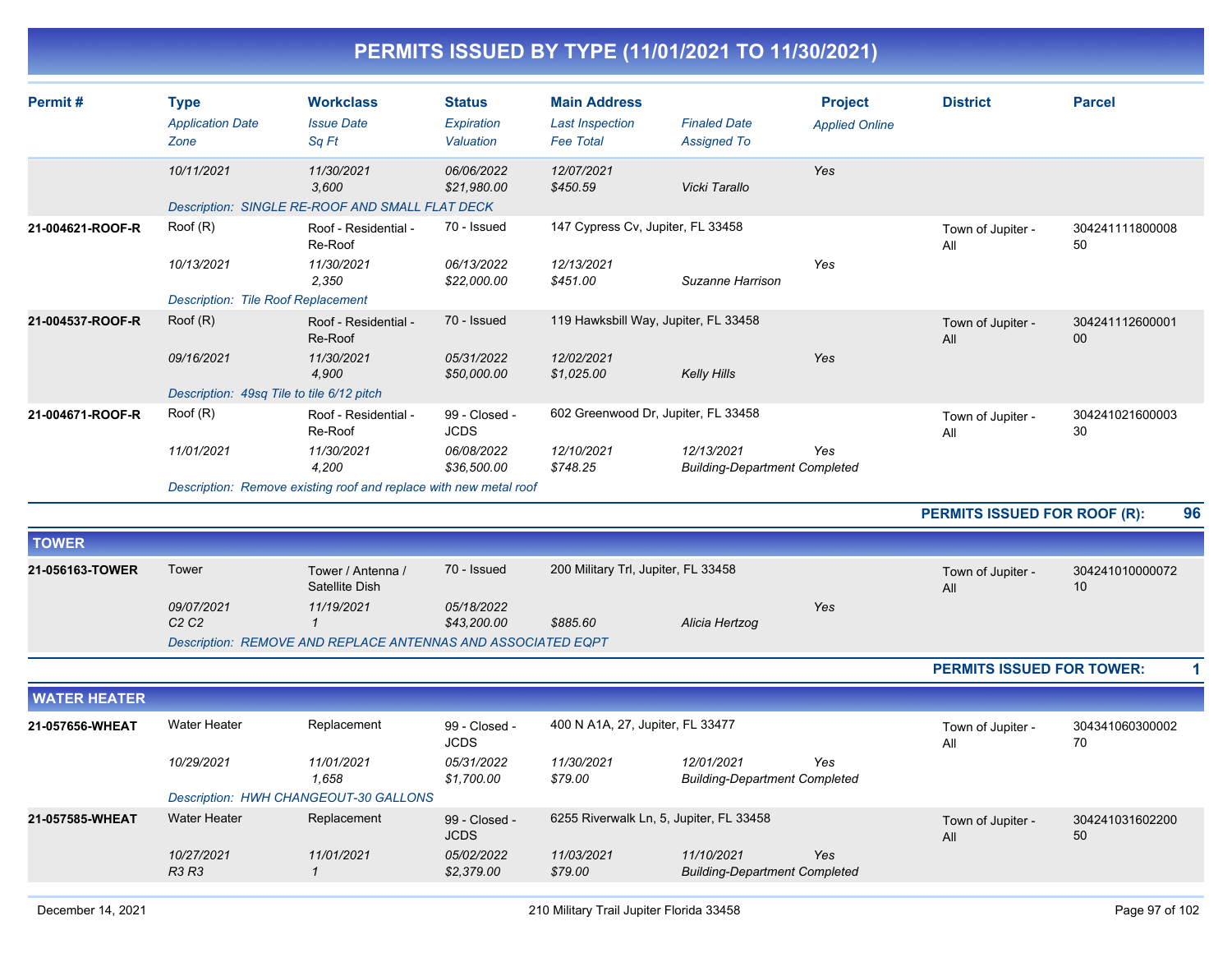| PERMITS ISSUED BY TYPE (11/01/2021 TO 11/30/2021) |                                                |                                                                |                                          |                                                                   |                                                    |                                         |                          |                           |  |  |
|---------------------------------------------------|------------------------------------------------|----------------------------------------------------------------|------------------------------------------|-------------------------------------------------------------------|----------------------------------------------------|-----------------------------------------|--------------------------|---------------------------|--|--|
| Permit#                                           | <b>Type</b><br><b>Application Date</b><br>Zone | <b>Workclass</b><br><b>Issue Date</b><br>Sq Ft                 | <b>Status</b><br>Expiration<br>Valuation | <b>Main Address</b><br><b>Last Inspection</b><br><b>Fee Total</b> | <b>Finaled Date</b><br><b>Assigned To</b>          | <b>Project</b><br><b>Applied Online</b> | <b>District</b>          | <b>Parcel</b>             |  |  |
|                                                   |                                                | Description: 50GAL ELECTRIC WATER HEATER REPLACEMENT           |                                          |                                                                   |                                                    |                                         |                          |                           |  |  |
| 21-057617-WHEAT                                   | Water Heater                                   | Replacement                                                    | 99 - Closed -<br><b>JCDS</b>             | 106 Half Moon Cir, A, Jupiter, FL 33458                           |                                                    |                                         | Town of Jupiter -<br>All | 304241101900000<br>61     |  |  |
|                                                   | 10/28/2021                                     | 11/05/2021<br>1,371                                            | 05/23/2022<br>\$1,126.25                 | 11/24/2021<br>\$79.00                                             | 11/29/2021<br><b>Building-Department Completed</b> | Yes                                     |                          |                           |  |  |
|                                                   |                                                | Description: 40 gallon / electric / 4500 watt                  |                                          |                                                                   |                                                    |                                         |                          |                           |  |  |
| 21-057650-WHEAT                                   | <b>Water Heater</b>                            | Replacement                                                    | 99 - Closed -<br><b>JCDS</b>             | 1184 Dakota Dr, Jupiter, FL 33458                                 |                                                    |                                         | Town of Jupiter -<br>All | 304241141000002<br>80     |  |  |
|                                                   | 10/29/2021                                     | 11/08/2021                                                     | 05/11/2022<br>\$1,853.00                 | 11/12/2021<br>\$79.00                                             | 11/16/2021<br><b>Building-Department Completed</b> | Yes                                     |                          |                           |  |  |
|                                                   |                                                | Description: replace 40 gallon electric water heater with same |                                          |                                                                   |                                                    |                                         |                          |                           |  |  |
| 21-057814-WHEAT                                   | <b>Water Heater</b>                            | Replacement                                                    | 99 - Closed -<br><b>JCDS</b>             | 205 Commerce Way, Jupiter, FL 33458                               |                                                    |                                         | Town of Jupiter -<br>All | 304241020700001<br>20     |  |  |
|                                                   | 11/04/2021<br>1212                             | 11/15/2021<br>1                                                | 06/06/2022<br>\$1,824.00                 | 12/08/2021<br>\$79.00                                             | 12/09/2021<br><b>Building-Department Completed</b> | Yes                                     |                          |                           |  |  |
|                                                   |                                                | Description: 50GAL ELECTRIC WATER HEATER REPLACEMENT           |                                          |                                                                   |                                                    |                                         |                          |                           |  |  |
| 21-057813-WHEAT                                   | <b>Water Heater</b>                            | Replacement                                                    | 99 - Closed -<br><b>JCDS</b>             | 316 Hummingbird Pt, Jupiter, FL 33458                             |                                                    |                                         | Town of Jupiter -<br>All | 304241150200009<br>50     |  |  |
|                                                   | 11/04/2021<br><b>R1 R1</b>                     | 11/15/2021<br>$\mathbf 1$                                      | 05/23/2022<br>\$2,304.00                 | 11/24/2021<br>\$79.00                                             | 11/29/2021<br><b>Building-Department Completed</b> | Yes                                     |                          |                           |  |  |
|                                                   |                                                | Description: 50GAL NATURAL GAS WATER HEATER REPLACEMENT        |                                          |                                                                   |                                                    |                                         |                          |                           |  |  |
| 21-057990-WHEAT                                   | <b>Water Heater</b>                            | Replacement                                                    | 99 - Closed -<br><b>JCDS</b>             | 1605 S Us Highway 1, 11E, Jupiter, FL<br>33477                    |                                                    |                                         | Town of Jupiter -<br>All | 304341080901100<br>50     |  |  |
|                                                   | 11/12/2021                                     | 11/15/2021<br>1,160                                            | 06/01/2022<br>\$1,750.00                 | 12/03/2021<br>\$79.00                                             | 12/06/2021<br><b>Building-Department Completed</b> | Yes                                     |                          |                           |  |  |
|                                                   |                                                | Description: HWH CHANGEOUT- 40 GALLONS                         |                                          |                                                                   |                                                    |                                         |                          |                           |  |  |
| 21-058005-WHEAT                                   | <b>Water Heater</b>                            | Replacement                                                    | 99 - Closed -<br><b>JCDS</b>             | 100 Ocean Trail Way, 1005, Jupiter, FL<br>33477                   |                                                    |                                         | Town of Jupiter -<br>All | 304341050900210<br>05     |  |  |
|                                                   | 11/13/2021                                     | 11/15/2021<br>1,170                                            | 05/31/2022<br>\$1,740.00                 | 11/29/2021<br>\$79.00                                             | 11/30/2021<br><b>Building-Department Completed</b> | Yes                                     |                          |                           |  |  |
|                                                   |                                                | Description: HWH CHANGEOUT - 40 GALLONS                        |                                          |                                                                   |                                                    |                                         |                          |                           |  |  |
| 21-058025-WHEAT                                   | Water Heater                                   | Replacement                                                    | 99 - Closed -<br><b>JCDS</b>             | 217 River Park Dr, Jupiter, FL 33477                              |                                                    |                                         | Town of Jupiter -<br>All | 304341170200011<br>56     |  |  |
|                                                   | 11/15/2021                                     | 11/15/2021<br>$\mathbf{1}$                                     | 05/18/2022<br>\$500.00                   | 11/19/2021<br>\$79.00                                             | 11/22/2021<br><b>Building-Department Completed</b> | Yes                                     |                          |                           |  |  |
|                                                   |                                                | Description: Hard Wire Water Heater Replacement                |                                          |                                                                   |                                                    |                                         |                          |                           |  |  |
| 21-057848-WHEAT                                   | <b>Water Heater</b>                            | Replacement                                                    | 99 - Closed -<br><b>JCDS</b>             | 114 Honeysuckle Dr, Jupiter, FL 33458                             |                                                    |                                         | Town of Jupiter -<br>All | 304241240900020<br>$00\,$ |  |  |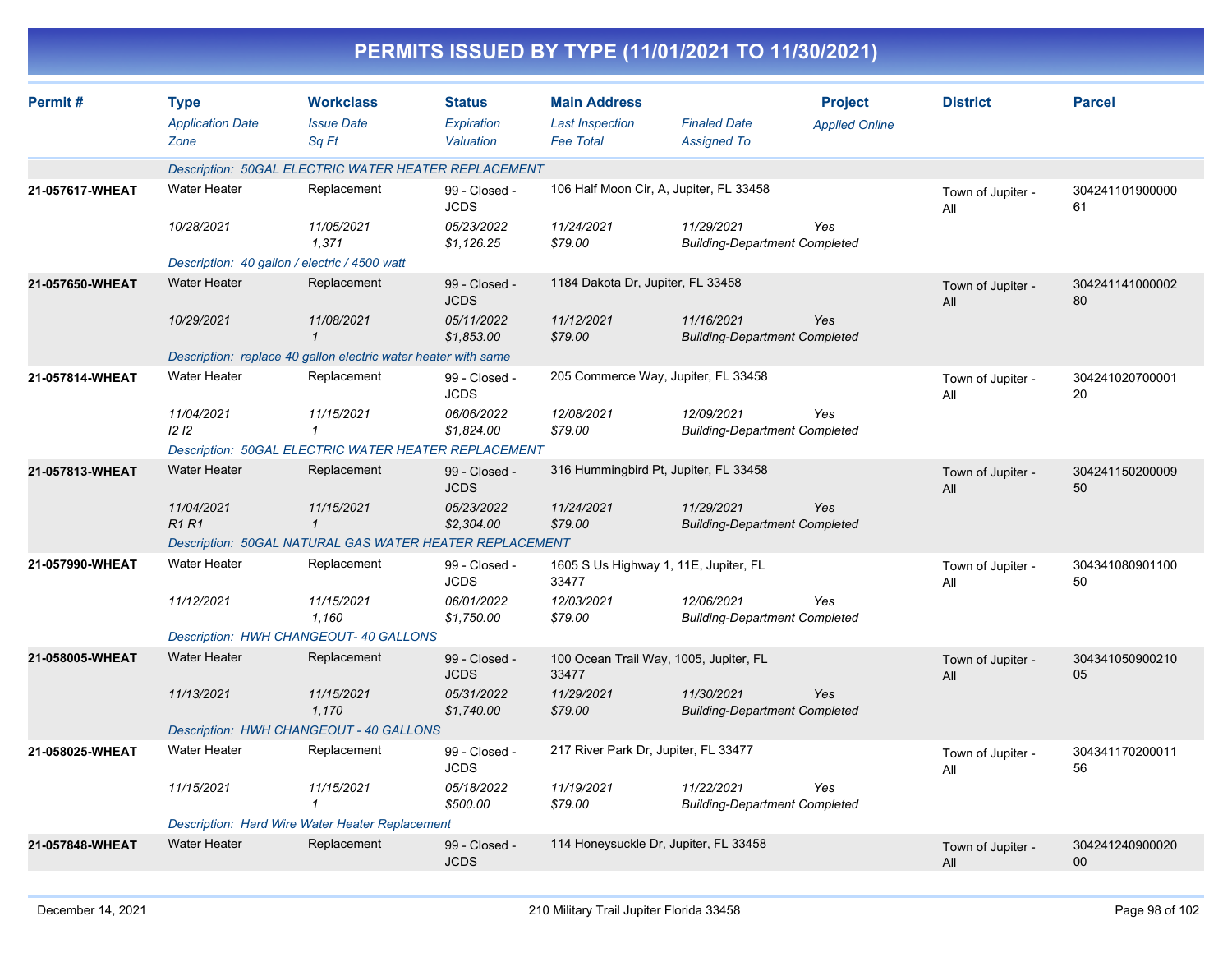| Permit#         | <b>Type</b><br><b>Application Date</b><br>Zone | <b>Workclass</b><br><b>Issue Date</b><br>Sq Ft                                                          | <b>Status</b><br>Expiration<br>Valuation | <b>Main Address</b><br><b>Last Inspection</b><br><b>Fee Total</b> | <b>Finaled Date</b><br><b>Assigned To</b>          | <b>Project</b><br><b>Applied Online</b> | <b>District</b>          | <b>Parcel</b>         |
|-----------------|------------------------------------------------|---------------------------------------------------------------------------------------------------------|------------------------------------------|-------------------------------------------------------------------|----------------------------------------------------|-----------------------------------------|--------------------------|-----------------------|
|                 | 11/08/2021                                     | 11/16/2021<br>1,741                                                                                     | 06/06/2022<br>\$1,492.25                 | 12/07/2021<br>\$79.00                                             | 12/08/2021<br><b>Building-Department Completed</b> | Yes                                     |                          |                       |
|                 | Description: 55 gallon 4500 watt               |                                                                                                         |                                          |                                                                   |                                                    |                                         |                          |                       |
| 21-058024-WHEAT | <b>Water Heater</b>                            | Replacement                                                                                             | 99 - Closed -<br><b>JCDS</b>             | 170 Commodore Dr, Jupiter, FL 33477                               |                                                    |                                         | Town of Jupiter -<br>All | 304341070900014<br>60 |
|                 | 11/15/2021                                     | 11/16/2021<br>5.000                                                                                     | 06/01/2022<br>\$2,805.00                 | 12/03/2021<br>\$79.00                                             | 12/06/2021<br><b>Building-Department Completed</b> | Yes                                     |                          |                       |
|                 | Description: Water heater replacement          |                                                                                                         |                                          |                                                                   |                                                    |                                         |                          |                       |
| 21-058054-WHEAT | <b>Water Heater</b>                            | Replacement                                                                                             | 70 - Issued                              | 1401 Tidal Pointe Blvd, 504, Jupiter, FL<br>33477                 |                                                    |                                         | Town of Jupiter -<br>All | 304341201101450<br>40 |
|                 | 11/16/2021<br>R <sub>2</sub> R <sub>2</sub>    | 11/17/2021<br>$\mathbf{1}$                                                                              | 05/16/2022<br>\$1,945.00                 | \$79.00                                                           | <b>Ellis Baird</b>                                 | Yes                                     |                          |                       |
|                 |                                                | Description: REPLACE 40 GALLON WATER HEATER                                                             |                                          |                                                                   |                                                    |                                         |                          |                       |
| 21-057743-WHEAT | Water Heater                                   | Replacement                                                                                             | 70 - Issued                              | 6145 Eberts St, Jupiter, FL 33458                                 |                                                    |                                         | Town of Jupiter -<br>All | 304241220211000<br>50 |
|                 | 11/03/2021                                     | 11/17/2021<br>$\mathcal I$                                                                              | 05/16/2022<br>\$1,427.00                 | \$79.00                                                           | <b>Ellis Baird</b>                                 | Yes                                     |                          |                       |
|                 |                                                | Description: Install new 30 gallon water heater to replace existing                                     |                                          |                                                                   |                                                    |                                         |                          |                       |
| 21-058074-WHEAT | <b>Water Heater</b>                            | Replacement                                                                                             | 70 - Issued                              | 1127 E Seminole Ave, 21B, Jupiter, FL<br>33477                    |                                                    |                                         | Town of Jupiter -<br>All | 304341050700002<br>12 |
|                 | 11/17/2021                                     | 11/17/2021<br>1,659                                                                                     | 05/16/2022<br>\$2,195.00                 | \$79.00                                                           | <b>Ellis Baird</b>                                 | Yes                                     |                          |                       |
|                 |                                                | Description: 30 GALLON WATER HEATER REPLACEMENT                                                         |                                          |                                                                   |                                                    |                                         |                          |                       |
| 21-058078-WHEAT | <b>Water Heater</b>                            | Replacement                                                                                             | 99 - Closed -<br><b>JCDS</b>             | 175 Rosalia Ct, Jupiter, FL 33478                                 |                                                    |                                         | Town of Jupiter -<br>All | 304241040100101<br>60 |
|                 | 11/17/2021                                     | 11/17/2021<br>6,803                                                                                     | 05/31/2022<br>\$2,300.00                 | 12/01/2021<br>\$79.00                                             | 12/02/2021<br><b>Building-Department Completed</b> | Yes                                     |                          |                       |
|                 |                                                | Description: 75 gallon natural gas same as water heater replacement                                     |                                          |                                                                   |                                                    |                                         |                          |                       |
| 21-057808-WHEAT | <b>Water Heater</b>                            | Replacement                                                                                             | 99 - Closed -<br><b>JCDS</b>             | 191 Tresana Blvd, 157, Jupiter, FL 33478                          |                                                    |                                         | Town of Jupiter -<br>All | 304241040303600<br>30 |
|                 | 11/04/2021<br><b>R1R1</b>                      | 11/17/2021<br>$\mathbf{1}$                                                                              | 05/31/2022<br>\$2,447.50                 | 12/01/2021<br>\$79.00                                             | 12/02/2021<br><b>Building-Department Completed</b> | Yes                                     |                          |                       |
|                 |                                                | Description: Removed existing rinnai tankless and installed navien natural gas tankless (like for like) |                                          |                                                                   |                                                    |                                         |                          |                       |
| 21-057806-WHEAT | <b>Water Heater</b>                            | Replacement                                                                                             | 70 - Issued                              | 219 River Park Dr, Jupiter, FL 33477                              |                                                    |                                         | Town of Jupiter -<br>All | 304341170200011<br>55 |
|                 | 11/04/2021<br>R <sub>2</sub> R <sub>2</sub>    | 11/18/2021<br>1                                                                                         | 05/17/2022<br>\$1,881.00                 | \$79.00                                                           | Debbie Rogers                                      | Yes                                     |                          |                       |
|                 |                                                | <b>Description: 50GAL ELECTRIC WATER HEATER REPLACEMENT</b>                                             |                                          |                                                                   |                                                    |                                         |                          |                       |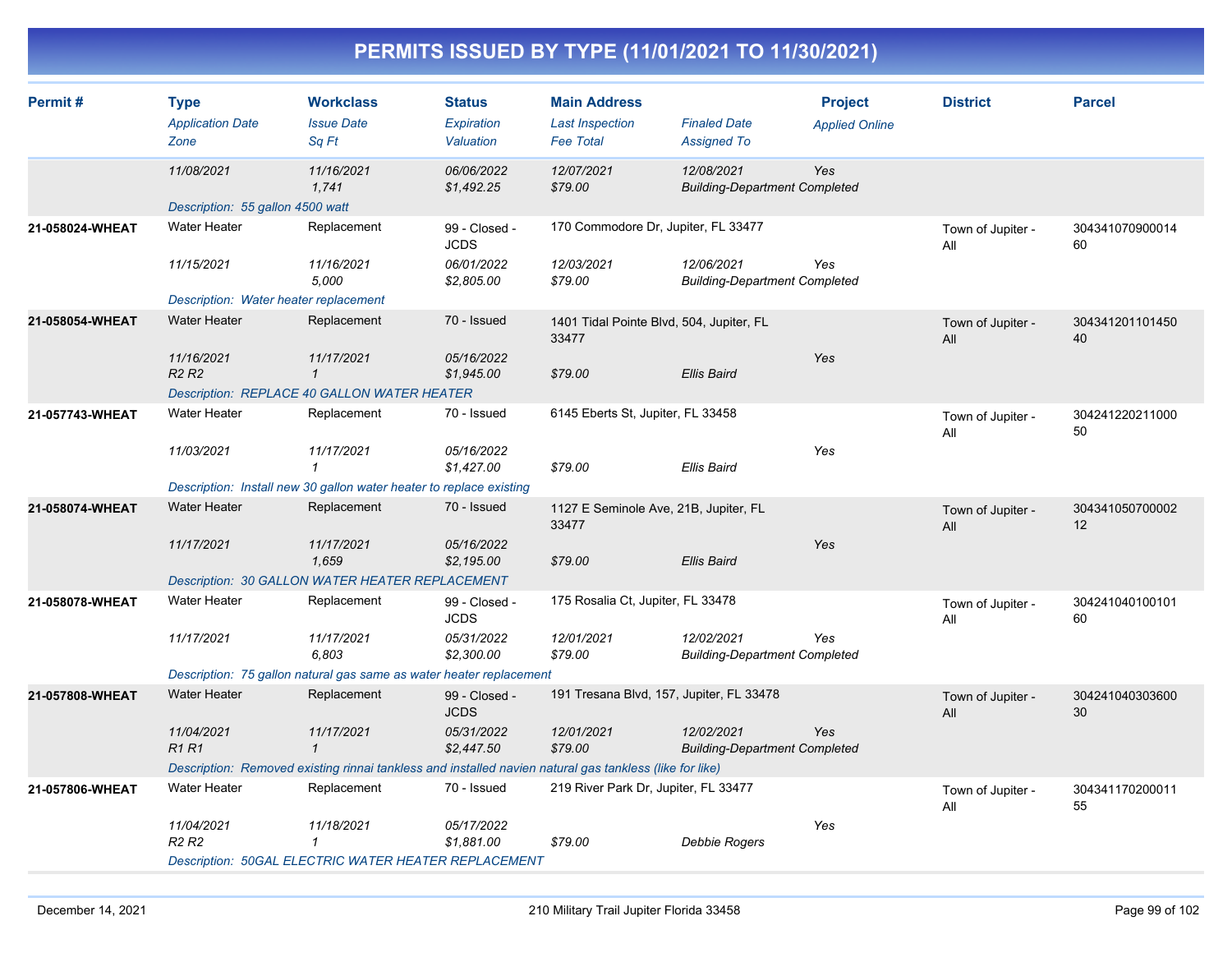| Permit#         | <b>Type</b><br><b>Application Date</b>           | <b>Workclass</b><br><b>Issue Date</b>                                 | <b>Status</b><br><b>Expiration</b> | <b>Main Address</b><br><b>Last Inspection</b> | <b>Finaled Date</b>                                | <b>Project</b><br><b>Applied Online</b> | <b>District</b>          | <b>Parcel</b>         |
|-----------------|--------------------------------------------------|-----------------------------------------------------------------------|------------------------------------|-----------------------------------------------|----------------------------------------------------|-----------------------------------------|--------------------------|-----------------------|
|                 | Zone                                             | Sq Ft                                                                 | Valuation                          | <b>Fee Total</b>                              | <b>Assigned To</b>                                 |                                         |                          |                       |
| 21-057805-WHEAT | <b>Water Heater</b>                              | Replacement                                                           | 99 - Closed -<br><b>JCDS</b>       | 6150 Winding Lake Dr, Jupiter, FL 33458       |                                                    |                                         | Town of Jupiter -<br>All | 304240271000045<br>30 |
|                 | 11/04/2021<br>R <sub>1</sub> -A <sub>R1</sub> -A | 11/18/2021<br>$\mathbf{1}$                                            | 05/23/2022<br>\$1,308.00           | 11/23/2021<br>\$79.00                         | 11/24/2021<br><b>Building-Department Completed</b> | Yes                                     |                          |                       |
|                 |                                                  | <b>Description: 50GAL ELECTRIC WATER HEATER REPLACEMENT</b>           |                                    |                                               |                                                    |                                         |                          |                       |
| 21-057912-WHEAT | <b>Water Heater</b>                              | Replacement                                                           | 70 - Issued                        | 19207 Tamara Ln, Jupiter, FL 33458            |                                                    |                                         | Town of Jupiter -<br>All | 304240271800003<br>30 |
|                 | 11/10/2021<br>$R1-A R1-A$                        | 11/18/2021<br>$\mathbf{1}$                                            | 05/17/2022<br>\$2,491.00           | \$79.00                                       | Ellis Baird                                        | Yes                                     |                          |                       |
|                 |                                                  | Description: 80GAL ELECTRIC WATER HEATER REPLACEMENT                  |                                    |                                               |                                                    |                                         |                          |                       |
| 21-057910-WHEAT | <b>Water Heater</b>                              | Replacement                                                           | 99 - Closed -<br><b>JCDS</b>       | 136 Ashford Ave, Jupiter, FL 33458            |                                                    |                                         | Town of Jupiter -<br>All | 304241132300000<br>30 |
|                 | 11/10/2021<br><b>MXD MXD</b>                     | 11/18/2021<br>$\mathbf{1}$                                            | 05/31/2022<br>\$2,495.00           | 11/29/2021<br>\$79.00                         | 11/30/2021<br><b>Building-Department Completed</b> | Yes                                     |                          |                       |
|                 |                                                  | Description: 80GAL ELECTRIC WATER HEATER REPLACEMENT                  |                                    |                                               |                                                    |                                         |                          |                       |
| 21-057906-WHEAT | <b>Water Heater</b>                              | Replacement                                                           | 70 - Issued                        | 284 Clocktower Dr, Jupiter, FL 33458          |                                                    |                                         | Town of Jupiter -<br>All | 304241014400002<br>10 |
|                 | 11/10/2021<br><b>R1R1</b>                        | 11/18/2021<br>$\mathbf{1}$                                            | 05/17/2022<br>\$2,495.00           | \$79.00                                       | Ellis Baird                                        | Yes                                     |                          |                       |
|                 |                                                  | <b>Description: 40GAL ELECTRIC WATER HEATER REPLACEMENT</b>           |                                    |                                               |                                                    |                                         |                          |                       |
| 21-057812-WHEAT | <b>Water Heater</b>                              | Replacement                                                           | 99 - Closed -<br><b>JCDS</b>       | 1301 Seafarer Cir, 401, Jupiter, FL 33477     |                                                    |                                         | Town of Jupiter -<br>All | 304341201101340<br>10 |
|                 | 11/04/2021<br>R <sub>2</sub> R <sub>2</sub>      | 11/18/2021<br>$\mathbf{1}$                                            | 05/31/2022<br>\$1,495.00           | 12/02/2021<br>\$81.00                         | 12/03/2021<br><b>Building-Department Completed</b> | Yes                                     |                          |                       |
|                 |                                                  | Description: 38GAL ELECTRIC WATER HEATER REPLACEMENT                  |                                    |                                               |                                                    |                                         |                          |                       |
| 21-057811-WHEAT | <b>Water Heater</b>                              | Replacement                                                           | 99 - Closed -<br><b>JCDS</b>       | 170 Rosalia Ct, Jupiter, FL 33478             |                                                    |                                         | Town of Jupiter -<br>All | 304241040100102<br>30 |
|                 | 11/04/2021<br><b>R1 R1</b>                       | 11/18/2021<br>$\mathbf{1}$                                            | 06/06/2022<br>\$4,736.00           | 12/08/2021<br>\$98.72                         | 12/09/2021<br><b>Building-Department Completed</b> | Yes                                     |                          |                       |
|                 |                                                  | Description: 75GAL NATURAL GAS WATER HEATER REPLACEMENT LIKE FOR LIKE |                                    |                                               |                                                    |                                         |                          |                       |
| 21-057809-WHEAT | <b>Water Heater</b>                              | Replacement                                                           | 70 - Issued                        | 1633 Jeaga Dr, Jupiter, FL 33458              |                                                    |                                         | Town of Jupiter -<br>All | 304241140500036<br>00 |
|                 | 11/04/2021<br><b>MXD MXD</b>                     | 11/18/2021<br>$\mathbf{1}$                                            | 05/17/2022<br>\$1,995.00           | \$81.00                                       | Ellis Baird                                        | Yes                                     |                          |                       |
|                 |                                                  | Description: 38GAL ELECTRIC WATER HEATER REPLACEMENT                  |                                    |                                               |                                                    |                                         |                          |                       |
| 21-057807-WHEAT | <b>Water Heater</b>                              | Replacement                                                           | 99 - Closed -<br><b>JCDS</b>       | 6563 Chasewood Dr, C, Jupiter, FL 33458       |                                                    |                                         | Town of Jupiter -<br>All | 304241031400002<br>13 |
|                 | 11/04/2021<br><b>R3 R3</b>                       | 11/18/2021<br>$\mathcal I$                                            | 05/23/2022<br>\$1,859.00           | 11/24/2021<br>\$81.00                         | 11/29/2021<br><b>Building-Department Completed</b> | Yes                                     |                          |                       |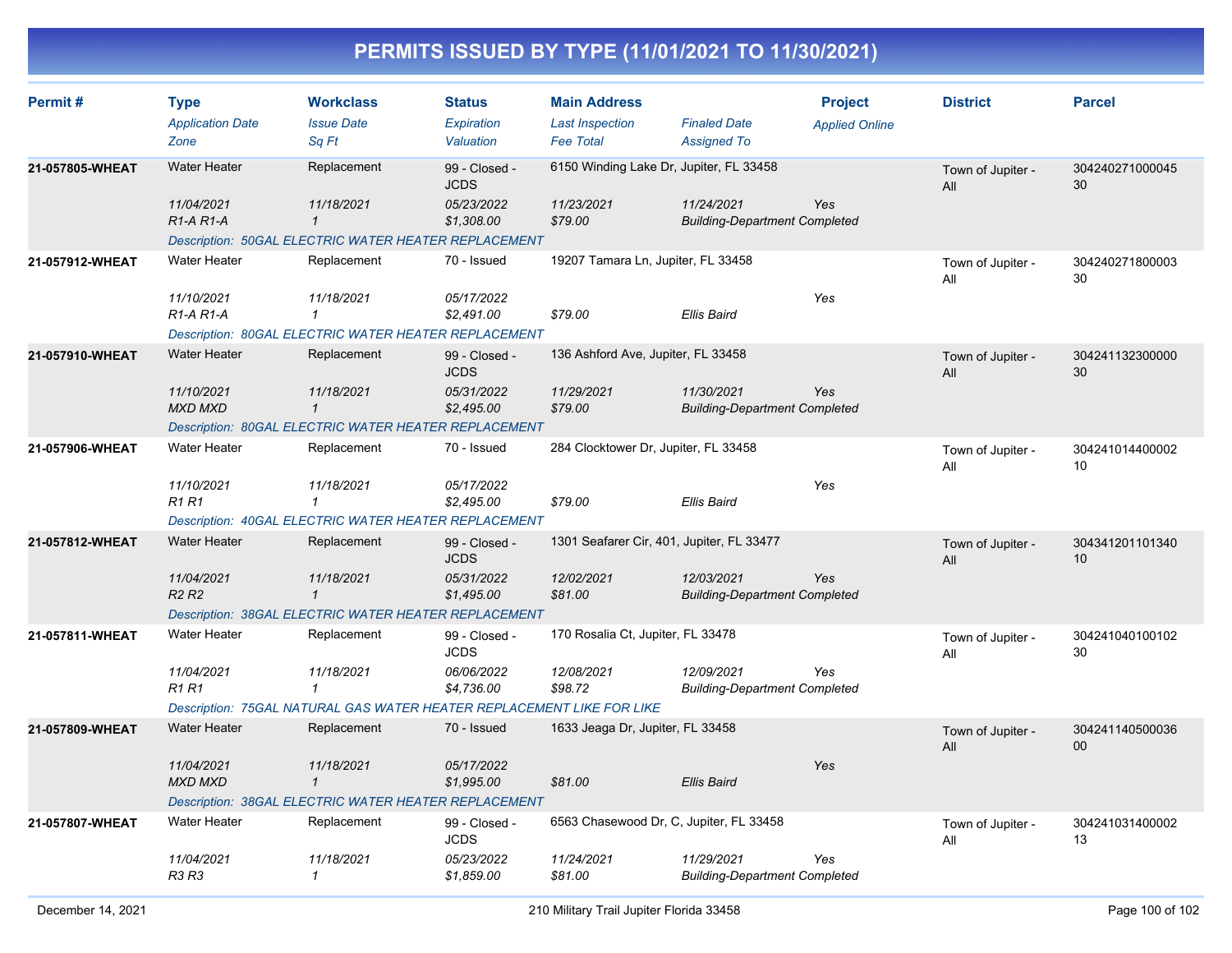|                 |                                                |                                                                                       |                                          |                                                                   | PERMITS ISSUED BY TYPE (11/01/2021 TO 11/30/2021)  |                                         |                          |                       |
|-----------------|------------------------------------------------|---------------------------------------------------------------------------------------|------------------------------------------|-------------------------------------------------------------------|----------------------------------------------------|-----------------------------------------|--------------------------|-----------------------|
| Permit#         | <b>Type</b><br><b>Application Date</b><br>Zone | <b>Workclass</b><br><b>Issue Date</b><br>Sq Ft                                        | <b>Status</b><br>Expiration<br>Valuation | <b>Main Address</b><br><b>Last Inspection</b><br><b>Fee Total</b> | <b>Finaled Date</b><br><b>Assigned To</b>          | <b>Project</b><br><b>Applied Online</b> | <b>District</b>          | <b>Parcel</b>         |
|                 |                                                | Description: 47GAL ELECTRIC WATER HEATER REPLACEMENT                                  |                                          |                                                                   |                                                    |                                         |                          |                       |
| 21-057810-WHEAT | <b>Water Heater</b>                            | Replacement                                                                           | 99 - Closed -<br><b>JCDS</b>             | 1410 S Jeaga Dr, Jupiter, FL 33458                                |                                                    |                                         | Town of Jupiter -<br>All | 304241140900030<br>20 |
|                 | 11/04/2021<br><b>MXD MXD</b>                   | 11/18/2021<br>$\mathbf{1}$                                                            | 05/31/2022<br>\$2,369.00                 | 11/29/2021<br>\$79.00                                             | 11/30/2021<br><b>Building-Department Completed</b> | Yes                                     |                          |                       |
|                 |                                                | Description: 38GAL ELECTRIC WATER HEATER REPLACEMENT                                  |                                          |                                                                   |                                                    |                                         |                          |                       |
| 21-058164-WHEAT | Water Heater                                   | Replacement                                                                           | 70 - Issued                              |                                                                   | 360 Bella Vista Ct N, Jupiter, FL 33477            |                                         | Town of Jupiter -<br>All | 304341051800004<br>06 |
|                 | 11/19/2021                                     | 11/19/2021                                                                            | 05/18/2022<br>\$1,810.00                 | \$79.00                                                           | Ellis Baird                                        | Yes                                     |                          |                       |
|                 |                                                | Description: Replace existing 30 gallon water heater                                  |                                          |                                                                   |                                                    |                                         |                          |                       |
| 21-057900-WHEAT | <b>Water Heater</b>                            | Replacement                                                                           | 70 - Issued                              | 138 Via Isabela, Jupiter, FL 33458                                |                                                    |                                         | Town of Jupiter -<br>All | 304241121600015<br>00 |
|                 | 11/10/2021<br>R <sub>2</sub> R <sub>2</sub>    | 11/19/2021<br>$\mathbf{1}$                                                            | 05/18/2022<br>\$2,422.00                 | \$79.00                                                           | <b>Debbie Rogers</b>                               | Yes                                     |                          |                       |
|                 |                                                | Description: 80GAL ELECTRIC WATER HEATER REPLACEMENT                                  |                                          |                                                                   |                                                    |                                         |                          |                       |
| 21-057903-WHEAT | <b>Water Heater</b>                            | Replacement                                                                           | 99 - Closed -<br><b>JCDS</b>             | 2855 Sunbury Dr, Jupiter, FL 33458                                |                                                    |                                         | Town of Jupiter -<br>All | 304241141900018<br>50 |
|                 | 11/10/2021<br><b>MXD MXD</b>                   | 11/19/2021<br>1                                                                       | 05/31/2022<br>\$1,605.00                 | 11/30/2021<br>\$79.00                                             | 12/01/2021<br><b>Building-Department Completed</b> | Yes                                     |                          |                       |
|                 |                                                | Description: 55GAL ELECTRIC WATER HEATER REPLACEMENT                                  |                                          |                                                                   |                                                    |                                         |                          |                       |
| 21-057919-WHEAT | <b>Water Heater</b>                            | Replacement                                                                           | 70 - Issued                              |                                                                   | 298 S Hampton Dr, Jupiter, FL 33458                |                                         | Town of Jupiter -<br>All | 304241111500009<br>40 |
|                 | 11/10/2021                                     | 11/22/2021<br>$\mathcal I$                                                            | 05/21/2022<br>\$1,294.00                 | \$79.00                                                           | <b>Kellie Doherty</b>                              | Yes                                     |                          |                       |
|                 |                                                | Description: Install new AO Smith 40 gallon electric water heater to replace existing |                                          |                                                                   |                                                    |                                         |                          |                       |
| 21-057837-WHEAT | <b>Water Heater</b>                            | Tankless Water<br>Heater                                                              | 70 - Issued                              |                                                                   | 1518 Summer Ave, Jupiter, FL 33469                 |                                         | Town of Jupiter -<br>All | 304340310900400<br>80 |
|                 | 11/07/2021                                     | 11/22/2021<br>1,100                                                                   | 05/23/2022<br>\$650.00                   | \$79.00                                                           | Shandre Kellerman                                  | Yes                                     |                          |                       |
|                 |                                                | Description: Install Rheem RTEX-27 Tankless water heater                              |                                          |                                                                   |                                                    |                                         |                          |                       |
| 21-057913-WHEAT | <b>Water Heater</b>                            | Replacement                                                                           | 99 - Closed -<br><b>JCDS</b>             |                                                                   | 137 Ocean Cove Dr, Jupiter, FL 33477               |                                         | Town of Jupiter -<br>All | 304341081400013<br>70 |
|                 | 11/10/2021<br>R3 R3                            | 11/22/2021<br>$\mathbf{1}$                                                            | 05/31/2022<br>\$1,999.00                 | 11/30/2021<br>\$79.00                                             | 12/01/2021<br><b>Building-Department Completed</b> | Yes                                     |                          |                       |
|                 |                                                | <b>Description: 38GAL ELECTRIC WATER HEATER REPLACEMENT</b>                           |                                          |                                                                   |                                                    |                                         |                          |                       |
| 21-058218-WHEAT | Water Heater                                   | Replacement                                                                           | 70 - Issued                              | 127 Bryce Ln, Jupiter, FL 33458                                   |                                                    |                                         | Town of Jupiter -<br>ail | 304240341400000<br>40 |